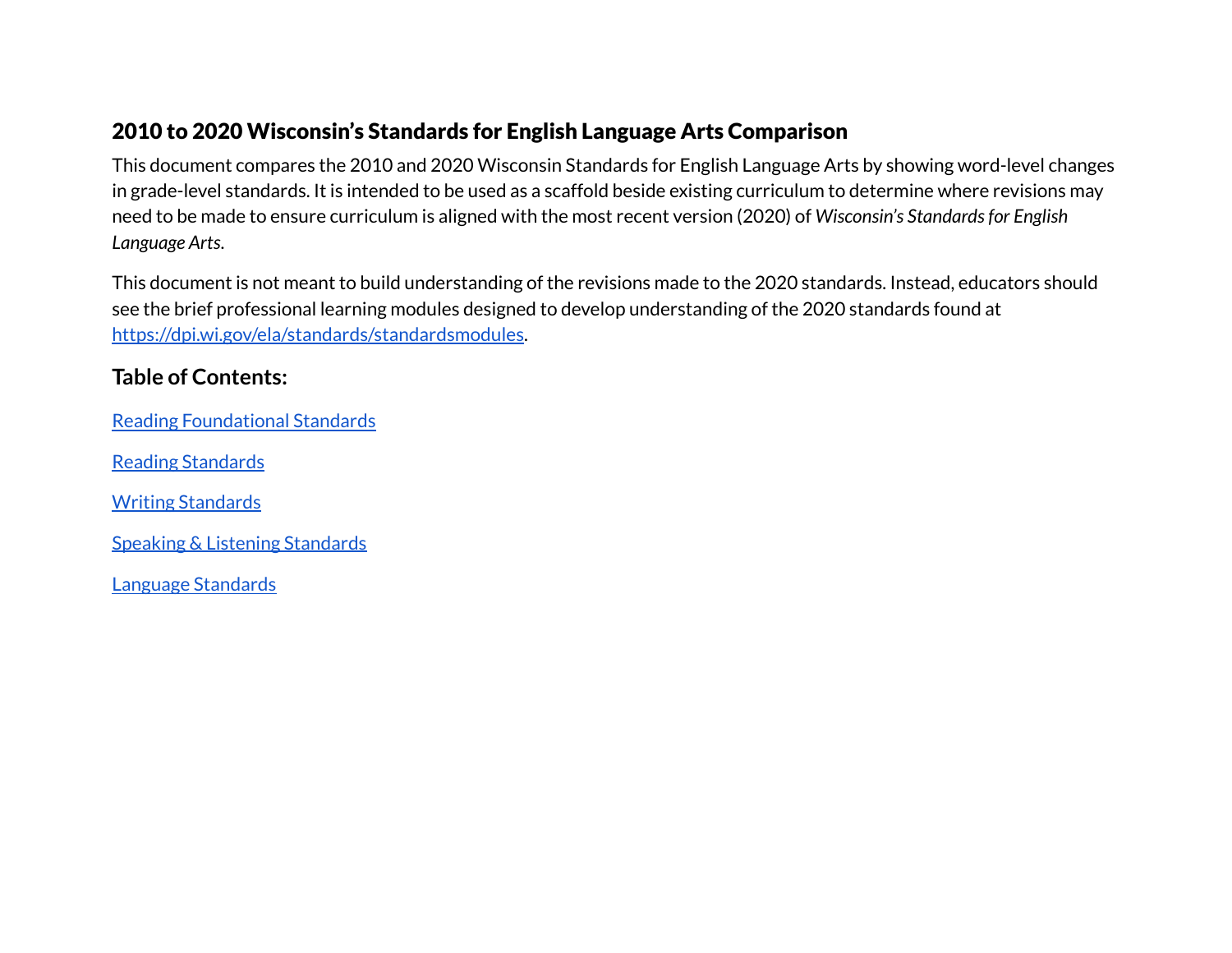#### <span id="page-1-0"></span>Reading Foundational Skills, 2010 Standards compared to 2020 Revisions

This document is intended to be used beside existing curriculum to determine where revisions may need to be made to ensure curriculum is aligned with the most recent version (2020) of *Wisconsin's Standardsfor English Language Arts*.

For each section of the standards, the first row of each page shows the 2020 standard; each is labeled as "2020 Standard". The second row shows the corresponding 2010 standard (or standards); each is labeled as "2010 Standard".

- Red font in the 2020 standard indicates that a change was made.
- Strikethrough in the 2010 standard indicates that content was removed entirely.
- Underlining is used to show how a standard changes between grade-levels; underlining is included only on the 2020 standard.

For Reading Foundational Skills, the following revisions were made (in addition to revisions in the language of the grade-level standards):

- $\bullet$  The following statement is included in the Foreword (p. iii)
	- "Wisconsin's youngest students will learn reading foundational skills including developing an understanding of phonics through explicit, systematic instruction - in order to comprehend and create text."
- The location of the standards for reading foundational skills was changed. The reading foundational skills standards now appear at the beginning of the standards document, just before the reading standards. Previously, the reading foundational skills standards appeared at the end of the K - 5 reading standards.
- The appendix information about foundational skills was strengthened. The 2020 appendix contains all information from the 2010 appendix with updates, including a definition of fluency and explanation of the relationship between encoding and decoding.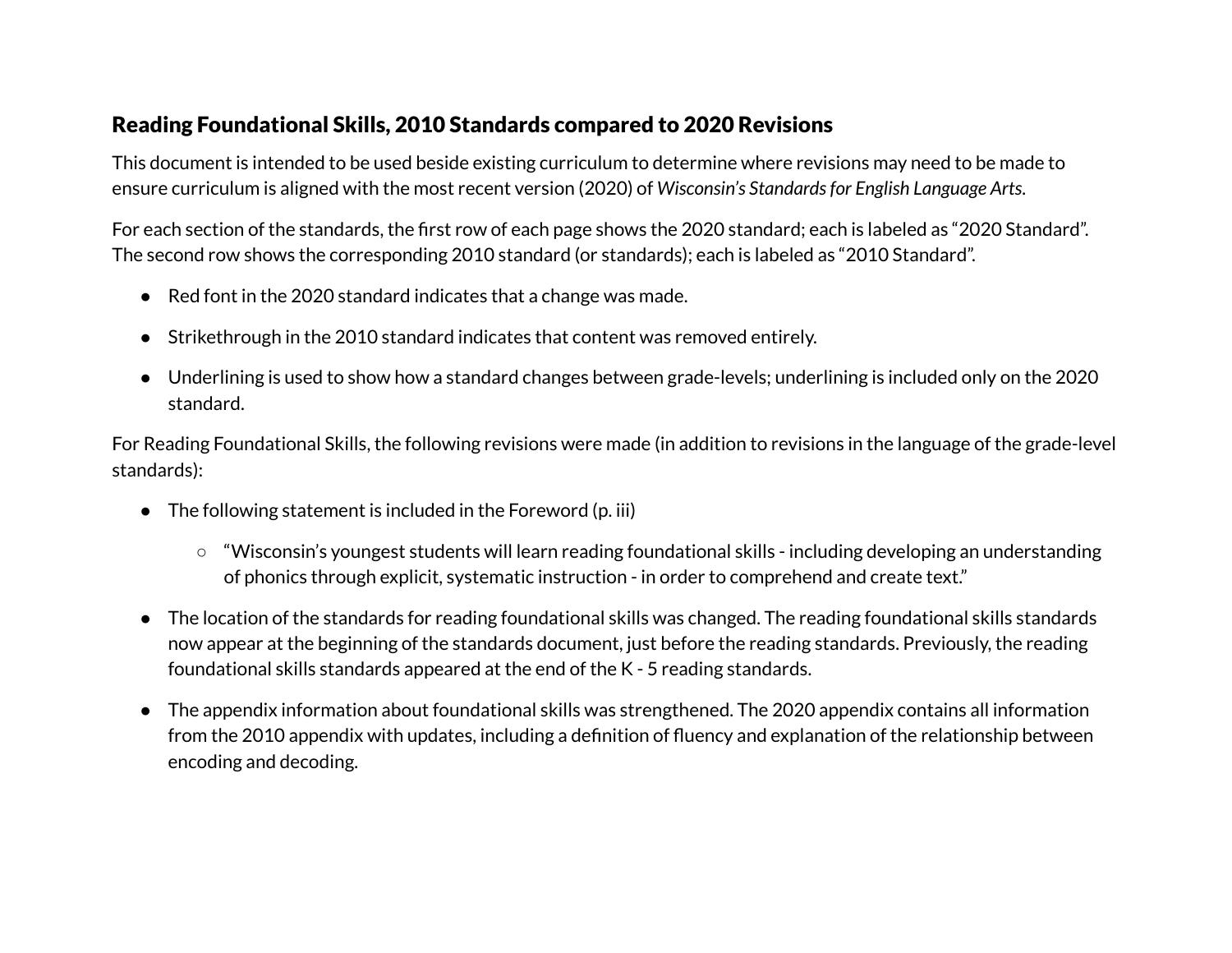| <b>Print Concepts - Kindergarten</b>                                                                                                                         | <b>Print Concepts - Grade 1</b>                                                                                                                                   |
|--------------------------------------------------------------------------------------------------------------------------------------------------------------|-------------------------------------------------------------------------------------------------------------------------------------------------------------------|
| 2020 Standard                                                                                                                                                | 2020 Standard                                                                                                                                                     |
| RF.K.1 Demonstrate understanding of the organization and basic features of print.<br>Follow words from left to right, top to bottom, and page by page.<br>a. | RF.1.1 Demonstrate understanding of the organization and basic features of print.<br>Recognize the distinguishing features of a sentence (e.g., first word,<br>a. |
| Recognize spoken words are represented in written language by specific<br>b.<br>sequences of letters.                                                        | capitalization, ending punctuation).<br>Note: This standard ends in grade 1.                                                                                      |
| Understand words are separated by spaces in print.                                                                                                           |                                                                                                                                                                   |
| Recognize and name all upper- and lowercase letters of the alphabet.<br>d.                                                                                   |                                                                                                                                                                   |
| 2010 Standard                                                                                                                                                | 2010 Standard                                                                                                                                                     |
| RF.K.1. Demonstrate understanding of the organization and basic features of print.                                                                           | RF 1.1 Demonstrate understanding of the organization and basic features of print.                                                                                 |
| Follow words from left to right, top to bottom, and page by page.<br>a.                                                                                      | Recognize the distinguishing features of a sentence (e.g., first word,<br>a.<br>capitalization, ending punctuation).                                              |
| Recognize that spoken words are represented in written language by specific<br>b.<br>sequences of letters.                                                   |                                                                                                                                                                   |
| Understand that words are separated by spaces in print.<br>c.                                                                                                |                                                                                                                                                                   |
| Recognize and name all upper- and lowercase letters of the alphabet.<br>d.                                                                                   |                                                                                                                                                                   |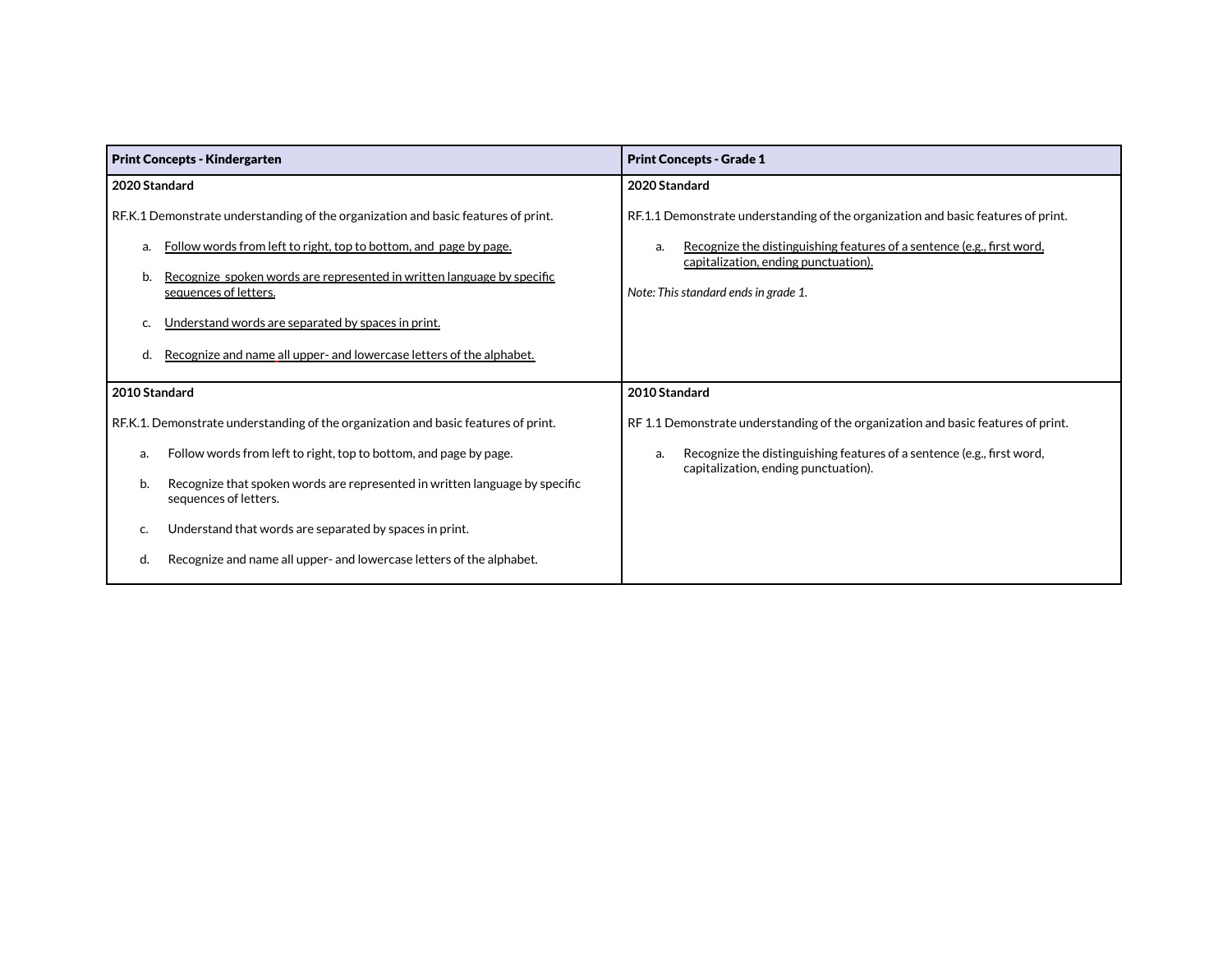|                                | Phonological Awareness - Kindergarten                                                                                                                                                                                                                                                                                                                                                                                                                                                                               |                          | <b>Phonological Awareness - Grade 1</b>                                                                                                                                                                                                                                                                                                                                                                                                                                                                                            |               | <b>Phonological Awareness - Grade 2</b>                                                                                                                                                                                                                        |
|--------------------------------|---------------------------------------------------------------------------------------------------------------------------------------------------------------------------------------------------------------------------------------------------------------------------------------------------------------------------------------------------------------------------------------------------------------------------------------------------------------------------------------------------------------------|--------------------------|------------------------------------------------------------------------------------------------------------------------------------------------------------------------------------------------------------------------------------------------------------------------------------------------------------------------------------------------------------------------------------------------------------------------------------------------------------------------------------------------------------------------------------|---------------|----------------------------------------------------------------------------------------------------------------------------------------------------------------------------------------------------------------------------------------------------------------|
| 2020 Standard                  |                                                                                                                                                                                                                                                                                                                                                                                                                                                                                                                     |                          | 2020 Standard                                                                                                                                                                                                                                                                                                                                                                                                                                                                                                                      | 2020 Standard |                                                                                                                                                                                                                                                                |
| <b>RF.K.2</b>                  | Demonstrate understanding of spoken words, syllables,<br>and sounds (phonemes).                                                                                                                                                                                                                                                                                                                                                                                                                                     | RF.1.2                   | Demonstrate understanding of spoken words, syllables,<br>and sounds (phonemes).                                                                                                                                                                                                                                                                                                                                                                                                                                                    | <b>RF.2.2</b> | Demonstrate understanding of<br>spoken words, syllables, and sounds<br>(phonemes).                                                                                                                                                                             |
| a.<br>b.<br>c.<br>d.<br>e.     | Recognize and produce rhyming words.<br>Count, pronounce, blend, and segment syllables in<br>spoken words.<br>Blend and segment onsets and rimes of single-syllable<br>spoken words.<br>Isolate and pronounce the initial, medial vowel, and<br>final sounds (phonemes) in three-phoneme<br>(consonant-vowel-consonant, or CVC) words. (This<br>does not include CVCs ending with /l/, /r/, or /x/.)<br>Add, delete, or substitute individual sounds (phonemes)<br>in simple, one-syllable words to make new words. | a.<br>b.<br>C.<br>d.     | Distinguish long from short vowel sounds in spoken<br>single-syllable words.<br>Orally produce single-syllable words by blending<br>sounds (phonemes), including consonant blends.<br>Isolate and pronounce initial, medial vowel,<br>and final sounds (phonemes) in spoken<br>single-syllable words.<br>Segment spoken single-syllable words into their<br>complete sequence of individual sounds (phonemes).<br>e. Add. delete, or substitute individual sounds<br>(phonemes) in simple one-syllable words to make<br>new words. | a.            | Add, delete, and substitute individual<br>sounds (phonemes) in simple<br>one-syllable words to make new<br>words, including initial, final, medial,<br>consonant blends, short vowel<br>sounds, and long vowel sounds.<br>Note: This standard ends in grade 2. |
| 2010 Standard                  |                                                                                                                                                                                                                                                                                                                                                                                                                                                                                                                     |                          | 2010 Standard                                                                                                                                                                                                                                                                                                                                                                                                                                                                                                                      | 2010 Standard |                                                                                                                                                                                                                                                                |
| RF.K.2<br>а.<br>b.<br>c.<br>d. | Demonstrate understanding of spoken words, syllables,<br>and sounds (phonemes).<br>Recognize and produce rhyming words.<br>Count, pronounce, blend, and segment syllables in<br>spoken words.<br>Blend and segment onsets and rimes of single-syllable<br>spoken words.<br>Isolate and pronounce the initial, medial vowel, and                                                                                                                                                                                     | RF.1.2<br>a.<br>b.<br>C. | Demonstrate understanding of spoken words, syllables,<br>and sounds (phonemes).<br>Distinguish long from short vowel sounds in spoken<br>single-syllable words.<br>Orally produce single-syllable words by blending<br>sounds (phonemes), including consonant blends.<br>Isolate and pronounce initial, medial vowel,<br>and final sounds (phonemes) in spoken<br>single-syllable words.                                                                                                                                           |               | The 2010 standards did not include phonological<br>awareness at grade 2.                                                                                                                                                                                       |
| e.                             | final sounds (phonemes) in three-phoneme<br>(consonant-vowel-consonant, or CVC) words.* (This<br>does not include CVCs ending with /l/, /r/, or /x/.)<br>Add or substitute individual sounds (phonemes) in<br>simple, one-syllable words to make new words.                                                                                                                                                                                                                                                         | d.                       | Segment spoken single-syllable words into their<br>complete sequence of individual sounds (phonemes).                                                                                                                                                                                                                                                                                                                                                                                                                              |               |                                                                                                                                                                                                                                                                |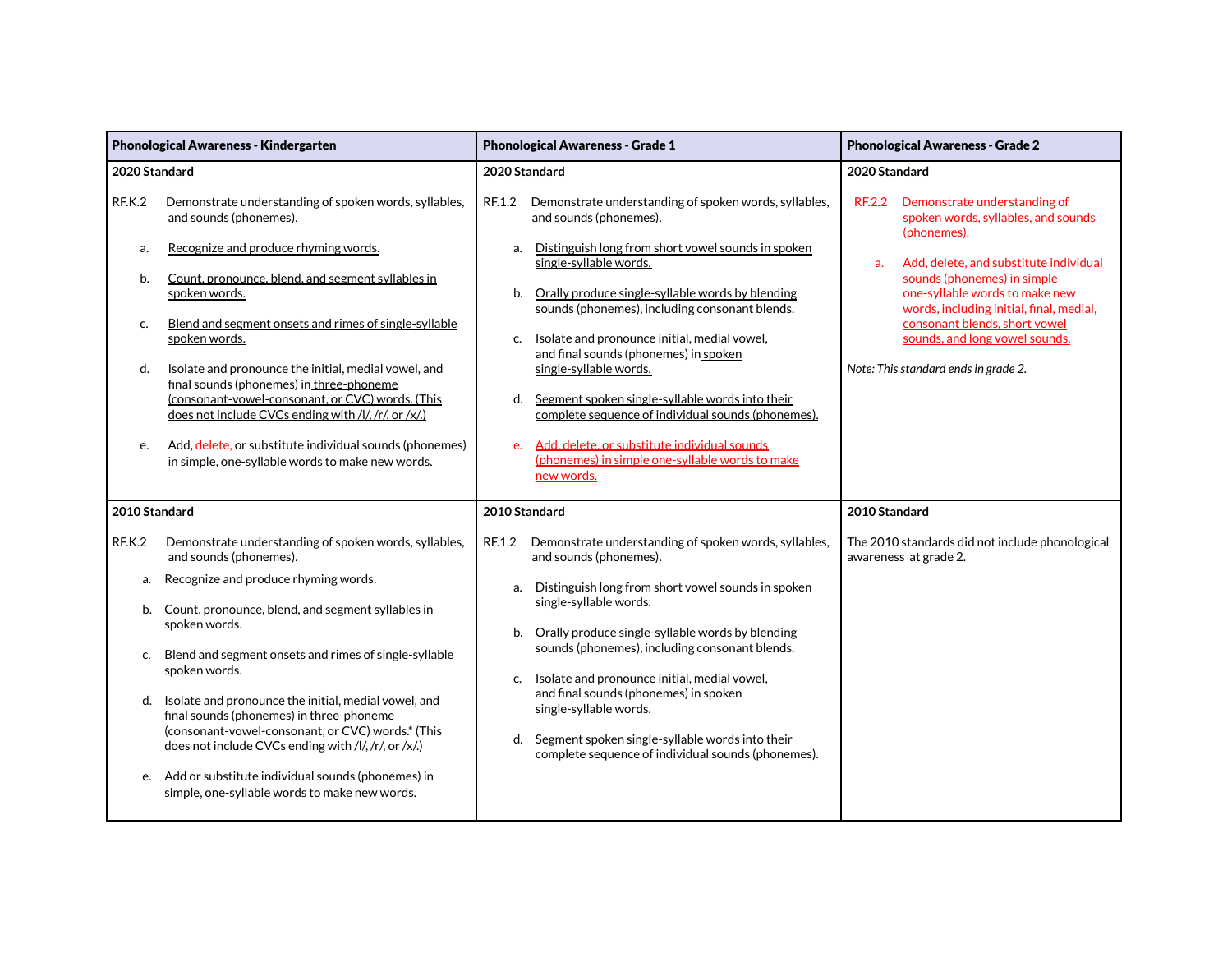| <b>Phonics and Word Recognition - Kindergarten</b>                                                            | <b>Phonics and Word Recognition - Grade 1</b>                                                                                                                                            | <b>Phonics and Word Recognition - Grade 2</b>                                                                                                                                          |  |
|---------------------------------------------------------------------------------------------------------------|------------------------------------------------------------------------------------------------------------------------------------------------------------------------------------------|----------------------------------------------------------------------------------------------------------------------------------------------------------------------------------------|--|
| 2020 Standard                                                                                                 | 2020 Standard                                                                                                                                                                            | 2020 Standard                                                                                                                                                                          |  |
| RF.K.3 Know and apply grade-level phonics and word<br>analysis skills in decoding words.                      | RF.1.3<br>Know and apply grade-level phonics and word<br>analysis skills in decoding words.                                                                                              | RF.2.3 Know and apply grade-level phonics and word<br>analysis skills in decoding words.                                                                                               |  |
| Demonstrate basic knowledge of<br>a.<br>one-to-one letter-sound<br>correspondences by producing the           | Know the spelling-sound correspondences for<br>a.<br>common consonant digraphs.                                                                                                          | Distinguish long and short vowels when reading<br>a.<br>regularly spelled one-syllable words.                                                                                          |  |
| primary or many of the most frequent<br>sounds for each consonant.                                            | Decode and encode regularly spelled one-syllable<br>b.<br>words (e.g., cat, fox, bet, cup, fit, etc.).                                                                                   | Know spelling-sound correspondences for<br>b.<br>additional common vowel teams.                                                                                                        |  |
| Associate the long and short sounds<br>b.<br>with common spellings (graphemes) for<br>the five major vowels.  | Know final -e and common vowel team conventions<br>$C_{n}$<br>for representing long vowel sounds (Examples<br>include but are not limited to: ai, ay, oa, ea, ee, ie, ue,<br><u>ow).</u> | Decode and encode regularly spelled one, two, and<br>c.<br>some three syllable CVC pattern words (e.g., 1<br>syllable: mat, 2 syllable: picnic, 3 syllable: fantastic,<br><u>etc.)</u> |  |
| Read common high-frequency words by<br>c.<br>sight (e.g., the, of, to, you, she, my, is, are,<br>do, does).   | d.<br>Use knowledge that every syllable must have a<br>vowel sound to determine the number of syllables<br>in a printed word.                                                            | Decode words with common prefixes and<br>d.<br>suffixes.                                                                                                                               |  |
| Distinguish between similarly spelled<br>d.<br>words by identifying the sounds of the<br>letters that differ. | Decode two-syllable words following basic (known)<br>e.<br>patterns by breaking the words into syllables.                                                                                | Decode regularly spelled two-syllable words<br>e.<br>with long vowels. Encode some of these words.                                                                                     |  |
| Related to language standards:                                                                                | f.<br>Read words with inflectional endings (i.e., -s, -ed,<br>$-$ ing).                                                                                                                  | • Know when to drop the final e when adding<br>an -ing, -ed endings. (Silent-e vowel pattern<br>base word).                                                                            |  |
| L.K.6c Phonetically spell simple words drawing on<br>knowledge of letter-sound relationships.                 | Recognize and read grade-appropriate irregularly<br>g.<br>spelled words.                                                                                                                 | • Know when to double the final consonant<br>when adding a suffix. -ing, -ed.                                                                                                          |  |
| <b>Related to Reading Foundational</b><br>standards.                                                          | Related to language standards:                                                                                                                                                           | Recognize and read grade-appropriate<br>f.<br>irregularly spelled words.                                                                                                               |  |
| L.K.6d Writes letters for most consonant and<br>short vowel sounds (phonemes).                                | L.1.6d Use conventional spelling for words with common<br>spelling patterns and draw on phonemic awareness<br>and spelling conventions to spell other words<br>phonetically.             | Related to language standards:<br>See L.2.6 for additional spelling/encoding/word analysis<br>guidance.                                                                                |  |

Continued on next page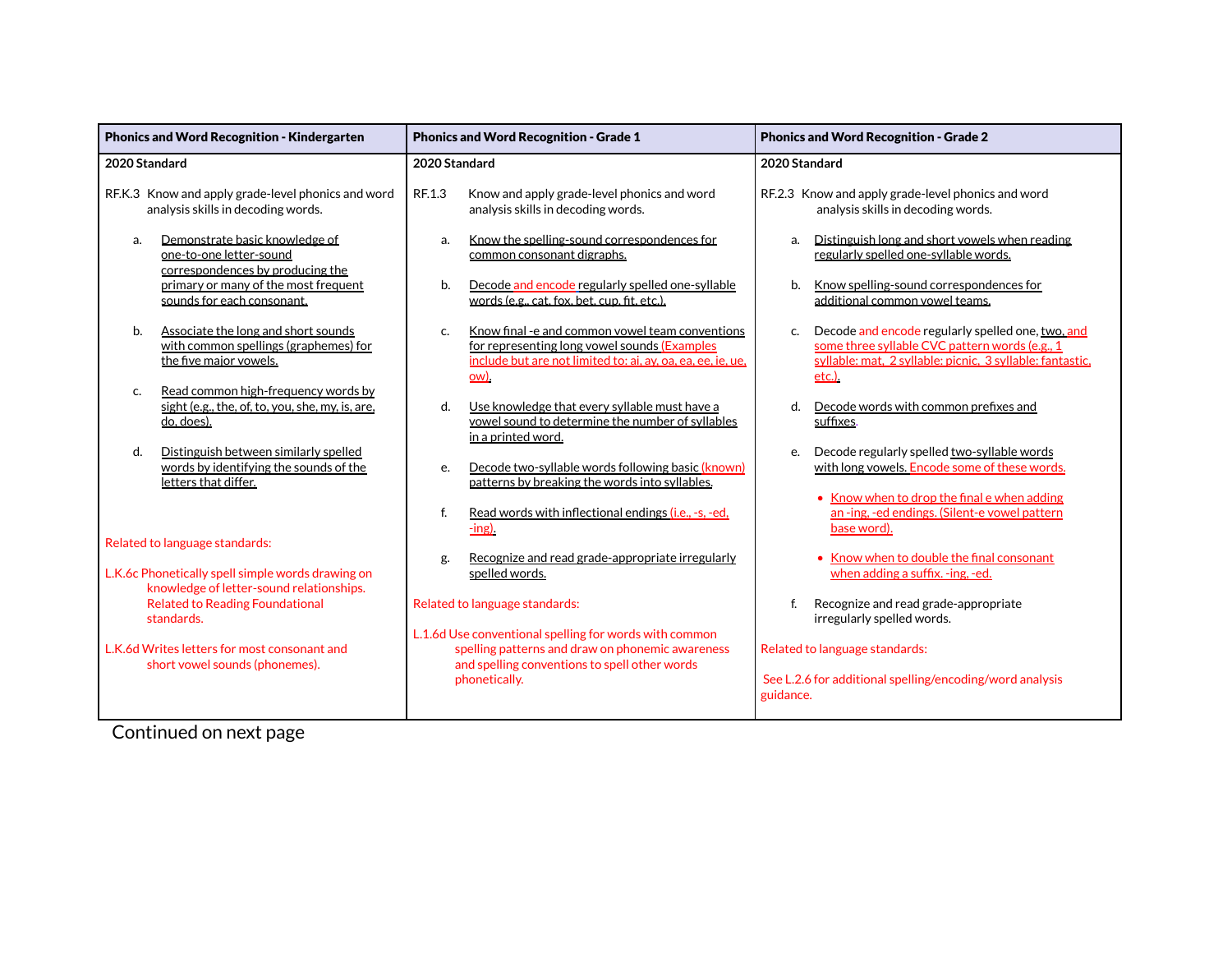# Continued from previous page

| <b>Phonics and Word Recognition - Kindergarten</b> |                                                                                                                                    | <b>Phonics and Word Recognition - Grade 1</b> |                                                                                                   | <b>Phonics and Word Recognition - Grade 2</b> |                                                                                   |
|----------------------------------------------------|------------------------------------------------------------------------------------------------------------------------------------|-----------------------------------------------|---------------------------------------------------------------------------------------------------|-----------------------------------------------|-----------------------------------------------------------------------------------|
| 2010 Standard                                      |                                                                                                                                    | 2010 Standard                                 |                                                                                                   | 2010 Standard                                 |                                                                                   |
| RF.K.3                                             | Know and apply grade-level phonics and word<br>analysis skills in decoding words.                                                  | RF.1.3                                        | Know and apply grade-level phonics and word<br>analysis skills in decoding words.                 | RF.2.3                                        | Know and apply grade-level phonics and word<br>analysis skills in decoding words. |
| a.                                                 | Demonstrate basic knowledge of one-to-one<br>letter-sound correspondences by producing<br>the primary or many of the most frequent | a.                                            | Know the spelling-sound correspondences for<br>common consonant digraphs.                         | a.                                            | Distinguish long and short vowels when<br>reading regularly spelled one-syllable  |
|                                                    | sounds for each consonant.                                                                                                         | b.                                            | Decode regularly spelled one-syllable words.                                                      |                                               | words.                                                                            |
| b.                                                 | Associate the long and short sounds with<br>common spellings (graphemes) for the five<br>major vowels.                             | C.                                            | Know final -e and common vowel team<br>conventions for representing long vowel sounds.            | b.                                            | Know spelling-sound correspondences for<br>additional common vowel teams.         |
| C.                                                 | Read common high-frequency words by sight                                                                                          | d.                                            | Use knowledge that every syllable must have a<br>vowel sound to determine the number of syllables | c.                                            | Decode regularly spelled two-syllable<br>words with long vowels.                  |
| d.                                                 | (e.g., the, of, to, you, she, my, is, are, do, does).                                                                              |                                               | in a printed word.                                                                                | d.                                            | Decode words with common prefixes and<br>suffixes.                                |
|                                                    | Distinguish between similarly spelled words<br>by identifying the sounds of the letters that<br>differ.                            | e.                                            | Decode two-syllable words following basic<br>patterns by breaking the words into syllables.       | e.                                            | Identify words with inconsistent but                                              |
|                                                    |                                                                                                                                    |                                               | Read words with inflectional endings.                                                             |                                               | common spelling-sound correspondences.                                            |
|                                                    |                                                                                                                                    | g.                                            | Recognize and read grade-appropriate irregularly<br>spelled words.                                |                                               | Recognize and read grade-appropriate<br>irregularly spelled words.                |
|                                                    |                                                                                                                                    |                                               |                                                                                                   |                                               |                                                                                   |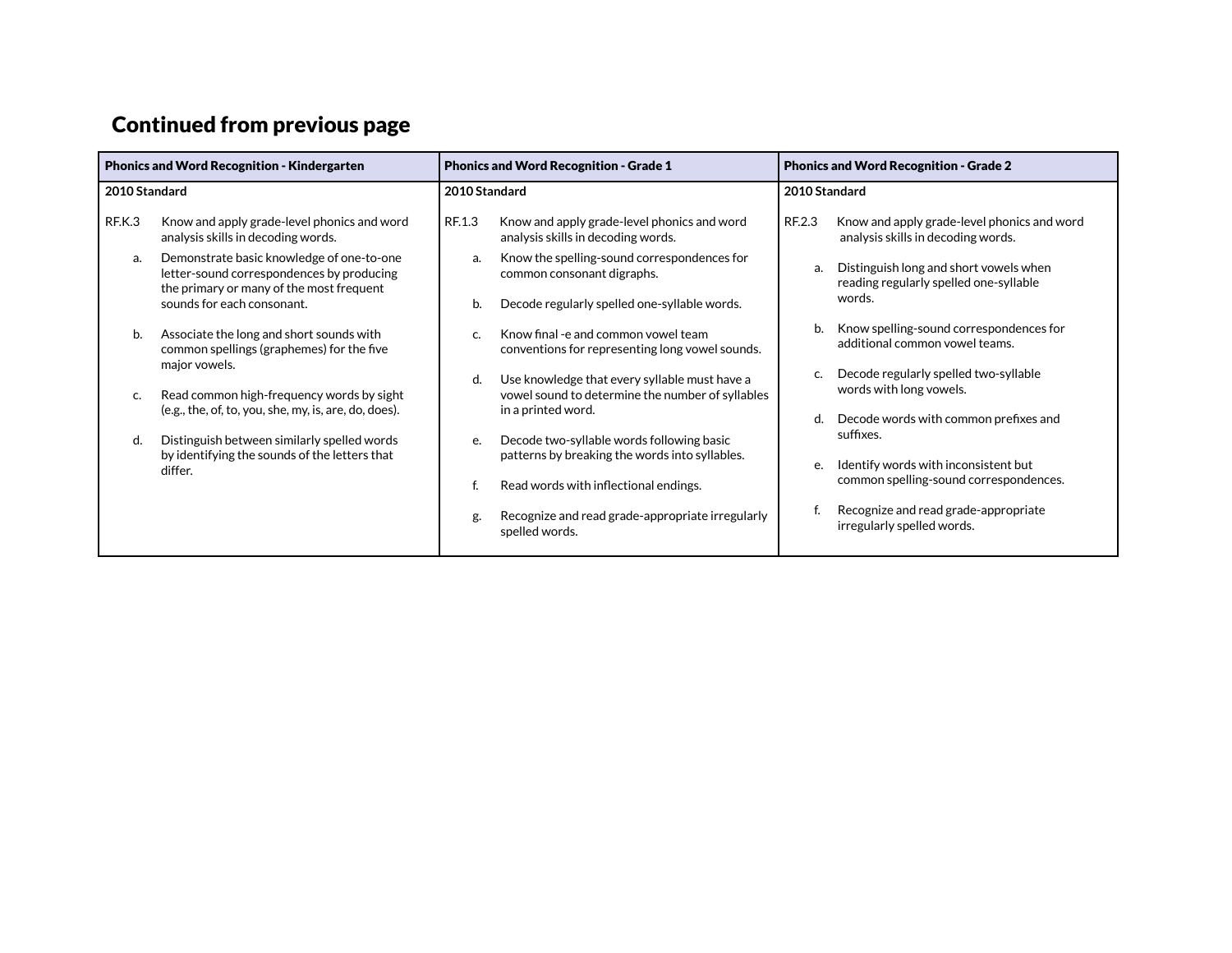|                | <b>Phonics and Word Recognition - Grade 3</b>                                                                                                                                      |                    | <b>Phonics and Word Recognition - Grade 4</b>                                                                                                                                              |                                                                     | <b>Phonics and Word Recognition - Grade 5</b>                                                                                                                                              |  |
|----------------|------------------------------------------------------------------------------------------------------------------------------------------------------------------------------------|--------------------|--------------------------------------------------------------------------------------------------------------------------------------------------------------------------------------------|---------------------------------------------------------------------|--------------------------------------------------------------------------------------------------------------------------------------------------------------------------------------------|--|
| 2020 Standard  |                                                                                                                                                                                    | 2020 Standard      |                                                                                                                                                                                            | 2020 Standard                                                       |                                                                                                                                                                                            |  |
| RF.3.3         | Know and apply grade-level phonics and word<br>analysis skills in decoding words.                                                                                                  | RF.4.3             | Know and apply grade-level phonics and word<br>analysis skills in decoding words.                                                                                                          |                                                                     | RF.5.3 Know and apply grade-level phonics and word<br>analysis skills in decoding words.                                                                                                   |  |
| a.<br>b.<br>c. | Identify and know the meaning of the most<br>common prefixes and derivational suffixes.<br>Decode words with common Latin suffixes.<br>Decode multisyllable words that include all | a.                 | Use combined knowledge of all letter-sound<br>correspondences, syllabication patterns, and<br>morphology (e.g., roots and affixes) to read<br>accurately unfamiliar multisyllabic words in | a.                                                                  | Use combined knowledge of all letter-sound<br>correspondences, syllabication patterns, and<br>morphology (e.g., roots and affixes) to read<br>accurately unfamiliar multisyllabic words in |  |
|                | learned syllable patterns (see previous grade level<br>standards for specific targets).                                                                                            | analysis guidance. | context and out of context.<br>See L.4.6 for additional spelling/encoding/word                                                                                                             | context and out of context.<br>Note: This standard ends in grade 5. |                                                                                                                                                                                            |  |
| d.             | Read grade-appropriate irregularly spelled words.                                                                                                                                  |                    |                                                                                                                                                                                            |                                                                     | See L.5.6 for additional spelling/encoding/word<br>analysis guidance.                                                                                                                      |  |
| e.             | Apply common encoding rules:                                                                                                                                                       |                    |                                                                                                                                                                                            |                                                                     |                                                                                                                                                                                            |  |
|                | Know when to drop the final e when adding<br>endings. (Silent-e vowel pattern base word).                                                                                          |                    |                                                                                                                                                                                            |                                                                     |                                                                                                                                                                                            |  |
|                | Know when to double the final consonant when<br>adding a suffix.                                                                                                                   |                    |                                                                                                                                                                                            |                                                                     |                                                                                                                                                                                            |  |
|                | See L.3.6 for additional spelling/encoding/word<br>analysis guidance.                                                                                                              |                    |                                                                                                                                                                                            |                                                                     |                                                                                                                                                                                            |  |
| 2010 Standard  |                                                                                                                                                                                    | 2020 Standard      |                                                                                                                                                                                            | 2020 Standard                                                       |                                                                                                                                                                                            |  |
| RF.3.3         | Know and apply grade-level phonics and word<br>analysis skills in decoding words.                                                                                                  | RF.4.3             | Know and apply grade-level phonics and word<br>analysis skills in decoding words.                                                                                                          | RF.5.3                                                              | Know and apply grade-level phonics and<br>word analysis skills in decoding words.                                                                                                          |  |
| a.             | Identify and know the meaning of the most<br>common prefixes and derivational suffixes.                                                                                            | a.                 | Use combined knowledge of all letter-sound<br>correspondences, syllabication patterns, and                                                                                                 | a.                                                                  | Use combined knowledge of all letter-sound<br>correspondences, syllabication patterns, and                                                                                                 |  |
| b.             | Decode words with common Latin suffixes.                                                                                                                                           |                    | morphology (e.g., roots and affixes) to read<br>accurately unfamiliar multisyllabic words in                                                                                               |                                                                     | morphology (e.g., roots and affixes) to read<br>accurately unfamiliar multisyllabic words in                                                                                               |  |
| C.             | Decode multisyllable words.                                                                                                                                                        |                    | context and out of context.                                                                                                                                                                |                                                                     | context and out of context.                                                                                                                                                                |  |
| d.             | Read grade-appropriate irregularly spelled words.                                                                                                                                  |                    |                                                                                                                                                                                            |                                                                     |                                                                                                                                                                                            |  |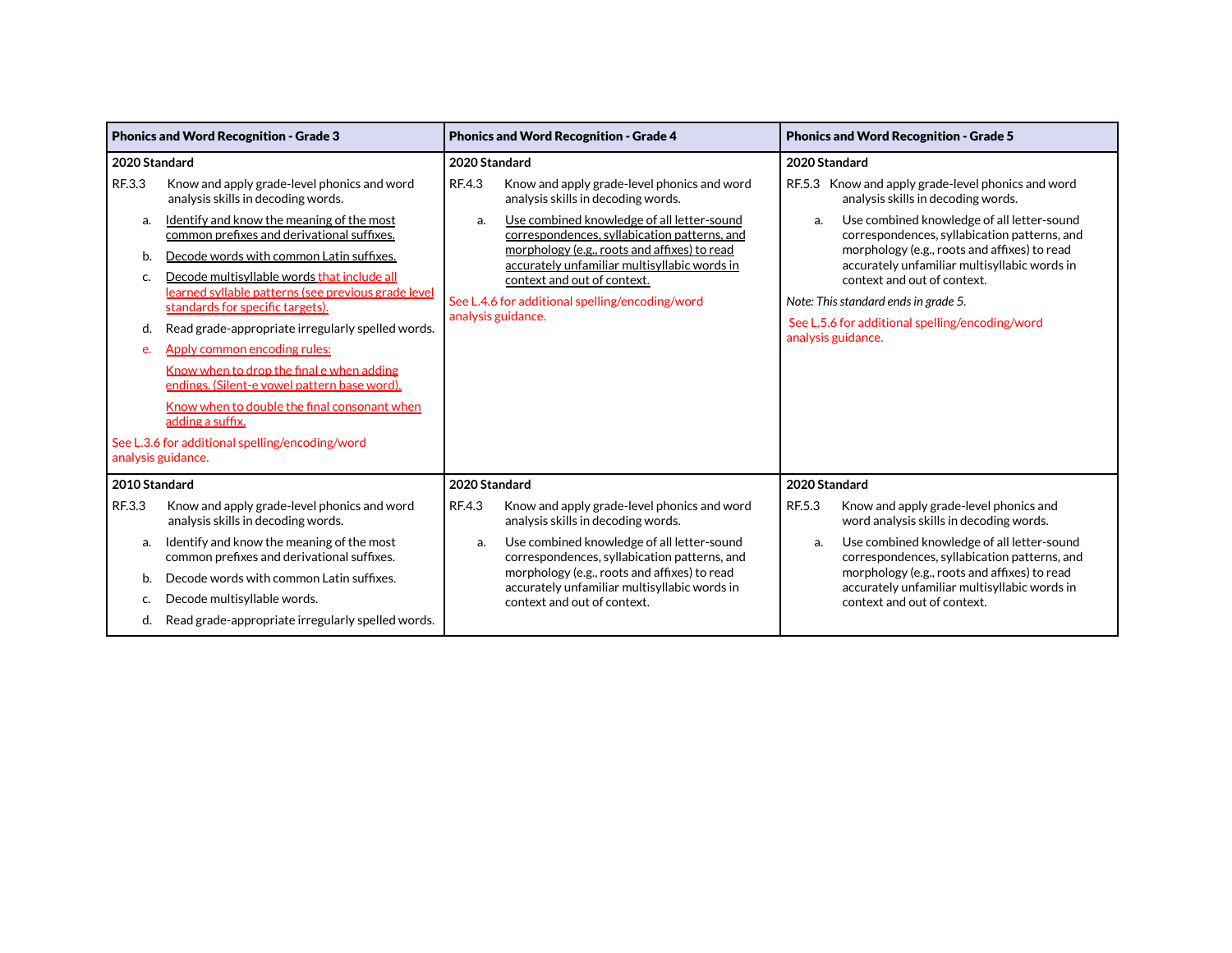| <b>Fluency - Kindergarten</b>                                        | <b>Fluency - Grade 1</b>                                                                                                                                                                                                                                                                                                                                                                                                                   | <b>Fluency - Grade 2</b>                                                                                                                                                                                                                                                                                                                                                                           |
|----------------------------------------------------------------------|--------------------------------------------------------------------------------------------------------------------------------------------------------------------------------------------------------------------------------------------------------------------------------------------------------------------------------------------------------------------------------------------------------------------------------------------|----------------------------------------------------------------------------------------------------------------------------------------------------------------------------------------------------------------------------------------------------------------------------------------------------------------------------------------------------------------------------------------------------|
| 2020 Standard                                                        | 2020 Standard                                                                                                                                                                                                                                                                                                                                                                                                                              | 2020 Standard                                                                                                                                                                                                                                                                                                                                                                                      |
| RF.K.4 Read emergent-reader texts with purpose and<br>understanding. | RF.1.4 Read emergent-reader texts with purpose,<br>understanding, and sufficient accuracy and fluency to<br>support comprehension.<br>Read grade-level text with purpose and<br>a.<br>understanding.<br>Read grade-level text orally with accuracy,<br>b.<br>appropriate rate, and expression on successive<br>readings.<br>Use context to confirm or self-correct word<br>C.<br>recognition and understanding, rereading as<br>necessary. | RF.2.4<br>Read with sufficient accuracy and fluency to<br>support comprehension.<br>Read grade-level text with purpose and<br>a.<br>understanding.<br>Read grade-level text orally with accuracy,<br>b.<br>appropriate rate, and expression on successive<br>readings.<br>Use context to confirm or self-correct word<br>$\mathsf{C}$<br>recognition and understanding, rereading as<br>necessary. |
| 2010 Standard                                                        | 2010 Standard                                                                                                                                                                                                                                                                                                                                                                                                                              | 2010 Standard                                                                                                                                                                                                                                                                                                                                                                                      |
| RF.K.4 Read emergent-reader texts with purpose and<br>understanding. | RF.1.4 Read with sufficient accuracy and fluency to support<br>comprehension.                                                                                                                                                                                                                                                                                                                                                              | RF.2.4<br>Read with sufficient accuracy and fluency to<br>support comprehension.                                                                                                                                                                                                                                                                                                                   |
|                                                                      | Read grade-level text with purpose and<br>a.<br>understanding.                                                                                                                                                                                                                                                                                                                                                                             | Read grade-level text with purpose and<br>a.<br>understanding.                                                                                                                                                                                                                                                                                                                                     |
|                                                                      | Read grade-level text orally with accuracy,<br>b.<br>appropriate rate, and expression on successive<br>readings.                                                                                                                                                                                                                                                                                                                           | Read grade-level text orally with accuracy,<br>b.<br>appropriate rate, and expression on successive<br>readings.                                                                                                                                                                                                                                                                                   |
|                                                                      | Use context to confirm or self-correct word<br>$\mathsf{C}$<br>recognition and understanding, rereading as<br>necessary.                                                                                                                                                                                                                                                                                                                   | Use context to confirm or self-correct word<br>$\mathsf{C}$<br>recognition and understanding, rereading as<br>necessary.                                                                                                                                                                                                                                                                           |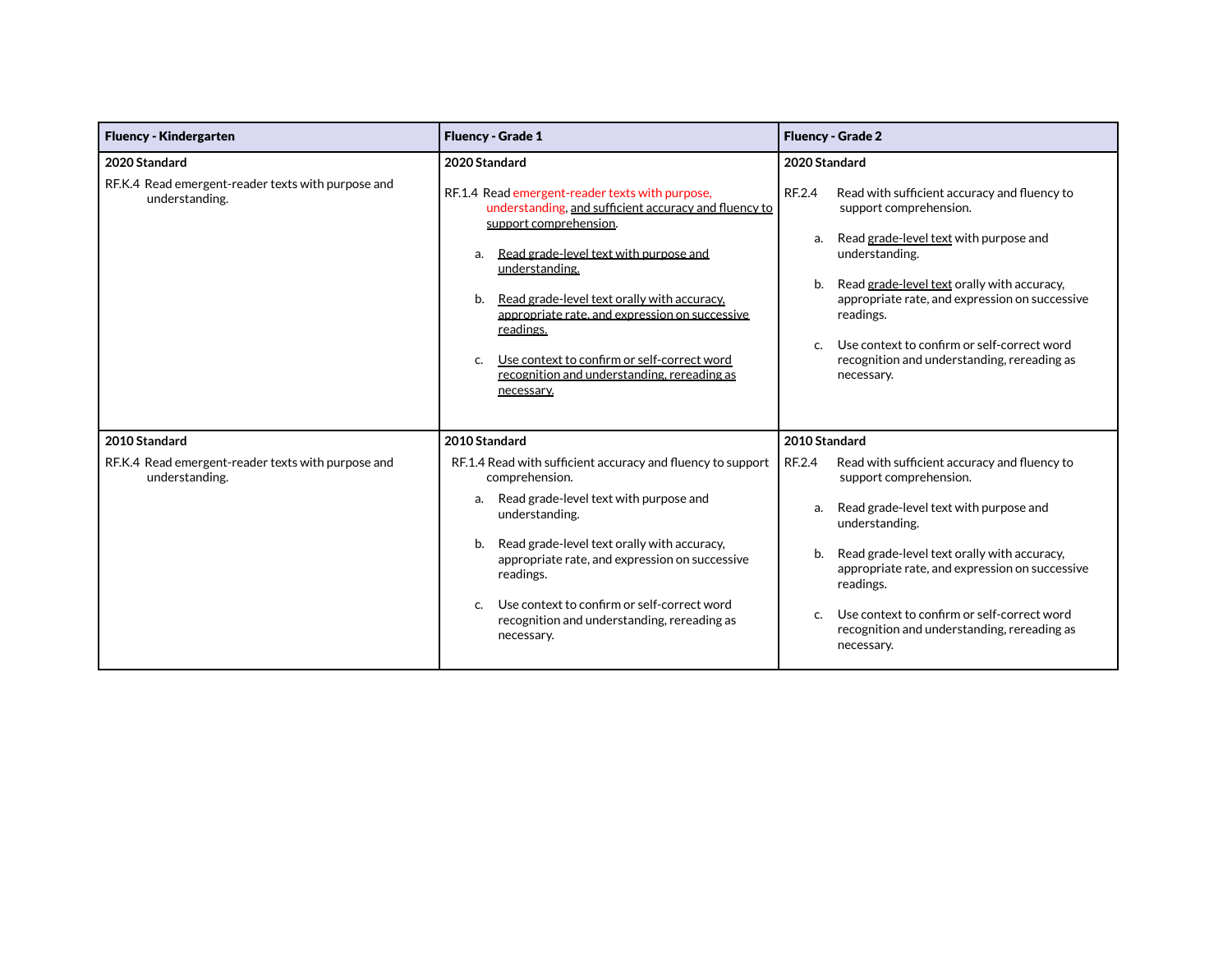|               | <b>Fluency - Grade 3</b>                                                                                   |               | <b>Fluency - Grade 4</b>                                                                                   |               | <b>Fluency - Grade 5</b>                                                                                   |
|---------------|------------------------------------------------------------------------------------------------------------|---------------|------------------------------------------------------------------------------------------------------------|---------------|------------------------------------------------------------------------------------------------------------|
|               | 2020 Standard<br>2020 Standard                                                                             |               |                                                                                                            | 2020 Standard |                                                                                                            |
| RF.3.4        | Read with sufficient accuracy and fluency to<br>support comprehension.                                     | RF.4.4        | Read with sufficient accuracy and fluency to<br>support comprehension.                                     | RF.5.4        | Read with sufficient accuracy and fluency to<br>support comprehension.                                     |
| a.            | Read grade-level text with purpose and<br>understanding.                                                   | a.            | Read grade-level text with purpose and<br>understanding.                                                   | a.            | Read grade-level text with purpose and<br>understanding.                                                   |
| b.            | Read grade-level text orally with accuracy,<br>appropriate rate, and expression on successive<br>readings. | b.            | Read grade-level text orally with accuracy,<br>appropriate rate, and expression on successive<br>readings. | b.            | Read grade-level text orally with accuracy,<br>appropriate rate, and expression on successive<br>readings. |
| $\mathsf{C}$  | Use context to confirm or self-correct word<br>recognition and understanding, rereading as<br>necessary.   | C.            | Use context to confirm or self-correct word<br>recognition and understanding, rereading as<br>necessary.   | $\mathsf{C}$  | Use context to confirm or self-correct word<br>recognition and understanding, rereading as<br>necessary.   |
|               |                                                                                                            |               |                                                                                                            |               | Note: This standard ends in grade 5.                                                                       |
| 2010 Standard |                                                                                                            | 2010 Standard |                                                                                                            | 2010 Standard |                                                                                                            |
| RF.3.4        | Read with sufficient accuracy and fluency to<br>support comprehension.                                     | RF.4.4        | Read with sufficient accuracy and fluency to<br>support comprehension.                                     | RF.5.4        | Read with sufficient accuracy and fluency to<br>support comprehension.                                     |
| a.            | Read grade-level text with purpose and<br>understanding.                                                   | a.            | Read grade-level text with purpose and<br>understanding.                                                   | a.            | Read grade-level text with purpose and<br>understanding.                                                   |
| b.            | Read grade-level text orally with accuracy,<br>appropriate rate, and expression on successive<br>readings. | b.            | Read grade-level text orally with accuracy,<br>appropriate rate, and expression on successive<br>readings. | b.            | Read grade-level text orally with accuracy,<br>appropriate rate, and expression on successive<br>readings. |
| $\mathsf{C}$  | Use context to confirm or self-correct word<br>recognition and understanding, rereading as<br>necessary.   | $\mathsf{C}$  | Use context to confirm or self-correct word<br>recognition and understanding, rereading as<br>necessary.   | $\mathsf{C}$  | Use context to confirm or self-correct word<br>recognition and understanding, rereading as<br>necessary.   |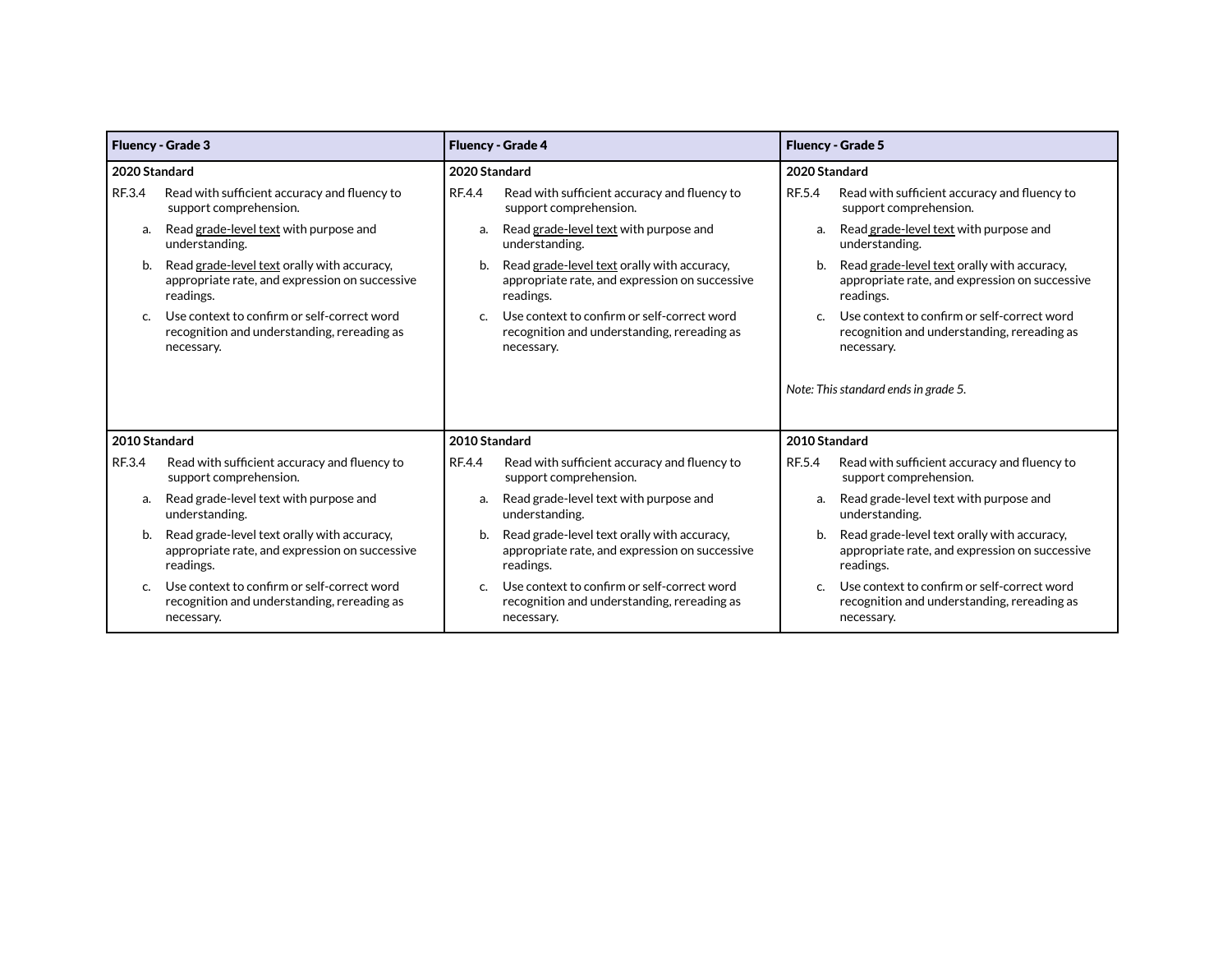#### <span id="page-9-0"></span>Reading, 2010 Standards compared to 2020 Revisions

●

This document is intended to be used beside existing curriculum to determine where revisions may need to be made to ensure curriculum is aligned with the most recent version (2020) of *Wisconsin's Standardsfor English Language Arts*.

For each section of the standards, the first row of each page shows the 2020 standard; each is labeled as "2020 Standard". The second row shows the corresponding 2010 standard (or standards); each is labeled as "2010 Standard".

- Red font in the 2020 standard indicates that a change was made.
- Strikethrough in the 2010 standard indicates that content was removed entirely.
- Underlining is used to show how a standard changes between grade-levels; underlining is included only on the 2020 standard.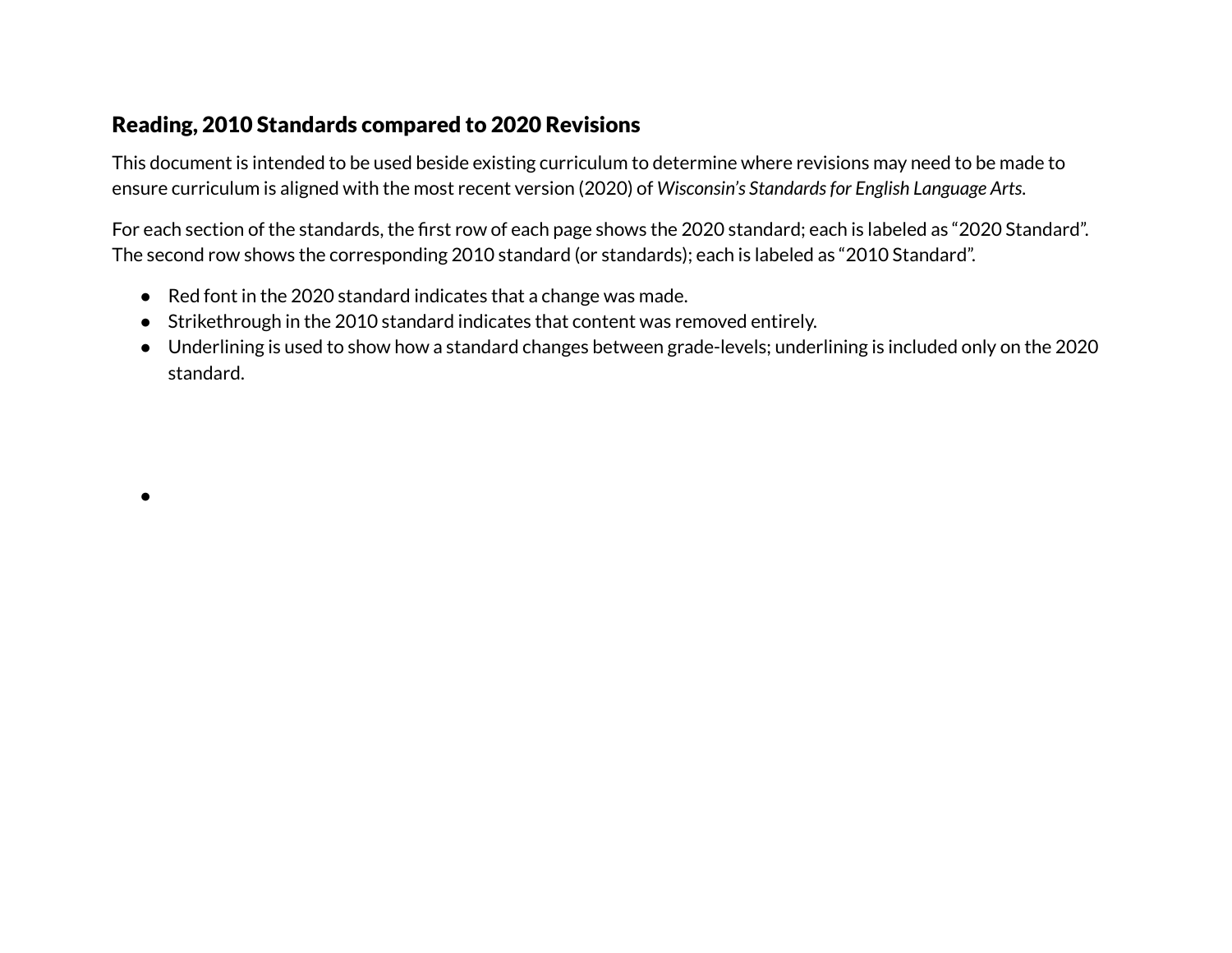| <b>Anchor Standards</b>            |                                                                                                                                                                                                                      |
|------------------------------------|----------------------------------------------------------------------------------------------------------------------------------------------------------------------------------------------------------------------|
| <b>Key Ideas and Details</b>       | <b>Students will:</b>                                                                                                                                                                                                |
| <b>Anchor Standard R1:</b>         | Read closely to determine what the text says explicitly/implicitly and to make logical inferences<br>from it; cite specific textual evidence when writing or speaking to support conclusions drawn<br>from the text. |
| <b>Anchor Standard R2:</b>         | Summarize key ideas and details in order to identify central ideas or themes of a text and analyze<br>their development.                                                                                             |
| <b>Anchor Standard R3:</b>         | Analyze how and why individuals, events, and ideas develop and interact over the course of a<br>text.                                                                                                                |
| <b>Craft and Structure</b>         |                                                                                                                                                                                                                      |
| <b>Anchor Standard R4:</b>         | Interpret words and phrases as they are used in a text, including determining technical,<br>connotative, and figurative meanings, and analyze how specific word choices shape meaning or<br>tone.                    |
| <b>Anchor Standard R5:</b>         | Analyze the structure of texts, including how specific sentences, paragraphs, and larger portions<br>of the text (e.g., a section, chapter, scene, or stanza) relate to each other and the whole.                    |
| <b>Anchor Standard R6:</b>         | Assess how point of view or purpose shapes the content and style of a text, drawing on a wide<br>range of diverse texts.                                                                                             |
| Integration of Knowledge and Ideas |                                                                                                                                                                                                                      |
| <b>Anchor Standard R7:</b>         | Integrate and evaluate content presented in diverse media and formats.                                                                                                                                               |
| <b>Anchor Standard R8:</b>         | Delineate and evaluate the argument and specific claims in a text, including the validity of the<br>reasoning as well as the relevance and sufficiency of the evidence.                                              |
| <b>Anchor Standard R9:</b>         | Analyze and evaluate texts using knowledge of literary forms, elements, and devices through a<br>variety of lenses and perspectives.                                                                                 |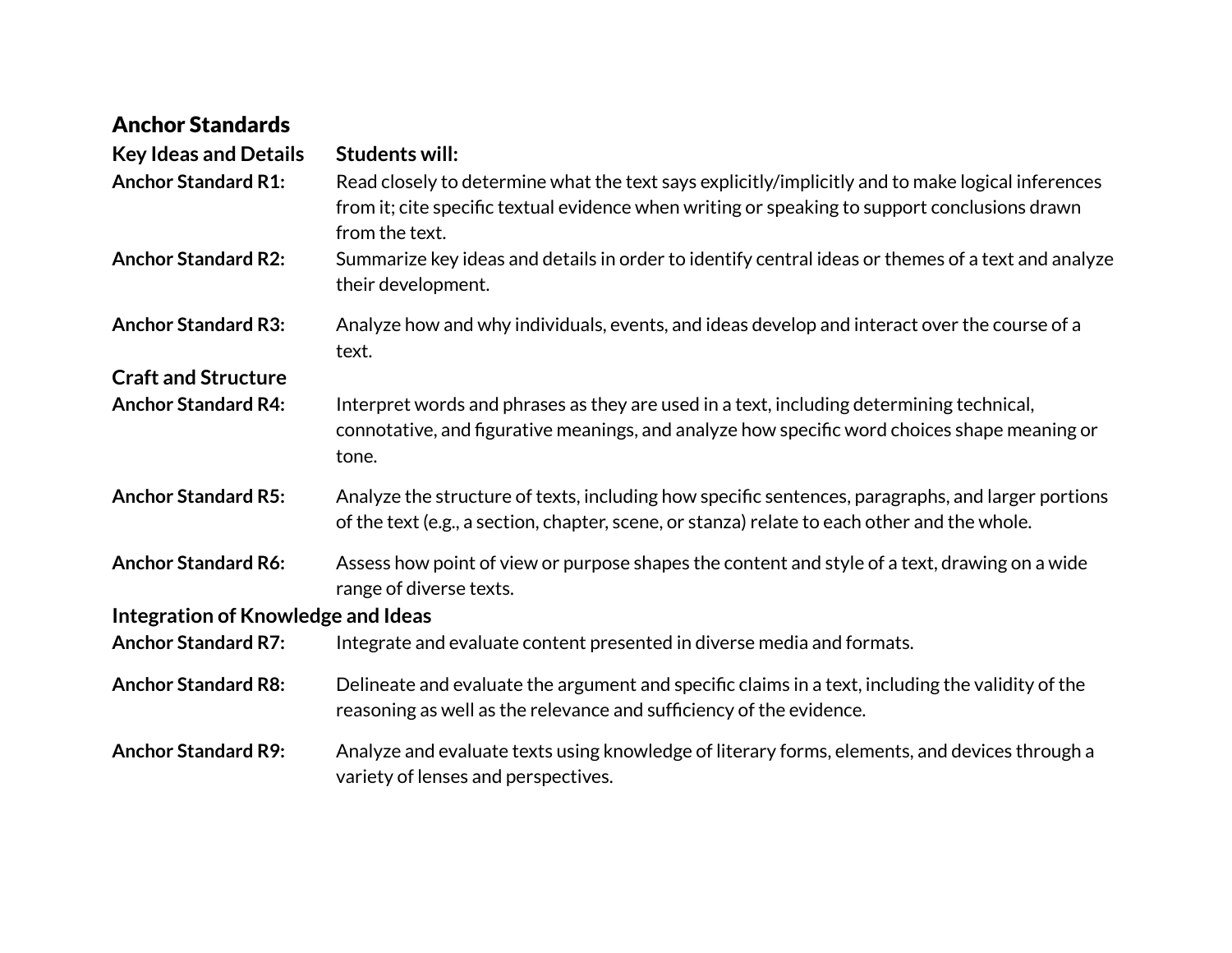| Key Ideas and Details - Kindergarten                                                                  | Key Ideas and Details - Grade 1                                                      | Key Ideas and Details - Grade 2                                                                                                           |
|-------------------------------------------------------------------------------------------------------|--------------------------------------------------------------------------------------|-------------------------------------------------------------------------------------------------------------------------------------------|
| 2020 Standard                                                                                         | 2020 Standard                                                                        | 2020 Standard                                                                                                                             |
| R.K.1 With prompting and support, develop and answer<br>questions about a text. (RI&RL)               | R.1.1 Develop and answer questions about key ideas and<br>details in a text. (RI&RL) | R.2.1 Develop and answer questions to demonstrate an<br>understanding of key ideas and details in a text.<br>(RI&RL)                      |
| 2010 Standards                                                                                        | 2010 Standards                                                                       | 2010 Standards                                                                                                                            |
| <b>RL.K.1</b><br>With prompting and support, ask and answer<br>questions about key details in a text. | Ask and answer questions about key details in a<br>RL.1.1<br>text.                   | RL.2.1 Ask and answer such questions as who, what,<br>where, when, why, and how-to demonstrate<br>understanding of key details in a text. |
| <b>RI.K.1</b><br>With prompting and support, ask and answer<br>questions about key details in a text. | RI.1.1<br>Ask and answer questions about key details in a<br>text.                   | RI.2.1 Ask and answer such questions as who, what,<br>where, when, why, and how to demonstrate<br>understanding of key details in a text. |
| Note: "Ask" was replaced with "develop".                                                              |                                                                                      |                                                                                                                                           |
|                                                                                                       | Note: "Ask" was replaced with "develop".                                             | Note: "Ask" was replaced with "develop".                                                                                                  |
|                                                                                                       |                                                                                      | For reference R.3.1 (2020 Standard)                                                                                                       |
|                                                                                                       |                                                                                      | R.3.1<br>Develop and answer questions to locate relevant<br>and specific details in a text to support an answer<br>or inference. (RI&RL)  |

Key Ideas and Details (Grades K - 2), Continued on next page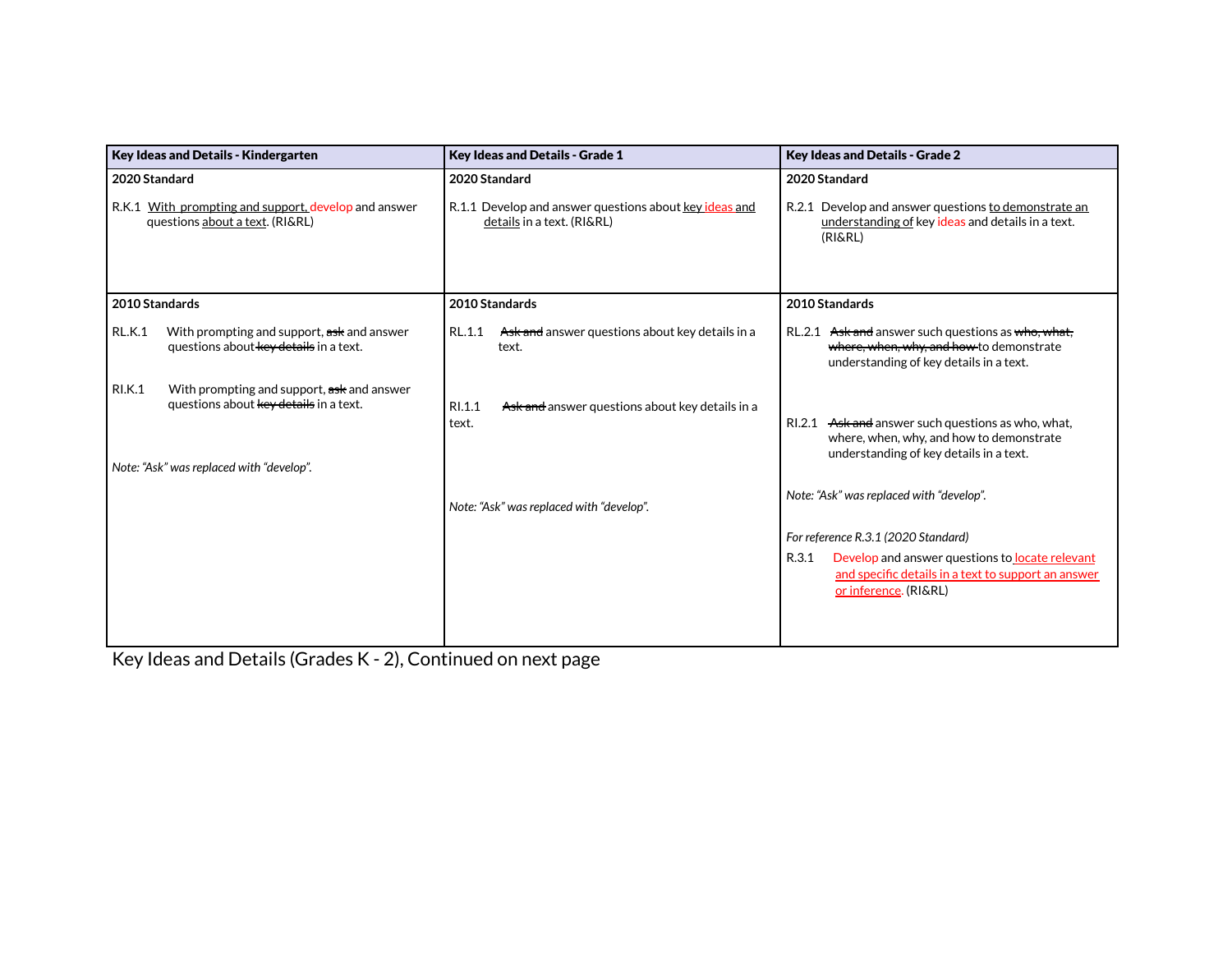# Key Ideas and Details (Grades K - 2), Continued from previous page

| Key Ideas and Details - Kindergarten                                                                      | Key Ideas and Details - Grade 1                                                                                          | Key Ideas and Details - Grade 2                                                                                                                                                                                                                                                 |  |  |
|-----------------------------------------------------------------------------------------------------------|--------------------------------------------------------------------------------------------------------------------------|---------------------------------------------------------------------------------------------------------------------------------------------------------------------------------------------------------------------------------------------------------------------------------|--|--|
| 2020 Standard                                                                                             | 2020 Standard                                                                                                            | 2020 Standard                                                                                                                                                                                                                                                                   |  |  |
| R.K.2 With prompting and support, retell stories (RL);<br>share key details from a text. (RI)             | R.1.2 Identify a main topic or central idea in a text<br>with guidance and support; retell important<br>details. (RI&RL) | R.2.2 Summarize portions of a text in order to identify a<br>main topic or central idea and key details in a text.<br>(RI&RL)                                                                                                                                                   |  |  |
| 2010 Standards                                                                                            | 2010 Standards                                                                                                           | 2010 Standards                                                                                                                                                                                                                                                                  |  |  |
| <b>RL.K.2</b><br>With prompting and support, retell familiar<br>stories, including key details.           | Retell stories, including key details, and<br>RL.1.2<br>demonstrate understanding                                        | RL.2.2<br>Recount stories, including fables and folktales<br>from diverse cultures, and determine their<br>central message, lesson, or moral.<br>RI.2.2<br>Identify the main topic of a multi-paragraph text<br>as well as the focus of specific paragraphs within<br>the text. |  |  |
| <b>RI.K.2</b><br>With prompting and support, identify the main<br>topic and retell key details of a text. | Identify the main topic and retell key details of a<br>RI.1.2<br>text.                                                   | Note: Theme appears in grade 3.                                                                                                                                                                                                                                                 |  |  |
|                                                                                                           |                                                                                                                          | For reference, the 2020 standard in grade 3.                                                                                                                                                                                                                                    |  |  |
|                                                                                                           |                                                                                                                          | Summarize portions of a text to determine a theme<br>R.3.2<br>or central idea and explain how it is supported by<br>key details. (RI&RL)                                                                                                                                        |  |  |

Key Ideas and Details, (Grades K - 2), Continued on next page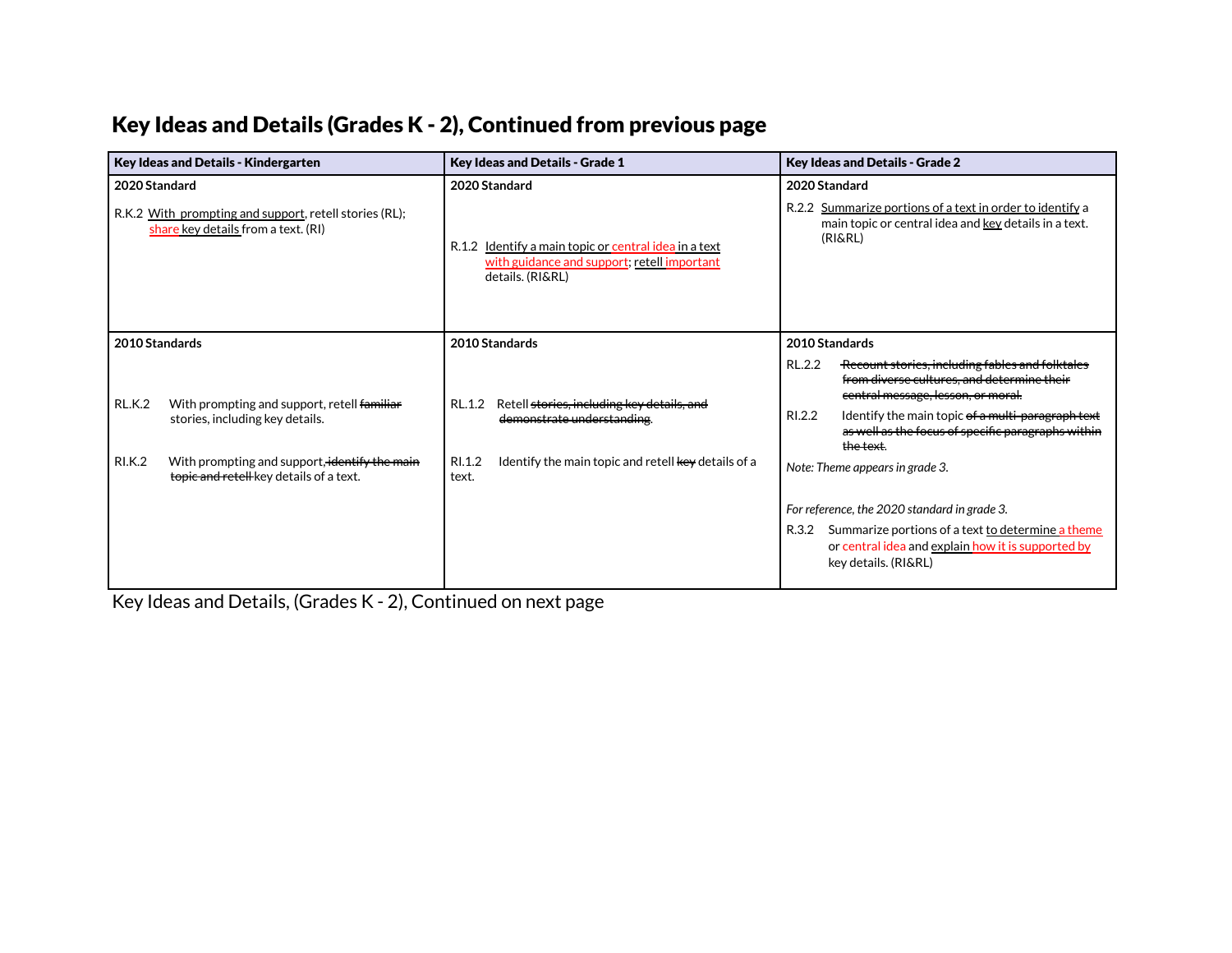# Key Ideas and Details, (Grades K - 2), Continued from previous page

|                    | <b>Key Ideas and Details - Kindergarten</b>                                                                                                        |        | <b>Key Ideas and Details - Grade 1</b>                                                                                                  | <b>Key Ideas and Details - Grade 2</b> |                                                                                                                                                                                 |
|--------------------|----------------------------------------------------------------------------------------------------------------------------------------------------|--------|-----------------------------------------------------------------------------------------------------------------------------------------|----------------------------------------|---------------------------------------------------------------------------------------------------------------------------------------------------------------------------------|
| 2020 Standard      | R.K.3 With prompting and support, identify characters,<br>settings, and important events in a story or pieces of<br>information in a text. (RI&RL) |        | 2020 Standard<br>R.1.3 Describe characters, settings, and important<br>events in a story or pieces of information in<br>a text. (RI&RL) |                                        | 2020 Standard<br>R.2.3 Describe how characters respond to major events<br>and challenges. (RL) Describe the connections<br>between ideas, concepts, or a series of events. (RI) |
|                    | Note: "Important" in the 2020 standards replaces the word<br>"major" in the 2010 standards.                                                        |        | Note: "Important" in the 2020 standards replaces the<br>word "major" in the 2010 standards.                                             |                                        |                                                                                                                                                                                 |
| 2010 Standard      |                                                                                                                                                    |        | 2010 Standard                                                                                                                           |                                        | 2010 Standard                                                                                                                                                                   |
| RL.K.3             | With prompting and support, identify characters,<br>settings, and major events in a story.                                                         | RL.1.3 | Describe characters, settings, and major events in a<br>story, using key details.                                                       | RL.2.3                                 | Describe how characters in a story respond to<br>major events and challenges.                                                                                                   |
| R <sub>L</sub> K.3 | With prompting and support, describe the<br>connection between two individuals, events<br>ideas, or pieces of information in a text.               | RI.1.3 | Describe the connection between two individuals.<br>events, ideas, or pieces of information in a text.                                  | RI.2.3                                 | Describe the connection between a series of<br>historical events, scientific ideas or concepts, or<br>steps in technical procedures in a text.                                  |
|                    |                                                                                                                                                    |        |                                                                                                                                         |                                        | For reference, the 2020 standard in grade 3.                                                                                                                                    |
|                    |                                                                                                                                                    |        |                                                                                                                                         | R.3.3                                  | Describe a character (traits, motivations, and/or<br>feelings) drawing on specific details from the text.<br>(RL)                                                               |
|                    |                                                                                                                                                    |        |                                                                                                                                         |                                        | Describe the relationship among a series of events,<br>ideas, concepts, or steps in a text, using language<br>that pertains to time, sequence, and cause/effect.<br>(RI)        |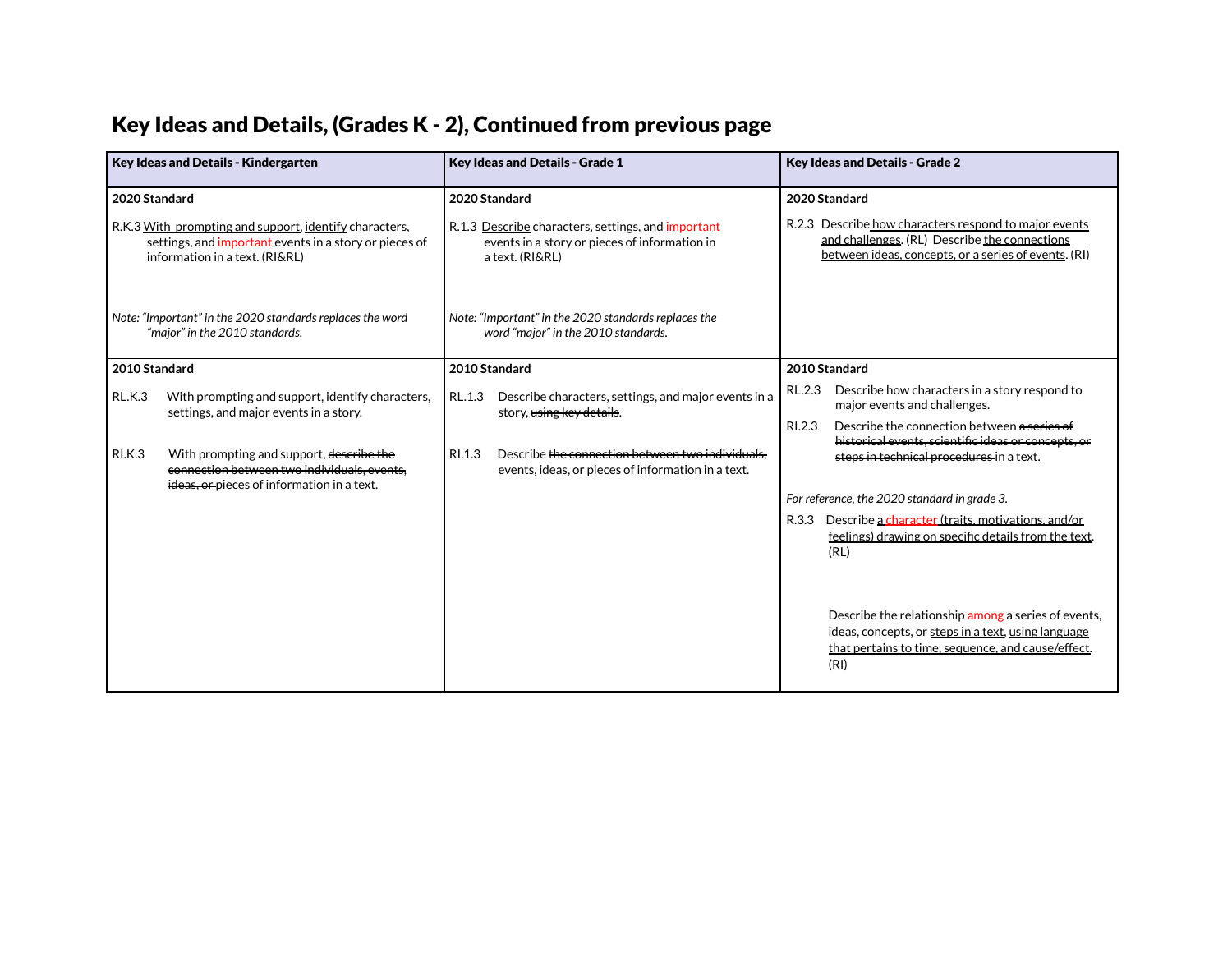#### Craft and Structure (Grades K - 2), Continued from previous page

| <b>Craft and Structure - Kindergarten</b>                                                                                                 | <b>Craft and Structure - Grade 1</b>                                                                                                            | <b>Craft and Structure - Grade 2</b>                                                                                                                                               |
|-------------------------------------------------------------------------------------------------------------------------------------------|-------------------------------------------------------------------------------------------------------------------------------------------------|------------------------------------------------------------------------------------------------------------------------------------------------------------------------------------|
| 2020 Standard                                                                                                                             | 2020 Standard                                                                                                                                   | 2020 Standard                                                                                                                                                                      |
| R.K.4<br>With prompting and support, identify specific<br>words that express feelings or content-specific<br>words within a text. (RI&RL) | R.1.4<br>Identify specific words and phrases that express<br>feeling, appeal to the senses, or content-specific<br>words within a text. (RI&RL) | <b>Explain</b> how specific words and phrases express<br>R.2.4<br>feelings, appeals to the senses, or determine the<br>meaning of content-specific words within a text.<br>(RI&RL) |
| 2010 Standard                                                                                                                             | 2010 Standard                                                                                                                                   | 2010 Standard                                                                                                                                                                      |
| Ask and answer questions about unknown words in<br><b>RL.K.4</b><br>atext.                                                                | RL.1.4<br>Identify words and phrases in stories or poems that<br>suggest feelings or appeal to the senses.                                      | RL.2.4 <del>Describe how words and phrases (e.g., regular beats,</del><br>alliteration, rhymes, repeated lines) supply rhythm<br>and meaning in a story, poem, or song.            |
| With prompting and support, ask and answer<br><b>RI.K.4</b><br>questions about unknown words in a text.                                   | Ask and answer questions to help determine or<br>RI.1.4<br>clarify the meaning of words and phrases in a text.                                  | RI.2.4 Determine the meaning of words and phrases in a<br>text relevant to a grade 2 topic or subject area.                                                                        |
| L.K.3a Asks students to ask and answer questions about<br>unknown words.                                                                  | L.K.3a Asks students to ask and answer questions about<br>unknown words. L.1.3a parallels R.1.4                                                 | R.2.4 has different content in the 2020 version than the 2010<br>standard; however, it builds on the 2020 version of R.1.4.                                                        |
| In grade 4, students begin determining the meanings of words<br>and phrases (see R.4.4).                                                  | In grade 4, students begin determining the meanings of words                                                                                    | For reference, the 2020 standard in grade 3.                                                                                                                                       |
|                                                                                                                                           | and phrases (see R.4.4).                                                                                                                        | R.3.4 Determine the meaning of words, phrases, figurative<br>language, and academic and content-specific words<br>within a text. (RI&RL)                                           |

Craft and Structure, (Grades K - 2), Continued on next page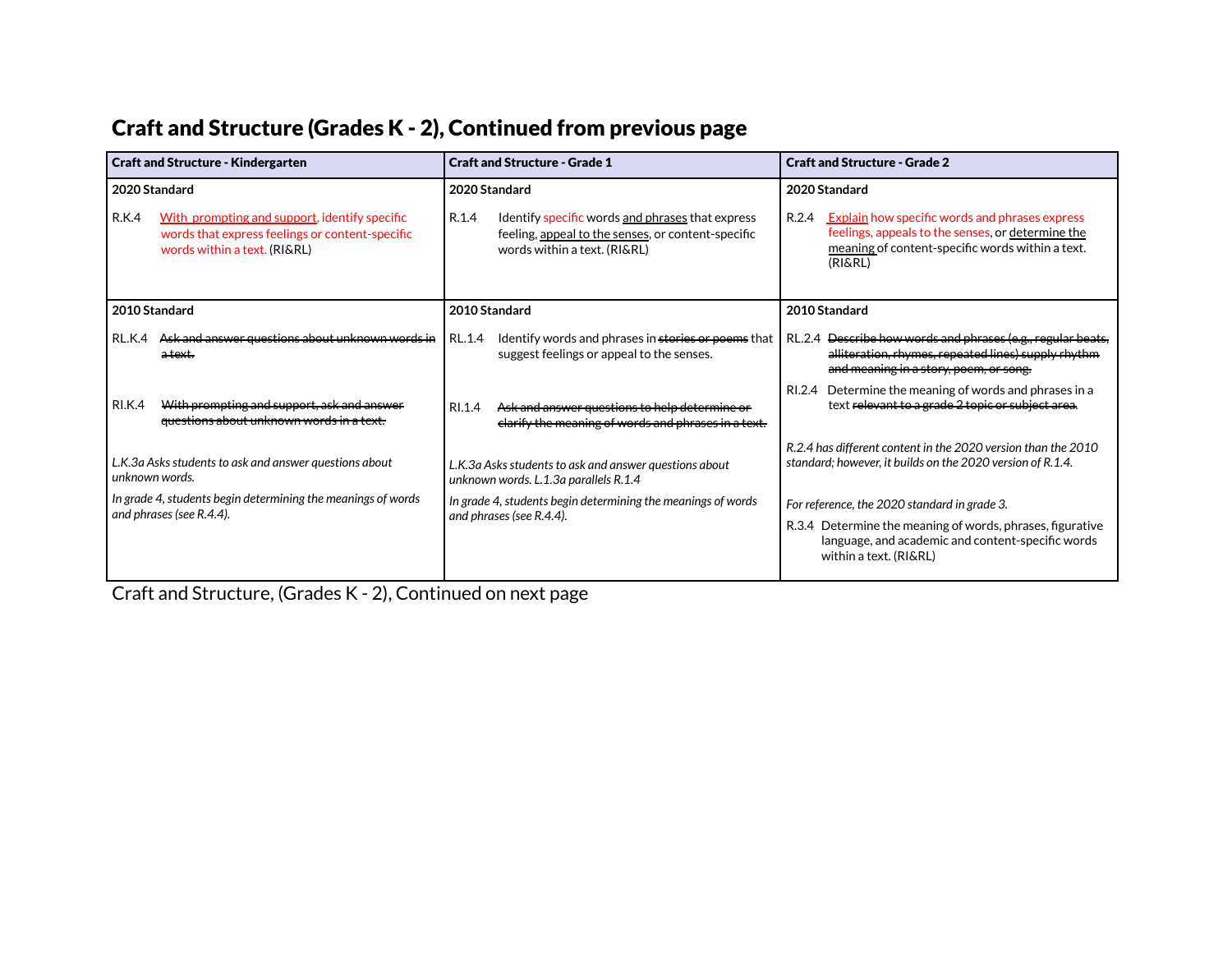# Craft and Structure (Grades K - 2), Continued from previous page

| <b>Craft and Structure - Kindergarten</b> |                                                                                           | <b>Craft and Structure - Grade 1</b> |                                                                                                                                                                  |        | <b>Craft and Structure - Grade 2</b>                                                                                                                                                          |  |
|-------------------------------------------|-------------------------------------------------------------------------------------------|--------------------------------------|------------------------------------------------------------------------------------------------------------------------------------------------------------------|--------|-----------------------------------------------------------------------------------------------------------------------------------------------------------------------------------------------|--|
| 2020 Standard                             |                                                                                           |                                      | 2020 Standard                                                                                                                                                    |        | 2020 Standard                                                                                                                                                                                 |  |
| <b>R.K.5</b>                              | Identify literary and informational<br>texts. (RI&RL)                                     | R.1.5                                | Identify a variety of genres and explain major<br>differences between literary texts and<br>informational texts. (RI&RL)                                         | R.2.5  | Describe the overall structure of a text, including<br>describing how the beginning introduces the text<br>and the ending concludes the text. (RI&RL)                                         |  |
|                                           | 2010 Standard                                                                             |                                      | 2010 Standard                                                                                                                                                    |        | 2010 Standard                                                                                                                                                                                 |  |
| <b>RL.K.5</b>                             | Recognize common types of texts (e.g., storybooks,<br><del>poems).</del>                  | RL.1.5                               | Explain major differences between books that tell<br>stories and books that give information, drawing on<br>a wide reading of a range of text types.             | RL.2.5 | Describe the overall structure of a story, including<br>describing how the beginning introduces the story<br>and the ending concludes the action.                                             |  |
| <b>RI.K.5</b>                             | <del>Identify the front cover, back cover, and title page</del><br>e <del>f a book.</del> | RI.1.5                               | Know and use various text features (e.g., headings,<br>tables of contents, glossaries, electronic menus.<br>icons) to locate key facts or information in a text. | RI.2.5 | Know and use various text features (e.g., captions,<br>bold print, subheadings, glossaries, indexes,<br>electronic menus, icons) to locate key facts or<br>information in a text efficiently. |  |
|                                           |                                                                                           |                                      | Text features appear in R.2.6                                                                                                                                    |        | Text features appear in R.2.6                                                                                                                                                                 |  |
|                                           |                                                                                           |                                      |                                                                                                                                                                  |        | For reference, the 2020 standard in grade 3.                                                                                                                                                  |  |
|                                           |                                                                                           |                                      |                                                                                                                                                                  |        | R.3.5 Identify parts of stories, dramas, and poems using<br>terms such as chapter, scene, and stanza. (RL)                                                                                    |  |
|                                           |                                                                                           |                                      |                                                                                                                                                                  |        | Identify and use text features to build<br>comprehension. (RI)                                                                                                                                |  |

Craft and Structure (Grades K - 2), Continued on next page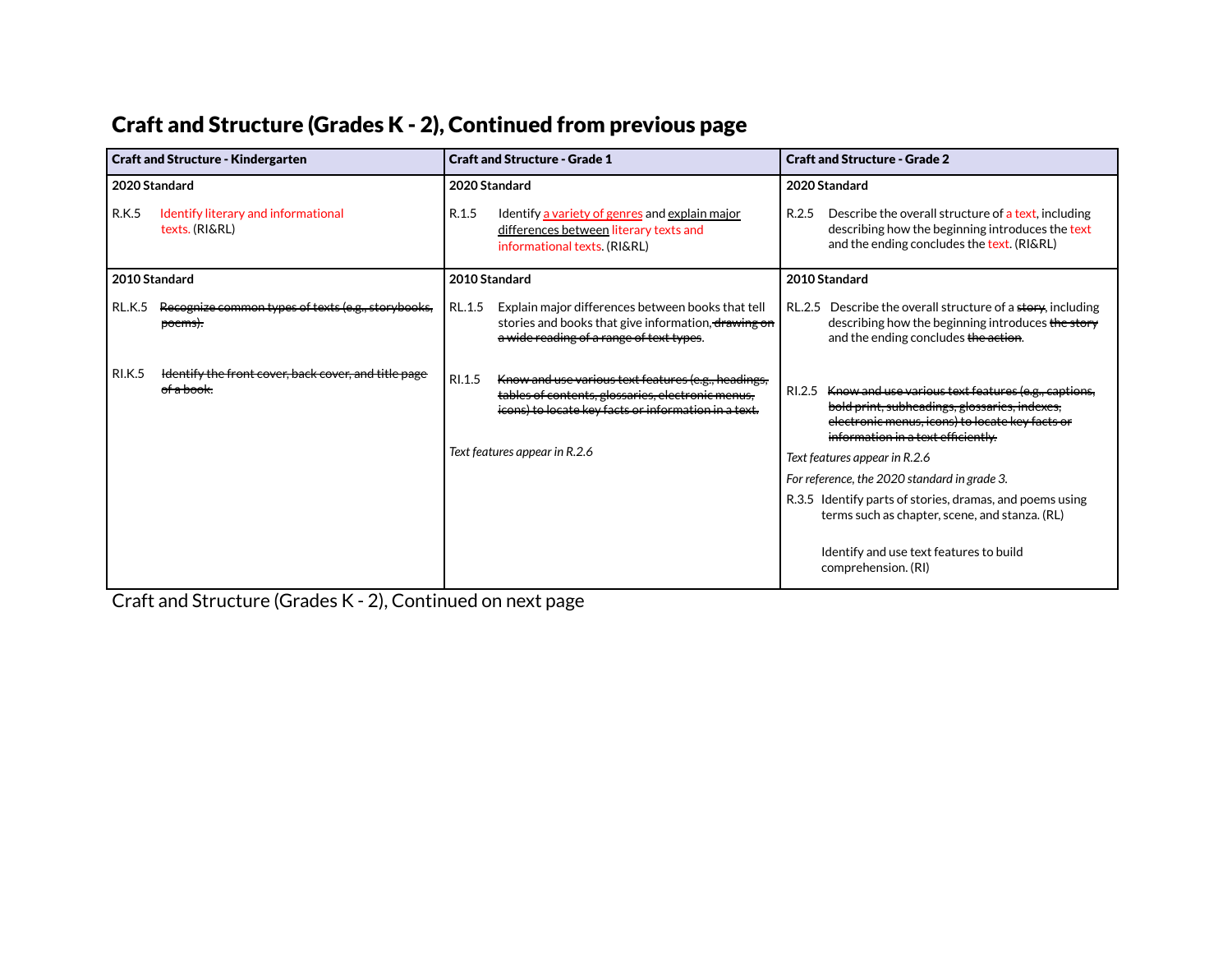# Craft and Structure (Grades K - 2), Continued from previous page

| <b>Craft and Structure - Kindergarten</b>                                                                                                                   | <b>Craft and Structure - Grade 1</b>                                                                                                                                                                                                                                                                                                                            | <b>Craft and Structure - Grade 2</b>                                                                                                                                 |
|-------------------------------------------------------------------------------------------------------------------------------------------------------------|-----------------------------------------------------------------------------------------------------------------------------------------------------------------------------------------------------------------------------------------------------------------------------------------------------------------------------------------------------------------|----------------------------------------------------------------------------------------------------------------------------------------------------------------------|
| 2020 Standard                                                                                                                                               | 2020 Standard                                                                                                                                                                                                                                                                                                                                                   | 2020 Standard                                                                                                                                                        |
| Define the role of the author and the illustrator in<br>R.K.6<br>presenting the ideas in a text. (RI&RL)                                                    | R.1.6<br>Describe how illustrations and details support the<br>point of view or purpose of the text. (RI&RL)                                                                                                                                                                                                                                                    | Identify examples of how illustrations, text features,<br>R.2.6<br>and details support the point of view or purpose of<br>the text. (RI&RL)                          |
| 2010 Standard                                                                                                                                               | 2010 Standard                                                                                                                                                                                                                                                                                                                                                   | 2010 Standard                                                                                                                                                        |
| With prompting and support, name the author and<br>RL.K.6<br>illustrator of a story and define the role of each in<br>telling the story.                    | Identify who is telling the story at various points in<br>RL.1.6<br>a text.                                                                                                                                                                                                                                                                                     | RL.2.6 Acknowledge differences in the points of view of<br>characters, including by speaking in a different voice<br>for each character when reading dialogue aloud. |
| Name the author and illustrator of a text and<br><b>RI.K.6</b><br>define the role of each in presenting the ideas or<br>information in a text.              | Distinguish between information provided by<br>RI.1.6<br>pictures or other illustrations and information<br>provided by the words in a text.                                                                                                                                                                                                                    | RI.2.6 Identify the main purpose of a text, including what<br>the author wants to answer, explain, or describe.<br>For reference, the 2020 standard in grade 3.      |
| R.K.6 (2020) asks students to go beyond naming the author and<br>illustrator to defining their role (which was included in the RL.K.6<br>and RI.K.6 (2010). | R.1.6 (2020) asks students to describe how illustrations and<br>details support the point of view or purpose of a text. This goes<br>beyond RL.1.6 (2010), which required students to identify who is<br>telling a story. This skill - understanding the relationship between<br>illustrations, details, and point of view or purpose is continued in<br>R.2.6. | R.3.6 Discuss how the reader's point of view or perspective<br>may differ from that of the author, narrator or<br>characters in a text. (RI&RL)                      |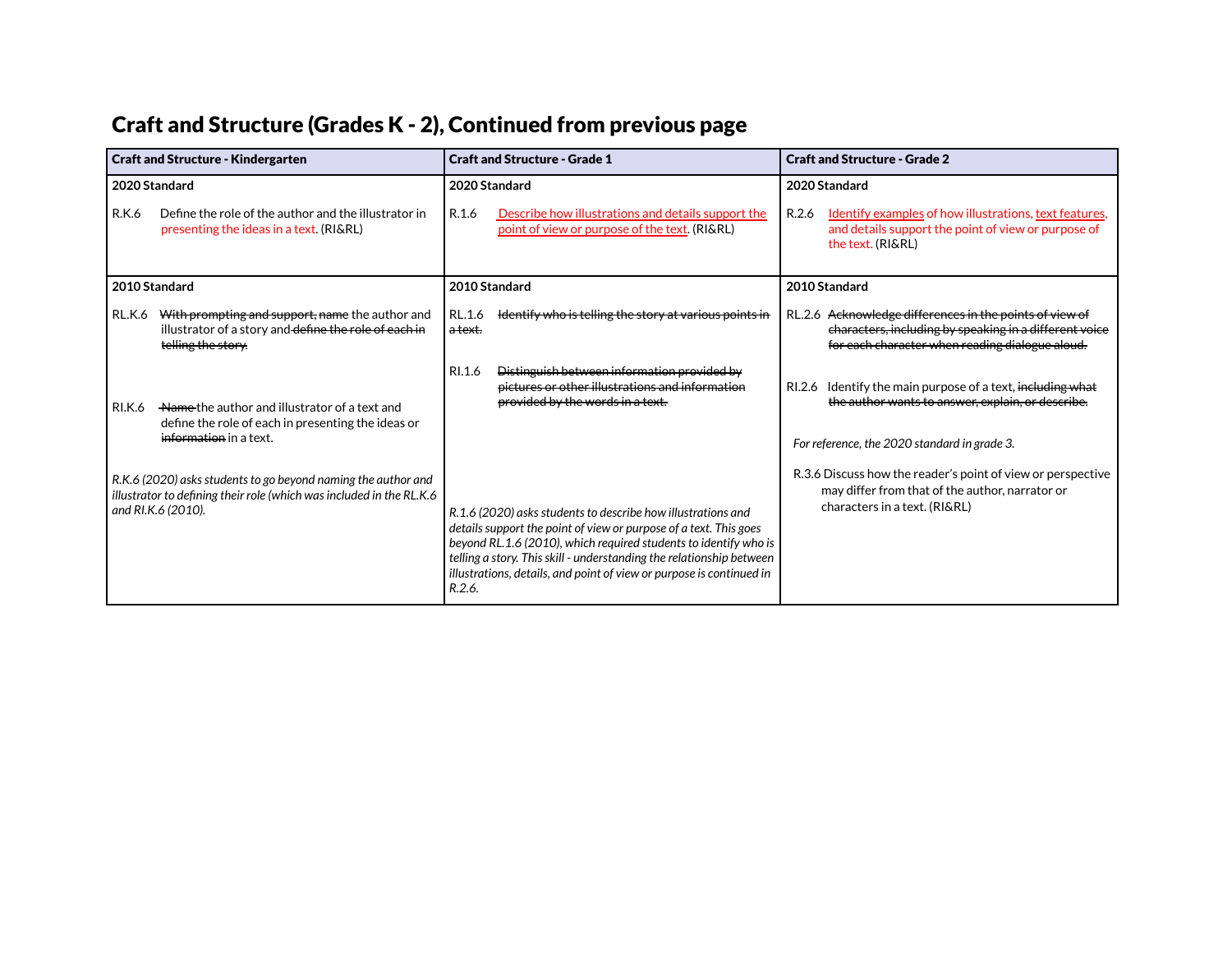#### Integration of Knowledge and Ideas (Grades K - 2)

| Integration of Knowledge and Ideas - Kindergarten |                                                                                                                                                                                                        | Integration of Knowledge and Ideas - Grade 1                                                                                      | Integration of Knowledge and Ideas - Grade 2                                                                                                                                                                                                      |  |
|---------------------------------------------------|--------------------------------------------------------------------------------------------------------------------------------------------------------------------------------------------------------|-----------------------------------------------------------------------------------------------------------------------------------|---------------------------------------------------------------------------------------------------------------------------------------------------------------------------------------------------------------------------------------------------|--|
| 2020 Standard                                     |                                                                                                                                                                                                        | 2020 Standard                                                                                                                     | 2020 Standard                                                                                                                                                                                                                                     |  |
| <b>R.K.7</b>                                      | With prompting and support, describe the<br>relationship between illustrations and the text.<br>(RI&RL)                                                                                                | Use illustrations and details in literary and<br>R.1.7<br>informational texts to discuss story elements<br>and/or topics. (RI&RL) | R.2.7<br>Demonstrate understanding of story elements<br>and/or topics by applying information gained from<br>illustrations or text features. (RI & RL)                                                                                            |  |
| 2010 Standard                                     |                                                                                                                                                                                                        | 2010 Standard                                                                                                                     | 2010 Standard                                                                                                                                                                                                                                     |  |
| <b>RL.K.7</b>                                     | With prompting and support, describe the<br>relationship between illustrations and the story in<br>which they appear (e.g., what moment in a story an<br>illustration depicts).                        | Use illustrations and details in a story to describe-its<br>RL.1.7<br>characters, setting, or events.                             | Use information gained from the illustrations and<br>RL.2.7<br>words in a print or digital text to demonstrate<br>understanding of its characters, setting, or plot.                                                                              |  |
| <b>RI.K.7</b>                                     | With prompting and support, describe the<br>relationship between illustrations and the text in<br>which they appear (e.g., what person, place, thing,<br>or idea in the text an illustration depicts). | Use the illustrations and details in a text to describe<br>RI.1.7<br>its <del>key ideas</del> .                                   | Explain how specific images (e.g., a diagram showing<br>RI.2.7<br>how a machine works) contribute to and clarify a<br>text.                                                                                                                       |  |
|                                                   |                                                                                                                                                                                                        | From RL.1.7 (2010), "characters, setting, or events" was replaced<br>with "story elements and/or topics" (2020).                  | R.2.7 (2020) includes elements of RI.2.7 (2010). Learners<br>"Demonstrate understanding of topics by applying<br>information gained from illustrations or text features".                                                                         |  |
|                                                   |                                                                                                                                                                                                        | From RI.1.7 (2010), "key ideas" was replaced with "topics"<br>$(2020)$ .                                                          | This is broader than RI.2.7 (2010) which included only<br>how "specific images contribute to and clarify a text"<br>(2010).                                                                                                                       |  |
|                                                   |                                                                                                                                                                                                        |                                                                                                                                   | The grade 3 2020 standard is provided for reference.                                                                                                                                                                                              |  |
|                                                   |                                                                                                                                                                                                        |                                                                                                                                   | R.3.7 Explain how specific illustrations or text features<br>contribute to what is conveyed by the words in a<br>text (e.g., create mood, emphasize character or<br>setting, or determine where, when, why, and how<br>key events occur). (RI&RL) |  |

Integration of Knowledge and Ideas (Grades K - 2), Continued on next page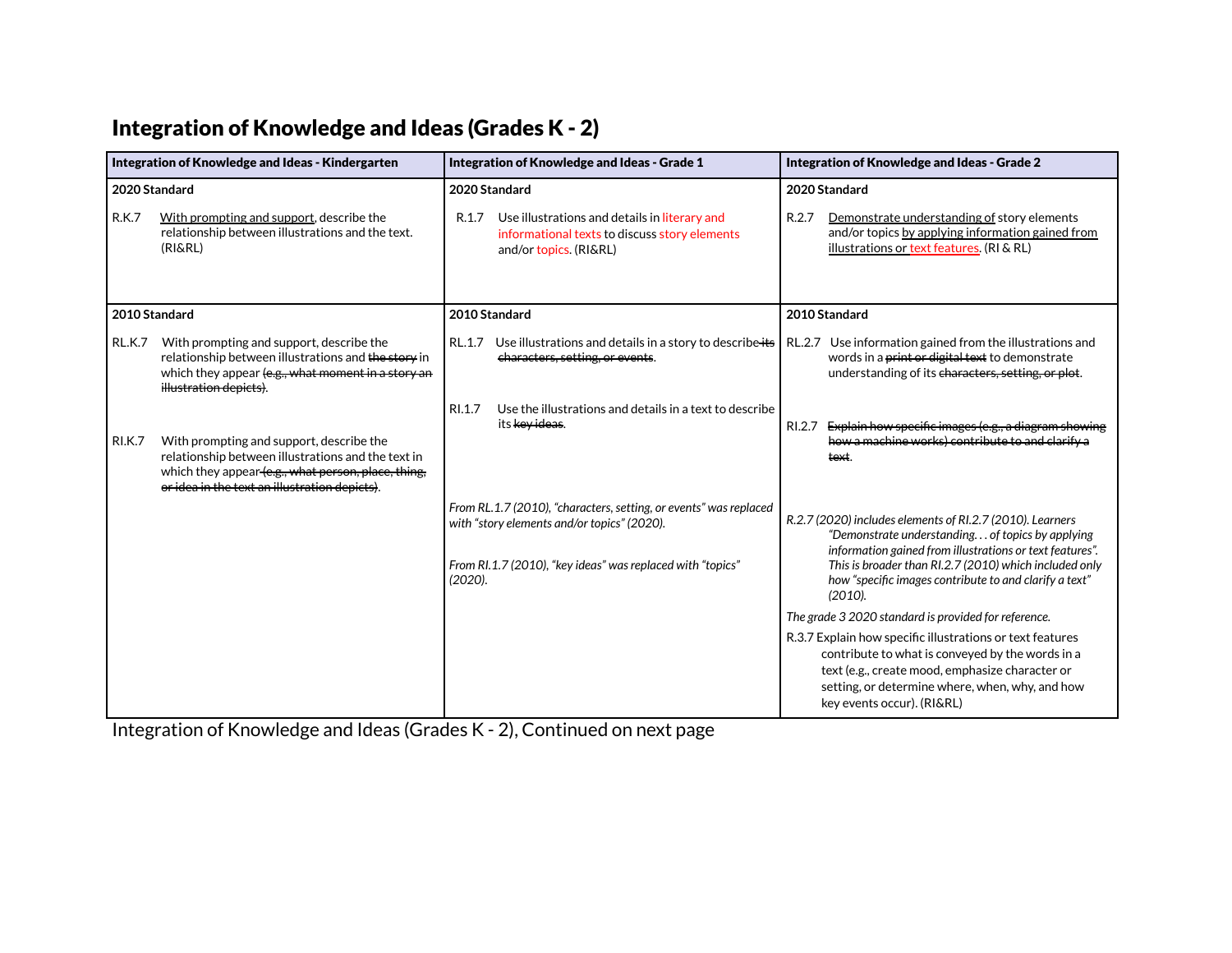# Integration of Knowledge and Ideas (Grades K - 2), Continued from previous page

| Integration of Knowledge and Ideas - Kindergarten                                                                                                       | Integration of Knowledge and Ideas - Grade 1                                                                                                            | Integration of Knowledge and Ideas - Grade 2                                                                                                       |  |
|---------------------------------------------------------------------------------------------------------------------------------------------------------|---------------------------------------------------------------------------------------------------------------------------------------------------------|----------------------------------------------------------------------------------------------------------------------------------------------------|--|
| 2020 Standard                                                                                                                                           | 2020 Standard                                                                                                                                           | 2020 Standard                                                                                                                                      |  |
| R.K.8<br>With prompting and support, identify specific<br>information to support ideas in a text. (RI)                                                  | R.1.8<br>Identify specific information an author or illustrator<br>gives that supports ideas in a text. (RI)                                            | R.2.8<br>Explain how specific points the author or illustrator<br>makes in a text are supported by relevant reasons<br>and evidence. (RI)          |  |
| 2010 Standard                                                                                                                                           | 2010 Standard                                                                                                                                           | 2010 Standard                                                                                                                                      |  |
| RL.K.8 Not applicable to literature.                                                                                                                    | Not applicable to literature.<br>RL.K.8                                                                                                                 | RL.K.8 Not applicable to literature.                                                                                                               |  |
| With prompting and support, identify the reasons an<br>RI.K.8<br>author gives to support points in a text.                                              | RI.1.8<br>Identify the reasons an author gives to support<br>points in a text.                                                                          | RI.2.8 Describe how reasons support specific points the<br>author makes in a text.                                                                 |  |
| "Reasons" (RI.K.8, 2010) was replaced with "specific<br>information" (R.K.8, 2020). "Points" (RI.K.8, 2010) was replaced<br>with "ideas" (R.K.8, 2020). | "Reasons" (RI.K.8, 2010) was replaced with "specific<br>information" (R.K.8, 2020). "Points" (RI.K.8, 2010) was replaced<br>with "ideas" (R.K.8, 2020). | The grade 3 2020 standard is provided for reference.<br>R.3.8 Explain how claims in a text are supported by relevant<br>reasons and evidence. (RI) |  |
|                                                                                                                                                         | R.1.8 asks learners to understand information provided by<br>authors or illustrators because informational text can include<br><i>illustrators.</i>     |                                                                                                                                                    |  |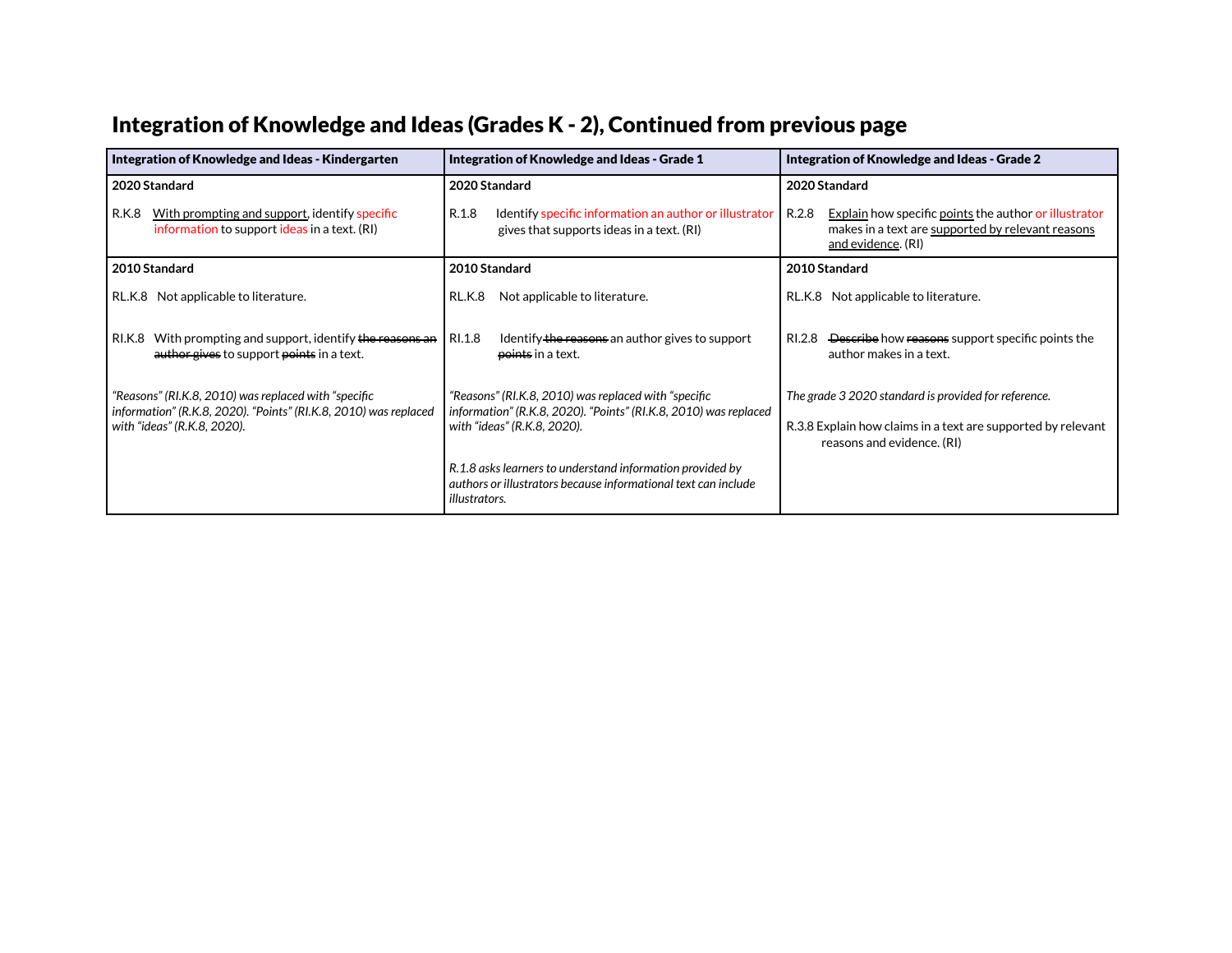# Integration of Knowledge and Ideas (Grades K - 2), Continued from previous page

| Integration of Knowledge and Ideas - Kindergarten                                                                                                                                                                        | Integration of Knowledge and Ideas - Grade 1                                                                                                                                                                             | Integration of Knowledge and Ideas - Grade 2                                                                                                                   |  |
|--------------------------------------------------------------------------------------------------------------------------------------------------------------------------------------------------------------------------|--------------------------------------------------------------------------------------------------------------------------------------------------------------------------------------------------------------------------|----------------------------------------------------------------------------------------------------------------------------------------------------------------|--|
| 2020 Standard                                                                                                                                                                                                            | 2020 Standard                                                                                                                                                                                                            | 2020 Standard                                                                                                                                                  |  |
| <b>R.K.9</b><br>With prompting and support, compare and<br>contrast two texts; recognize that texts reflect<br>one's own and others' cultures. (RI&RL)                                                                   | R.1.9<br>Compare and contrast two texts; recognize that<br>texts reflect one's own and others' culture. (RI&RL)                                                                                                          | R.2.9<br>Compare and contrast key points or perspectives<br>presented in two texts; recognize that texts reflect<br>one's own and others' culture. (RI&RL)     |  |
| 2010 Standard                                                                                                                                                                                                            | 2010 Standard                                                                                                                                                                                                            | 2010 Standard                                                                                                                                                  |  |
| With prompting and support, compare and contrast<br>RL.K.9<br>the adventures and experiences of characters in<br>familiar stories.                                                                                       | RL.1.9<br>Compare and contrast the adventures and<br>experiences of characters in stories.                                                                                                                               | RL.2.9 <del>Compare and contrast two or more versions of the</del><br>same story (e.g., Cinderella stories) by different<br>authors or from different cultures |  |
| With prompting and support, identify basie<br><b>RI.K.9</b><br>similarities in and differences between two texts<br>on the same topic (e.g., in illustrations, descriptions,<br><del>or procedures)</del>                | RI.1.9<br><del>Identify basic similarities in and differences</del><br>between two texts on the same topic (e.g., in<br>illustrations, descriptions, or procedures).                                                     | RI.2.9 Compare and contrast the most important points<br>presented by two texts on the same topie.                                                             |  |
| RL.K.9 (2010) asked learners to compare and contrast a specific<br>idea (the adventures and experiences of characters in familiar<br>stories). This is broadened to "compare and contrast two texts" in<br>R.K.9 (2020). | RL.1.9 (2010) asked learners to compare and contrast a specific<br>idea (the adventures and experiences of characters in familiar<br>stories). This is broadened to "compare and contrast two texts" in<br>R.K.9 (2020). | Comparing and contrasting two or more versions of the same<br>story (RL.2.9, 2010) could be an instructional technique used to<br>reach $R.2.9$ .              |  |
| The ideas in RI.K.9 (2010) are condensed into the phrase<br>"compare and contrast two texts" in R.K.9 (2020).                                                                                                            | The ideas in RI.1.9 (2010) are condensed into the phrase<br>"compare and contrast two texts" in R.K.9 (2020).                                                                                                            | The grade 3 2020 standard is provided for reference.<br>R.3.9 Recognize genres and make connections to other                                                   |  |
| R.K.9 (2020) is the same in grade 1 (without prompting and<br>support in grade 1).                                                                                                                                       | R.1.9 (2020) is the same in kindergarten (with prompting and<br>support in grade K).                                                                                                                                     | texts, ideas, cultural perspectives, identities, eras,<br>personal events, and situations. (RI&RL)                                                             |  |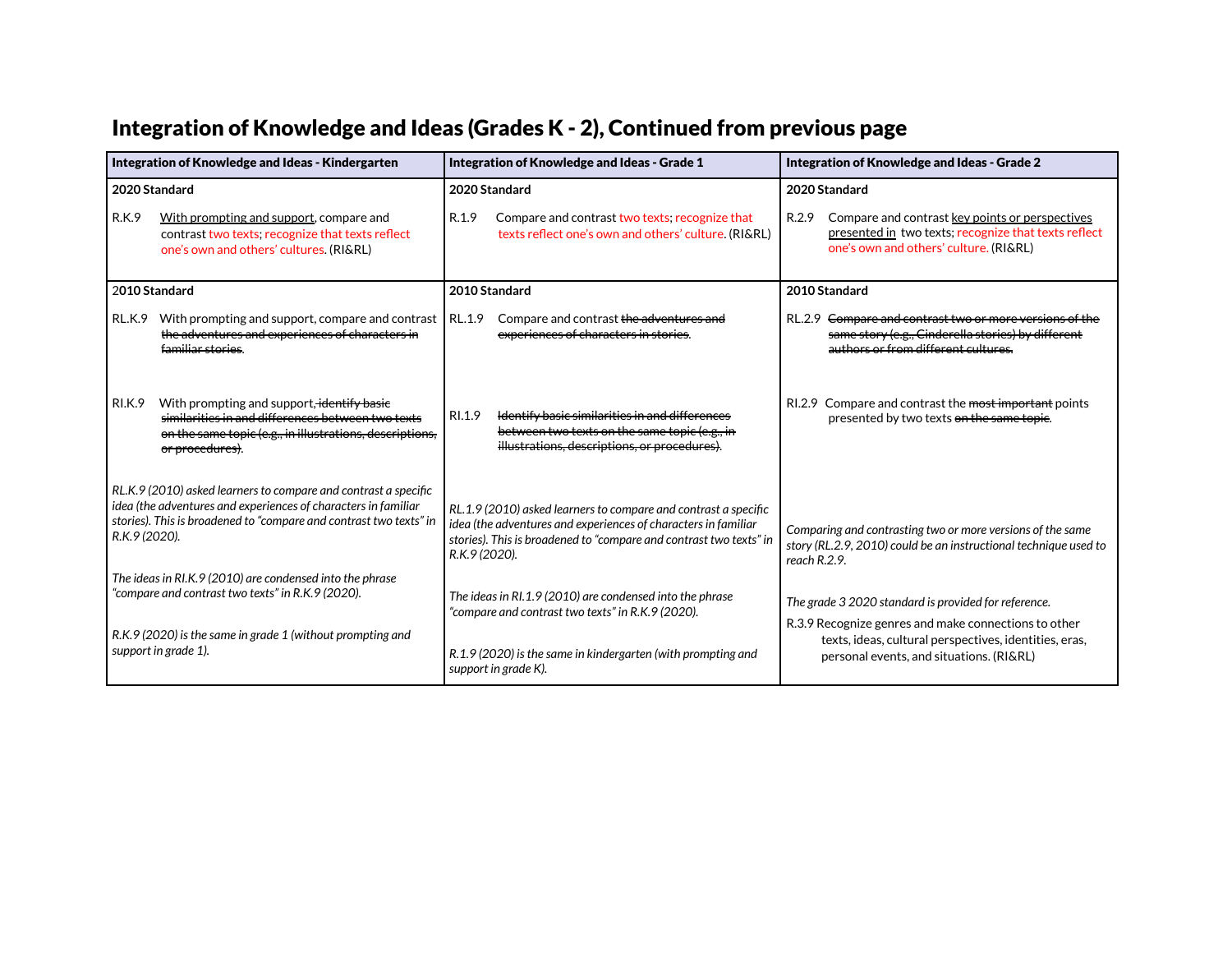#### TEXT COMPLEXITY

| Range of Reading and Level of Text Complexity<br>Kindergarten                                                                                                                                                                                                                | Range of Reading and Level of Text Complexity<br>Grade 1                                             | Range of Reading and Level of Text Complexity<br>Grade 2                                                                                                                                                           |  |  |  |  |
|------------------------------------------------------------------------------------------------------------------------------------------------------------------------------------------------------------------------------------------------------------------------------|------------------------------------------------------------------------------------------------------|--------------------------------------------------------------------------------------------------------------------------------------------------------------------------------------------------------------------|--|--|--|--|
| 2020 Standards, Overarching Statement for all standards:                                                                                                                                                                                                                     |                                                                                                      |                                                                                                                                                                                                                    |  |  |  |  |
| Literate individuals are flexible; they respond to the varying demands of audience, task, purpose, and discipline.                                                                                                                                                           |                                                                                                      |                                                                                                                                                                                                                    |  |  |  |  |
| 2020 Standards, Overarching Statement for Reading:                                                                                                                                                                                                                           |                                                                                                      |                                                                                                                                                                                                                    |  |  |  |  |
| Read and comprehend a variety of complex literary and informational texts for many purposes (including enjoyment), including texts that reflect one's experiences and experiences of<br>others. This includes independently and proficiently understanding grade-level text. |                                                                                                      |                                                                                                                                                                                                                    |  |  |  |  |
| 2010 Standard                                                                                                                                                                                                                                                                | 2010 Standard                                                                                        | 2010 Standard                                                                                                                                                                                                      |  |  |  |  |
| RL.K.10 Actively engage in group reading activities with<br>purpose and understanding.                                                                                                                                                                                       | RL.1.10 With prompting and support, read prose and<br>poetry of appropriate complexity for grade 1.) | RL.2.10 By the end of the year, read and comprehend<br>literature, including prose and poetry, in the<br>grades 2-3 text complexity band proficiently, with<br>scaffolding as needed at the high end of the range. |  |  |  |  |
| RI.K.10 Actively engage in group reading activities with<br>purpose and understanding.                                                                                                                                                                                       | RI.1.10 With prompting and support, read informational<br>texts appropriately complex for grade 1.   | RL.2.10 By the end of the year, read and comprehend<br>literature, including prose and poetry, in the<br>grades 2-3 text complexity band proficiently, with<br>scaffolding as needed at the high end of the range. |  |  |  |  |

The 2020 Wisconsin Standards for English Language Arts replace the 2010 reading standard 10 with an overarching statement. The overarching statement aims to create readers who are able to read any grade-level (or beyond text). This happens through a curriculum that includes instruction and practice with texts in a variety of formats and genres, about a variety of topics, from varied time periods, and created by varied individuals (authors and illustrators). Further, instruction and practice provide opportunities to read for a variety of purposes, including but not limited to understanding other *perspectives, gaining knowledge,self-reflection, and enjoyment.*

Grade-level text is determined through a multi-dimensional model of text complexity that includes quantitative, qualitative, and reader and task dimensions. In addition, representation and diversity are *critical components of text complexity and selection.*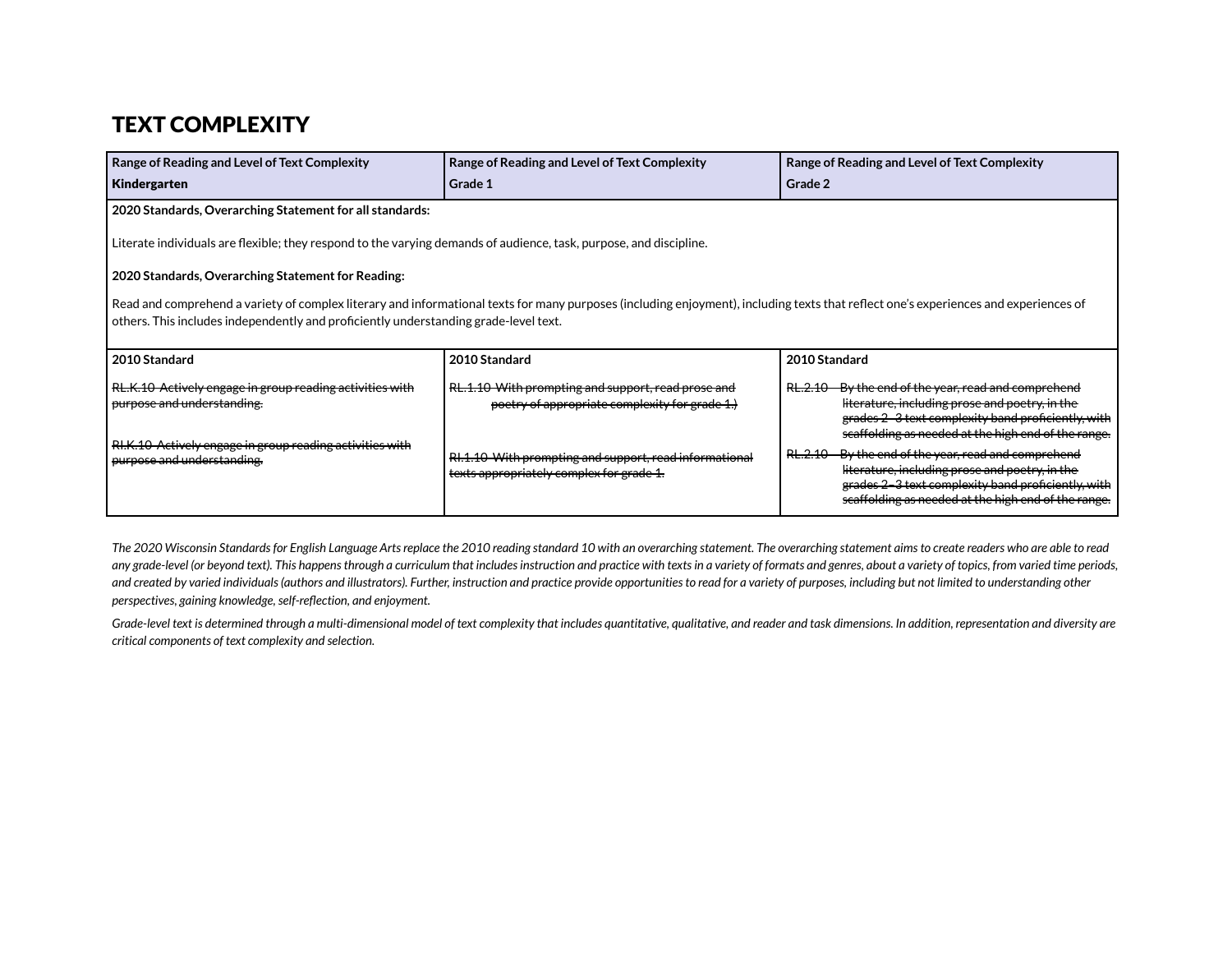# Key Ideas and Details (3 - 5)

| Key Ideas and Details - Grade 3                                                                                      |                                                                                                                                       | Key Ideas and Details - Grade 4 |                                                                                                                                                     |        | <b>Key Ideas and Details - Grade 5</b>                                                                                                              |
|----------------------------------------------------------------------------------------------------------------------|---------------------------------------------------------------------------------------------------------------------------------------|---------------------------------|-----------------------------------------------------------------------------------------------------------------------------------------------------|--------|-----------------------------------------------------------------------------------------------------------------------------------------------------|
| 2020 Standard                                                                                                        |                                                                                                                                       |                                 | 2020 Standard                                                                                                                                       |        | 2020 Standard                                                                                                                                       |
| R.3.1                                                                                                                | Develop and answer questions to locate relevant<br>and specific details in a text to support an answer<br>or inference. (RI&RL)       | R.4.1                           | Locate and refer to relevant details and evidence<br>when explaining what a text says explicitly/implicitly<br>and make logical inferences. (RI&RL) | R.5.1  | Locate and refer to relevant details and evidence<br>when explaining what a text says explicitly/implicitly<br>and make logical inferences. (RI&RL) |
| 2010 Standard                                                                                                        |                                                                                                                                       |                                 | 2010 Standard                                                                                                                                       |        | 2010 Standard                                                                                                                                       |
| RL.3.1                                                                                                               | Ask and answer questions to demonstrate<br>understanding of a text, referring explicitly to the<br>text as the basis for the answers. |                                 | RL.4.1 Refer to details and examples in a text when<br>explaining what the text says explicitly and when<br>drawing inferences from the text.       | RL.5.1 | Quote accurately from a text when explaining what<br>the text says explicitly and when drawing<br>inferences from the text.                         |
| RI.3.1                                                                                                               | Ask and answer questions to demonstrate<br>understanding of a text, referring explicitly to the<br>text as the basis for the answers  | RI.4.1                          | Refer to details and examples in a text when<br>explaining what the text says explicitly and when<br>drawing inferences from the text.              | RI.5.1 | Quote accurately from a text when explaining what<br>the text says explicitly and when drawing<br>inferences from the text.                         |
|                                                                                                                      | For reference, 2020 standard in grade 2                                                                                               |                                 |                                                                                                                                                     |        | For reference, 2020 standards in grade 6                                                                                                            |
| R.2.1 Develop and answer questions to demonstrate an<br>understanding of key ideas and details in a text.<br>(RI&RL) |                                                                                                                                       |                                 |                                                                                                                                                     |        | R.6.1 Cite textual evidence to support an analysis of what<br>the text says explicitly/implicitly and make logical<br>inferences. (RI&RL)           |
| 2020 Standard                                                                                                        |                                                                                                                                       |                                 | 2020 Standard                                                                                                                                       |        | 2020 Standard                                                                                                                                       |
| R.3.1                                                                                                                | Develop and answer questions to locate relevant<br>and specific details in a text to support an answer<br>or inference. (RI&RL)       | R.4.1                           | Locate and refer to relevant details and evidence<br>when explaining what a text says explicitly/implicitly<br>and make logical inferences. (RI&RL) | R.5.1  | Locate and refer to relevant details and evidence<br>when explaining what a text says explicitly/implicitly<br>and make logical inferences. (RI&RL) |

Key Ideas and Details (3 - 5), Continued on next page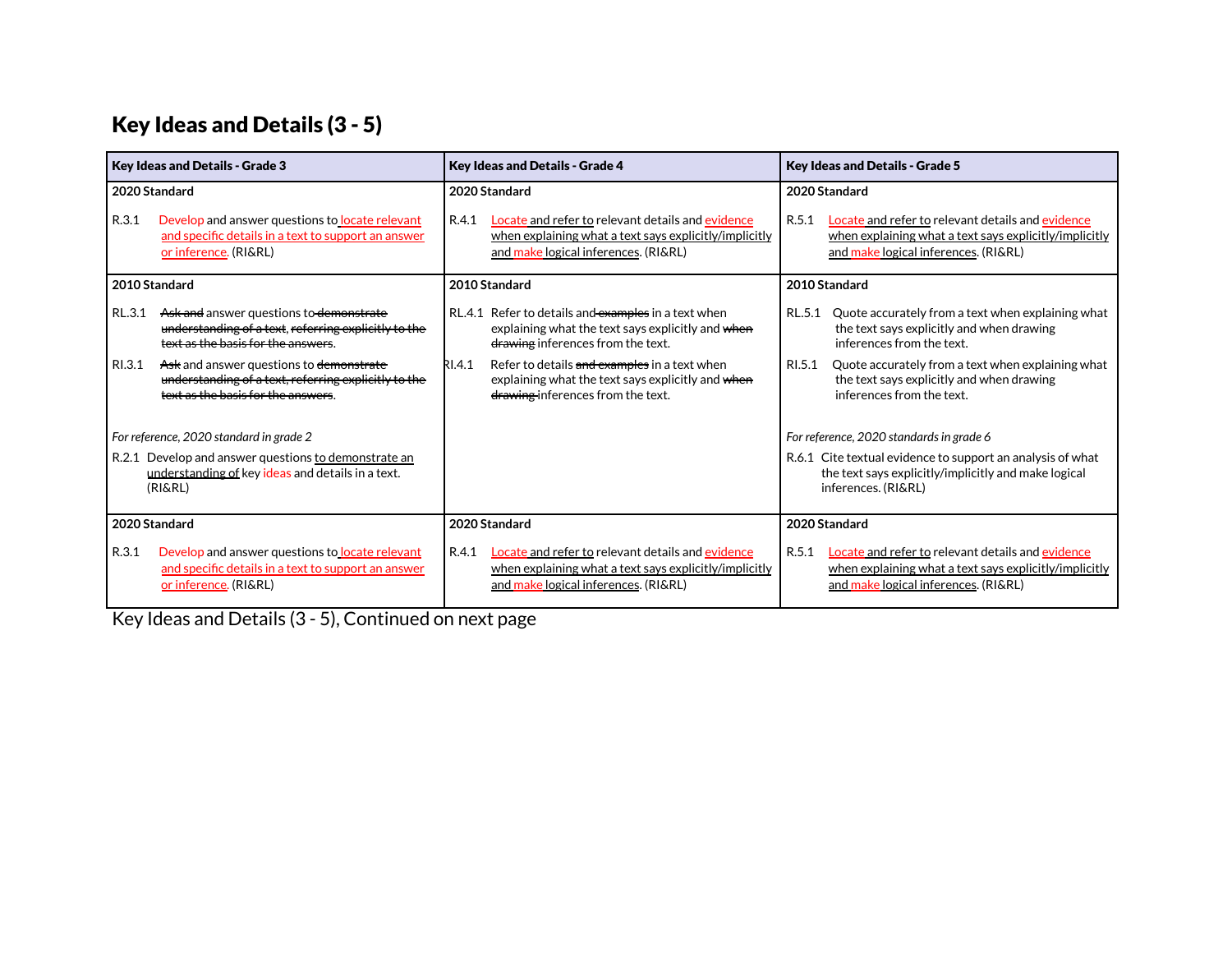# Key Ideas and Details (3 - 5), Continued from previous page

| <b>Key Ideas and Details - Grade 3</b>                                                                                        |                                                                                                                                                                                                         | Key Ideas and Details - Grade 4 |                                                                                                                                                                                                           |               | <b>Key Ideas and Details - Grade 5</b>                                                                                                                                                                                               |
|-------------------------------------------------------------------------------------------------------------------------------|---------------------------------------------------------------------------------------------------------------------------------------------------------------------------------------------------------|---------------------------------|-----------------------------------------------------------------------------------------------------------------------------------------------------------------------------------------------------------|---------------|--------------------------------------------------------------------------------------------------------------------------------------------------------------------------------------------------------------------------------------|
| 2020 Standard                                                                                                                 |                                                                                                                                                                                                         | 2020 Standard                   |                                                                                                                                                                                                           | 2020 Standard |                                                                                                                                                                                                                                      |
| R.3.2                                                                                                                         | Summarize portions of a text to determine a theme<br>or central idea and explain how it is supported by<br>key details. (RI&RL)                                                                         | R.4.2                           | Summarize texts, from a variety of genres, to<br>determine a theme or central idea and explain how<br>it is supported by key details. (RI&RL)                                                             |               | R.5.2 Summarize texts, from a variety of genres, to<br>determine a theme or central idea and explain how it<br>is supported by key details. (RI&RL)                                                                                  |
| 2010 Standard                                                                                                                 |                                                                                                                                                                                                         |                                 | 2010 Standard                                                                                                                                                                                             |               | 2010 Standard                                                                                                                                                                                                                        |
| RL.3.2                                                                                                                        | Recount stories, including fables, folktales, and<br>myths from diverse cultures; determine the central<br>message, lesson, or moral and explain how it is<br>conveyed through key details in the text. | RL.4.2<br>RI.4.2                | Determine a theme of a story, drama, or poem from<br>details in the text; summarize the text.<br>Determine the main idea of a text and explain how it<br>is supported by key details; summarize the text. |               | RL.5.2 Determine a theme of a story, drama, or poem from<br>details in the text, including how characters in a<br>story or drama respond to challenges or how the<br>speaker in a poem reflects upon a topie; summarize<br>the text. |
| RI.3.2                                                                                                                        | Determine the main idea of a text: recount the key<br>details and explain how they support the main idea.                                                                                               |                                 |                                                                                                                                                                                                           |               | RL5.2 Determine two or more main ideas of a text and<br>explain how they are supported by key details;<br>summarize the text.                                                                                                        |
| For reference, 2020 standard in grade 2                                                                                       |                                                                                                                                                                                                         |                                 |                                                                                                                                                                                                           |               | For reference, 2020 standard in grade 6                                                                                                                                                                                              |
| R.2.2 Summarize portions of a text in order to identify a<br>main topic or central idea and key details in a text.<br>(RI&RL) |                                                                                                                                                                                                         |                                 |                                                                                                                                                                                                           |               | R.6.2 Summarize texts, from a variety of genres, to<br>determine a theme or central idea and how it is<br>developed by key supporting details over the course<br>of a text. (RI & RL)                                                |

Key Ideas and Details (3 - 5), Continued on next page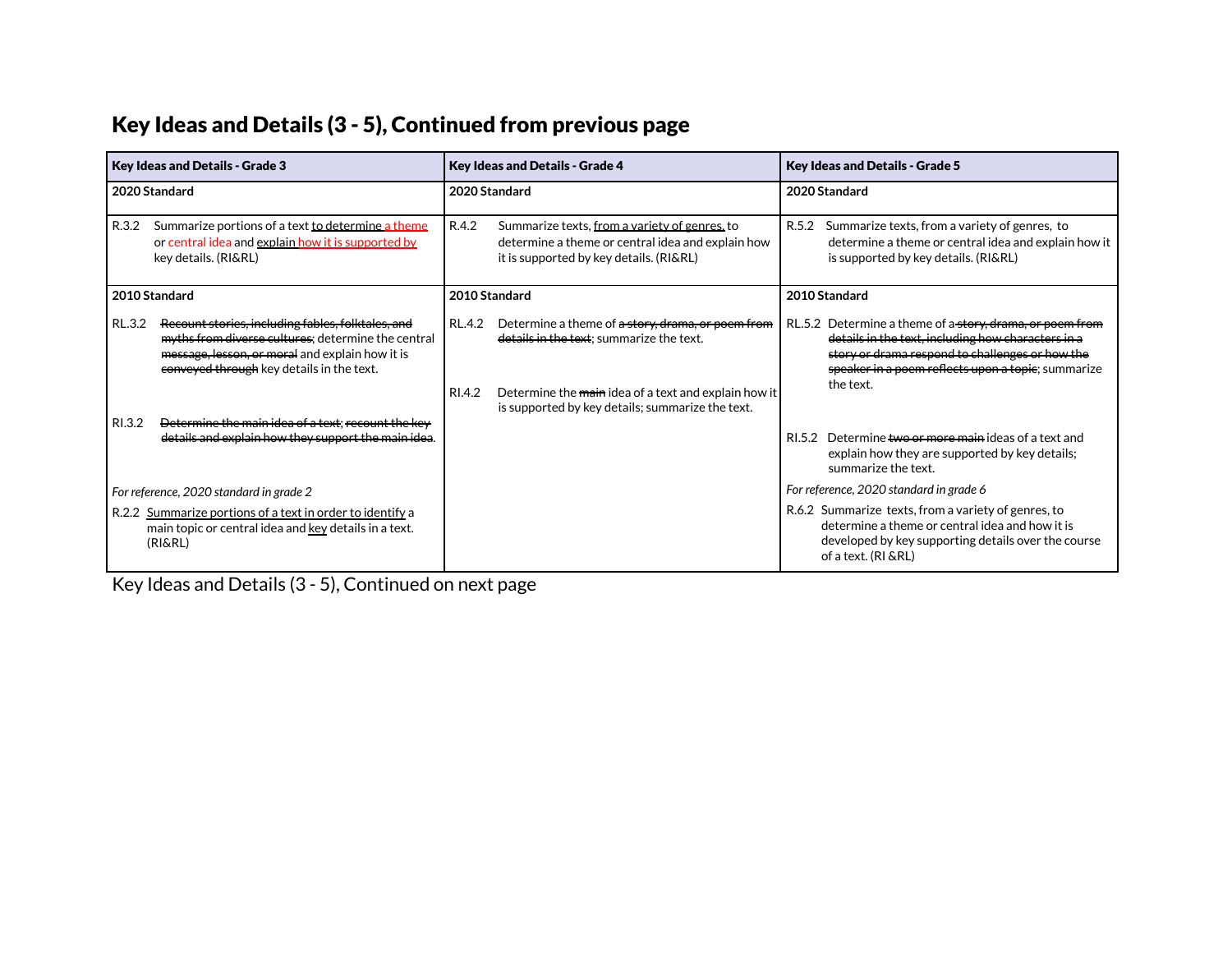#### Key Ideas and Details (3 - 5), Continued from previous page

| <b>Key Ideas and Details - Grade 3</b>                                                                                                                                                                                          | <b>Key Ideas and Details - Grade 4</b>                                                                                                                                                        | <b>Key Ideas and Details - Grade 5</b>                                                                                                                                                                          |  |
|---------------------------------------------------------------------------------------------------------------------------------------------------------------------------------------------------------------------------------|-----------------------------------------------------------------------------------------------------------------------------------------------------------------------------------------------|-----------------------------------------------------------------------------------------------------------------------------------------------------------------------------------------------------------------|--|
| 2020 Standard                                                                                                                                                                                                                   | 2020 Standard                                                                                                                                                                                 | 2020 Standard                                                                                                                                                                                                   |  |
| Describe a character (traits, motivations, and/or<br>R.3.3<br>feelings) drawing on specific details from the text.<br>(RL)                                                                                                      | R.4.3<br>Describe a character (traits, motivations, and/or<br>feelings), setting, or event, drawing on specific<br>details in the text. (RL)                                                  | R.5.3<br>Compare and contrast two or more characters,<br>settings, and events, drawing on specific details in<br>the text. (RL)                                                                                 |  |
| Describe the relationship among a series of events,<br>ideas, concepts, or steps in a text, using language<br>that pertains to time, sequence, and cause/effect.<br>(RI)                                                        | Explain events, procedures, ideas, or concepts,<br>including what happened and why, based on specific<br>evidence from the text. (RI)                                                         | Explain the relationships or interactions between<br>two or more individuals, events, ideas, or concepts<br>based on specific evidence from the text. (RI)                                                      |  |
| 2010 Standard                                                                                                                                                                                                                   | 2010 Standard                                                                                                                                                                                 | 2010 Standard                                                                                                                                                                                                   |  |
| RL.3.3 Describe characters in a story (e.g., their traits,<br>motivations, or feelings) and explain how their<br>actions contribute to the sequence of events.                                                                  | RL.4.3 Describe in depth a character, setting, or event in a<br>story or drama, drawing on specific details in the text<br>(e.g., a character's thoughts, words, or actions).                 | RL.5.3 Compare and contrast two or more characters,<br>settings, or events in a story or drama, drawing on<br>specific details in the text (e.g., how characters<br>interact).                                  |  |
| RI.3.3 Describe the relationship between a series of<br>historical events, scientific ideas or concepts, or<br>steps in technical procedures in a text, using<br>language that pertains to time, sequence, and<br>cause/effect. | RI.4.3<br>Explain events, procedures, ideas, or concepts in a<br>historical, scientific, or technical text, including<br>what happened and why, based on specific<br>information in the text. | RI.5.3 Explain the relationships or interactions between<br>two or more individuals, events, ideas, or concepts in<br>a historical, scientific, or technical text based on<br>specific information in the text. |  |
| For reference, 2020 standard in grade 2                                                                                                                                                                                         |                                                                                                                                                                                               | For reference, 2020 standard in grade 6.                                                                                                                                                                        |  |
| R.2.3 Describe how characters respond to major events<br>and challenges. (RL)<br>Describe the connections between ideas, concepts, or<br>a series of events. (RI)                                                               |                                                                                                                                                                                               | R.6.3 In literary texts, describe how events unfold, as well<br>as how characters respond or change as the plot<br>moves toward a resolution. (RL)                                                              |  |
|                                                                                                                                                                                                                                 |                                                                                                                                                                                               | In informational texts, analyze how individuals,<br>events, and ideas are introduced, related to each<br>other, and developed. (RI)                                                                             |  |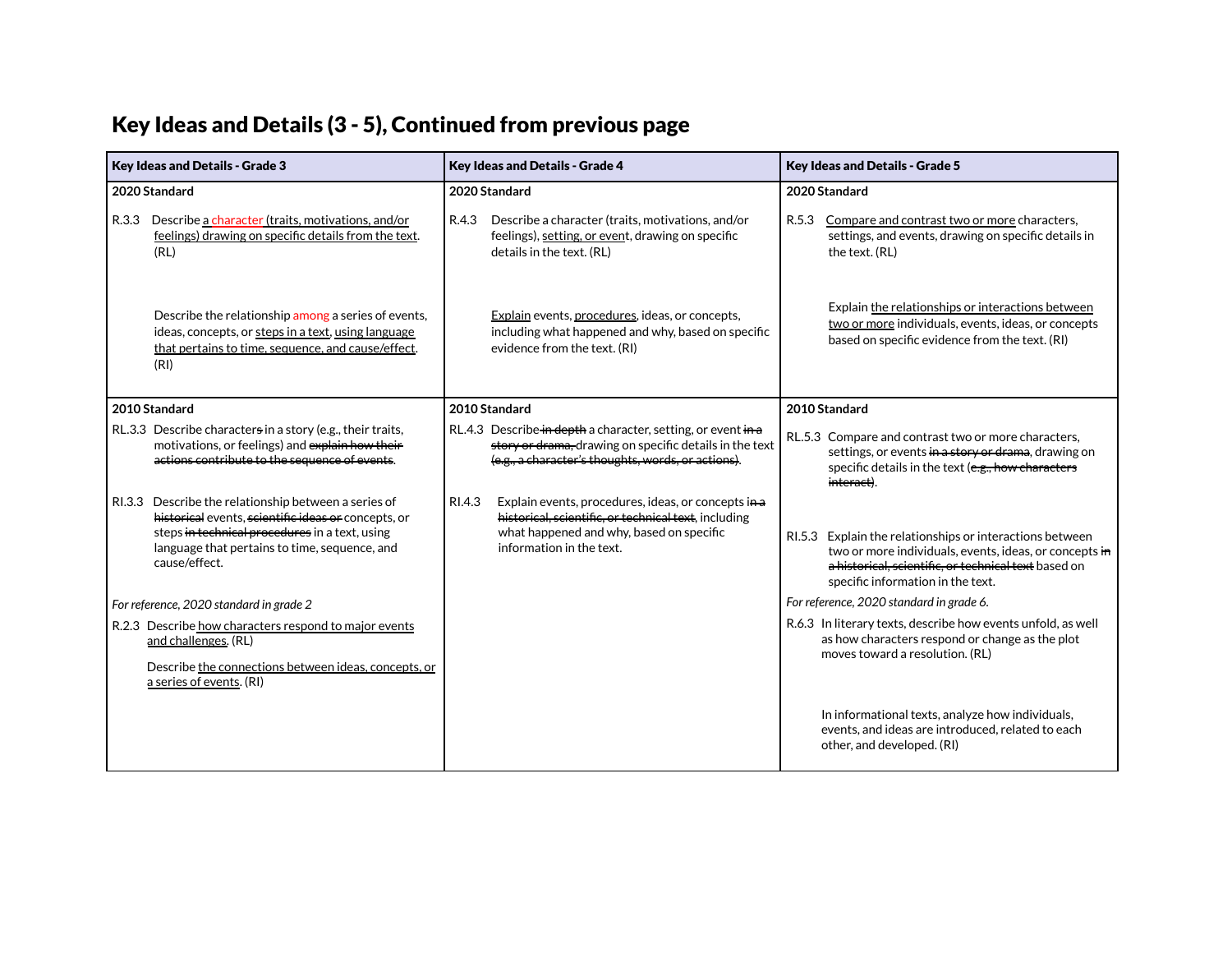# Craft and Structure (3 - 5)

| <b>Craft and Structure - Grade 3</b>                                                                                                                                                                                               | <b>Craft and Structure - Grade 4</b>                                                                                                                                                                           | <b>Craft and Structure - Grade 5</b>                                                                                                                                                                              |  |
|------------------------------------------------------------------------------------------------------------------------------------------------------------------------------------------------------------------------------------|----------------------------------------------------------------------------------------------------------------------------------------------------------------------------------------------------------------|-------------------------------------------------------------------------------------------------------------------------------------------------------------------------------------------------------------------|--|
| 2020 Standard<br>R.3.4<br>Determine the meaning of words, phrases, figurative<br>language, and academic and content-specific words<br>within a text. (RI&RL)                                                                       | 2020 Standard<br>R.4.4<br>Determine the meaning of words, phrases, figurative<br>language, academic, and content-specific words<br>within a text. (RI&RL)                                                      | 2020 Standard<br>R.5.4 Determine the meaning of words, phrases, figurative<br>language, academic and content-specific words, and<br>analyze their effect on meaning, tone, and mood<br>within a text. (RI&RL)     |  |
| 2010 Standard<br>RL.3.4 Determine the meaning of words and phrases as<br>they are used in a text, distinguishing literal from<br>nonliteral language.                                                                              | 2010 Standard<br>RL.4.4 Determine the meaning of words and phrases as<br>they are used in a text, including those that allude to<br>significant characters found in mythology (e.g.,<br>Herculean).            | 2010 Standard<br>RL.5.4 Determine the meaning of words and phrases as<br>they are used in a text, including figurative language<br>such as metaphors and similes.                                                 |  |
| RI.3.4 Determine the meaning of general academic and<br>domain-specific words and phrases in a text relevant<br>to a grade 3 topic or subject area.                                                                                | RI.4.4 Determine the meaning of general academic and<br>domain-specific words or phrases in a text relevant<br>to a grade 4 topic or subject area.                                                             | RI.5.4 Determine the meaning of general academic and<br>domain-specific words and phrases in a text relevant<br>to a grade 5 topic or subject area.                                                               |  |
| In L.3.3a (2020), students distinguish literal from nonliteral<br>language (which was previously in RL.3.4, 2010).                                                                                                                 | In L.4.3a, students determine the meaning of words and phrases<br>as they are used in a text, including those that allude to<br>significant characters (e.g., Herculean) (previously part of RL.4.4,<br>2010). | In L.5.4, students determine the meaning of similes and<br>metaphors. In this standard (R.5.4, 2020), students go beyond<br>determining meaning to analyze the impact of the simile or<br>metaphor on the reader. |  |
| R.3.4 and R.4.4 are the same. Students can refine and develop<br>their skills through instruction that varies the complexity of texts.                                                                                             | R.3.4 and R.4.4 are the same. Students can refine and develop<br>their skills through instruction that varies the complexity of texts.                                                                         |                                                                                                                                                                                                                   |  |
| For reference, the 2020 standards in grade 2<br><b>Explain</b> how specific words and phrases express<br>R.2.4<br>feelings, appeals to the senses, or determine the<br>meaning of content-specific words within a text.<br>(RI&RL) |                                                                                                                                                                                                                |                                                                                                                                                                                                                   |  |

Craft and Structure (3 - 5), Continued on next page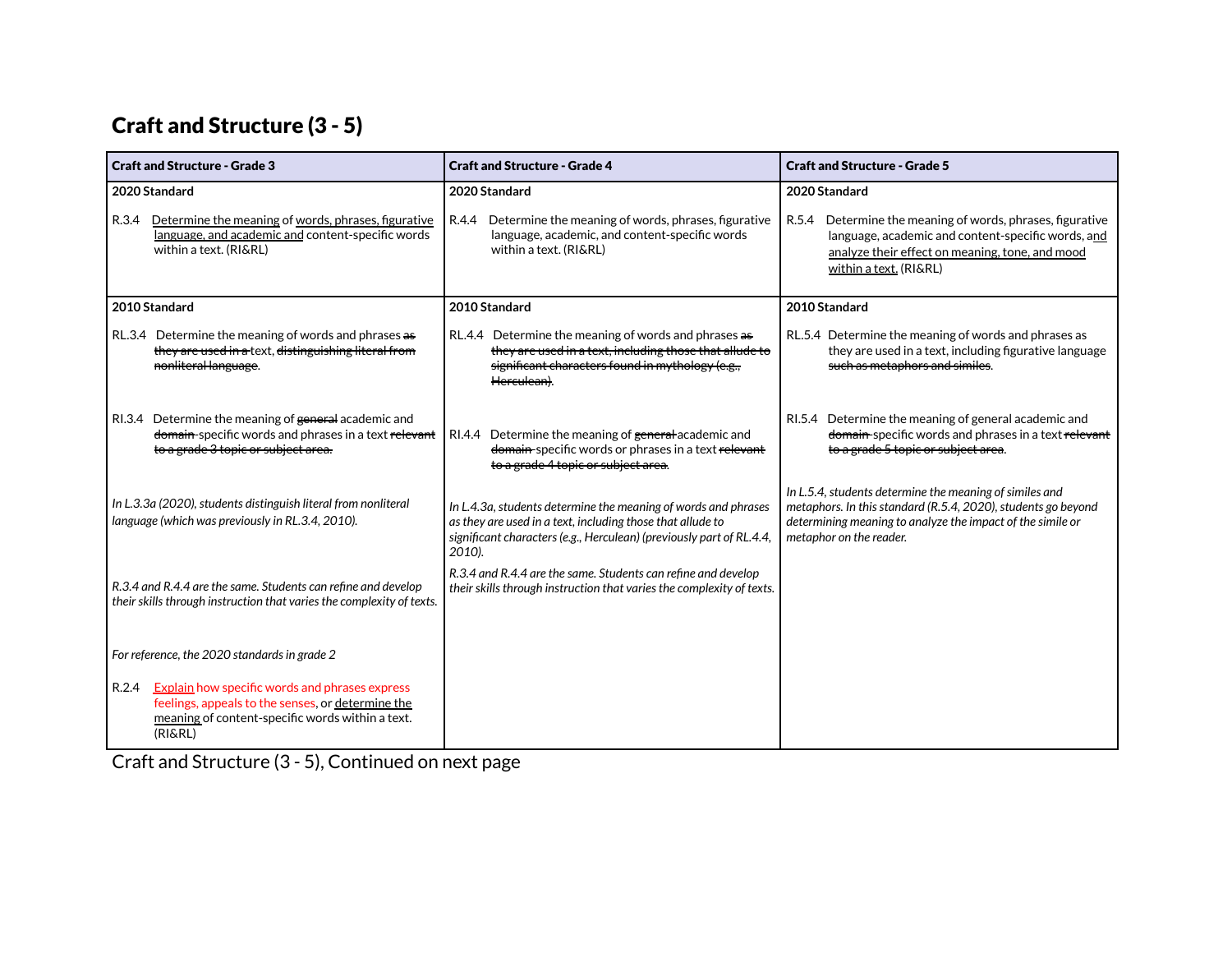#### Craft and Structure (3 - 5), Continued from previous page

| <b>Craft and Structure - Grade 3</b>                                                                                                                                                                              | <b>Craft and Structure - Grade 4</b>                                                                                                                                                                                                                                                                 | <b>Craft and Structure - Grade 5</b>                                                                                                                                                                                   |  |
|-------------------------------------------------------------------------------------------------------------------------------------------------------------------------------------------------------------------|------------------------------------------------------------------------------------------------------------------------------------------------------------------------------------------------------------------------------------------------------------------------------------------------------|------------------------------------------------------------------------------------------------------------------------------------------------------------------------------------------------------------------------|--|
| 2020 Standard                                                                                                                                                                                                     | 2020 Standard                                                                                                                                                                                                                                                                                        | 2020 Standard                                                                                                                                                                                                          |  |
| R.3.5 Identify parts of stories, dramas, and poems using<br>terms such as chapter, scene, and stanza. (RL)<br>Identify and use text features to build<br>comprehension. (RI)                                      | R.4.5 Identify and analyze structural elements, using terms<br>such as verse, rhythm, meter, characters, settings,<br>dialogue, stage directions. (RL)                                                                                                                                               | R.5.5 Explain how a series of chapters, scenes, or stanzas<br>fits together to determine the overall structure of a<br>story, drama, or poem. (RL)                                                                     |  |
|                                                                                                                                                                                                                   | Identify the overall structure using terms such as<br>sequence, comparison, cause/effect, and<br>problem/solution. (RI)                                                                                                                                                                              | Compare and contrast the overall structure in<br>two or more texts using terms such as<br>sequence, comparison, cause/effect, and<br>problem/solution. (RI)                                                            |  |
| 2010 Standard                                                                                                                                                                                                     | 2010 Standard                                                                                                                                                                                                                                                                                        | 2010 Standard                                                                                                                                                                                                          |  |
| RL.3.5 Refer to parts of stories, dramas, and poems when<br>writing or speaking about a text, using terms such as<br>chapter, scene, and stanza; describe how each<br>successive part builds on earlier sections. | Explain major differences between poems, drama,<br><b>RL.4.5</b><br>and prose, and refer to the structural elements of<br>poems (e.g., verse, rhythm, meter) and drama (e.g.,<br>casts of characters, setting descriptions, dialogue,<br>stage directions) when writing or speaking about a<br>text. | RL.5.5 Explain how a series of chapters, scenes, or stanzas<br>fits together to provide the overall structure of a<br>particular story, drama, or poem.<br>Compare and contrast the overall structure (e.g.,<br>RI.5.5 |  |
| Use text features and search tools (e.g., key words,<br>RI.3.5<br>sidebars, hyperlinks) to locate information relevant<br>to a given topic efficiently.                                                           | Describe the overall structure (e.g., chronology,<br>RI.4.5<br>comparison, cause/effect, problem/solution) of<br>events, ideas, concepts, or information in a text or<br>part of a text.                                                                                                             | chronology, comparison, cause/effect,<br>problem/solution) of events, ideas, concepts, or<br>information in two or more texts.                                                                                         |  |
| For reference, the 2020 standard in grade 2                                                                                                                                                                       |                                                                                                                                                                                                                                                                                                      |                                                                                                                                                                                                                        |  |
| Describe the overall structure of a text, including<br>R.2.5<br>describing how the beginning introduces the text<br>and the ending concludes the text. (RI&RL)                                                    |                                                                                                                                                                                                                                                                                                      |                                                                                                                                                                                                                        |  |

Craft and Structure (3 - 5), Continued on next page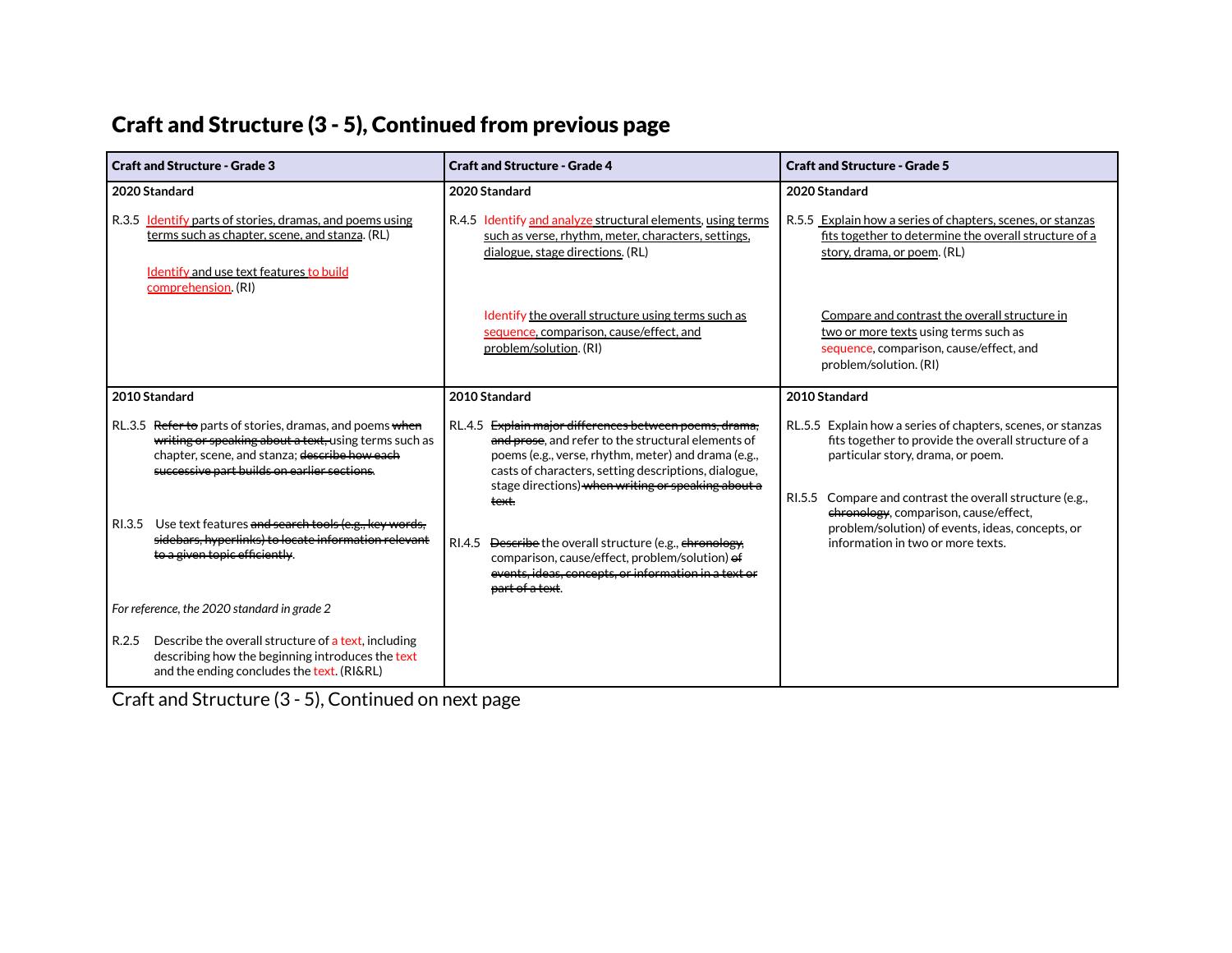# Craft and Structure (3 - 5), Continued from previous page

| <b>Craft and Structure - Grade 3</b>                                                                                                                             | <b>Craft and Structure - Grade 4</b>                                                                                                                                         | <b>Craft and Structure - Grade 5</b>                                                                                                                                                                          |
|------------------------------------------------------------------------------------------------------------------------------------------------------------------|------------------------------------------------------------------------------------------------------------------------------------------------------------------------------|---------------------------------------------------------------------------------------------------------------------------------------------------------------------------------------------------------------|
| 2020 Standard<br>R.3.6 Discuss how the reader's point of view or perspective<br>may differ from that of the author, narrator or<br>characters in a text. (RI&RL) | 2020 Standard<br>R.4.6 In literary text, compare and contrast the point of<br>view from which different stories are narrated,<br>including the difference between first- and | 2020 Standard<br>R.5.6 In literary text, explain how a narrator's or speaker's<br>point of view influences how events are described.<br>(RL)                                                                  |
|                                                                                                                                                                  | third-person narrations. (RL)                                                                                                                                                |                                                                                                                                                                                                               |
|                                                                                                                                                                  | In informational text, compare and contrast a primary<br>and secondary source on the same event or topic. (RI)                                                               | In informational text, analyze multiple accounts of<br>the same event or topic, noting important similarities<br>and differences in the point of view they represent.<br>(RI)                                 |
| 2010 Standard                                                                                                                                                    | 2010 Standard                                                                                                                                                                | 2010 Standard                                                                                                                                                                                                 |
| RL.3.6 Distinguish their own point of view from that of the<br>narrator or those of the characters.                                                              | RL.4.6 Compare and contrast the point of view from which<br>different stories are narrated, including the<br>difference between first- and third-person<br>narrations.       | RL.5.6 Describe how a narrator's or speaker's point of view<br>influences how events are described.                                                                                                           |
| RI.3.6 <del>Distinguish their own</del> point of view from that of the<br>author of a text.                                                                      | RI.4.6 Compare and contrast a firsthand and secondhand<br>account of the same event or topic; describe the<br>differences in focus and the information provided.             | Analyze multiple accounts of the same event or<br>RI.5.6<br>topic, noting important similarities and differences<br>in the point of view they represent.                                                      |
|                                                                                                                                                                  |                                                                                                                                                                              | For reference, the 2020 standard in grade 6                                                                                                                                                                   |
|                                                                                                                                                                  |                                                                                                                                                                              | In literary texts, identify possible biases, the point of<br>R.6.6<br>view, and explain how it is developed and conveys<br>meaning in diverse texts. (RL)                                                     |
| For reference, the 2020 standard in grade 2                                                                                                                      |                                                                                                                                                                              |                                                                                                                                                                                                               |
| R.2.6 Identify examples of how illustrations, text features,<br>and details support the point of view or purpose of<br>the text. (RI&RL)                         |                                                                                                                                                                              | In informational texts, explain how an author's<br>geographic location, identity, and/or culture affect<br>perspective. Analyze how the author distinguishes<br>his or her position from that of others. (RI) |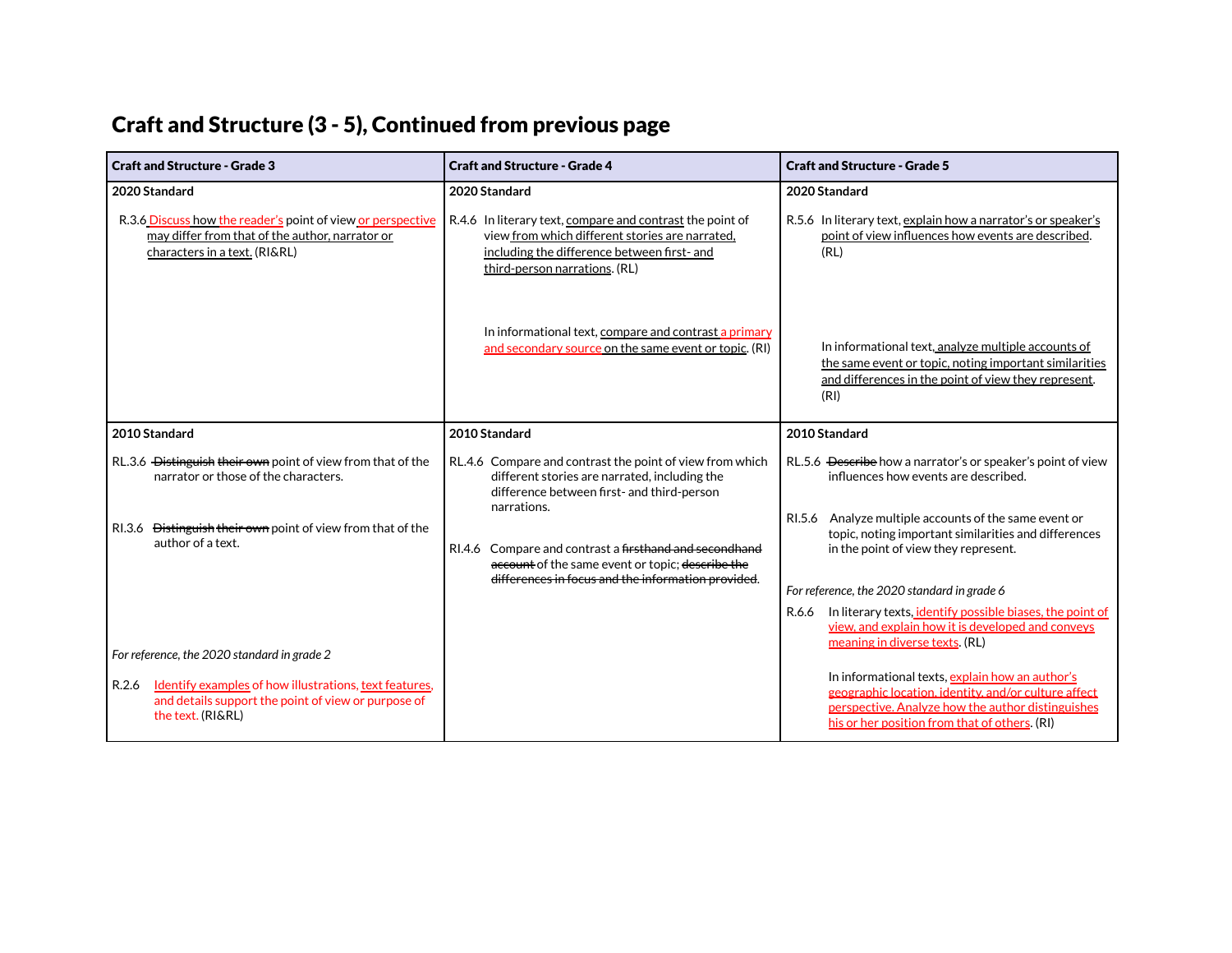# Integration of Knowledge and Ideas (3 - 5)

| Integration of Knowledge and Ideas - Grade 3                                                                                                                                                                                                                          | Integration of Knowledge and Ideas - Grade 4                                                                                                                                                                                                                                                 | Integration of Knowledge and Ideas - Grade 5                                                                                                                                                                                                  |
|-----------------------------------------------------------------------------------------------------------------------------------------------------------------------------------------------------------------------------------------------------------------------|----------------------------------------------------------------------------------------------------------------------------------------------------------------------------------------------------------------------------------------------------------------------------------------------|-----------------------------------------------------------------------------------------------------------------------------------------------------------------------------------------------------------------------------------------------|
| 2020 Standard<br>Explain how specific illustrations or text features<br>R.3.7<br>contribute to what is conveyed by the words in a<br>text (e.g., create mood, emphasize character or<br>setting, or determine where, when, why, and how<br>key events occur). (RI&RL) | 2020 Standard<br>R.4.7 Explain how text features (e.g., charts, graphs,<br>diagrams, time lines, animations, illustrations)<br>contribute to an understanding of the text. (RI&RL)                                                                                                           | 2020 Standard<br>R.5.7 Analyze how visual and multimedia elements<br>contribute to the meaning of literary and<br>informational texts. (RI&RL)                                                                                                |
| 2010 Standard                                                                                                                                                                                                                                                         | 2010 Standard                                                                                                                                                                                                                                                                                | 2010 Standard                                                                                                                                                                                                                                 |
| RL.3.7 Explain how specific aspects of a text's illustrations<br>contribute to what is conveyed by the words in a<br>story (e.g., create mood, emphasize aspects of a<br>character or setting).                                                                       | Make connections between the text of a story or<br><b>RL.4.7</b><br>drama and a visual or oral presentation of the text,<br>identifying where each version reflects specifie<br>descriptions and directions in the text.                                                                     | RL.5.7 Analyze how visual and multimedia elements<br>contribute to the meaning, tone, or beauty of a text<br>(e.g., graphic novel; multimedia presentation of<br>fiction, folktale, myth, poem).                                              |
| Use information gained from illustrations (e.g., maps,<br>RI.3.7<br>photographs) and the words in a text to demonstrate<br>understanding of the text (e.g., where, when, why,<br>and how key events occur).                                                           | Interpret information presented visually, orally, or<br>RI.4.7<br>quantitatively (e.g., in charts, graphs, diagrams, time<br>lines, animations, or interactive elements on Web<br>pages) and explain how the information contributes<br>to an understanding of the text in which it appears. | Draw on information from multiple print or digital<br>RI.5.7<br>sources, demonstrating the ability to locate an<br>answer to a question quickly or to solve a problem<br>efficiently.<br>The grade 8 2020 standard is provided for reference. |
| The grade 2 2020 standard is provided for reference.                                                                                                                                                                                                                  |                                                                                                                                                                                                                                                                                              |                                                                                                                                                                                                                                               |
| R.2.7<br>Demonstrate understanding of story elements<br>and/or topics by applying information gained from<br>illustrations or text features. (RI & RL)                                                                                                                |                                                                                                                                                                                                                                                                                              |                                                                                                                                                                                                                                               |

Integration of Knowledge and Ideas (3 - 5), continued on next page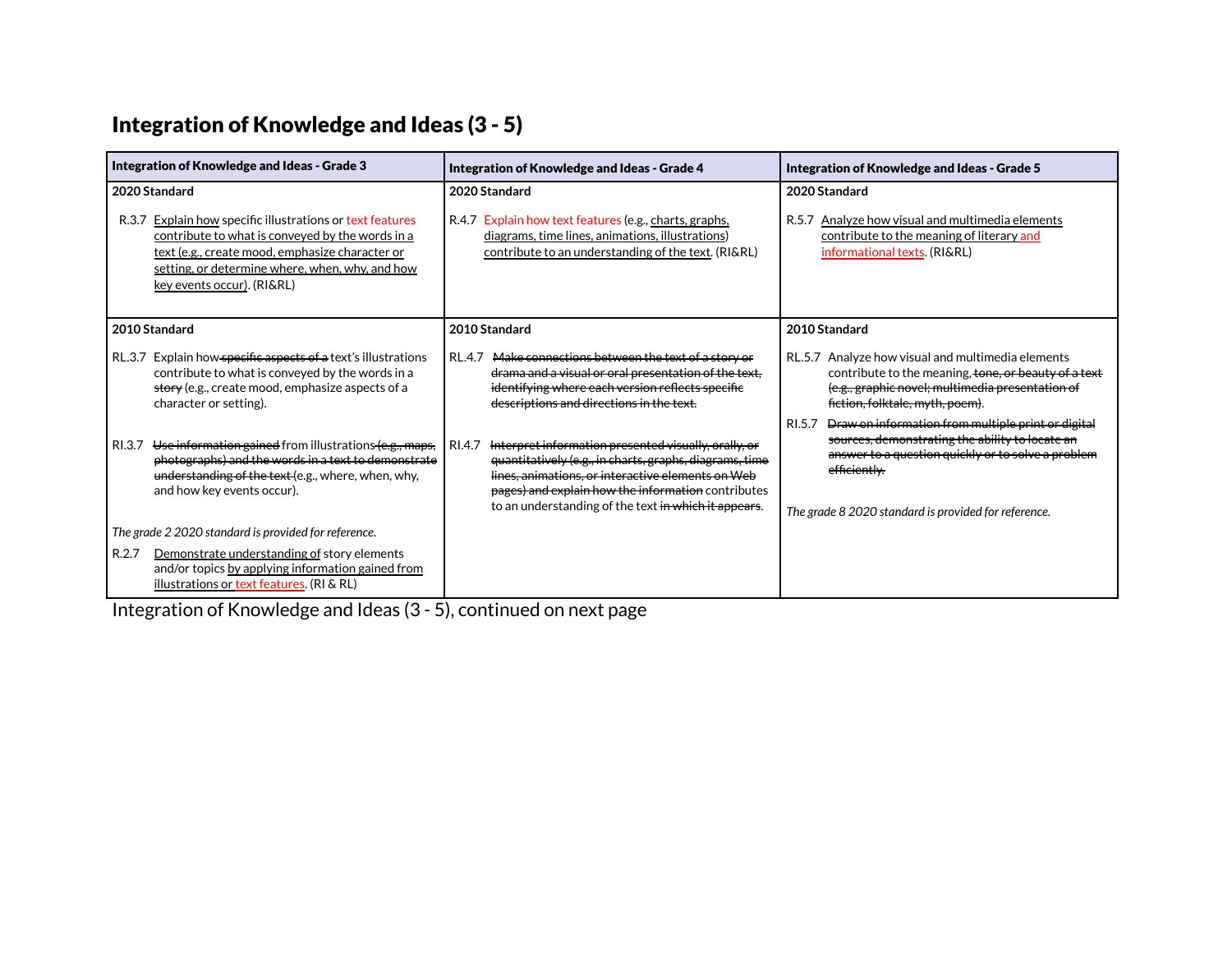# Integration of Knowledge and Ideas (3 - 5)

| Integration of Knowledge and Ideas - Grade 3                                                                                                                           | Integration of Knowledge and Ideas - Grade 4                                                         | Integration of Knowledge and Ideas - Grade 5                                                                                                                                                                      |
|------------------------------------------------------------------------------------------------------------------------------------------------------------------------|------------------------------------------------------------------------------------------------------|-------------------------------------------------------------------------------------------------------------------------------------------------------------------------------------------------------------------|
| 2020 Standard                                                                                                                                                          | 2020 Standard                                                                                        | 2020 Standard                                                                                                                                                                                                     |
| R.3.8<br>Explain how claims in a text are supported by<br>relevant reasons and evidence. (RI)                                                                          | R.4.8<br>Explain how claims in a text are supported by<br>relevant reasons and evidence. (RI)        | R.5.8<br>Explain how claims in a text are supported by<br>relevant reasons and evidence, identifying which<br>reasons and evidence support which claims. (RI)                                                     |
| 2010 Standard                                                                                                                                                          | 2010 Standard                                                                                        | 2010 Standard                                                                                                                                                                                                     |
| RL.3.8 Not applicable to literature.                                                                                                                                   | RL.4.8 Not applicable to literature.                                                                 | RL.5.8 Not applicable to literature.                                                                                                                                                                              |
| RI.3.8 Describe the logical connection between particular<br>sentences and paragraphs in a text (e.g., comparison,<br>eause/effect, first/second/third in a sequence). | RI.4.8<br>Explain how an author uses reasons and evidence to<br>support particular points in a text. | RI.5.8<br>Explain how an author uses reasons and evidence to<br>support <del>particular points</del> in a text, identifying which<br>reasons and evidence support which point(s).                                 |
| The grade 2 2020 standard is provided for reference.                                                                                                                   |                                                                                                      | The grade 6 2020 standard is provided for reference.                                                                                                                                                              |
| Explain how specific points the author or illustrator<br>R.2.8<br>makes in a text are supported by relevant reasons<br>and evidence. (RI)                              |                                                                                                      | Trace and evaluate the development of an<br>R.6.8<br>argument and specific claims in texts,<br><u>distinguishing claims that are supported by reasons</u><br>and relevant evidence from claims that are not. (RI) |

Integration of Knowledge and Ideas (3 - 5), continued on next page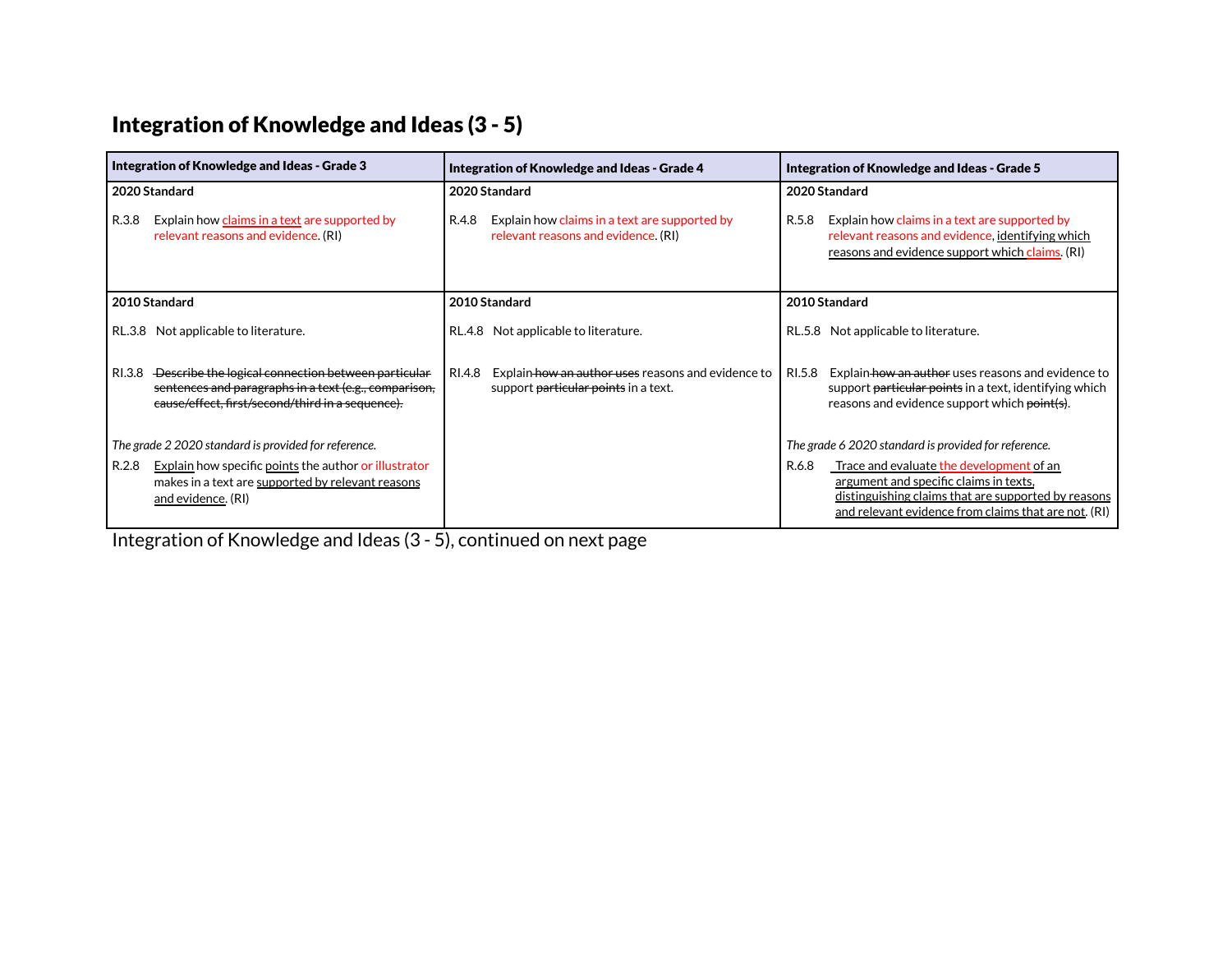# Integration of Knowledge and Ideas (3 - 5)

| Integration of Knowledge and Ideas - Grade 3                                                                                                                                                                                                                                                                                      | Integration of Knowledge and Ideas - Grade 4                                                                                                                                                                                                                                                                                                                                    | Integration of Knowledge and Ideas - Grade 5                                                                                                                                                                                                                                                                                                         |
|-----------------------------------------------------------------------------------------------------------------------------------------------------------------------------------------------------------------------------------------------------------------------------------------------------------------------------------|---------------------------------------------------------------------------------------------------------------------------------------------------------------------------------------------------------------------------------------------------------------------------------------------------------------------------------------------------------------------------------|------------------------------------------------------------------------------------------------------------------------------------------------------------------------------------------------------------------------------------------------------------------------------------------------------------------------------------------------------|
| 2020 Standard<br>Recognize genres and make connections to other<br>R.3.9<br>texts, ideas, cultural perspectives, identities, eras,<br>personal events, and situations. (RI&RL)                                                                                                                                                    | 2020 Standard<br>R.4.9<br>Recognize genres and make connections to other<br>texts, ideas, cultural perspectives, identities, eras,<br>personal events, and situations. (RI&RL)                                                                                                                                                                                                  | 2020 Standard<br>Make informed judgments about quality of text;<br>R.5.9<br>make connections to other texts, ideas, cultural<br>perspectives, identities, eras, and personal<br>experiences. (RI&RL)                                                                                                                                                 |
| 2010 Standard                                                                                                                                                                                                                                                                                                                     | 2010 Standard                                                                                                                                                                                                                                                                                                                                                                   | 2010 Standard                                                                                                                                                                                                                                                                                                                                        |
| Compare and contrast the themes, settings, and<br>RL.3.9<br>plots of stories written by the same author about the<br>same or similar characters (e.g., in books from a<br><del>series).</del><br>RI.3.9 <del>Compare and contrast the most important points</del><br>and key details presented in two texts on the same<br>topic. | Compare and contrast the treatment of similar<br>RL.4.9<br>themes and topics (e.g., opposition of good and evil)<br>and patterns of events (e.g., the quest) in stories,<br>myths, and traditional literature from different<br>eultures.<br>RI.4.9<br>Integrate information from two texts on the same<br>topic in order to write or speak about the subject<br>knowledgeably. | RL 5.9 Compare and contrast stories in the same genre<br>(e.g., mysteries and adventure stories) on their<br>approaches to similar themes and topics.<br>RI.5.9 Integrate information from several texts on the<br>same topic in order to write or speak about the<br>subject knowledgeably.<br>The 2020 grade 6 standard is provided for reference. |
| The 2020 grade 2 standard is provided for reference.<br>R.2.9<br>Compare and contrast key points or perspectives<br>presented in two texts; recognize that texts<br>reflect one's own and others' culture. (RI&RL)                                                                                                                |                                                                                                                                                                                                                                                                                                                                                                                 |                                                                                                                                                                                                                                                                                                                                                      |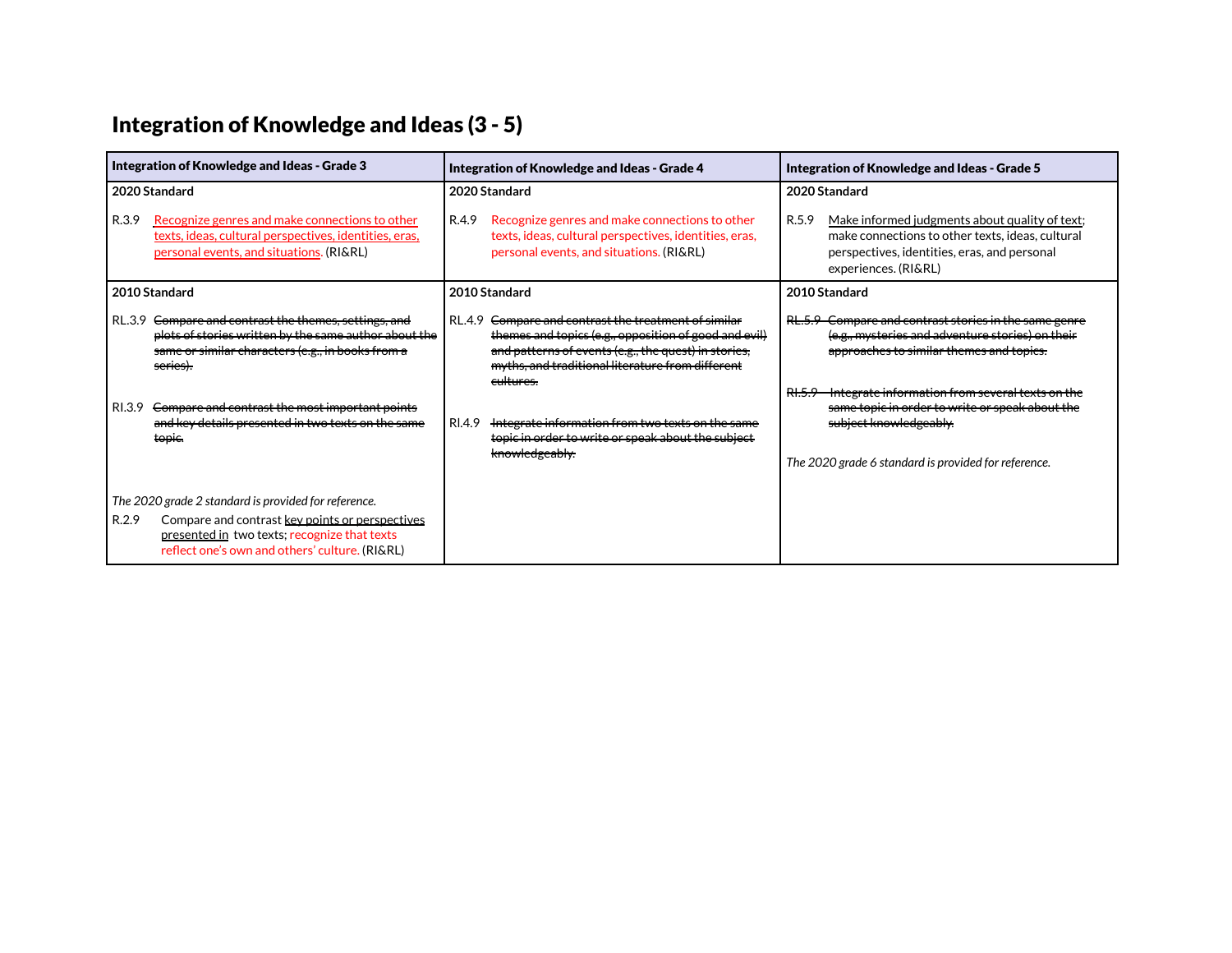|                                                                                                                                                                                                                                                                              | Range of Reading and Level of Text Complexity                                                                                                                                                                                       | Range of Reading and Level of Text Complexity                                                                                                                                                                                                                        | Range of Reading and Level of Text Complexity                                                                                                                                                                                               |
|------------------------------------------------------------------------------------------------------------------------------------------------------------------------------------------------------------------------------------------------------------------------------|-------------------------------------------------------------------------------------------------------------------------------------------------------------------------------------------------------------------------------------|----------------------------------------------------------------------------------------------------------------------------------------------------------------------------------------------------------------------------------------------------------------------|---------------------------------------------------------------------------------------------------------------------------------------------------------------------------------------------------------------------------------------------|
| Grade 3                                                                                                                                                                                                                                                                      |                                                                                                                                                                                                                                     | Grade 4                                                                                                                                                                                                                                                              | Grade 5                                                                                                                                                                                                                                     |
|                                                                                                                                                                                                                                                                              | 2020 Standards, Overarching Statement for all standards:                                                                                                                                                                            |                                                                                                                                                                                                                                                                      |                                                                                                                                                                                                                                             |
|                                                                                                                                                                                                                                                                              | Literate individuals are flexible; they respond to the varying demands of audience, task, purpose, and discipline.                                                                                                                  |                                                                                                                                                                                                                                                                      |                                                                                                                                                                                                                                             |
|                                                                                                                                                                                                                                                                              | 2020 Standards, Overarching Statement for Reading:                                                                                                                                                                                  |                                                                                                                                                                                                                                                                      |                                                                                                                                                                                                                                             |
| Read and comprehend a variety of complex literary and informational texts for many purposes (including enjoyment), including texts that reflect one's experiences and experiences of<br>others. This includes independently and proficiently understanding grade-level text. |                                                                                                                                                                                                                                     |                                                                                                                                                                                                                                                                      |                                                                                                                                                                                                                                             |
| 2010 Standard                                                                                                                                                                                                                                                                |                                                                                                                                                                                                                                     | 2010 Standard                                                                                                                                                                                                                                                        | 2010 Standard                                                                                                                                                                                                                               |
| RL.3.10                                                                                                                                                                                                                                                                      | By the end of the year, read and comprehend<br>literature, including stories, dramas, and poetry,<br>at the high end of the grades 2-3 text complexity<br>band independently and proficiently.                                      | RL.4.10 By the end of the year, read and comprehend<br>literature, including stories, dramas, and poetry, in<br>the grades 4 -5 text complexity band proficiently.<br>with scaffolding as needed at the high end of the<br>range.                                    | RL.5.10 By the end of the year, read and comprehend<br>literature, including stories, dramas, and poetry, at<br>the high end of the grades 4-5 text complexity<br>band independently and proficiently.                                      |
| RI.3.10                                                                                                                                                                                                                                                                      | By the end of the year, read and comprehend<br>informational texts, including history/social<br>studies, science, and technical texts, at the high<br>end of the grades 2 3 text complexity band<br>independently and proficiently. | RI.4.10 By the end of year, read and comprehend<br>informational texts, including history/social<br>studies, science, and technical texts, in the grades<br>4-5 text complexity band proficiently, with<br>scaffolding as necessary at the high end of the<br>range. | RI.5.10 By the end of the year, read and comprehend<br>informational texts, including history/social<br>studies, science, and technical texts, at the high end<br>of the grades 4 5 text complexity band<br>independently and proficiently. |

The 2020 Wisconsin Standards for English Language Arts replace the 2010 reading standard 10 with an overarching statement. The overarching statement aims to create readers who are able to read any grade-level (or beyond text). This happens through a curriculum that includes instruction and practice with texts in a variety of formats and genres, about a variety of topics, from varied time periods, and created by varied individuals (authors and illustrators). Further, instruction and practice provide opportunities to read for a variety of purposes, including but not limited to understanding other *perspectives, gaining knowledge,self-reflection, and enjoyment.*

Grade-level text is determined through a multi-dimensional model of text complexity that includes quantitative, qualitative, and reader and task dimensions. In addition, representation and diversity are *critical components of text complexity and selection.*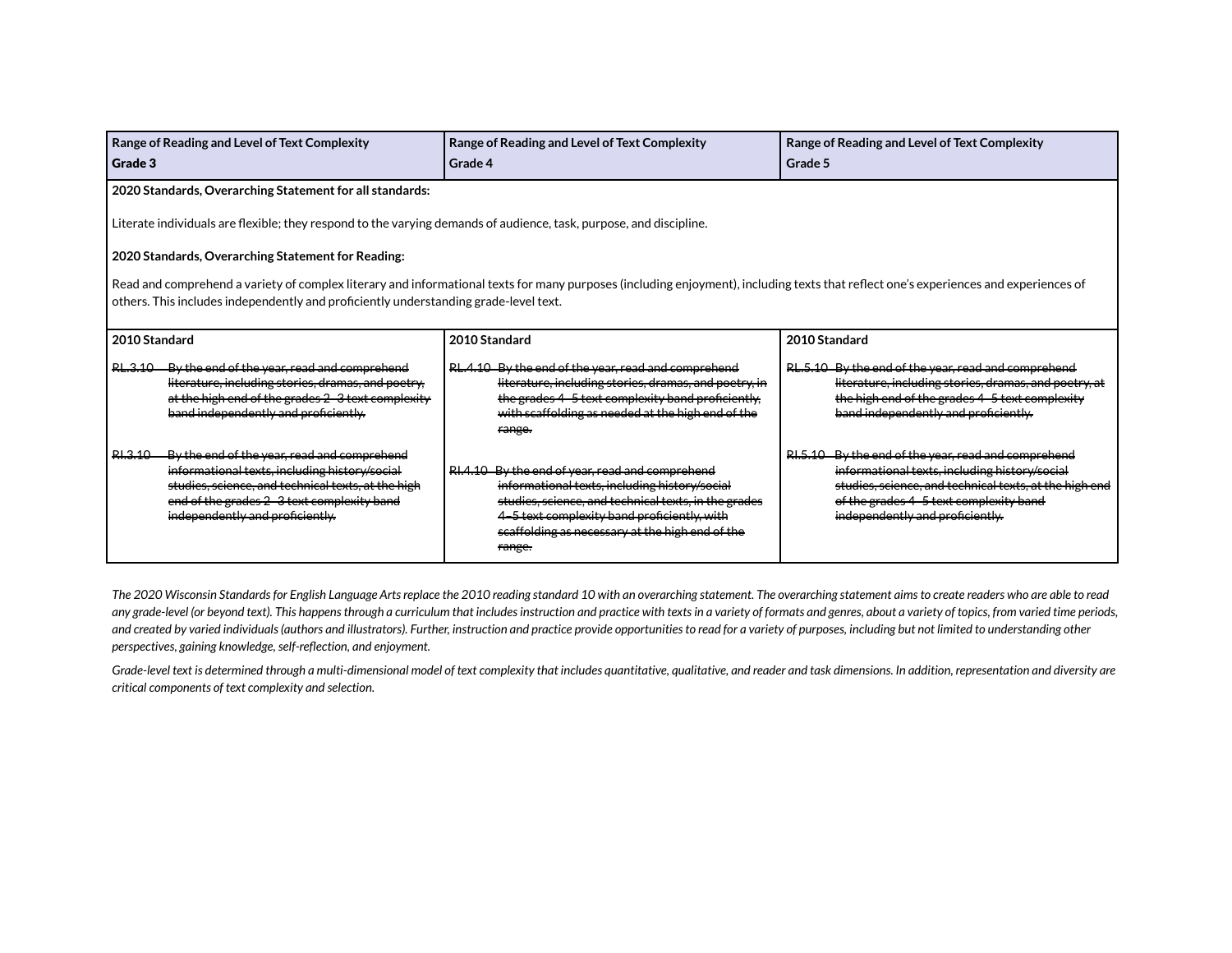#### Key Ideas and Details (6 - 8)

| Key Ideas and Details - Grade 6                                                                                                                              | <b>Key Ideas and Details - Grade 7</b>                                                                                                                  | <b>Key Ideas and Details - Grade 8</b>                                                                                                                                                                                                                              |
|--------------------------------------------------------------------------------------------------------------------------------------------------------------|---------------------------------------------------------------------------------------------------------------------------------------------------------|---------------------------------------------------------------------------------------------------------------------------------------------------------------------------------------------------------------------------------------------------------------------|
| 2020 Standard                                                                                                                                                | 2020 Standard                                                                                                                                           | 2020 Standard                                                                                                                                                                                                                                                       |
| R.6.1<br>Cite textual evidence to support an analysis of what<br>the text says explicitly/implicitly and make logical<br>inferences. (RI&RL)                 | R.7.1<br>Cite textual evidence to support an analysis of what<br>the text says explicitly/implicitly and make logical<br>inferences. (RI&RL)            | Cite textual evidence that strongly supports an<br>R.8.1<br>analysis of what the text says explicitly/implicitly<br>and make logical inferences. (RI&RL)                                                                                                            |
| 2010 Standard                                                                                                                                                | 2010 Standard                                                                                                                                           | 2010 Standard                                                                                                                                                                                                                                                       |
| RL.6.1 Cite textual evidence to support analysis of what the<br>text says explicitly as well as inferences drawn from<br>the text.                           | RL.7.1 Cite several pieces of textual evidence to support<br>analysis of what the text says explicitly as well as<br>inferences drawn from the text.    | RL.8.1 Cite the textual evidence that most strongly supports<br>an analysis of what the text says explicitly as well as<br>inferences drawn from the text.                                                                                                          |
| RI.6.1 Cite textual evidence to support analysis of what the<br>text says explicitly as well as inferences drawn from<br><del>the text</del> .               | Cite several pieces of textual evidence to support<br>RI.7.1<br>analysis of what the text says explicitly as well as<br>inferences drawn from the text. | RI.8.1 Cite the textual evidence that most strongly supports<br>an analysis of what the text says explicitly as well as<br>inferences drawn from the text.                                                                                                          |
| For reference, 2020 standard in grade 5                                                                                                                      |                                                                                                                                                         |                                                                                                                                                                                                                                                                     |
| Locate and refer to relevant details and evidence<br>R.5.1<br>when explaining what a text says explicitly/implicitly<br>and make logical inferences. (RI&RL) |                                                                                                                                                         | For reference, 2020 standard in grade 9 - 10<br>Cite relevant textual evidence that strongly<br>R.9-10.1<br>supports analysis of what the text says<br>explicitly/implicitly and make logical inferences;<br>develop questions for further exploration. (RI &<br>RL |

Key Ideas and Details (6 - 8), Continued on next page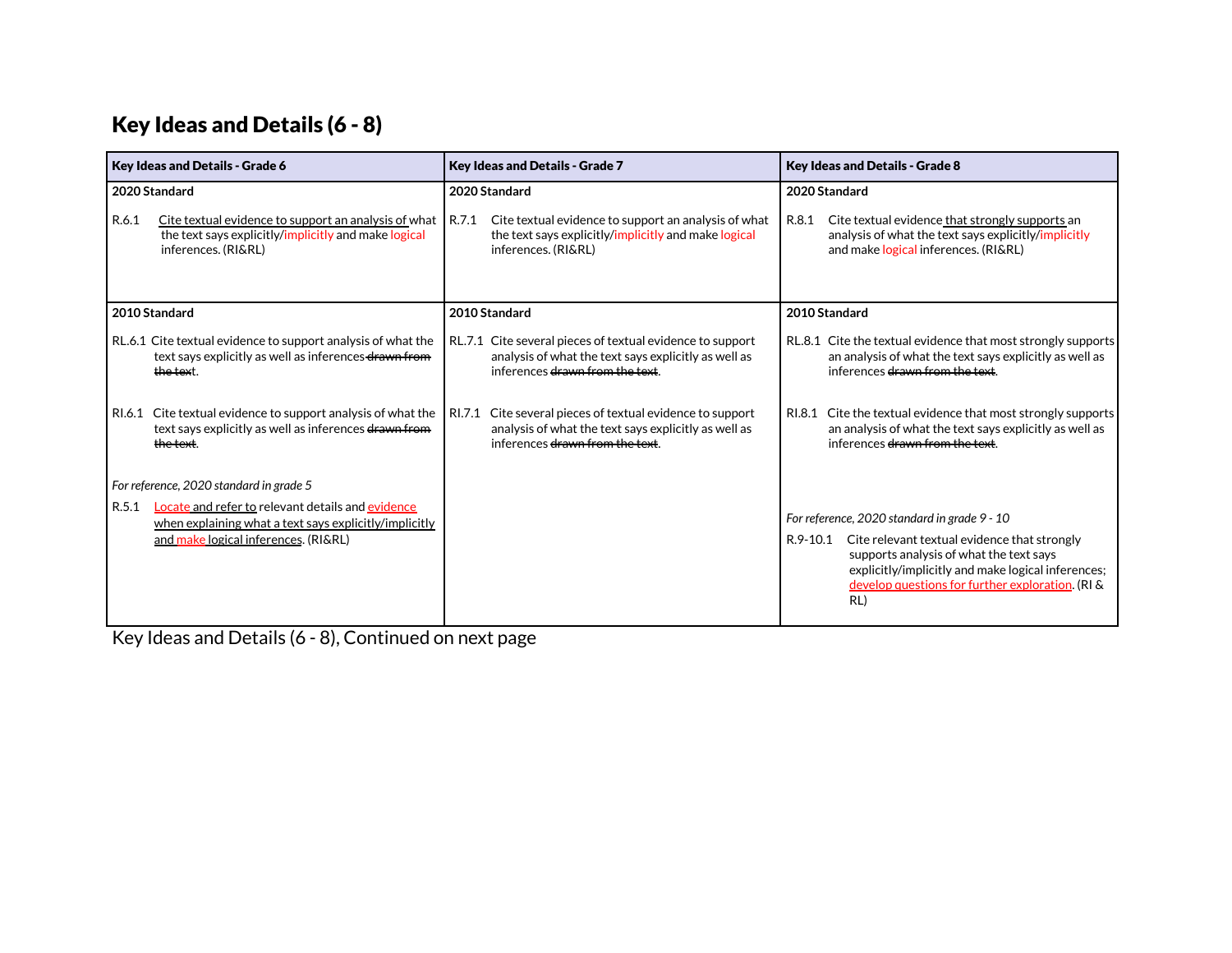# Key Ideas and Details (6 - 8), Continued from previous page

| <b>Key Ideas and Details - Grade 6</b>                                                                                                                                                           | <b>Key Ideas and Details - Grade 7</b>                                                                                                                             | <b>Key Ideas and Details - Grade 8</b>                                                                                                                                                                                          |
|--------------------------------------------------------------------------------------------------------------------------------------------------------------------------------------------------|--------------------------------------------------------------------------------------------------------------------------------------------------------------------|---------------------------------------------------------------------------------------------------------------------------------------------------------------------------------------------------------------------------------|
| 2020 Standard                                                                                                                                                                                    | 2020 Standard                                                                                                                                                      | 2020 Standard                                                                                                                                                                                                                   |
| Summarize texts, from a variety of genres, to<br>R.6.2<br>determine a theme or central idea and how it is<br>developed by key supporting details over the course<br>of a text. (RI & RL)         | R.7.2<br>Summarize texts, from a variety of genres, to<br>determine a theme or central idea and analyze its<br>development over the course of the text. (RI&RL)    | Summarize texts, from a variety of genres, to<br>R.8.2<br>determine one or more themes or central ideas and<br>analyze their development over the course of the<br>text. (RI&RL)                                                |
| 2010 Standard                                                                                                                                                                                    | 2010 Standard                                                                                                                                                      | 2010 Standard                                                                                                                                                                                                                   |
| RL.6.2 Determine a theme or central idea of a text and how<br>it is conveyed through particular details; provide a<br>summary of the text distinct from personal opinions<br>or judgments.       | RL.7.2 Determine a theme or central idea of a text and<br>analyze its development over the course of the text;<br>provide an objective summary of the text.        | RL.8.2 Determine a theme or central idea of a text and<br>analyze its development over the course of the text,<br>including its relationship to the characters, setting,<br>and plot; provide an objective summary of the text. |
| Determine a central idea of a text and how it is<br>RI.6.2<br>conveyed through particular details; provide a<br>summary of the text distinct from personal opinions<br><del>or judgments</del> . | Determine two or more central ideas in a text and<br>RI.7.2<br>analyze their development over the course of the<br>text; provide an objective summary of the text. | Determine a central idea of a text and analyze its<br>RI.8.2<br>development over the course of the text, including<br>its relationship to supporting ideas; provide an<br>objective summary of the text.                        |
| For reference, 2020 standard in grade 5<br>R.5.2 Summarize texts, from a variety of genres, to<br>determine a theme or central idea and explain how it<br>is supported by key details. (RI&RL)   |                                                                                                                                                                    | For reference, 2020 standard in grade 9 - 10                                                                                                                                                                                    |

Key Ideas and Details (6 - 8), Continued on next page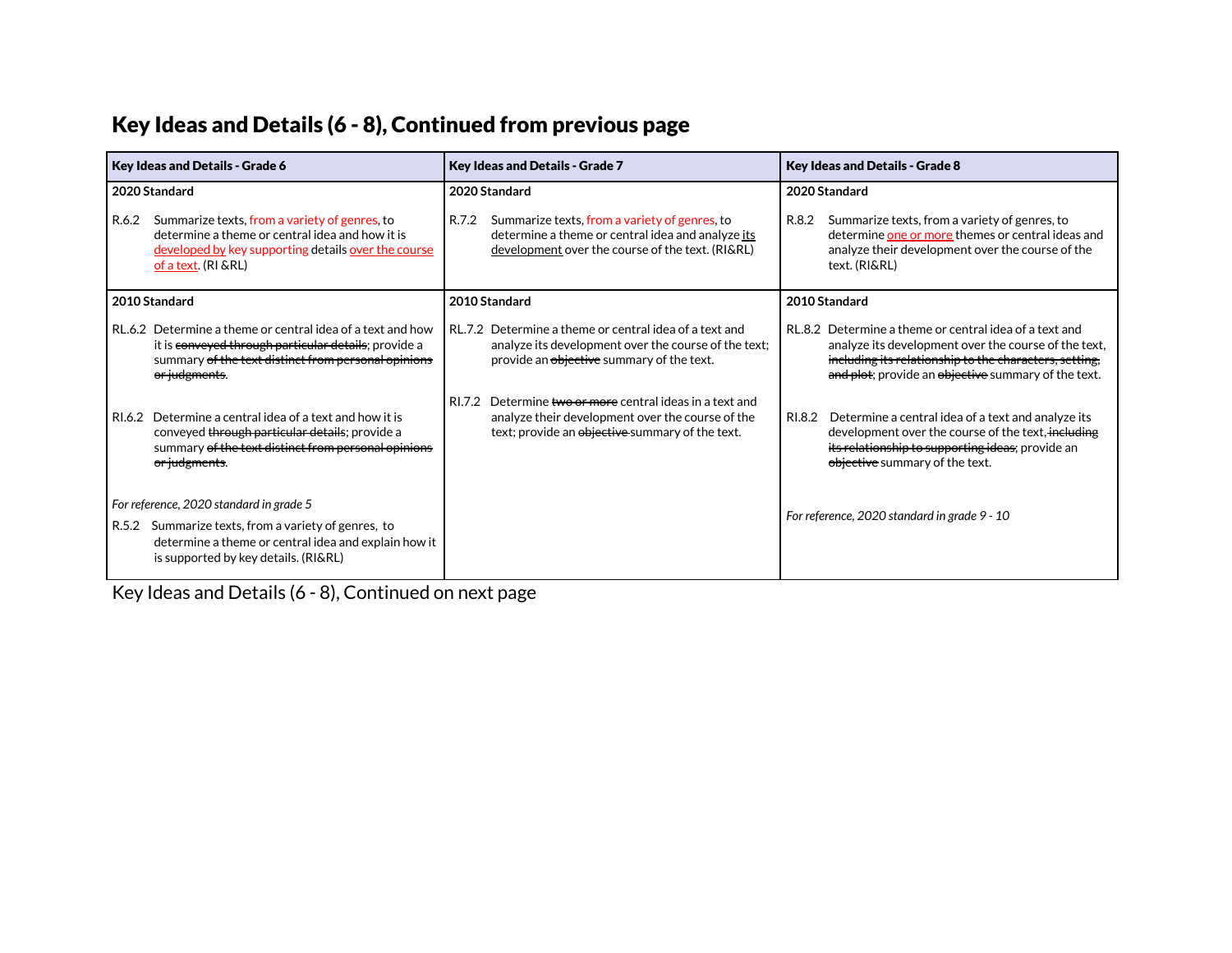#### Key Ideas and Details (6 - 8), Continued from previous page

| <b>Key Ideas and Details - Grade 6</b>                                                                                                                                                                                                                                                                                                                                       | Key Ideas and Details - Grade 7                                                                                                                                                                                                                                                                                                                | <b>Key Ideas and Details - Grade 8</b>                                                                                                                                                                                                                                                                                                                                                                    |
|------------------------------------------------------------------------------------------------------------------------------------------------------------------------------------------------------------------------------------------------------------------------------------------------------------------------------------------------------------------------------|------------------------------------------------------------------------------------------------------------------------------------------------------------------------------------------------------------------------------------------------------------------------------------------------------------------------------------------------|-----------------------------------------------------------------------------------------------------------------------------------------------------------------------------------------------------------------------------------------------------------------------------------------------------------------------------------------------------------------------------------------------------------|
| 2020 Standard<br>In literary texts, describe how events unfold, as well<br>R.6.3<br>as how characters respond or change as the plot<br>moves toward a resolution. (RL)<br>In informational texts, analyze how individuals,<br>events, and ideas are introduced, related to each<br>other, and developed. (RI)                                                                | 2020 Standard<br>In literary texts, analyze how elements of plot are<br>R.7.3<br>related, affect one another, and contribute to<br>meaning. (RL)<br>In informational texts, analyze how individuals,<br>events, and ideas are introduced, related to each<br>other, and developed. (RI)                                                        | 2020 Standard<br>R.8.3<br>In literary texts, analyze how particular lines of<br>dialogue or events propel the action, reveal aspects<br>of a character, or provoke a decision. (RL)<br>In informational texts, analyze how individuals,<br>events, and ideas are introduced, related to each<br>other, and developed. (RI)                                                                                |
| 2010 Standard<br>RL.6.3 Describe how a particular story's or drama's plot<br>unfolds in a series of episodes as well as how the<br>characters respond or change as the plot moves<br>toward a resolution.<br>RI.6.3 Analyze in detail how a key individual, event, or idea<br>is introduced. illustrated, and elaborated in a text<br>(e.g., through examples or anecdotes). | 2010 Standard<br>RL.7.3 Analyze how-particular elements of a story or drama<br>interact (e.g., how setting shapes the characters or<br>plot).<br>Analyze the interactions between individuals,<br>RI.7.3<br>events, and ideas in a text (e.g., how ideas influence<br>individuals or events, or how individuals influence<br>ideas or events). | 2010 Standard<br>RL.8.3 Analyze how particular lines of dialogue or incidents<br>in a story or drama propel the action, reveal aspects<br>of a character, or provoke a decision.<br>RI.8.3 Analyze how a text makes connections among and<br>distinctions between individuals, ideas, or events<br>(e.g., through comparisons, analogies, or categories).<br>For reference, 2020 standard in grade 9 - 10 |
| For reference, 2020 standard in grade 5<br>Compare and contrast two or more characters,<br>R.5.3<br>settings, and events, drawing on specific details in<br>the text. (RL)<br>Explain the relationships or interactions between<br>two or more individuals, events, ideas, or concepts<br>based on specific evidence from the text. (RI)                                     |                                                                                                                                                                                                                                                                                                                                                |                                                                                                                                                                                                                                                                                                                                                                                                           |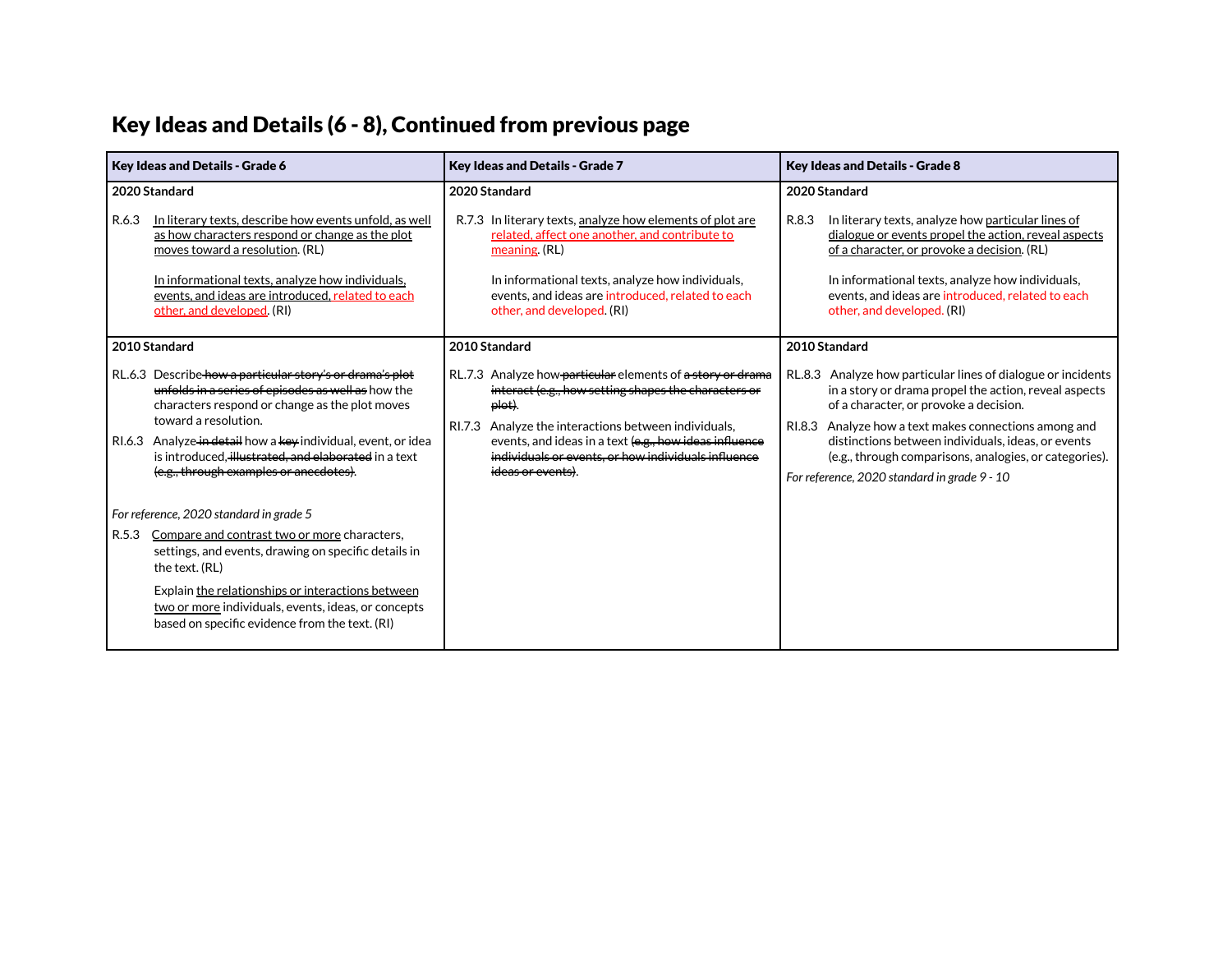# Craft and Structure (6 - 8)

| <b>Craft and Structure - Grade 6</b>                                                                                                                                                                                                                                                                                                                                                                    | <b>Craft and Structure - Grade 7</b>                                                                                                                                                                                                                                                                                                                                                                                                                                                                                                     | <b>Craft and Structure - Grade 8</b>                                                                                                                                                                                                                                                                                                                                                                                                                                                                                                            |
|---------------------------------------------------------------------------------------------------------------------------------------------------------------------------------------------------------------------------------------------------------------------------------------------------------------------------------------------------------------------------------------------------------|------------------------------------------------------------------------------------------------------------------------------------------------------------------------------------------------------------------------------------------------------------------------------------------------------------------------------------------------------------------------------------------------------------------------------------------------------------------------------------------------------------------------------------------|-------------------------------------------------------------------------------------------------------------------------------------------------------------------------------------------------------------------------------------------------------------------------------------------------------------------------------------------------------------------------------------------------------------------------------------------------------------------------------------------------------------------------------------------------|
| 2020 Standard                                                                                                                                                                                                                                                                                                                                                                                           | 2020 Standard                                                                                                                                                                                                                                                                                                                                                                                                                                                                                                                            | 2020 Standard                                                                                                                                                                                                                                                                                                                                                                                                                                                                                                                                   |
| Determine the meaning of words and phrases,<br>R.6.4<br>including figurative and connotative meanings.<br>Analyze the impact of specific word choices on<br>meaning, tone, and mood, including words with<br>multiple meanings within a text. (RI&RL)                                                                                                                                                   | R.7.4<br>Determine the meaning of words and phrases,<br>including figurative and connotative meanings.<br>Analyze the impact of specific word choices on<br>meaning, tone, and mood, including words with<br>multiple meanings within a text. (RI&RL)                                                                                                                                                                                                                                                                                    | Determine the meaning of words and phrases,<br>R.8.4<br>including figurative and connotative meanings.<br>Analyze the impact of specific word choices on<br>meaning, tone, and mood, including words with<br>multiple meanings within a text. (RI&RL)                                                                                                                                                                                                                                                                                           |
| 2010 Standard                                                                                                                                                                                                                                                                                                                                                                                           | 2010 Standard                                                                                                                                                                                                                                                                                                                                                                                                                                                                                                                            | 2010 Standard                                                                                                                                                                                                                                                                                                                                                                                                                                                                                                                                   |
| RL.6.4 Determine the meaning of words and phrases as<br>they are used in a text, including figurative and<br>connotative meanings; analyze the impact of a<br>specific word choice on meaning and tone.<br>Determine the meaning of words and phrases as<br>RI.6.4<br>they are used in a text, including figurative,<br>connotative, and technical meanings.<br>For reference, 2020 standard in grade 5 | Determine the meaning of words and phrases as<br>RL.7.4<br>they are used in a text, including figurative and<br>connotative meanings; analyze the impact of<br>rhymes and other repetitions of sounds (e.g.,<br>alliteration) on a specific verse or stanza of a poem<br><del>or section of a story or drama</del> .<br>RI.7.4<br>Determine the meaning of words and phrases as<br>they are used in a text, including figurative,<br>connotative, and technical meanings; analyze the<br>impact of a specific word choice on meaning and | RL.8.4 Determine the meaning of words and phrases as<br>they are used in a text, including figurative and<br>connotative meanings; analyze the impact of specific<br>word choices on meaning and tone. <del>including</del><br>analogies or allusions to other texts.<br>RI.8.4 Determine the meaning of words and phrases as<br>they are used in a text, including figurative,<br>connotative, and technical meanings; analyze the<br>impact of specific word choices on meaning and<br>tone, including analogies or allusions to other texts. |
| Determine the meaning of words, phrases, figurative<br>R.5.4                                                                                                                                                                                                                                                                                                                                            | tone.                                                                                                                                                                                                                                                                                                                                                                                                                                                                                                                                    | For reference, 2020 standard in grade 9 - 10                                                                                                                                                                                                                                                                                                                                                                                                                                                                                                    |
| language, academic and content-specific words, and<br>analyze their effect on meaning, tone, and mood<br>within a text. (RI&RL)                                                                                                                                                                                                                                                                         |                                                                                                                                                                                                                                                                                                                                                                                                                                                                                                                                          | Determine the meaning of words and phrases,<br>R.9-10.4<br>including figurative and connotative meanings.<br>Analyze the impact of specific word choices on<br>meaning, tone, and mood. Examine technical or<br>key terms and how language differs across<br>genres. (RI & RL)                                                                                                                                                                                                                                                                  |

Craft and Structure (6 - 8), Continued on next page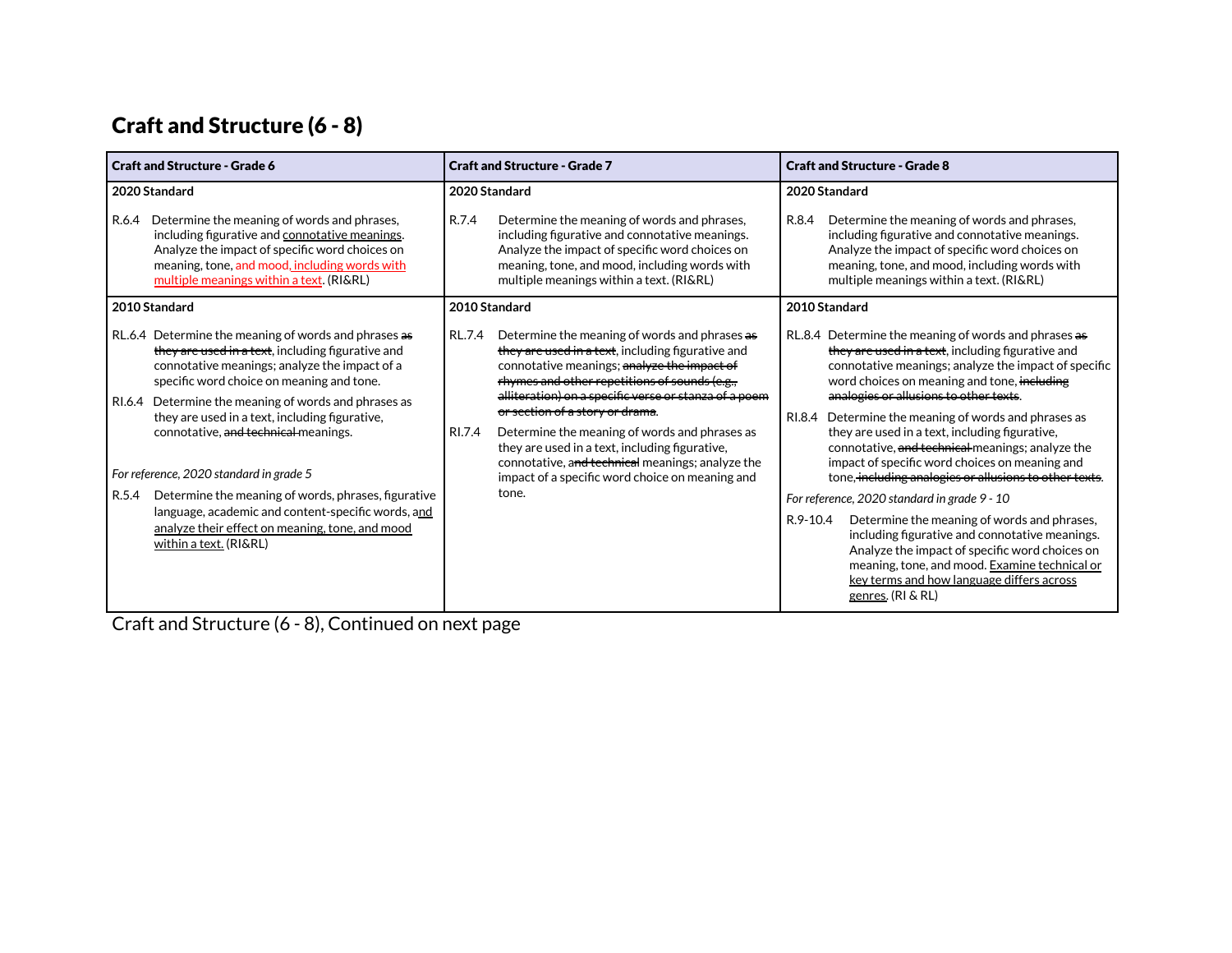#### Craft and Structure (6 - 8), Continued from previous page

| <b>Craft and Structure - Grade 6</b>                                                                                                                                                                                                                                                                                                                                      | <b>Craft and Structure - Grade 7</b>                                                                                                                                                                                                                                                     | <b>Craft and Structure - Grade 8</b>                                                                                                                                                                                                                                                                                                       |
|---------------------------------------------------------------------------------------------------------------------------------------------------------------------------------------------------------------------------------------------------------------------------------------------------------------------------------------------------------------------------|------------------------------------------------------------------------------------------------------------------------------------------------------------------------------------------------------------------------------------------------------------------------------------------|--------------------------------------------------------------------------------------------------------------------------------------------------------------------------------------------------------------------------------------------------------------------------------------------------------------------------------------------|
| 2020 Standard                                                                                                                                                                                                                                                                                                                                                             | 2020 Standard                                                                                                                                                                                                                                                                            | 2020 Standard                                                                                                                                                                                                                                                                                                                              |
| R.6.5<br>In literary texts, analyze how a sentence, paragraph,<br>stanza, chapter, scene, or section fits into the overall<br>structure and how it contributes to the development<br>of theme, central idea, setting, or plot. (RL)                                                                                                                                       | R.7.5<br>In literary texts, analyze how structure, including<br>genre-specific features, contributes to the<br>development of themes or central ideas. (RL)                                                                                                                              | R.8.5<br>In literary texts and informational texts, compare<br>and contrast the structures of two or more texts in<br>order to analyze how the differing structure of each<br>text contributes to overall meaning, style, theme, or<br>central idea. (RI&RL)                                                                               |
| In informational texts, analyze how a particular<br>sentence, paragraph, chapter, or section fits into the<br>overall structure of a text and how it contributes to<br>the development of theme or central ideas. (RI)                                                                                                                                                    | In informational texts, analyze the structure an<br>author uses to organize a text, including how the<br>sections contribute to the whole and to the<br>development of themes or central ideas. (RI)                                                                                     |                                                                                                                                                                                                                                                                                                                                            |
| 2010 Standard                                                                                                                                                                                                                                                                                                                                                             | 2010 Standard                                                                                                                                                                                                                                                                            | 2010 Standard                                                                                                                                                                                                                                                                                                                              |
| RL.6.5 Analyze how a particular sentence, chapter, scene,<br>or stanza fits into the overall structure of a text and<br>contributes to the development of the theme,<br>setting, or plot.<br>RI.6.5 Analyze how a particular sentence, paragraph,<br>chapter, or section fits into the overall structure of a<br>text and contributes to the development of the<br>ideas. | RL.7.5 Analyze how a drama's or poem's form or structure<br>(e.g., soliloguy, sonnet) contributes to its meaning.<br>RI.7.5 Analyze the structure an author uses to organize a<br>text, including how the major-sections contribute to<br>the whole and to the development of the ideas. | RL.8.5 Compare and contrast the structure of two or more<br>texts and analyze how the differing structure of each<br>text contributes to its meaning and style.<br>Analyze in detail the structure of a specifie<br>RI.8.5<br>paragraph in a text, including the role of particular<br>sentences in developing and refining a key concept. |
|                                                                                                                                                                                                                                                                                                                                                                           |                                                                                                                                                                                                                                                                                          | For reference, 2020 standard in grade 9 - 10                                                                                                                                                                                                                                                                                               |
| For reference, 2020 standard in grade 5<br>R.5.5 Explain how a series of chapters, scenes, or stanzas<br>fits together to determine the overall structure of a<br>story, drama, or poem. (RL)                                                                                                                                                                             |                                                                                                                                                                                                                                                                                          | In literary texts, consider how varied aspects of<br>R.9-10.5<br>structure create meaning and affect the reader.<br>(RL)                                                                                                                                                                                                                   |
| Compare and contrast the overall structure in<br>two or more texts using terms such as<br>sequence, comparison, cause/effect, and<br>problem/solution. (RI)                                                                                                                                                                                                               |                                                                                                                                                                                                                                                                                          | In informational texts, consider how the author's<br>intent influences particular sentences.<br>paragraphs, or sections. (RI)                                                                                                                                                                                                              |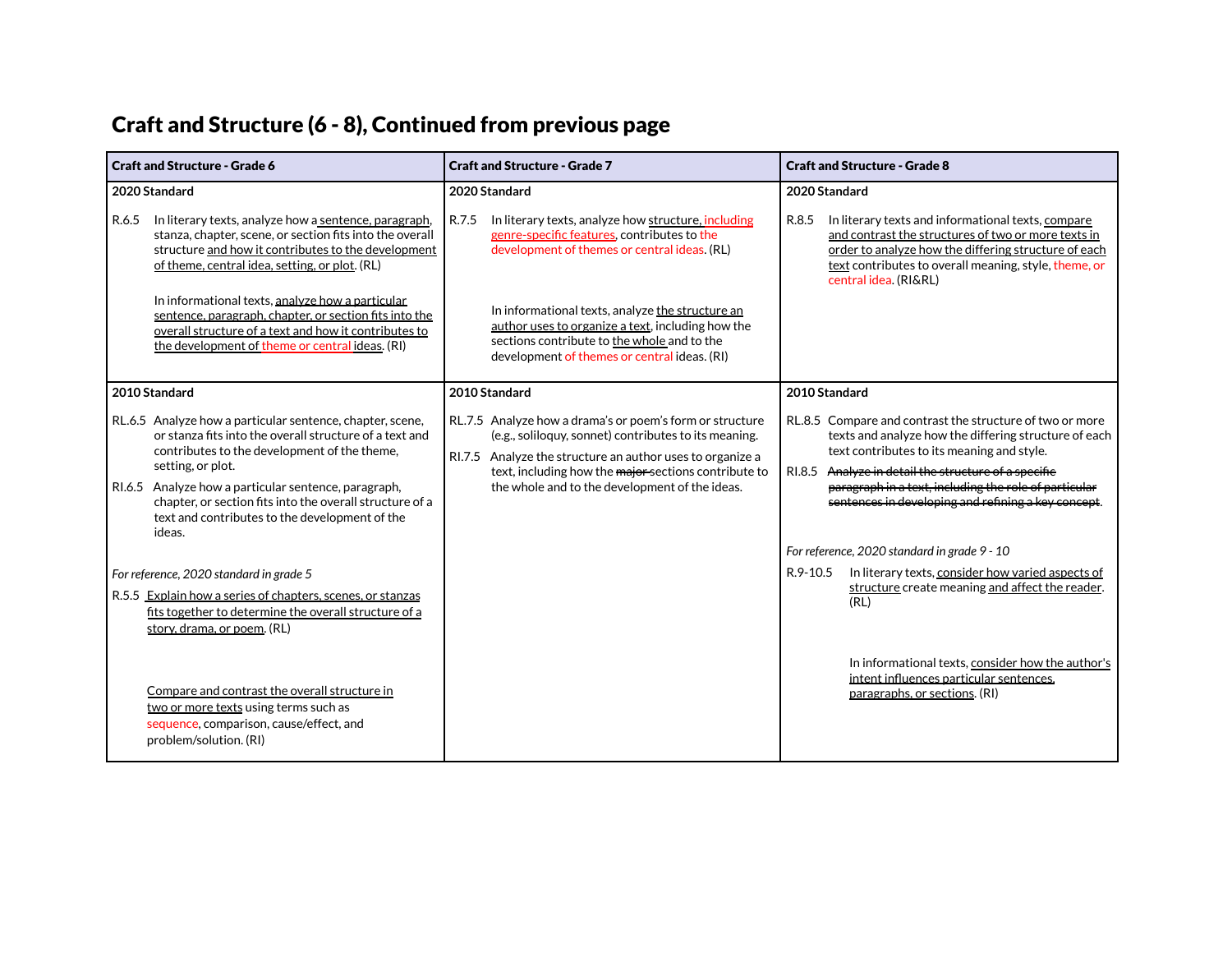# Craft and Structure (6 - 8), Continued from previous page

| <b>Craft and Structure - Grade 6</b>                                                                                                                                                                                                                                                                                                                                                                                                                                                                                                                                                     | <b>Craft and Structure - Grade 7</b>                                                                                                                                                                                                                                                                                                                                                                   | <b>Craft and Structure - Grade 8</b>                                                                                                                                                                                                                                                                                                                                                                                                   |  |
|------------------------------------------------------------------------------------------------------------------------------------------------------------------------------------------------------------------------------------------------------------------------------------------------------------------------------------------------------------------------------------------------------------------------------------------------------------------------------------------------------------------------------------------------------------------------------------------|--------------------------------------------------------------------------------------------------------------------------------------------------------------------------------------------------------------------------------------------------------------------------------------------------------------------------------------------------------------------------------------------------------|----------------------------------------------------------------------------------------------------------------------------------------------------------------------------------------------------------------------------------------------------------------------------------------------------------------------------------------------------------------------------------------------------------------------------------------|--|
| 2020 Standard                                                                                                                                                                                                                                                                                                                                                                                                                                                                                                                                                                            | 2020 Standard                                                                                                                                                                                                                                                                                                                                                                                          | 2020 Standard                                                                                                                                                                                                                                                                                                                                                                                                                          |  |
| R.6.6<br>In literary texts, <i>identify</i> possible biases, the point of<br>view, and explain how it is developed and conveys<br>meaning in diverse texts. (RL)<br>In informational texts, explain how an author's<br>geographic location, identity, and/or culture affect<br>perspective. Analyze how the author distinguishes<br>his or her position from that of others. (RI)                                                                                                                                                                                                        | R.7.6<br>In literary texts, analyze how an author develops and<br>contrasts the point of view, possible biases, and the<br>perspectives of different characters or narrators.<br>(RL)<br>In informational texts, explain how an author's<br>geographic location, identity, and/or culture affect<br>perspective. Analyze how the author distinguishes<br>his or her position from that of others. (RI) | In literary texts, analyze how the differences<br>R.8.6<br>between the point of view, perspectives, and<br>possible biases of the characters, the audience, or<br>reader create effects such as mood and tone. (RL)<br>In informational texts, explain how an author's<br>geographic location, identity, and/or culture affect<br>perspective. Analyze how the author addresses<br>conflicting evidence or viewpoints. (RI)            |  |
| 2010 Standard                                                                                                                                                                                                                                                                                                                                                                                                                                                                                                                                                                            | 2010 Standard                                                                                                                                                                                                                                                                                                                                                                                          | 2010 Standard                                                                                                                                                                                                                                                                                                                                                                                                                          |  |
| RL.6.6 Explain how an author develops the point of view of<br>the narrator or speaker in a text.<br>RI.6.6 <del>Determine an author's point of view or purpose in a</del><br>text and explain how it is conveyed in the text.<br>For reference, 2020 standard in grade 5<br>R.5.6 In literary text, explain how a narrator's or speaker's<br>point of view influences how events are described.<br>(RL)<br>In informational text, analyze multiple accounts of<br>the same event or topic, noting important similarities<br>and differences in the point of view they represent.<br>(RI) | RL.7.6 Analyze how an author develops and contrasts the<br>points of view of different characters or narrators in<br>a text.<br>RI.7.6<br>Determine an author's point of view or purpose in a<br>text and analyze how the author distinguishes his or<br>her position from that of others.                                                                                                             | RL.8.6 Analyze how differences in the points of view of the<br>characters and the audience or reader (e.g., created<br>through the use of dramatic irony) create such<br>effects as suspense or humor.<br>RI.8.6 <del>Determine an author's point of view or purpose in a</del><br>text and analyze how the author acknowledges and<br>responds to conflicting evidence or viewpoints.<br>For reference, 2020 standard in grade 9 - 10 |  |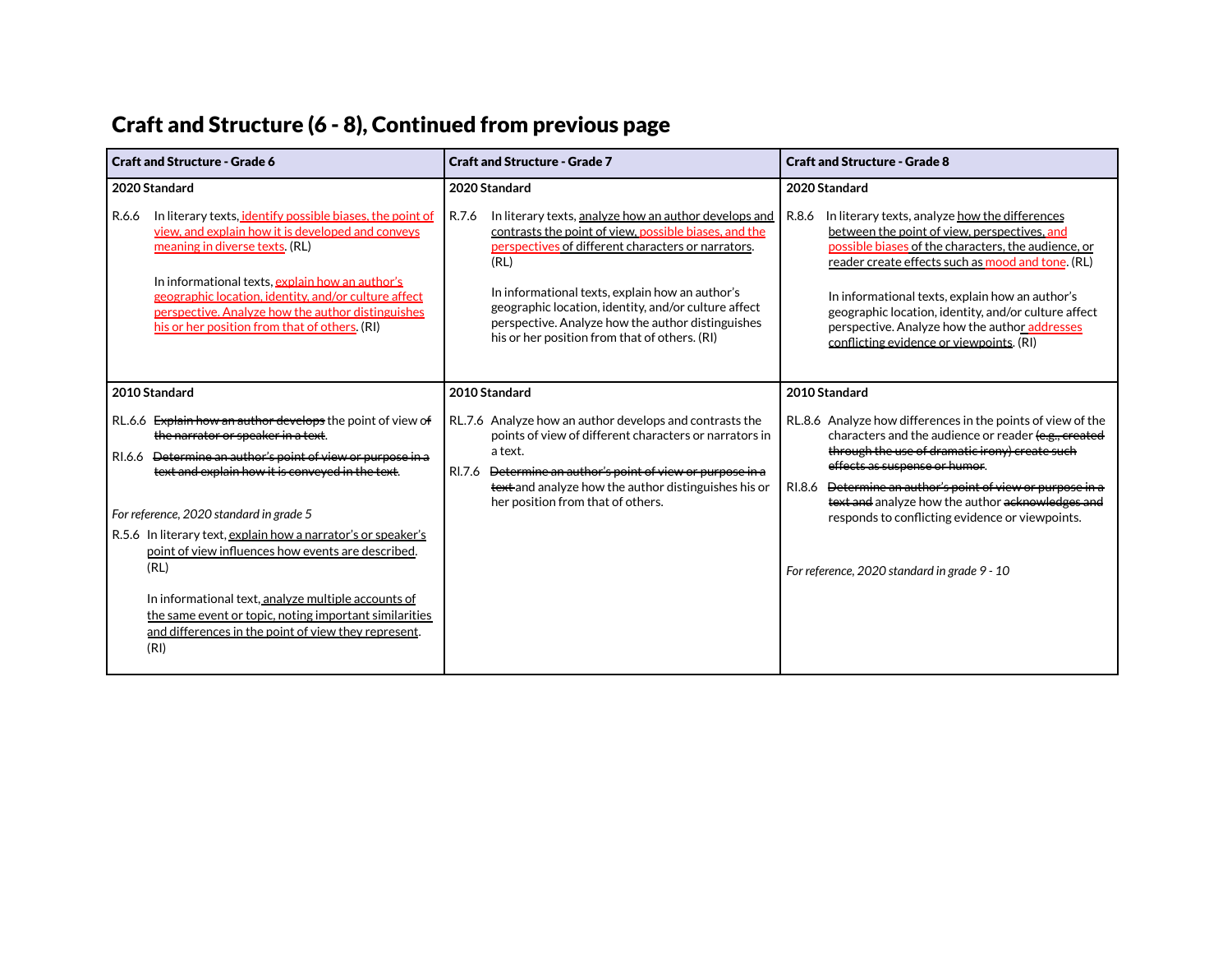# Integration of Knowledge and Ideas (6 - 8)

| <b>Craft and Structure - Grade 6</b>                                                                                                                                                                                                                                                                                                                                                                                                                                                      | <b>Craft and Structure - Grade 7</b>                                                                                                                                                                                                                                                                                                                                                                                                                                                        | <b>Craft and Structure - Grade 8</b>                                                                                                                                                                                                                                                                                                                                                     |  |  |
|-------------------------------------------------------------------------------------------------------------------------------------------------------------------------------------------------------------------------------------------------------------------------------------------------------------------------------------------------------------------------------------------------------------------------------------------------------------------------------------------|---------------------------------------------------------------------------------------------------------------------------------------------------------------------------------------------------------------------------------------------------------------------------------------------------------------------------------------------------------------------------------------------------------------------------------------------------------------------------------------------|------------------------------------------------------------------------------------------------------------------------------------------------------------------------------------------------------------------------------------------------------------------------------------------------------------------------------------------------------------------------------------------|--|--|
| 2020 Standard<br>R.6.7<br>Compare and contrast how different formats,<br>including print and digital media, contribute to the<br>understanding of a subject. (RI&RL)                                                                                                                                                                                                                                                                                                                      | 2020 Standard<br>R.7.7<br>Compare and contrast a written text with audio,<br>filmed, staged, or digital versions in order to analyze<br>the effects of techniques unique to each media and<br>each format's portrayal of a subject. (RI&RL)                                                                                                                                                                                                                                                 | 2020 Standard<br>R.8.7<br>Evaluate the advantages and disadvantages of using<br>different media- print, audio, video, stage, or<br>digital-to present a particular subject or idea and<br>analyze the extent to which a production remains<br>faithful to or departs from the written text. (RI&RL)                                                                                      |  |  |
| 2010 Standard                                                                                                                                                                                                                                                                                                                                                                                                                                                                             | 2010 Standard                                                                                                                                                                                                                                                                                                                                                                                                                                                                               | 2010 Standard                                                                                                                                                                                                                                                                                                                                                                            |  |  |
| Compare and contrast the experience of reading a<br>RL.6.7<br>story, drama, or poem to listening to or viewing an<br>audio, video, or live version of the text, including<br>contrasting what they "see" and "hear" when reading<br>the text to what they perceive when they listen or<br><del>watch</del> .<br>RI.6.7 -Integrate information presented in different media<br>or formats (e.g., visually, quantitatively) as well as in<br>words to develop a coherent understanding of a | Compare and contrast a story, drama, or poem to its<br><b>RL.7.7</b><br>audio, filmed, staged, or multimedia version,<br>analyzing the effects of techniques unique to each<br>medium (e.g., lighting, sound, color, or camera focus<br>and angles in a film).<br>RI.7.7 Compare and contrast a text to an audio, video, or<br>multimedia version of the text, analyzing each<br>medium's portrayal of the subject (e.g., how the<br>delivery of a speech affects the impact of the words). | RL.8.7 Analyze the extent to which a filmed or live<br>production of a story or drama stays faithful to or<br>departs from the text or script, evaluating the<br>choices made by the director or actors.<br>Evaluate the advantages and disadvantages of using<br>RI.8.7<br>different mediums (e.g., print or digital text, video,<br>multimedia) to present a particular topic or idea. |  |  |
| topic or issue.                                                                                                                                                                                                                                                                                                                                                                                                                                                                           |                                                                                                                                                                                                                                                                                                                                                                                                                                                                                             | For reference, 2020 standard in grade 9 - 10                                                                                                                                                                                                                                                                                                                                             |  |  |
| For reference, 2020 standard in grade 5                                                                                                                                                                                                                                                                                                                                                                                                                                                   |                                                                                                                                                                                                                                                                                                                                                                                                                                                                                             |                                                                                                                                                                                                                                                                                                                                                                                          |  |  |
| R.5.7 Analyze how visual and multimedia elements<br>contribute to the meaning of literary and<br>informational texts. (RI&RL)                                                                                                                                                                                                                                                                                                                                                             |                                                                                                                                                                                                                                                                                                                                                                                                                                                                                             |                                                                                                                                                                                                                                                                                                                                                                                          |  |  |

Integration of Knowledge and Ideas (6 - 8), Continued on next page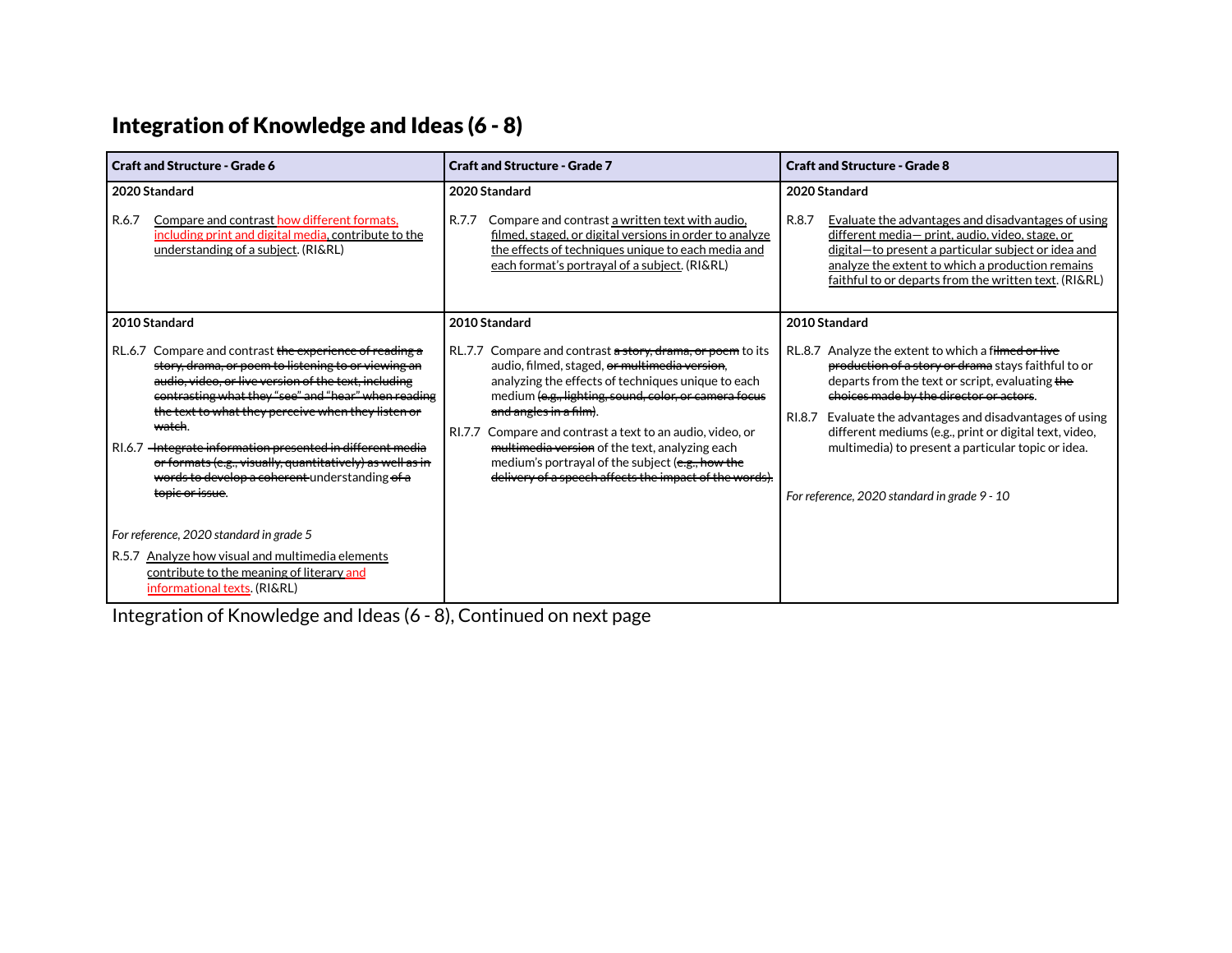# Integration of Knowledge and Ideas (6 - 8), Continued from previous page

| <b>Craft and Structure - Grade 6</b>    |                                                                                                                                                                                                   | <b>Craft and Structure - Grade 7</b> |                                                                                                                                                                                                                                        | <b>Craft and Structure - Grade 8</b> |                                                                                                                                                                                                                                 |  |
|-----------------------------------------|---------------------------------------------------------------------------------------------------------------------------------------------------------------------------------------------------|--------------------------------------|----------------------------------------------------------------------------------------------------------------------------------------------------------------------------------------------------------------------------------------|--------------------------------------|---------------------------------------------------------------------------------------------------------------------------------------------------------------------------------------------------------------------------------|--|
| 2020 Standard                           |                                                                                                                                                                                                   | 2020 Standard                        |                                                                                                                                                                                                                                        |                                      | 2020 Standard                                                                                                                                                                                                                   |  |
| R.6.8                                   | Trace and evaluate the development of an<br>argument and specific claims in texts.<br>distinguishing claims that are supported by reasons<br>and relevant evidence from claims that are not. (RI) | R.7.8                                | Trace and evaluate the development of an<br>argument and specific claims in a text. Assess<br>whether the reasoning is valid and the evidence is<br>relevant and sufficient. Recognize when irrelevant<br>evidence is introduced. (RI) | R.8.8                                | Trace and evaluate an argument and specific claims<br>in a text. Assess whether the reasoning is valid and<br>the evidence is relevant and sufficient. Recognize<br>when irrelevant evidence is introduced. (RI)                |  |
|                                         | 2010 Standard                                                                                                                                                                                     |                                      | 2010 Standard                                                                                                                                                                                                                          |                                      | 2010 Standard                                                                                                                                                                                                                   |  |
| RL.6.8                                  | Not applicable to literature.                                                                                                                                                                     | RL.7.8                               | Not applicable to literature.                                                                                                                                                                                                          | RL.8.8                               | Not applicable to literature.                                                                                                                                                                                                   |  |
| RI.6.8                                  | Trace and evaluate the argument and specific<br>claims in a text, distinguishing claims that are<br>supported by reasons and evidence from claims<br>that are not.                                | RI.7.8                               | Trace and evaluate the argument and specific claims   RI.8.8<br>in a text, assessing whether the reasoning is sound<br>and the evidence is relevant and sufficient to<br>support the claims.                                           |                                      | Delineate and evaluate the argument and specific<br>claims in a text, assessing whether the reasoning $\frac{1}{15}$<br>sound and the evidence is relevant and sufficient:<br>recognize when irrelevant evidence is introduced. |  |
| For reference, 2020 standard in grade 5 |                                                                                                                                                                                                   |                                      |                                                                                                                                                                                                                                        |                                      | For reference, 2020 standard in grade 9 - 10                                                                                                                                                                                    |  |
| R.5.8                                   | Explain how claims in a text are supported by<br>relevant reasons and evidence, identifying which<br>reasons and evidence support which claims. (RI)                                              |                                      |                                                                                                                                                                                                                                        |                                      |                                                                                                                                                                                                                                 |  |

Integration of Knowledge and Ideas (6 - 8), Continued on next page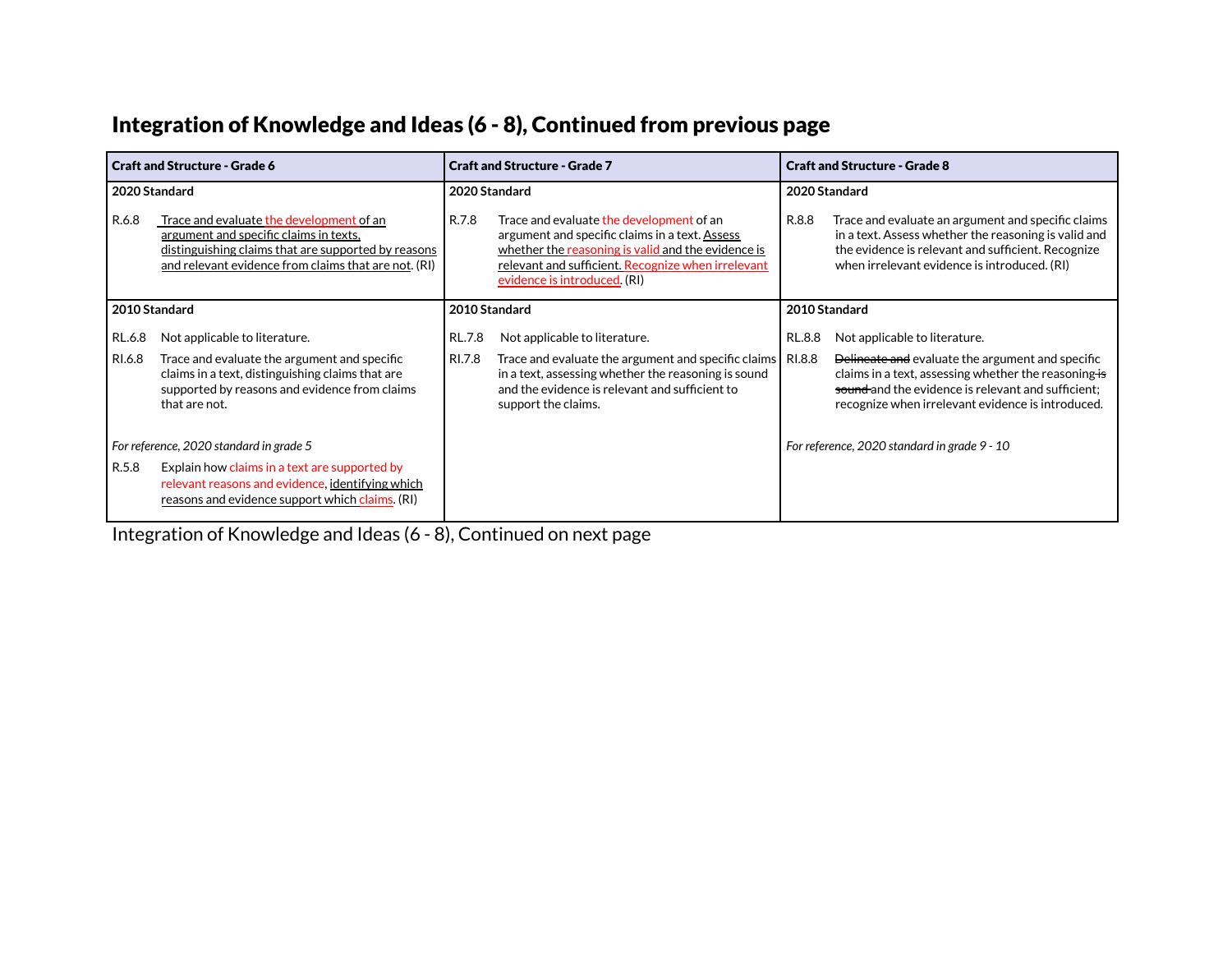# **Integration of Knowledge and Ideas (6 - 8), Continued from previous page**

| <b>Craft and Structure - Grade 6</b> |                                                                                                                                                                                                                                                                                                                                                                       | <b>Craft and Structure - Grade 7</b> |                                                                                                                                                                                                                                                                                                                                                                                                                            |  | <b>Craft and Structure - Grade 8</b>                                                                                                                                                                                                                                                                                                                                                                           |  |  |  |                                                                                                                                                                                                            |
|--------------------------------------|-----------------------------------------------------------------------------------------------------------------------------------------------------------------------------------------------------------------------------------------------------------------------------------------------------------------------------------------------------------------------|--------------------------------------|----------------------------------------------------------------------------------------------------------------------------------------------------------------------------------------------------------------------------------------------------------------------------------------------------------------------------------------------------------------------------------------------------------------------------|--|----------------------------------------------------------------------------------------------------------------------------------------------------------------------------------------------------------------------------------------------------------------------------------------------------------------------------------------------------------------------------------------------------------------|--|--|--|------------------------------------------------------------------------------------------------------------------------------------------------------------------------------------------------------------|
| R.6.9                                | 2020 Standard<br>2020 Standard<br>Evaluate the quality of texts. Make connections to<br>R.7.9<br>other texts, ideas, cultural perspectives, identities,<br>eras, and personal experiences. (RI&RL)<br>eras, and personal experiences. (RI&RL)                                                                                                                         |                                      | Evaluate the quality of texts. Make connections to<br>R.8.9<br>other texts, ideas, cultural perspectives, identities,                                                                                                                                                                                                                                                                                                      |  |                                                                                                                                                                                                                                                                                                                                                                                                                |  |  |  | 2020 Standard<br>Choose and develop criteria to evaluate the quality<br>of texts. Make connections to other texts, ideas,<br>cultural perspectives, identities, eras, and personal<br>experiences. (RI&RL) |
|                                      | 2010 Standard                                                                                                                                                                                                                                                                                                                                                         |                                      | 2010 Standard                                                                                                                                                                                                                                                                                                                                                                                                              |  | 2010 Standard                                                                                                                                                                                                                                                                                                                                                                                                  |  |  |  |                                                                                                                                                                                                            |
| RI.6.9                               | RL.6.9 <del>Compare and contrast texts in different forms or</del><br>genres (e.g., stories and poems; historical novels and<br>fantasy stories) in terms of their approaches to<br>similar themes and topics.<br>Compare and contrast one author's presentation of<br>events with that of another (e.g., a memoir written<br>by and a biography on the same person). | RL.7.9<br>RI.7.9                     | Compare and contrast a fictional portrayal of a time,<br>place, or character and a historical account of the<br>same period as a means of understanding how<br>authors of fiction use or alter history.<br>Analyze how two or more authors writing about the<br>same topic shape their presentations of key<br>RI.8.9<br>information by emphasizing different evidence or<br>advancing different interpretations of facts. |  | Analyze how a modern work of fiction draws on<br>RL.8.9<br>themes, patterns of events, or character types from<br>myths, traditional stories, or religious works such as<br>the Bible, including describing how the material is<br>rendered new.<br>Analyze a case in which two or more texts provide<br>conflicting information on the same topic and<br>identify where the texts disagree on matters of fact |  |  |  |                                                                                                                                                                                                            |
| R.5.9                                | For reference, 2020 standard in grade 5<br>Make informed judgments about quality of text;<br>make connections to other texts, ideas, cultural<br>perspectives, identities, eras, and personal<br>experiences. (RI&RL)                                                                                                                                                 |                                      |                                                                                                                                                                                                                                                                                                                                                                                                                            |  | or interpretation.<br>For reference, 2020 standard in grade 9 - 10                                                                                                                                                                                                                                                                                                                                             |  |  |  |                                                                                                                                                                                                            |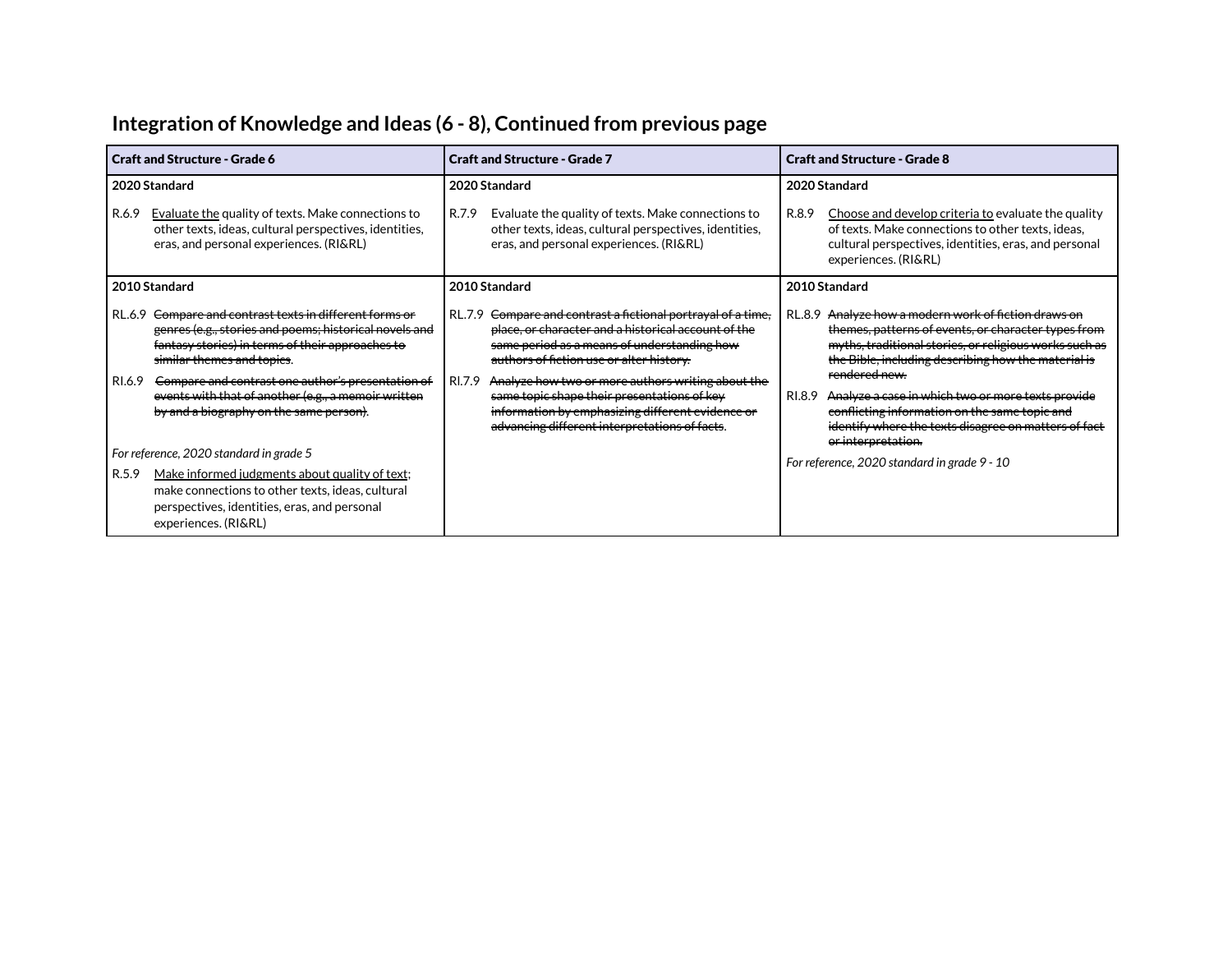#### Range of Reading and Level of Text Complexity (6 - 8)

| Range of Reading and Level of Text Complexity<br>Grade 6                                                                                                                                                                                                                                                                           | Range of Reading and Level of Text Complexity<br>Grade 7                                                                                                                                                                                   | Range of Reading and Level of Text Complexity<br>Grade 8                                                                                                                                          |  |  |  |  |  |
|------------------------------------------------------------------------------------------------------------------------------------------------------------------------------------------------------------------------------------------------------------------------------------------------------------------------------------|--------------------------------------------------------------------------------------------------------------------------------------------------------------------------------------------------------------------------------------------|---------------------------------------------------------------------------------------------------------------------------------------------------------------------------------------------------|--|--|--|--|--|
| 2020 Standards, Overarching Statement for all standards:                                                                                                                                                                                                                                                                           |                                                                                                                                                                                                                                            |                                                                                                                                                                                                   |  |  |  |  |  |
| Literate individuals are flexible; they respond to the varying demands of audience, task, purpose, and discipline.                                                                                                                                                                                                                 |                                                                                                                                                                                                                                            |                                                                                                                                                                                                   |  |  |  |  |  |
| 2020 Standards, Overarching Statement for Reading:<br>Read and comprehend a variety of complex literary and informational texts for many purposes (including enjoyment), including texts that reflect one's experiences and experiences of<br>others. This includes independently and proficiently understanding grade-level text. |                                                                                                                                                                                                                                            |                                                                                                                                                                                                   |  |  |  |  |  |
| 2010 Standard                                                                                                                                                                                                                                                                                                                      | 2010 Standard                                                                                                                                                                                                                              | 2010 Standard                                                                                                                                                                                     |  |  |  |  |  |
| RL.6.10 By the end of the year, read and comprehend<br>literature, including stories, dramas, and poems, in<br>the grades 6-8 text complexity band proficiently,<br>with scaffolding as needed at the high end of the<br>range.                                                                                                    | RL.7.10 By the end of the year, read and comprehend<br>literature, including stories, dramas, and poems, in<br>the grades 6-8 text complexity band proficiently,<br>with scaffolding as needed at the high end of the<br><del>range.</del> | RL.8.10 By the end of the year, read and comprehend<br>literature, including stories, dramas, and poems, at<br>the high end of grades 6-8 text complexity band<br>independently and proficiently. |  |  |  |  |  |
| RI.6.10 By the end of the year, read and comprehend<br>literary nonfiction in the grades 6-8 text<br>complexity band proficiently, with scaffolding as<br>needed at the high end of the range.                                                                                                                                     | RI.7.10 By the end of the year, read and comprehend<br>literary nonfiction in the grades 6 8 text<br>complexity band proficiently, with scaffolding as<br>needed at the high end of the range.                                             | By the end of the year, read and comprehend<br>RI.8.10<br>literary nonfiction at the high end of the grades 6 8<br>text complexity band independently and<br>proficiently.                        |  |  |  |  |  |

The 2020 Wisconsin Standards for English Language Arts replace the 2010 reading standard 10 with an overarching statement. The overarching statement aims to create readers who are able to read any grade-level (or beyond text). This happens through a curriculum that includes instruction and practice with texts in a variety of formats and genres, about a variety of topics, from varied time periods, and created by varied individuals (authors and illustrators). Further, instruction and practice provide opportunities to read for a variety of purposes, including but not limited to understanding other *perspectives, gaining knowledge,self-reflection, and enjoyment.*

Grade-level text is determined through a multi-dimensional model of text complexity that includes quantitative, qualitative, and reader and task dimensions. In addition, representation and diversity are *critical components of text complexity and selection.*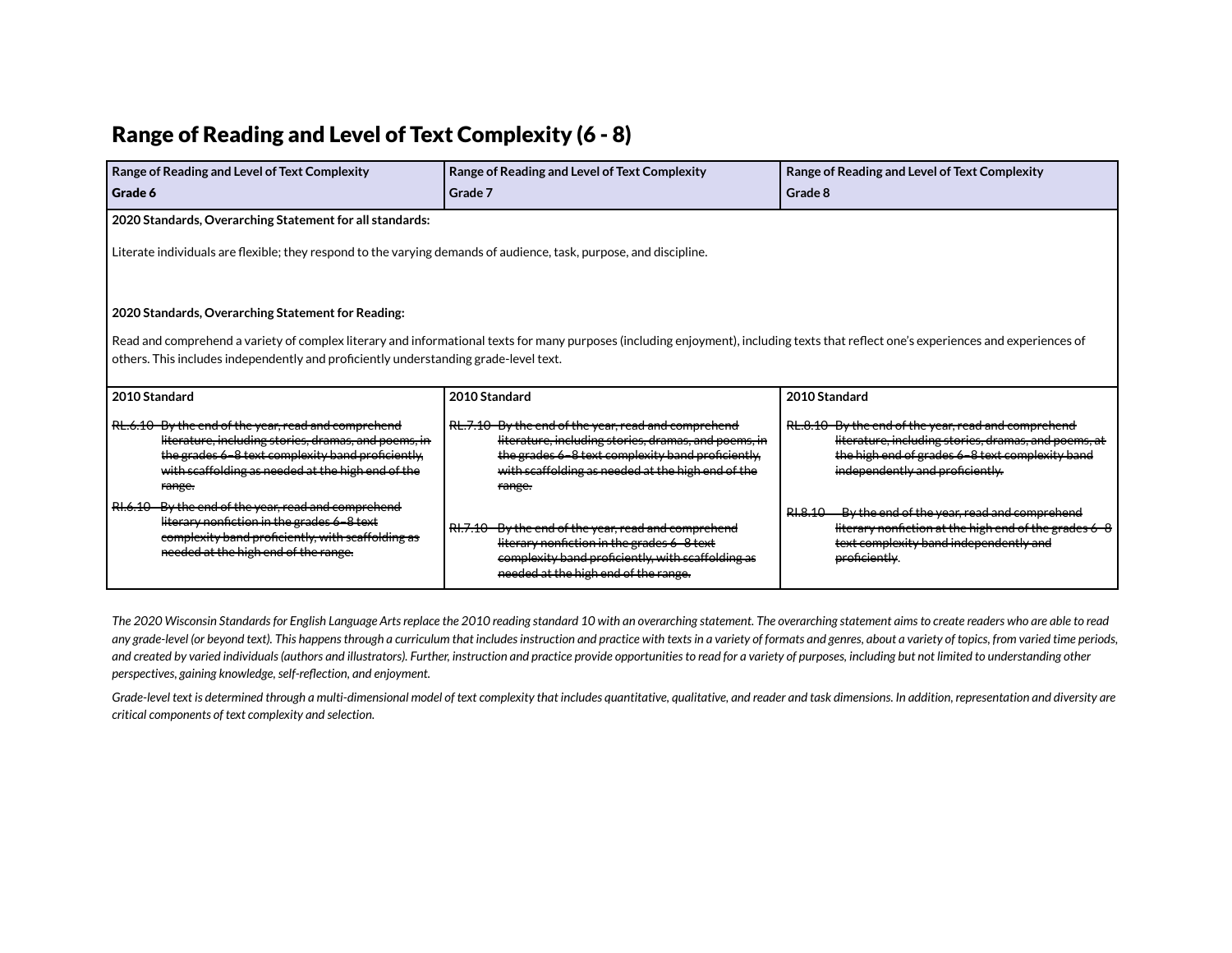## Key Ideas and Details (9 - 12)

| Key Ideas and Details - Grades 11 - 12                                                                                                                                                                                                                                                             |  |  |
|----------------------------------------------------------------------------------------------------------------------------------------------------------------------------------------------------------------------------------------------------------------------------------------------------|--|--|
| 2020 Standard                                                                                                                                                                                                                                                                                      |  |  |
| R.11-12.1<br>Cite relevant textual evidence that strongly supports analysis of what the text<br>says explicitly/implicitly and make logical inferences, including determining<br>where the text is ambiguous; develop questions for deeper understanding and<br>for further exploration. (RI & RL) |  |  |
| 2010 Standard                                                                                                                                                                                                                                                                                      |  |  |
| Cite strong and thorough textual evidence to support analysis of what the text<br>RL.11-12.1<br>says explicitly as well as inferences drawn from the text, including determining                                                                                                                   |  |  |
| where the text leaves matters uncertain.                                                                                                                                                                                                                                                           |  |  |
| Cite strong and thorough textual evidence to support analysis of what the text<br>RI.11-12.1<br>says explicitly as well as inferences drawn from the text, including determining<br>where the text leaves matters uncertain.                                                                       |  |  |
|                                                                                                                                                                                                                                                                                                    |  |  |
|                                                                                                                                                                                                                                                                                                    |  |  |
|                                                                                                                                                                                                                                                                                                    |  |  |

Key Ideas and Details (9 - 12), Continued on next page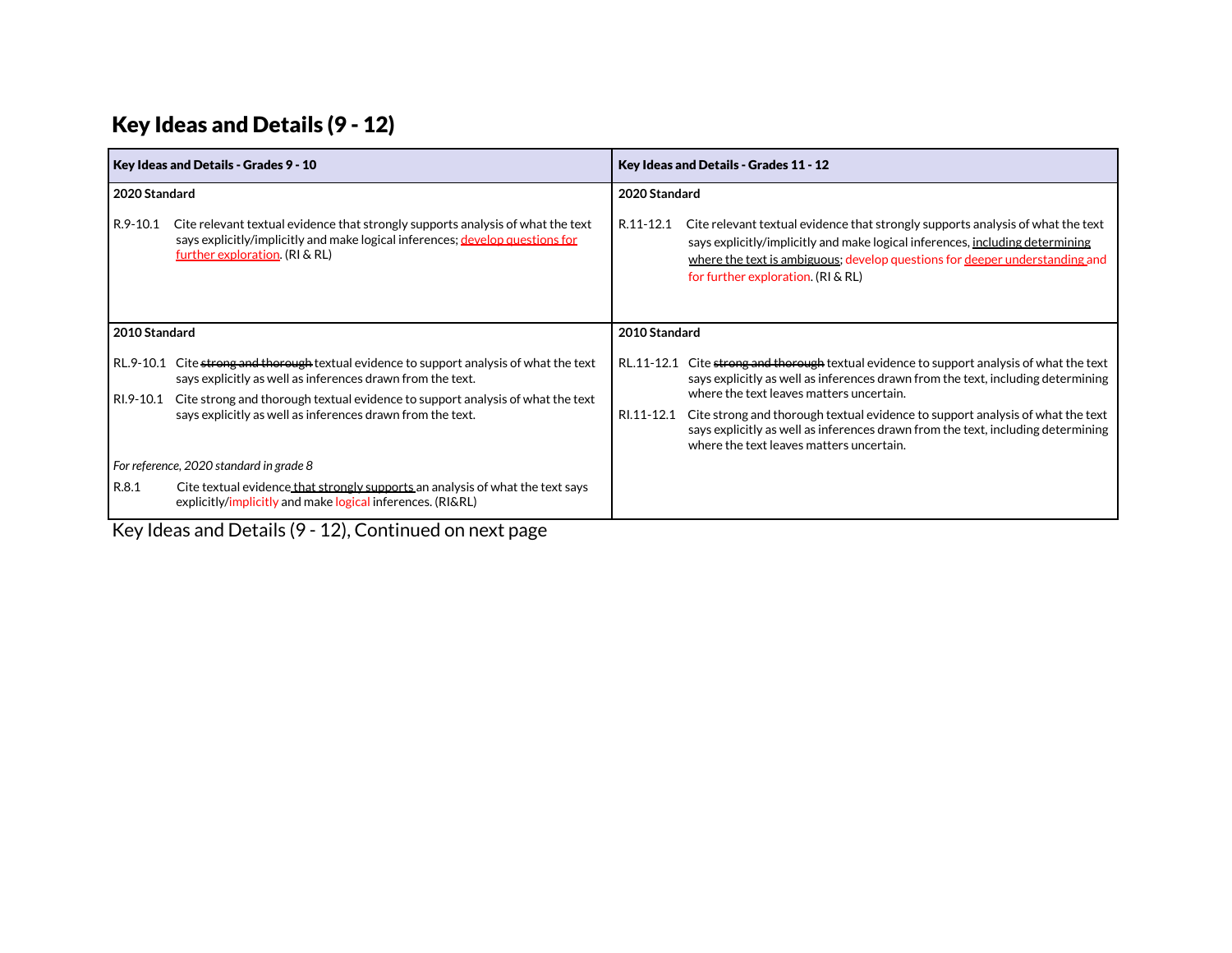| Key Ideas and Details - Grades 9 - 10   |                                                                                                                                                                                                                                                  |               | Key Ideas and Details - Grades 11 - 12                                                                                                                                                                                                              |  |
|-----------------------------------------|--------------------------------------------------------------------------------------------------------------------------------------------------------------------------------------------------------------------------------------------------|---------------|-----------------------------------------------------------------------------------------------------------------------------------------------------------------------------------------------------------------------------------------------------|--|
| 2020 Standard                           |                                                                                                                                                                                                                                                  | 2020 Standard |                                                                                                                                                                                                                                                     |  |
| R.9-10.2                                | Objectively and accurately summarize texts, from a variety of genres, to<br>determine one or more themes or central ideas and analyze its development,<br>including how it emerges and is shaped and refined by specific details. (RI & RL)      | R.11-12.2     | Objectively and accurately summarize a complex text to determine two or<br>more themes or central ideas and analyze their development, including how<br>they emerge and are shaped and refined by specific details. (RI & RL)                       |  |
| 2010 Standard                           |                                                                                                                                                                                                                                                  | 2010 Standard |                                                                                                                                                                                                                                                     |  |
|                                         | RL.9-10.2 Determine a theme or central idea of a text and analyze in detail its<br>development over the course of the text, including how it emerges and is shaped<br>and refined by specific details; provide an objective summary of the text. |               | RL.11-12.2 Determine two or more themes or central ideas of a text and analyze their<br>development over the course of the text, including how they interact and build<br>on one another to produce a complex account; provide an objective summary |  |
| RI.9-10.2                               | Determine a central idea of a text and analyze its development over the course                                                                                                                                                                   |               | of the text                                                                                                                                                                                                                                         |  |
|                                         | of the text, including how it emerges and is shaped and refined by specific<br>details; provide an objective summary of the text.                                                                                                                | RI.11-12.2    | Determine two or more central ideas of a text and analyze their development<br>over the course of the text, including how they interact and build on one<br>another to provide a complex analysis; provide an objective summary of the<br>text.     |  |
| For reference, 2020 standard in grade 8 |                                                                                                                                                                                                                                                  |               |                                                                                                                                                                                                                                                     |  |
| R.8.2                                   | Summarize texts, from a variety of genres, to determine one or more themes or<br>central ideas and analyze their development over the course of the text. (RI&RL)                                                                                |               |                                                                                                                                                                                                                                                     |  |

# Key Ideas and Details (9 - 12), Continued from previous page

Key Ideas and Details (9 - 12), Continued on next page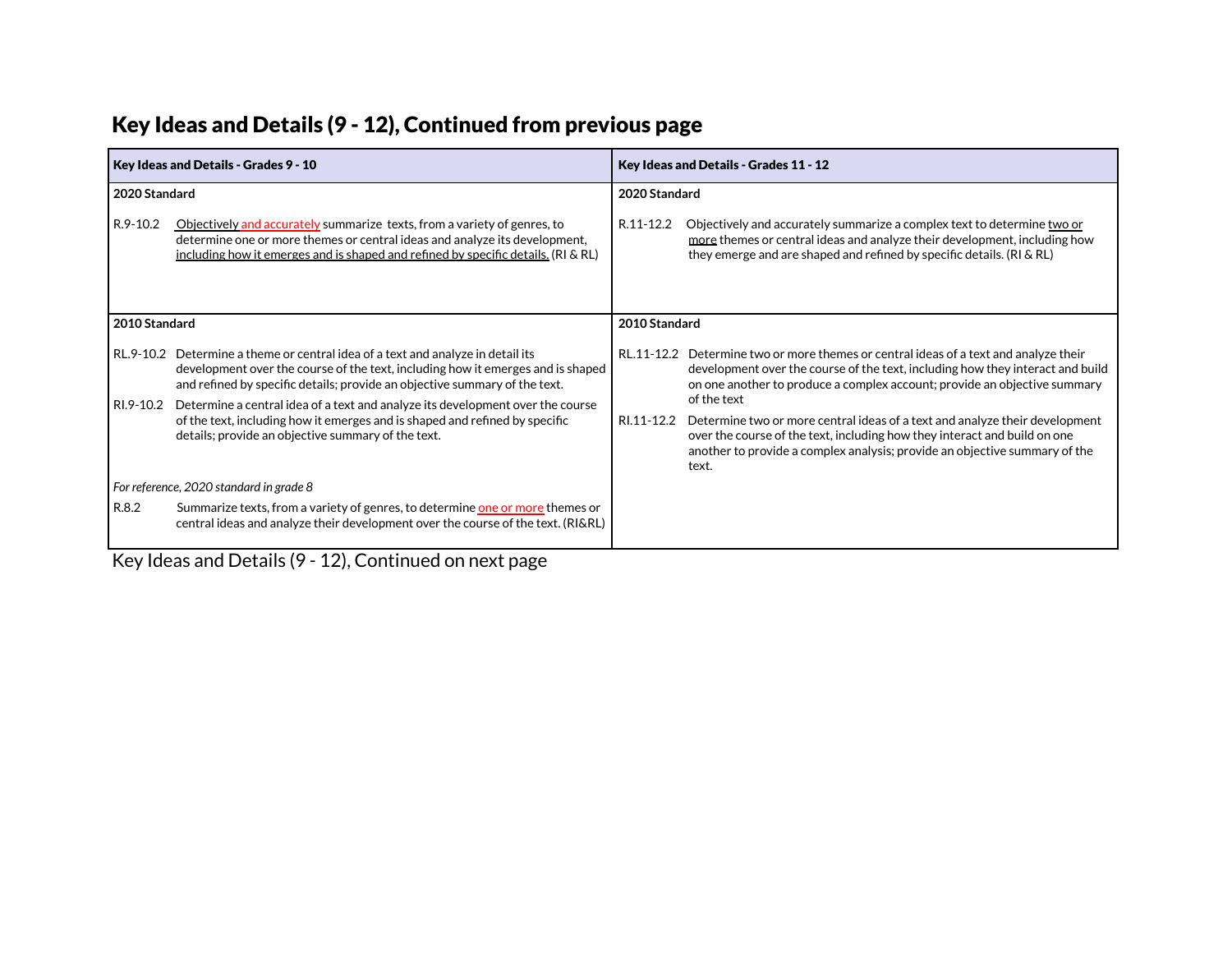| Key Ideas and Details (9 - 12), Continued from previous page |  |  |
|--------------------------------------------------------------|--|--|
|--------------------------------------------------------------|--|--|

| Key Ideas and Details - Grades 9 - 10   |                                                                                                                                                                                                                          |               | Key Ideas and Details - Grades 11 - 12                                                                                                                                                                                                 |  |  |  |
|-----------------------------------------|--------------------------------------------------------------------------------------------------------------------------------------------------------------------------------------------------------------------------|---------------|----------------------------------------------------------------------------------------------------------------------------------------------------------------------------------------------------------------------------------------|--|--|--|
| 2020 Standard                           |                                                                                                                                                                                                                          | 2020 Standard |                                                                                                                                                                                                                                        |  |  |  |
| R.9-10.3                                | In literary texts, analyze how complex and/or dynamic characters develop,<br>interact with other characters, advance the plot, or develop a theme. (RL)                                                                  | R.11-12.3     | In literary texts, analyze the impact of the author's choices. (RL)                                                                                                                                                                    |  |  |  |
|                                         | In informational texts, analyze how the author unfolds an analysis or argument,<br>including the sequence, the introduction and development of ideas, and the<br>connections that exist. (RI)                            |               | In informational texts, analyze a complex set of ideas or sequence of events<br>and explain how specific individuals, ideas, or events interact and develop. (RI)                                                                      |  |  |  |
| 2010 Standard                           |                                                                                                                                                                                                                          | 2010 Standard |                                                                                                                                                                                                                                        |  |  |  |
|                                         | RL.9-10.3 Analyze how complex characters (e.g., those with multiple or conflicting<br>motivations) develop over the course of a text, interact with other characters,<br>and advance the plot or develop the theme.      |               | RL.11-12.3 Analyze the impact of the author's choices regarding how to develop and<br>relate elements of a story or drama (e.g., where a story is set, how the action is<br>ordered, how the characters are introduced and developed). |  |  |  |
| RI.9-10.3                               | Analyze how the author unfolds an analysis or series of ideas or events,<br>including the order in which the points are made, how they are introduced and<br>developed, and the connections that are drawn between them. | RI.11-12.3    | Analyze a complex set of ideas or sequence of events and explain how specific<br>individuals, ideas, or events interact and develop over the course of the text.                                                                       |  |  |  |
| For reference, 2020 standard in grade 8 |                                                                                                                                                                                                                          |               |                                                                                                                                                                                                                                        |  |  |  |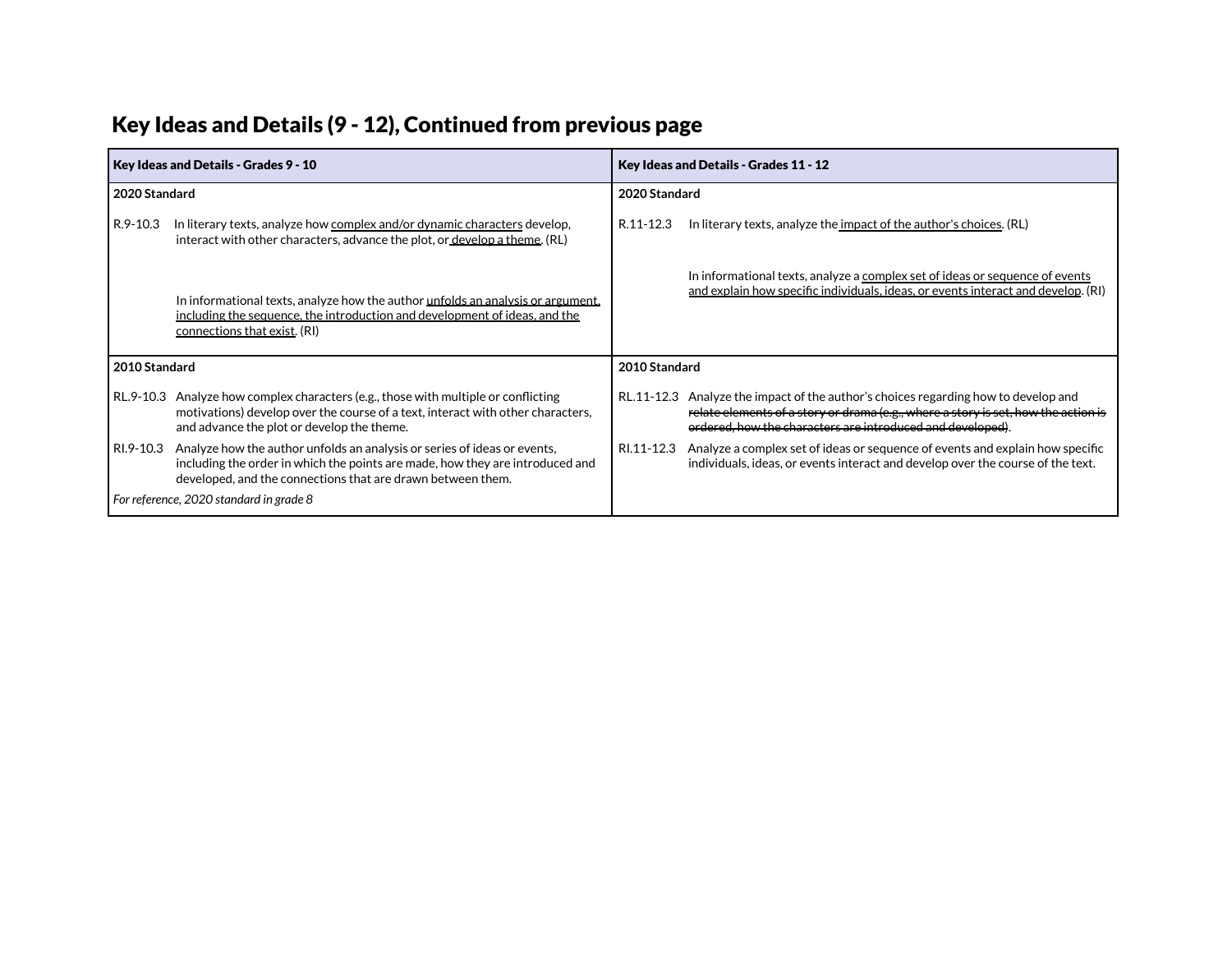# Craft and Structure (9 - 12)

| <b>Craft and Structure - Grades 11 - 12</b>                                                                                                                                                                                                                                                                                                                                                                                                                                                     |  |  |
|-------------------------------------------------------------------------------------------------------------------------------------------------------------------------------------------------------------------------------------------------------------------------------------------------------------------------------------------------------------------------------------------------------------------------------------------------------------------------------------------------|--|--|
|                                                                                                                                                                                                                                                                                                                                                                                                                                                                                                 |  |  |
| Determine the meaning of words and phrases, including figurative and<br>connotative meanings. Analyze the impact of specific word choices on meaning,<br>tone, and mood, including words with multiple meanings. Analyze how an<br>author uses and refines the meaning of technical or key term(s) over the course                                                                                                                                                                              |  |  |
|                                                                                                                                                                                                                                                                                                                                                                                                                                                                                                 |  |  |
| RL.11-12.4 Determine the meaning of words and phrases as they are used in the text,<br>including figurative and connotative meanings; analyze the impact of specific<br>word choices on meaning and tone, including words with multiple meanings of<br>language that is particularly fresh, engaging, or beautiful. (Include Shakespeare<br>Determine the meaning of words and phrases as they are used in a text,<br>including figurative, connotative, and technical meanings; analyze how an |  |  |
| author uses and refines the meaning of a key term or terms over the course of a<br>text (e.g., how Madison defines faction in Federalist No. 10).                                                                                                                                                                                                                                                                                                                                               |  |  |
|                                                                                                                                                                                                                                                                                                                                                                                                                                                                                                 |  |  |
|                                                                                                                                                                                                                                                                                                                                                                                                                                                                                                 |  |  |
|                                                                                                                                                                                                                                                                                                                                                                                                                                                                                                 |  |  |

Craft and Structure (9 - 12), Continued on next page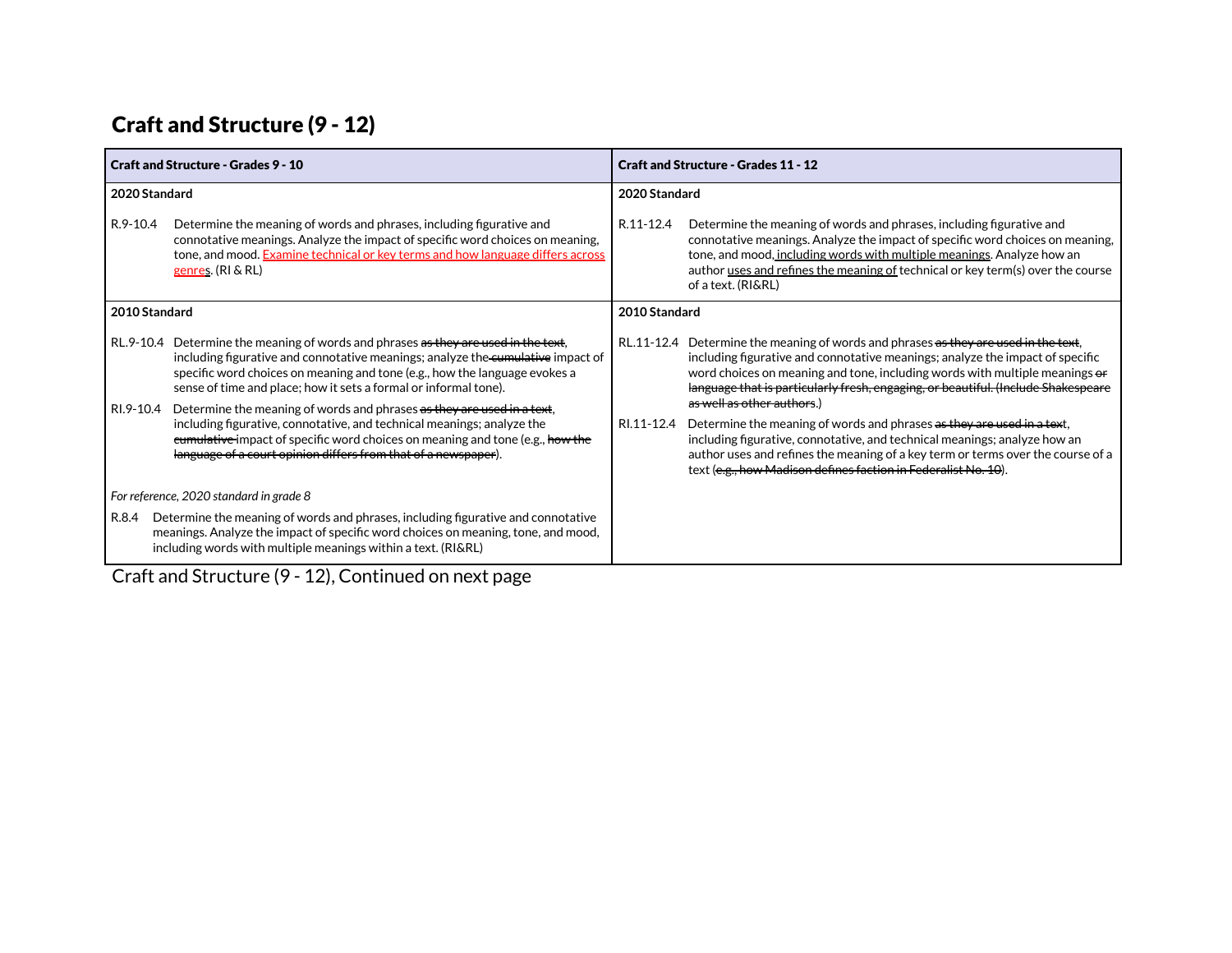| Craft and Structure (9 - 12), Continued from previous page |  |  |  |
|------------------------------------------------------------|--|--|--|
|------------------------------------------------------------|--|--|--|

| <b>Craft and Structure - Grades 9 - 10</b> |                                                                                                                                                                                                                                               | <b>Craft and Structure - Grades 11 - 12</b> |                                                                                                                                                                                                                                                                    |  |  |
|--------------------------------------------|-----------------------------------------------------------------------------------------------------------------------------------------------------------------------------------------------------------------------------------------------|---------------------------------------------|--------------------------------------------------------------------------------------------------------------------------------------------------------------------------------------------------------------------------------------------------------------------|--|--|
| 2020 Standard                              |                                                                                                                                                                                                                                               | 2020 Standard                               |                                                                                                                                                                                                                                                                    |  |  |
| R.9-10.5                                   | In literary texts, consider how varied aspects of structure create meaning and<br>affect the reader. (RL)                                                                                                                                     | R.11-12.5                                   | In literary texts, analyze how varied aspects of structure create meaning and<br>affect the reader. (RL)                                                                                                                                                           |  |  |
|                                            | In informational texts, consider how the author's intent influences particular<br>sentences, paragraphs, or sections. (RI)                                                                                                                    |                                             | In informational texts, analyze the impact and evaluate the effect structure has<br>on exposition or argument in terms of clarity, persuasive/rhetorical technique,<br><u>and audience appeal</u> . (RI)                                                           |  |  |
| 2010 Standard                              |                                                                                                                                                                                                                                               | 2010 Standard                               |                                                                                                                                                                                                                                                                    |  |  |
|                                            | RL.9-10.5 Analyze how an author's choices concerning how to structure a text, order<br>events within it (e.g., parallel plots), and manipulate time (e.g., pacing,<br>flashbacks) create such effects as mystery, tension, or surprise.       |                                             | RL.11-12.5 Analyze how an author's choices concerning how to structure specific parts of a<br>text (e.g., the choice of where to begin or end a story, the choice to provide a<br>comedic or tragic resolution) contribute to its overall structure and meaning as |  |  |
| RI.9-10.5                                  | Analyze in detail how an author's ideas or claims are developed and refined by<br>particular sentences, paragraphs, or larger portions of a text (e.g., a section or<br>chapter).                                                             | RI.11-12.5                                  | well as its aesthetic impact.<br>Analyze and evaluate the effectiveness of the structure an author uses in his or<br>her exposition or argument, including whether the structure makes points                                                                      |  |  |
|                                            | For reference, 2020 standard in grade 8                                                                                                                                                                                                       |                                             | clear, convincing, and engaging.                                                                                                                                                                                                                                   |  |  |
| R.8.5                                      | In literary texts and informational texts, compare and contrast the structures of two<br>or more texts in order to analyze how the differing structure of each text<br>contributes to overall meaning, style, theme, or central idea. (RI&RL) |                                             |                                                                                                                                                                                                                                                                    |  |  |

Craft and Structure (9 - 12), Continued on next page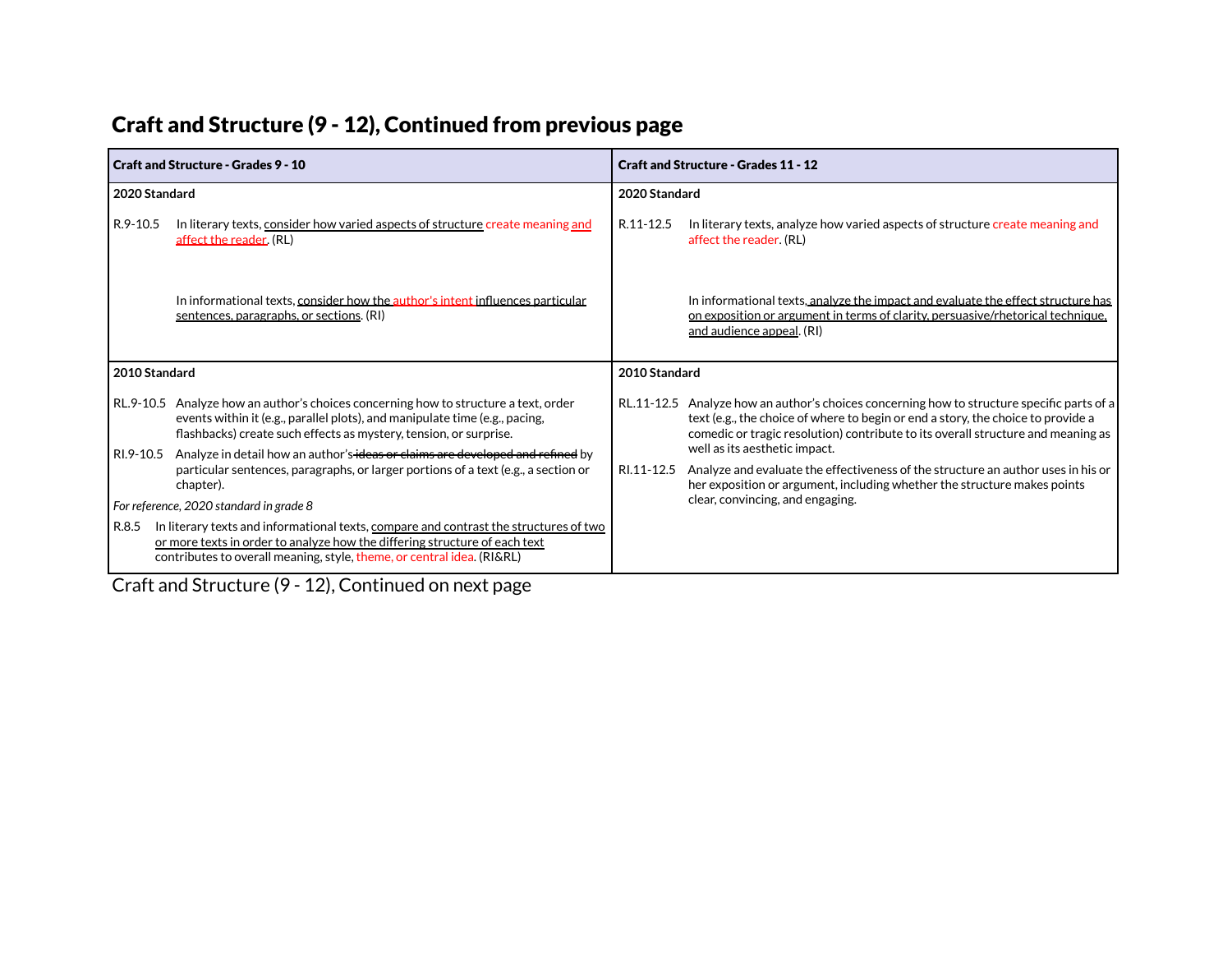# **Craft and Structure (9 - 12), Continued from previous page**

|               | Craft and Structure - Grades 9 - 10                                                                                                                                                                                                                                                        | <b>Craft and Structure - Grades 11 - 12</b>                                                                                                                                                                                                                                                                             |  |  |  |  |
|---------------|--------------------------------------------------------------------------------------------------------------------------------------------------------------------------------------------------------------------------------------------------------------------------------------------|-------------------------------------------------------------------------------------------------------------------------------------------------------------------------------------------------------------------------------------------------------------------------------------------------------------------------|--|--|--|--|
| 2020 Standard |                                                                                                                                                                                                                                                                                            | 2020 Standard                                                                                                                                                                                                                                                                                                           |  |  |  |  |
| R.9-10.6      | Analyze how authors employ point of view, perspective, and purpose to shape<br>explicit and implicit messages (e.g., examine rhetorical strategies, literary<br>elements and devices). Explain how an author's geographic location, identity,<br>and culture affect perspective. (RI & RL) | R.11-12.6<br>Analyze how authors employ point of view, perspective, and purpose to shape<br>explicit and implicit messages (e.g., persuasiveness, aesthetic quality, satire,<br>sarcasm, irony, or understatement). Explain how an author's geographic<br>location, identity, and culture affect perspective. (RI & RL) |  |  |  |  |
| 2010 Standard |                                                                                                                                                                                                                                                                                            | 2010 Standard                                                                                                                                                                                                                                                                                                           |  |  |  |  |
|               | RL.9-10.6 Analyze a particular point of view or cultural experience reflected in a work of<br>literature from outside the United States, drawing on a wide reading of world<br><del>literature</del> .                                                                                     | RL.11-12.6 Analyze a case in which grasping point of view requires distinguishing what is<br>directly stated in a text from what is really meant (e.g., satire, sarcasm, irony, or<br>understatement).                                                                                                                  |  |  |  |  |
| RI.9-10.6     | <b>Determine</b> an author's point of view or purpose in a text and analyze how an<br>author uses rhetoric to advance that point of view or purpose.                                                                                                                                       | RI.11-12.6 - Determine an author's point of view or purpose in a text in which the rhetoric is<br>particularly effective, analyzing how style and content contribute to the power,<br>persuasiveness, or beauty of the text.                                                                                            |  |  |  |  |
|               | For reference, 2020 standard in grade 8                                                                                                                                                                                                                                                    |                                                                                                                                                                                                                                                                                                                         |  |  |  |  |
| R.8.6         | In literary texts, analyze how the differences between the point of view.<br>perspectives, and possible biases of the characters, the audience, or reader create<br>effects such as mood and tone. (RL)                                                                                    |                                                                                                                                                                                                                                                                                                                         |  |  |  |  |
|               | In informational texts, explain how an author's geographic location, identity, and/or<br>culture affect perspective. Analyze how the author addresses conflicting evidence<br>or viewpoints. (RI)                                                                                          |                                                                                                                                                                                                                                                                                                                         |  |  |  |  |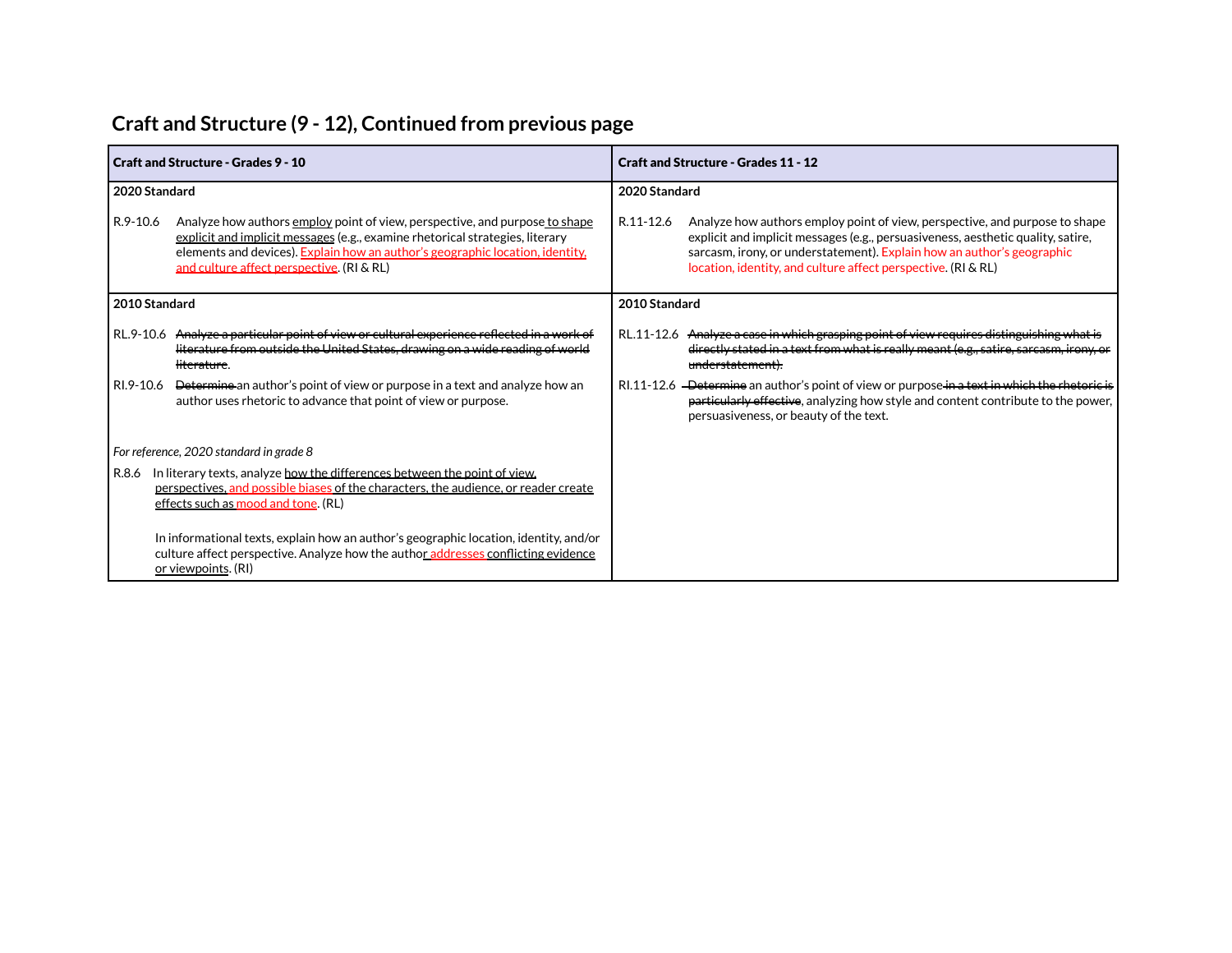### **Integration of Knowledge and Ideas (9 - 12)**

|               | Integration of Knowledge and Ideas - Grades 9 - 10                                                                                                                                                                                                                                 | Integration of Knowledge and Ideas - Grades 11 - 12 |                                                                                                                                                                                                                                                                                                                                                                                            |  |  |  |
|---------------|------------------------------------------------------------------------------------------------------------------------------------------------------------------------------------------------------------------------------------------------------------------------------------|-----------------------------------------------------|--------------------------------------------------------------------------------------------------------------------------------------------------------------------------------------------------------------------------------------------------------------------------------------------------------------------------------------------------------------------------------------------|--|--|--|
| 2020 Standard |                                                                                                                                                                                                                                                                                    | 2020 Standard                                       |                                                                                                                                                                                                                                                                                                                                                                                            |  |  |  |
| R.9-10.7      | Analyze how a subject and/or content is presented in two or more formats by<br>determining which details are emphasized, altered, or absent in each account.<br>(e.g., analyze the representation of a subject and/or content or key scene in two<br>different formats). (RI & RL) | R.11-12.7                                           | In literary texts, analyze multiple adaptations of a source text as presented in<br>different formats (e.g., works of art, graphic novels, music, film, etc.), specifically<br>evaluating how each version interprets the source. (RL)<br>In informational texts, integrate and evaluate sources on the same topic or<br>argument in order to address a question, or solve a problem. (RI) |  |  |  |
| 2010 Standard |                                                                                                                                                                                                                                                                                    | 2010 Standard                                       |                                                                                                                                                                                                                                                                                                                                                                                            |  |  |  |
| RL.9-10.7     | Analyze the representation of a subject or a key scene in two different artistic<br>mediums, including what is emphasized or absent in each treatment (e.g.,<br>Auden's "Musée des Beaux Arts" and Breughel's Landscape with the Fall of<br><del>lcarus</del> ).                   | RL.11-12.7                                          | Analyze multiple interpretations of a story, drama, or poem (e.g., recorded or<br>live production of a play or recorded novel or poetry), evaluating how each<br>version interprets the source text. (Include at least one play by Shakespeare<br>and one play by an American dramatist.)                                                                                                  |  |  |  |
| RI.9-10.7     | Analyze various accounts of a subject told in different mediums (e.g., a person's<br>life story in both print and multimedia), determining which details are<br>emphasized in each account.                                                                                        | RI.9-10.7                                           | Analyze various accounts of a subject told in different mediums (e.g., a person's<br>life story in both print and multimedia), determining which details are<br>emphasized in each account.                                                                                                                                                                                                |  |  |  |
|               | For reference, 2020 standard in grade 8                                                                                                                                                                                                                                            |                                                     |                                                                                                                                                                                                                                                                                                                                                                                            |  |  |  |
| R.8.7         | Evaluate the advantages and disadvantages of using different media- print, audio.<br>video, stage, or digital – to present a particular subject or idea and analyze the<br>extent to which a production remains faithful to or departs from the written text.<br>(RI&RL)           |                                                     |                                                                                                                                                                                                                                                                                                                                                                                            |  |  |  |

Integration of Knowledge and Ideas (9 - 12), Continued on next page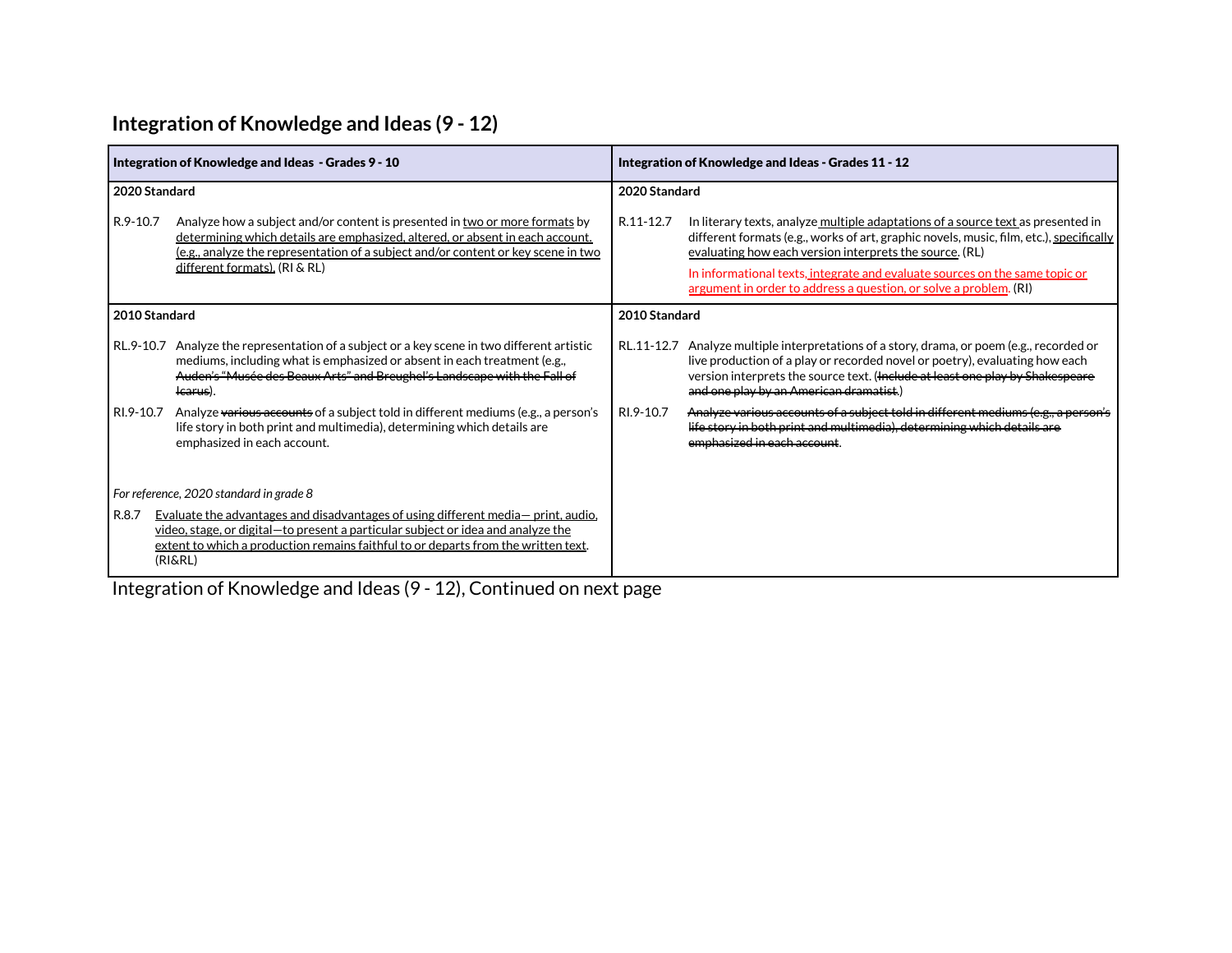|               | Integration of Knowledge and Ideas - Grades 9 - 10                                                                                                                                                                 | Integration of Knowledge and Ideas - Grades 11 - 12 |                                                                                                                                                                                                                                                                                                                                           |  |  |  |  |
|---------------|--------------------------------------------------------------------------------------------------------------------------------------------------------------------------------------------------------------------|-----------------------------------------------------|-------------------------------------------------------------------------------------------------------------------------------------------------------------------------------------------------------------------------------------------------------------------------------------------------------------------------------------------|--|--|--|--|
| 2020 Standard |                                                                                                                                                                                                                    |                                                     | 2020 Standard                                                                                                                                                                                                                                                                                                                             |  |  |  |  |
| R.9-10.8      | Delineate and evaluate an argument and specific claims in a text, assessing the<br>validity or fallacy of key statements by examining whether the supporting<br>evidence is relevant and sufficient. (RI)          | R.11-12.8                                           | Delineate and evaluate an argument in applicable texts, applying a lens (e.g.<br>constitutional principles, logical fallacy, legal reasoning, belief systems, codes of<br>ethics, philosophies, etc.) to assess the validity or fallacy of key arguments,<br>determining whether the supporting evidence is relevant and sufficient. (RI) |  |  |  |  |
| 2010 Standard |                                                                                                                                                                                                                    | 2010 Standard                                       |                                                                                                                                                                                                                                                                                                                                           |  |  |  |  |
|               | RL.9-10.8 Not applicable to literature.                                                                                                                                                                            |                                                     | RL.11-12.8 Not applicable to literature.                                                                                                                                                                                                                                                                                                  |  |  |  |  |
| RI.9-10.8     | Delineate and evaluate the argument and specific claims in a text, assessing<br>whether the reasoning is valid and the evidence is relevant and sufficient;<br>identify false statements and fallacious reasoning. | RI.11-12.8                                          | Delineate and evaluate the reasoning in seminal U.S. texts, including the<br>application of constitutional principles and use of legal reasoning (e.g., in U.S.<br>Supreme Court majority opinions and dissents) and the premises, purposes,                                                                                              |  |  |  |  |
|               | For reference, 2020 standard in grade 8                                                                                                                                                                            |                                                     | and arguments in works of public advocacy (e.g., The Federalist, presidential<br>a <del>ddresses</del> )                                                                                                                                                                                                                                  |  |  |  |  |
| R.8.8         | Trace and evaluate an argument and specific claims in a text. Assess whether the<br>reasoning is valid and the evidence is relevant and sufficient. Recognize when<br>irrelevant evidence is introduced. (RI)      |                                                     |                                                                                                                                                                                                                                                                                                                                           |  |  |  |  |

### **Integration of Knowledge and Ideas (9 - 12), Continued from previous page**

Integration of Knowledge and Ideas (9 - 12), Continued on next page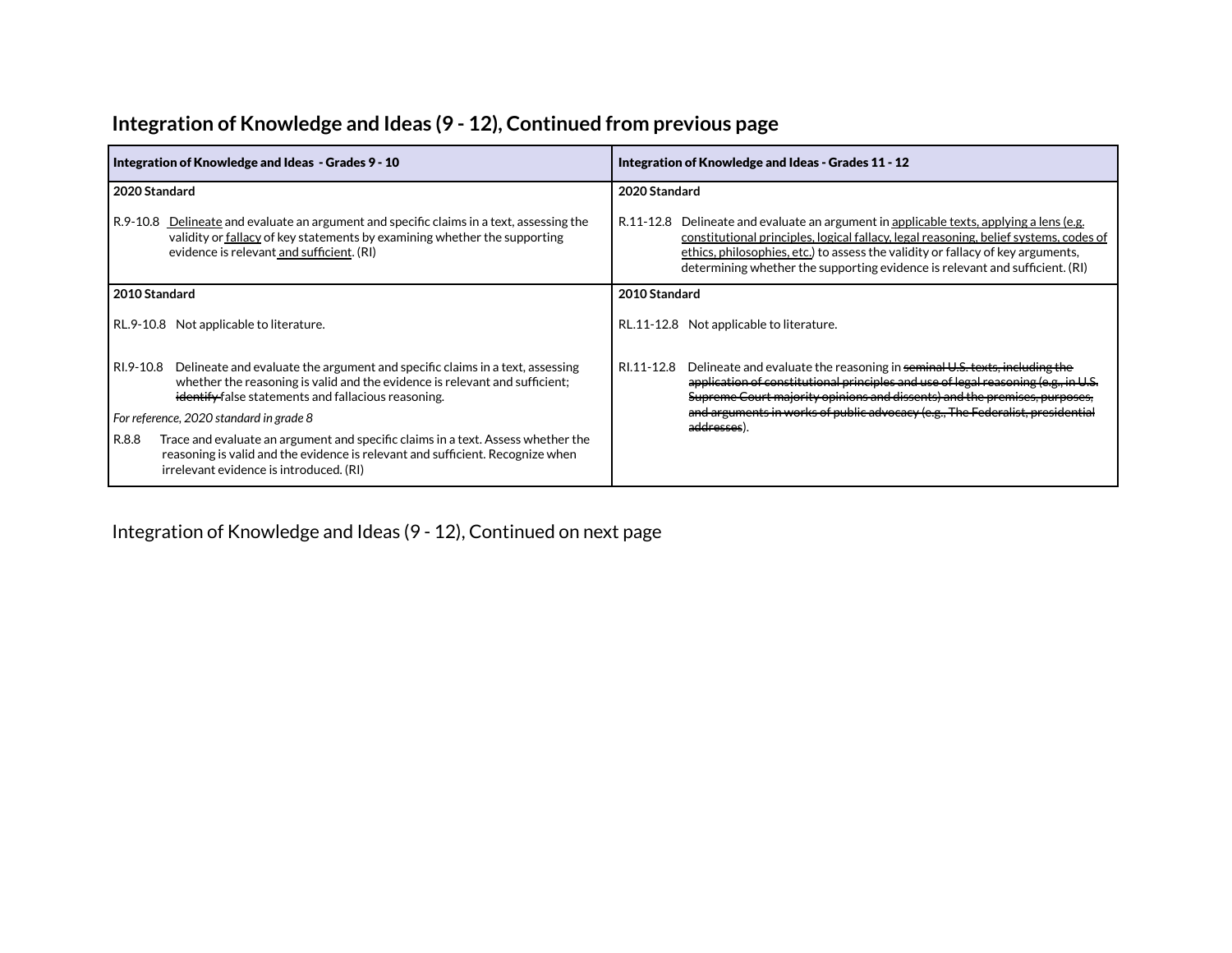|               | Integration of Knowledge and Ideas - Grades 9 - 10                                                                                                                                                                                                                             | Integration of Knowledge and Ideas - Grades 11 - 12 |                                                                                                                                                                                                                                                                                                                                          |  |  |  |  |
|---------------|--------------------------------------------------------------------------------------------------------------------------------------------------------------------------------------------------------------------------------------------------------------------------------|-----------------------------------------------------|------------------------------------------------------------------------------------------------------------------------------------------------------------------------------------------------------------------------------------------------------------------------------------------------------------------------------------------|--|--|--|--|
| 2020 Standard |                                                                                                                                                                                                                                                                                | 2020 Standard                                       |                                                                                                                                                                                                                                                                                                                                          |  |  |  |  |
| R.9-10.9      | Choose and develop criteria to evaluate the quality of texts. Make connections to<br>other texts, ideas, cultural perspectives, identities, eras, and personal<br>experiences. (RI&RL)                                                                                         |                                                     | R.11-12.9 Choose and develop criteria to evaluate the quality of texts. Make connections<br>to other texts, ideas, cultural perspectives, identities, eras, and personal<br>experiences. (RI&RL)                                                                                                                                         |  |  |  |  |
| 2010 Standard |                                                                                                                                                                                                                                                                                | 2010 Standard                                       |                                                                                                                                                                                                                                                                                                                                          |  |  |  |  |
| RL.9-10.9     | Analyze how an author draws on and transforms source material in a specific<br>work (e.g., how Shakespeare treats a theme or topic from Ovid or the Bible or<br>how a later author draws on a play by Shakespeare).                                                            |                                                     | RL.11-12.9 <del>Demonstrate knowledge of eighteenth, nineteenth and</del><br>early-twentieth-century foundational works of American literature, including<br>how two or more texts from the same period treat similar themes or topics.                                                                                                  |  |  |  |  |
| RI.9-10.9     | Analyze seminal U.S. documents of historical and literary significance (e.g.,<br>Washington's Farewell Address, the Gettysburg Address, Roosevelt's Four<br>Freedoms speech, King's "Letter From Birmingham Jail"), including how they<br>address related themes and concepts. | RI.11-12.9                                          | Analyze seventeenth-, eighteenth-, and nineteenth-century foundational U.S.<br>documents of historical and literary significance (including The Declaration of<br>Independence, the Preamble to the Constitution, the Bill of Rights, and<br>Lincoln's Second Inaugural Address) for their themes, purposes, and rhetorical<br>features. |  |  |  |  |
| R.8.9         | For reference, 2020 standard in grade 8<br>Choose and develop criteria to evaluate the quality of texts. Make connections to<br>other texts, ideas, cultural perspectives, identities, eras, and personal experiences.<br>(RI&RL)                                              |                                                     |                                                                                                                                                                                                                                                                                                                                          |  |  |  |  |

## **Integration of Knowledge and Ideas (9 - 12), Continued from previous page**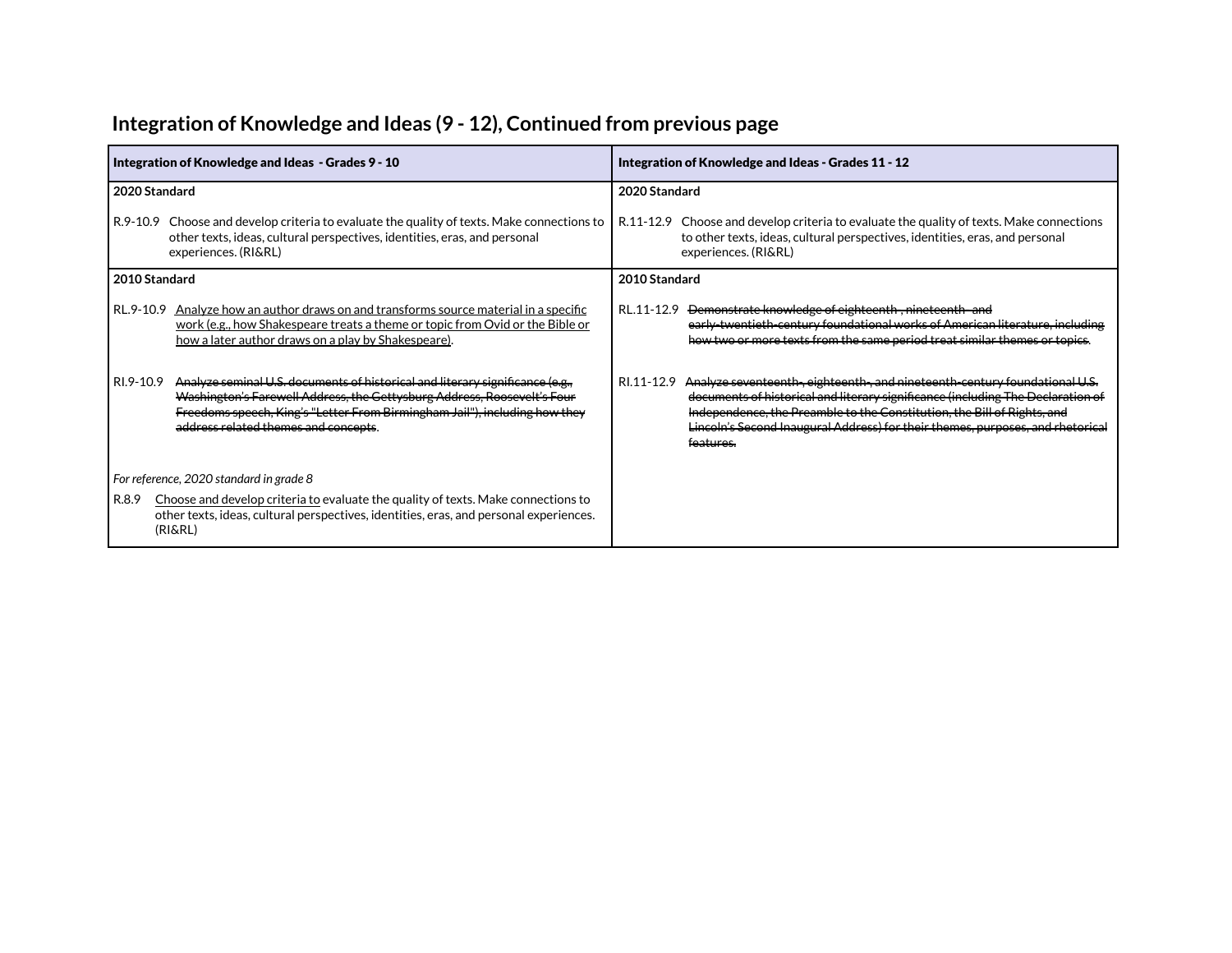#### **Range of Reading and Level of Text Complexity (9 - 12)**

| Range of Reading and Level of Text Complexity - Grades 9 - 10                                                                                                                                                                                                                                                                                                                                                            | Range of Reading and Level of Text Complexity - Grades 11 - 12                                                                                                                                                                                                                                                                                                                                                                    |  |  |  |  |  |  |  |  |
|--------------------------------------------------------------------------------------------------------------------------------------------------------------------------------------------------------------------------------------------------------------------------------------------------------------------------------------------------------------------------------------------------------------------------|-----------------------------------------------------------------------------------------------------------------------------------------------------------------------------------------------------------------------------------------------------------------------------------------------------------------------------------------------------------------------------------------------------------------------------------|--|--|--|--|--|--|--|--|
| 2020 Standards, Overarching Statement for all standards:                                                                                                                                                                                                                                                                                                                                                                 |                                                                                                                                                                                                                                                                                                                                                                                                                                   |  |  |  |  |  |  |  |  |
| Literate individuals are flexible; they respond to the varying demands of audience, task, purpose, and discipline.                                                                                                                                                                                                                                                                                                       |                                                                                                                                                                                                                                                                                                                                                                                                                                   |  |  |  |  |  |  |  |  |
| 2020 Standards, Overarching Statement for Reading:                                                                                                                                                                                                                                                                                                                                                                       |                                                                                                                                                                                                                                                                                                                                                                                                                                   |  |  |  |  |  |  |  |  |
| Read and comprehend a variety of complex literary and informational texts for many purposes (including enjoyment), including texts that reflect one's experiences and experiences of<br>others. This includes independently and proficiently understanding grade-level text.                                                                                                                                             |                                                                                                                                                                                                                                                                                                                                                                                                                                   |  |  |  |  |  |  |  |  |
| RL.9 10.10 By the end of grade 9, read and comprehend literature, including stories,<br>dramas, and poems, in the grades 9-10 text complexity band proficiently, with<br>scaffolding as needed at the high end of the range. By the end of grade 10, read<br>and comprehend literature, including stories, dramas, and poems, at the high<br>end of the grades 9 10 text complexity band independently and proficiently. | RL.11-12.10 By the end of grade 11, read and comprehend literature, including stories,<br>dramas, and poems, in the grades 11-CCR text complexity band proficiently,<br>with scaffolding as needed at the high end of the range. By the end of grade<br>12, read and comprehend literature, including stories, dramas, and poems, at<br>the high end of the grades 11 CCR text complexity band independently and<br>proficiently. |  |  |  |  |  |  |  |  |
| RI.9 10.10 By the end of grade 9, read and comprehend literary nonfiction in the grades<br>9-10 text complexity band proficiently, with scaffolding as needed at the high<br>end of the range. By the end of grade 10, read and comprehend literary<br>nonfiction at the high end of the grades 9 10 text complexity band<br>independently and proficiently.                                                             | RI.11-12.10 By the end of grade 11, read and comprehend literary nonfiction in the grades<br>11–CCR text complexity band proficiently, with scaffolding as needed at the<br>high end of the range. By the end of grade 12, read and comprehend literary<br>nonfiction at the high end of the grades 11 CCR text complexity band<br>independently and proficiently.                                                                |  |  |  |  |  |  |  |  |

The 2020 Wisconsin Standards for English Language Arts replace the 2010 reading standard 10 with an overarching statement. The overarching statement aims to create readers who are able to read any grade-level (or beyond text). This happens through a curriculum that includes instruction and practice with texts in a variety of formats and genres, about a variety of topics, from varied time periods, and created by varied individuals (authors and illustrators). Further, instruction and practice provide opportunities to read for a variety of purposes, including but not limited to understanding other *perspectives, gaining knowledge,self-reflection, and enjoyment.*

Grade-level text is determined through a multi-dimensional model of text complexity that includes quantitative, qualitative, and reader and task dimensions. In addition, representation and diversity are *critical components of text complexity and selection.*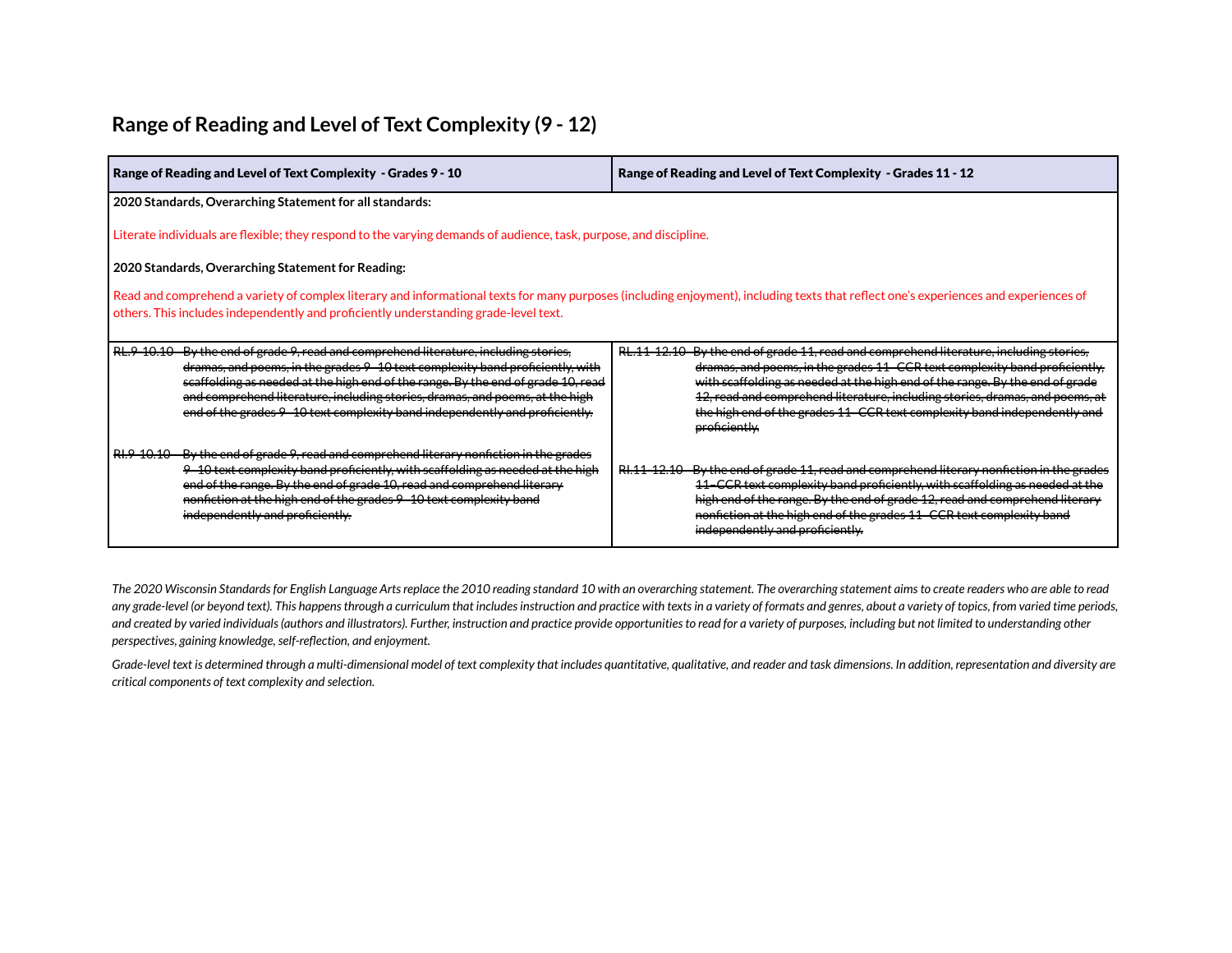#### Writing, 2010 Standards compared to 2020 Revisions

This document is intended to be used beside existing curriculum to determine where revisions may need to be made to ensure curriculum is aligned with the most recent version (2020) of *Wisconsin's Standardsfor English Language Arts*.

For each section of the standards, the first row of each page shows the 2020 standard; each is labeled as "2020 Standard". The second row shows the corresponding 2010 standard (or standards); each is labeled as "2010 Standard".

- Red font in the 2020 standard indicates that a change was made.
- Strikethrough in the 2010 standard indicates that content was removed entirely.
- Underlining is used to show how a standard changes between grade-levels; underlining is included only on the 2020 standard.

For Writing, the following revisions were made (in addition to revisions in the language of the grade-level standards):

- This overarching statement was added and can be found on p. 15 of the Introduction, as well as on each page with grade-level standards:
	- "[Students Will]Write routinely for a range of culturally-sustaining and rhetorically authentic tasks, purposes, and audiences over extended time frames (time for inquiry, reflection, and revision) and shorter time frames."
- Standard 10 was eliminated
- Writing Standard 4 was updated to reflect students' ability to make intentional and informed decisions when they produce writing, as well as produce writing that are culturally-sustaining and rhetorically authentic to task, purpose, and audience.
- Writing Standard 1 was updated to elevate three writing modes in the standards, creative writing, formal writing, and reflective writing. Writing is a recursive process, which is why standard one is presented uniformly across all grade levels.
- 2010 Standards W 1-3 have been redistributed into 2020 writing standards W2 and W3 to intentionally connect with the 2020 writing standard W1 with greater coherence.
- Writing Standard 6 was updated to reflect students' ability to use and intentionally select a variety of forms and technologies to produce and publish clear and coherent writing.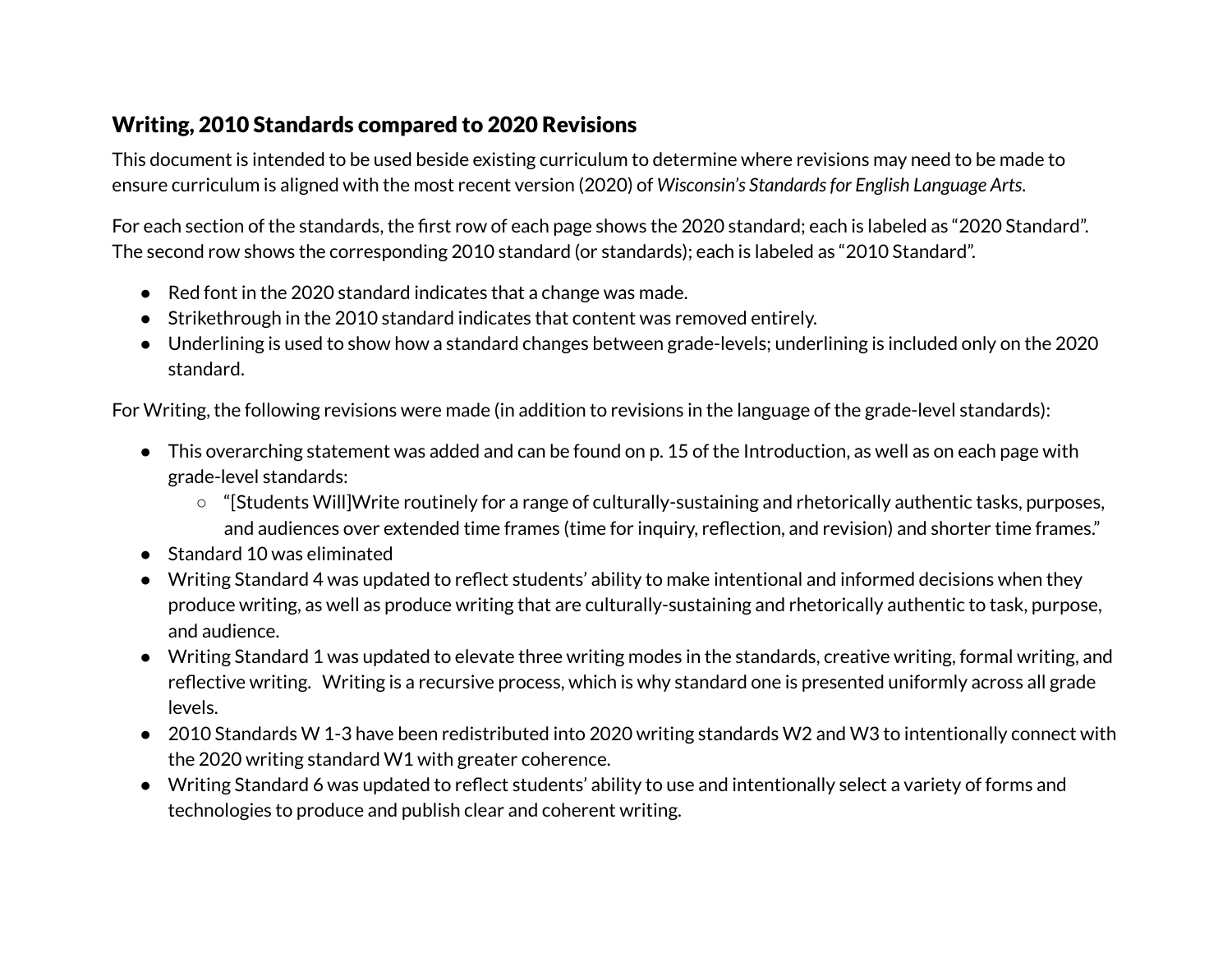| Text Types and Purposes - Kindergarten                                                                                                                                                                                                                                                                                                                                                                                                                                                                                                                                                                                                           |  | Text Types and Purposes - Grade 1                                                                                                                                                                                                                                                                                                                                                                                                                                                                                                                                                                                                                          | Text Types and Purposes - Grade 2 |                                                                                                                                                                                                                                                                                                                                                                                                                                                                                                                                                                                                                                                                                                                                                                                                                 |  |
|--------------------------------------------------------------------------------------------------------------------------------------------------------------------------------------------------------------------------------------------------------------------------------------------------------------------------------------------------------------------------------------------------------------------------------------------------------------------------------------------------------------------------------------------------------------------------------------------------------------------------------------------------|--|------------------------------------------------------------------------------------------------------------------------------------------------------------------------------------------------------------------------------------------------------------------------------------------------------------------------------------------------------------------------------------------------------------------------------------------------------------------------------------------------------------------------------------------------------------------------------------------------------------------------------------------------------------|-----------------------------------|-----------------------------------------------------------------------------------------------------------------------------------------------------------------------------------------------------------------------------------------------------------------------------------------------------------------------------------------------------------------------------------------------------------------------------------------------------------------------------------------------------------------------------------------------------------------------------------------------------------------------------------------------------------------------------------------------------------------------------------------------------------------------------------------------------------------|--|
| 2020 Standard                                                                                                                                                                                                                                                                                                                                                                                                                                                                                                                                                                                                                                    |  | 2020 Standard                                                                                                                                                                                                                                                                                                                                                                                                                                                                                                                                                                                                                                              | 2020 Standard                     |                                                                                                                                                                                                                                                                                                                                                                                                                                                                                                                                                                                                                                                                                                                                                                                                                 |  |
| <b>W.K.1</b><br>Use a combination of drawing, dictating, and<br>writing to compose reflective, formal, and<br>creative writing, which may happen<br>simultaneously or independently, for a variety of<br>high-stakes and low-stakes purposes.                                                                                                                                                                                                                                                                                                                                                                                                    |  | W.1.1<br>Compose reflective, formal, and creative writing,<br>which may happen simultaneously or<br>independently, for a variety of high-stakes and<br>low-stakes purposes.                                                                                                                                                                                                                                                                                                                                                                                                                                                                                | W.2.1                             | Compose reflective, formal, and creative writing,<br>which may happen simultaneously or<br>independently, for a variety of high-stakes and<br>low-stakes purposes.                                                                                                                                                                                                                                                                                                                                                                                                                                                                                                                                                                                                                                              |  |
| 2010 Standards                                                                                                                                                                                                                                                                                                                                                                                                                                                                                                                                                                                                                                   |  | 2010 Standards                                                                                                                                                                                                                                                                                                                                                                                                                                                                                                                                                                                                                                             | 2010 Standards                    |                                                                                                                                                                                                                                                                                                                                                                                                                                                                                                                                                                                                                                                                                                                                                                                                                 |  |
| W.K.1<br>(see W.K.2a) $\Theta$ se a combination of drawing,<br>dictating, and writing to compose opinion pieces in<br>which they tell a reader the topic or the name of the<br>book they are writing about and state an opinion or<br>preference about the topic or book (e.g., My<br>favorite book is).                                                                                                                                                                                                                                                                                                                                         |  | W.1.1.<br>(see W.K.2a) $\epsilon$ opinion pieces in which they<br>introduce the topic or name the book they are<br>writing about, state an opinion, supply a reason for<br>the opinion, and provide some sense of closure.                                                                                                                                                                                                                                                                                                                                                                                                                                 | W.2.1                             | (see W.K.2a) Write opinion pieces in which they<br>introduce the topic or book they are writing about,<br>state an opinion, supply reasons that support the<br>opinion, use tinking words (e.g., because, and, also)<br>to connect opinion and reasons, and provide a<br>concluding statement or section.                                                                                                                                                                                                                                                                                                                                                                                                                                                                                                       |  |
| 2020 Standard                                                                                                                                                                                                                                                                                                                                                                                                                                                                                                                                                                                                                                    |  | 2020 Standard                                                                                                                                                                                                                                                                                                                                                                                                                                                                                                                                                                                                                                              | 2020 Standard                     |                                                                                                                                                                                                                                                                                                                                                                                                                                                                                                                                                                                                                                                                                                                                                                                                                 |  |
| W.K.2<br>Use a combination of drawing, dictating, and<br>writing to compose text in a variety of modes:<br>a. Opinion pieces in which they tell the reader<br>the topic or the name of the book they are<br>writing about and state an opinion or<br>preference about the topic or book.<br>b. Informative/explanatory text in which they<br>name what they are writing about and supply<br>some information about the topic.<br>c. Convey events, real or imagined and narrate a<br>single event or several loosely linked events,<br>tell about the events in the order in which they<br>occurred, and provide a reaction to what<br>happened. |  | W.1.2<br>Write text in a variety of modes:<br>a. Opinion pieces in which they introduce the<br>topic or name the text they are writing about,<br>state an opinion, supply a reason for the<br>opinion, and provide some sense of closure.<br>b. Informative/explanatory text in which they<br>name a topic, supply some facts about the<br>topic, and provide some sense of closure.<br>c. Convey events, real or imagined, through<br>narratives in which they recount two or more<br>appropriately sequenced events, include some<br>details regarding what happened, use<br>temporal words to signal event order, and<br>provide some sense of closure. | W.2.2                             | Write text in a variety of modes:<br>a. Opinion pieces in which they introduce the<br>topic or text they are writing about, state an<br>opinion, supply reasons that support the<br>opinion, using words for emphasis, addition,<br>contrast, or order to connect opinion and<br>reasons, and provide a concluding statement or<br>section.<br>b. Informative/explanatory text in which they<br>introduce a topic, use facts and definitions to<br>develop points, and provide a concluding<br>statement or section.<br>c. Convey events, real or imagined, through<br>narratives in which they recount a well<br>elaborated event or short sequence of events,<br>include details to describe actions, thoughts, and<br>feelings, use temporal words to signal event<br>order, and provide a sense of closure. |  |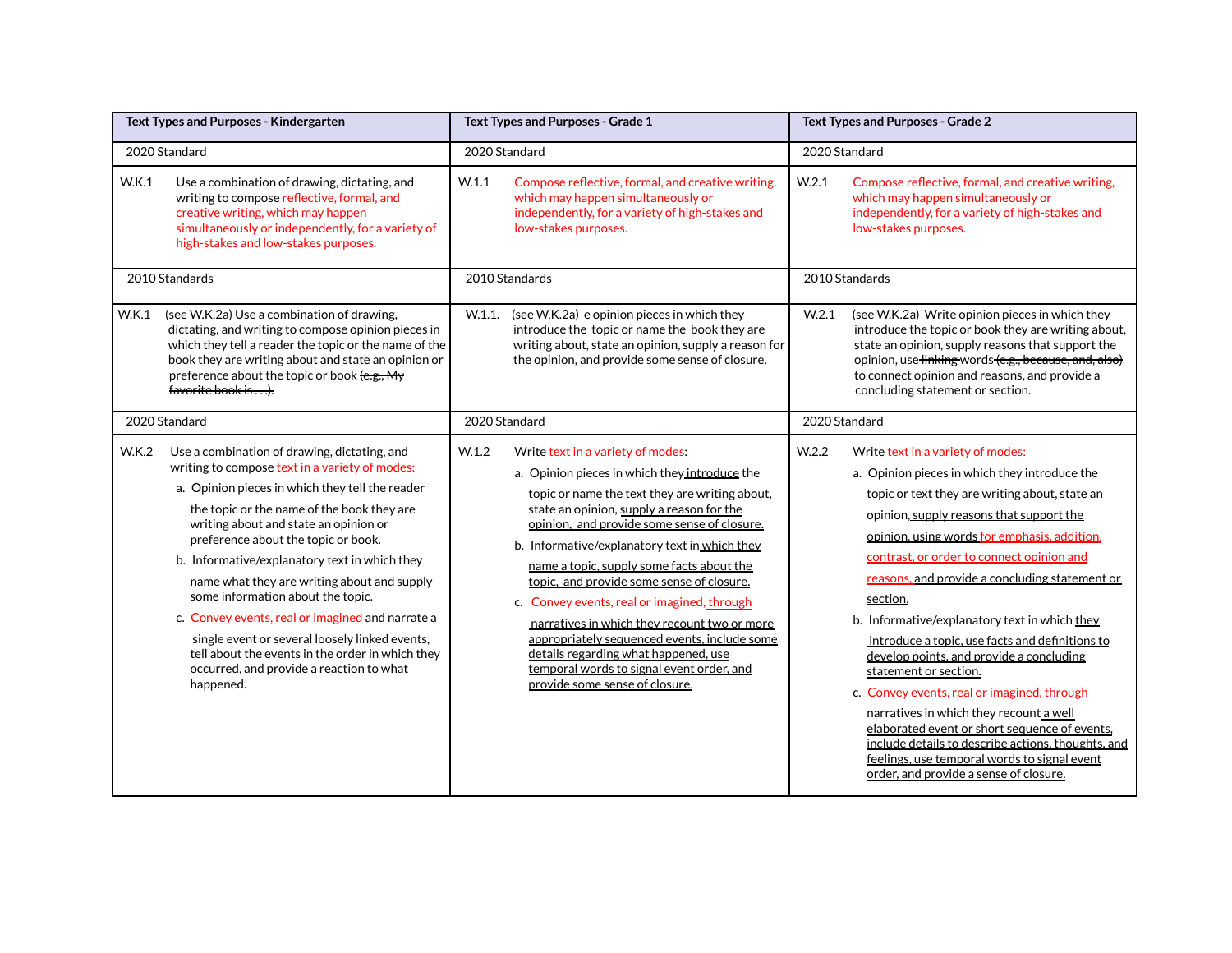| <b>Text Types and Purposes - Kindergarten</b> |                                                                                                                                                                                                                                                           | Text Types and Purposes - Grade 1 |                                                                                                                                                                                                                                                                                                                                   | Text Types and Purposes - Grade 2 |                                                                                                                                                                                                                                                                                                                                                                                                                                             |  |
|-----------------------------------------------|-----------------------------------------------------------------------------------------------------------------------------------------------------------------------------------------------------------------------------------------------------------|-----------------------------------|-----------------------------------------------------------------------------------------------------------------------------------------------------------------------------------------------------------------------------------------------------------------------------------------------------------------------------------|-----------------------------------|---------------------------------------------------------------------------------------------------------------------------------------------------------------------------------------------------------------------------------------------------------------------------------------------------------------------------------------------------------------------------------------------------------------------------------------------|--|
|                                               | 2010 Standard                                                                                                                                                                                                                                             |                                   | 2010 Standard                                                                                                                                                                                                                                                                                                                     |                                   | 2010 Standard                                                                                                                                                                                                                                                                                                                                                                                                                               |  |
| W.K.2                                         | (see W.K.3b 2020) Use a combination of drawing,<br>dictating, and writing to compose<br>informative/explanatory texts in which they name<br>what they are writing about and supply some<br>information about the topic.                                   | W.1.2                             | (see W.K.3b 2020) Write informative/explanatory<br>texts in which they name a topic, supply some<br>facts about the topic, and provide some sense of<br>closure.                                                                                                                                                                  | W <sub>.2.2</sub>                 | (see W.K.3b 2020) Write informative/explanatory<br>texts in which they introduce a topic, use facts and<br>definitions to develop points, and provide a<br>concluding statement or section.                                                                                                                                                                                                                                                 |  |
|                                               | 2020 Standard                                                                                                                                                                                                                                             |                                   | 2020 Standard                                                                                                                                                                                                                                                                                                                     |                                   | 2020 Standard                                                                                                                                                                                                                                                                                                                                                                                                                               |  |
| <b>W.K.3</b>                                  | Use a combination of drawing, dictating, and<br>writing to compose text that utilizes:<br>a. Organization: provide a sense of structure,<br>attempt an introduction.<br>b. Word Choice (including domain specific): use<br>words familiar to the student. | W <sub>1.3</sub>                  | Create writing that utilizes:<br>a. Organization: provide a beginning, middle and<br>a simple ending.<br>b. Transitions: simple word transitions and<br>temporal words/pictures that link ideas.<br>c. Word Choice (including domain specific):<br>experiments with descriptive words to<br>describe feelings, events and images. | W <sub>2.3</sub>                  | Create writing that utilizes:<br>a. Organization: provide a beginning, middle and<br>ending, that works cohesively to promote the<br>central theme of the text.<br>b. Transitions: use transitions to link and build<br>connections between ideas, text, and events.<br>c. Word Choice (including domain specific): uses<br>descriptive words to demonstrate creativity and<br>to provide vivid examples of feelings, events and<br>images. |  |
|                                               | 2010 Standard                                                                                                                                                                                                                                             |                                   | 2010 Standard                                                                                                                                                                                                                                                                                                                     |                                   | 2010 Standard                                                                                                                                                                                                                                                                                                                                                                                                                               |  |
| <b>W.K.3</b>                                  | (see W.K.2c 2020) Use a combination of drawing,<br>dictating, to narrate a single event or<br>several loosely linked events, tell about the<br>events in the order in which they occurred, and<br>provide a reaction to what happened.                    | W.1.3                             | (see W.K.2c 2020) Write narratives in which they<br>recount two or more appropriately sequenced<br>events, include some details regarding what<br>happened, use temporal words to signal event<br>order, and provide some sense of closure.                                                                                       | W <sub>2.3</sub>                  | (see W.K.2c 2020) Write narratives in which they<br>recount a well-elaborated event or short sequence<br>of events, include details to describe actions,<br>thoughts, and feelings, use temporal words to<br>signal event order, and provide a sense of closure.                                                                                                                                                                            |  |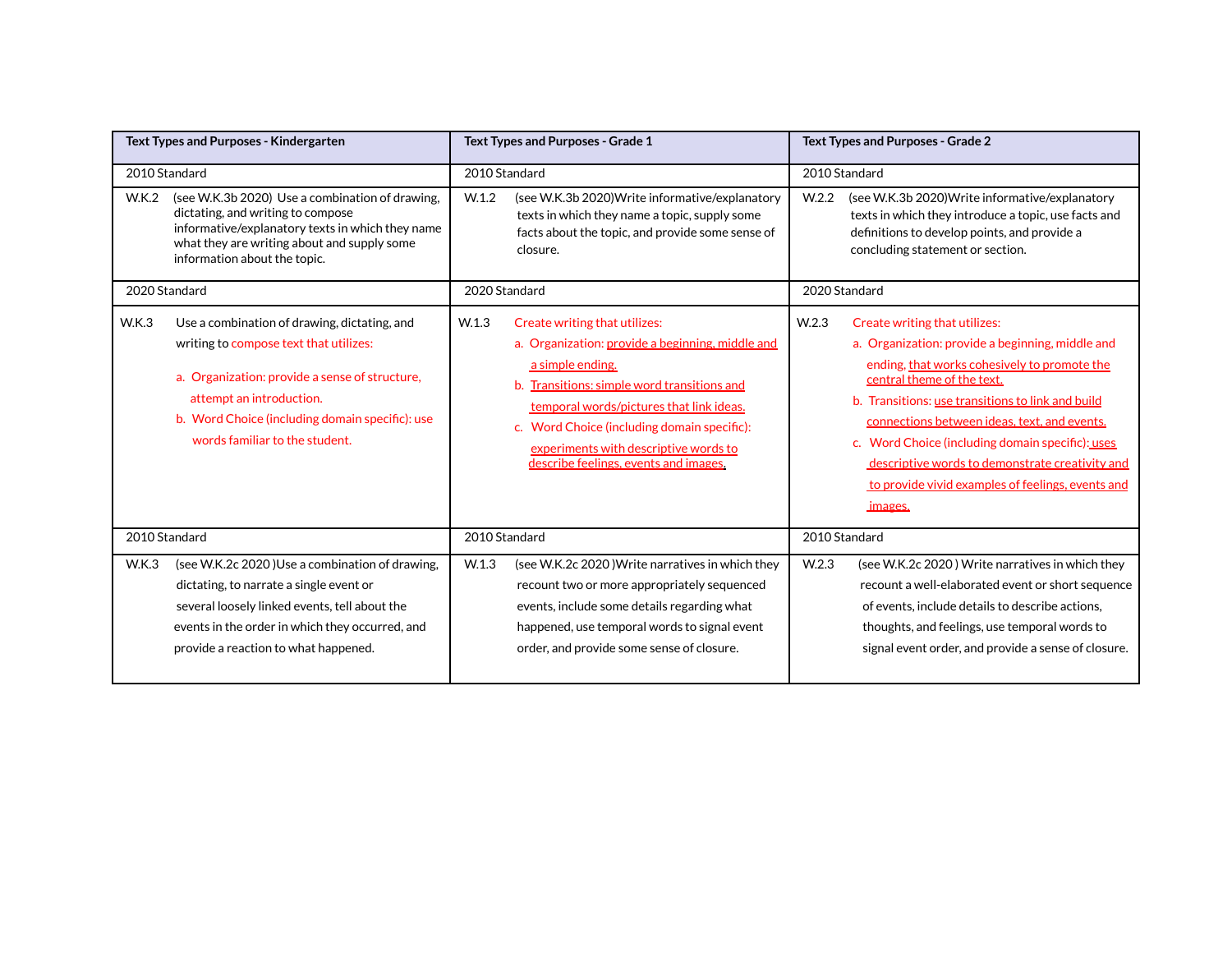| Production and Distribution of Writing - Kindergarten |                                                                                                                                                                                                                                                                                                                                      | Production and Distribution of Writing - Grade 1                                                                                                                                                                                                                                                      | Production and Distribution of Writing - Grade 2                                                                                                                                                                                                                                                      |  |  |
|-------------------------------------------------------|--------------------------------------------------------------------------------------------------------------------------------------------------------------------------------------------------------------------------------------------------------------------------------------------------------------------------------------|-------------------------------------------------------------------------------------------------------------------------------------------------------------------------------------------------------------------------------------------------------------------------------------------------------|-------------------------------------------------------------------------------------------------------------------------------------------------------------------------------------------------------------------------------------------------------------------------------------------------------|--|--|
|                                                       | 2020 Standard                                                                                                                                                                                                                                                                                                                        | 2020 Standard                                                                                                                                                                                                                                                                                         | 2020 Standard                                                                                                                                                                                                                                                                                         |  |  |
| <b>W.K.4</b>                                          | With guidance and support from adults, use a<br>combination of drawing, dictating and writing to<br>compose text in which the development and<br>organization are culturally-sustaining and<br>rhetorically authentic to task and purpose.<br>(Grade-specific expectations for writing types are<br>defined in standards 1-3 above.) | With guidance and support from adults, produce<br>W.1.4<br>writing in which the development and<br>organization are culturally-sustaining and<br>rhetorically authentic to task and purpose.<br>(Grade-specific expectations for writing types are<br>defined in standards 1-3 above.)                | W <sub>.2.4</sub><br>With guidance and support from adults, produce<br>writing in which the development and<br>organization are culturally-sustaining and<br>rhetorically authentic to task and purpose.<br>(Grade-specific expectations for writing types<br>are defined in standards 1-3 above.)    |  |  |
|                                                       | 2010 Standard                                                                                                                                                                                                                                                                                                                        | 2010 Standard                                                                                                                                                                                                                                                                                         | 2010 Standard                                                                                                                                                                                                                                                                                         |  |  |
|                                                       | W.K.4 (Begins in grade 3)                                                                                                                                                                                                                                                                                                            | $W.1.4$ (Begins in grade 3)                                                                                                                                                                                                                                                                           | W.2.4. $\left\langle \frac{\text{Begins in grade }3}{\text{Area}} \right\rangle$                                                                                                                                                                                                                      |  |  |
|                                                       | 2020 Standard                                                                                                                                                                                                                                                                                                                        | 2020 Standard                                                                                                                                                                                                                                                                                         | 2020 Standard                                                                                                                                                                                                                                                                                         |  |  |
| W.K.5                                                 | With guidance and support from adults, respond<br>to questions and suggestions from peers and add<br>details to strengthen writing as needed.                                                                                                                                                                                        | W.1.5 With guidance and support from adults and peers,<br>focus on a topic, respond to questions and<br>suggestions from peers, and add details to<br>strengthen writing as needed.                                                                                                                   | With guidance and support from adults and peers,<br>W.2.5<br>focus on a topic and strengthen writing as needed<br>by revising and editing.                                                                                                                                                            |  |  |
|                                                       | 2010 Standard                                                                                                                                                                                                                                                                                                                        | 2010 Standard                                                                                                                                                                                                                                                                                         | 2010 Standard                                                                                                                                                                                                                                                                                         |  |  |
|                                                       | W.K.5 With guidance and support from adults, respond<br>to questions and suggestions from peers and<br>add details to strengthen writing as needed.                                                                                                                                                                                  | W.1.5 With guidance and support from adults, focus on<br>a topic, respond to questions and suggestions<br>from peers, and add details to strengthen writing<br>as needed.                                                                                                                             | W.2.5. With guidance and support from adults and<br>peers, focus on a topic and strengthen writing as<br>needed by revising and editing.                                                                                                                                                              |  |  |
|                                                       | 2020 Standard                                                                                                                                                                                                                                                                                                                        | 2020 Standard                                                                                                                                                                                                                                                                                         | 2020 Standard                                                                                                                                                                                                                                                                                         |  |  |
| <b>W.K.6</b>                                          | With guidance and support from adults, explore a<br>variety of digital tools to produce and publish<br>writing, including in collaboration with peers.<br>Learn to produce writing through printing<br>(including forming most printed upper and lower<br>case letters), cursive, and/or typing.                                     | W.1.6<br>With guidance and support from adults, use a<br>variety of digital tools to produce and publish<br>writing, including in collaboration with peers.<br>Learn to produce writing through printing<br>(including forming most printed upper and lower<br>case letters), cursive, and/or typing. | W.2.6<br>With guidance and support from adults, use a<br>variety of digital tools to produce and publish<br>writing, including in collaboration with peers.<br>Learn to produce writing through printing<br>(including forming most printed upper and lower<br>case letters), cursive, and/or typing. |  |  |
|                                                       | 2010 Standard                                                                                                                                                                                                                                                                                                                        | 2010 Standard                                                                                                                                                                                                                                                                                         | 2010 Standard                                                                                                                                                                                                                                                                                         |  |  |
| W.K.6                                                 | With guidance and support from adults, explore a<br>variety of digital tools to produce and publish<br>writing, including in collaboration with peers.                                                                                                                                                                               | W.1.6<br>With guidance and support from adults, use a<br>variety of digital tools to produce and publish<br>writing, including in collaboration with peers.                                                                                                                                           | W.2.6.<br>With guidance and support from adults, use a<br>variety of digital tools to produce and publish<br>writing, including in collaboration with peers.                                                                                                                                          |  |  |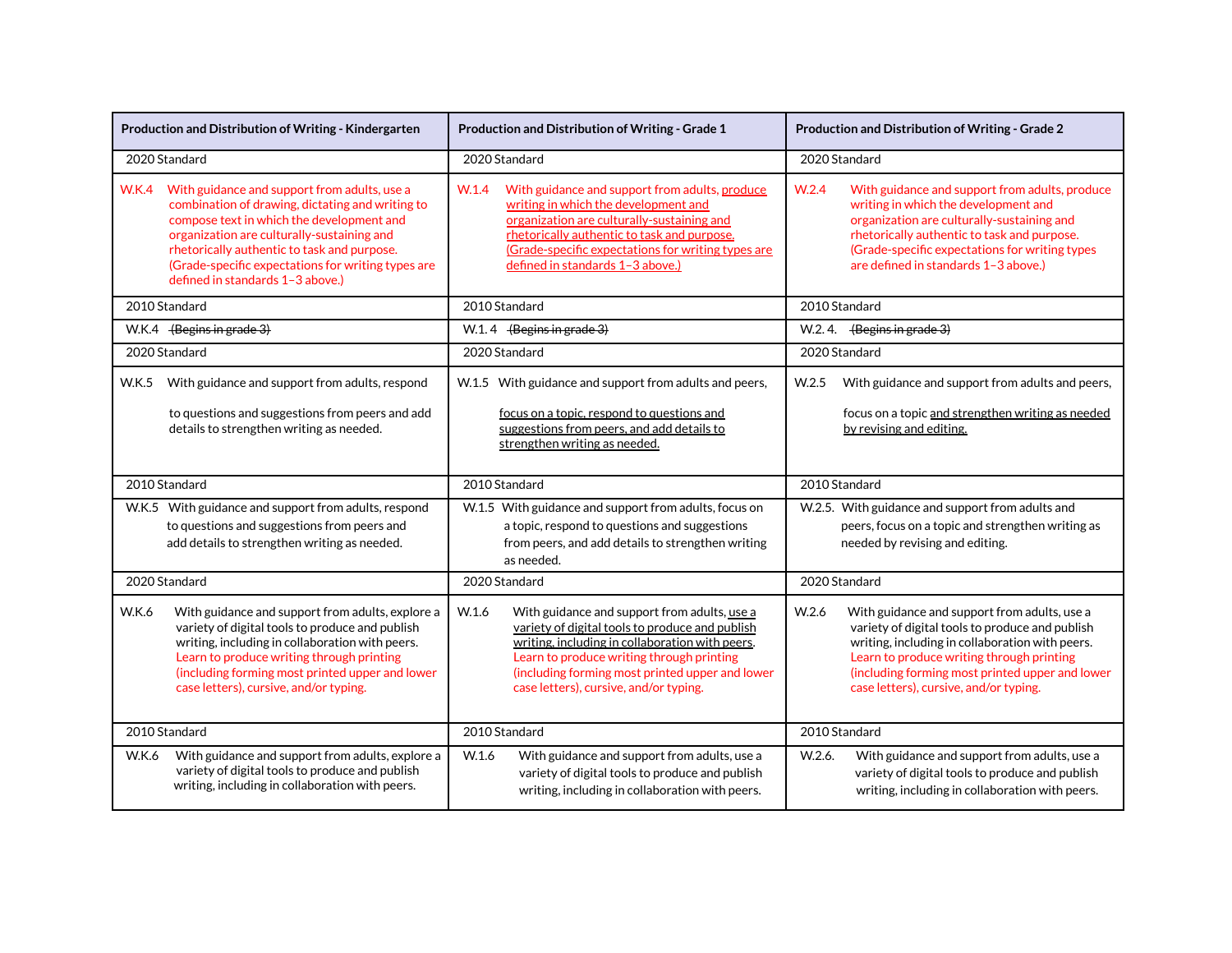|              | Inquiry to Build and Present Knowledge - Kindergarten                                                                                                                                                | Inquiry to Build and Present Knowledge - Grade 1 |                                                                                                                                                                                                                                           |                   | Inquiry to Build and Present Knowledge - Grade 2                                                                                                                                                                                                       |  |  |
|--------------|------------------------------------------------------------------------------------------------------------------------------------------------------------------------------------------------------|--------------------------------------------------|-------------------------------------------------------------------------------------------------------------------------------------------------------------------------------------------------------------------------------------------|-------------------|--------------------------------------------------------------------------------------------------------------------------------------------------------------------------------------------------------------------------------------------------------|--|--|
|              | 2020 Standard                                                                                                                                                                                        |                                                  | 2020 Standard                                                                                                                                                                                                                             |                   | 2020 Standard                                                                                                                                                                                                                                          |  |  |
| <b>W.K.7</b> | Participate in shared inquiry and writing projects<br>(e.g., explore a number of books by a favorite<br>author and express opinions about them).                                                     | W.1.7                                            | Participate in shared inquiry and writing projects<br>W.2.7<br>(e.g., explore a number of "how-to" books on a given<br>topic and use them to write a sequence of<br>instructions).                                                        |                   | Participate in shared and independent inquiry<br>and writing projects (e.g., read a number of books<br>on a single topic to produce a report; record<br>science observations).                                                                         |  |  |
|              | 2010 Standard                                                                                                                                                                                        |                                                  | 2010 Standard                                                                                                                                                                                                                             |                   | 2010 Standard                                                                                                                                                                                                                                          |  |  |
| <b>W.K.7</b> | Participate in shared research and writing<br>projects (e.g., explore a number of books by<br>a favorite author and express opinions about<br>them).                                                 | W.1.7                                            | Participate in shared-research and writing<br>projects (e.g., explore a number of "how-to"<br>books on a given topic and use them to write a<br>sequence of instructions).                                                                | W.2.7             | Participate in shared research and writing<br>projects (e.g., read a number of books on a<br>single topic to produce a report; record science<br>observations).                                                                                        |  |  |
|              | 2020 Standard                                                                                                                                                                                        | 2020 Standard                                    |                                                                                                                                                                                                                                           |                   | 2020 Standard                                                                                                                                                                                                                                          |  |  |
| <b>W.K.8</b> | With guidance and support from adults, recall<br>information from experiences or gather<br>information from provided sources to answer a<br>question.                                                | W.1.8                                            | With guidance and support from adults, recall<br>information from experiences or gather<br>information from provided sources to answer a<br>question.                                                                                     | W <sub>.2.8</sub> | Recall information from experiences or gather<br>information from provided sources to answer a<br>question.                                                                                                                                            |  |  |
|              | 2010 Standard                                                                                                                                                                                        | 2010 Standard                                    |                                                                                                                                                                                                                                           |                   | 2010 Standard                                                                                                                                                                                                                                          |  |  |
| <b>W.K.8</b> | With guidance and support from adults,<br>recall information from experiences or gather<br>information from provided sources to answer a<br>question.                                                | W.1.8                                            | With guidance and support from adults,<br>recall information from experiences or gather<br>information from provided sources to answer a<br>question.                                                                                     | W.2.8             | Recall information from experiences or gather<br>information from provided sources to answer a<br>question.                                                                                                                                            |  |  |
|              | 2020 Standard                                                                                                                                                                                        | 2020 Standard                                    |                                                                                                                                                                                                                                           |                   | 2020 Standard                                                                                                                                                                                                                                          |  |  |
| W.K.9        | With guidance and support from adults, recall<br>facts from literary and informational text to<br>research characters, setting, key detail, specified<br>information, and ideas presented in a text. | W.1.9                                            | With guidance and support from adults, recall<br>and use facts from literary and informational text<br>to support reflection and inquiry on characters,<br>setting, key details, specified information, and<br>ideas presented in a text. | W.2.9             | With guidance and support from adults and<br>peers, recall and use facts from literary and<br>informational text to support reflection and<br>inquiry on characters, setting, key details,<br>specified information, and ideas presented in a<br>text. |  |  |
|              | 2010 Standard                                                                                                                                                                                        |                                                  | 2010 Standard                                                                                                                                                                                                                             | 2010 Standard     |                                                                                                                                                                                                                                                        |  |  |
| W.K.9        | Begins in grade 4)                                                                                                                                                                                   | W.1.9                                            | $\{Begins in grade 4\}$                                                                                                                                                                                                                   | W.2.9             | $\{$ Begins in grade 4 $\}$                                                                                                                                                                                                                            |  |  |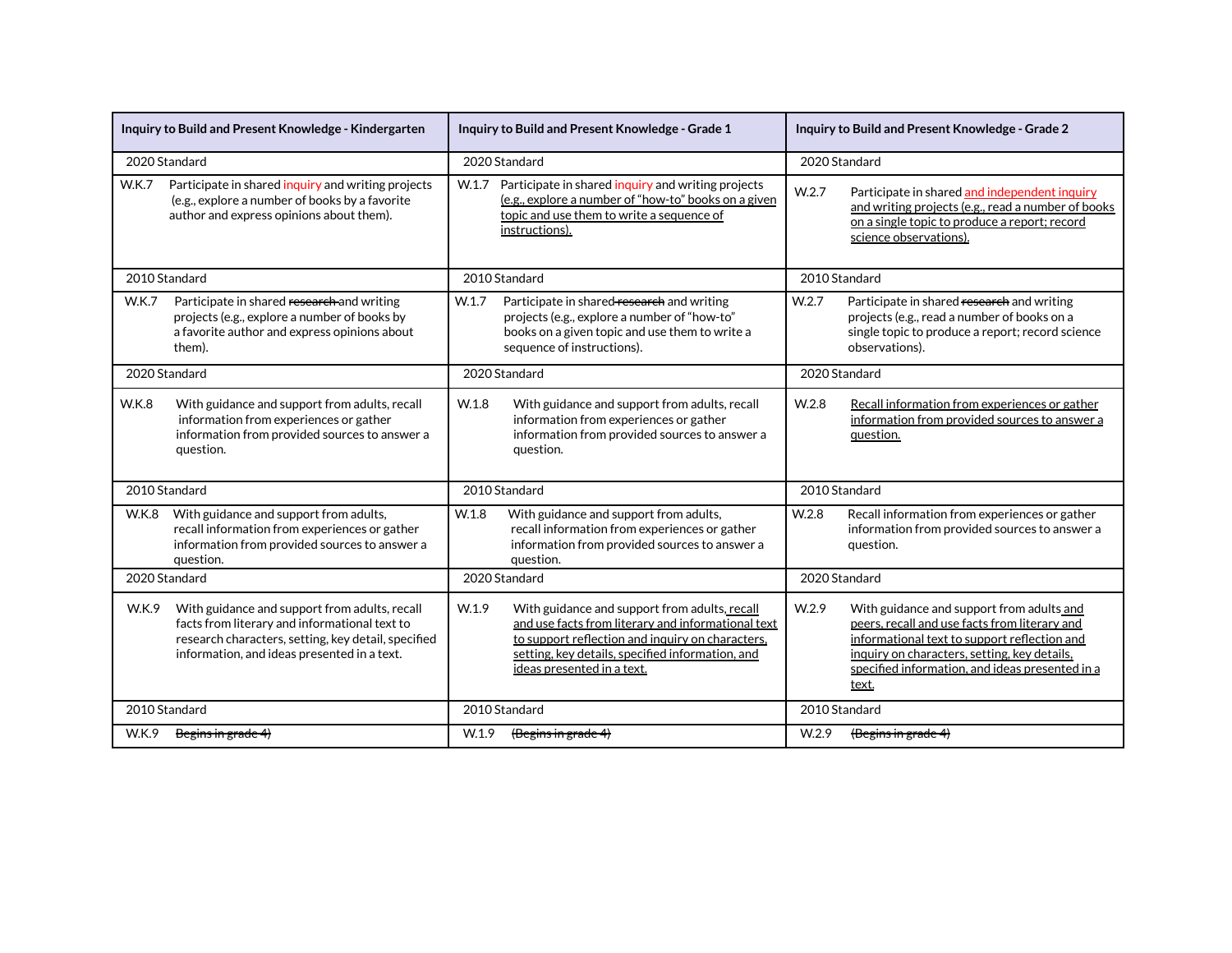| <b>Text Types and Purposes - Grade 3</b>                                  |                                                                                                                                                                                                                                                                                                      | <b>Text Types and Purposes - Grade 4</b> |                                                                                                                                                                                                                                                                                                                                     | <b>Text Types and Purposes - Grade 5</b> |                                                                                                                                                                                                                                                                                                                                      |  |  |
|---------------------------------------------------------------------------|------------------------------------------------------------------------------------------------------------------------------------------------------------------------------------------------------------------------------------------------------------------------------------------------------|------------------------------------------|-------------------------------------------------------------------------------------------------------------------------------------------------------------------------------------------------------------------------------------------------------------------------------------------------------------------------------------|------------------------------------------|--------------------------------------------------------------------------------------------------------------------------------------------------------------------------------------------------------------------------------------------------------------------------------------------------------------------------------------|--|--|
|                                                                           | 2020 Standard                                                                                                                                                                                                                                                                                        |                                          | 2020 Standard                                                                                                                                                                                                                                                                                                                       |                                          | 2020 Standard                                                                                                                                                                                                                                                                                                                        |  |  |
| W <sub>.3.1</sub>                                                         | Compose reflective, formal, and creative writing,<br>which may happen simultaneously or<br>independently, for a variety of high-stakes and<br>low-stakes purposes.                                                                                                                                   | W.4.1                                    | Compose reflective, formal, and creative writing,<br>which may happen simultaneously or<br>independently, for a variety of high-stakes and<br>low-stakes purposes.                                                                                                                                                                  | W.5.1                                    | Compose reflective, formal, and creative writing,<br>which may happen simultaneously or<br>independently, for a variety of high-stakes and<br>low-stakes purposes.                                                                                                                                                                   |  |  |
| 2010 Standards                                                            |                                                                                                                                                                                                                                                                                                      |                                          | 2010 Standards                                                                                                                                                                                                                                                                                                                      |                                          | 2010 Standards                                                                                                                                                                                                                                                                                                                       |  |  |
| W <sub>.3.1</sub>                                                         | (see W.3.2a 2020) Write opinion pieces on topics or<br>Texts, Supporting a point of view with reasons.<br>a. (introduce the topic or text they are writing<br>about, state an opinion, and create an<br>organizational structure that lists reasons.<br>b. Provide reasons that support the opinion. | W.4.1                                    | (see W.4.2a 2020) Write opinion pieces on topics<br>or texts, supporting a point of view with reasons<br>and information.<br>a. (see standard W.4.2a 2020) Introduce a topic or<br>text clearly, state an opinion, and create an<br>organizational structure in which related ideas are<br>grouped to support the writer's purpose. | W.5.1                                    | (see W.5.2a 2020) Write opinion pieces on topics<br>or texts, supporting a point of view with reasons<br>and information.<br>a. (see standard W5.2a 2020) Introduce a topic-or<br>text clearly, state an opinion, and create an<br>organizational structure in which ideas are logically<br>grouped to support the writer's purpose. |  |  |
|                                                                           | c. Use linking words and phrases (e.g., because,<br>therefore, since, for example) to connect opinion<br><del>and reasons.</del>                                                                                                                                                                     |                                          | b. Provide reasons that are supported by facts<br>and details.                                                                                                                                                                                                                                                                      |                                          | b. Provide logically ordered reasons that are<br>supported by facts and details.                                                                                                                                                                                                                                                     |  |  |
| d. (see standard 3.3a 2020) Provide a concluding<br>statement or section. |                                                                                                                                                                                                                                                                                                      |                                          | c. <del>Link opinion and reasons using words and phrases</del><br>(e.g., for instance, in order to, in addition).<br>d. (see standard 3.3a 2020) Provide a concluding<br>statement or section related to the opinion<br>presented.                                                                                                  |                                          | c. Link opinion and reasons using words, phrases,<br>and clauses (e.g., consequently, specifically).<br>d. <del>Provide a concluding statement or section r</del><br>to the opinion presented.                                                                                                                                       |  |  |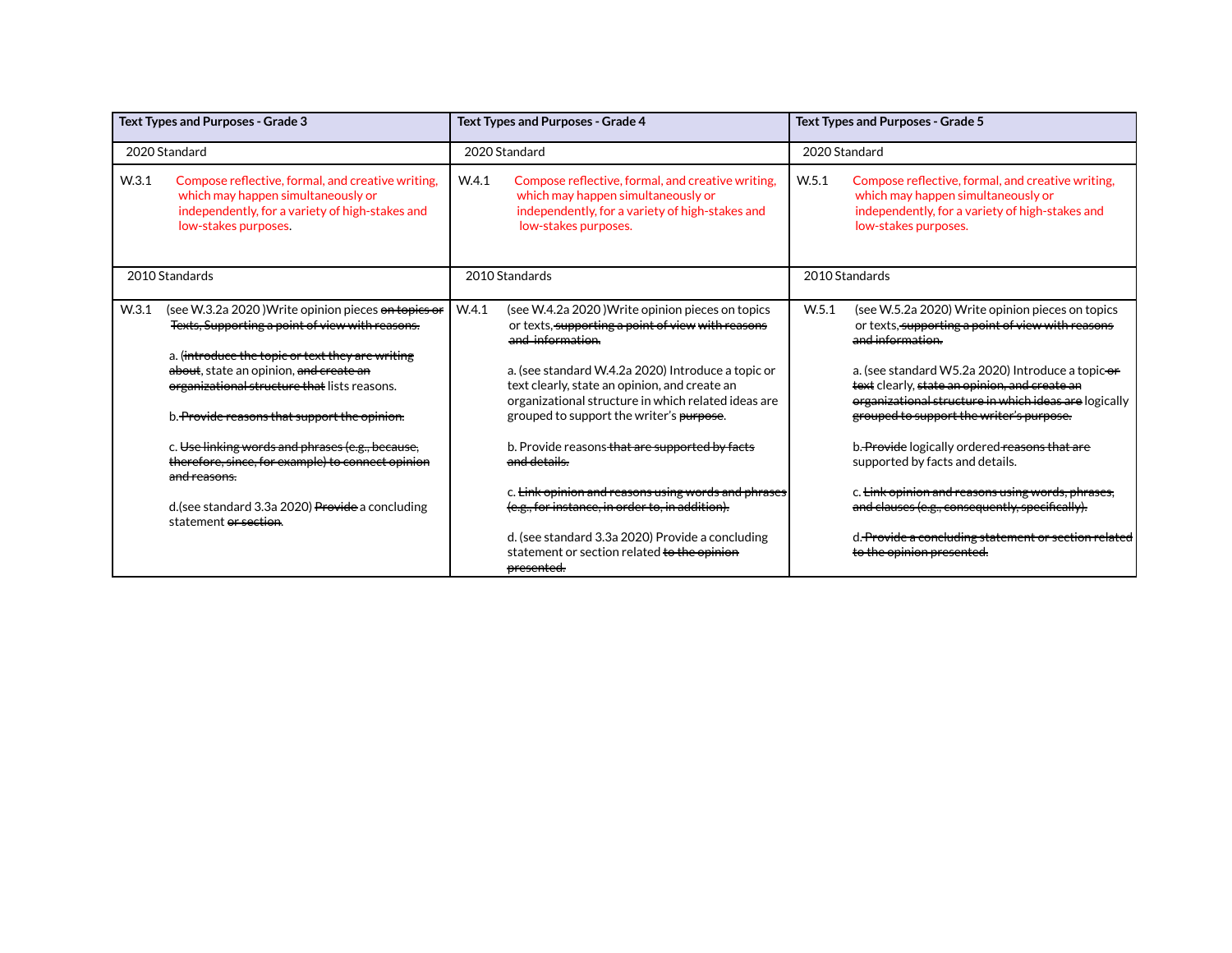| Text Types and Purposes - Grade 3 |                                                                                                                                                                                                                                                            | Text Types and Purposes - Grade 4 |                                                                                                                                                                                                                                                                                                                                                                                                                         |       | Text Types and Purposes - Grade 5                                                                                                                                                                                                                                                                                                                                                                                    |  |
|-----------------------------------|------------------------------------------------------------------------------------------------------------------------------------------------------------------------------------------------------------------------------------------------------------|-----------------------------------|-------------------------------------------------------------------------------------------------------------------------------------------------------------------------------------------------------------------------------------------------------------------------------------------------------------------------------------------------------------------------------------------------------------------------|-------|----------------------------------------------------------------------------------------------------------------------------------------------------------------------------------------------------------------------------------------------------------------------------------------------------------------------------------------------------------------------------------------------------------------------|--|
|                                   | 2020 Standard                                                                                                                                                                                                                                              | 2020 Standard                     |                                                                                                                                                                                                                                                                                                                                                                                                                         |       | 2020 Standard                                                                                                                                                                                                                                                                                                                                                                                                        |  |
| W <sub>.3.2</sub>                 | Write text in a variety of modes:                                                                                                                                                                                                                          | W.4.2                             | Write text in a variety of modes:                                                                                                                                                                                                                                                                                                                                                                                       | W.5.2 | Write text in a variety of modes:                                                                                                                                                                                                                                                                                                                                                                                    |  |
|                                   | a. Opinion pieces in which the student supports a<br>point of view about a topic or text they are writing<br>about, state an opinion, list reasons that support<br>the opinion.                                                                            |                                   | a. Opinion pieces in which the student introduces<br>the topic or text they are writing about, state an<br>opinion and create an organizational structure in<br>which related ideas are grouped to support the<br>writer's purpose. List reasons that support the                                                                                                                                                       |       | a. Opinion pieces that support a point of view about<br>a topic or text clearly, state an opinion, and create an<br>organizational structure in which ideas are logically<br>ordered to support facts, details, and the writer's<br>purpose.                                                                                                                                                                         |  |
|                                   | b. Informative/explanatory texts in which they<br>introduce a topic, use facts, definitions and details<br>to develop points.                                                                                                                              |                                   | opinion.<br>b. Informative texts in which they clearly<br>introduce a topic, group related information in                                                                                                                                                                                                                                                                                                               |       | b. Informative text that introduces a topic clearly,<br>use topic- and genre-specific language to provide a<br>general observation, focus, and group related                                                                                                                                                                                                                                                         |  |
|                                   | c. Convey events, real or imagined, through<br>narrative/short stories to develop experiences or<br>events using descriptive details and clear event<br>sequences to establish a situation and introduce a<br>narrator and/or characters. Use dialogue and |                                   | paragraphs and sections; include formatting (e.g.,<br>headings), illustrations, and multimedia when<br>useful to aid comprehension. Use facts,<br>definitions and details to develop points.                                                                                                                                                                                                                            |       | information logically. Include formatting (e.g.,<br>headings), illustrations, and multimedia when useful<br>to aiding comprehension and to link ideas within and<br>across categories of information.                                                                                                                                                                                                                |  |
|                                   | description of actions, thoughts and feelings to<br>develop experiences and events or show the<br>responses of characters to situations.                                                                                                                   |                                   | c. Convey events, real or imagined, through<br>narrative/short stories which orients a reader by<br>establishing a real or imagined situation and<br>introducing a narrator and characters; organize<br>an event sequence that unfolds naturally. Use<br>narrative techniques, such as dialogue,<br>description, and pacing, to develop experiences<br>and events or show the responses of characters to<br>situations. |       | c. Convey events, real or imagined, through<br>narrative/short stories which orients a reader by<br>establishing a real or imagined situation and<br>introducing a narrator and characters; organize an<br>event sequence that unfolds naturally. Use narrative<br>techniques, such as dialogue, description, and pacing,<br>to develop experiences and events or show the<br>responses of characters to situations. |  |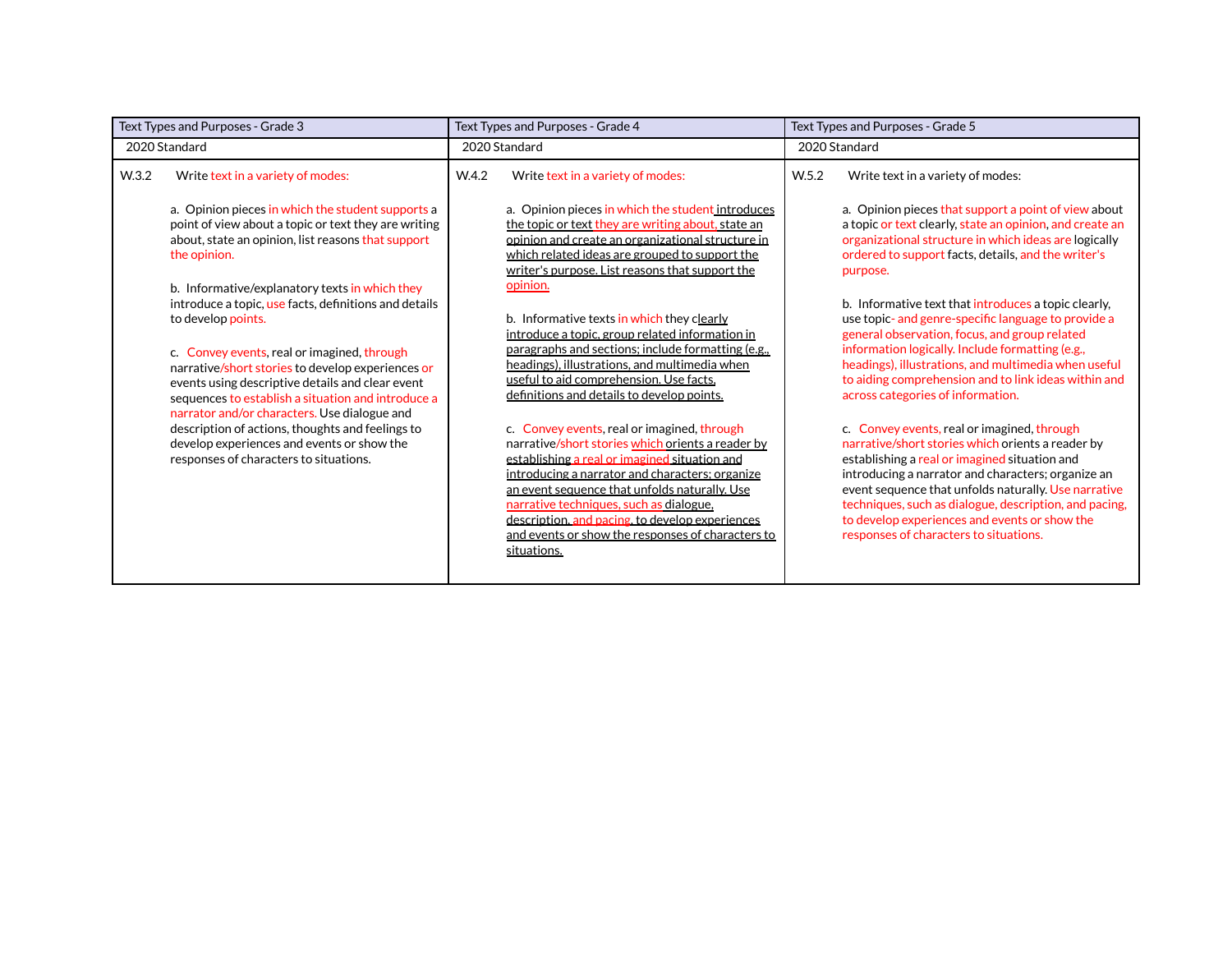| <b>Text Types and Purposes - Grade 3</b> |                                                                                             |               | <b>Text Types and Purposes - Grade 4</b>               | <b>Text Types and Purposes - Grade 5</b> |                                                    |  |
|------------------------------------------|---------------------------------------------------------------------------------------------|---------------|--------------------------------------------------------|------------------------------------------|----------------------------------------------------|--|
|                                          | 2010 Standard                                                                               | 2010 Standard |                                                        |                                          | 2010 Standard                                      |  |
| W.3.2                                    | (see W3.2b 2020) Write informative/explanatory                                              | W.4.2         | (see W4.2b 2020) Write informative <b>/explanatory</b> | W.5.2                                    | (see W.5.2b 2020) Write informative / explanatory  |  |
|                                          | texts to examine a topic and convey ideas and                                               |               | texts to examine a topic and convey ideas and          |                                          | texts to examine atopic and convey ideas and       |  |
|                                          | information clearly.                                                                        |               | information clearly.                                   |                                          | information clearly.                               |  |
|                                          | a. Introduce a topic and group related                                                      |               | a. Introduce a topic clearly and group related         |                                          | a. Introduce a topic clearly, provide a general    |  |
|                                          | information together; include illustrations                                                 |               | information in paragraphs and sections;                |                                          | observation and focus, and group related           |  |
|                                          | when useful to aiding comprehension.                                                        |               | include formatting (e.g., headings),                   |                                          | information logically; include formatting (e.g.,   |  |
|                                          |                                                                                             |               | illustrations, and multimedia when useful to           |                                          | headings), illustrations, and multimedia when      |  |
|                                          | b. Develop the topie-with facts, definitions, and<br>details.                               |               | aiding comprehension.                                  |                                          | useful to aiding comprehension.                    |  |
|                                          |                                                                                             |               | b. Develop the topic with facts, definitions,          |                                          | b. Develop the topic with facts, definitions.      |  |
|                                          | c. Use linking words and phrases                                                            |               | concrete details, quotations, or other                 |                                          | concrete details, quotations, or other             |  |
|                                          | (e.g., also, another, and, more, but) to connect ideas<br>within categories of information. |               | information and examples related to the topic.         |                                          | information and examples related to the topic      |  |
|                                          |                                                                                             |               | c. Link ideas within categories of information         |                                          | c. Link ideas within and across categories of      |  |
|                                          | d. (see W.3.3a) Provide a concluding statement or                                           |               | using words and phrases (e.g., another, for            |                                          | information using words, phrases, and clauses      |  |
|                                          | section.                                                                                    |               | example, also, because).                               |                                          | (e.g., in contrast, especially).                   |  |
|                                          |                                                                                             |               | d. Use precise language and domain-specific            |                                          | d. Use precise language and domain-specific        |  |
|                                          |                                                                                             |               | vocabulary to inform about or explain the              |                                          | vocabulary to inform about or explain the          |  |
|                                          |                                                                                             |               | topie.                                                 |                                          | topie.                                             |  |
|                                          |                                                                                             |               | e. (see W.4.3a) Provide a concluding statement-or      |                                          | e. (see W.5.3a) Provide a concluding statement-or- |  |
|                                          |                                                                                             |               | section related to the information or explanation      |                                          | section related to the information or explanation  |  |
|                                          |                                                                                             |               | <del>presented.</del>                                  |                                          | Presented.                                         |  |
|                                          | <b>Text Types and Purposes - Grade 3</b>                                                    |               | <b>Text Types and Purposes - Grade 4</b>               | Text Types and Purposes - Grade 5        |                                                    |  |
|                                          | 2020 Standard                                                                               |               | 2020 Standard                                          |                                          | 2020 Standard                                      |  |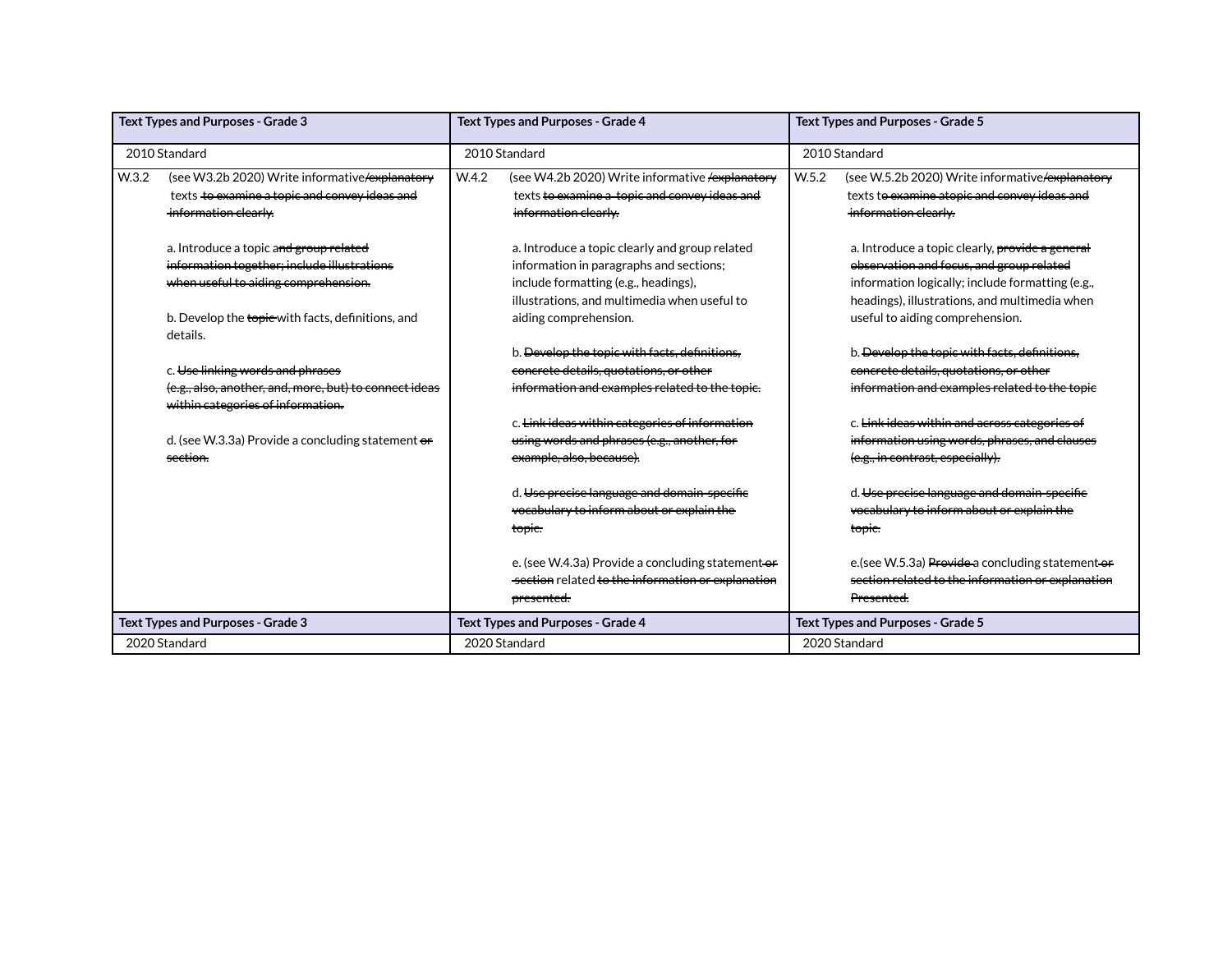| W.3.3<br>Create writing that utilizes:<br>a. Organization: include an introduction that<br>establishes a purpose and provides a concluding<br>statement appropriate to the mode of writing.<br>b. Transitions: use of prompts, words and phrases<br>to signal event order and to link and build<br>connections between ideas, text, and events.<br>c. Word Choice (including domain specific): use<br>words familiar to the student for emphasis,<br>addition, contrast, or order to connect categories<br>or information, and to convey meaning.                                      | W.4.3<br>Create writing that utilizes:<br>a. Organization: include an introduction that<br>establishes a purpose and provides a concluding<br>statement related to the body of the composition.<br>Structure of text reflects the purpose.<br>b. Transitions: use of phrases to signal event order<br>and to link and build connections between ideas,<br>text, and events.<br>c. Word Choice (including domain specific):<br>experiments with words to provide emphasis,<br>addition, contrast, or order to connect themes and<br>ideas.                                                                                                                                                                                             | W <sub>5.3</sub><br>Create writing that utilizes:<br>a. Organization: include an introduction that<br>establishes a purpose and engages the reader. Text<br>builds to a concluding statement appropriate to the<br>mode of writing and related to the body of the<br>composition.<br>b. Transitions: use a variety of transitional words<br>and phrases that logically connect and develop<br>ideas.<br>c. Word Choice (including domain specific):<br>creatively selects unique words for emphasis,<br>addition, contrast, or order.                                                                                                                                                                                                                                            |  |
|----------------------------------------------------------------------------------------------------------------------------------------------------------------------------------------------------------------------------------------------------------------------------------------------------------------------------------------------------------------------------------------------------------------------------------------------------------------------------------------------------------------------------------------------------------------------------------------|---------------------------------------------------------------------------------------------------------------------------------------------------------------------------------------------------------------------------------------------------------------------------------------------------------------------------------------------------------------------------------------------------------------------------------------------------------------------------------------------------------------------------------------------------------------------------------------------------------------------------------------------------------------------------------------------------------------------------------------|----------------------------------------------------------------------------------------------------------------------------------------------------------------------------------------------------------------------------------------------------------------------------------------------------------------------------------------------------------------------------------------------------------------------------------------------------------------------------------------------------------------------------------------------------------------------------------------------------------------------------------------------------------------------------------------------------------------------------------------------------------------------------------|--|
| Text Types and Purposes - Grade 3                                                                                                                                                                                                                                                                                                                                                                                                                                                                                                                                                      | Text Types and Purposes - Grade 4                                                                                                                                                                                                                                                                                                                                                                                                                                                                                                                                                                                                                                                                                                     | Text Types and Purposes - Grade 5                                                                                                                                                                                                                                                                                                                                                                                                                                                                                                                                                                                                                                                                                                                                                |  |
| 2010 Standard                                                                                                                                                                                                                                                                                                                                                                                                                                                                                                                                                                          | 2010 Standard                                                                                                                                                                                                                                                                                                                                                                                                                                                                                                                                                                                                                                                                                                                         | 2010 Standard                                                                                                                                                                                                                                                                                                                                                                                                                                                                                                                                                                                                                                                                                                                                                                    |  |
| W.3.3<br>(see W.3.2c 2020) Write narratives to develop<br>real or imagined experiences or events using<br>effective technique, descriptive details, and clear<br>event sequences.<br>a Establish a situation and introduce a narrator<br>and/or characters; organize an event sequence<br>that unfolds naturally.<br>b. Use dialogue and descriptions of actions,<br>thoughts, and feelings to develop experiences<br>and events or show the response of characters<br>to situations.<br>c. Use temporal words and phrases to signal<br>event order.<br>d. Provide a sense of closure. | W.4.3<br>(see W.4.2c 2020) Write narratives to develop<br>real or imagined experiences or events using<br>effective technique, descriptive details, and clear<br>event sequences.<br>a. Orient the reader by establishing a<br>situation and introducing a narrator and/or<br>characters; organize an event sequence that<br>unfolds naturally.<br>b. Use dialogue and description to develop<br>experiences and events or show the responses<br>of characters to situations.<br>c. Use a variety of transitional words and phrases<br>to manage the sequence of events.<br>d. Use concrete words and phrases and sensory<br>details to convey experiences and events<br>precisely.<br>e. (see W.4.3a 2020) Provide a conclusion that | W <sub>5.3</sub><br>Write narratives to develop real or imagined<br>experiences or events using effective technique,<br>descriptive details, and clear event sequences.<br>a. Orient the reader by establishing a situation<br>and introducing a narrator and/or characters;<br>organize an event sequence that unfolds<br>naturally.<br>b. Use narrative techniques, such as dialogue,<br>description, and pacing, to develop<br>experiences and events or show the responses<br>of characters to situations.<br>c. Use a variety of transitional words, phrases,<br>and clauses to manage the sequence of events.<br>d. Use concrete words and phrases and sensory<br>details to convey experiences and events<br>Preciselv.<br>e. (see W.5.3a 2020) Provide a conclusion that |  |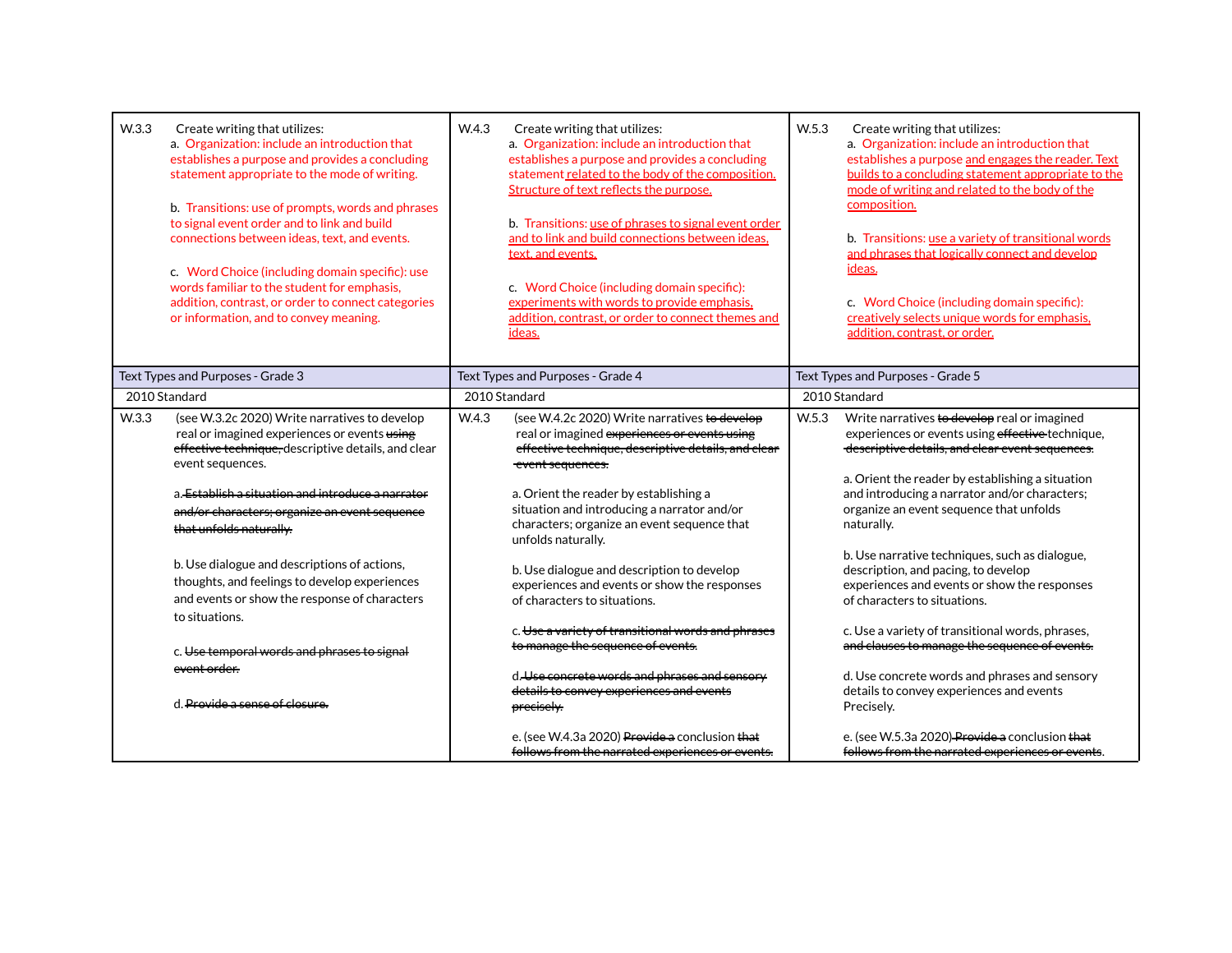| Production and Distribution of Writing - Grade 3 |                                                                                                                                                                                                                                                                             | Production and Distribution of Writing - Grade 4 |                                                                                                                                                                                                                                                                                 | Production and Distribution of Writing - Grade 5 |                                                                                                                                                                                                                                                                                                                   |  |
|--------------------------------------------------|-----------------------------------------------------------------------------------------------------------------------------------------------------------------------------------------------------------------------------------------------------------------------------|--------------------------------------------------|---------------------------------------------------------------------------------------------------------------------------------------------------------------------------------------------------------------------------------------------------------------------------------|--------------------------------------------------|-------------------------------------------------------------------------------------------------------------------------------------------------------------------------------------------------------------------------------------------------------------------------------------------------------------------|--|
|                                                  | 2020 Standard                                                                                                                                                                                                                                                               | 2020 Standard                                    |                                                                                                                                                                                                                                                                                 |                                                  | 2020 Standard                                                                                                                                                                                                                                                                                                     |  |
| W.3.4                                            | With support from adults and peers, produce<br>writing in which the development and<br>organization are culturally-sustaining and<br>rhetorically authentic to task and purpose.<br>(Grade-specific expectations for writing types are<br>defined in standards 1-3 above.)  | W.4.4                                            | Produce clear and coherent writing in which the<br>development and organization are<br>culturally-sustaining and rhetorically authentic<br>to task, purpose, and audience. (Grade-specific<br>expectations for writing types are defined in<br>standards 1-3 above.)            | W.5.4                                            | Produce clear and coherent writing in which the<br>development and organization are<br>culturally-sustaining and rhetorically authentic<br>to task, purpose, and audience. (Grade-specific<br>expectations for writing types are defined in<br>standards 1-3 above.)                                              |  |
|                                                  | 2010 Standard                                                                                                                                                                                                                                                               |                                                  | 2010 Standard                                                                                                                                                                                                                                                                   |                                                  | 2010 Standard                                                                                                                                                                                                                                                                                                     |  |
| W <sub>.3.4</sub>                                | With guidance and support from adults,<br>produce writing in which the development<br>and organization are appropriate to task and<br>purpose. (Grade-specific expectations for writing<br>types are defined in standards 1-3 above.)                                       | W.4.4                                            | Produce clear and coherent writing in which the<br>development and organization are appropriate<br>to task, purpose, and audience. (Grade-specific<br>expectations for writing types are defined in<br>standards 1-3 above.)                                                    | W.5.4                                            | Produce clear and coherent writing in which the<br>development and organization are appropriate<br>to task, purpose, and audience. (Grade-specific<br>expectations for writing types are defined in<br>standards 1-3 above.)                                                                                      |  |
| 2020 Standard                                    |                                                                                                                                                                                                                                                                             | 2020 Standard                                    |                                                                                                                                                                                                                                                                                 | 2020 Standard                                    |                                                                                                                                                                                                                                                                                                                   |  |
| W.3.5                                            | With guidance and support from adults and peers,<br>respond to questions and suggestions from peers<br>and add details to strengthen writing as needed<br>by planning, revising, and editing.                                                                               | W.4.5                                            | Produce clear and coherent writing in which the<br>development and organization are appropriate<br>to task, purpose and audience. Respond to<br>guestions and suggestions from peers, and add<br>details to strengthen writing as needed by<br>planning, revising, and editing. | W.5.5                                            | Produce clear and coherent writing in which the<br>development and organization are intentionally<br>selected by teacher/student for task, purpose<br>and audience, respond to questions and<br>suggestions from peers, and add details to<br>strengthen writing as needed by planning,<br>revising, and editing. |  |
|                                                  | Production and Distribution of Writing - Grade 3                                                                                                                                                                                                                            | Production and Distribution of Writing - Grade 4 |                                                                                                                                                                                                                                                                                 |                                                  | Production and Distribution of Writing - Grade 5                                                                                                                                                                                                                                                                  |  |
|                                                  | 2010 Standard                                                                                                                                                                                                                                                               |                                                  | 2010 Standard                                                                                                                                                                                                                                                                   |                                                  | 2010 Standard                                                                                                                                                                                                                                                                                                     |  |
| W.3.5                                            | With guidance and support from peers and<br>adults, develop and strengthen writing as needed<br>by planning, revising, and editing. (Editing for<br>conventions should demonstrate command of<br>Language standards 1-3 up to and including<br>grade 3 on pages 28 and 29.) | W.4.5                                            | With guidance and support from peers and<br>adults, develop and strengthen writing as needed<br>by planning, revising, and editing. (Editing for<br>conventions should demonstrate command of<br>Language standards 1-3 up to and including<br>grade 4 on pages 28 and 29.)     | W.5.5                                            | With guidance and support from peers and<br>adults, develop and strengthen writing as needed<br>by planning, revising, editing, rewriting, or trying a<br>new approach. (Editing for conventions should<br>demonstrate command of Language standards<br>1 - 3 up to and including grade 5 on pages 28 and<br>29.1 |  |
|                                                  | 2020 Standard                                                                                                                                                                                                                                                               | 2020 Standard                                    |                                                                                                                                                                                                                                                                                 |                                                  | 2020 Standard                                                                                                                                                                                                                                                                                                     |  |
| W.3.6                                            | With guidance and support from adults and peers,<br>use digital tools to produce and publish writing,<br>including in collaboration with peers. Learn to                                                                                                                    | W.4.6                                            | With some guidance and support from adults,<br>use a variety of digital tools to produce and<br>publish writing, including in collaboration with                                                                                                                                | W.5.6                                            | With some guidance and support from adults,<br>they intentionally select a variety of digital tools<br>to produce and publish writing, including in                                                                                                                                                               |  |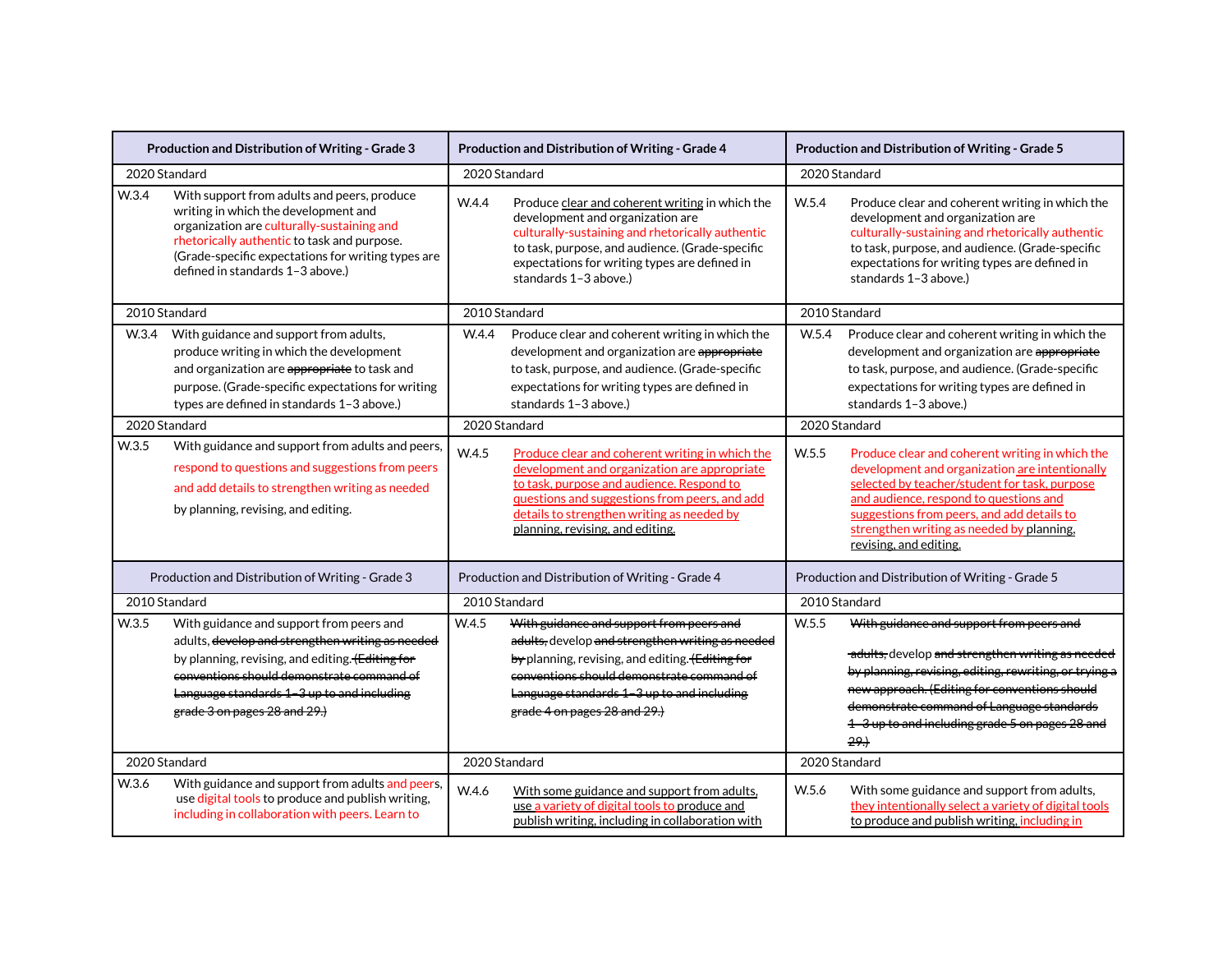|       | produce writing through printing, cursive, and/or<br>typing.                                                                                                                 |               | peers. Learn to produce writing through printing.<br>cursive, and/or typing (with sufficient command<br>of keyboarding skills to type a minimum of one<br>page in a single sitting).                                                                                                             |               | collaboration with peers. Proficiently produce<br>writing through printing, cursive, and/or typing<br>(with sufficient command of keyboarding skills to<br>type a minimum of two pages in a single sitting).                                                                                      |
|-------|------------------------------------------------------------------------------------------------------------------------------------------------------------------------------|---------------|--------------------------------------------------------------------------------------------------------------------------------------------------------------------------------------------------------------------------------------------------------------------------------------------------|---------------|---------------------------------------------------------------------------------------------------------------------------------------------------------------------------------------------------------------------------------------------------------------------------------------------------|
|       | 2010 Standard                                                                                                                                                                | 2010 Standard |                                                                                                                                                                                                                                                                                                  | 2010 Standard |                                                                                                                                                                                                                                                                                                   |
| W.3.6 | With guidance and support from adults, use<br>technology to produce and publish writing tusing<br>keyboarding skills) as well as to interact and<br>collaborate with others. | W.4.6         | With some guidance and support from adults,<br>use technology, including the Internet, to<br>produce and publish writing as well as to<br>interact and collaborate with others:<br>demonstrate sufficient command of<br>keyboarding skills to type a minimum of one<br>page in a single sitting. | W.5.6         | With some guidance and support from adults,<br>use technology, including the Internet, to<br>produce and publish writing as well as to<br>interact and collaborate with others:<br>demonstrate-sufficient command of<br>keyboarding skills to type a minimum of two<br>pages in a single sitting. |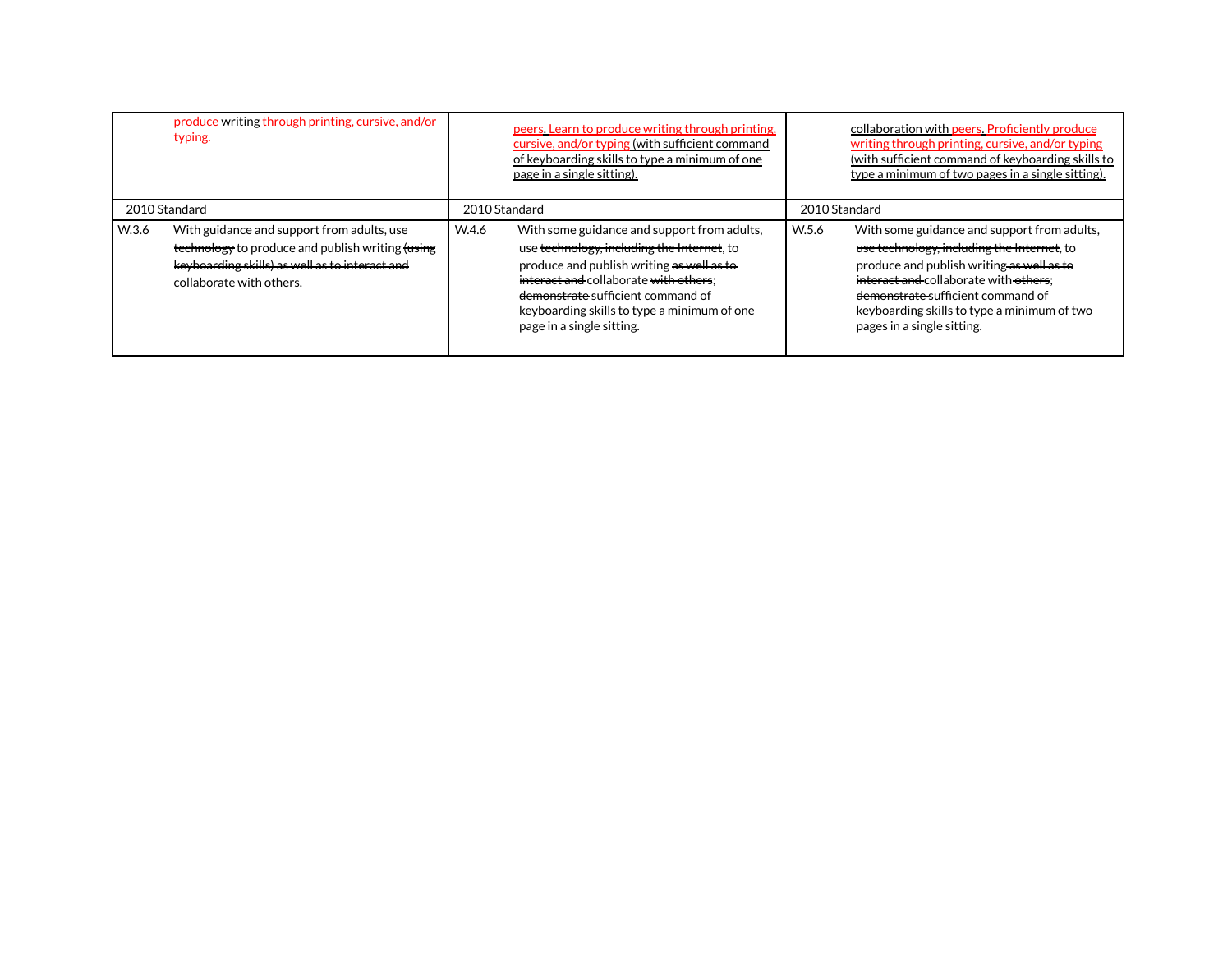|       | Inquiry to Build and Present Knowledge - Grade 3                                                                                                                           |               | Inquiry to Build and Present Knowledge - Grade 4                                                                                                                                                                       |       | Inquiry to Build and Present Knowledge - Grade 5                                                                                                                                                                       |  |
|-------|----------------------------------------------------------------------------------------------------------------------------------------------------------------------------|---------------|------------------------------------------------------------------------------------------------------------------------------------------------------------------------------------------------------------------------|-------|------------------------------------------------------------------------------------------------------------------------------------------------------------------------------------------------------------------------|--|
|       | 2020 Standard                                                                                                                                                              | 2020 Standard |                                                                                                                                                                                                                        |       | 2020 Standard                                                                                                                                                                                                          |  |
| W.3.7 | Conduct short inquiry projects that build<br>knowledge about a topic.                                                                                                      | W.3.7         | Conduct short inquiry projects that build<br>knowledge through investigation of different<br>aspects of a topic.                                                                                                       | W.5.7 | Conduct short student-driven inquiry projects<br>that use several sources to build knowledge<br>through investigation of different aspects of a<br>topic.                                                              |  |
|       | 2010 Standard                                                                                                                                                              |               | 2010 Standard                                                                                                                                                                                                          |       | 2010 Standard                                                                                                                                                                                                          |  |
| W.3.7 | Conduct short research projects that build<br>knowledge about a topic.                                                                                                     | W.3.7         | Conduct short research projects that build<br>knowledge through investigation of different<br>aspects of a topic.                                                                                                      | W.5.7 | Conduct short research projects that use several<br>sources to build knowledge through investigation<br>of different aspects of a topic.                                                                               |  |
|       | 2020 Standard                                                                                                                                                              |               | 2020 Standard                                                                                                                                                                                                          |       | 2020 Standard                                                                                                                                                                                                          |  |
| W.3.8 | Recall information from experiences or gather<br>information from print and digital sources; take<br>brief notes on sources and sort evidence into<br>provided categories. | W.4.8         | Recall relevant information from experiences or<br>gather relevant information from print and digital<br>sources; take notes and categorize information<br>and provide a list of sources.                              | W.5.8 | Recall relevant information from experiences or<br>gather relevant information from print and digital<br>sources; summarize or paraphrase information in<br>notes and finished work, and provide a list of<br>sources. |  |
|       | 2010 Standard                                                                                                                                                              |               | 2010 Standard                                                                                                                                                                                                          |       | 2010 Standard                                                                                                                                                                                                          |  |
| W.3.8 | Recall information from experiences or gather<br>information from print and digital sources; take<br>brief notes on sources and sort evidence into<br>provided categories. | W.4.8         | Recall relevant information from experiences or<br>gather relevant information from print and digital<br>sources; take notes and categorize information,<br>and provide a list of sources.                             | W.5.8 | Recall relevant information from experiences or<br>gather relevant information from print and digital<br>sources; summarize or paraphrase information<br>in notes and finished work, and provide a list of<br>sources. |  |
|       | 2020 Standard                                                                                                                                                              |               | 2020 Standard                                                                                                                                                                                                          |       | 2020 Standard                                                                                                                                                                                                          |  |
| W.3.9 | Recall facts from literary or informational texts to<br>support reflection, and inquiry.                                                                                   | W.4.9         | Recall and use facts from literary or informational<br>texts to support analysis, reflection, and inquiry.                                                                                                             | W.5.9 | Draw evidence from literary or informational<br>texts to support analysis, reflection, and inquiry.                                                                                                                    |  |
|       | Inquiry to Build and Present Knowledge - Grade 3                                                                                                                           |               | Inquiry to Build and Present Knowledge - Grade 4                                                                                                                                                                       |       | Inquiry to Build and Present Knowledge - Grade 5                                                                                                                                                                       |  |
|       | 2010 Standard                                                                                                                                                              |               | 2010 Standard                                                                                                                                                                                                          |       | 2010 Standard                                                                                                                                                                                                          |  |
| W.3.9 | (Begins in grade 4)                                                                                                                                                        | W.4.9         | <b>Draw evidence from</b> literary or informational texts<br>to support analysis, reflection, and research.<br>-a. Apply grade 4 Reading standards to literature<br>(e.g., "Describe in depth a character, setting, or | W.5.9 | Draw evidence from literary or informational<br>texts to support analysis, reflection, and research.<br>a. Apply grade 5 Reading standards to literature<br>(e.g., "Compare and contrast two or more                   |  |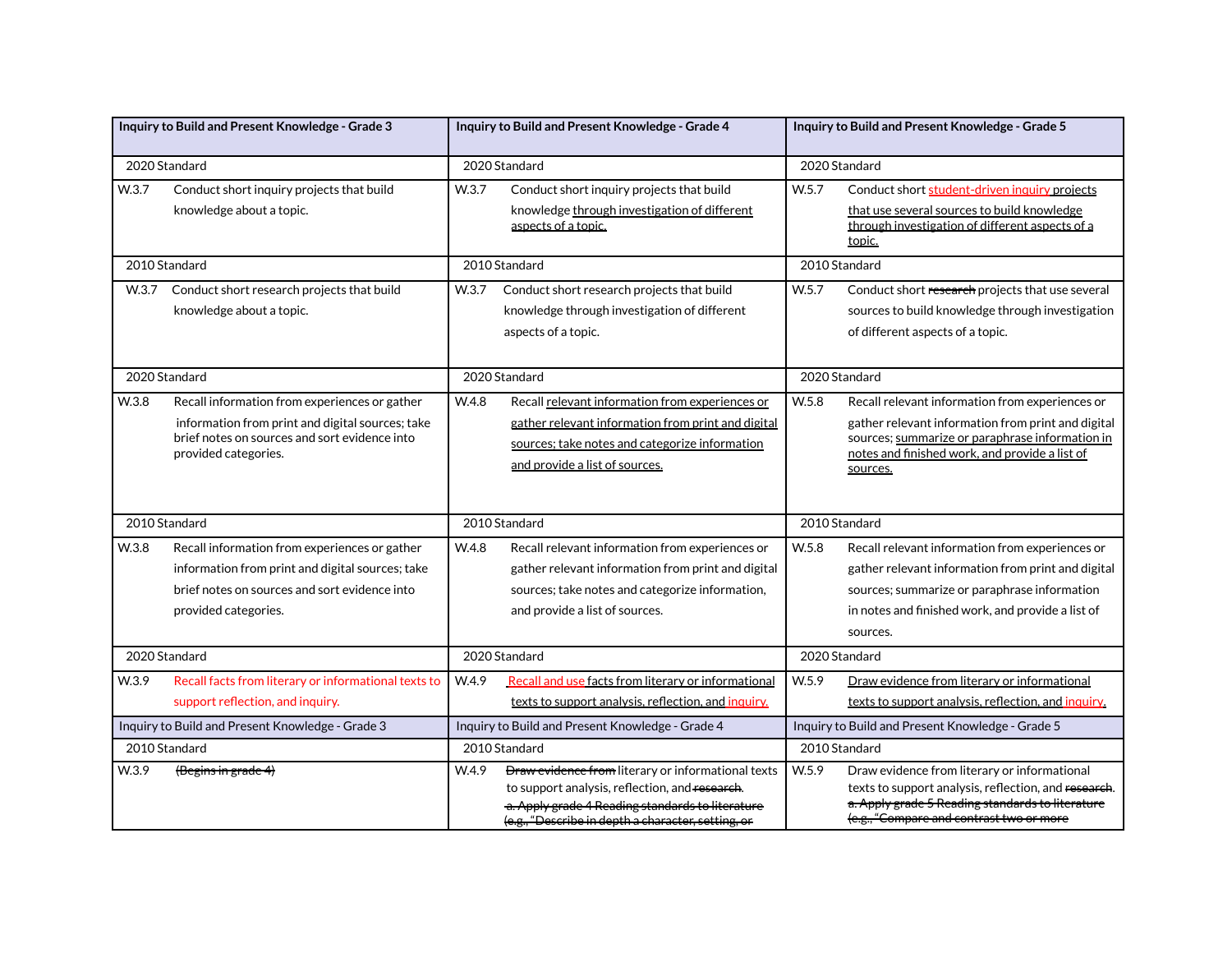| event in a story or drama, drawing on specifie<br>details in the text [e.g., a character's thoughts,<br>words, or actions]."). | <del>characters, settings, or events in a story or a</del><br>drama, drawing on specific details in the text [e.g.,<br>how characters interact]").                                                  |
|--------------------------------------------------------------------------------------------------------------------------------|-----------------------------------------------------------------------------------------------------------------------------------------------------------------------------------------------------|
| b. Apply grade 4 Reading standards to<br>informational texts (e.g., "Explain how an author                                     | b. Apply grade 5 Reading standards to<br>informational texts (e.g., "Explain how an author                                                                                                          |
| uses reasons and evidence to support particular<br>points in a text").                                                         | uses reasons and evidence to support particular<br>points in a tout identifying which reasons and<br><u>points in a text, identifying whileh reasons and </u><br>evidence support which point[s]"). |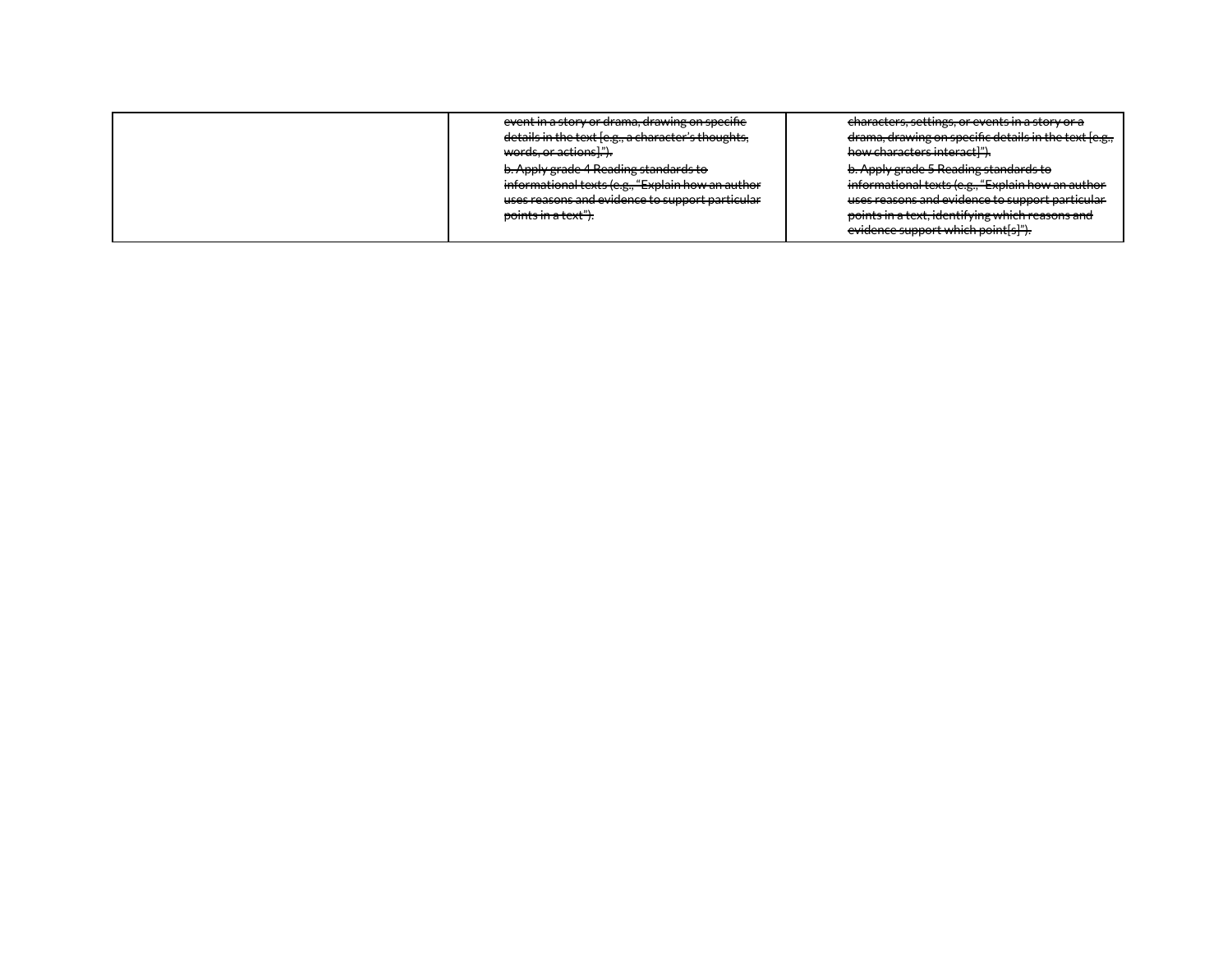| Text Types and Purposes - Grade 6 |                                                                                                                                                                                                                                                                                                                                                                                                                                                                                                                                                                                                                          | Text Types and Purposes - Grade 7 |                                                                                                                                                                                                                                                                                                                                                                                                                                                                                                                                                                                                                                                                                                                                   | Text Types and Purposes - Grade 8 |                                                                                                                                                                                                                                                                                                                                                                                                                                                                                                                                                                                                                                                                                                                                                   |
|-----------------------------------|--------------------------------------------------------------------------------------------------------------------------------------------------------------------------------------------------------------------------------------------------------------------------------------------------------------------------------------------------------------------------------------------------------------------------------------------------------------------------------------------------------------------------------------------------------------------------------------------------------------------------|-----------------------------------|-----------------------------------------------------------------------------------------------------------------------------------------------------------------------------------------------------------------------------------------------------------------------------------------------------------------------------------------------------------------------------------------------------------------------------------------------------------------------------------------------------------------------------------------------------------------------------------------------------------------------------------------------------------------------------------------------------------------------------------|-----------------------------------|---------------------------------------------------------------------------------------------------------------------------------------------------------------------------------------------------------------------------------------------------------------------------------------------------------------------------------------------------------------------------------------------------------------------------------------------------------------------------------------------------------------------------------------------------------------------------------------------------------------------------------------------------------------------------------------------------------------------------------------------------|
|                                   | 2020 Standard                                                                                                                                                                                                                                                                                                                                                                                                                                                                                                                                                                                                            |                                   | 2020 Standard                                                                                                                                                                                                                                                                                                                                                                                                                                                                                                                                                                                                                                                                                                                     |                                   | 2020 Standard                                                                                                                                                                                                                                                                                                                                                                                                                                                                                                                                                                                                                                                                                                                                     |
| W.6.1                             | Compose reflective, formal, and creative writing,<br>which may happen simultaneously or<br>independently, for a variety of high-stakes and<br>low-stakes purposes.                                                                                                                                                                                                                                                                                                                                                                                                                                                       | W.7.1                             | Compose reflective, formal, and creative writing,<br>which may happen simultaneously or<br>independently, for a variety of high-stakes and<br>low-stakes purposes.                                                                                                                                                                                                                                                                                                                                                                                                                                                                                                                                                                | W.8.1                             | Compose reflective, formal, and creative writing,<br>which may happen simultaneously or<br>independently, for a variety of high-stakes and<br>low-stakes purposes.                                                                                                                                                                                                                                                                                                                                                                                                                                                                                                                                                                                |
|                                   | 2010 Standards                                                                                                                                                                                                                                                                                                                                                                                                                                                                                                                                                                                                           |                                   | 2010 Standards                                                                                                                                                                                                                                                                                                                                                                                                                                                                                                                                                                                                                                                                                                                    |                                   | 2010 Standards                                                                                                                                                                                                                                                                                                                                                                                                                                                                                                                                                                                                                                                                                                                                    |
| W.6.1                             | (see W.6.2a 2020) Write arguments to support<br>claims with clear reasons and relevant evidence.<br>a. Introduce claim(s) and organize the reasons<br>and evidence clearly:<br>b. Support claim(s) with clear reasons and<br>relevant evidence, using credible sources and<br>demonstrating an understanding of the topic<br><del>or text.</del><br>c. Use words, phrases, and clauses to clarify the<br>relationships among claim(s) and reasons.<br>d. Establish and maintain a formal style.<br>e. (see standard 6.3a 2020) Provide a concluding<br>statement or section that follows from the<br>argument presented. | W.7.1                             | (see W.7.2a 2020) Write arguments to support<br>claims with clear reasons and relevant evidence.<br>a. Introduce claim(s), acknowledge alternate or<br>opposing claims, and organize the reasons and<br>evidence logically.<br>b. Support claim(s) with logical reasoning and<br>relevant evidence, using accurate, credible<br>sources and demonstrating an understanding<br>of the topic or text.<br>c. (see W.7.3c) Use words, phrases, and clauses to<br>create cohesion and clarify the relationships-among<br>elaim(s), reasons, and evidence.<br>d. Establish and maintain a formal style.<br>e. (see W. 7.3a 2020) Provide a concluding<br>statement or section that follows from and<br>supports the argument presented. | W.8.1                             | (see W.8.2a 2020) Write arguments to support<br>claims with clear reasons and relevant evidence.<br>a. Introduce claim(s), acknowledge and<br>distinguish the claim(s) from alternate or<br>opposing claims, and organize the reasons and<br>evidence logically.<br>b. Support claim(s) with logical reasoning and<br>relevant evidence, using accurate, credible<br>sources and demonstrating an understanding<br>of the topic or text.<br>c. Use words, phrases, and clauses to create<br>cohesion and clarify the relationships among<br>claim(s), counterclaims, reasons, and evidence.<br>d. Establish and maintain a formal style.<br>e. (see W. 7.3a 2020) Provide a concluding statement<br>or section that follows from and supports the |
|                                   | Text Types and Purposes - Grade 6                                                                                                                                                                                                                                                                                                                                                                                                                                                                                                                                                                                        |                                   | Text Types and Purposes - Grade 7                                                                                                                                                                                                                                                                                                                                                                                                                                                                                                                                                                                                                                                                                                 |                                   | argument presented.<br>Text Types and Purposes - Grade 8                                                                                                                                                                                                                                                                                                                                                                                                                                                                                                                                                                                                                                                                                          |
|                                   |                                                                                                                                                                                                                                                                                                                                                                                                                                                                                                                                                                                                                          |                                   |                                                                                                                                                                                                                                                                                                                                                                                                                                                                                                                                                                                                                                                                                                                                   |                                   |                                                                                                                                                                                                                                                                                                                                                                                                                                                                                                                                                                                                                                                                                                                                                   |
|                                   | 2020 Standard                                                                                                                                                                                                                                                                                                                                                                                                                                                                                                                                                                                                            |                                   | 2020 Standard                                                                                                                                                                                                                                                                                                                                                                                                                                                                                                                                                                                                                                                                                                                     |                                   | 2020 Standard                                                                                                                                                                                                                                                                                                                                                                                                                                                                                                                                                                                                                                                                                                                                     |
| W.6.2                             | Write text in a variety of modes:<br>a. Write arguments to support claims with clear<br>reasons, relevant evidence, and literary theory.<br>b. Write informative texts to examine a topic<br>and convey ideas, concepts, and information                                                                                                                                                                                                                                                                                                                                                                                 | W.7.2                             | Write text in a variety of modes:<br>a. Write arguments to support claims with clear<br>reasons, relevant evidence and literary theory.<br>Introduce claim(s), acknowledge alternate or<br>opposing claims, and organize the reasons and<br>evidence logically. Use accurate, credible<br>sources.                                                                                                                                                                                                                                                                                                                                                                                                                                | W.8.2                             | Write text in a variety of modes:<br>a. Write arguments to introduce and support<br>claim(s) using logical reasoning, relevant evidence<br>and literary theory. Use accurate, credible sources<br>and demonstrate an understanding of the topic or<br>text, acknowledge and distinguish the claim(s)                                                                                                                                                                                                                                                                                                                                                                                                                                              |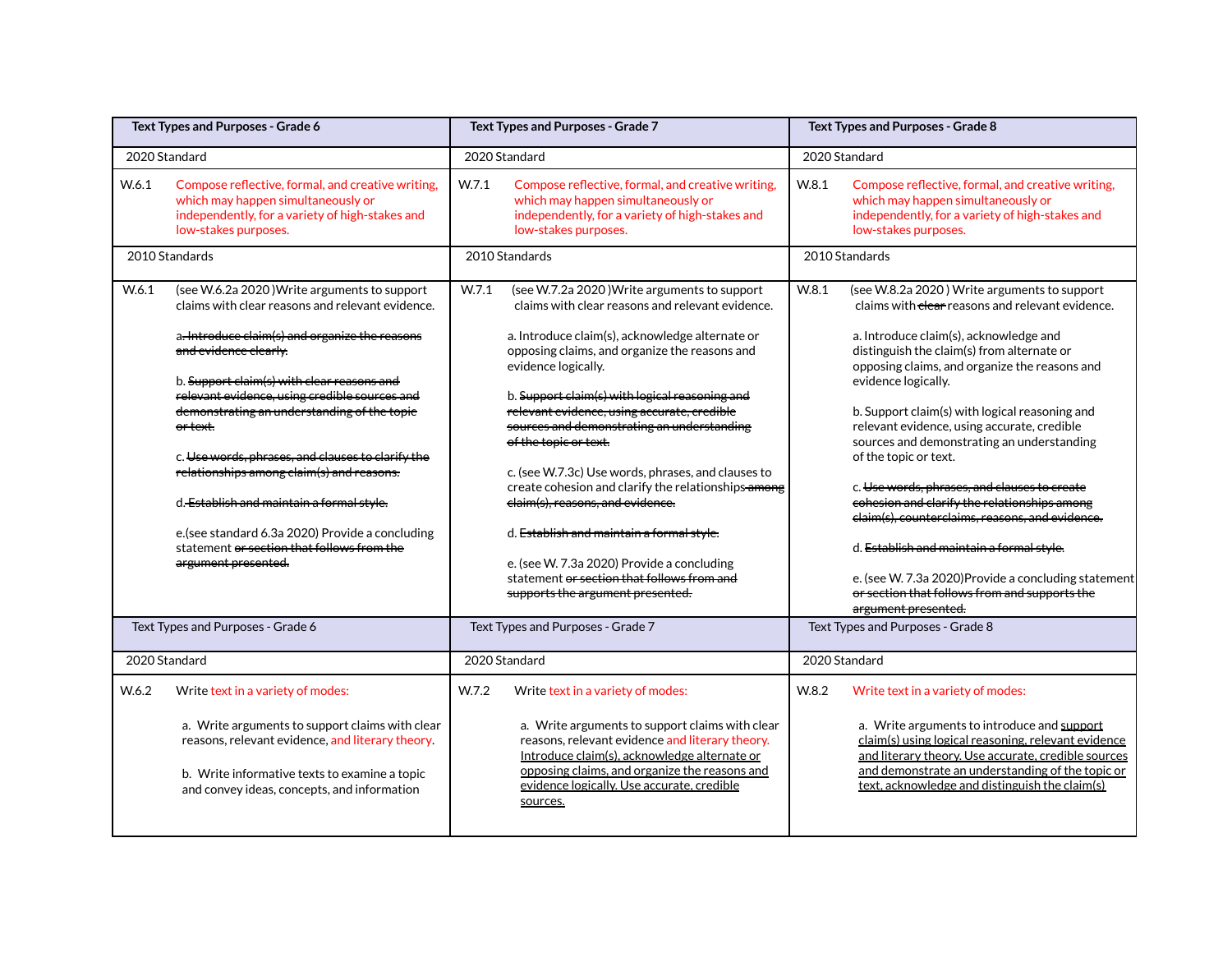through the selection, organization, and analysis of relevant content.

c. Write narratives to develop real or imagined experiences or events using effective narrative techniques, relevant descriptive details, and well-structured event sequences.

b. Write informative text that examines a topic and conveys ideas, concepts, and information through the selection and organization of relevant content by introducing and developing a topic with relevant, well-chosen facts, definitions, concrete details, quotations, or other information and examples, organizing ideas, concepts, and information into broader categories; include formatting (e.g., headings), graphics (e.g., charts, tables), and multimedia when useful to aiding comprehension.

c. Write narratives that develop real or imagined experiences or events using relevant descriptive details and well-structured event sequences that organize an event sequence logically. Engage and orient the reader by establishing a context and point of view and introduces a narrator or characters; using techniques, such as dialogue, pacing, description, and reflection, to develop experiences, events, and characters.

from alternate or opposing claims, and organize the reasons and evidence logically.

b. Write informative text, examine a topic and convey ideas, concepts, and information through the selection, organization, and analysis of relevant content by introducing and developing a topic with relevant, well-chosen facts, definitions, concrete details, quotations, or other information and examples, organizing ideas, concepts, and information into broader categories; include formatting (e.g., headings), graphics (e.g., charts, tables), and multimedia when useful to aiding comprehension.

c. Write narratives that develop real or imagined experiences or events using relevant descriptive details, and well-structured event sequences that organize an event sequence logically. Engage and orient the reader by establishing a context and point of view and introduces a narrator or characters; using techniques, such as dialogue, pacing, description, and reflection, to develop experiences, events, and characters.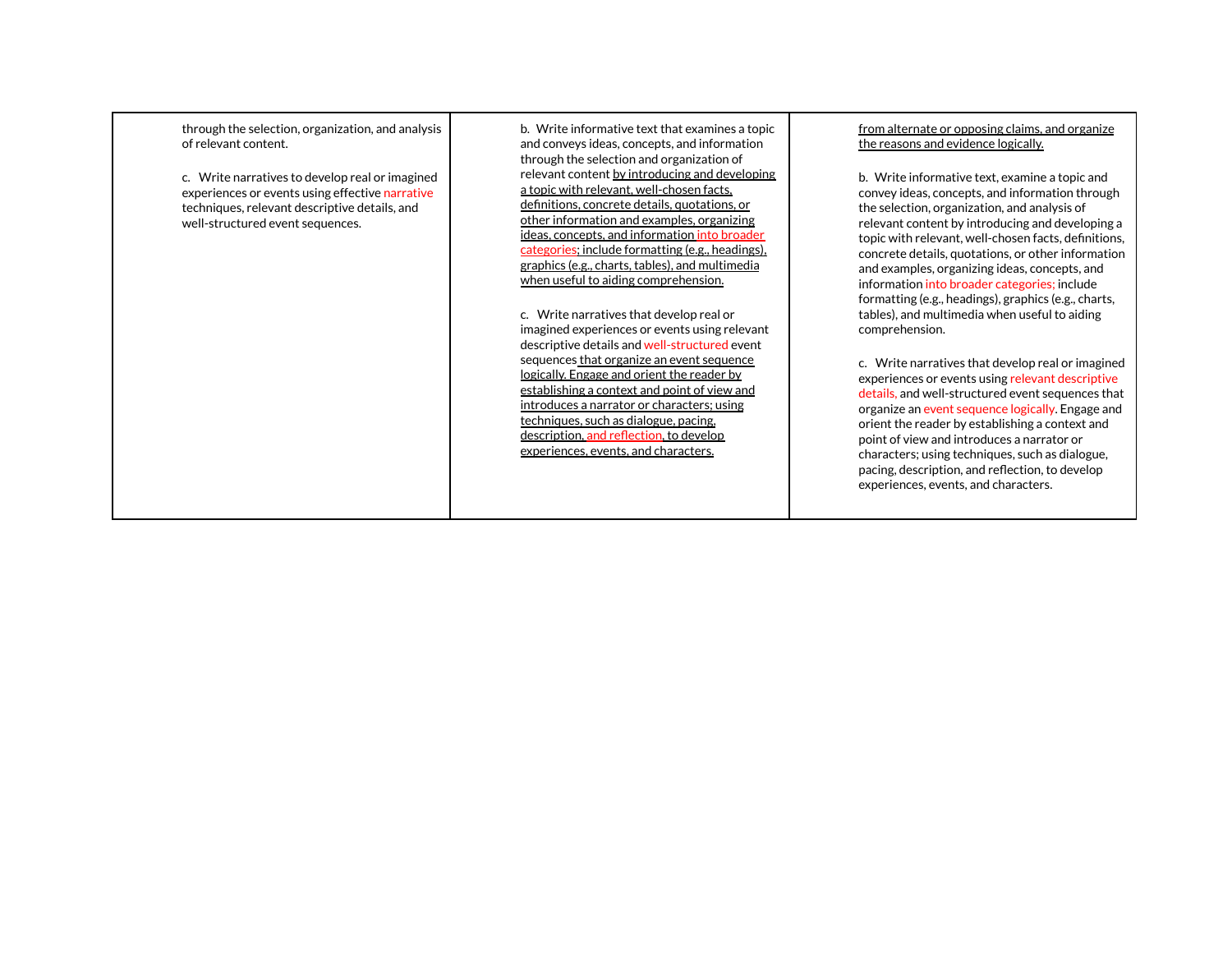| Text Types and Purposes - Grade 6 |                                                                                                                                 | Text Types and Purposes- Grade 7 |                                                                                                         | Text Types and Purposes - Grade 8 |                                                                                                      |  |
|-----------------------------------|---------------------------------------------------------------------------------------------------------------------------------|----------------------------------|---------------------------------------------------------------------------------------------------------|-----------------------------------|------------------------------------------------------------------------------------------------------|--|
| 2010 Standard                     |                                                                                                                                 | 2010 Standard                    |                                                                                                         |                                   | 2010 Standard                                                                                        |  |
| W.6.2                             | (see W.6.2b 2020) Write                                                                                                         | W.7.2                            | (see W.7.2b 2020) Write                                                                                 | W.8.2                             | (see W.8.2b 2020) Write informative/explanatory                                                      |  |
|                                   | informative/explanatory texts to examine                                                                                        |                                  | informative/explanatory texts to examine                                                                |                                   | texts to examine a topic and convey ideas,<br>concepts, and information through the selection,       |  |
|                                   | a topic and convey ideas, concepts, and                                                                                         |                                  | a topic and convey ideas, concepts, and                                                                 |                                   | organization, and analysis of relevant content.                                                      |  |
|                                   | information through the selection,                                                                                              |                                  | information through the selection, organization,                                                        |                                   |                                                                                                      |  |
|                                   | organization, and analysis of relevant content.                                                                                 |                                  | and analysis of relevant content.                                                                       |                                   | a. Introduce a topic clearly, previewing what<br>is to follow; organize ideas, concepts, and         |  |
|                                   | a. (see W.6.3a 2020) Introduce a topic; organize                                                                                |                                  | a. (see W.7.2b 2020 Introduce a topic clearly.<br>previewing what is to follow; organize ideas,         |                                   | information into broader categories; include<br>formatting (e.g., headings), graphics (e.g.,         |  |
|                                   | ideas, concepts, and information, using                                                                                         |                                  | concepts, and information, using strategies such<br>as definition, classification, comparison/contrast, |                                   | charts, tables), and multimedia when useful to<br>aiding comprehension.                              |  |
|                                   | strategies such as definition, classification,                                                                                  |                                  | and cause/effect; include formatting (e.g.,<br>headings), graphics (e.g., charts, tables), and          |                                   | b. Develop the topic with relevant, well-chosen                                                      |  |
|                                   | comparison/contrast, and cause/effect; include                                                                                  |                                  | multimedia when useful to aiding<br>comprehension.                                                      |                                   | facts, definitions, concrete details, quotations,<br>or other information and examples.              |  |
|                                   | formatting (e.g. headings), graphics (e.g., charts,                                                                             |                                  |                                                                                                         |                                   |                                                                                                      |  |
|                                   | tables), and multimedia when useful to aiding                                                                                   |                                  | b.(see W.6.3a 2020) Develop the topic with<br>relevant facts, definitions, concrete details,            |                                   | c. (see W.7.3b 2020) Use appropriate and varied<br>transitions to create cohesion and clarify the    |  |
|                                   | Comprehension.                                                                                                                  |                                  | quotations, or other information and examples.                                                          |                                   | relationships among ideas and concepts.                                                              |  |
|                                   | b. Develop the topic with relevant facts,                                                                                       |                                  | c. (see W.7.3b 2020) Use appropriate transitions<br>to create cohesion and clarify the relationships    |                                   | d. Use precise language and domain-specific<br>vocabulary to inform about or explain the topic.      |  |
|                                   | definitions, concrete details, quotations, or<br>other information and examples.                                                |                                  | among ideas and concepts.                                                                               |                                   |                                                                                                      |  |
|                                   |                                                                                                                                 |                                  | d. Use precise language and domain-specific                                                             |                                   | e. Establish and maintain a formal style.                                                            |  |
|                                   | c. (see W.6.3a 2020)Use appropriate transitions<br>to clarify the relationships among ideas and<br>concepts.                    |                                  | vocabulary to inform about or explain the<br>topie.                                                     |                                   | f. (see W.8.3a 2020) Provide a concluding statement<br>or section that follows from and supports the |  |
|                                   | d. Use precise language and domain-specific<br>vocabulary to inform about or explain the                                        |                                  | e. Establish and maintain a formal style.                                                               |                                   | information or explanation presented.                                                                |  |
|                                   | Topic.                                                                                                                          |                                  | f. (see W.7.3a 2020) Provide a concluding                                                               |                                   |                                                                                                      |  |
|                                   | e. Establish and maintain a formal style.                                                                                       |                                  | statement or section that follows from and<br>supports the information or explanation<br>presented.     |                                   |                                                                                                      |  |
|                                   | f. (see W.6.3a 2020)Provide a concluding<br>statement or section that follows from the<br>information or explanation presented. |                                  |                                                                                                         |                                   |                                                                                                      |  |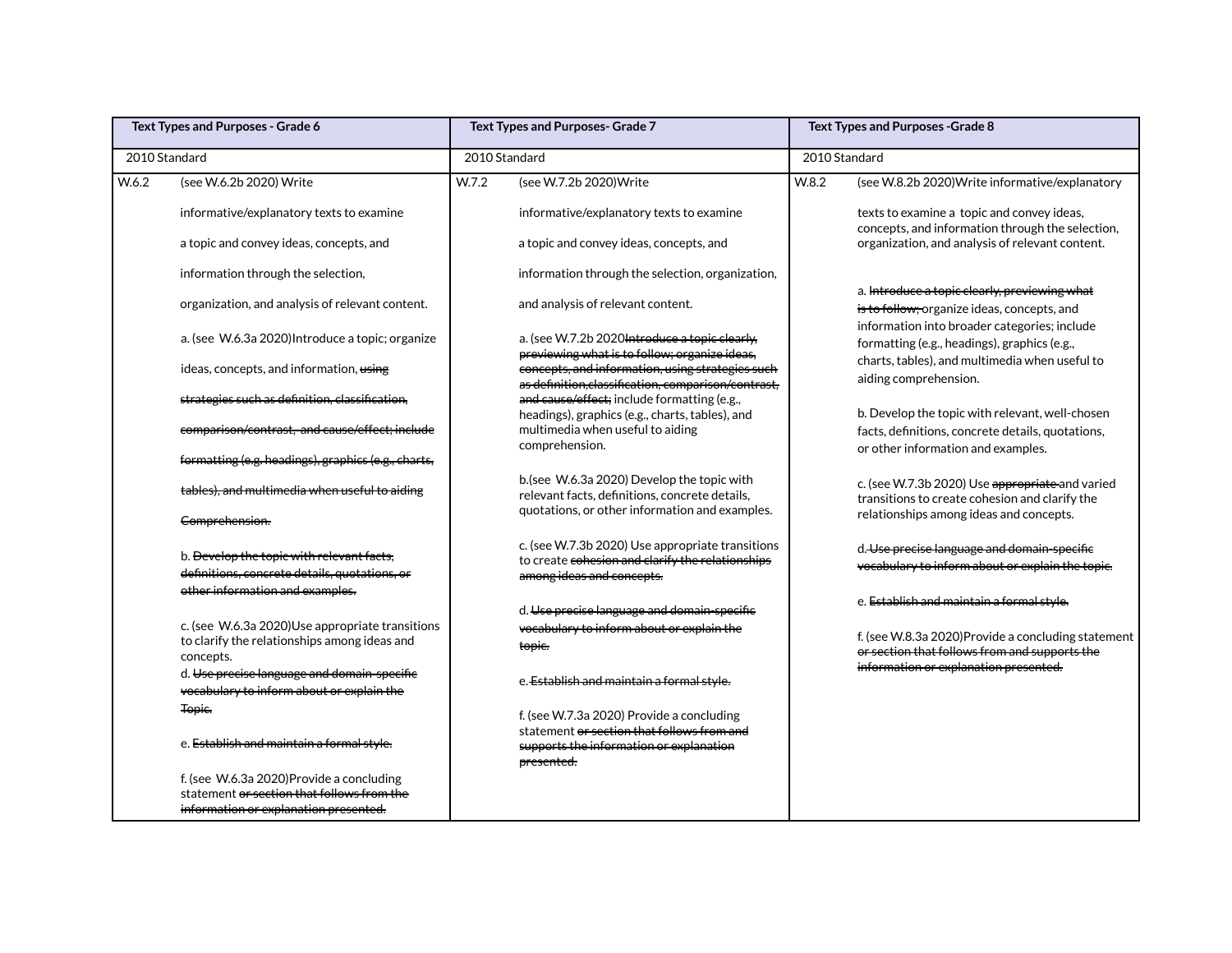|                                   | Text Types and Purposes - Grade 6                                                                                                                                                                          |               | Text Types and Purposes- Grade 7                                                                                                                                                                    | Text Types and Purposes - Grade 8 |                                                                                                                                                                                                                                |
|-----------------------------------|------------------------------------------------------------------------------------------------------------------------------------------------------------------------------------------------------------|---------------|-----------------------------------------------------------------------------------------------------------------------------------------------------------------------------------------------------|-----------------------------------|--------------------------------------------------------------------------------------------------------------------------------------------------------------------------------------------------------------------------------|
|                                   | 2020 Standard                                                                                                                                                                                              |               | 2020 Standard                                                                                                                                                                                       |                                   | 2020 Standard                                                                                                                                                                                                                  |
| W.6.3                             | Create writing that utilizes:<br>a. Organization: introduce a topic; organize                                                                                                                              | W.7.3         | Create writing that utilizes:<br>a. Organization: provide an introduction that                                                                                                                      | W.8.3                             | Create writing that utilizes:<br>a. Organization: provide an introduction that                                                                                                                                                 |
|                                   | ideas, concepts, and information. Provide a<br>concluding statement appropriate to the mode<br>of writing.                                                                                                 |               | creates suspense and anticipation for the<br>reader. Structure of the text supports and<br>clarifies the purpose and topic. Provide a<br>concluding statement appropriate to the mode               |                                   | creates suspense and anticipation for the reader.<br>Structure of the text supports and clarifies the<br>purpose and topic throughout the entire text.<br>Conclusion statement provides closure and ties up                    |
|                                   | b. Transitions: use appropriate transitions to<br>clarify the relationships among ideas and<br>concepts.                                                                                                   |               | of writing.<br>b. Transitions: use a variety of appropriate<br>transitions that connect and develop ideas.                                                                                          |                                   | all loose ends.<br>b. Transitions: varied transitions to create<br>cohesion and clarity among ideas and concepts.                                                                                                              |
|                                   | c. Word Choice (including domain specific): use<br>precise language and domain-specific<br>vocabulary to inform about or explain the topic.<br>Use sensory language to describe experiences<br>and events. |               | c. Word Choice (including domain specific): use<br>words, phrases, and clauses to create cohesion<br>and clarify the relationships. Use sensory<br>language to describe experiences and events.     |                                   | c. Word Choice (including domain specific): use<br>genre-specific vocabulary. Use vocabulary that<br>enhances the meaning and engages the reader.                                                                              |
| Text Types and Purposes - Grade 6 |                                                                                                                                                                                                            |               | Text Types and Purposes- Grade 7                                                                                                                                                                    |                                   | Text Types and Purposes - Grade 8                                                                                                                                                                                              |
|                                   | 2010 Standard                                                                                                                                                                                              | 2010 Standard |                                                                                                                                                                                                     | 2010 Standard                     |                                                                                                                                                                                                                                |
| W.6.3                             | (see W.6.2c 2020) Write narratives to develop<br>real or imagined experiences or events using<br>effective technique, relevant descriptive details,<br>and well-structured event sequences.                | W.7.3         | (see W.7.2c 2020) Write narratives to develop<br>real or imagined experiences or events using<br>effective technique, relevant descriptive details,<br>and well-structured event sequences.         | W.8.3                             | (see W.8.2c 2020) Write narratives to develop real or<br>imagined experiences or events using effective<br>technique, relevant descriptive details, and<br>well-structured event sequences.                                    |
|                                   | a. Engage and orient the reader by establishing<br>a context and introducing a narrator and/or<br>characters; organize an event sequence that<br>unfolds naturally and logically.                          |               | a. Engage and orient the reader by establishing<br>a context and point of view and introducing a<br>narrator and/or characters; organize an event<br>sequence that unfolds naturally and logically. |                                   | a. Engage and orient the reader by establishing<br>a context and point of view and introducing a<br>narrator and/or characters; organize an event<br>sequence that unfolds naturally and logically.                            |
|                                   | b. Use narrative techniques, such as dialogue,<br>pacing, and description, to develop<br>experiences, events, and/or characters.                                                                           |               | b. Use narrative techniques, such as dialogue,<br>pacing, and description, to develop<br>experiences, events, and/or characters.                                                                    |                                   | b. Use narrative techniques, such as dialogue,<br>pacing, description, and reflection, to develop<br>experiences, events, and/or characters.                                                                                   |
|                                   | c. (see W.6.3b 2020) Use a variety of transition<br>words, phrases, and clauses to convey sequence<br>and signal shifts from one time frame or setting<br>to another.                                      |               | c. (see W.7.3b 2020) Use a variety of transition<br>words, phrases, and clauses to convey sequence<br>and signal shifts from one time frame or setting to<br>another.                               |                                   | c. (see W.8.3b 2020) Use a variety of transition words,<br>phrases, and clauses to convey sequence, signal shifts<br>from one time frame or setting to another, and<br>show the relationships among experiences and<br>Events. |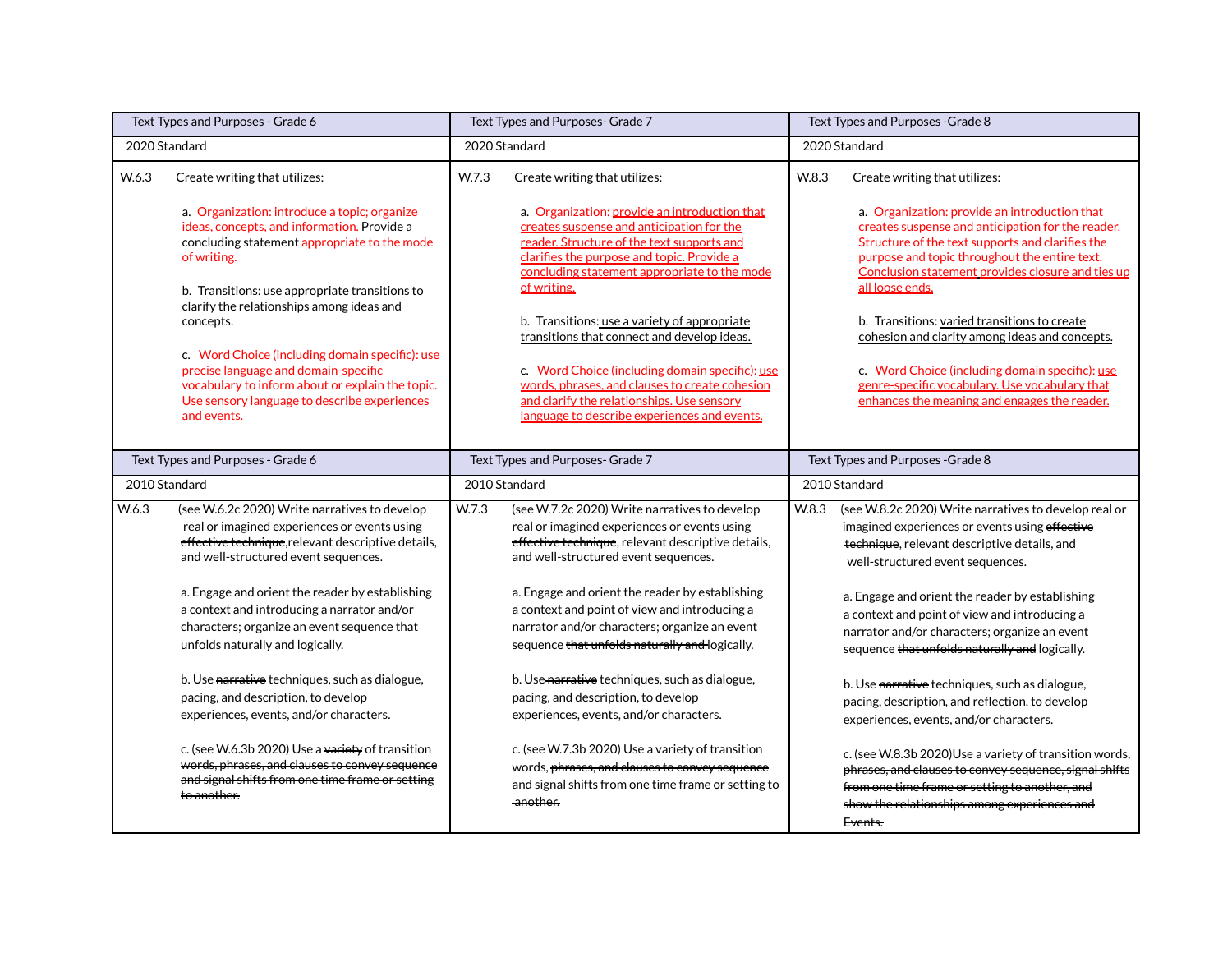| d. (see W.6.3c 2020) Use precise words and<br>phrases, relevant<br>descriptive details, and sensory language to<br>convey experiences and events. | d. (see W.7.3c 2020)Use <del>precise</del> words and<br>phrases, relevant descriptive details, and sensory<br>language to capture the action and convey | d. Use precise words and phrases, relevant<br>descriptive details, and sensory language to                                                                                                             |
|---------------------------------------------------------------------------------------------------------------------------------------------------|---------------------------------------------------------------------------------------------------------------------------------------------------------|--------------------------------------------------------------------------------------------------------------------------------------------------------------------------------------------------------|
| e. (see W.6.3a 2020)) Provide a conclusion that<br>follows from the narrated experiences or events.                                               | experiences and events.<br>e.(see W.7.3a 2020) Provide a conclusion that<br>follows from and reflects on the narrated<br>experiences or events.         | eapture the action and convey experiences and<br><del>events.</del><br>e. (see W.8.3a 2020)Provide a conclusion that follows<br>from and reflects on the narrated experiences or<br><del>events.</del> |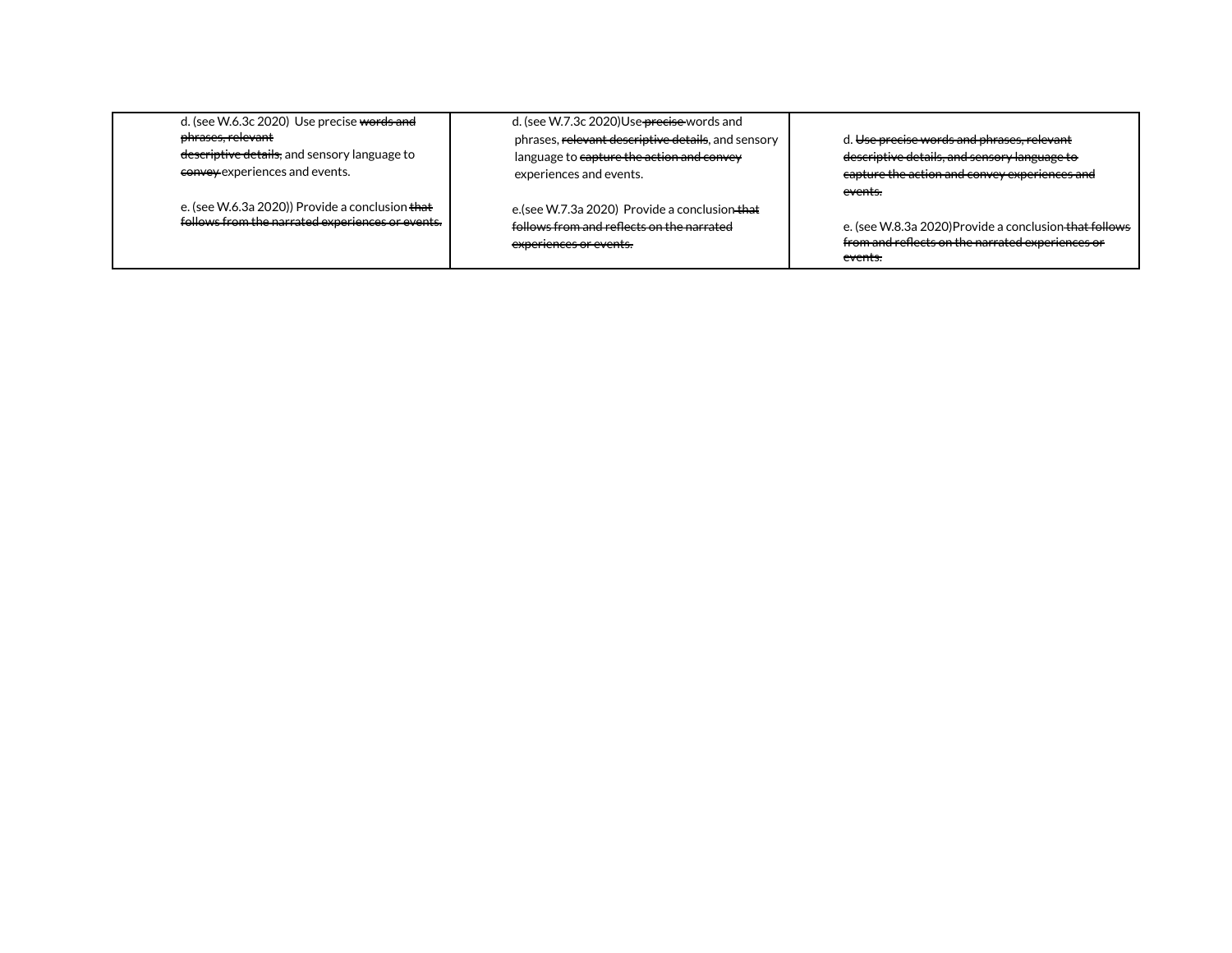|                                                  | Production and Distribution of Writing - Grade 6                                                                                                                                                                                                                                                                  |               | Production and Distribution of Writing - Grade 7                                                                                                                                                                                                                                                                                                                               | Production and Distribution of Writing - Grade 8 |                                                                                                                                                                                                                                                                                                                                                                                |
|--------------------------------------------------|-------------------------------------------------------------------------------------------------------------------------------------------------------------------------------------------------------------------------------------------------------------------------------------------------------------------|---------------|--------------------------------------------------------------------------------------------------------------------------------------------------------------------------------------------------------------------------------------------------------------------------------------------------------------------------------------------------------------------------------|--------------------------------------------------|--------------------------------------------------------------------------------------------------------------------------------------------------------------------------------------------------------------------------------------------------------------------------------------------------------------------------------------------------------------------------------|
| 2020 Standard                                    |                                                                                                                                                                                                                                                                                                                   |               | 2020 Standard                                                                                                                                                                                                                                                                                                                                                                  | 2020 Standard                                    |                                                                                                                                                                                                                                                                                                                                                                                |
| W.6.4                                            | Independently and collaboratively produce clear<br>and coherent writing in which the development,<br>organization, and style are culturally-sustaining<br>and rhetorically authentic to task, purpose, and<br>audience. (Grade-specific expectations for<br>writing types are defined in standards 1-3<br>above.) | W.7.4         | Independently and collaboratively produce clear<br>and coherent writing in which the development,<br>organization, and style are culturally-sustaining<br>and rhetorically authentic to task, purpose, and<br>audience. (Grade-specific expectations for<br>writing types are defined in standards 1-3<br>above.)                                                              | W.8.4                                            | Independently and collaboratively produce<br>clear and coherent writing in which the<br>development, organization, and style are<br>culturally-sustaining and rhetorically authentic<br>to task, purpose, and audience. (Grade-specific<br>expectations for writing types are defined in<br>standards 1-3 above.)                                                              |
|                                                  | 2010 Standard                                                                                                                                                                                                                                                                                                     |               | 2010 Standard                                                                                                                                                                                                                                                                                                                                                                  | 2010 Standard                                    |                                                                                                                                                                                                                                                                                                                                                                                |
| W.6.4                                            | Produce clear and coherent writing in which<br>the development, organization, and style are<br>appropriate to task, purpose, and audience.<br>(Grade-specific expectations for writing types are<br>defined in standards 1-3 above.)                                                                              | W.7.4         | Produce clear and coherent writing in which<br>the development, organization, and style are<br>appropriate to task, purpose, and audience.<br>(Grade-specific expectations for writing types are<br>defined in standards 1-3 above.)                                                                                                                                           | W.8.4                                            | Produce clear and coherent writing in which<br>the development, organization, and style are<br>appropriate-to task, purpose, and audience.<br>(Grade-specific expectations for writing types<br>are defined in standards 1-3 above.)                                                                                                                                           |
|                                                  | 2020 Standard                                                                                                                                                                                                                                                                                                     | 2020 Standard |                                                                                                                                                                                                                                                                                                                                                                                | 2020 Standard                                    |                                                                                                                                                                                                                                                                                                                                                                                |
| W.6.5                                            | With some guidance and support from peers and<br>adults, develop and strengthen writing as needed<br>by planning, revising, editing, rewriting, or trying<br>a new approach.                                                                                                                                      | W.7.5         | With some guidance and support from peers and<br>adults, develop and strengthen writing as needed<br>by planning, revising, editing, rewriting, or trying<br>a new approach, focusing on how well purpose<br>and audience have been addressed.                                                                                                                                 | W.8.5                                            | With some guidance and support from peers and<br>adults, develop and strengthen writing as needed<br>by planning, revising, editing, rewriting, or trying<br>a new approach, focusing on how well purpose<br>and audience have been addressed.                                                                                                                                 |
| 2010 Standard                                    |                                                                                                                                                                                                                                                                                                                   |               | 2010 Standard                                                                                                                                                                                                                                                                                                                                                                  | 2010 Standard                                    |                                                                                                                                                                                                                                                                                                                                                                                |
| W.6.5                                            | With some guidance and support from peers and<br>adults, develop and strengthen writing as needed<br>by planning, revising, editing, rewriting, or trying<br>a new approach. (Editing for conventions should<br>demonstrate command of Language standards<br>1-3 up to and including grade 6 on page 52.)         | W.7.5         | With some guidance and support from peers and<br>adults, develop and strengthen writing as needed<br>by planning, revising, editing, rewriting, or trying<br>a new approach, focusing on how well purpose<br>and audience have been addressed. (Editing for<br>conventions should demonstrate command of<br>Language standards 1-3 up to and including<br>grade 7 on page 52.) | W.8.5                                            | With some guidance and support from peers and<br>adults, develop and strengthen writing as<br>needed by planning, revising, editing, rewriting,<br>or trying a new approach, focusing on how well<br>purpose and audience have been addressed.<br>(Editing for conventions should demonstrate<br>command of Language standards 1 3 up to and<br>including grade 8 on page 52.) |
| Production and Distribution of Writing - Grade 6 |                                                                                                                                                                                                                                                                                                                   |               | Production and Distribution of Writing - Grade 7                                                                                                                                                                                                                                                                                                                               |                                                  | Production and Distribution of Writing - Grade 8                                                                                                                                                                                                                                                                                                                               |
| 2020 Standard                                    |                                                                                                                                                                                                                                                                                                                   |               | 2020 Standard                                                                                                                                                                                                                                                                                                                                                                  | 2020 Standard                                    |                                                                                                                                                                                                                                                                                                                                                                                |
| W.6.6                                            | Use technology, (including paper and pencil,<br>internet, audio, visual, multilingual, multimodal,<br>mobile, and/or other interactive formats), to                                                                                                                                                               | W.7.6         | Use technology, (including paper and pencil,<br>internet, audio, visual, multilingual, multimodal,<br>mobile, and/or other interactive formats), to                                                                                                                                                                                                                            | W.8.6                                            | Use technology, (including paper and pencil,<br>internet, audio, visual, multilingual, multimodal,<br>mobile, and/or other interactive formats), to                                                                                                                                                                                                                            |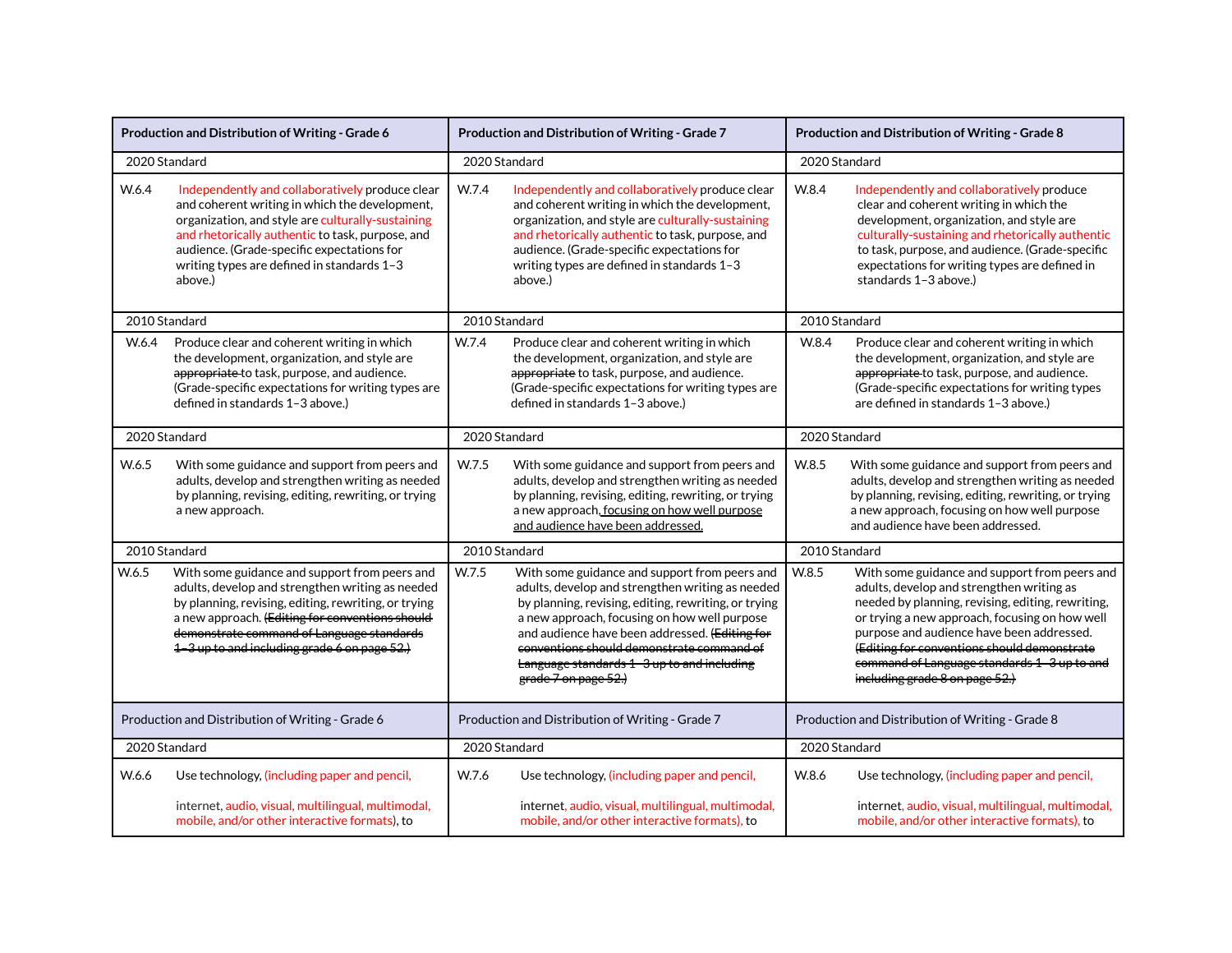|       | produce and publish writing and present the<br>relationships between information and ideas<br>efficiently, as well as, to interact and collaborate<br>with others. Proficiently produce writing<br>through printing, cursive, and/or typing (with<br>sufficient command of keyboarding skills to type<br>a minimum of three pages in a single sitting).<br>selecting the method(s) best suited for audience<br>and purpose. |               | produce and publish writing and present the<br>relationships between information and ideas<br>efficiently, as well as to interact and collaborate<br>with others, including linking to and citing<br>sources. |               | produce and publish writing and present the<br>relationships between information and ideas<br>efficiently as well as to interact and collaborate<br>with others.                                               |
|-------|-----------------------------------------------------------------------------------------------------------------------------------------------------------------------------------------------------------------------------------------------------------------------------------------------------------------------------------------------------------------------------------------------------------------------------|---------------|---------------------------------------------------------------------------------------------------------------------------------------------------------------------------------------------------------------|---------------|----------------------------------------------------------------------------------------------------------------------------------------------------------------------------------------------------------------|
|       | 2010 Standard                                                                                                                                                                                                                                                                                                                                                                                                               | 2010 Standard |                                                                                                                                                                                                               | 2010 Standard |                                                                                                                                                                                                                |
| W.6.6 | Use technology, including the Internet, to<br>produce and publish writing as well as to interact<br>and collaborate with others; demonstrate<br>sufficient command of keyboarding skills to type a<br>minimum of three pages in a single sitting.                                                                                                                                                                           | W.7.6         | Use technology, including the Internet, to<br>produce and publish writing and link to and cite<br>sources as well as to interact and collaborate<br>with others, including linking to and citing<br>sources.  | W.8.6         | Use technology, including the Internet, to<br>produce and publish writing and present the<br>relationships between information and ideas<br>efficiently as well as to interact and collaborate<br>with others. |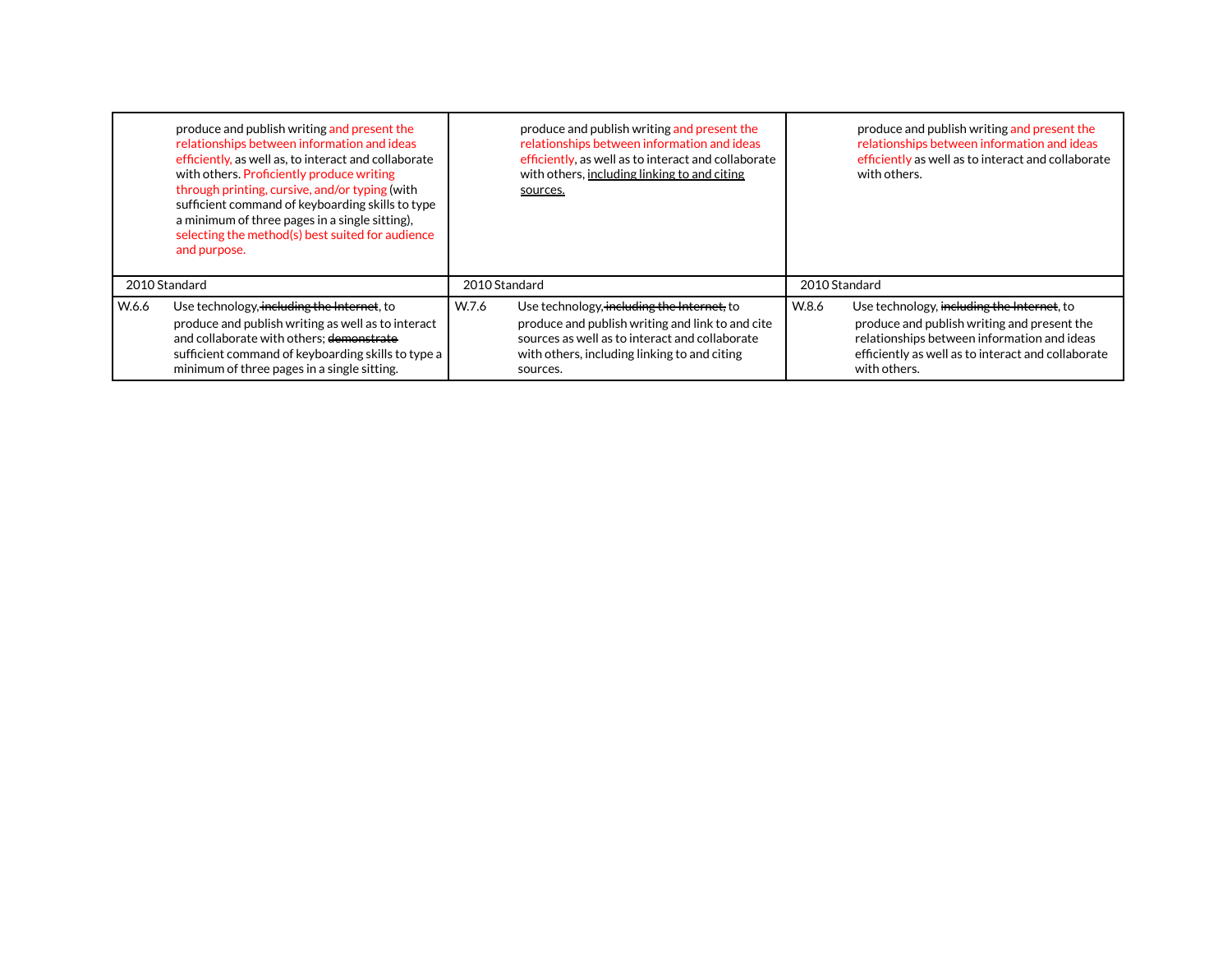|       | Inquiry to Build and Present Knowledge - Grade 6                                                                                                                                                                                                                           | Inquiry to Build and Present Knowledge - Grade 7                                                                                                                                                                                                                                                                    | Inquiry to Build and Present Knowledge - Grade 8                                                                                                                                                                                                                                                                     |  |
|-------|----------------------------------------------------------------------------------------------------------------------------------------------------------------------------------------------------------------------------------------------------------------------------|---------------------------------------------------------------------------------------------------------------------------------------------------------------------------------------------------------------------------------------------------------------------------------------------------------------------|----------------------------------------------------------------------------------------------------------------------------------------------------------------------------------------------------------------------------------------------------------------------------------------------------------------------|--|
|       | 2020 Standard                                                                                                                                                                                                                                                              | 2020 Standard                                                                                                                                                                                                                                                                                                       | 2020 Standard                                                                                                                                                                                                                                                                                                        |  |
| W.6.7 | Conduct short inquiry projects to answer a<br>question, drawing on several sources and<br>refocusing the inquiry when appropriate.                                                                                                                                         | W.7.7<br>Conduct short inquiry projects to answer a<br>question, drawing on several sources and<br>generating additional related, focused questions<br>for further research and investigation.                                                                                                                      | W.8.7<br>Conduct short inquiry projects to answer a<br>question (including self-generated questions),<br>drawing on several sources and generating<br>additional related, focused questions that allow<br>for multiple avenues of exploration.                                                                       |  |
|       | 2010 Standard                                                                                                                                                                                                                                                              | 2010 Standard                                                                                                                                                                                                                                                                                                       | 2010 Standard                                                                                                                                                                                                                                                                                                        |  |
| W.6.7 | Conduct short research projects to answer<br>a question, drawing on several sources and<br>refocusing the inquiry when appropriate.                                                                                                                                        | W.7.7<br>Conduct short research projects to answer<br>a question, drawing on several sources and<br>generating additional related, focused questions<br>for further research and investigation.                                                                                                                     | W.8.7<br>Conduct short research projects to answer a<br>question (including a self-generated question),<br>drawing on several sources and generating<br>additional related, focused questions that allow<br>for multiple avenues of exploration.                                                                     |  |
|       | 2020 Standard                                                                                                                                                                                                                                                              | 2020 Standard                                                                                                                                                                                                                                                                                                       | 2020 Standard                                                                                                                                                                                                                                                                                                        |  |
| W.6.8 | Gather relevant information from multiple print<br>and digital sources; assess the credibility of each<br>source; quote or paraphrase the data and<br>conclusions of others while avoiding plagiarism<br>and providing basic bibliographic information for<br>sources.     | W.7.8<br>Gather relevant information from multiple print<br>and digital sources, using search terms effectively;<br>assess the credibility and accuracy of each source;<br>quote or paraphrase the data and conclusions of<br>others while avoiding plagiarism and following a<br>standard format for citation.     | W.8.8<br>Gather relevant information from multiple print<br>and digital sources, using search terms<br>effectively; assess the credibility and accuracy of<br>each source; quote or paraphrase the data and<br>conclusions of others while avoiding plagiarism<br>and following a standard format for citation.      |  |
|       | 2010 Standard                                                                                                                                                                                                                                                              | 2010 Standard                                                                                                                                                                                                                                                                                                       | 2010 Standard                                                                                                                                                                                                                                                                                                        |  |
| W.6.8 | Gather relevant information from multiple print<br>and digital sources; assess the credibility of each<br>source; and quote or paraphrase the data and<br>conclusions of others while avoiding plagiarism<br>and providing basic bibliographic information for<br>sources. | W.7.8<br>Gather relevant information from multiple print<br>and digital sources, using search terms effectively;<br>assess the credibility and accuracy of each source;<br>and quote or paraphrase the data and conclusions<br>of others while avoiding plagiarism and following a<br>standard format for citation. | W.8.8.<br>Gather relevant information from multiple print<br>and digital sources, using search terms effectively;<br>assess the credibility and accuracy of each source;<br>and quote or paraphrase the data and conclusions<br>of others while avoiding plagiarism and following<br>a standard format for citation. |  |
|       | 2020 Standard                                                                                                                                                                                                                                                              | 2020 Standard                                                                                                                                                                                                                                                                                                       | 2020 Standard                                                                                                                                                                                                                                                                                                        |  |
| W.6.9 | Draw evidence from literary or informational<br>texts to support analysis, reflection, and inquiry.<br>(Apply grade 6 Reading standards)                                                                                                                                   | W.7.9<br>Draw evidence from literary or informational<br>texts to support analysis, reflection, and inquiry.<br>(Apply grade 7 Reading standards)                                                                                                                                                                   | W.8.9<br>Draw evidence from literary or informational<br>texts to support analysis, reflection, and inquiry.<br>(Apply grade 8 Reading standards)                                                                                                                                                                    |  |
|       | Inquiry to Build and Present Knowledge - Grade 6                                                                                                                                                                                                                           | Inquiry to Build and Present Knowledge - Grade 7                                                                                                                                                                                                                                                                    | Inquiry to Build and Present Knowledge - Grade 8                                                                                                                                                                                                                                                                     |  |
|       | 2010 Standard                                                                                                                                                                                                                                                              | 2010 Standard                                                                                                                                                                                                                                                                                                       | 2010 Standard                                                                                                                                                                                                                                                                                                        |  |
| W.6.9 | Draw evidence from literary or informational<br>texts to support analysis, reflection, and                                                                                                                                                                                 | W.7.9<br>Draw evidence from literary or informational<br>texts to support analysis, reflection, and research.                                                                                                                                                                                                       | W.8.9<br>Draw evidence from literary or informational<br>texts to support analysis, reflection, and                                                                                                                                                                                                                  |  |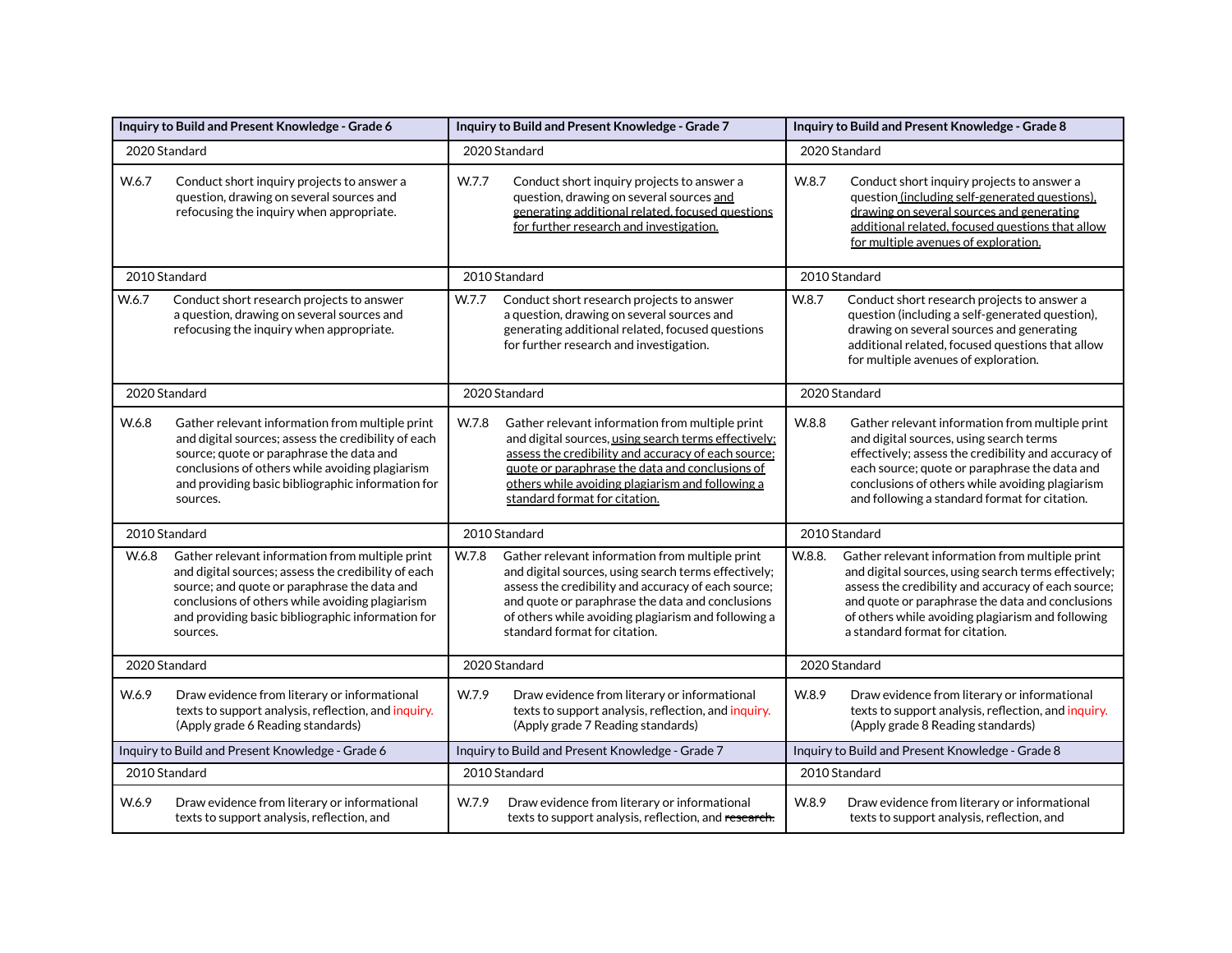#### research.

a. Apply grade 6 Reading standards to literature (e.g., "Compare and contrast texts in different forms or genres [e.g., stories and poems; historical novels and fantasy stories] in terms of their approaches to similar themes and topics").

b. Apply grade 6 Reading standards to literary nonfiction (e.g., "Trace and evaluate the argument and specific claims in a text, distinguishing claims that are supported by reasons and evidence from claims that are not").

a. Apply grade 7 Reading standards to literature (e.g., "Compare and contrast a fictional portrayal of a time, place, or character and a historical account of the same period as a means of understanding how authors of fiction use or alter history").

b. Apply grade 7 Reading standards to literary nonfiction (e.g. "Trace and evaluate the argument and specific claims in a text, assessing whether the reasoning is sound and the evidence is relevant and sufficient to support the claims").

#### research.

a. Apply grade 8 Reading standards to literature (e.g., "Analyze how a modern work of fiction draws on themes, patterns of events, or character types from myths, traditional stories, or religious works such as the Bible, including describing how the material is rendered new").

b. Apply grade 8 Reading standards to literary nonfiction (e.g., "Delineate and evaluate the argument and specific claims in a text, assessing whether the reasoning is sound and the evidence is relevant and sufficient; recognize when irrelevant evidence is introduced").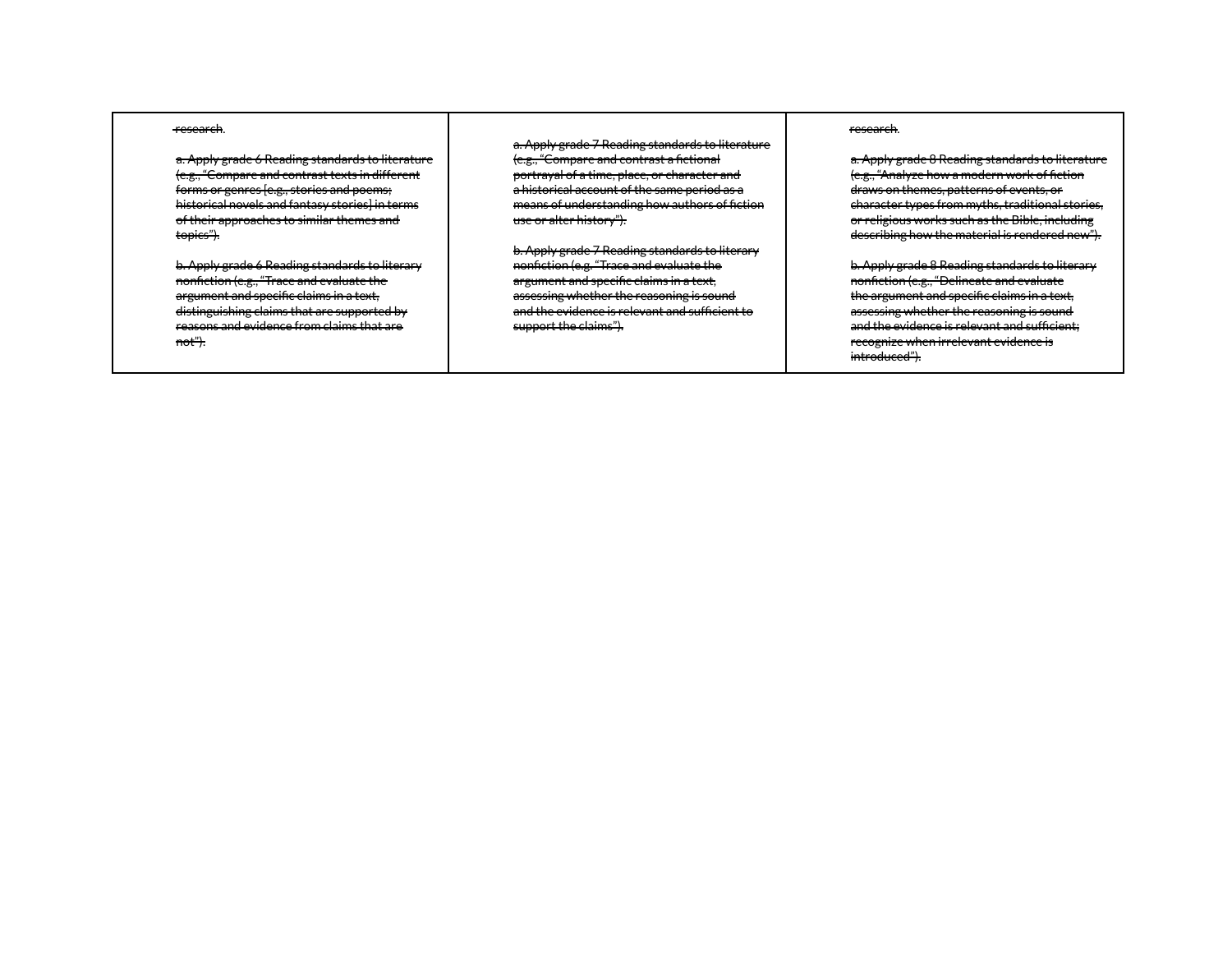| Text Types and Purposes - Grades 9-10 |                                                                                                                                                                                                                                                                                                                                                                                                                                                                                                                                                                                                                                                                                                                                                                                                                                                                                                                                                                                                                                                                                                                                                                    | Text Types and Purposes - Grades 11-12 |                                                                                                                                                                                                                                                                                                                                                                                                                                                                                                                                                                                                                                                                                                                                                                                                                                                                                                                                                                                                                                                                                                                                                                                                                                                                                                                                 |  |
|---------------------------------------|--------------------------------------------------------------------------------------------------------------------------------------------------------------------------------------------------------------------------------------------------------------------------------------------------------------------------------------------------------------------------------------------------------------------------------------------------------------------------------------------------------------------------------------------------------------------------------------------------------------------------------------------------------------------------------------------------------------------------------------------------------------------------------------------------------------------------------------------------------------------------------------------------------------------------------------------------------------------------------------------------------------------------------------------------------------------------------------------------------------------------------------------------------------------|----------------------------------------|---------------------------------------------------------------------------------------------------------------------------------------------------------------------------------------------------------------------------------------------------------------------------------------------------------------------------------------------------------------------------------------------------------------------------------------------------------------------------------------------------------------------------------------------------------------------------------------------------------------------------------------------------------------------------------------------------------------------------------------------------------------------------------------------------------------------------------------------------------------------------------------------------------------------------------------------------------------------------------------------------------------------------------------------------------------------------------------------------------------------------------------------------------------------------------------------------------------------------------------------------------------------------------------------------------------------------------|--|
| 2020 Standard                         |                                                                                                                                                                                                                                                                                                                                                                                                                                                                                                                                                                                                                                                                                                                                                                                                                                                                                                                                                                                                                                                                                                                                                                    | 2020 Standard                          |                                                                                                                                                                                                                                                                                                                                                                                                                                                                                                                                                                                                                                                                                                                                                                                                                                                                                                                                                                                                                                                                                                                                                                                                                                                                                                                                 |  |
| $W.9 - 10.1$                          | Compose reflective, formal, and creative writing, which may happen<br>simultaneously or independently, for a variety of high-stakes and low-stakes<br>purposes.                                                                                                                                                                                                                                                                                                                                                                                                                                                                                                                                                                                                                                                                                                                                                                                                                                                                                                                                                                                                    |                                        | W.11-12.1 Compose reflective, formal, and creative writing, which may happen<br>simultaneously or independently, for a variety of high-stakes and low-stakes<br>purposes.                                                                                                                                                                                                                                                                                                                                                                                                                                                                                                                                                                                                                                                                                                                                                                                                                                                                                                                                                                                                                                                                                                                                                       |  |
| 2010 Standards                        |                                                                                                                                                                                                                                                                                                                                                                                                                                                                                                                                                                                                                                                                                                                                                                                                                                                                                                                                                                                                                                                                                                                                                                    | 2010 Standards                         |                                                                                                                                                                                                                                                                                                                                                                                                                                                                                                                                                                                                                                                                                                                                                                                                                                                                                                                                                                                                                                                                                                                                                                                                                                                                                                                                 |  |
| $W.9-10.1$                            | (see W.9-10.2a 2020) Write arguments to support claims in an analysis of<br>substantive topics or texts, using valid reasoning and relevant and sufficient<br>evidence.<br>a. Introduce precise claim(s), distinguish the claim(s) from alternate or<br>opposing claims, and create an organization that establishes clear<br>relationships among claim(s), counterclaims, reasons, and evidence.<br>b. Develop claim(s) and counterclaims fairly, supplying evidence for each<br>while pointing out the strengths and limitations of both in a manner that<br>anticipates the audience's knowledge level and concerns.<br>c. Use words, phrases, and clauses to link the major sections of the text,<br>ereate cohesion, and clarify the relationships between claim(s) and reasons,<br>between reasons and evidence, and between claim(s) and counterclaims.<br>d. Establish and maintain a formal style and objective tone while attending to<br>the norms and conventions of the discipline in which they are writing.<br>e. (see standard W.9-10.3a 2020) Provide a concluding statement or section<br>that follows from and supports the argument presented. |                                        | W.11-12.1 (see W.11-12.2a 2020) Write arguments to support claims in an analysis of<br>substantive topics or texts, using valid reasoning and relevant and sufficient<br>evidence.<br>a. Introduce precise <del>, knowledgeable</del> claim(s), establish the significance of the<br>claim(s), distinguish the claim(s) from alternate or opposing claims, and<br>create an organization that logically sequences claim(s), counterclaims,<br>reasons, and evidence,<br>b. Develop claim(s) and counterclaims fairly and thoroughly, supplying the<br>most-relevant evidence for each while pointing out the strengths and<br>limitations of both in a manner that anticipates the audience's knowledge<br>level, concerns, values, and possible biases.<br>c. Use words, phrases, and clauses as well as varied syntax to link the major<br>sections of the text, create cohesion, and clarify the relationships between<br>elaim(s) and reasons, between reasons and evidence, and between claim(s)<br>and counterclaims.<br>d. Establish and maintain a formal style and objective tone while attending to<br>the norms and conventions of the discipline in which they are writing.<br>e. (see standard W.9-10.3a 2020) Provide a concluding statement or section<br>that follows from and supports the argument presented. |  |
|                                       | Text Types and Purposes - Grades 9-10                                                                                                                                                                                                                                                                                                                                                                                                                                                                                                                                                                                                                                                                                                                                                                                                                                                                                                                                                                                                                                                                                                                              | Text Types and Purposes - Grades 11-12 |                                                                                                                                                                                                                                                                                                                                                                                                                                                                                                                                                                                                                                                                                                                                                                                                                                                                                                                                                                                                                                                                                                                                                                                                                                                                                                                                 |  |
| 2020 Standard                         |                                                                                                                                                                                                                                                                                                                                                                                                                                                                                                                                                                                                                                                                                                                                                                                                                                                                                                                                                                                                                                                                                                                                                                    | 2020 Standard                          |                                                                                                                                                                                                                                                                                                                                                                                                                                                                                                                                                                                                                                                                                                                                                                                                                                                                                                                                                                                                                                                                                                                                                                                                                                                                                                                                 |  |
| $W.9-10.2$                            | Write text in a variety of modes:<br>a. Write arguments and literary analysis to support claims in an<br>analysis of substantive topics or texts, using valid reasoning, literary<br>theory, and relevant and sufficient evidence which introduce precise<br>claim(s), distinguish the claim(s) from alternate or opposing claims, and<br>create an organization that establishes clear relationships among                                                                                                                                                                                                                                                                                                                                                                                                                                                                                                                                                                                                                                                                                                                                                        |                                        | W.11-12.2 Write text in a variety of modes:<br>a. Write arguments and literary analysis to support claims in an<br>analysis of substantive topics or texts. Establish the significance of<br>the claim(s) using valid reasoning. literary theory and relevant and<br>sufficient evidence which introduce precise claim(s), distinguish the<br>claim(s) from alternate or opposing claims, and create an                                                                                                                                                                                                                                                                                                                                                                                                                                                                                                                                                                                                                                                                                                                                                                                                                                                                                                                         |  |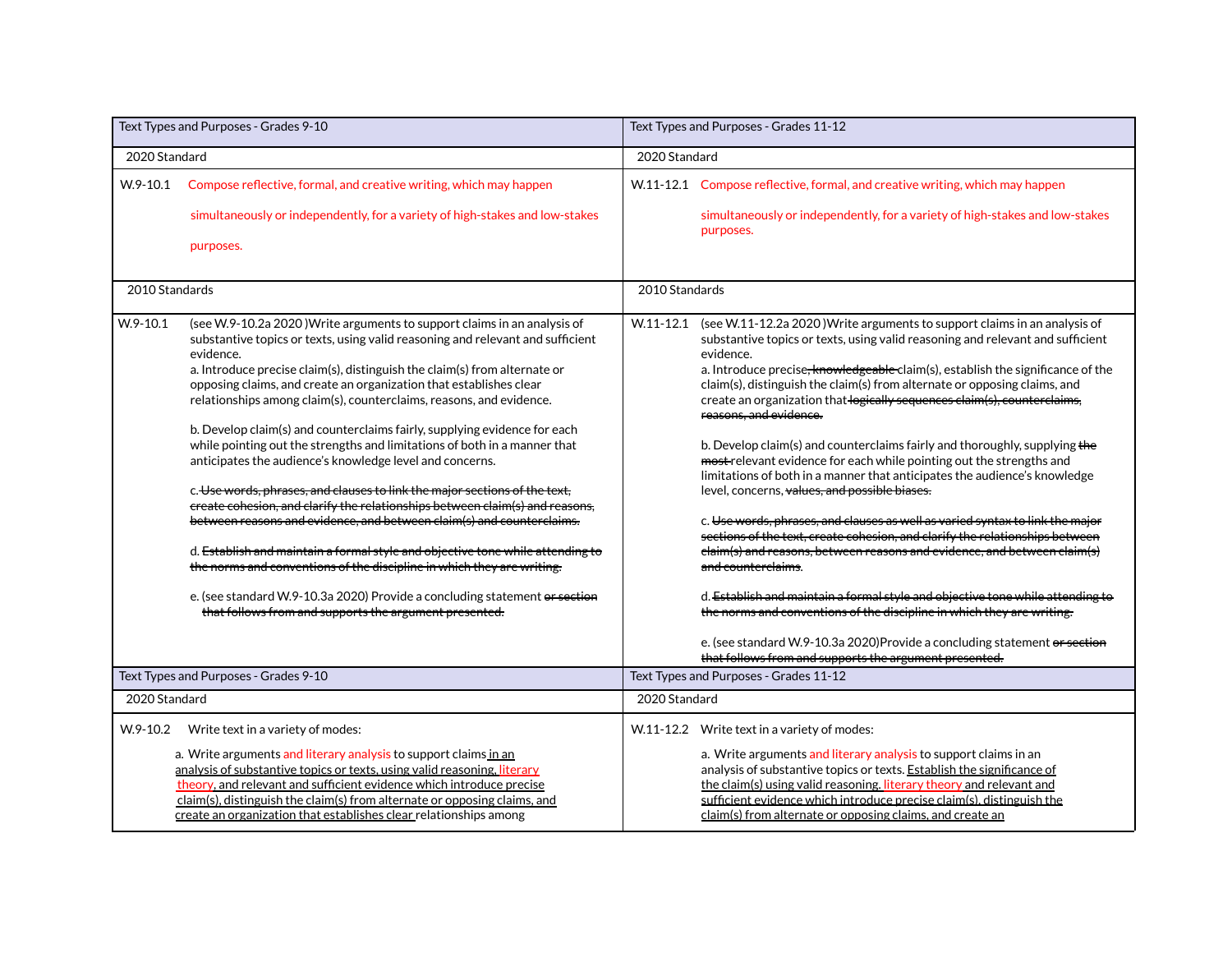claim(s), counterclaims, reasons, and evidence. Develop claim(s) and counterclaims fairly, supplying evidence for each while pointing out the strengths and limitations of both in a manner that anticipates the audience's knowledge level and concerns.

b. Write informative texts that examine and convey complex ideas, concepts, and information clearly and accurately through the effective selection, organization, and analysis of content by introducing a topic; organizing complex ideas, concepts, and information to make important connections and distinctions; including formatting (e.g., headings), graphics (e.g., figures, tables), and multimedia when useful to aiding comprehension; developing the topic with well-chosen, relevant, and sufficient facts, extended definitions, concrete details, quotations, and other information and examples appropriate to the audience's knowledge of the topic.

c. Write narratives that develop real or imagined experiences or events using relevant descriptive details, and well-structured event sequences that organize an event sequence logically. Engages and orients the reader by establishing a context and point of view and introducing a narrator or characters; using techniques, such as dialogue, pacing, description, and reflection, to develop experiences, events, and/or characters.

organization that establishes clear relationships among claim(s), counterclaims, reasons, and evidence. Develop claim(s) and counterclaims fairly, supplying evidence for each while pointing out the strengths and limitations of both in a manner that anticipates the audience's knowledge level and concerns.

b. Write informative texts that examine and convey complex ideas, concepts, and information clearly and accurately through the effective selection, organization, and analysis of content by introducing a topic; organizing complex ideas, concepts, and information to make important connections and distinctions; including formatting (e.g., headings), graphics (e.g., figures, tables), and multimedia when useful to aiding comprehension; thoroughly developing the topic by selecting the most significant and relevant extended definitions, concrete details, quotations, and other information and examples appropriate to the audience's knowledge of the topic.

c. Write narratives that develop real or imagined experiences or events using relevant descriptive details, and well-structured event sequences that organize an event sequence logically. Engages and orients the reader by establishing a context and point of view and introducing a narrator or characters; using techniques, such as dialogue, pacing, description, and reflection, to develop experiences, events, and/or characters.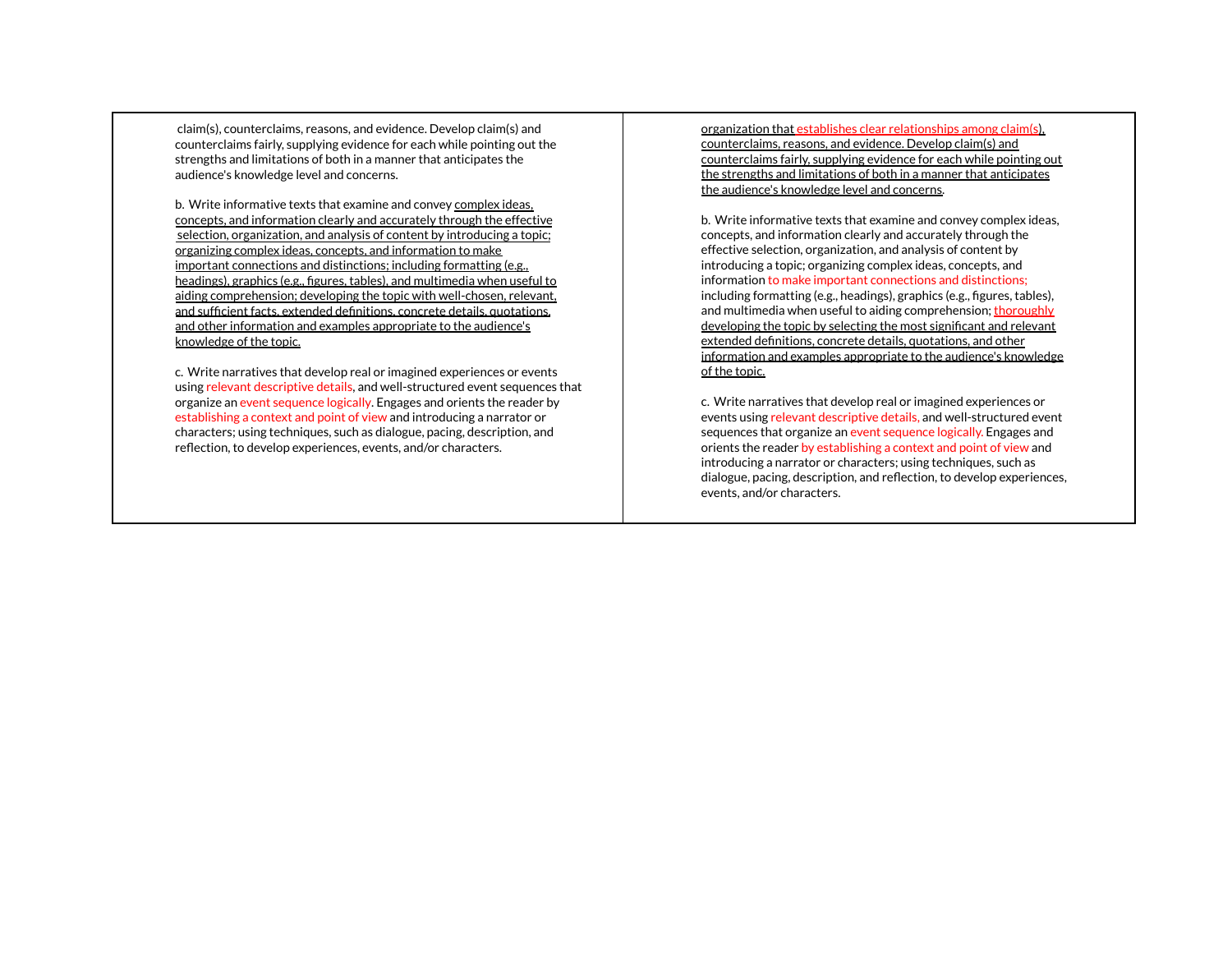| Text Types and Purposes - Grades 9-10 |                                                                                                                                                                                                                                                                                                                                                                                                                                            | Text Types and Purposes - Grades 11-12                                                                                                                                                                                                                                                                                                                                                                                                                                               |  |  |
|---------------------------------------|--------------------------------------------------------------------------------------------------------------------------------------------------------------------------------------------------------------------------------------------------------------------------------------------------------------------------------------------------------------------------------------------------------------------------------------------|--------------------------------------------------------------------------------------------------------------------------------------------------------------------------------------------------------------------------------------------------------------------------------------------------------------------------------------------------------------------------------------------------------------------------------------------------------------------------------------|--|--|
| 2010 Standard                         |                                                                                                                                                                                                                                                                                                                                                                                                                                            | 2010 Standard                                                                                                                                                                                                                                                                                                                                                                                                                                                                        |  |  |
| W.9-10.2                              | Write informative/explanatory texts to examine and convey complex ideas,<br>concepts, and information clearly and accurately through the effective<br>selection, organization, and analysis of content.                                                                                                                                                                                                                                    | Write informative/explanatory texts to examine and convey complex ideas,<br>W.11-12.2<br>concepts, and information clearly and accurately through the effective selection,<br>organization, and analysis of content.                                                                                                                                                                                                                                                                 |  |  |
|                                       | a. Introduce a topic; organize complex ideas, concepts, and information to<br>make important connections and distinctions; include formatting (e.g.,<br>headings), graphics (e.g., figures, tables), and multimedia when useful to<br>aiding comprehension.                                                                                                                                                                                | a. Introduce a topic; organize complex ideas, concepts, and information so<br>that each new element builds on that which precedes it to create a unified<br>whole; include formatting (e.g., headings), graphics (e.g., figures, tables), and<br>multimedia when useful to aiding comprehension.                                                                                                                                                                                     |  |  |
|                                       | b. Develop the topic with well-chosen, relevant, and sufficient facts, extended<br>definitions, concrete details, quotations, or other information and examples<br>appropriate to the audience's knowledge of the topic.                                                                                                                                                                                                                   | b. Develop the topic the reughly by selecting the most significant and relevant<br>facts, extended definitions, concrete details, quotations, or other information<br>and examples appropriate to the audience's knowledge of the topic.<br>c. (see W.11-12.3b 2020) Use appropriate and varied transitions and syntax to                                                                                                                                                            |  |  |
|                                       | c. (see W.9-10.3b 2020) Use appropriate and varied transitions to link the major<br>sections of the text, create cohesion, and clarify the relationships among complex<br>ideas and concepts.                                                                                                                                                                                                                                              | link the major sections of the text, create cohesion, and clarify the relationships<br>among complex ideas and concepts.                                                                                                                                                                                                                                                                                                                                                             |  |  |
|                                       | d. Use precise language and domain-specific vocabulary to manage the                                                                                                                                                                                                                                                                                                                                                                       | d. Use precise language, domain-specific vocabulary, and techniques such as<br>metaphor, simile, and analogy to manage the complexity of the topic.                                                                                                                                                                                                                                                                                                                                  |  |  |
|                                       | complexity of the topic.<br>e. Establish and maintain a formal style and objective tone while attending to                                                                                                                                                                                                                                                                                                                                 | e. Establish and maintain a formal style and objective tone while attending to<br>the norms and conventions of the discipline in which they are writing.                                                                                                                                                                                                                                                                                                                             |  |  |
|                                       | the norms and conventions of the discipline in which they are writing.<br>f. (see W.9-10.3a) Provide a concluding statement or section that follows from and<br>supports the information or explanation presented (e.g., articulating implications<br>or the significance of the topic).                                                                                                                                                   | f. (see W.11-12.3a 2020) Provide a concluding statement or section that follows<br>from and supports the information or explanation presented (e.g., articulating<br>implications or the significance of the topic).                                                                                                                                                                                                                                                                 |  |  |
|                                       | Text Types and Purposes - Grades 9-10                                                                                                                                                                                                                                                                                                                                                                                                      | Text Types and Purposes - Grades 11-12                                                                                                                                                                                                                                                                                                                                                                                                                                               |  |  |
| 2020 Standard                         |                                                                                                                                                                                                                                                                                                                                                                                                                                            | 2020 Standard                                                                                                                                                                                                                                                                                                                                                                                                                                                                        |  |  |
|                                       | W.9-10.3 Create writing that utilizes:<br>a. Organization: introduce a topic; organize complex ideas, concepts,<br>analysis, information and claims to make important connections and<br>distinctions. Establish and maintain a structure and conventions<br>consistent with the mode of writing. Provide a concluding statement<br>or section that follows from and supports the topic, themes, and<br>experiences presented in the text. | W.11-12.3 Create writing that utilizes:<br>a. Organization: introduce a topic; organize complex ideas, concepts,<br>analysis, information and claims, so that each new element builds on<br>that which precedes it to create a unified whole. Establish and<br>maintain a structure and conventions consistent with the mode of<br>writing. Provide a concluding statement or section that follows from<br>and supports the topic, themes, and experiences presented in the<br>text. |  |  |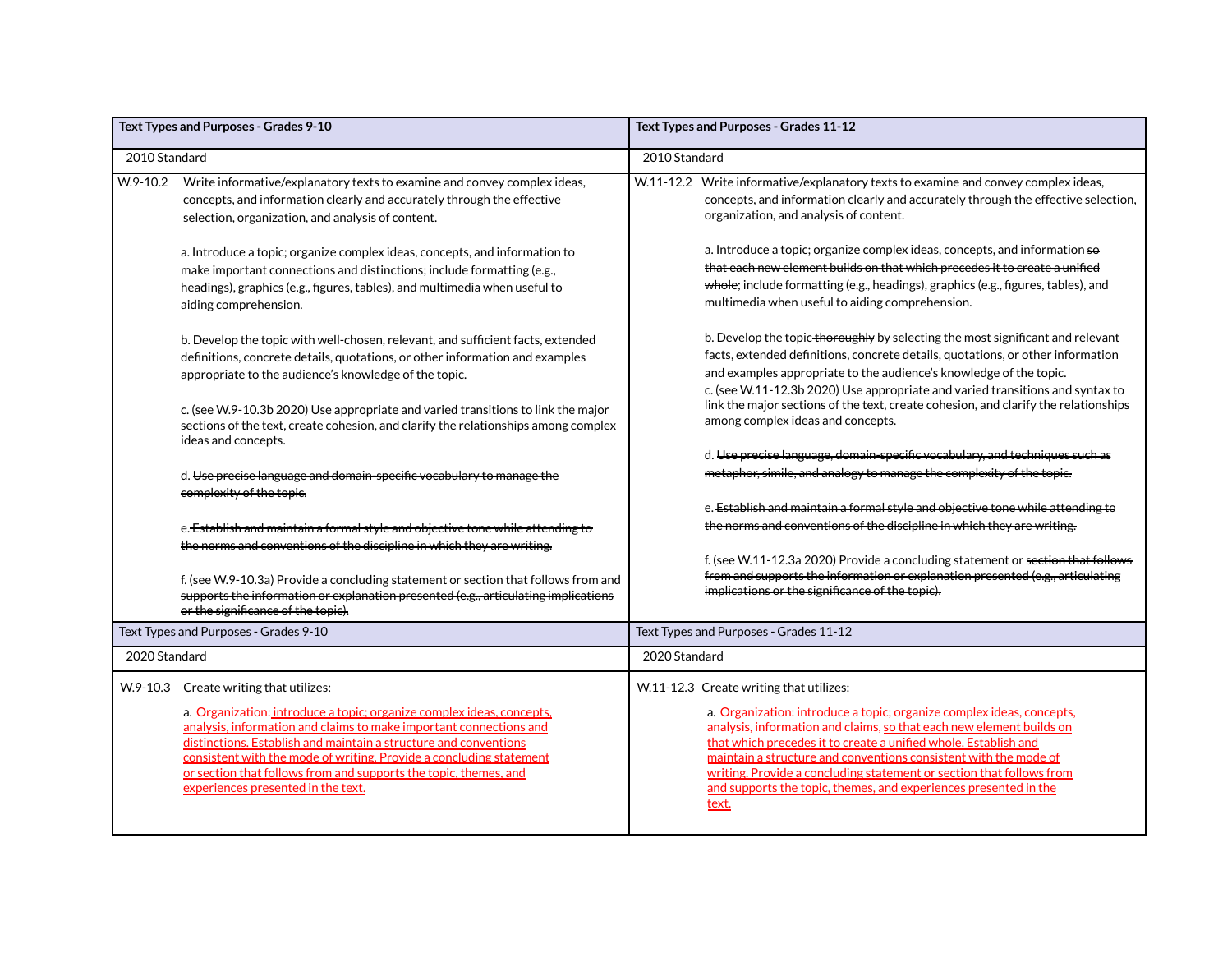|               | b. Transitions: use appropriate and varied transitions to link the major<br>sections of the text, create cohesion, and clarify the relationships<br>among complex ideas and concepts.<br>c. Word Choice (including domain specific): use culturally-sustaining<br>language and domain-specific vocabulary to manage the complexity of<br>the topic. Use telling details, and sensory language to convey a vivid<br>picture of thoughts, ideas and experiences. |               | b. Transitions: use appropriate and varied transitions and syntax to<br>link the major sections of the text, create cohesion, and clarify the<br>relationships among complex ideas and concepts.<br>c. Word Choice (including domain specific): use culturally-sustaining<br>language and domain-specific vocabulary to manage the complexity<br>of the topic. Use techniques such as metaphor, simile, and analogy to<br>manage the complexity of the topic. |
|---------------|----------------------------------------------------------------------------------------------------------------------------------------------------------------------------------------------------------------------------------------------------------------------------------------------------------------------------------------------------------------------------------------------------------------------------------------------------------------|---------------|---------------------------------------------------------------------------------------------------------------------------------------------------------------------------------------------------------------------------------------------------------------------------------------------------------------------------------------------------------------------------------------------------------------------------------------------------------------|
| 2010 Standard |                                                                                                                                                                                                                                                                                                                                                                                                                                                                | 2010 Standard |                                                                                                                                                                                                                                                                                                                                                                                                                                                               |
| $W.9-10.3$    | Write narratives to develop real or imagined experiences or events using<br>effective technique, well chosen details, and well-structured event sequences.                                                                                                                                                                                                                                                                                                     | $W.11 - 12.3$ | Write narratives to develop real or imagined experiences or events using<br>effective technique, well chosen details, and well-structured event sequences.                                                                                                                                                                                                                                                                                                    |
|               | a. Engage and orient the reader by setting out a problem, situation, or<br>observation, establishing one or multiple point(s) of view, and introducing a<br>narrator and/or characters; create a smooth progression of experiences or<br>events                                                                                                                                                                                                                |               | a. Engage and orient the reader by setting out a problem, situation, or<br>observation and its significance, establishing one or multiple point(s)<br>of view, and introducing a narrator and/or characters; create a smooth<br>progression of experiences or events.                                                                                                                                                                                         |
|               | b. Use narrative techniques, such as dialogue, pacing, description, reflection,<br>and multiple plot lines, to develop experiences, events, and/or characters.                                                                                                                                                                                                                                                                                                 |               | b. Use narrative techniques, such as dialogue, pacing, description, reflection,<br>and multiple plot lines, to develop experiences, events, and/or characters.                                                                                                                                                                                                                                                                                                |
|               | c. Use a variety of techniques to sequence events so that they build on one<br>another to create a coherent whole.                                                                                                                                                                                                                                                                                                                                             |               | c. Use a variety of techniques to sequence events so that they build on one<br>another to create a coherent whole and build toward a particular tone and<br>outcome (e.g., a sense of mystery, suspense, growth, or resolution).                                                                                                                                                                                                                              |
|               | d. Use precise words and phrases, telling details, and sensory language to<br>convey a vivid picture of the experiences, events, setting, and/or characters.                                                                                                                                                                                                                                                                                                   |               | d. Use precise words and phrases, telling details, and sensory language to<br>convey a vivid picture of the experiences, events, setting, and/or characters.                                                                                                                                                                                                                                                                                                  |
|               | e. (see W.9-10.3a 202) Provide a conclusion that follows from and reflects on what<br>is experienced, observed, or resolved over the course of the narrative.                                                                                                                                                                                                                                                                                                  |               | e. (see W.11-12.3a 2020) Provide a conclusion that follows from and reflects on<br>what is experienced, observed, or resolved over the course of the narrative.                                                                                                                                                                                                                                                                                               |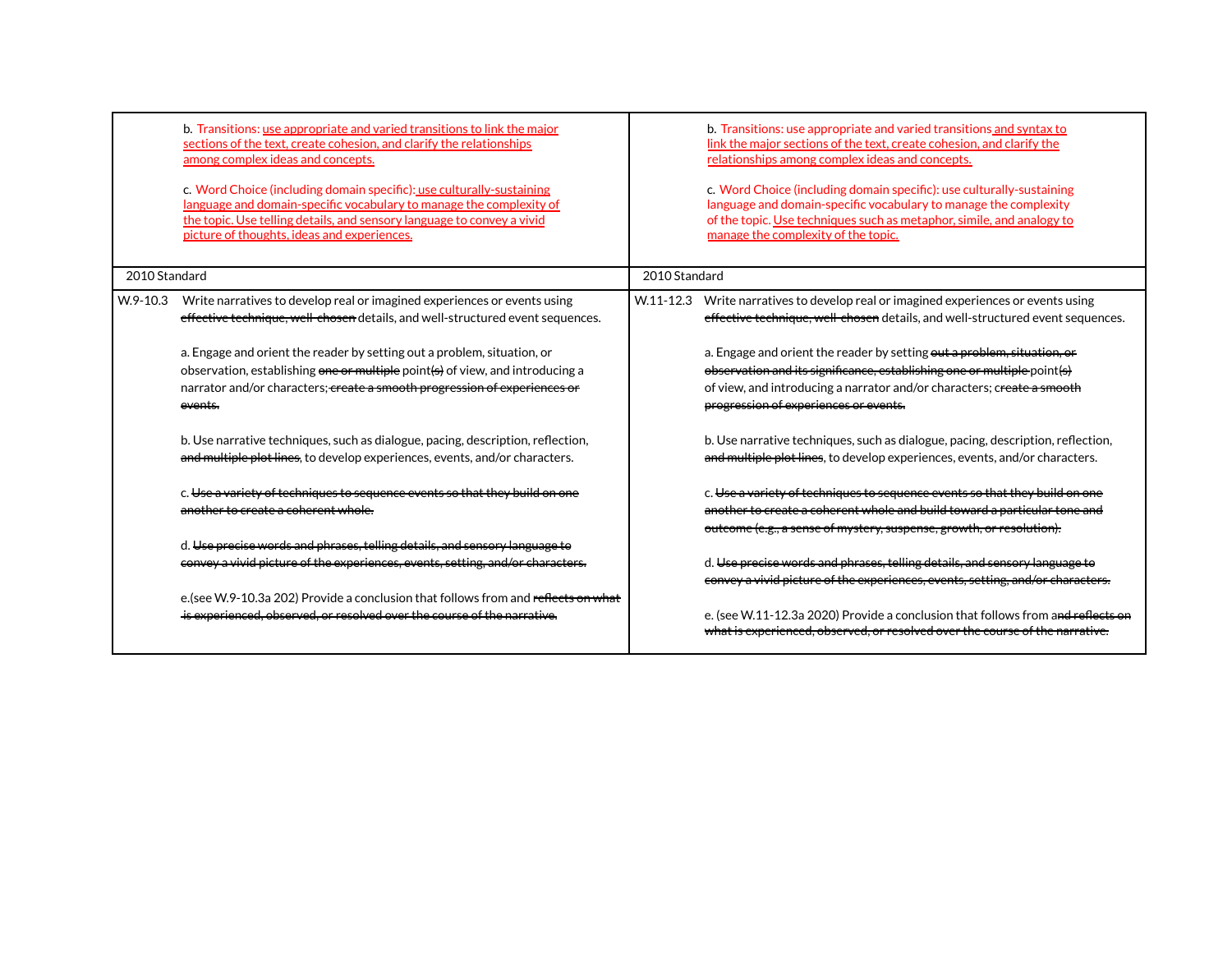| Production and Distribution of Writing - Grades 9-10 |                                                                                                                                                                                                                                                                                                                                                                                                  | Production and Distribution of Writing - Grades 11-12 |                                                                                                                                                                                                                                                                                                                                                                                                            |  |  |
|------------------------------------------------------|--------------------------------------------------------------------------------------------------------------------------------------------------------------------------------------------------------------------------------------------------------------------------------------------------------------------------------------------------------------------------------------------------|-------------------------------------------------------|------------------------------------------------------------------------------------------------------------------------------------------------------------------------------------------------------------------------------------------------------------------------------------------------------------------------------------------------------------------------------------------------------------|--|--|
| 2020 Standard                                        |                                                                                                                                                                                                                                                                                                                                                                                                  | 2020 Standard                                         |                                                                                                                                                                                                                                                                                                                                                                                                            |  |  |
| W.9-10.4                                             | Produce clear and coherent writing in which the development, organization, and<br>style are culturally-sustaining and rhetorically authentic to task, purpose, and<br>audience. (Grade-specific expectations for writing types are defined in standards<br>$1-3$ above.)                                                                                                                         |                                                       | W.11-12.4 Produce clear and coherent writing in which the development, organization,<br>and style are culturally-sustaining and rhetorically authentic to task, purpose,<br>and audience. (Grade-specific expectations for writing types are defined in<br>standards 1-3 above.)                                                                                                                           |  |  |
| 2010 Standard                                        |                                                                                                                                                                                                                                                                                                                                                                                                  |                                                       | 2010 Standard                                                                                                                                                                                                                                                                                                                                                                                              |  |  |
|                                                      | W.9-10.4 Produce clear and coherent writing in which the development, organization,                                                                                                                                                                                                                                                                                                              | $W.11 - 12.4$                                         | Produce clear and coherent writing in which the development, organization,                                                                                                                                                                                                                                                                                                                                 |  |  |
|                                                      | and style are appropriate to task, purpose, and audience. (Grade-specific                                                                                                                                                                                                                                                                                                                        |                                                       | and style are appropriate to task, purpose, and audience. (Grade-specific                                                                                                                                                                                                                                                                                                                                  |  |  |
|                                                      | expectations for writing types are defined in standards 1-3 above.)                                                                                                                                                                                                                                                                                                                              |                                                       | expectations for writing types are defined in standards 1-3 above.)                                                                                                                                                                                                                                                                                                                                        |  |  |
| 2020 Standard                                        |                                                                                                                                                                                                                                                                                                                                                                                                  | 2020 Standard                                         |                                                                                                                                                                                                                                                                                                                                                                                                            |  |  |
|                                                      | W.9-10.5 Develop and strengthen writing (collaboratively and individually) as needed by                                                                                                                                                                                                                                                                                                          | $W.11 - 12.5$                                         | Develop and strengthen writing (collaboratively and individually) as needed by                                                                                                                                                                                                                                                                                                                             |  |  |
|                                                      | planning, revising, editing, rewriting, or trying a new approach, focusing on                                                                                                                                                                                                                                                                                                                    |                                                       | planning, revising, editing, rewriting, or trying a new approach, focusing on                                                                                                                                                                                                                                                                                                                              |  |  |
|                                                      | addressing what is most significant for a specific purpose and audience.                                                                                                                                                                                                                                                                                                                         |                                                       | addressing what is most significant for a specific purpose and audience.                                                                                                                                                                                                                                                                                                                                   |  |  |
| 2010 Standard                                        |                                                                                                                                                                                                                                                                                                                                                                                                  | 2010 Standard                                         |                                                                                                                                                                                                                                                                                                                                                                                                            |  |  |
|                                                      | W.9-10.5 Develop and strengthen writing as needed by planning, revising, editing,                                                                                                                                                                                                                                                                                                                |                                                       | W.11-12.5 Develop and strengthen writing as needed by planning, revising, editing,                                                                                                                                                                                                                                                                                                                         |  |  |
|                                                      | rewriting, or trying a new approach, focusing on addressing what is most                                                                                                                                                                                                                                                                                                                         |                                                       | rewriting, or trying a new approach, focusing on addressing what is most                                                                                                                                                                                                                                                                                                                                   |  |  |
|                                                      | significant for a specific purpose and audience. (Editing for conventions should                                                                                                                                                                                                                                                                                                                 |                                                       | significant for a specific purpose and audience. (Editing for conventions should                                                                                                                                                                                                                                                                                                                           |  |  |
|                                                      | demonstrate command of Language standards 1-3 up to and including grades                                                                                                                                                                                                                                                                                                                         |                                                       | demonstrate command of Language standards 1-3 up to and including grades                                                                                                                                                                                                                                                                                                                                   |  |  |
|                                                      | <del>9–10 on page 54.)</del>                                                                                                                                                                                                                                                                                                                                                                     |                                                       | <del>11 12 on page 54.)</del>                                                                                                                                                                                                                                                                                                                                                                              |  |  |
| 2020 Standard                                        |                                                                                                                                                                                                                                                                                                                                                                                                  | 2020 Standard                                         |                                                                                                                                                                                                                                                                                                                                                                                                            |  |  |
| W.9-10.6                                             | Make informed and intentional decisions about technology use (including paper<br>and pencil, internet, audio, visual, multilingual, multimodal, mobile, and/or other<br>interactive formats) to engage in authentic rhetorical tasks for specific<br>purposes and audiences. Such decisions include assessing particular<br>technologies' affordances for:<br>a. connecting writers and readers, |                                                       | W.11-12.6 Make informed and intentional decisions about technology use (including paper<br>and pencil, internet, audio, visual, multilingual, multimodal, mobile, and/or other<br>interactive formats) to engage in authentic rhetorical tasks for specific<br>purposes and audiences. Such decisions include assessing particular<br>technologies' affordances for:<br>a. connecting writers and readers, |  |  |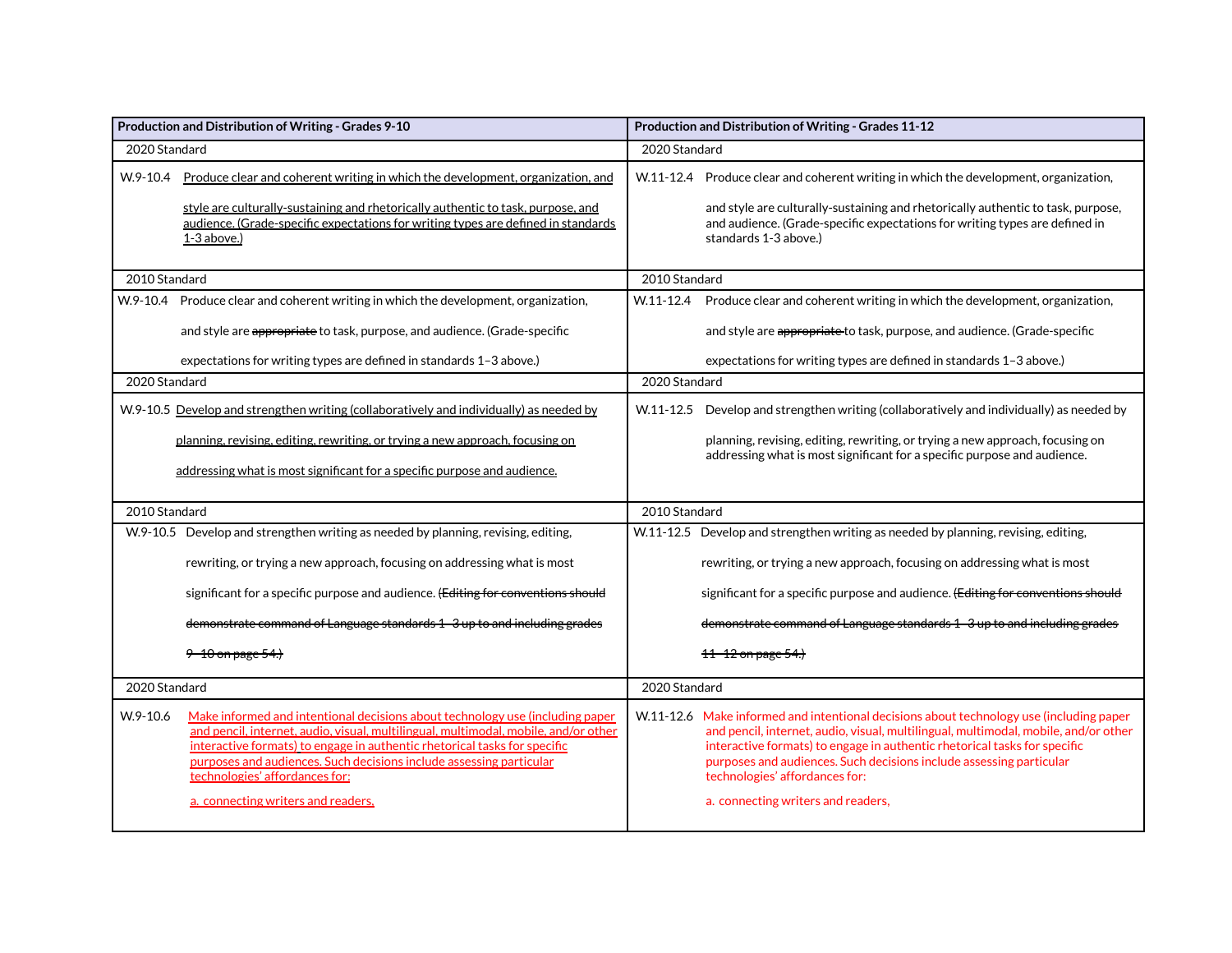| b. producing accessible experiences for specific audiences, and                                                                                                                                                                                                   | b. producing accessible experiences for specific audiences, and                                                                                                                                           |
|-------------------------------------------------------------------------------------------------------------------------------------------------------------------------------------------------------------------------------------------------------------------|-----------------------------------------------------------------------------------------------------------------------------------------------------------------------------------------------------------|
| c. dynamically and flexibly matching modes with ideas to<br>communicate with readers.                                                                                                                                                                             | c. dynamically and flexibly matching modes with ideas to<br>communicate with readers.                                                                                                                     |
| Production and Distribution of Writing - Grades 9-10                                                                                                                                                                                                              | Production and Distribution of Writing - Grades 11-12                                                                                                                                                     |
| 2010 Standard                                                                                                                                                                                                                                                     | 2010 Standard                                                                                                                                                                                             |
| Use technology, including the Internet, to produce, publish, and update<br>l W.9-10.6<br>individual or shared writing products, taking advantage of technology's<br>capacity to link to other information and to display information flexibly and<br>dynamically. | Use technology, including the Internet, to produce, publish, and update<br>W.11-12.6<br>individual or shared writing products in response to ongoing feedback,<br>including new arguments or information. |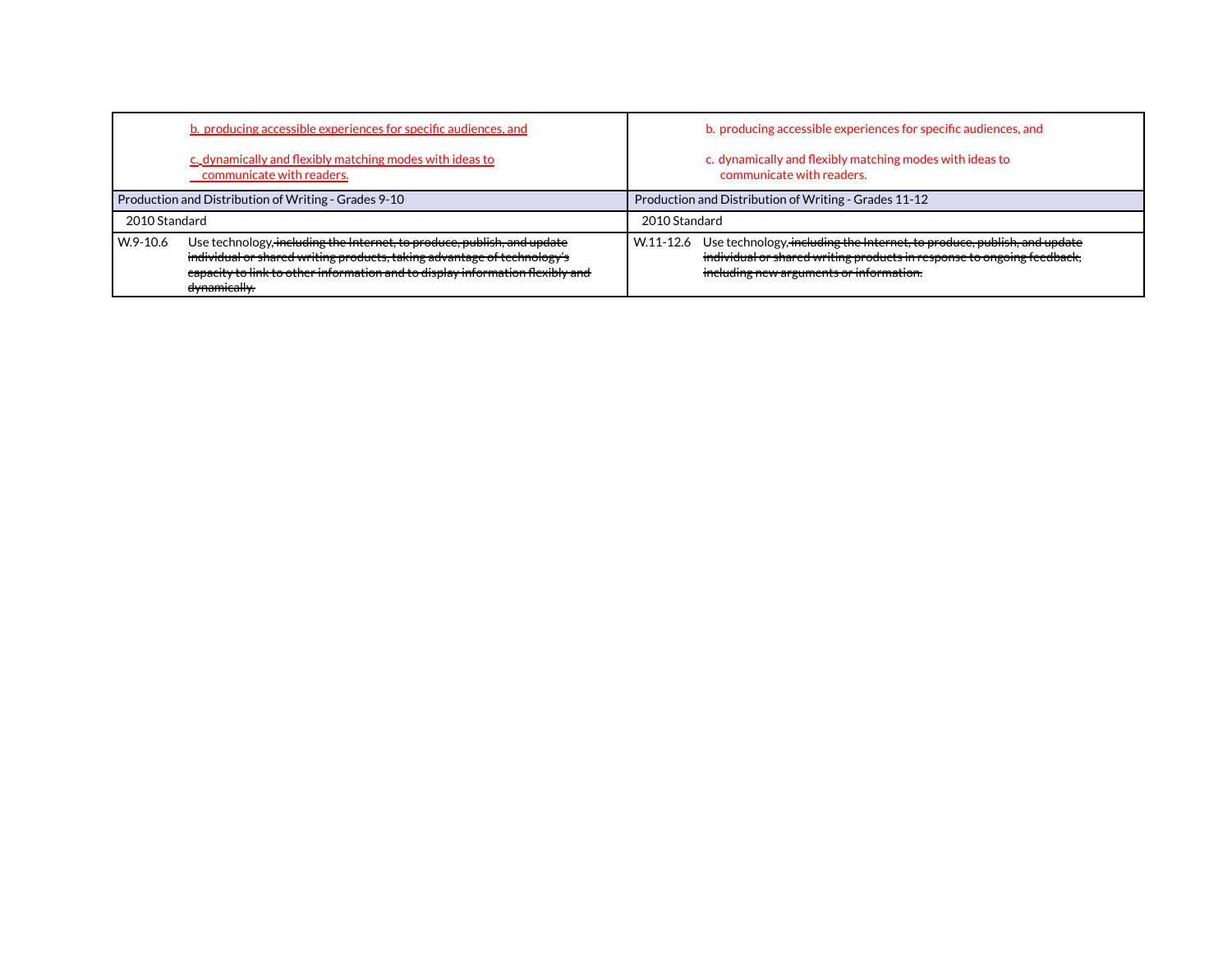| Inquiry to Build and Present Knowledge - Grades 9-10 |                                                                                                                                                                                                                                                                                                                                                                              | Inquiry to Build and Present Knowledge - Grades 11-12 |                                                                                                                                                                                                                                                                                                                                                                                                                                       |  |
|------------------------------------------------------|------------------------------------------------------------------------------------------------------------------------------------------------------------------------------------------------------------------------------------------------------------------------------------------------------------------------------------------------------------------------------|-------------------------------------------------------|---------------------------------------------------------------------------------------------------------------------------------------------------------------------------------------------------------------------------------------------------------------------------------------------------------------------------------------------------------------------------------------------------------------------------------------|--|
| 2020 Standard                                        |                                                                                                                                                                                                                                                                                                                                                                              | 2020 Standard                                         |                                                                                                                                                                                                                                                                                                                                                                                                                                       |  |
| W.9-10.7                                             | Conduct short as well as more sustained research projects to answer a question<br>(including a self-generated question) or solve a problem that is rhetorically<br>authentic and culturally-sustaining; narrow or broaden the inquiry when<br>appropriate; synthesize multiple sources on the subject, demonstrating an<br>understanding of the subject under investigation. | W.11-12.7                                             | Conduct short as well as more sustained research projects to answer a question<br>(including a self-generated question) or solve a problem that is rhetorically<br>authentic and culturally-sustaining; narrow or broaden the inquiry when<br>appropriate; synthesize multiple sources on the subject, demonstrating an<br>understanding of the subject under investigation.                                                          |  |
| 2010 Standard                                        |                                                                                                                                                                                                                                                                                                                                                                              | 2010 Standard                                         |                                                                                                                                                                                                                                                                                                                                                                                                                                       |  |
| W.9-10.7                                             | Conduct short as well as more sustained research projects to answer a question<br>(including a self-generated question) or solve a problem; narrow or broaden<br>the inquiry when appropriate; synthesize multiple sources on the subject,<br>demonstrating understanding of the subject under investigation.                                                                | $W.11 - 12.7$                                         | Conduct short as well as more sustained research projects to answer a question<br>(including a self-generated question) or solve a problem; narrow or broaden<br>the inquiry when appropriate; synthesize multiple sources on the subject,<br>demonstrating understanding of the subject under investigation.                                                                                                                         |  |
| 2020 Standard                                        |                                                                                                                                                                                                                                                                                                                                                                              | 2020 Standard                                         |                                                                                                                                                                                                                                                                                                                                                                                                                                       |  |
| W.9-10.8                                             | Gather relevant information from multiple authoritative print and digital.<br>academic and popular sources, using advanced searches effectively; assess the<br>usefulness of each source in answering the research question; integrate<br>information into the text to maintain the flow of ideas, avoiding plagiarism and<br>following a standard format for citation.      |                                                       | W.11-12.8 Gather relevant information from multiple authoritative print and digital<br>sources, using advanced searches effectively; assess the strengths and<br>limitations of each source in terms of the task, purpose, and audience; integrate<br>information into the text selectively to maintain the flow of ideas, avoiding<br>plagiarism and overreliance on any one source and following a standard format<br>for citation. |  |
| 2010 Standard                                        |                                                                                                                                                                                                                                                                                                                                                                              | 2010 Standard                                         |                                                                                                                                                                                                                                                                                                                                                                                                                                       |  |
| W.9-10.8                                             | Gather relevant information from multiple authoritative print and digital<br>sources, using advanced searches effectively; assess the usefulness of each<br>source in answering the research question; integrate information into the text<br>selectively to maintain the flow of ideas, avoiding plagiarism and following a<br>standard format for citation.                | $W.11-12.8$                                           | Gather relevant information from multiple authoritative print and digital<br>sources, using advanced searches effectively; assess the strengths and<br>limitations of each source in terms of the task, purpose, and audience; integrate<br>information into the text selectively to maintain the flow of ideas, avoiding<br>plagiarism and overreliance on any one source and following a standard format<br>for citation.           |  |
| 2020 Standard                                        |                                                                                                                                                                                                                                                                                                                                                                              | 2020 Standard                                         |                                                                                                                                                                                                                                                                                                                                                                                                                                       |  |
| W.9-10.9                                             | Draw evidence from literary or informational texts to support analysis, reflection,<br>and research. (Apply grades 9-10 Reading standards)                                                                                                                                                                                                                                   | W.11-12.9                                             | Draw evidence from literary or informational texts to support analysis,<br>reflection, and research. (Apply grades 11-12 Reading standards)                                                                                                                                                                                                                                                                                           |  |
| Inquiry to Build and Present Knowledge - Grades 9-10 |                                                                                                                                                                                                                                                                                                                                                                              | Inquiry to Build and Present Knowledge - Grades 11-12 |                                                                                                                                                                                                                                                                                                                                                                                                                                       |  |
| 2010 Standard                                        |                                                                                                                                                                                                                                                                                                                                                                              | 2010 Standard                                         |                                                                                                                                                                                                                                                                                                                                                                                                                                       |  |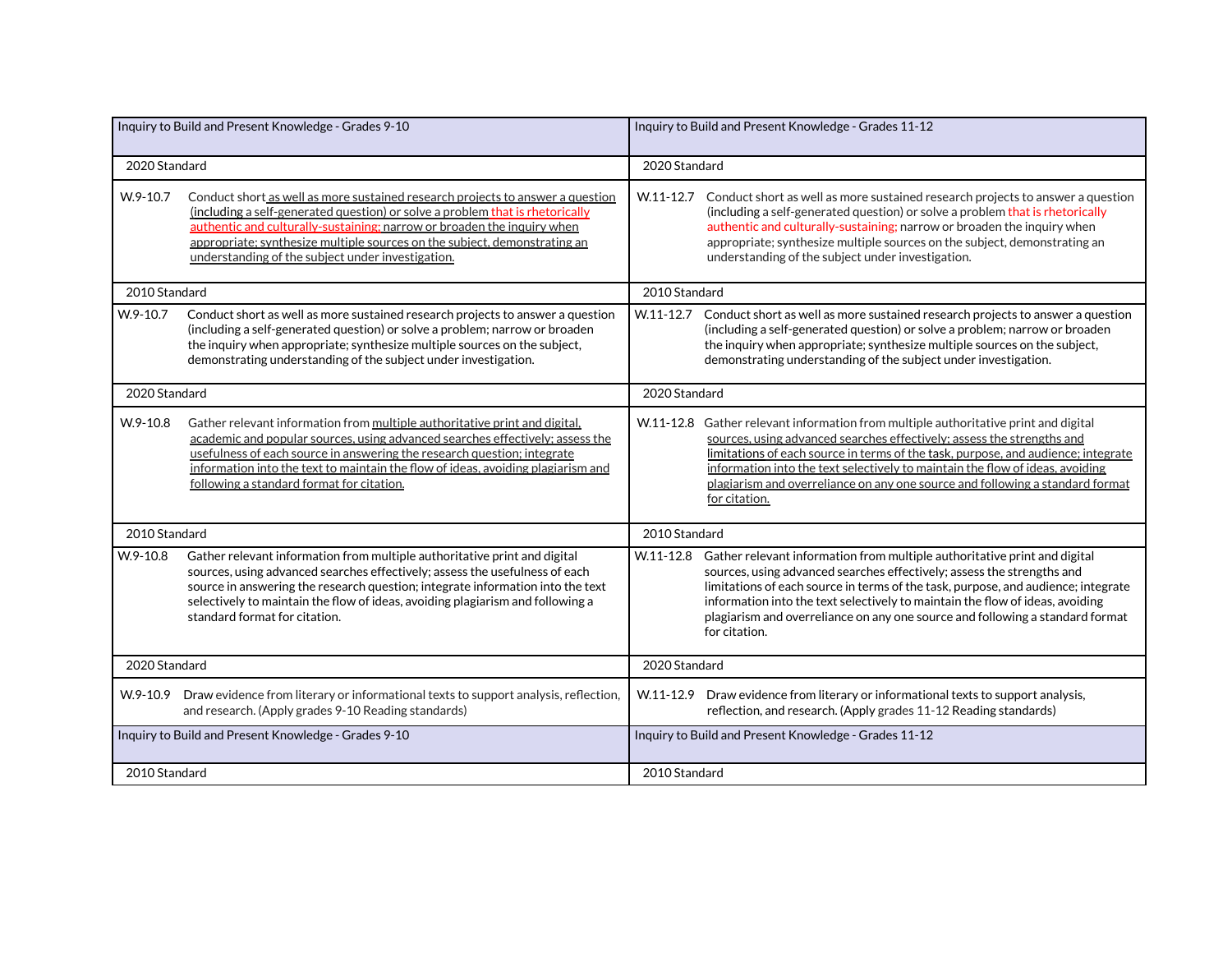W.9-10.9 Draw evidence from literary or informational texts to support analysis, reflection, and research.

> a. Apply grades 9–10 Reading standards to literature (e.g., "Analyze how an author draws on and transforms source material in a specific work [e.g., how Shakespeare treats a theme or topic from Ovid or the Bible or how a later author draws on a play by Shakespeare]").

b. Apply grades 9–10 Reading standards to literary nonfiction (e.g., "Delineate and evaluate the argument and specific claims in a text, assessing whether the reasoning is valid and the evidence is relevant and sufficient; identify false statements and fallacious reasoning").

W.11-12.9 Draw evidence from literary or informational texts to support analysis, reflection, and research.

> a. Apply grades 11–12 Reading standards to literature (e.g., "Demonstrate knowledge of eighteenth-, nineteenth- and early-twentieth-century foundational works of American literature, including how two or more texts from the same period treat similar themes or topics").

b. Apply grades 11–12 Reading standards to literary nonfiction (e.g., "Delineate and evaluate the reasoning in seminal U.S. texts, including the application of constitutional principles and use of legal reasoning [e.g., in U.S. Supreme Court Case majority opinions and dissents] and the premises, purposes, and arguments in works of public advocacy [e.g., The Federalist, presidential addresses]").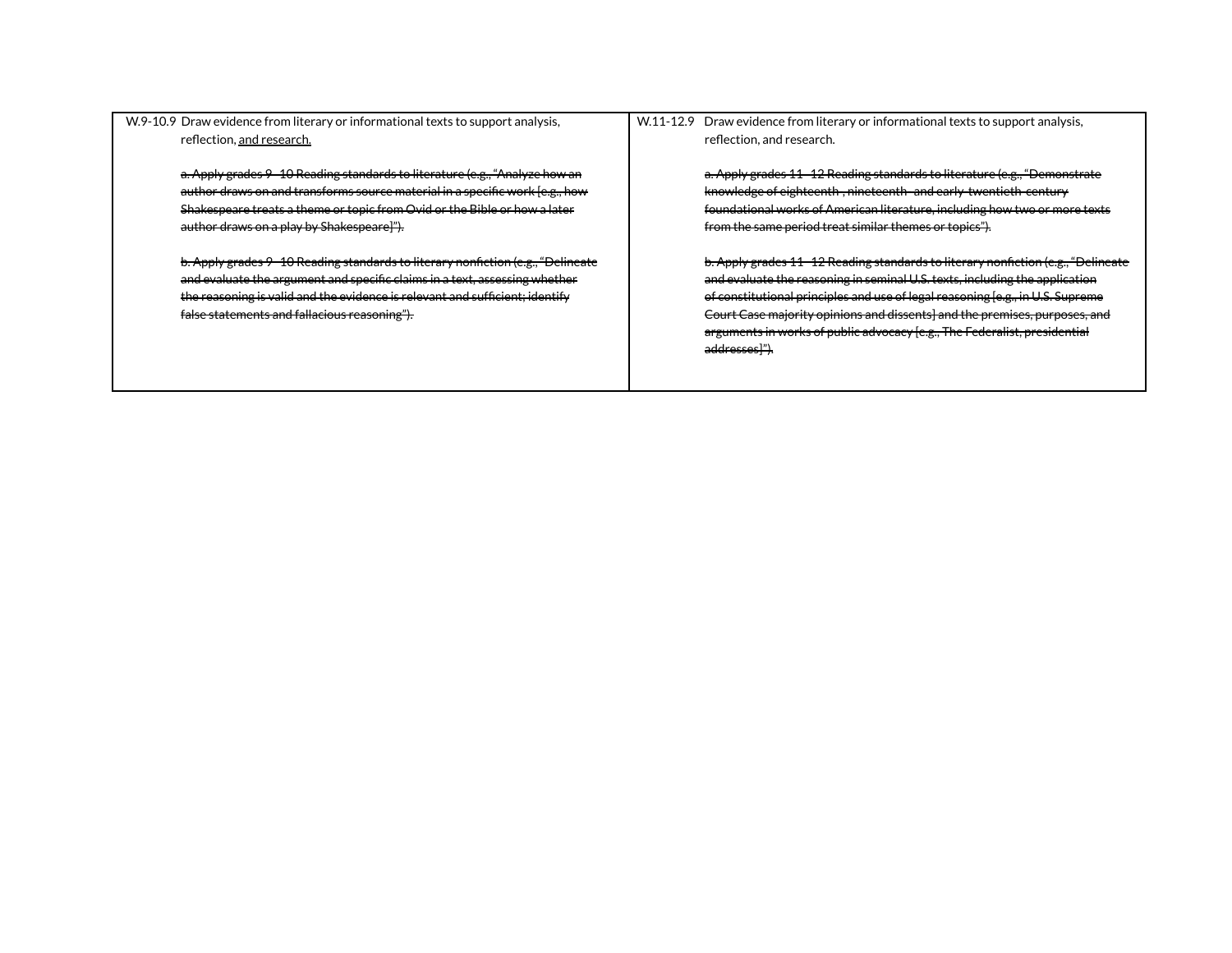## Speaking & Listening, 2010 Standards compared to 2020 Revisions

This document is intended to be used beside existing curriculum to determine where revisions may need to be made to ensure curriculum is aligned with the most recent version (2020) of *Wisconsin's Standardsfor English Language Arts*.

For each section of the standards, the first row of each page shows the 2020 standard; each is labeled as "2020 Standard". The second row shows the corresponding 2010 standard (or standards); each is labeled as "2010 Standard".

- Red font in the 2020 standard indicates that a change was made.
- Strikethrough in the 2010 standard indicates that content was removed entirely.
- Underlining is used to show how a standard changes between grade-levels; underlining is included only on the 2020 standard.

For Speaking & Listening standards, the following revisions were made (in addition to revisions in the language of the grade-level standards):

- This overarching statement was added and can be found on p. 15 of the Introduction, as well as on each page with grade-level standards:
	- "[Students will] Listen to understand and adapt speech to a variety of purposes, audiences, and situations in order to meet communicative goals. Be able to justify intentional language choices and how those choices differ for culture and context."
- Standard 6 was eliminated.
- Language pertaining to integrating multimedia components was updated to reflect students' abilities to use technology.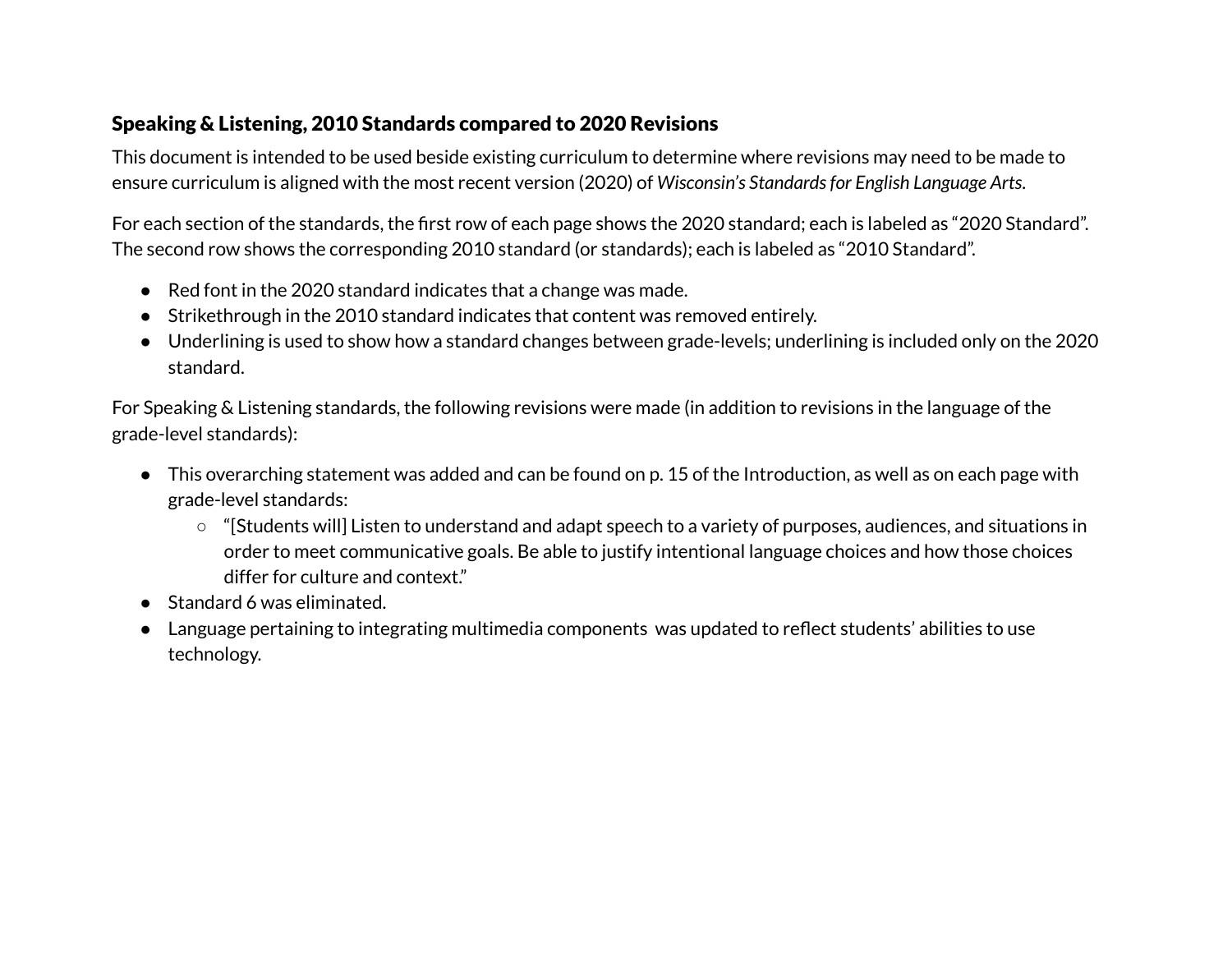# Anchor Standards

Listen to understand and adapt speech to a variety of purposes, audiences, and situations in order to meet communicative goals. Be able to justify intentional language choices and how those choices differ for culture and context.

| <b>Comprehension and Collaboration</b>     | <b>Students Will:</b>                                                                                                                                                                                          |  |
|--------------------------------------------|----------------------------------------------------------------------------------------------------------------------------------------------------------------------------------------------------------------|--|
| <b>Anchor Standard SL1:</b>                | Prepare for and participate effectively in a range of conversations and<br>collaborations with diverse partners, building on others' ideas and expressing their<br>own clearly and persuasively.               |  |
| <b>Anchor Standard SL2:</b>                | Integrate and evaluate information presented in diverse media and formats,<br>including visually, quantitatively, and orally.                                                                                  |  |
| <b>Anchor Standard SL3:</b>                | Evaluate a speaker's point of view, reasoning, and use of evidence and rhetoric.                                                                                                                               |  |
| <b>Presentation of Knowledge and Ideas</b> |                                                                                                                                                                                                                |  |
| <b>Anchor Standard SL4:</b>                | Present information, findings, and supporting evidence such that listeners can<br>follow the line of reasoning and the organization, development, and style are<br>appropriate to task, purpose, and audience. |  |
| <b>Anchor Standard SL5:</b>                | Make strategic use of digital media and visual displays of data to express<br>information and enhance understanding of presentations.                                                                          |  |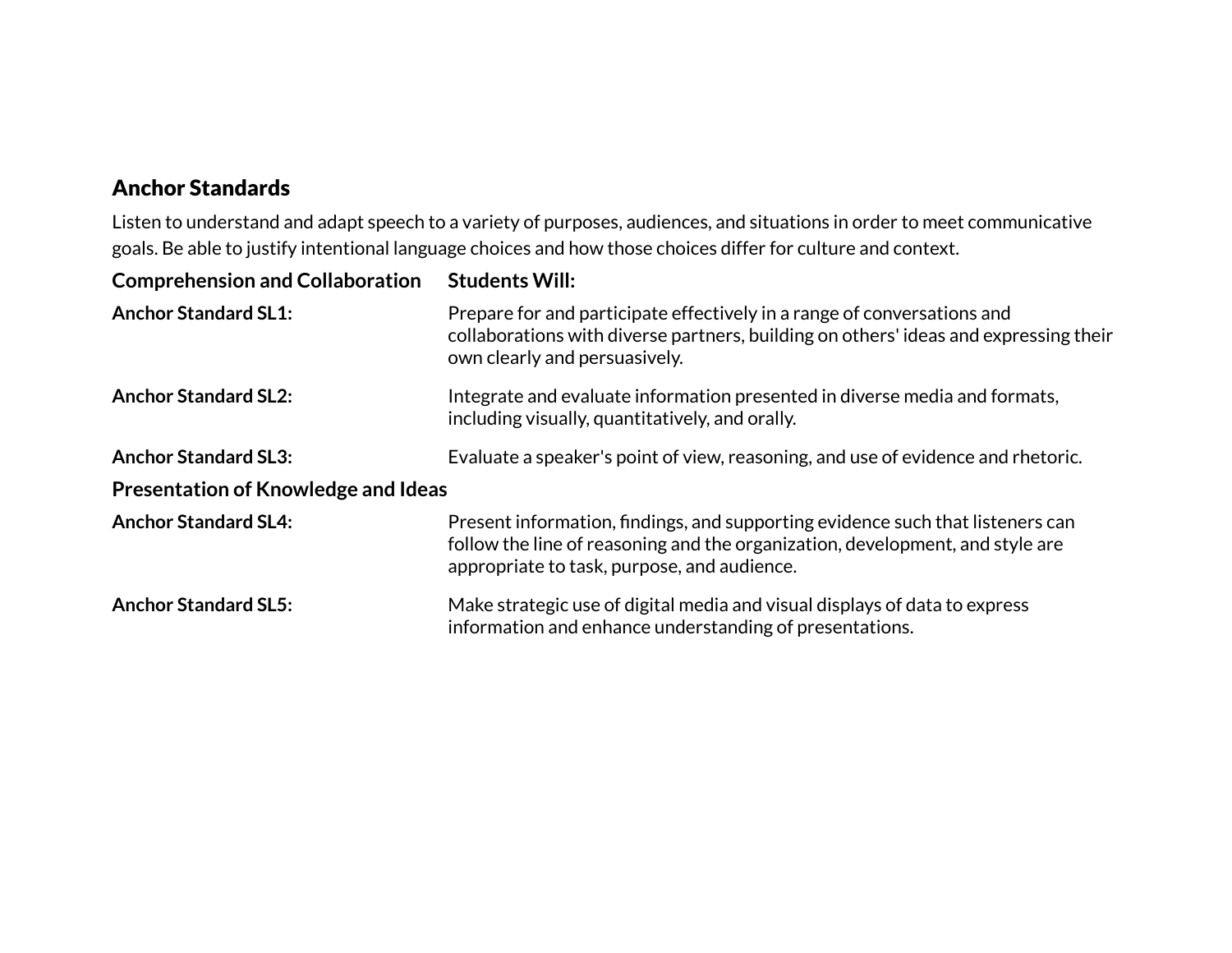| Comprehension and Collaboration - Kindergarten                                                                                                                                                                                                                                                                                                                                                                                                                                                     | <b>Comprehension and Collaboration - Grade 1</b>                                                                                                                                                                                                                                                                                                                                                                                                                                                                                                                                                                            | <b>Comprehension and Collaboration - Grade 2</b>                                                                                                                                                                                                                                                                                                                                                                                                                                                                                                                                                                                            |  |
|----------------------------------------------------------------------------------------------------------------------------------------------------------------------------------------------------------------------------------------------------------------------------------------------------------------------------------------------------------------------------------------------------------------------------------------------------------------------------------------------------|-----------------------------------------------------------------------------------------------------------------------------------------------------------------------------------------------------------------------------------------------------------------------------------------------------------------------------------------------------------------------------------------------------------------------------------------------------------------------------------------------------------------------------------------------------------------------------------------------------------------------------|---------------------------------------------------------------------------------------------------------------------------------------------------------------------------------------------------------------------------------------------------------------------------------------------------------------------------------------------------------------------------------------------------------------------------------------------------------------------------------------------------------------------------------------------------------------------------------------------------------------------------------------------|--|
| 2020 Standard                                                                                                                                                                                                                                                                                                                                                                                                                                                                                      | 2020 Standard                                                                                                                                                                                                                                                                                                                                                                                                                                                                                                                                                                                                               | 2020 Standard                                                                                                                                                                                                                                                                                                                                                                                                                                                                                                                                                                                                                               |  |
| SLK.1<br>With guidance and support, participate in<br>collaborative conversations with diverse partners about topics<br>and texts with peers and adults in small and larger groups.<br>Follow agreed-upon norms and participate by<br>a.<br>actively listening, taking turns, and staying on topic.<br>Participate in a conversation through multiple<br>b.<br>exchanges.<br>Ask questions about the topic/text.<br>c.<br>Consider individual differences when<br>d.<br>communicating with others. | SL.1.1 Participate in collaborative conversations with<br>diverse partners about topics and texts with peers and adults<br>in small and larger groups.<br>With guidance and support, follow agreed-upon<br>a.<br>norms for discussions and participate by actively<br>listening, taking turns, and staying on topic.<br>Build on others' talk in conversations by<br>b.<br>responding to the comments of others through<br>multiple exchanges.<br>Ask questions to clear up any confusion about the<br>c.<br>topics and texts under discussion.<br>Consider individual differences when<br>d.<br>communicating with others. | SL.2.1<br>Participate in collaborative conversations with<br>diverse partners about topics and texts with peers and<br>adults in small and larger groups.<br>Follow agreed-upon norms for discussions and<br>a.<br>participate by actively listening, taking turns,<br>gaining the floor in respectful ways and staying<br>on topic.<br>Build on others' talk in conversations by linking<br>b.<br>their comments to the remarks of others.<br>Ask for clarification and further explanation as<br>c.<br>needed about the topics and texts under<br>discussion.<br>d.<br>Consider individual differences when<br>communicating with others. |  |
| 2010 Standard                                                                                                                                                                                                                                                                                                                                                                                                                                                                                      | 2010 Standard                                                                                                                                                                                                                                                                                                                                                                                                                                                                                                                                                                                                               | 2010 Standard                                                                                                                                                                                                                                                                                                                                                                                                                                                                                                                                                                                                                               |  |
| 1. Participate in collaborative conversations with diverse<br>partners about kindergarten topics and texts with peers and<br>adults in small and larger groups.                                                                                                                                                                                                                                                                                                                                    | 1. Participate in collaborative conversations with diverse<br>partners about grade 1 topics and texts with peers and adults<br>in small and larger groups.                                                                                                                                                                                                                                                                                                                                                                                                                                                                  | 1. Participate in collaborative conversations with diverse<br>partners about grade 2 topics and texts with peers and<br>adults in small and larger groups.                                                                                                                                                                                                                                                                                                                                                                                                                                                                                  |  |
| Follow agreed-upon rules for discussions (e.g.,<br>a.<br>listening to others and taking turns speaking about<br>the topics and texts under discussion).<br>Continue a conversation through multiple exchanges.<br>b.                                                                                                                                                                                                                                                                               | Follow agreed-upon rules for discussions (e.g.,<br>a.<br>listening to others with care, speaking one at a time<br>about the topics and texts under discussion).<br>Build on others' talk in conversations by responding<br>b.<br>to the comments of others through multiple<br>exchanges.<br>Ask questions to clear up any confusion about the<br>c.<br>topics and texts under discussion.                                                                                                                                                                                                                                  | Follow agreed-upon rules for discussions (e.g.,<br>a.<br>gaining the floor in respectful ways, listening to<br>others with care, speaking one at a time about the<br>topics and texts under discussion).<br>Build on others' talk in conversations by linking<br>b.<br>their comments to the remarks of others.<br>Ask for clarification and further explanation as<br>c.<br>needed about the topics and texts under<br>discussion                                                                                                                                                                                                          |  |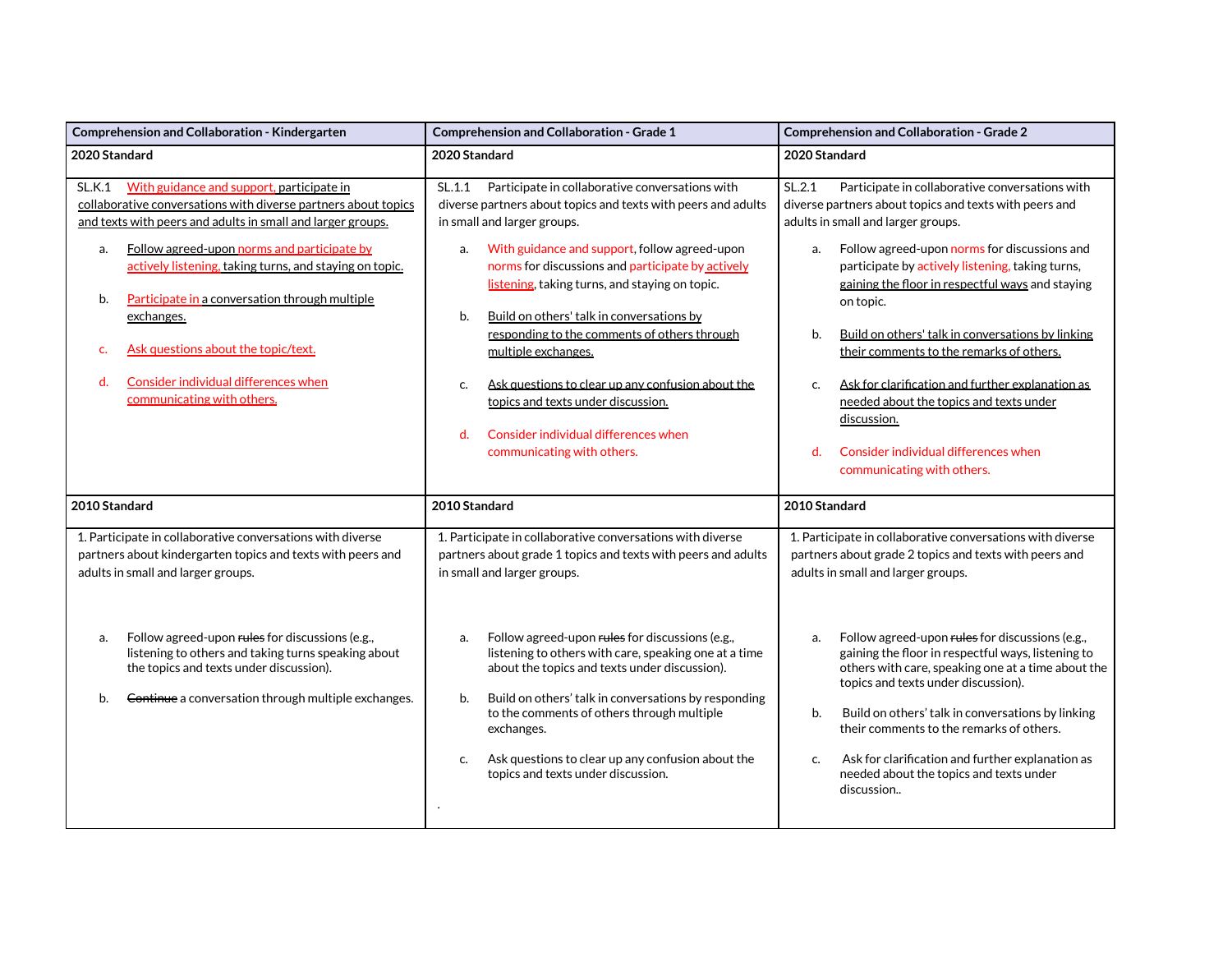| <b>Comprehension and Collaboration - Kindergarten</b>                                                                                                                                                                                                                                                                                                           | <b>Comprehension and Collaboration - Grade 1</b>                                                                                                          | <b>Comprehension and Collaboration - Grade 2</b>                                                                                                                                   |  |  |
|-----------------------------------------------------------------------------------------------------------------------------------------------------------------------------------------------------------------------------------------------------------------------------------------------------------------------------------------------------------------|-----------------------------------------------------------------------------------------------------------------------------------------------------------|------------------------------------------------------------------------------------------------------------------------------------------------------------------------------------|--|--|
| 2020 Standard                                                                                                                                                                                                                                                                                                                                                   | 2020 Standard                                                                                                                                             | 2020 Standard                                                                                                                                                                      |  |  |
| SL.K.2<br>With guidance and support, ask and answer questions<br>about key details in a text read aloud or information presented<br>orally or through other media.                                                                                                                                                                                              | SL.1.2<br>Ask and answer questions about key details in a text<br>read aloud or information presented orally or through other<br>media.                   | SL.2.2<br>Recount or describe key ideas or details from a text<br>read aloud or information presented orally or through other<br>media.                                            |  |  |
| 2010 Standard                                                                                                                                                                                                                                                                                                                                                   | 2010 Standard                                                                                                                                             | 2010 Standard                                                                                                                                                                      |  |  |
| 2. Confirm understanding of a text read aloud or information<br>2. Ask and answer questions about key details in a text read<br>presented orally or through other media by asking and<br>aloud or information presented orally or through other media.<br>answering questions about key details and requesting<br>clarification if something is not understood. |                                                                                                                                                           | 2. Recount or describe key ideas or details from a text read aloud<br>or information presented orally or through other media.                                                      |  |  |
| 2020 Standard                                                                                                                                                                                                                                                                                                                                                   | 2020 Standard                                                                                                                                             | 2020 Standard                                                                                                                                                                      |  |  |
| SL.K.3<br>Ask and answer questions in order to seek help, get<br>information, or clarify something that is not understood.                                                                                                                                                                                                                                      | SL.1.3<br>Ask and answer questions about what a speaker says<br>in order to gather additional information or clarify something<br>that is not understood. | SL.2.3<br>Ask and answer questions about what a speaker says in<br>order to gather additional information, or clarify something that<br>is not understood, or expand on the topic. |  |  |
| 2010 Standard                                                                                                                                                                                                                                                                                                                                                   | 2010 Standard                                                                                                                                             | 2010 Standard                                                                                                                                                                      |  |  |
| 3. Ask and answer questions in order to seek help, get<br>information, or clarify something that is not understood.                                                                                                                                                                                                                                             | 3. Ask and answer questions about what a speaker says in order<br>to gather additional information or clarify something that is not<br>understood.        | 3. Ask and answer questions about what a speaker says in order<br>to clarify comprehension, gather additional information, or<br>deepen understanding of a topic or issue.         |  |  |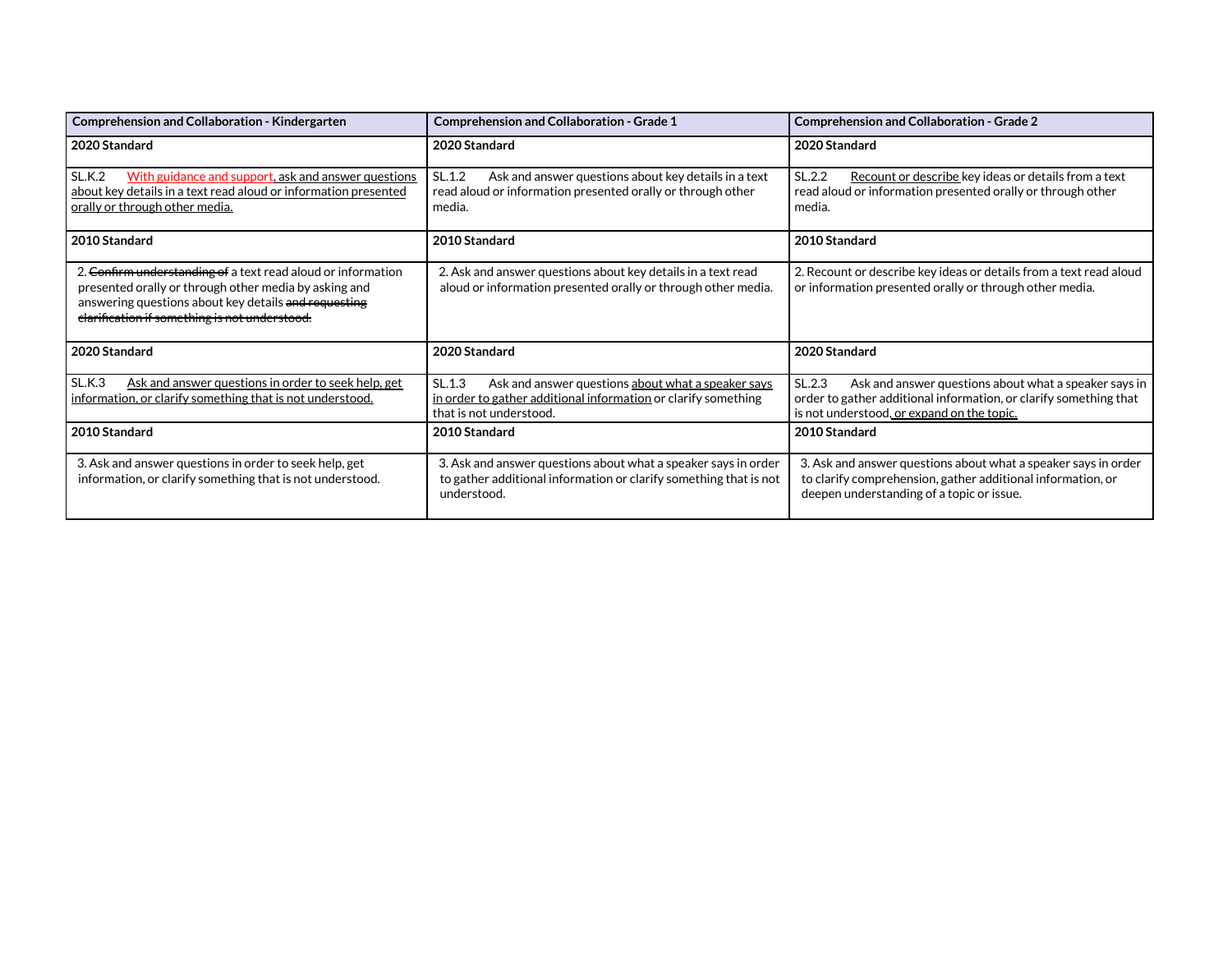| Presentation of Knowledge and Ideas - Kindergarten                                                                        | Presentation of Knowledge and Ideas - Grade 1<br>Presentation of Knowledge and Ideas - Grade 2                                        |                                                                                                                                                                                              |  |
|---------------------------------------------------------------------------------------------------------------------------|---------------------------------------------------------------------------------------------------------------------------------------|----------------------------------------------------------------------------------------------------------------------------------------------------------------------------------------------|--|
| 2020 Standard                                                                                                             | 2020 Standard                                                                                                                         | 2020 Standard                                                                                                                                                                                |  |
| <b>SL.K.4</b><br>With guidance and support, describe familiar<br>people, places, things, and events.                      | SL.2.4<br>SL.1.4<br>Describe people, places, things, and events with<br><u>relevant details, expressing ideas clearly.</u>            |                                                                                                                                                                                              |  |
| 2010 Standard                                                                                                             | 2010 Standard                                                                                                                         | 2010 Standard                                                                                                                                                                                |  |
| 4. Describe familiar people, places, things, and<br>events and, with prompting and support, provide<br>additional detail. | 4. Describe people, places, things, and events with<br>relevant details, expressing ideas and feelings<br>clearly.                    | 4. Tell a story or recount an experience with<br>appropriate facts and relevant, descriptive details,<br>speaking audibly in coherent sentences.                                             |  |
| 2020 Standard                                                                                                             | 2020 Standard                                                                                                                         | 2020 Standard                                                                                                                                                                                |  |
| SL.K.5<br>With guidance and support, create an original or<br>utilize existing visual displays to support descriptions.   | SL.1.5<br>Create an original or utilize existing visual displays to<br>support descriptions to clarify ideas, thoughts, and feelings. | SL.2.5<br>Include digital media and visual displays in presentations<br>to clarify or support ideas, thoughts, and feelings.                                                                 |  |
| 2010 Standard                                                                                                             | 2010 Standard                                                                                                                         | 2010 Standard                                                                                                                                                                                |  |
| 5. Add drawings or other visual displays to descriptions as<br>desired to provide additional detail.                      | 5. Add drawings or other visual displays to descriptions when<br>appropriate to clarify ideas, thoughts, and feelings.                | 5. Create audio recordings of stories or poems; add drawings or<br>other visual displays to stories or recounts of experiences when<br>appropriate to clarify ideas, thoughts, and feelings. |  |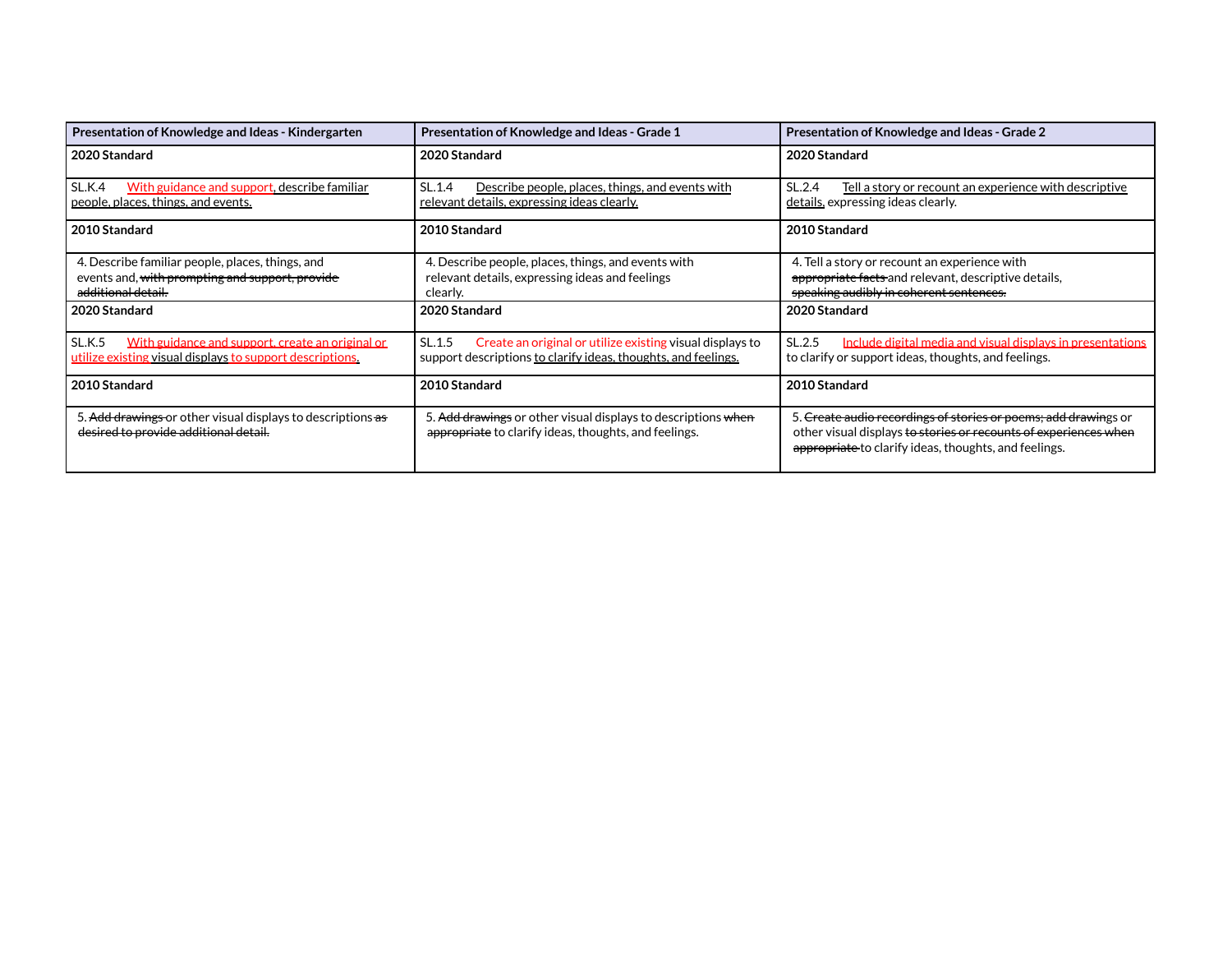| <b>Comprehension and Collaboration - Grade 3</b>                                                                                                                                                                                                                                                                                             | <b>Comprehension and Collaboration - Grade 4</b>                                                                                                                                                                                                                        | <b>Comprehension and Collaboration - Grade 5</b>                                                                                                                                                                                                                                                    |  |  |
|----------------------------------------------------------------------------------------------------------------------------------------------------------------------------------------------------------------------------------------------------------------------------------------------------------------------------------------------|-------------------------------------------------------------------------------------------------------------------------------------------------------------------------------------------------------------------------------------------------------------------------|-----------------------------------------------------------------------------------------------------------------------------------------------------------------------------------------------------------------------------------------------------------------------------------------------------|--|--|
| 2020 Standard                                                                                                                                                                                                                                                                                                                                | 2020 Standard                                                                                                                                                                                                                                                           | 2020 Standard<br>SL.5.1<br>Engage effectively in a range of collaborative<br>discussions (one-on-one, in groups, and teacher led) with diverse<br>partners on topics and texts, building on others' ideas and<br>expressing one's thinking clearly.                                                 |  |  |
| SL.3.1<br>Engage effectively in a range of collaborative<br>discussions (one-on-one, in groups, and teacher led) with diverse<br>partners on topics and texts, building on others' ideas and<br>expressing one's thinking clearly.                                                                                                           | SL.4.1<br>Engage effectively in a range of collaborative<br>discussions (one-on-one, in groups, and teacher led) with<br>diverse partners on topics and texts, building on others' ideas<br>and expressing one's thinking clearly.                                      |                                                                                                                                                                                                                                                                                                     |  |  |
| Come to discussions prepared, explicitly draw on<br>a.<br>topics and texts along with personal knowledge and<br>experiences to explore ideas under discussion.                                                                                                                                                                               | Come to discussions prepared, explicitly draw on<br>a.<br>topics and texts along with personal knowledge<br>and experiences to explore ideas under                                                                                                                      | Come to discussions prepared, explicitly draw on<br>a.<br>topics and texts along with personal knowledge and<br>experiences to explore ideas under discussion.                                                                                                                                      |  |  |
| Follow agreed-upon norms for discussions (e.g.,<br>b.<br>gaining attention in respectful ways, actively<br>listening, speaking one at a time about the topics<br>and texts under discussion).<br>Ask questions to check understanding of<br>C.<br>information presented, stay on topic, and link<br>their comments to the remarks of others. | discussion.<br>Follow agreed-upon norms for discussions (e.g.,<br>b.<br>gaining attention in respectful ways, actively<br>listening, speaking one at a time about the topics<br>and texts under discussion).<br>Pose and respond to specific questions to clarify<br>c. | Follow agreed-upon norms for discussions (e.g.,<br>gaining attention in respectful ways, actively<br>listening, speaking one at a time about the topics and<br>texts under discussion).<br>Pose and respond to specific questions by making<br>C.<br>comments that contribute to the discussion and |  |  |
| Explain their own ideas and understanding in light of<br>d.<br>the discussion.                                                                                                                                                                                                                                                               | or follow up on information, and make comments<br>that contribute to the discussion and link to the<br>remarks of others.<br>Review the key ideas expressed and explain their<br>d.<br>own ideas and understanding in light of the<br>discussion.                       | elaborate on the remarks of others.<br>Review the key ideas expressed and draw conclusions<br>d.<br>in light of information and knowledge gained from<br>the discussion.                                                                                                                            |  |  |
| 2010 Standard                                                                                                                                                                                                                                                                                                                                | 2010 Standard                                                                                                                                                                                                                                                           | 2010 Standard                                                                                                                                                                                                                                                                                       |  |  |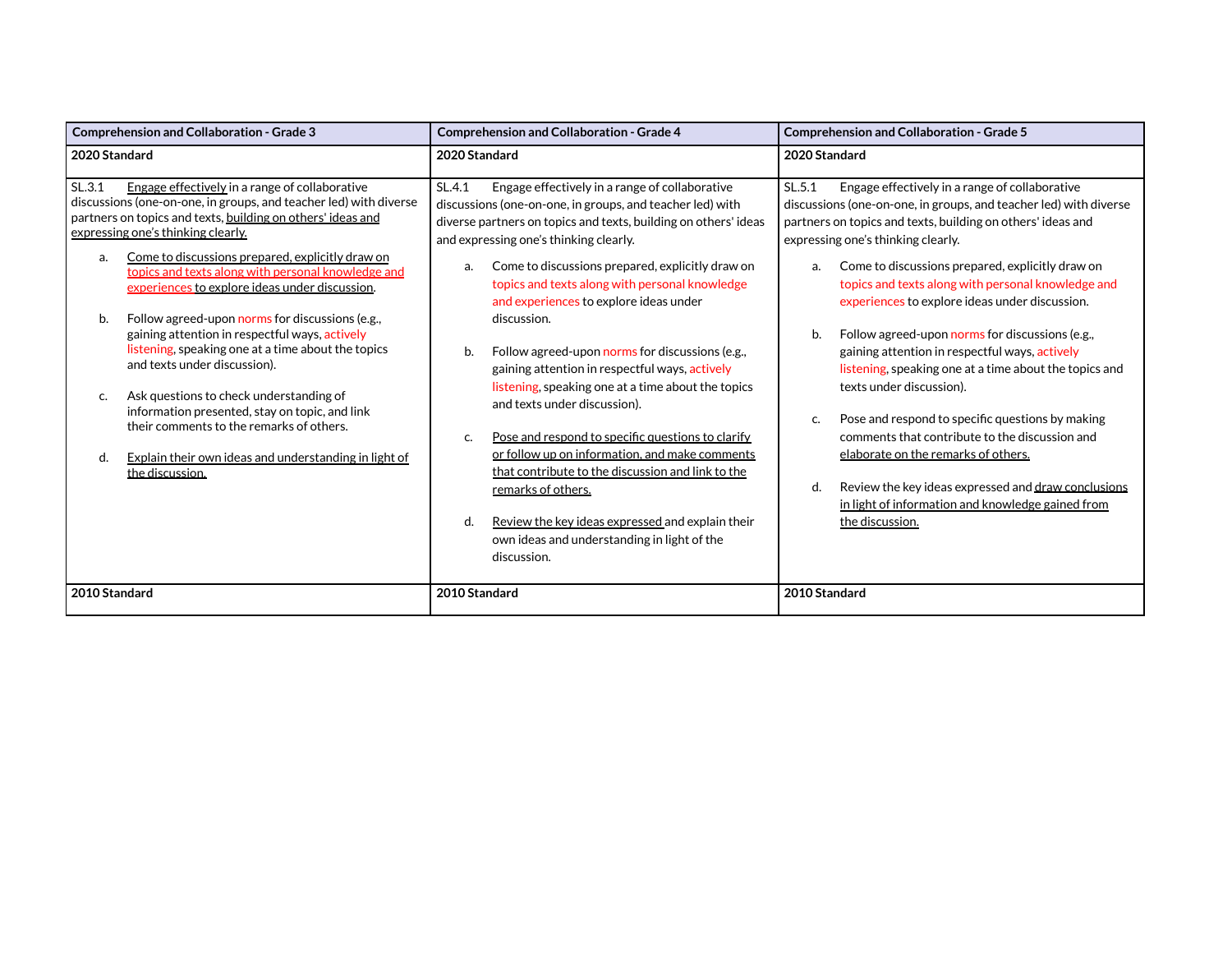| 1. Engage effectively in a range of collaborative discussions<br>(one-on-one, in groups, and teacherled) with diverse partners on<br>grade 3 topics and texts, building on others' ideas and<br>expressing |                                                                                                                                                                                                    | 1. Engage effectively in a range of collaborative discussions<br>(one-on-one, in groups, and teacherled) with diverse partners<br>on grade 4 topics and texts, building on others' ideas and<br>expressing their own clearly. |                                                                                                                                                                                                                 | 1. Engage effectively in a range of collaborative discussions<br>(one-on-one, in groups, and teacherled) with diverse partners on<br>grade 5 topics and texts, building on others' ideas and expressing<br>their own clearly. |                                                                                                                                                                                                     |
|------------------------------------------------------------------------------------------------------------------------------------------------------------------------------------------------------------|----------------------------------------------------------------------------------------------------------------------------------------------------------------------------------------------------|-------------------------------------------------------------------------------------------------------------------------------------------------------------------------------------------------------------------------------|-----------------------------------------------------------------------------------------------------------------------------------------------------------------------------------------------------------------|-------------------------------------------------------------------------------------------------------------------------------------------------------------------------------------------------------------------------------|-----------------------------------------------------------------------------------------------------------------------------------------------------------------------------------------------------|
| their own clearly.<br>a.                                                                                                                                                                                   | Come to discussions prepared, having read or studied<br>required material: explicitly draw on that preparation                                                                                     | a.                                                                                                                                                                                                                            | Come to discussions prepared, having read or<br>studied required material; explicitly draw on that<br>preparation and other information known about the<br><del>topic </del> to explore ideas under discussion. | a.                                                                                                                                                                                                                            | Come to discussions prepared, having read or studied<br>required material; explicitly draw on that preparation<br>and other information known about the topic to<br>explore ideas under discussion. |
|                                                                                                                                                                                                            | and other information known about the topie to<br>explore ideas under discussion.                                                                                                                  | b.                                                                                                                                                                                                                            | Follow agreed-upon rules for discussions and earry<br>out assigned roles.                                                                                                                                       |                                                                                                                                                                                                                               | Follow agreed-upon rules for discussions and earry out<br>assigned roles.                                                                                                                           |
| b.                                                                                                                                                                                                         | Follow agreed-upon rules for discussions (e.g., gaining<br>the floor in respectful ways, listening to others with<br>care, speaking one at a time about the topics and texts<br>under discussion). | c.                                                                                                                                                                                                                            | Pose and respond to specific questions to clarify or<br>follow up on information, and make comments that<br>contribute to the discussion and link to the remarks<br>of others.                                  |                                                                                                                                                                                                                               | Pose and respond to specific questions by making<br>comments that contribute to the discussion and<br>elaborate on the remarks of others.                                                           |
|                                                                                                                                                                                                            | Ask questions to check understanding of information<br>presented, stay on topic, and link their comments to<br>the remarks of others.                                                              | d.                                                                                                                                                                                                                            | Review the key ideas expressed and explain their<br>own ideas and understanding in light of the<br>discussion.                                                                                                  | d.                                                                                                                                                                                                                            | Review the key ideas expressed and draw conclusions<br>in light of information and knowledge gained from the<br>discussions.                                                                        |
|                                                                                                                                                                                                            | Explain their own ideas and understanding in light of<br>the discussion.                                                                                                                           |                                                                                                                                                                                                                               |                                                                                                                                                                                                                 |                                                                                                                                                                                                                               |                                                                                                                                                                                                     |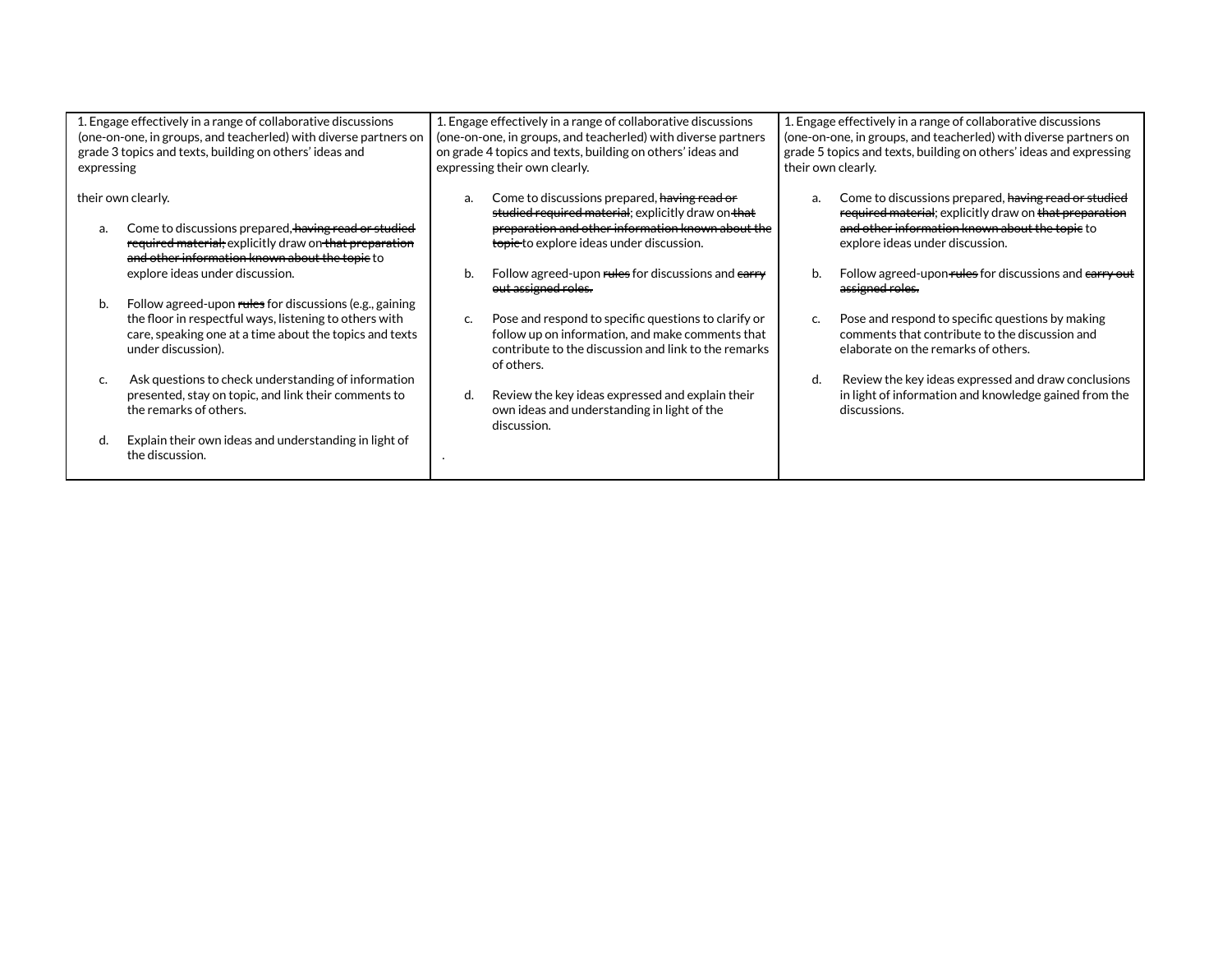| <b>Comprehension and Collaboration - Grade 3</b><br><b>Comprehension and Collaboration - Grade 4</b>                                                                                 |                                                                                                                                                                        | <b>Comprehension and Collaboration - Grade 5</b>                                                                                                                  |
|--------------------------------------------------------------------------------------------------------------------------------------------------------------------------------------|------------------------------------------------------------------------------------------------------------------------------------------------------------------------|-------------------------------------------------------------------------------------------------------------------------------------------------------------------|
| 2020 Standard                                                                                                                                                                        | 2020 Standard                                                                                                                                                          | 2020 Standard                                                                                                                                                     |
| SL.3.2<br>Determine main ideas and supporting details of a<br>text read aloud or information presented in diverse media<br>and formats.                                              | SL.4.2<br>Paraphrase portions of a text read aloud or<br>information presented in diverse media and formats.                                                           | SL.5.2<br>Summarize a written text read aloud or information<br>presented in diverse media and formats.                                                           |
| 2010 Standard                                                                                                                                                                        | 2010 Standard                                                                                                                                                          | 2010 Standard                                                                                                                                                     |
| Determine the main ideas and supporting details<br>of a text read aloud or information presented in<br>diverse media and formats, including visually,<br>quantitatively, and orally. | 2. Paraphrase portions of a text read aloud or<br>information presented in diverse media and<br>formats, including visually, quantitatively, and<br><del>orally.</del> | 2. Summarize a written text read aloud or<br>information presented in diverse media and<br>formats, including visually, quantitatively, and<br><del>orally.</del> |
| 2020 Standard                                                                                                                                                                        | 2020 Standard                                                                                                                                                          | 2020 Standard                                                                                                                                                     |
| SL.3.3<br>Ask and answer questions about information from<br>a speaker, offering elaboration and detail.                                                                             | SL.4.3<br>Identify the reasons and evidence a speaker<br>provides to support particular points.                                                                        | SL.5.3<br>Summarize the points a speaker makes and explain how<br>each claim is supported by reasons and evidence.                                                |
| 2010 Standard                                                                                                                                                                        | 2010 Standard                                                                                                                                                          | 2010 Standard                                                                                                                                                     |
| 3. Ask and answer questions about information from<br>a speaker, offering appropriate elaboration and<br>detail.                                                                     | 3. Identify the reasons and evidence a speaker<br>provides to support particular points.                                                                               | 3. Summarize the points a speaker makes and<br>explain how each claim is supported by reasons<br>and evidence.                                                    |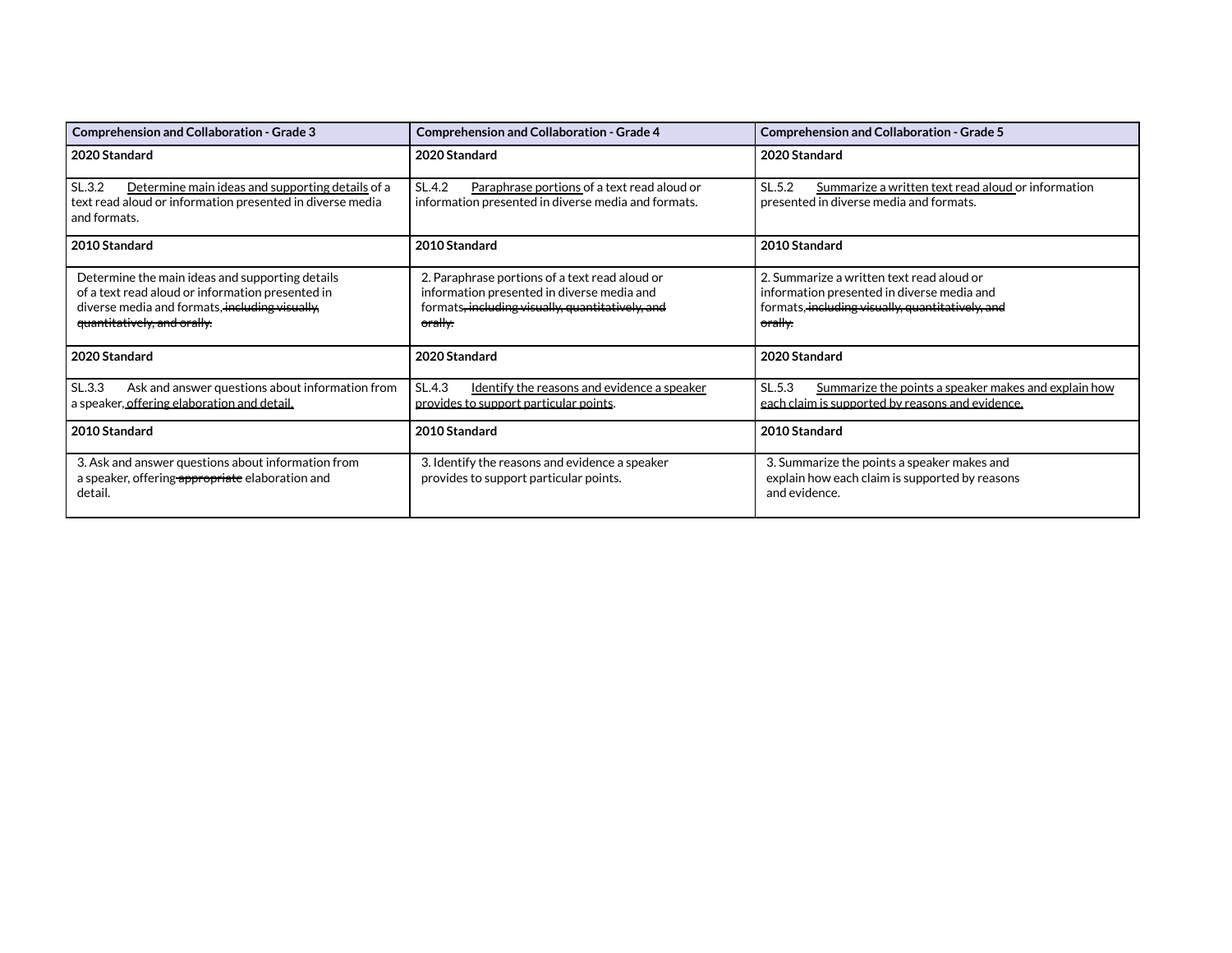| Presentation of Knowledge and Ideas - Grade 3                                                                                                                                                                     | Presentation of Knowledge and Ideas - Grade 4                                                                                                                                                                                                                                                                                                            | Presentation of Knowledge and Ideas - Grade 5                                                                                                                                                                                                                                                                                     |
|-------------------------------------------------------------------------------------------------------------------------------------------------------------------------------------------------------------------|----------------------------------------------------------------------------------------------------------------------------------------------------------------------------------------------------------------------------------------------------------------------------------------------------------------------------------------------------------|-----------------------------------------------------------------------------------------------------------------------------------------------------------------------------------------------------------------------------------------------------------------------------------------------------------------------------------|
| 2020 Standard                                                                                                                                                                                                     | 2020 Standard                                                                                                                                                                                                                                                                                                                                            | 2020 Standard                                                                                                                                                                                                                                                                                                                     |
| SL.3.4<br>Report on a topic or text, tell a story, read a poem, or<br>recount an experience with facts and relevant, descriptive details,<br>speaking clearly at an understandable pace.                          | SL.4.4<br>Report on a topic or text, tell a story, read a poem, or<br>recount an experience in an organized manner, using facts and<br>relevant, descriptive details to support main ideas or themes;<br>speak clearly at an understandable pace. Communicate clearly<br>and in an engaging manner, considering the audience, purpose,<br>and situation. | SL.5.4<br>Report on a topic or text or present an opinion,<br>sequencing ideas logically and using facts and relevant,<br>descriptive details to support main ideas or themes; speak<br>clearly at an understandable pace. Communicate clearly and<br>in an engaging manner, considering the audience, purpose,<br>and situation. |
| 2010 Standard                                                                                                                                                                                                     | 2010 Standard                                                                                                                                                                                                                                                                                                                                            | 2010 Standard                                                                                                                                                                                                                                                                                                                     |
| 4. Report on a topic or text, tell a story, or recount an experience<br>with appropriate facts and relevant, descriptive details, speaking<br>clearly at an understandable pace.                                  | 4. Report on a topic or text, tell a story, or recount an<br>experience in an organized manner, using appropriate facts and<br>relevant, descriptive details to support main ideas or themes;<br>speak clearly at an understandable pace.                                                                                                                | 4. Report on a topic or text or present an opinion,<br>sequencing ideas logically and using appropriate facts and<br>relevant, descriptive details to support main ideas or<br>themes; speak clearly at an understandable pace.                                                                                                   |
| 2020 Standard                                                                                                                                                                                                     | 2020 Standard                                                                                                                                                                                                                                                                                                                                            | 2020 Standard                                                                                                                                                                                                                                                                                                                     |
| Include digital media and visual displays in<br>SL.3.5<br>presentations to enhance certain facts and details.                                                                                                     | SL.4.5<br>Integrate audio and visual content in presentations to<br>enhance the development of main ideas or themes.                                                                                                                                                                                                                                     | Integrate multimedia components (e.g., graphics,<br>SL.5.5<br>sound) and visual displays in presentations to enhance the<br>development of main ideas or themes.                                                                                                                                                                  |
| 2010 Standard                                                                                                                                                                                                     | 2010 Standard                                                                                                                                                                                                                                                                                                                                            | 2010 Standard                                                                                                                                                                                                                                                                                                                     |
| 5. Create engaging audio recordings of stories or poems that<br>demonstrate fluid reading at an understandable pace; add visual<br>displays when appropriate to emphasize or enhance certain facts<br>or details. | 5. Add-audio recordings and visual displays to presentations<br>when appropriate to enhance the development of main ideas or<br>themes.                                                                                                                                                                                                                  | 5. He tude multimedia components (e.g., graphics, sound)<br>and visual displays in presentations when appropriate to<br>enhance the development of main ideas or themes.                                                                                                                                                          |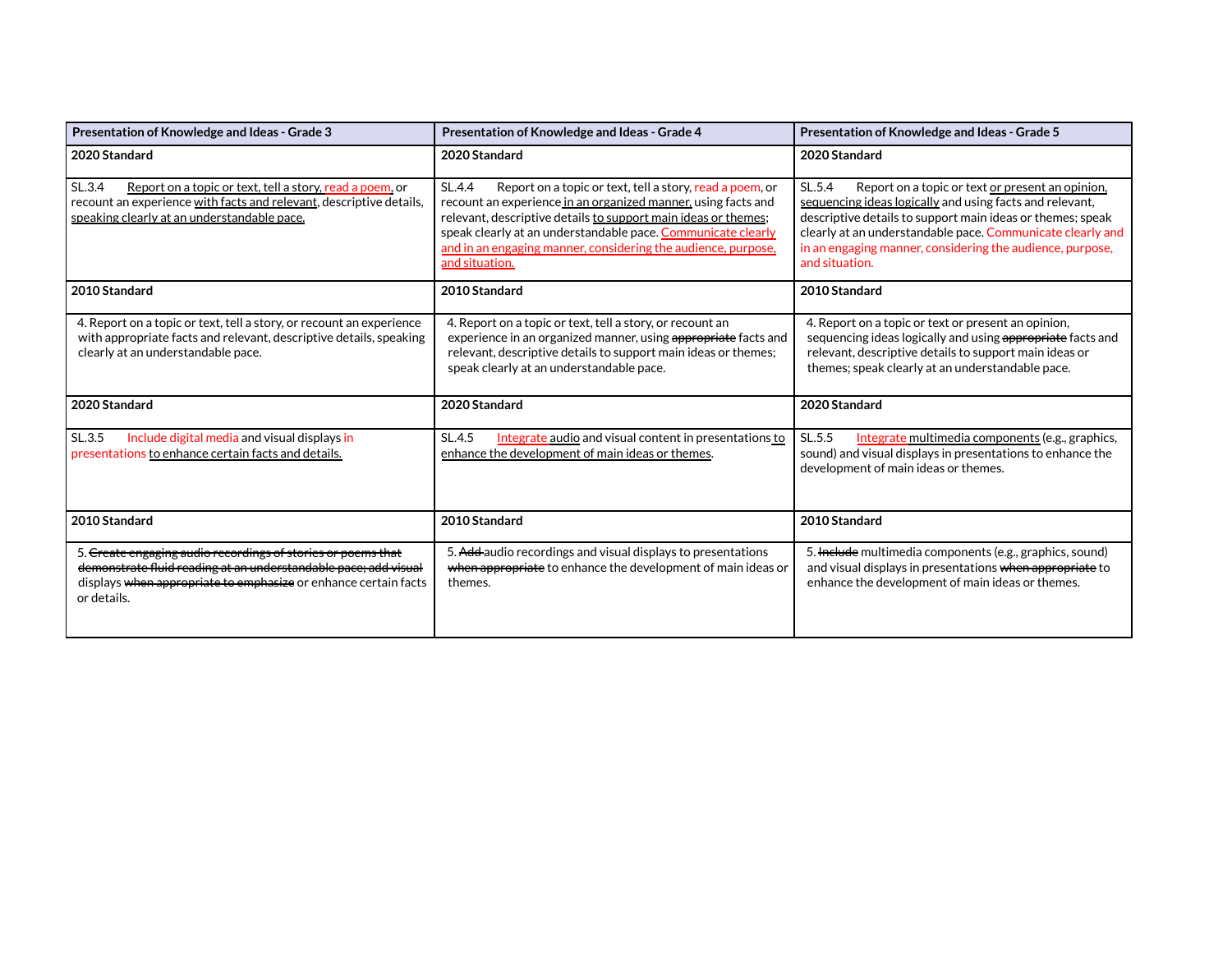| Comprehension and Collaboration - Grade 6                                                                                                                                                                                                                                                                                                                       | <b>Comprehension and Collaboration - Grade 7</b>                                                                                                                                                                                                                                                                                                                                                               | Comprehension and Collaboration - Grade 8                                                                                                                                                                                                                                                                                                                       |  |
|-----------------------------------------------------------------------------------------------------------------------------------------------------------------------------------------------------------------------------------------------------------------------------------------------------------------------------------------------------------------|----------------------------------------------------------------------------------------------------------------------------------------------------------------------------------------------------------------------------------------------------------------------------------------------------------------------------------------------------------------------------------------------------------------|-----------------------------------------------------------------------------------------------------------------------------------------------------------------------------------------------------------------------------------------------------------------------------------------------------------------------------------------------------------------|--|
| 2020 Standard                                                                                                                                                                                                                                                                                                                                                   | 2020 Standard                                                                                                                                                                                                                                                                                                                                                                                                  | 2020 Standard                                                                                                                                                                                                                                                                                                                                                   |  |
| SL.6.1<br>Engage effectively in a range of collaborative discussions<br>(one-on-one, in groups, and teacher led) with diverse partners on<br>topics, texts, and issues, building on others' ideas and expressing one's<br>thinking clearly.                                                                                                                     | SL.7.1<br>Engage effectively in a range of collaborative<br>discussions (one-on-one, in groups, and teacher led) with diverse<br>partners on topics, texts, and issues, building on others' ideas and<br>expressing one's thinking clearly.                                                                                                                                                                    | SL.8.1<br>Engage effectively in a range of collaborative discussions<br>(one-on-one, in groups, and teacher led) with diverse partners on<br>topics, texts, and issues, building on others' ideas and expressing<br>one's thinking clearly.                                                                                                                     |  |
| Come to discussions prepared and explicitly draw on that<br>a.<br>preparation by referring to evidence on the topic, text, or<br>issue. Support analysis by making connections,<br>paraphrasing, clarifying, or explaining the evidence.                                                                                                                        | Come to discussions prepared and explicitly draw on<br>a.<br>that preparation by referring to evidence on the topic,<br>text, or issue. Support analysis by making connections,<br>paraphrasing, clarifying, or explaining the evidence.                                                                                                                                                                       | Come to discussions prepared, and explicitly draw on<br>a.<br>that preparation by referring to evidence on the topic,<br>text, or issue. Support analysis by making connections,<br>paraphrasing, clarifying, or explaining the evidence.                                                                                                                       |  |
| With guidance and support, set specific norms and goals<br>b.<br>for collegial discussions (e.g., gaining attention in<br>respectful ways, actively listening, speaking one at a time<br>about the topics and texts under discussion).<br>Pose and respond to specific questions with elaboration<br>c.<br>and detail by making comments that contribute to the | b.<br>With guidance and support, set and track specific norms<br>and goals for collegial discussions (e.g., gaining<br>attention in respectful ways, actively listening, speaking<br>one at a time about the topics and texts under<br>discussion).                                                                                                                                                            | Set and track specific norms and goals for collegial<br>b.<br>discussions (e.g., gaining attention in respectful ways,<br>actively listening, speaking one at a time about the<br>topics and texts under discussion), and monitor<br>progress toward goals.                                                                                                     |  |
| topic, text, or issue under discussion.<br>Review the key ideas expressed and demonstrate an<br>d.<br>understanding of multiple perspectives through reflection<br>and paraphrasing.                                                                                                                                                                            | Pose questions that invite elaboration and respond to<br>c.<br>others' questions and comments with relevant<br>observations and ideas that bring the discussion back<br>on topic as needed. Promote multiple perspectives.<br>Review the key ideas expressed and demonstrate an<br>d.<br>understanding of multiple perspectives through<br>analysis, including reflection, clarification, and<br>paraphrasing. | Pose questions that connect the ideas of several<br>c.<br>speakers, and respond to others' questions and<br>comments with relevant evidence, observations, and<br>ideas. Promote multiple perspectives.<br>Evaluate new information expressed by others and,<br>d.<br>when warranted, qualify or justify one's own views in<br>light of the evidence presented. |  |
| 2010 Standard                                                                                                                                                                                                                                                                                                                                                   | 2010 Standard                                                                                                                                                                                                                                                                                                                                                                                                  | 2010 Standard                                                                                                                                                                                                                                                                                                                                                   |  |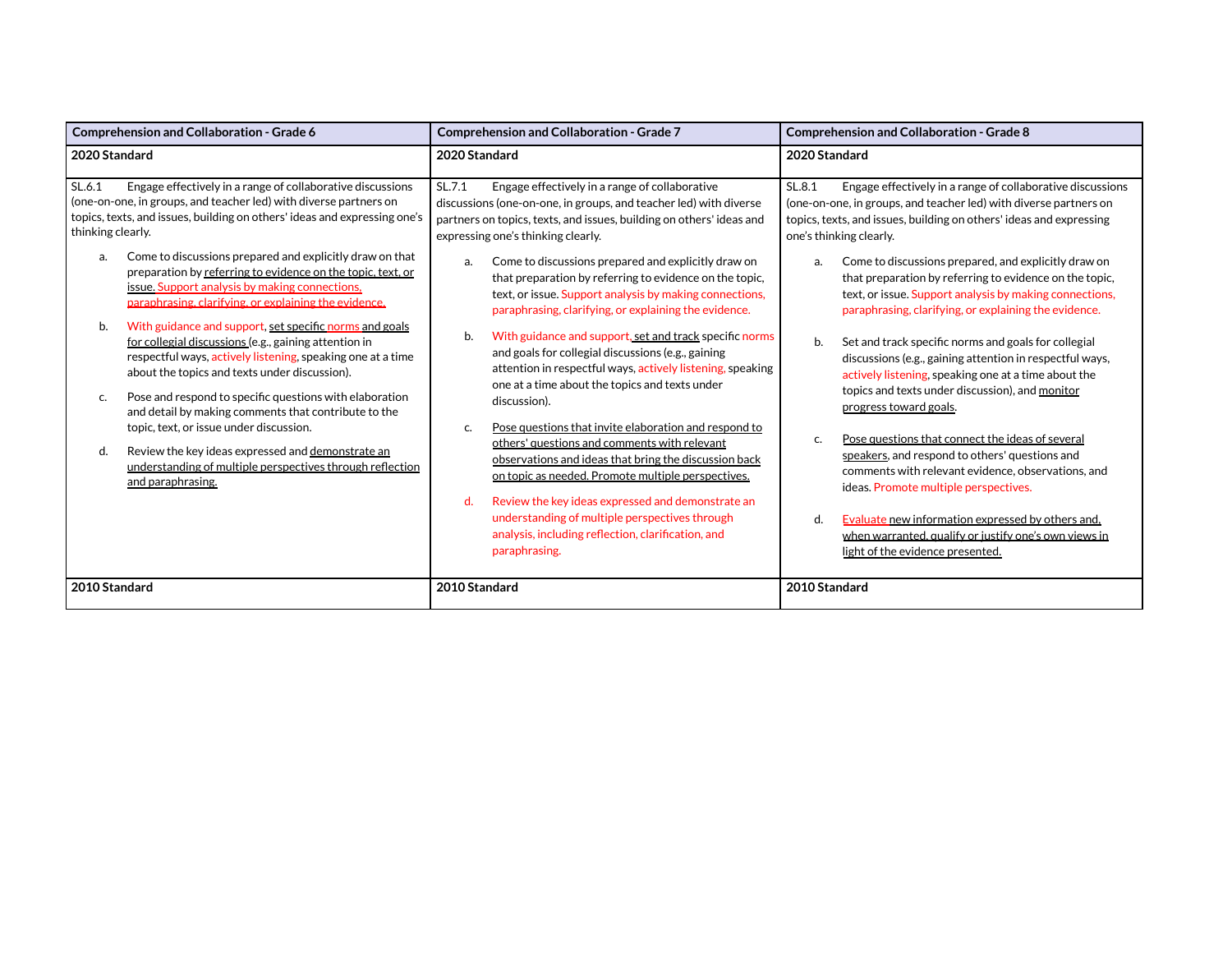| 1. Engage effectively in a range of collaborative discussions<br>(one-on-one, in groups, and teacherled) with diverse partners on<br>grade 6 topics, texts, and issues, building on others' ideas and<br>expressing their own clearly. | 1. Engage effectively in a range of collaborative discussions<br>(one-on-one, in groups, and teacherled) with diverse partners on<br>grade 7 topics, texts, and issues, building on others' ideas and                                                       | 1. Engage effectively in a range of collaborative discussions<br>(one-on-one, in groups, and teacherled) with diverse partners on<br>grade 8 topics, texts, and issues, building on others' ideas and<br>expressing their own clearly. |
|----------------------------------------------------------------------------------------------------------------------------------------------------------------------------------------------------------------------------------------|-------------------------------------------------------------------------------------------------------------------------------------------------------------------------------------------------------------------------------------------------------------|----------------------------------------------------------------------------------------------------------------------------------------------------------------------------------------------------------------------------------------|
| Come to discussions prepared, having read or studied<br>a.<br>required material; explicitly draw on that preparation by<br>referring to evidence on the topic, text, or issue to probe<br>and reflect on ideas under discussion.       | expressing their own clearly.<br>Come to discussions prepared, having read or<br>a.<br>researched material under study; explicitly draw on<br>that preparation by referring to evidence on the topic,<br>text, or issue to probe and reflect on ideas under | Come to discussions prepared, having read or researched<br>material under study; explicitly draw on that preparation<br>by referring to evidence on the topic, text, or issue to<br>probe and reflect on ideas under discussion.       |
| Follow rules for collegial discussions, set specific goals and<br>b.<br>deadlines, and define individual roles as needed.                                                                                                              | discussion.<br>Follow rules for collegial discussions, track progress<br>b.                                                                                                                                                                                 | Follow rules for collegial discussions and decision-making,<br>b.<br>track progress toward specific goals and deadlines, and<br>define individual roles as needed.                                                                     |
| Pose and respond to specific questions with elaboration<br>C.<br>and detail by making comments that contribute to the<br>topic, text, or issue under discussion.                                                                       | toward specific goals and deadlines, and define<br>individual roles as needed.<br>Pose questions that elicit elaboration and respond to<br>c.                                                                                                               | Pose questions that connect the ideas of several speakers<br>and respond to others' questions and comments with<br>relevant evidence, observations, and ideas.                                                                         |
| Review the key ideas expressed and demonstrate<br>d.<br>understanding of multiple perspectives through reflection<br>and paraphrasing.                                                                                                 | others' questions and comments with relevant<br>observations and ideas that bring the discussion back<br>on topic as needed.<br>Acknowledge new information expressed by others<br>and, when warranted, modify their own views.                             | Acknowledge new information expressed by others, and,<br>d.<br>when warranted, qualify or justify their own views in light<br>of the evidence presented.                                                                               |
|                                                                                                                                                                                                                                        |                                                                                                                                                                                                                                                             |                                                                                                                                                                                                                                        |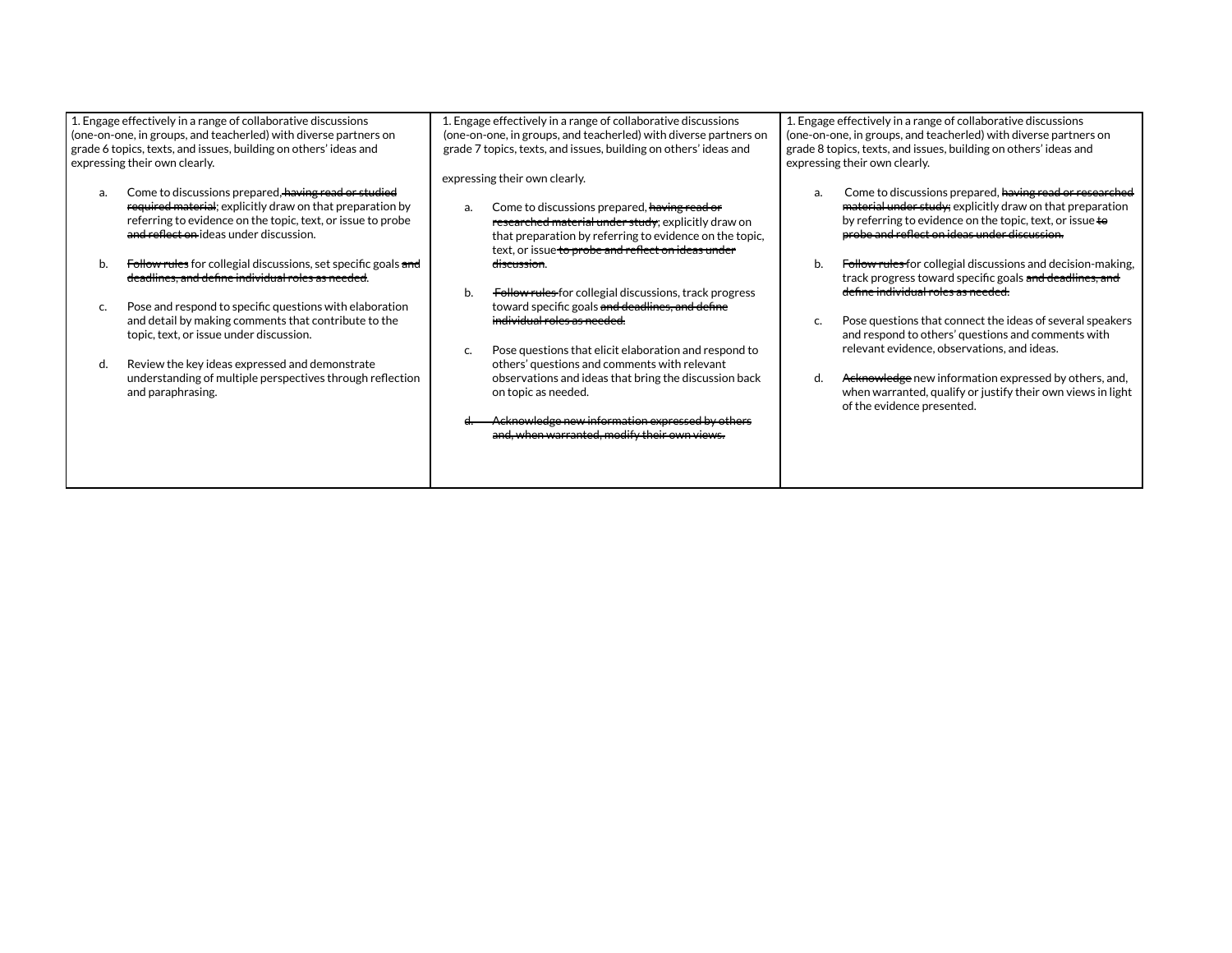| Comprehension and Collaboration - Grade 6                                                                                                                                             | Comprehension and Collaboration - Grade 7                                                                                                                                                                        | <b>Comprehension and Collaboration - Grade 8</b>                                                                                                                                                                                     |
|---------------------------------------------------------------------------------------------------------------------------------------------------------------------------------------|------------------------------------------------------------------------------------------------------------------------------------------------------------------------------------------------------------------|--------------------------------------------------------------------------------------------------------------------------------------------------------------------------------------------------------------------------------------|
| 2020 Standard                                                                                                                                                                         | 2020 Standard                                                                                                                                                                                                    | 2020 Standard                                                                                                                                                                                                                        |
| SL.6.2<br>Interpret information presented in diverse media<br>and formats and explain how it contributes to a topic, text.<br><u>or issue under study.</u>                            | Analyze the main ideas and supporting details<br>SL.7.2<br>presented in diverse media and formats and explain how the<br>ideas clarify a topic, text, or issue under study.                                      | SL.8.2<br>Analyze the purpose of information presented in diverse<br>media and formats and evaluate the motives (e.g., social, commercial,<br>political) behind its presentation.                                                    |
| 2010 Standard                                                                                                                                                                         | 2010 Standard                                                                                                                                                                                                    | 2010 Standard                                                                                                                                                                                                                        |
| 2. Interpret information presented in diverse media and<br>formats (e.g., visually, quantitatively, orally) and explain<br>how it contributes to a topic, text, or issue under study. | 2. Analyze the main ideas and supporting details presented in<br>diverse media and formats (e.g., visually, quantitatively,<br>orally) and explain how the ideas clarify a topic, text, or issue<br>under study. | 2. Analyze the purpose of information presented in diverse media and<br>formats (e.g., visually, quantitatively, orally) and evaluate the motives<br>(e.g., social, commercial, political) behind its presentation.                  |
| 2020 Standard                                                                                                                                                                         | 2020 Standard                                                                                                                                                                                                    | 2020 Standard                                                                                                                                                                                                                        |
| SL.6.3<br>Understand and evaluate a speaker's argument<br>and specific claims, distinguishing claims that are supported<br>by reasons and evidence from claims that are not.          | Understand and evaluate a speaker's argument and<br>SL.7.3<br>specific claims, evaluating the soundness of the reasoning and<br>the relevance and sufficiency of the evidence.                                   | SL.8.3<br>Understand and evaluate a speaker's argument and specific<br>claims, evaluating the soundness of the reasoning and relevance and<br>sufficiency of the evidence and identifying when irrelevant evidence is<br>introduced. |
| 2010 Standard                                                                                                                                                                         | 2010 Standard                                                                                                                                                                                                    | 2010 Standard                                                                                                                                                                                                                        |
| 3. Delineate a speaker's argument and specific claims,<br>distinguishing claims that are supported by reasons and<br>evidence from claims that are not.                               | 3. Delineate a speaker's argument and specific claims,<br>evaluating the soundness of the reasoning and the relevance<br>and sufficiency of the evidence.                                                        | 3. Delineate a speaker's argument and specific claims, evaluating the<br>soundness of the reasoning and relevance and sufficiency of the<br>evidence and identifying when irrelevant evidence is introduced.                         |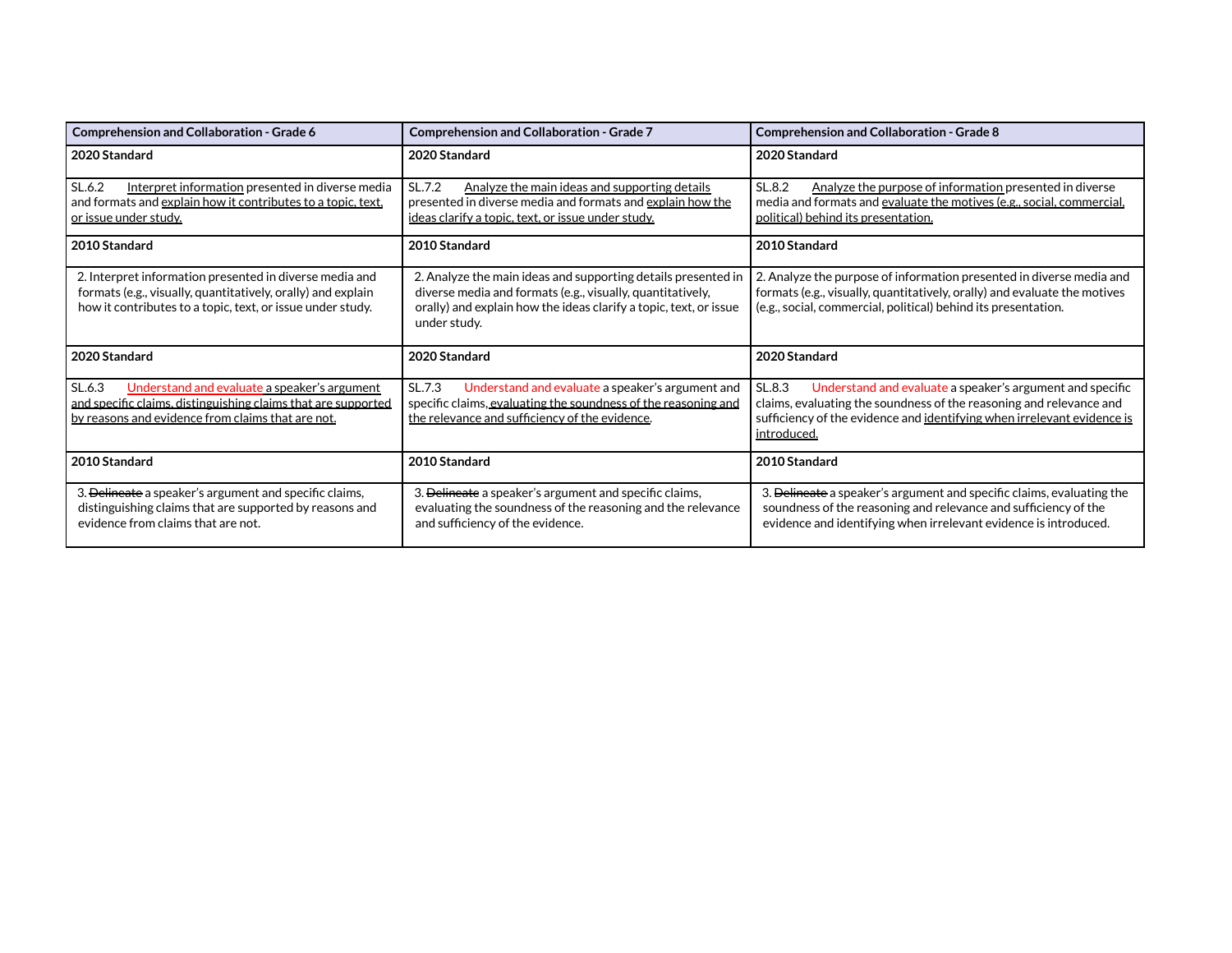| Presentation of Knowledge and Ideas - Grade 6                                                                                                                                                                                                                                     | Presentation of Knowledge and Ideas - Grade 7                                                                                                                                                                                                                                  | Presentation of Knowledge and Ideas - Grade 8                                                                                                                                                                                                                                                                                 |
|-----------------------------------------------------------------------------------------------------------------------------------------------------------------------------------------------------------------------------------------------------------------------------------|--------------------------------------------------------------------------------------------------------------------------------------------------------------------------------------------------------------------------------------------------------------------------------|-------------------------------------------------------------------------------------------------------------------------------------------------------------------------------------------------------------------------------------------------------------------------------------------------------------------------------|
| 2020 Standard                                                                                                                                                                                                                                                                     | 2020 Standard                                                                                                                                                                                                                                                                  | 2020 Standard                                                                                                                                                                                                                                                                                                                 |
| Present claims and findings in a logical order using<br>SL.6.4<br>relevant evidence and details to highlight main ideas or<br>themes. Communicate clearly and in an engaging manner,<br>considering the audience, purpose, and situation. Explain<br>purpose of language choices. | SL.7.4<br>Present claims and findings, emphasizing significant<br>points in a focused, coherent manner using relevant evidence.<br>Communicate clearly and in an engaging manner, considering<br>the audience, purpose, and situation. Explain purpose of<br>language choices. | Present claims and findings, emphasizing significant points<br>SL.8.4<br>in a focused, coherent manner with relevant evidence, sound valid<br>reasoning, and well-chosen details. Communicate clearly and in an<br>engaging manner, considering the audience, purpose, and situation.<br>Explain purpose of language choices. |
| 2010 Standard                                                                                                                                                                                                                                                                     | 2010 Standard                                                                                                                                                                                                                                                                  | 2010 Standard                                                                                                                                                                                                                                                                                                                 |
| 4. Present claims and findings, sequencing ideas logically<br>and using pertinent descriptions, facts, and details to<br>accentuate main ideas or themes; use appropriate eye<br>contact.                                                                                         | 4. Present claims and findings, emphasizing salient points in a<br>focused, coherent manner with pertinent descriptions, facts,<br>details, and examples; use appropriate eye contact, adequate<br>volume, and clear pronunciation                                             | 4. Present claims and findings, emphasizing salient points in a<br>focused, coherent manner with relevant evidence, sound valid<br>reasoning, and well-chosen details; use appropriate eye contact,<br>adequate volume, and clear pronunciation                                                                               |
| 2020 Standard                                                                                                                                                                                                                                                                     | 2020 Standard                                                                                                                                                                                                                                                                  | 2020 Standard                                                                                                                                                                                                                                                                                                                 |
| Include multimedia components and visual<br>SL.6.5<br>displays in presentations to clarify and enhance information.                                                                                                                                                               | SL.7.5<br>Include multimedia components and visual displays<br>in presentations to clarify claims and findings and emphasize<br>significant points.                                                                                                                            | SL.8.5<br>Integrate multimedia and visual displays into<br>presentations to clarify information, strengthen claims and evidence,<br>and add interest.                                                                                                                                                                         |
| 2010 Standard                                                                                                                                                                                                                                                                     | 2010 Standard                                                                                                                                                                                                                                                                  | 2010 Standard                                                                                                                                                                                                                                                                                                                 |
| 5. Include multimedia components (e.g., graphics, images,<br>music, sound) and visual displays in presentations to clarify<br>information.                                                                                                                                        | 5. Include multimedia components and visual displays in<br>presentations to clarify claims and findings and emphasize<br>salient-points.                                                                                                                                       | 5. Integrate multimedia and visual displays into presentations to<br>clarify information, strengthen claims and evidence, and add<br>interest.                                                                                                                                                                                |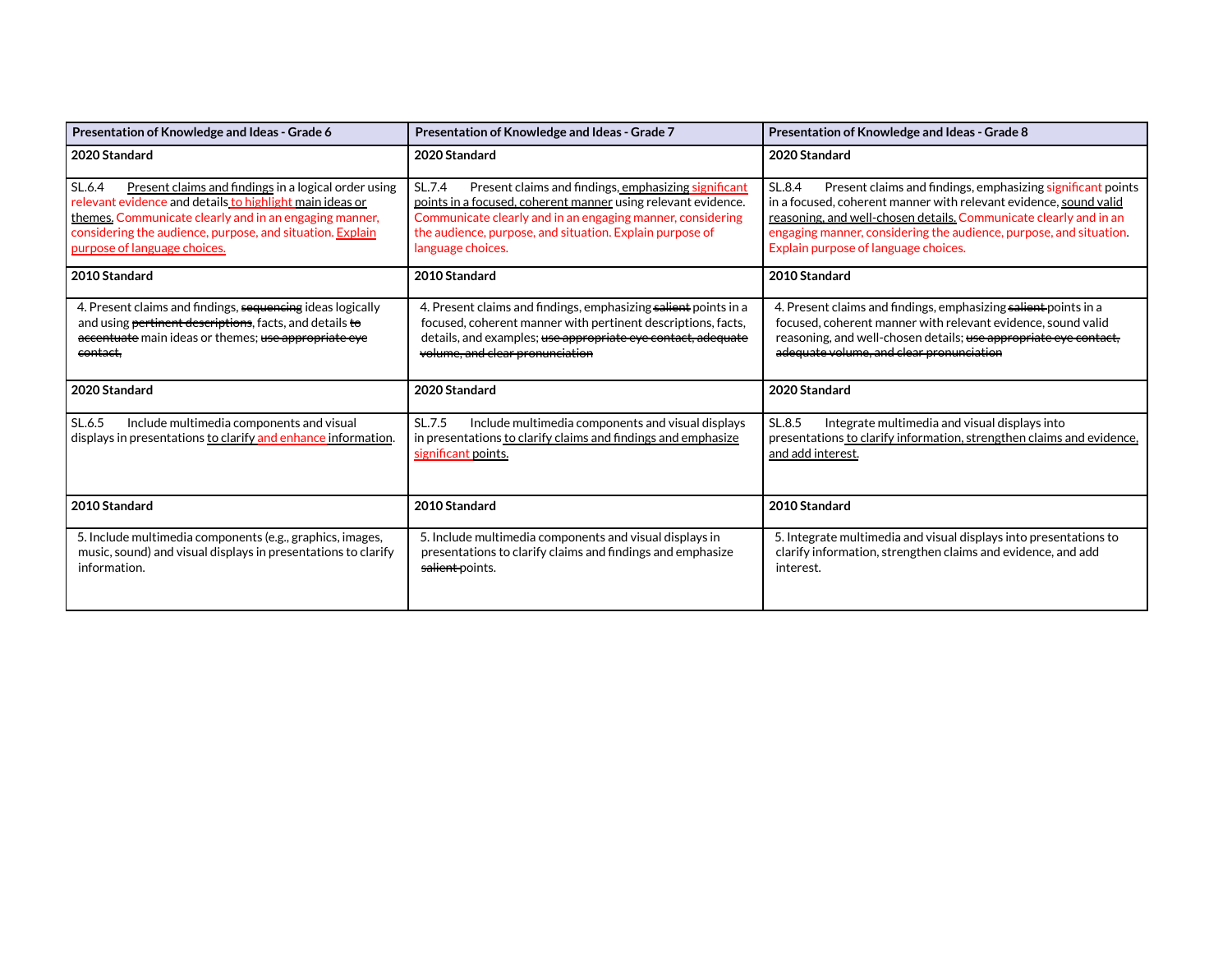| Comprehension and Collaboration - Grades 9-10                                                                                                                                                                                                                                              | <b>Comprehension and Collaboration - Grades 11-12</b>                                                                                                                                                                                                                                                                |  |
|--------------------------------------------------------------------------------------------------------------------------------------------------------------------------------------------------------------------------------------------------------------------------------------------|----------------------------------------------------------------------------------------------------------------------------------------------------------------------------------------------------------------------------------------------------------------------------------------------------------------------|--|
| 2020 Standard                                                                                                                                                                                                                                                                              | 2020 Standard                                                                                                                                                                                                                                                                                                        |  |
| SL.9-10.1 Initiate and participate effectively in a range of collaborative discussions (one-on-one, in<br>groups, and teacher-led) with diverse partners on topics, texts, and issues, listening actively, and<br>building on others' ideas and expressing their own clearly.              | SL.11-12.1 Initiate and participate effectively in a range of collaborative discussions (one- on- one, in<br>groups, and teacher-led) with diverse partners on topics, texts, and issues, listening actively, and<br>building on others' ideas and expressing their own clearly.                                     |  |
| Come to discussions prepared, explicitly draw on that preparation by referring to evidence<br>a.<br>from texts and other research on the topic, text or issue. Support analysis by making<br>connections, paraphrasing, clarifying, or explaining the evidence.                            | Come to discussions prepared, explicitly draw on that preparation by referring to evidence<br>a.<br>from texts and other research on the topic, text or issue. Support analysis by making<br>connections, paraphrasing, clarifying, or explaining the evidence.                                                      |  |
| Work with peers to set norms for collegial discussions, decision-making (e.g., informal<br>b.<br>consensus, taking votes on key issues, presentation of alternate views) and clear goals as<br>needed. Reflect on progress as an individual and as a group.                                | Work with peers to promote civil, democratic discussions and decision-making and set<br>b.<br>clear goals. Reflect on progress as an individual and as a group.                                                                                                                                                      |  |
| Propel conversations by posing and engaging with questions that relate the current<br>c.<br>discussion to broader themes or larger ideas; actively incorporate others into the<br>discussion; and clarify, verify, or challenge ideas and conclusions. Promote multiple and                | Propel conversations by posing and engaging with questions that probe reasoning and<br>c.<br>evidence; ensure a hearing for a full range of positions on a topic or issue; clarify, verify, or<br>challenge ideas and conclusions. Promote and seek to understand multiple, divergent, and<br>creative perspectives. |  |
| divergent perspectives.<br>d.<br>Engage thoughtfully with diverse perspectives, summarize points of agreement and<br>disagreement, and, when warranted, qualify or justify their own views and understanding<br>and make new connections in light of the evidence and reasoning presented. | Engage thoughtfully with diverse perspectives; synthesize comments, claims, and evidence<br>d.<br>made on all sides of an issue; resolve contradictions when possible; and determine what<br>additional information or research is required to deepen the investigation or complete the<br>task.                     |  |
| 2010 Standard                                                                                                                                                                                                                                                                              | 2010 Standard                                                                                                                                                                                                                                                                                                        |  |
| 1. Initiate and participate effectively in a range of collaborative discussions<br>(one-on-one, in groups, and teacher-led) with diverse partners on grades 9-10<br>topics, texts, and issues, building on others' ideas and expressing their own<br>clearly and persuasively.             | 1. Initiate and participate effectively in a range of collaborative discussions (oneon-<br>one, in groups, and teacher-led) with diverse partners on grades 11-12 topics,<br>texts, and issues, building on others' ideas and expressing their own clearly and<br>persuasively.                                      |  |
| Come to discussions prepared, having read and researched material under study; explicitly<br>a.<br>draw on that preparation by referring to evidence from texts and other research on the<br>topic or issue to stimulate a thoughtful, well-reasoned exchange of ideas.                    | Come to discussions prepared, having read and researched material under study; explicitly<br>a.<br>draw on that preparation by referring to evidence from texts and other research on the<br>topic or issue to stimulate a thoughtful, well reasoned exchange of ideas.                                              |  |
| Work with peers to set rules for collegial discussions and decision-making (e.g., informal<br>b.<br>consensus, taking votes on key issues, presentation of alternate views), clear goals-and<br>deadlines, and individual roles as needed.                                                 | Work with peers to promote civil, democratic discussions and decision-making, set clear<br>b.<br>goals and deadlines, and establish individual roles as needed.                                                                                                                                                      |  |
| Propel conversations by posing and responding to questions that relate the current<br>c.<br>discussion to broader themes or larger ideas; actively incorporate others into the<br>discussion; and clarify, verify, or challenge ideas and conclusions.                                     | Propel conversations by posing and responding to questions that probe reasoning and<br>c.<br>evidence; ensure a hearing for a full range of positions on a topic or issue; clarify, verify, or<br>challenge ideas and conclusions; and promote divergent and creative perspectives.                                  |  |
|                                                                                                                                                                                                                                                                                            | Respond thoughtfully to diverse perspectives; synthesize comments, claims, and evidence<br>d.<br>made on all sides of an issue; resolve contradictions when possible; and determine what                                                                                                                             |  |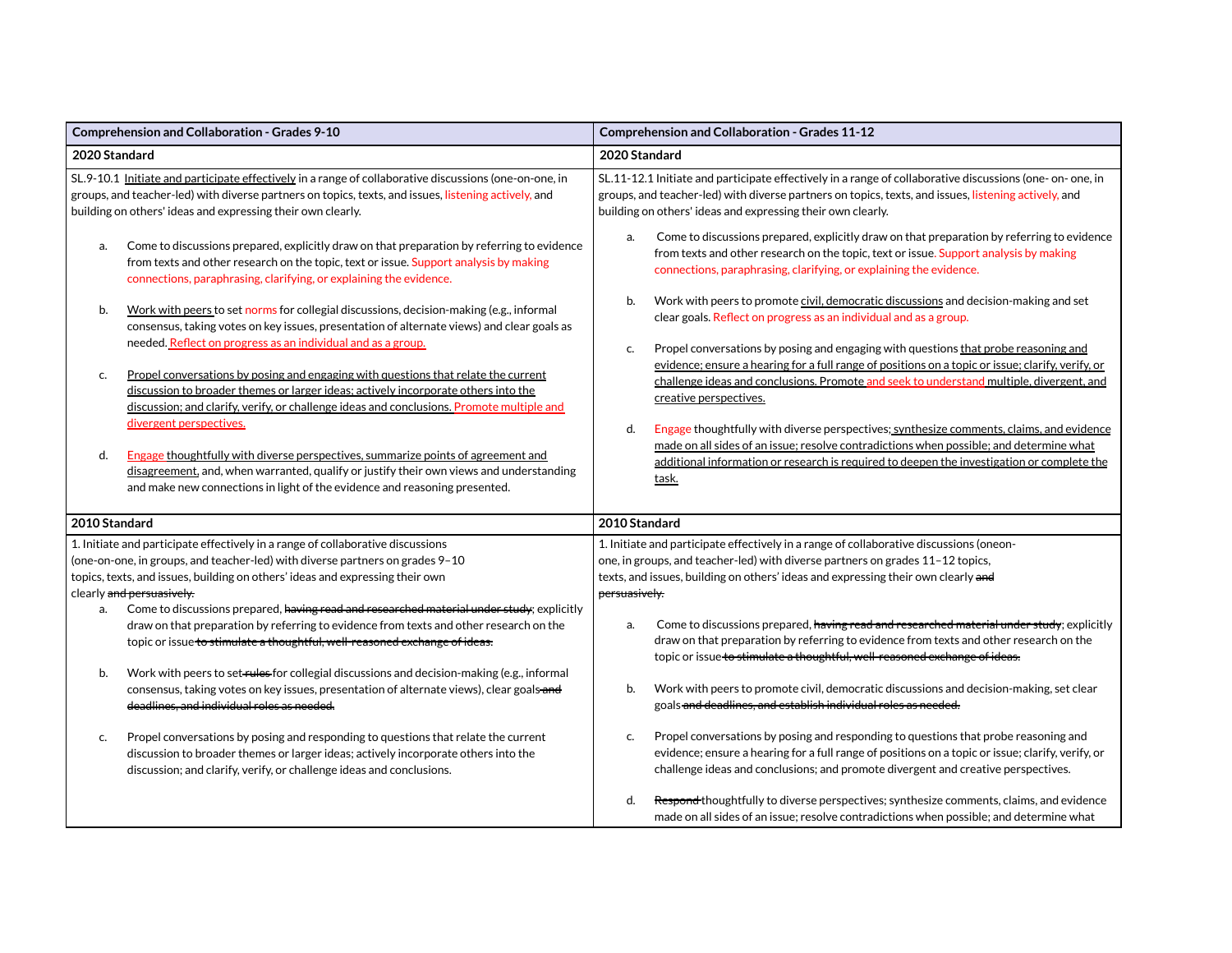| <del>Respond t</del> houghtfully to diverse perspectives, summarize points of agreement and | additional information or research is required to deepen the investigation or complete the |
|---------------------------------------------------------------------------------------------|--------------------------------------------------------------------------------------------|
| disagreement, and, when warranted, qualify or justify their own views and understanding     | task.                                                                                      |
| and make new connections in light of the evidence and reasoning presented.                  |                                                                                            |
|                                                                                             |                                                                                            |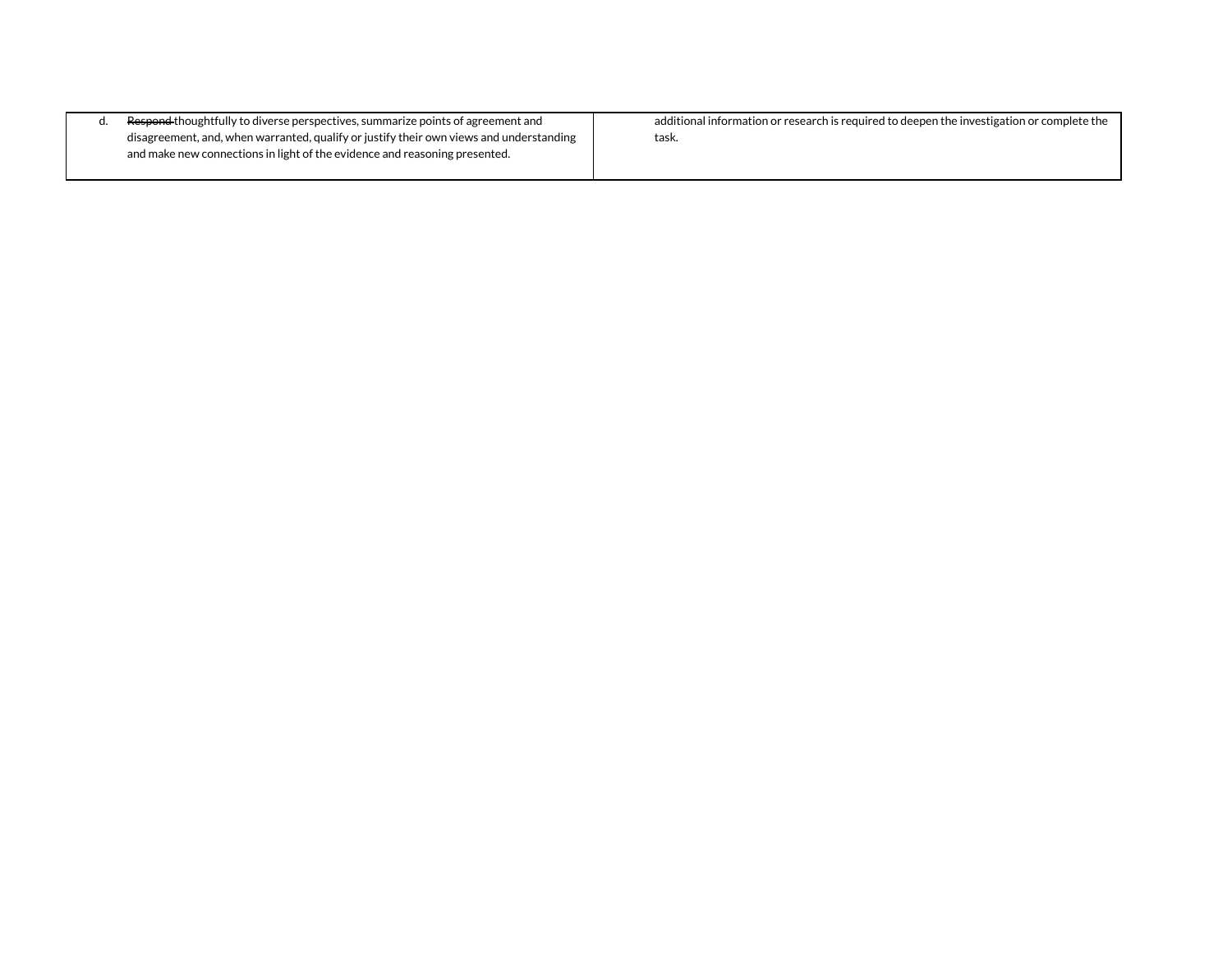| Comprehension and Collaboration - Grades 9-10                                                                                                                                           | <b>Comprehension and Collaboration - Grades 11-12</b>                                                                                                                                                                                                                                             |
|-----------------------------------------------------------------------------------------------------------------------------------------------------------------------------------------|---------------------------------------------------------------------------------------------------------------------------------------------------------------------------------------------------------------------------------------------------------------------------------------------------|
| 2020 Standard                                                                                                                                                                           | 2020 Standard                                                                                                                                                                                                                                                                                     |
| SL.9-10.2 Analyze and synthesize multiple sources of information presented in diverse media<br>or formats to determine credibility and accuracy of each source.                         | SL.11-12.2 Analyze and synthesize multiple sources of information presented in diverse media<br>or formats in order to make informed decisions and solve problems, evaluating the credibility<br>and accuracy of each source noting discrepancies among data.                                     |
| 2010 Standard                                                                                                                                                                           | 2010 Standard                                                                                                                                                                                                                                                                                     |
| 2. Integrate multiple sources of information presented in diverse media or formats (e.g., visually,<br>quantitatively, orally) evaluating the credibility and accuracy of each source.  | 2. Integrate multiple sources of information presented in diverse formats and media (e.g.,<br>visually, quantitatively, orally) in order to make informed decisions and solve problems,<br>evaluating the credibility and accuracy of each source and noting any discrepancies among the<br>data. |
| 2020 Standard                                                                                                                                                                           | 2020 Standard                                                                                                                                                                                                                                                                                     |
| SL.9-10.3 Understand and evaluate a speaker's point of view, reasoning, and use of evidence<br>and rhetoric, identifying any fallacious reasoning or exaggerated or distorted evidence. | SL.11-12.3 Understand and evaluate a speaker's point of view, reasoning, and use of evidence<br>and rhetoric, assessing the stance, premises, links among ideas, word choice, points of emphasis,<br>and tone used.                                                                               |
| 2010 Standard                                                                                                                                                                           | 2010 Standard                                                                                                                                                                                                                                                                                     |
| 3. Evaluate a speaker's point of view, reasoning, and use of evidence and rhetoric, identifying<br>any fallacious reasoning or exaggerated or distorted evidence                        | 3. Evaluate a speaker's point of view, reasoning, and use of evidence and rhetoric, assessing the<br>stance, premises, links among ideas, word choice, points of emphasis, and tone used.                                                                                                         |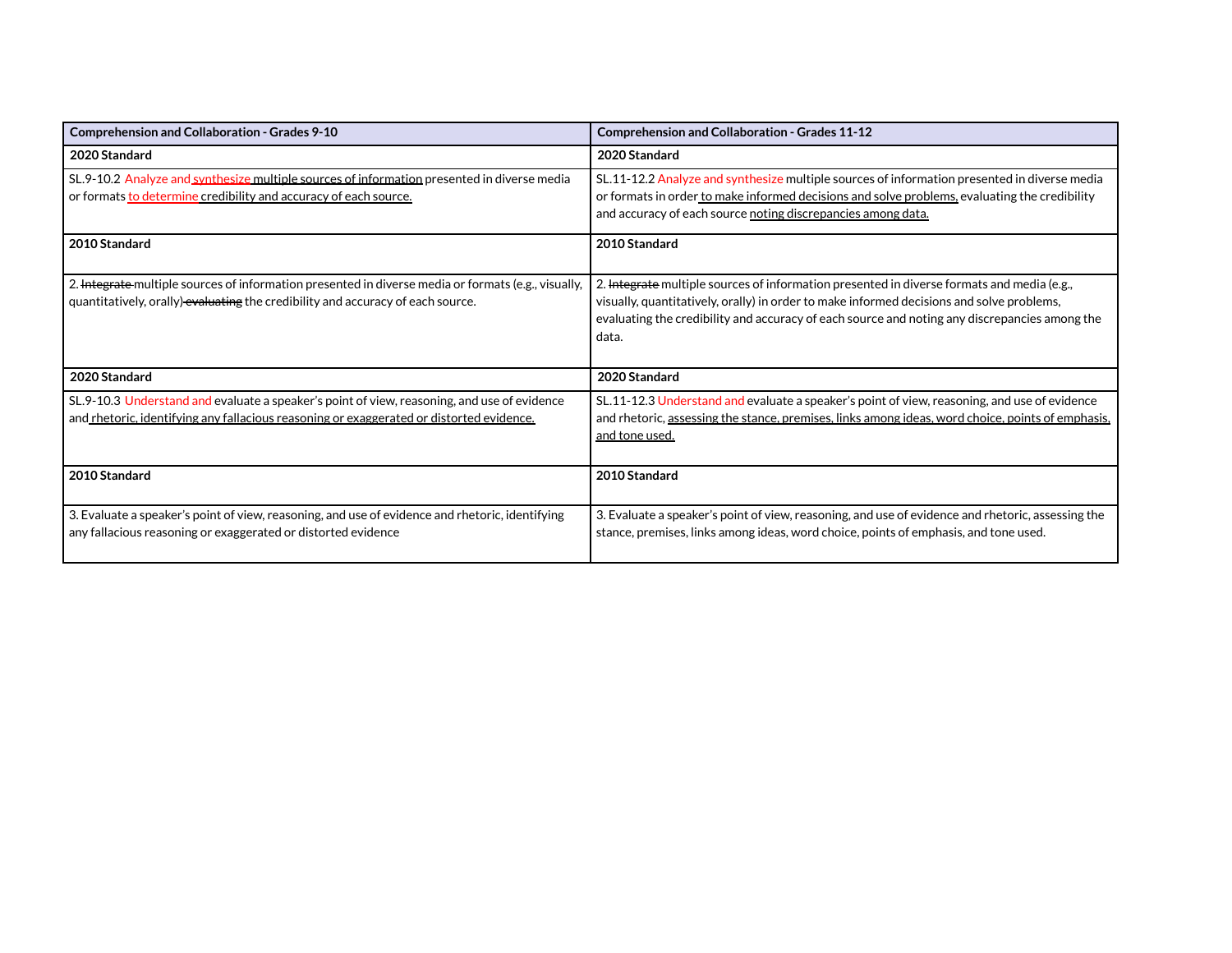| Presentation of Knowledge and Ideas - Grades 9-10                                                                                                                                                                                                              | Presentation of Knowledge and Ideas - Grades 11-12                                                                                                                                                                                                                                                                                                               |
|----------------------------------------------------------------------------------------------------------------------------------------------------------------------------------------------------------------------------------------------------------------|------------------------------------------------------------------------------------------------------------------------------------------------------------------------------------------------------------------------------------------------------------------------------------------------------------------------------------------------------------------|
| 2020 Standard                                                                                                                                                                                                                                                  | 2020 Standard                                                                                                                                                                                                                                                                                                                                                    |
| SL.9-10.4 Present information, findings, and supporting evidence such that listeners can follow<br>the reasoning and organization. Intentionally utilize development, substance, and style<br>appropriate to purpose, audience, and situation.                 | SL.11-12.4 Present information, findings, and supporting evidence, conveying perspective,<br>such that listeners can follow the reasoning, alternative or opposing perspectives<br>addressed, and the organization. Intentionally utilize development, substance, and style<br>appropriate to purpose, audience, and situation.                                  |
| 2010 Standard                                                                                                                                                                                                                                                  | 2010 Standard                                                                                                                                                                                                                                                                                                                                                    |
| 4. Present information, findings, and supporting evidence elearly, concisely, and logically such<br>that listeners can follow the line of reasoning and the organization, development, substance, and<br>style are appropriate to purpose, audience, and task. | 4. Present information, findings, and supporting evidence, conveying a clear and distinct<br>perspective, such that listeners can follow the line of reasoning, alternative or opposing<br>perspectives are addressed, and the organization, development, substance, and style are<br>appropriate to purpose, audience, and arange of formal and informal tasks. |
| 2020 Standard                                                                                                                                                                                                                                                  | 2020 Standard                                                                                                                                                                                                                                                                                                                                                    |
| SL.9-10.5 Make strategic use of digital media (e.g., textual, graphical, audio, visual, and<br>interactive elements) in presentations to enhance understanding of findings, reasoning, and<br>evidence and to add interest.                                    | SL.11-12.5 Make strategic use of digital media (e.g., textual, graphical, audio, visual, and<br>interactive elements) in presentations to enhance understanding of findings, reasoning, and<br>evidence and to add interest.                                                                                                                                     |
| 2010 Standard                                                                                                                                                                                                                                                  | 2010 Standard                                                                                                                                                                                                                                                                                                                                                    |
| 5. Make strategic use of digital media (e.g., textual, graphical, audio, visual, and interactive<br>elements) in presentations to enhance understanding of findings, reasoning, and evidence and to<br>add interest.                                           | 5. Make strategic use of digital media (e.g., textual, graphical, audio, visual, and interactive<br>elements) in presentations to enhance understanding of findings, reasoning, and evidence<br>and to add interest.                                                                                                                                             |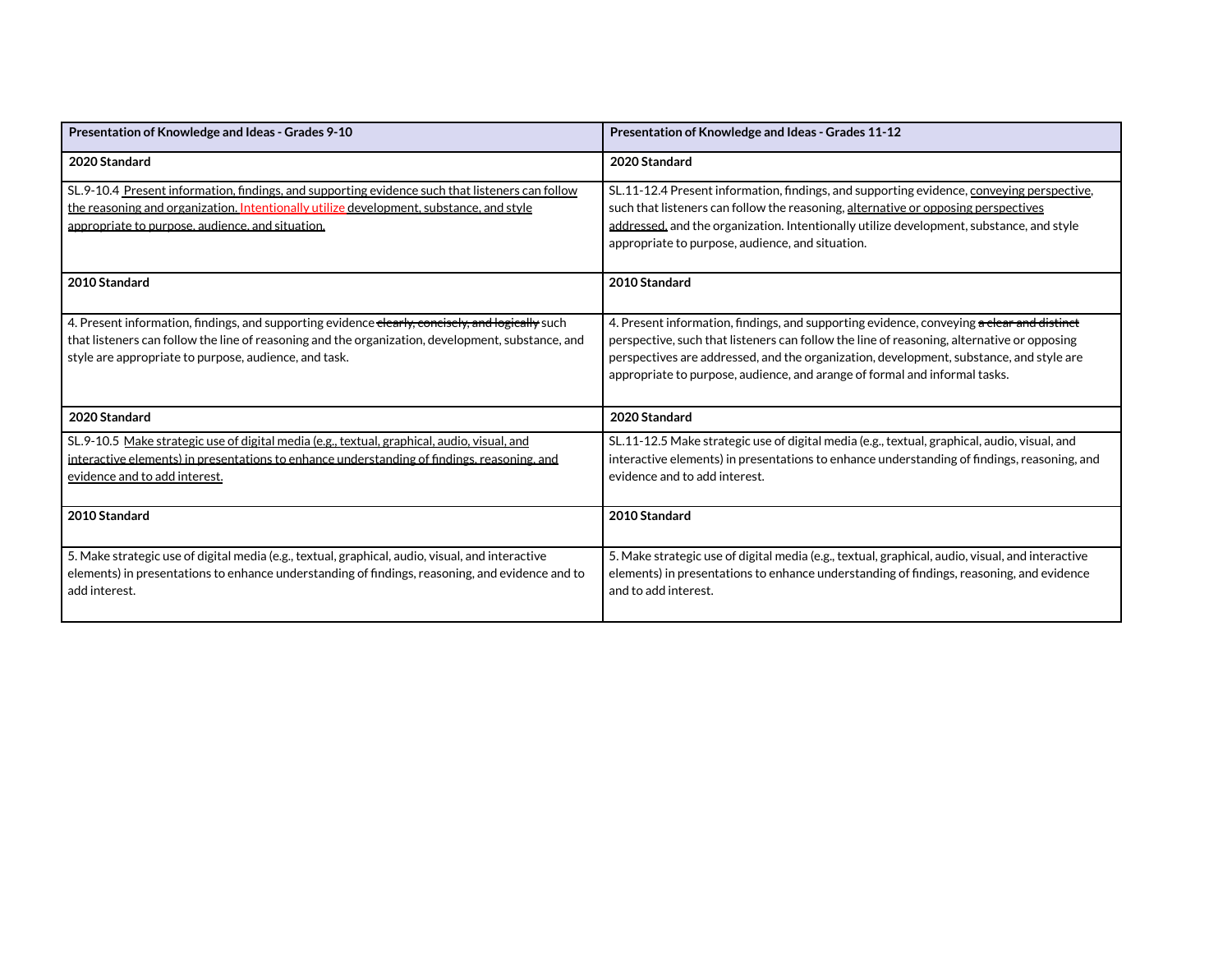### **Language, 2010 Standards compared to 2020 Revisions**

This document is intended to be used beside existing curriculum to determine where revisions may need to be made to ensure curriculum is aligned with the most recent version (2020) of *Wisconsin's Standardsfor English Language Arts*.

For each section of the standards, the first row of each page shows the 2020 standard; each is labeled as "2020 Standard". The second row shows the corresponding 2010 standard (or standards); each is labeled as "2010 Standard".

- Red font in the 2020 standard indicates that a change was made.
- Strikethrough in the 2010 standard indicates that content was removed entirely.
- Underlining is used to show how a standard changes between grade-levels; underlining is included only on the 2020 standard.

For Language standards, the following revisions were made (in addition to revisions in the language of the grade-level standards):

- This overarching statement was added and can be found on p. 15 of the Introduction, as well as on each page with grade-level standards:
	- "[Students will] demonstrate an understanding of how language functions in different cultures and contexts. Apply this knowledge to meet communicative goals when composing, creating, and speaking, and to comprehend more fully when reading and listening. Be able to justify intentional language and convention choices and explain how those choices differ for culture and context."
- New terms from recent academic research into language have been added. These terms include standardized English, code-meshing, and communicative competence. Definitions for these terms appear on p. 13 of the Introduction.
- Language standards have been reordered to reflect importance. Knowledge of Language is now standard 1, while Conventions of Standardized English are now standards 5 and 6.
- Standards about letter formation were removed from Language standards and placed in Writing standards. See Production and Distribution of Writing for these standards.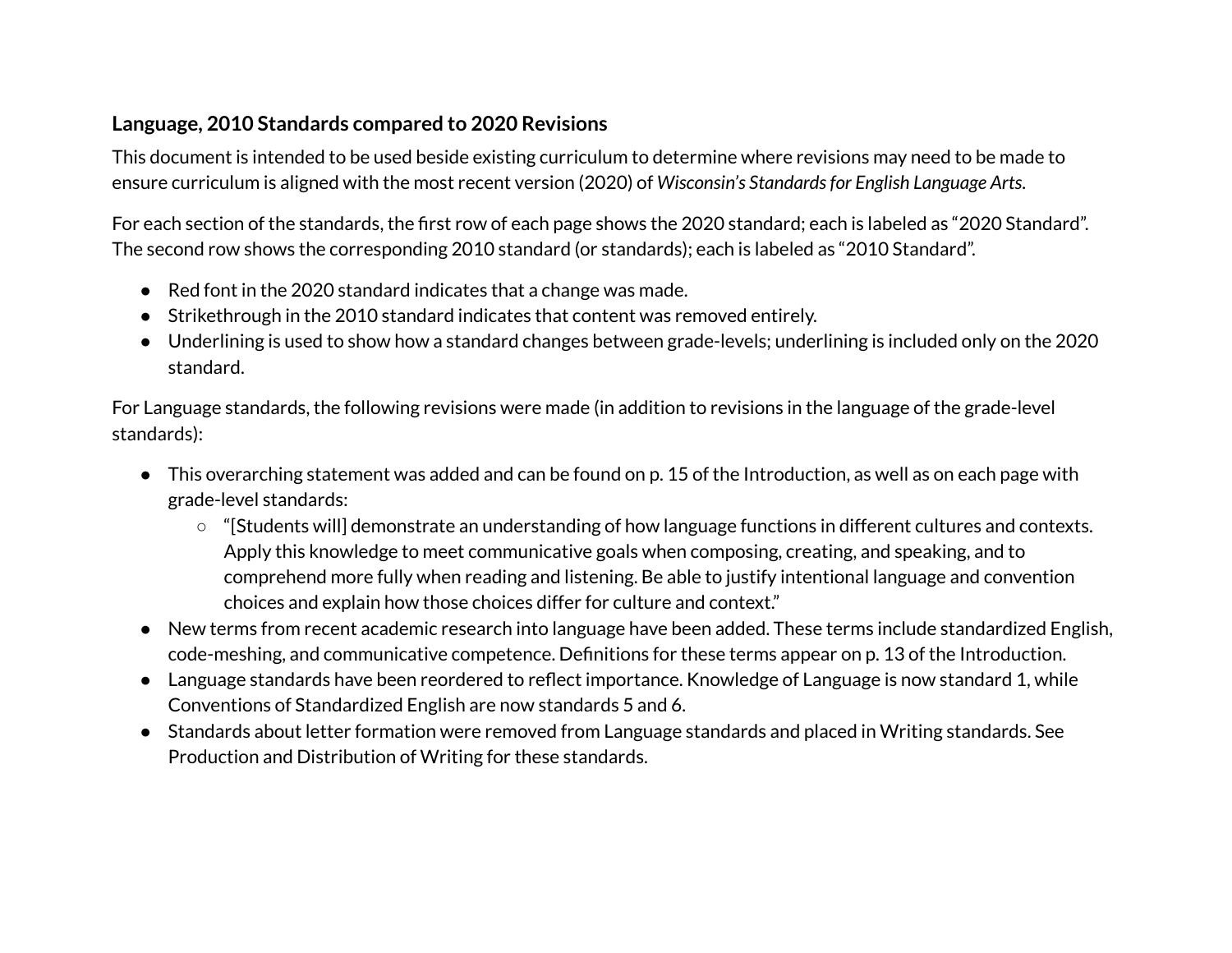# Anchor Standards for Language

Demonstrate an understanding of how language functions in different cultures and contexts. Apply this knowledge to meet communicative goals when composing, creating, and speaking, and to comprehend more fully when reading and listening. Be able to justify intentional language and convention choices and explain how those choices differ for culture and context.

| <b>Knowledge of Language</b> | <b>Students Will:</b>                                                                           |
|------------------------------|-------------------------------------------------------------------------------------------------|
| <b>Anchor Standard L1:</b>   | Apply knowledge of language to understand how language functions in different contexts, to make |
|                              | effective choices for meaning or style, and to comprehend more fully when                       |
|                              | reading or listening.                                                                           |

### **Vocabulary Acquisition and Use**

| <b>Anchor Standard L2:</b> | Determine or clarify the meaning of unknown and multiple-meaning words and phrases in<br>grade-level reading and content; use context clues, analyze meaningful word parts, consult general<br>and specialized reference materials, and apply word solving strategies (for meaning) as<br>appropriate. |
|----------------------------|--------------------------------------------------------------------------------------------------------------------------------------------------------------------------------------------------------------------------------------------------------------------------------------------------------|
| <b>Anchor Standard L3:</b> | Demonstrate an understanding of figurative language, word relationships, and nuances in word<br>meanings.                                                                                                                                                                                              |
| <b>Anchor Standard L4:</b> | Demonstrate an ability to collaboratively and independently build vocabulary knowledge when<br>encountering unknown words including cultural, general academic, and discipline-specific terms<br>and phrases; use vocabulary appropriate to the context and situation.                                 |

#### **Conventions of Standardized English**

| <b>Anchor Standard L5:</b> | Discern when and where it is appropriate to use standardized English, and demonstrate<br>contextually appropriate use of the conventions of standardized English grammar and usage when<br>writing or speaking. |
|----------------------------|-----------------------------------------------------------------------------------------------------------------------------------------------------------------------------------------------------------------|
| <b>Anchor Standard L6:</b> | Discern when and where it is appropriate to use standardized English, and demonstrate                                                                                                                           |
|                            | contextually appropriate use of the conventions of standardized English capitalization,<br>punctuation, and spelling when writing.                                                                              |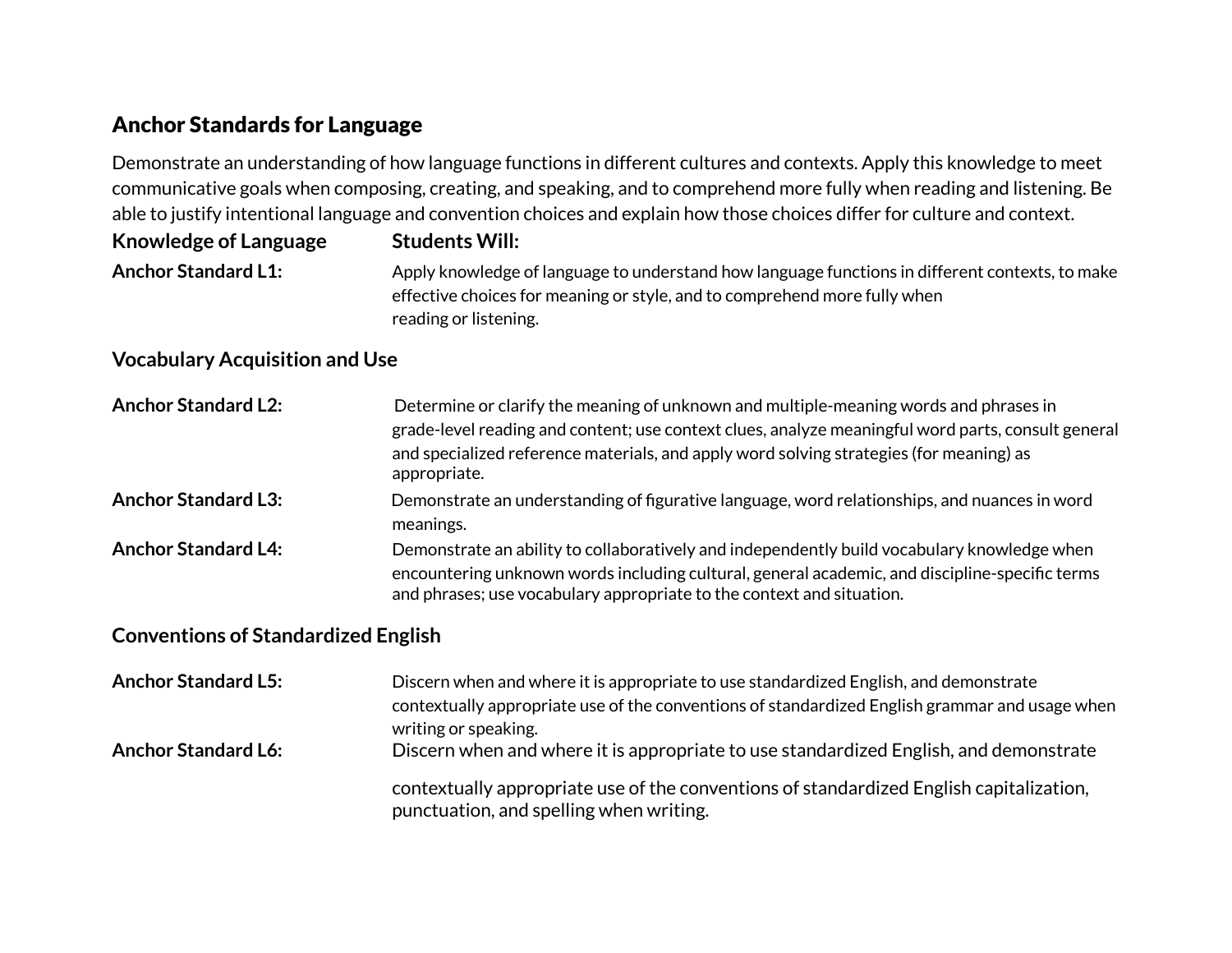| Knowledge of Language - Kindergarten                                                                                                                                                                                                                                                                                                                                                   | Knowledge of Language - Grade 1                                                                                                                                                                                                                                                                                                                                                        | Knowledge of Language - Grade 2                                                                                                                                                                                                                                                                                                                                                                                                                                     |
|----------------------------------------------------------------------------------------------------------------------------------------------------------------------------------------------------------------------------------------------------------------------------------------------------------------------------------------------------------------------------------------|----------------------------------------------------------------------------------------------------------------------------------------------------------------------------------------------------------------------------------------------------------------------------------------------------------------------------------------------------------------------------------------|---------------------------------------------------------------------------------------------------------------------------------------------------------------------------------------------------------------------------------------------------------------------------------------------------------------------------------------------------------------------------------------------------------------------------------------------------------------------|
| 2020 Standard                                                                                                                                                                                                                                                                                                                                                                          | 2020 Standard                                                                                                                                                                                                                                                                                                                                                                          | 2020 Standard                                                                                                                                                                                                                                                                                                                                                                                                                                                       |
| L.K.1 Demonstrate an understanding of how language functions in<br>different cultures and contexts; apply this knowledge to<br>comprehend more fully when reading and listening, and make<br>effective choices when composing, creating, and speaking.<br>Recognize and appreciate the linguistic diversity of<br>a.<br>peers, teachers, and other members of the school<br>community. | L.1.1 Demonstrate an understanding of how language functions<br>in different cultures and contexts; apply this knowledge to<br>comprehend more fully when reading and listening, and make<br>effective choices when composing, creating, and speaking.<br>Recognize and appreciate the linguistic diversity of<br>a.<br>peers, teachers, and other members of the school<br>community. | L.2.1 Demonstrate an understanding of how language<br>functions in different cultures and contexts; apply this<br>knowledge to comprehend more fully when reading and<br>listening, and make effective choices when composing,<br>creating, and speaking.<br>Recognize and appreciate linguistic diversity (e.g., at<br>a.<br>home, in the community and in peer and professional<br>writing and speaking).<br>Recognize formal and informal uses of English.<br>b. |
| 2010 Standard                                                                                                                                                                                                                                                                                                                                                                          | 2010 Standard                                                                                                                                                                                                                                                                                                                                                                          | 2010 Standard                                                                                                                                                                                                                                                                                                                                                                                                                                                       |
| 3. (Begins in grade 2)                                                                                                                                                                                                                                                                                                                                                                 | 3. (Begins in grade 2)                                                                                                                                                                                                                                                                                                                                                                 | 3. Use knowledge of language and its conventions when<br>writing, speaking, reading, or listening.                                                                                                                                                                                                                                                                                                                                                                  |
|                                                                                                                                                                                                                                                                                                                                                                                        |                                                                                                                                                                                                                                                                                                                                                                                        | Compare formal and informal uses of English.<br>a.                                                                                                                                                                                                                                                                                                                                                                                                                  |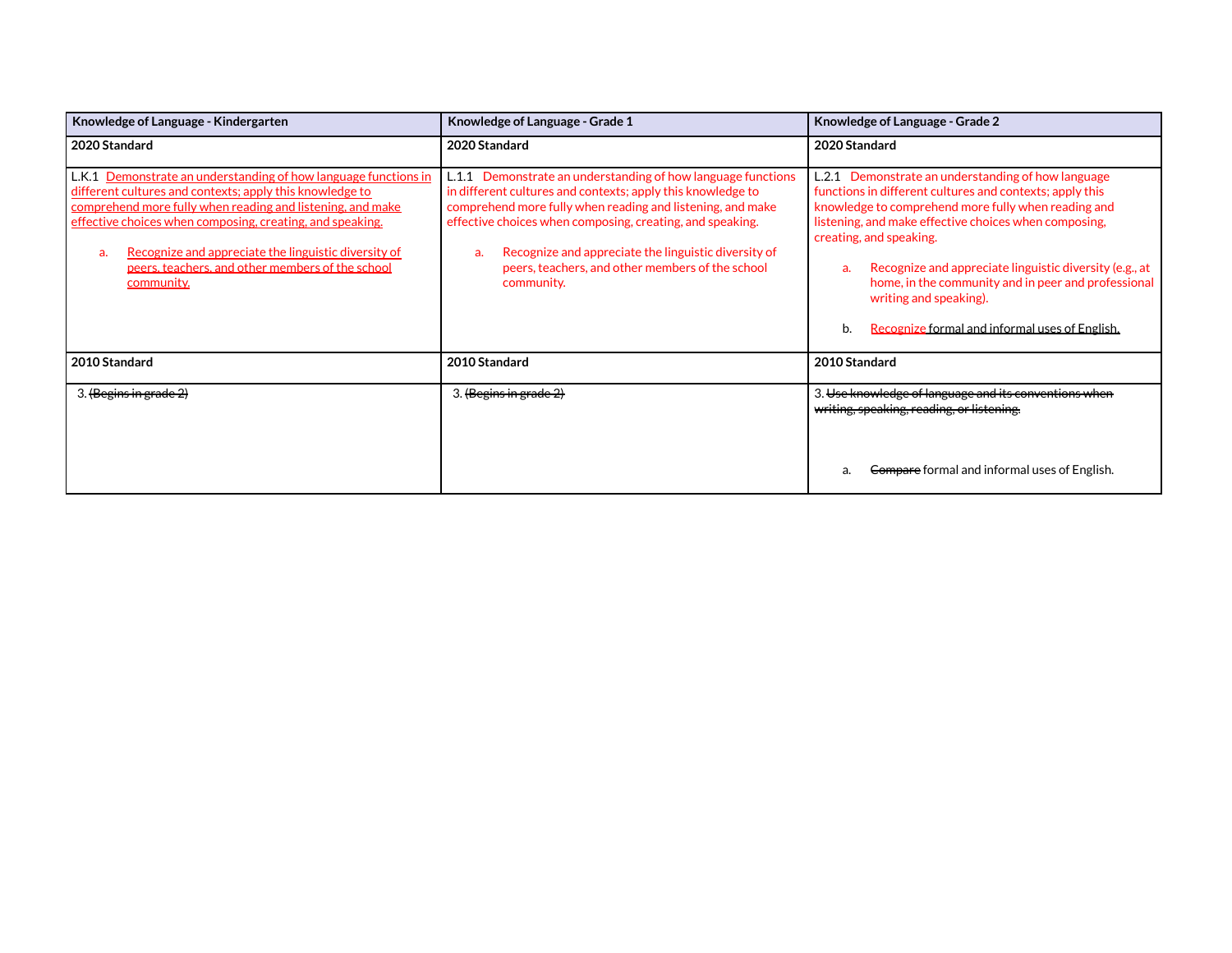| Vocabulary Acquisition and Use - Kindergarten                                                                                                                                                                                                                                                                                                                                                                                                                                                                  | <b>Vocabulary Acquisition and Use - Grade 1</b>                                                                                                                                                                                                                                                                                                                                                                                                                                    | <b>Vocabulary Acquisition and Use - Grade 2</b>                                                                                                                                                                                                                                                                                                                                                                                                                                                                                                                                                                                                                                                                                                                                                                                                                                                     |
|----------------------------------------------------------------------------------------------------------------------------------------------------------------------------------------------------------------------------------------------------------------------------------------------------------------------------------------------------------------------------------------------------------------------------------------------------------------------------------------------------------------|------------------------------------------------------------------------------------------------------------------------------------------------------------------------------------------------------------------------------------------------------------------------------------------------------------------------------------------------------------------------------------------------------------------------------------------------------------------------------------|-----------------------------------------------------------------------------------------------------------------------------------------------------------------------------------------------------------------------------------------------------------------------------------------------------------------------------------------------------------------------------------------------------------------------------------------------------------------------------------------------------------------------------------------------------------------------------------------------------------------------------------------------------------------------------------------------------------------------------------------------------------------------------------------------------------------------------------------------------------------------------------------------------|
| 2020 Standard                                                                                                                                                                                                                                                                                                                                                                                                                                                                                                  | 2020 Standard                                                                                                                                                                                                                                                                                                                                                                                                                                                                      | 2020 Standard                                                                                                                                                                                                                                                                                                                                                                                                                                                                                                                                                                                                                                                                                                                                                                                                                                                                                       |
| L.K.2 Determine or clarify the meaning of unknown and<br>multiple-meaning words and phrases in grade-level reading and<br>content; use context clues, analyze meaningful word parts, consult<br>general and specialized reference materials, and apply word solving<br>strategies (for meaning) as appropriate.<br>Begin to recognize some words have multiple<br>a.<br>meanings (e.g., duck, tie).<br>b.<br>Use some word prefixes and suffixes as clues to the<br>meaning of unknown words (e.g., un-, -ed). | L.1.2 Determine or clarify the meaning of unknown and<br>multiple-meaning words and phrases in grade-level reading and<br>content; use context clues, analyze meaningful word parts,<br>consult general and specialized reference materials, and apply<br>word solving strategies (for meaning) as appropriate.<br>Use inflexional forms as clues to the meaning of<br>a.<br>unknown words (e.g., looks, looked).<br>Identify common root words.<br>b.                             | L.2.2 Determine or clarify the meaning of unknown and<br>multiple-meaning words and phrases in grade-level reading<br>and content; use context clues, analyze meaningful word parts,<br>consult general and specialized reference materials, and apply<br>word solving strategies (for meaning) as appropriate.<br>Determine the meaning of a new word when a<br>a.<br>prefix or suffix is added.<br>b.<br>Use a common root word as a clue to the meaning<br>of an unknown word.<br>Use individual words to predict meaning of<br>C.<br>compound words (e.g., birdhouse).<br>Use resources to clarify meanings of words.<br>d.                                                                                                                                                                                                                                                                     |
| 2010 Standard                                                                                                                                                                                                                                                                                                                                                                                                                                                                                                  | 2010 Standard                                                                                                                                                                                                                                                                                                                                                                                                                                                                      | 2010 Standard                                                                                                                                                                                                                                                                                                                                                                                                                                                                                                                                                                                                                                                                                                                                                                                                                                                                                       |
| 4. Determine or clarify the meaning of unknown and<br>multiple-meaning words and phrases based on kindergarten<br>reading and content.<br>Identify new meanings for familiar words and apply<br>them accurately (e.g., knowing duck is a bird and<br>learning the verb to duck).<br>Use the most frequently occurring inflections and<br>b.<br>affixes (e.g., -ed, -s, re-, un-, pre-, -ful, -less) as a clue to<br>the meaning of an unknown word.                                                            | 4. Determine or clarify the meaning of unknown and<br>multiple-meaning words and phrases based on grade 1 reading<br>and content, choosing flexibly from an array of strategies.<br>Use sentence-level context as a clue to the meaning of<br>a word or phrase.<br>Use-frequently occurring affixes as a clue to the<br>b.<br>meaning of a word.<br>Identify frequently occurring root words (e.g., look)<br>c.<br>and their inflectional forms (e.g., looks, looked,<br>looking). | 4. Determine or clarify the meaning of unknown and<br>multiple-meaning words and phrases based on grade 2<br>reading and content, choosing flexibly from an array of<br>strategies.<br>Use sentence-level context as a clue to the meaning<br>a.<br>of a word or phrase.<br>Determine the meaning of the new word formed<br>b.<br>when a known-prefix is added to a known word<br>(e.g., happy/unhappy, tell/retell).<br>Use a known root word as a clue to the meaning of<br>c.<br>an unknown word with the same root (e.g., addition,<br>a <del>dditional).</del><br>Use knowledge of the meaning of individual words<br>d.<br>to predict the meaning of compound words (e.g.,<br>birdhouse, lighthouse, housefly; bookshelf,<br>notebook, bookmark).<br>Use glossaries and beginning dictionaries, both<br>e.<br>print and digital, to determine or clarify the<br>meaning of words and phrases. |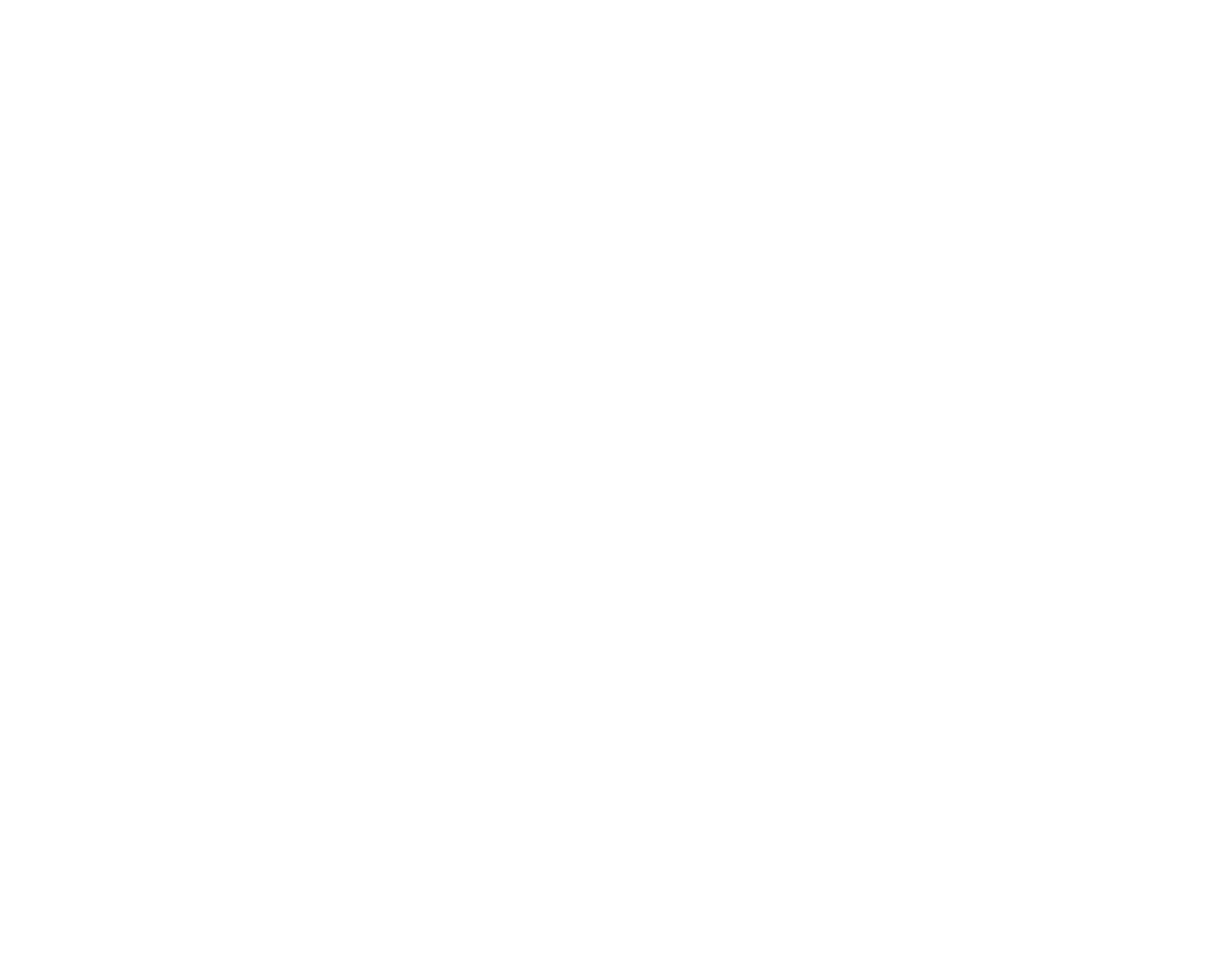| Vocabulary Acquisition and Use - Kindergarten                                                                                                                                                                                                                                                                                                                                                                                                                                                                                                                                                                                            | Vocabulary Acquisition and Use - Grade 1                                                                                                                                                                                                                                                                                                                                                                                                                                                                                                                                                                                                                                                                                                                                       | Vocabulary Acquisition and Use - Grade 2                                                                                                                                                                                                                                                                                                                                                                                                                                                         |
|------------------------------------------------------------------------------------------------------------------------------------------------------------------------------------------------------------------------------------------------------------------------------------------------------------------------------------------------------------------------------------------------------------------------------------------------------------------------------------------------------------------------------------------------------------------------------------------------------------------------------------------|--------------------------------------------------------------------------------------------------------------------------------------------------------------------------------------------------------------------------------------------------------------------------------------------------------------------------------------------------------------------------------------------------------------------------------------------------------------------------------------------------------------------------------------------------------------------------------------------------------------------------------------------------------------------------------------------------------------------------------------------------------------------------------|--------------------------------------------------------------------------------------------------------------------------------------------------------------------------------------------------------------------------------------------------------------------------------------------------------------------------------------------------------------------------------------------------------------------------------------------------------------------------------------------------|
| 2020 Standard                                                                                                                                                                                                                                                                                                                                                                                                                                                                                                                                                                                                                            | 2020 Standard                                                                                                                                                                                                                                                                                                                                                                                                                                                                                                                                                                                                                                                                                                                                                                  | 2020 Standard                                                                                                                                                                                                                                                                                                                                                                                                                                                                                    |
| L.K.3 Demonstrate understanding of figurative language, word<br>relationships and nuances in word meanings.<br>With guidance and support from adults:<br>Ask and answer questions about unknown words.<br>a.<br>Sort common objects into categories.<br>b.<br>Demonstrate understanding of frequently occurring<br>c.<br>verbs and their opposites (antonyms).<br>Connect common words to real life (e.g., colorful).<br>d.<br>Act out shades of meanings with verbs (e.g., strut,<br>e.<br>skip).                                                                                                                                       | L.1.3 Demonstrate understanding of figurative language, word<br>relationships and nuances in word meanings.<br>With guidance and support from adults:<br>Identify words and phrases that suggest feelings or<br>a.<br>appeal to the senses (e.g., in stories, poems, or<br>conversations).<br>Explain rationale for sorting words into categories.<br>b.<br>Act out or define shades of meanings with verbs of<br>C.<br>differing manner (e.g., peek, scowl) and adiectives<br>(e.g., gigantic, large).                                                                                                                                                                                                                                                                        | L.2.3 Demonstrate understanding of figurative language,<br>word relationships and nuances in word meanings.<br>Describe how words and phrases supply rhythm<br>a <sub>r</sub><br>and meaning in a text (e.g., alliteration, rhyme,<br>repeated lines).<br>Identify real-life connections between words and<br>b.<br>their use (e.g., describe foods that are juicy).<br>Distinguish shades of meaning among similar<br>c.<br>verbs (e.g., toss, throw) and adjectives (e.g., happy,<br>pleased). |
| 2010 Standard                                                                                                                                                                                                                                                                                                                                                                                                                                                                                                                                                                                                                            | 2010 Standard                                                                                                                                                                                                                                                                                                                                                                                                                                                                                                                                                                                                                                                                                                                                                                  | 2010 Standard                                                                                                                                                                                                                                                                                                                                                                                                                                                                                    |
| 5. With guidance and support from adults, explore word<br>relationships and nuances in word meanings.<br>Sort common objects into categories (e.g., shapes,<br>a.<br>foods) to gain a sense of the concepts the categories<br>represent.<br>Demonstrate understanding of frequently occurring<br>b.<br>verbs and adjectives by relating them to their opposites<br>(antonyms).<br><b>Identify</b> real-life connections between words and their<br>c.<br>use (e.g., note places at school that are colorful).<br>Distinguish shades of meaning among verbs describing<br>d.<br>the same general action (e.g., walk, march, strut, skip). | 5. With guidance and support from adults, demonstrate<br>understanding of word relationships and nuances in word<br>meanings.<br>Sort words into categories (e.g., colors, clothing) to<br>a.<br>gain a sense of the concepts the categories represent.<br>Define words by category and by one or more key<br>attributes (e.g., a duck is a bird that swims; a tiger is a<br>large cat with stripes).<br>Identify real-life connections between words and<br>their use (e.g., note places at home that are cozy).<br>Distinguish shades of meaning among verbs differing<br>d.<br>in manner (e.g., look, peek, glance, stare, glare, scowl)<br>and adjectives differing in intensity (e.g., large,<br>gigantic) by defining or choosing them or by acting out<br>the meanings. | 5. Demonstrate understanding of word relationships and<br>nuances in word meanings.<br>Identify real-life connections between words and<br>a.<br>their use (e.g., describe foods that are spicy or<br>juicy).<br>Distinguish shades of meaning among closely<br>b.<br>related verbs (e.g., toss, throw, hurl) and closely<br>related adjectives (e.g., thin, slender, skinny,<br>scrawny).                                                                                                       |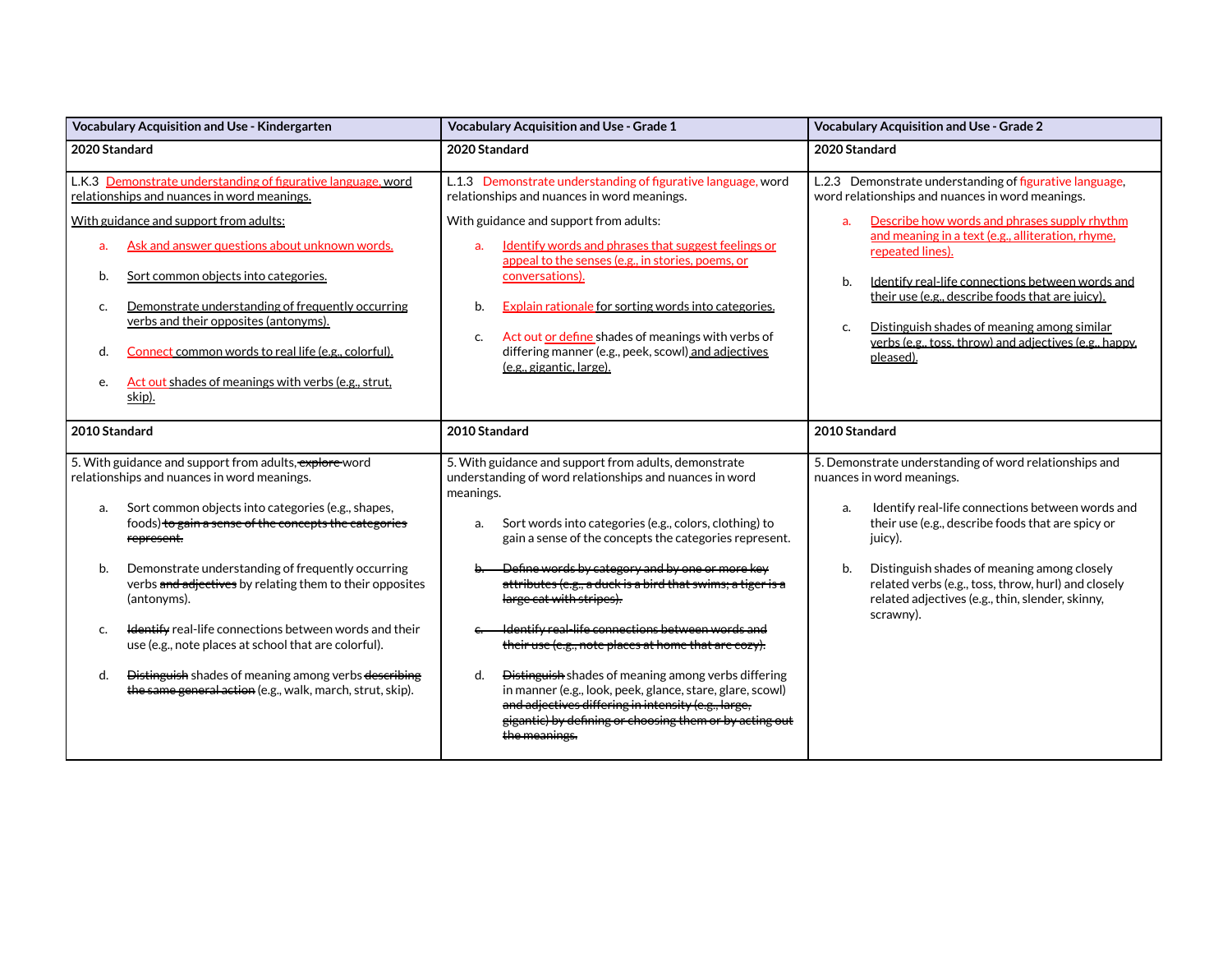| <b>Vocabulary Acquisition and Use - Kindergarten</b>                                                                                                                                                                                                                               | <b>Vocabulary Acquisition and Use - Grade 1</b>                                                                                                                                                                                                                                                                                                                             | <b>Vocabulary Acquisition and Use - Grade 2</b>                                                                                                                                                                                                                                                                                                                                          |
|------------------------------------------------------------------------------------------------------------------------------------------------------------------------------------------------------------------------------------------------------------------------------------|-----------------------------------------------------------------------------------------------------------------------------------------------------------------------------------------------------------------------------------------------------------------------------------------------------------------------------------------------------------------------------|------------------------------------------------------------------------------------------------------------------------------------------------------------------------------------------------------------------------------------------------------------------------------------------------------------------------------------------------------------------------------------------|
| 2020 Standard                                                                                                                                                                                                                                                                      | 2020 Standard                                                                                                                                                                                                                                                                                                                                                               | 2020 Standard                                                                                                                                                                                                                                                                                                                                                                            |
| L.K.4 Demonstrate an ability to collaboratively and independently<br>build vocabulary knowledge when encountering unknown words<br>including cultural, general academic, and discipline-specific terms<br>and phrases; use vocabulary appropriate to the context and<br>situation. | L.1.4 Demonstrate an ability to collaboratively and<br>independently build vocabulary knowledge when encountering<br>unknown words including cultural, general academic, and<br>discipline-specific terms and phrases; use vocabulary appropriate<br>to the context and situation. Use frequently occurring<br>conjunctions (e.g., because) to signal simple relationships. | L.2.4 Demonstrate an ability to collaboratively and<br>independently build vocabulary knowledge when encountering<br>unknown words including cultural, general academic, and<br>discipline-specific terms and phrases; use vocabulary<br>appropriate to the context and situation. Use adjectives and<br>adverbs to describe (e.g., when other kids are happy, that<br>makes me happy.). |
| 2010 Standard                                                                                                                                                                                                                                                                      | 2010 Standard                                                                                                                                                                                                                                                                                                                                                               | 2010 Standard                                                                                                                                                                                                                                                                                                                                                                            |
| . <del>Use words and phrases acquired through conversations,</del><br>reading and being read to, and responding to texts.                                                                                                                                                          | 6. Use words and phrases acquired through conversations,<br>reading and being read to, and responding to texts, including<br>using frequently occurring conjunctions to signal simple<br>relationships (e.g., because).                                                                                                                                                     | 6. Use words and phrases acquired through conversations,<br>reading and being read to, and responding to texts, including<br>using adjectives and adverbs to describe (e.g., When other<br>kids are happy that makes me happy).                                                                                                                                                          |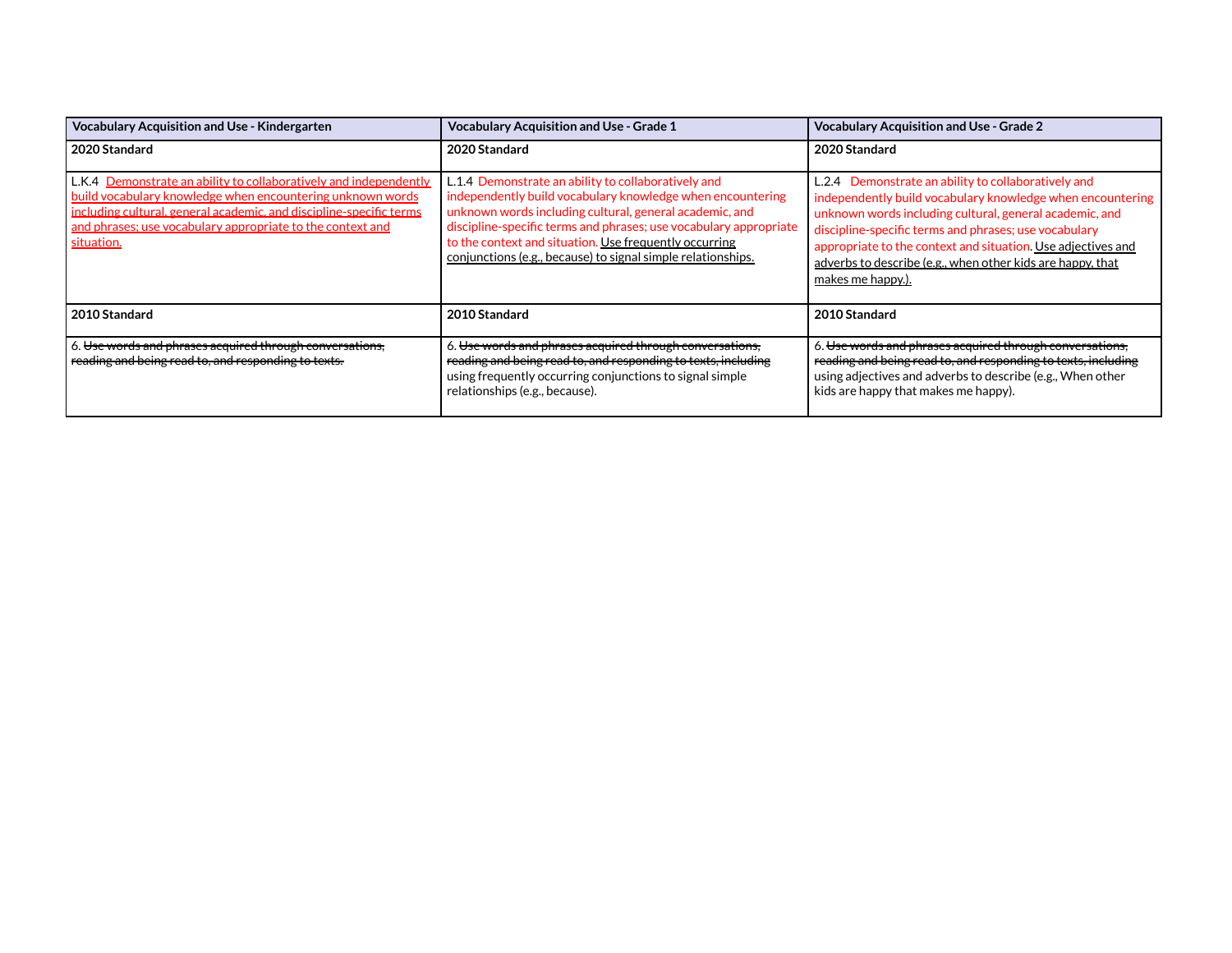| Conventions of Standardized English - Kindergarten                                                                                                                                                                   | Conventions of Standardized English - Grade 1                                                                                                                                                                                                                  | <b>Conventions of Standardized English - Grade 2</b>                                                                                                                                                                                              |
|----------------------------------------------------------------------------------------------------------------------------------------------------------------------------------------------------------------------|----------------------------------------------------------------------------------------------------------------------------------------------------------------------------------------------------------------------------------------------------------------|---------------------------------------------------------------------------------------------------------------------------------------------------------------------------------------------------------------------------------------------------|
| 2020 Standard                                                                                                                                                                                                        | 2020 Standard                                                                                                                                                                                                                                                  | 2020 Standard                                                                                                                                                                                                                                     |
| L.K.5 Demonstrate contextually appropriate use of the<br>conventions of standardized English grammar and usage when<br>writing or speaking. Discern when and where it is appropriate to<br>use standardized English. | L.1.5 Demonstrate contextually appropriate use of the<br>conventions of standardized English grammar and usage when<br>writing or speaking. Discern when and where it is appropriate to<br>use standardized English.                                           | L.2.5 Demonstrate contextually appropriate use of the<br>conventions of standardized English grammar and usage when<br>writing or speaking. Discern when and where it is appropriate<br>to use standardized English.                              |
| Appropriately use and explain the intended purpose of language<br>choice with:                                                                                                                                       | Appropriately use and explain the intended purpose of language<br>choice with:                                                                                                                                                                                 | Appropriately use and explain the intended purpose of<br>language choice with:                                                                                                                                                                    |
| Frequently used nouns, verbs, and prepositions.<br>a.<br>Oral pluralizations of nouns.<br>b.<br>Question words (who, what, etc.).<br>c.<br>Oral production and expansion of complete sentences.<br>d.                | Common, proper, and possessive nouns.<br>a.<br>Nouns/verbs agreement in simple sentences.<br>b.<br>Frequently occurring pronouns, adjectives,<br>c.<br>conjunctions, verb tenses, and prepositions.<br>Production and expansion of complete sentences in<br>d. | Collective nouns, adjectives and adverbs,<br>a.<br>frequently occurring regular plural nouns.<br>frequently occurring irregular past tense verbs.<br>Production, expansion, and rearrangement of<br>b.<br>complete simple and compound sentences. |
|                                                                                                                                                                                                                      | response to prompts.                                                                                                                                                                                                                                           |                                                                                                                                                                                                                                                   |
| 2010 Standard                                                                                                                                                                                                        | 2010 Standard                                                                                                                                                                                                                                                  | 2010 Standard                                                                                                                                                                                                                                     |
| 1. Demonstrate command of the conventions of standard English<br>grammar and usage when writing or speaking.                                                                                                         | 1. Demonstrate command of the conventions of standard English<br>grammar and usage when writing or speaking.                                                                                                                                                   | 1. Demonstrate command of the conventions of standard<br>English grammar and usage when writing or speaking.                                                                                                                                      |
| Print many upper-and lowercase letters.                                                                                                                                                                              | Print all upper-and lowercase letters.                                                                                                                                                                                                                         | Use collective nouns (e.g., group).<br>a.                                                                                                                                                                                                         |
| Use frequently occurring nouns and verbs.<br>b.                                                                                                                                                                      | Use common, proper, and possessive nouns.<br>b.                                                                                                                                                                                                                | Form and use frequently occurring irregular plural<br>b.<br>nouns (e.g., feet, children, teeth, mice, fish).                                                                                                                                      |
| Form regular plural nouns orally by adding /s or /es/<br>c.<br>(e.g., dog, dogs; wish, wishes).                                                                                                                      | Use singular and plural nouns with matching verbs in<br>c.<br>basic sentences (e.g., He hops; We hop).                                                                                                                                                         | Use reflexive pronouns (e.g., myself, ourselves).                                                                                                                                                                                                 |
| Understand and use question words (interrogatives)<br>d.<br>(e.g., who, what, where, when, why, how).                                                                                                                | Use personal, possessive, and indefinite pronouns<br>d.<br>(e.g., I, me, my; they, them, their; anyone, everything).                                                                                                                                           | d.<br>Form and use the past tense of frequently<br>occurring irregular verbs (e.g., sat, hid, told).                                                                                                                                              |
| Use the most frequently occurring prepositions (e.g., to,<br>$e$ .<br>from, in, out, on, off, for, of, by, with).                                                                                                    | e. - Use verbs to convey a sense of past, present, and<br>future (e.g., Yesterday I walked home; Today I walk<br>home; Tomorrow I will walk home).                                                                                                             | Use adjectives and adverbs, and choose between<br>e.<br>them depending on what is to be modified.                                                                                                                                                 |
| f.<br>Produce and expand complete sentences in shared<br>language activities.                                                                                                                                        | Use frequently occurring adjectives.<br>f.<br>Use frequently occurring conjunctions (e.g., and, but,<br>g.<br>or, so, because).                                                                                                                                | f.<br>Produce, expand, and rearrange complete simple<br>and compound sentences (e.g., The boy watched<br>the movie; The little boy watched the movie; The<br>action movie was watched by the little boy).                                         |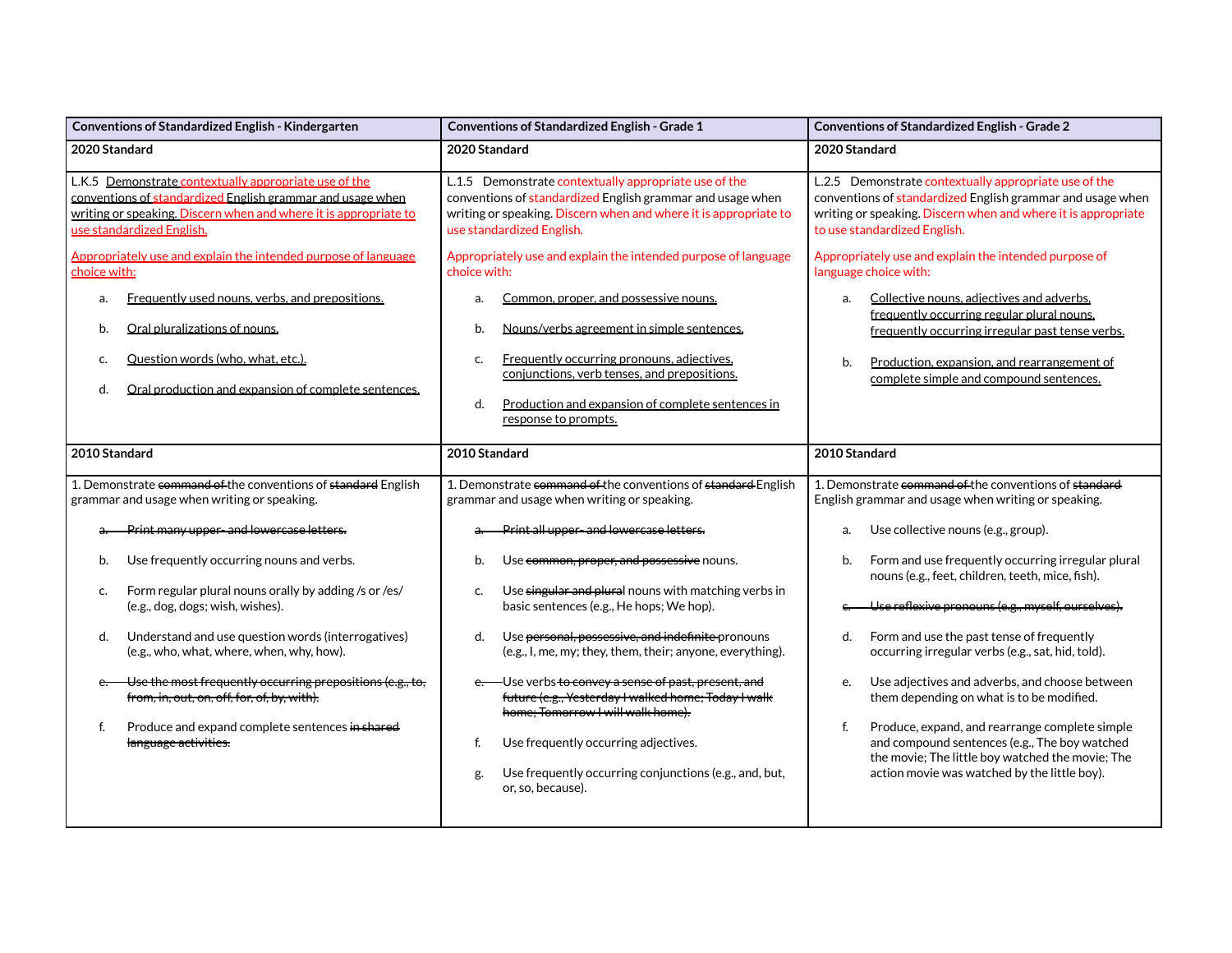| h. Use determiners (e.g., articles, demonstratives).                                                                                            |
|-------------------------------------------------------------------------------------------------------------------------------------------------|
| Use frequently occurring prepositions (e.g., during,<br>beyond, toward).                                                                        |
| Produce and expand complete simple and compound<br>declarative, interrogative, imperative, and<br>exclamatory sentences in response to prompts. |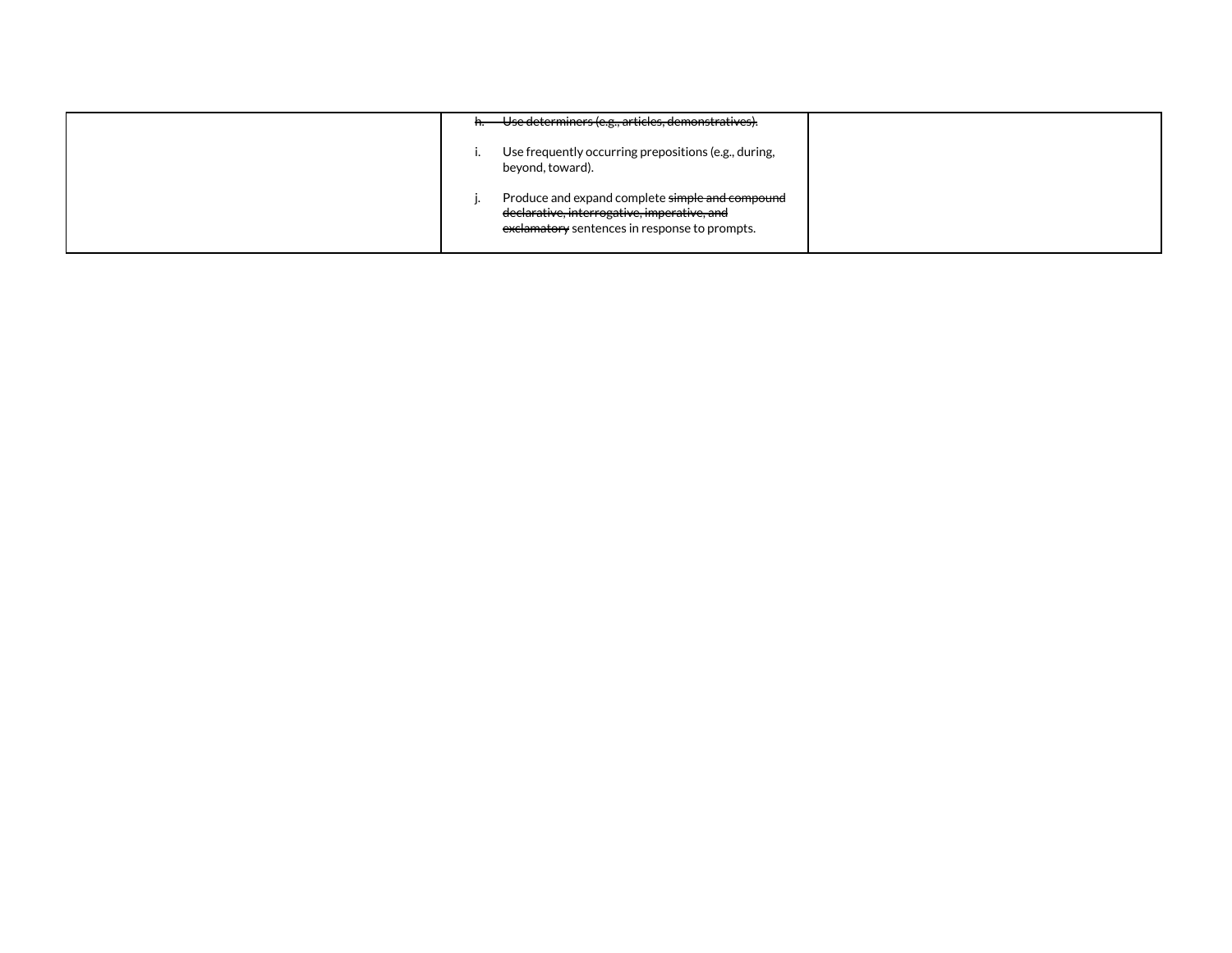| Conventions of Standardized English - Kindergarten                                                                                                                                                                                                                                                                                                                                                                                                                                                                                                                                                                                                                                                                | <b>Conventions of Standardized English - Grade 1</b>                                                                                                                                                                                                                                                                                                                                                                                                                                                                                                                                                                                                                               | <b>Conventions of Standardized English - Grade 2</b>                                                                                                                                                                                                                                                                                                                                                                                                                                                                                                                                                                                                                               |
|-------------------------------------------------------------------------------------------------------------------------------------------------------------------------------------------------------------------------------------------------------------------------------------------------------------------------------------------------------------------------------------------------------------------------------------------------------------------------------------------------------------------------------------------------------------------------------------------------------------------------------------------------------------------------------------------------------------------|------------------------------------------------------------------------------------------------------------------------------------------------------------------------------------------------------------------------------------------------------------------------------------------------------------------------------------------------------------------------------------------------------------------------------------------------------------------------------------------------------------------------------------------------------------------------------------------------------------------------------------------------------------------------------------|------------------------------------------------------------------------------------------------------------------------------------------------------------------------------------------------------------------------------------------------------------------------------------------------------------------------------------------------------------------------------------------------------------------------------------------------------------------------------------------------------------------------------------------------------------------------------------------------------------------------------------------------------------------------------------|
| 2020 Standard                                                                                                                                                                                                                                                                                                                                                                                                                                                                                                                                                                                                                                                                                                     | 2020 Standard                                                                                                                                                                                                                                                                                                                                                                                                                                                                                                                                                                                                                                                                      | 2020 Standard                                                                                                                                                                                                                                                                                                                                                                                                                                                                                                                                                                                                                                                                      |
| L.K.6 Demonstrate contextually appropriate use of the<br>conventions of standardized English capitalization, punctuation,<br>and spelling when writing. Discern when and where it is<br>appropriate to use standardized English.<br>Appropriately use and explain the intended purpose in conventions<br>with:<br>Capitalization of the first word in a sentence.<br>a.<br>Name frequently used punctuation.<br>b.<br>Phonetically spell simple words drawing on knowledge<br>c.<br>of letter-sound relationships. Related to Reading<br>Foundational standards (RF.K.3).<br>Writes letters for most consonant and short vowel<br>d.<br>sounds (phonemes). Related to Reading Foundational<br>standards (RF.K.3). | L.1.6 Demonstrate contextually appropriate use of the<br>conventions of standardized English capitalization, punctuation,<br>and spelling when writing. Discern when and where it is<br>appropriate to use standardized English.<br>Appropriately use and explain the intended purpose in<br>conventions with:<br>Capitalization of dates and names of people.<br>a.<br>End punctuation.<br>b.<br>Commas in dates and simple sets.<br>c.<br>Use conventional spelling for words with common<br>d.<br>spelling patterns and draw on phonological<br>awareness and spelling conventions to spell other<br>words phonetically. Related to Reading Foundational<br>standards (RF.1.3). | L.2.6 Demonstrate contextually appropriate use of the<br>conventions of standardized English capitalization,<br>punctuation, and spelling when writing. Discern when and<br>where it is appropriate to use standardized English.<br>Appropriately use and explain the intended purpose in<br>conventions with:<br>Capitalization of holidays, products, geographic<br>a.<br>places.<br>Commas in greetings and closings.<br>b.<br>Apostrophes in contractions and frequently<br>c.<br>occurring possessives.<br>d.<br>Use common spelling patterns, phonemic<br>awareness, and basic reference materials to solve<br>words. Related to Reading Foundational<br>standards (RF.2.3). |
| 2010 Standard                                                                                                                                                                                                                                                                                                                                                                                                                                                                                                                                                                                                                                                                                                     | 2010 Standard                                                                                                                                                                                                                                                                                                                                                                                                                                                                                                                                                                                                                                                                      | 2010 Standard                                                                                                                                                                                                                                                                                                                                                                                                                                                                                                                                                                                                                                                                      |
| 2. Demonstrate command of the conventions of standard English<br>capitalization, punctuation, and spelling when writing.                                                                                                                                                                                                                                                                                                                                                                                                                                                                                                                                                                                          | 2. Demonstrate command of the conventions of standard English<br>capitalization, punctuation, and spelling when writing.                                                                                                                                                                                                                                                                                                                                                                                                                                                                                                                                                           | 2. Demonstrate command of the conventions of standard<br>English capitalization, punctuation, and spelling when writing.                                                                                                                                                                                                                                                                                                                                                                                                                                                                                                                                                           |
| Capitalize the first word in a sentence and the pronoun<br>a.<br>ŧ.<br>Recognize and name end punctuation.<br>b.<br>Write a letter or letters for most consonant and<br>c.<br>short-vowel sounds (phonemes). Spell simple words<br>phonetically, drawing on knowledge of sound-letter<br>relationships.                                                                                                                                                                                                                                                                                                                                                                                                           | Capitalize dates and names of people.<br>a.<br>Use end punctuation for sentences.<br>b.<br>Use commas in dates and to separate single words in a<br>C.<br>series.<br>Use conventional spelling for words with common<br>d.<br>spelling patterns and for frequently occurring<br>irregular words.<br>Spell untaught words phonetically, drawing on<br>e.<br>phonemic awareness and spelling conventions.                                                                                                                                                                                                                                                                            | Capitalize holidays, product names, and geographic<br>a.<br>names.<br>Use commas in greetings and closings of letters.<br>b.<br>Use an apostrophe to form contractions and<br>c.<br>frequently occurring possessives.<br>Generalize learned spelling patterns when writing<br>d.<br>words (e.g., cage $\rightarrow$ badge; boy $\rightarrow$ boil).<br>Consult reference materials, including beginning<br>e.<br>dictionaries, as needed to check and correct<br>spellings.                                                                                                                                                                                                        |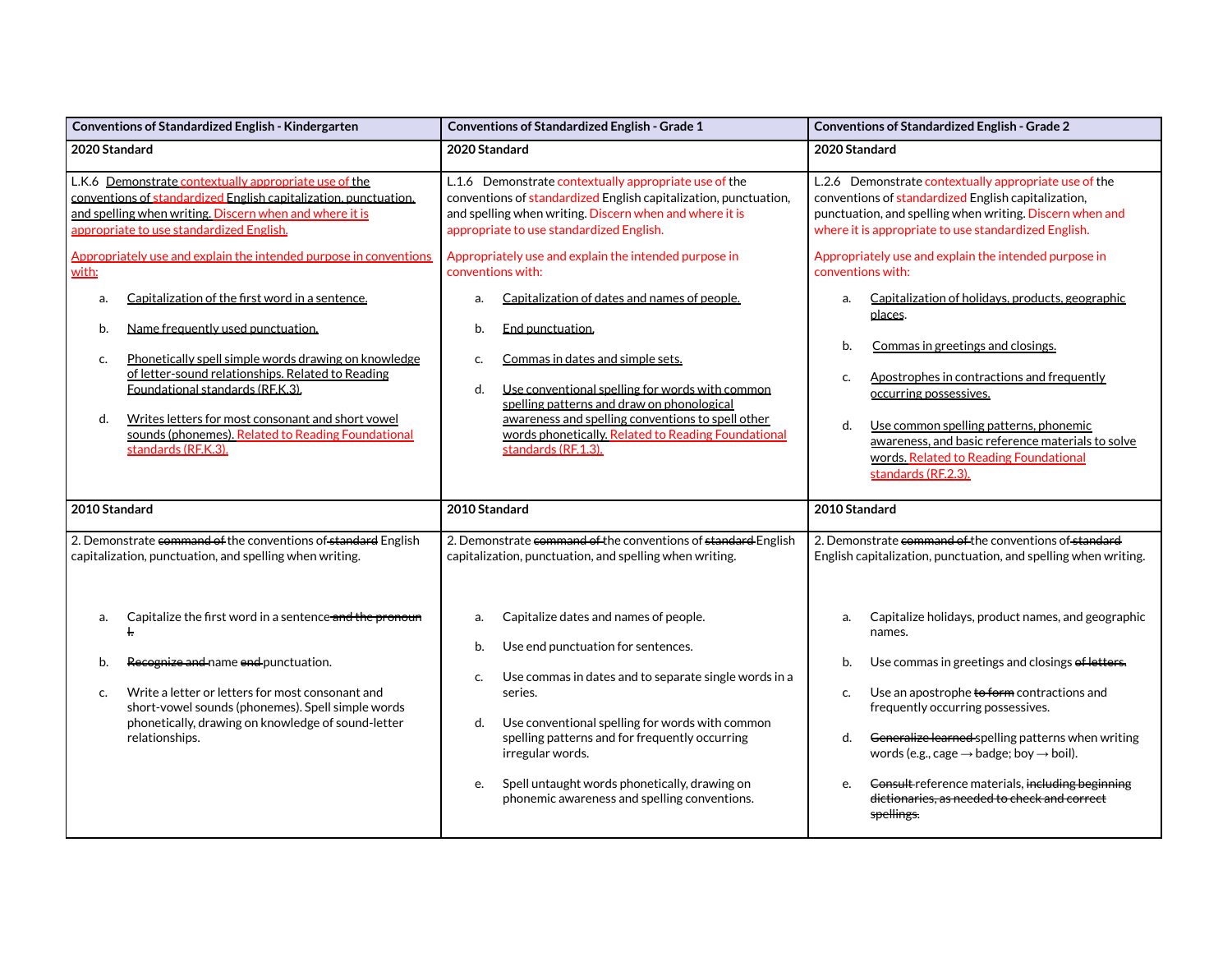| Knowledge of Language - Grade 3                                                                                                                                                                                                                                                                                                                                                                                                                                                                                                            | Knowledge of Language - Grade 4                                                                                                                                                                                                                                                                                                                                                                                                                                                                                                                                                              | Knowledge of Language - Grade 5                                                                                                                                                                                                                                                                                                                                                                                                                                                                                                                                                              |  |
|--------------------------------------------------------------------------------------------------------------------------------------------------------------------------------------------------------------------------------------------------------------------------------------------------------------------------------------------------------------------------------------------------------------------------------------------------------------------------------------------------------------------------------------------|----------------------------------------------------------------------------------------------------------------------------------------------------------------------------------------------------------------------------------------------------------------------------------------------------------------------------------------------------------------------------------------------------------------------------------------------------------------------------------------------------------------------------------------------------------------------------------------------|----------------------------------------------------------------------------------------------------------------------------------------------------------------------------------------------------------------------------------------------------------------------------------------------------------------------------------------------------------------------------------------------------------------------------------------------------------------------------------------------------------------------------------------------------------------------------------------------|--|
| 2020 Standard                                                                                                                                                                                                                                                                                                                                                                                                                                                                                                                              | 2020 Standard                                                                                                                                                                                                                                                                                                                                                                                                                                                                                                                                                                                | 2020 Standard                                                                                                                                                                                                                                                                                                                                                                                                                                                                                                                                                                                |  |
| L.3.1 Demonstrate an understanding of how language functions in<br>different cultures, contexts, and disciplines; apply this knowledge<br>to comprehend more fully when reading and listening, and make<br>effective choices when composing, creating, and speaking.<br>Compare and contrast the ways in which language is<br>a.<br>used in familiar contexts (e.g., at home, in the<br>community, in peer and professional<br>writing/speaking).<br>b.<br>Recognize differences between the conventions of<br>written and spoken English. | L.4.1 Demonstrate an understanding of how language functions<br>in different cultures, contexts, and disciplines; apply this<br>knowledge to comprehend more fully when reading and listening,<br>and make effective choices when composing, creating, and<br>speaking.<br>Compare and contrast the ways in which language is<br>a.<br>used in familiar and unfamiliar contexts (e.g., at<br>home, outside of their own communities, by diverse<br>authors and speakers).<br>Determine the language demands of varied writing<br>b.<br>and speaking situations; respond appropriately (e.g., | L.5.1 Demonstrate an understanding of how language<br>functions in different cultures, contexts, and disciplines; apply<br>this knowledge to comprehend more fully when reading and<br>listening, and make effective choices when composing,<br>creating, and speaking.<br>Recognize that standardized English is only one<br>a.<br>dialect of many and has a specific history that is<br>implicated in power relationships.<br>b.<br>Compare and contrast the ways in which language<br>is used in familiar and unfamiliar contexts (e.g., at<br>home, outside of their own communities, by |  |
| Identify key words and phrases that help readers<br>c.<br>understand a topic; choose words and phrases for<br>effect when writing and speaking.<br>2010 Standard                                                                                                                                                                                                                                                                                                                                                                           | formal writing and presentations; personal writing<br>and conversations).<br>Identify examples of precise and concise language<br>c.<br>when reading; choose words and phrases to convey<br>ideas precisely when writing and speaking.<br>d.<br>Choose punctuation for effect.<br>2010 Standard                                                                                                                                                                                                                                                                                              | diverse authors and speakers).<br>Compare and contrast the varieties of English<br>C.<br>(e.g., dialects, registers) used in stories, dramas, or<br>poems.<br>d.<br>Expand, combine, and reduce sentences for<br>meaning, reader/listener interest, and style.<br>2010 Standard                                                                                                                                                                                                                                                                                                              |  |
| 3. Use knowledge of language and its conventions                                                                                                                                                                                                                                                                                                                                                                                                                                                                                           | 3. Use knowledge of language and its conventions                                                                                                                                                                                                                                                                                                                                                                                                                                                                                                                                             | 3. Use knowledge of language and its conventions when                                                                                                                                                                                                                                                                                                                                                                                                                                                                                                                                        |  |
| when writing, speaking, reading, or listening.                                                                                                                                                                                                                                                                                                                                                                                                                                                                                             | when writing, speaking, reading, or listening.<br>Choose words and phrases to convey ideas precisely.*<br>a.                                                                                                                                                                                                                                                                                                                                                                                                                                                                                 | writing, speaking, reading, or listening.<br>Expand, combine, and reduce sentences for<br>a.                                                                                                                                                                                                                                                                                                                                                                                                                                                                                                 |  |
| Choose words and phrases for effect.*<br>a.                                                                                                                                                                                                                                                                                                                                                                                                                                                                                                | Choose punctuation for effect.*<br>b.                                                                                                                                                                                                                                                                                                                                                                                                                                                                                                                                                        | meaning, reader/listener interest, and style.                                                                                                                                                                                                                                                                                                                                                                                                                                                                                                                                                |  |
| Recognize and observe differences between the<br>b.<br>conventions of spoken and written standard English.                                                                                                                                                                                                                                                                                                                                                                                                                                 | Differentiate between contexts that call for formal<br>English (e.g., presenting ideas) and situations where<br>informal discourse is appropriate (e.g., small group<br><del>discussion).</del>                                                                                                                                                                                                                                                                                                                                                                                              | Compare and contrast the varieties of English (e.g.,<br>b.<br>dialects, registers) used in stories, dramas, or<br>poems.                                                                                                                                                                                                                                                                                                                                                                                                                                                                     |  |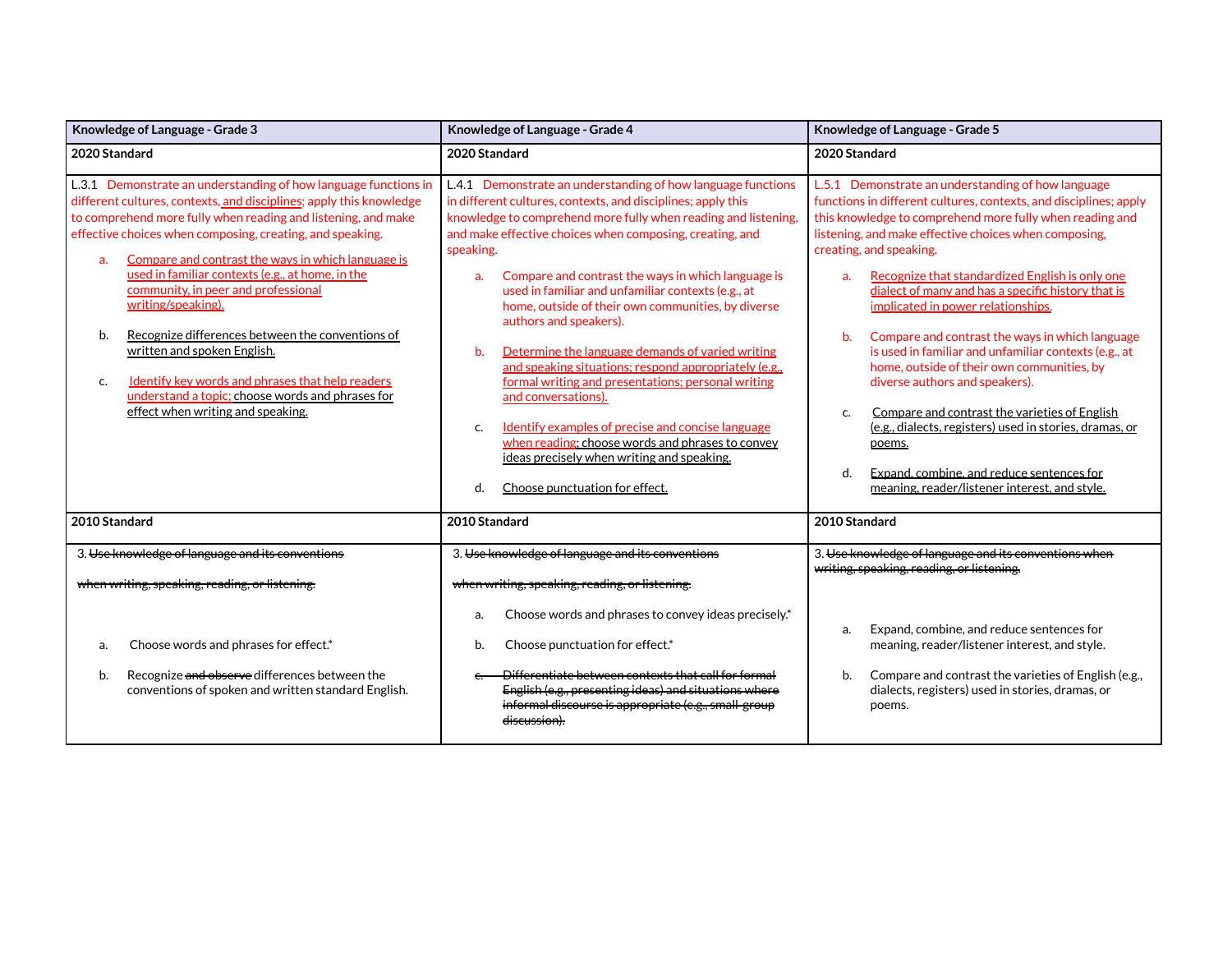| Vocabulary Acquisition and Use - Grade 3                                                                                                                                                                                                                                                                                                                                                                                                                                                                                                                                                                                                                                                                                                                | Vocabulary Acquisition and Use - Grade 4                                                                                                                                                                                                                                                                                                                                                                                                                                                                                                                                                                                                                                                   | <b>Vocabulary Acquisition and Use - Grade 5</b>                                                                                                                                                                                                                                                                                                                                                                                                                                                                                                                                                                                                                                             |
|---------------------------------------------------------------------------------------------------------------------------------------------------------------------------------------------------------------------------------------------------------------------------------------------------------------------------------------------------------------------------------------------------------------------------------------------------------------------------------------------------------------------------------------------------------------------------------------------------------------------------------------------------------------------------------------------------------------------------------------------------------|--------------------------------------------------------------------------------------------------------------------------------------------------------------------------------------------------------------------------------------------------------------------------------------------------------------------------------------------------------------------------------------------------------------------------------------------------------------------------------------------------------------------------------------------------------------------------------------------------------------------------------------------------------------------------------------------|---------------------------------------------------------------------------------------------------------------------------------------------------------------------------------------------------------------------------------------------------------------------------------------------------------------------------------------------------------------------------------------------------------------------------------------------------------------------------------------------------------------------------------------------------------------------------------------------------------------------------------------------------------------------------------------------|
| 2020 Standard                                                                                                                                                                                                                                                                                                                                                                                                                                                                                                                                                                                                                                                                                                                                           | 2020 Standard                                                                                                                                                                                                                                                                                                                                                                                                                                                                                                                                                                                                                                                                              | 2020 Standard                                                                                                                                                                                                                                                                                                                                                                                                                                                                                                                                                                                                                                                                               |
| L.3.2 Determine or clarify the meaning of unknown and<br>multiple-meaning words and phrases in grade-level reading and<br>content; use context clues, analyze meaningful word parts, consult<br>general and specialized reference materials, and apply word solving<br>strategies (for meaning) as appropriate.<br>Use sentence-level context as a clue to the meaning of<br>a.<br>a word or phrase.<br>Determine the meaning of new words when a suffix or<br>b.<br>prefix is added.<br>Use resources to determine word meanings.<br>c.                                                                                                                                                                                                                | L.4.2 Determine or clarify the meaning of unknown and<br>multiple-meaning words and phrases in grade-level reading and<br>content; use context clues, analyze meaningful word parts,<br>consult general and specialized reference materials, and apply<br>word solving strategies (for meaning) as appropriate.<br>Use context as a clue to the meaning of a word or<br>a.<br>phrase.<br>Consult print and digital reference materials for<br>b.<br>meaning and pronunciation.                                                                                                                                                                                                             | L.5.2 Determine or clarify the meaning of unknown and<br>multiple-meaning words and phrases in grade-level reading<br>and content; use context clues, analyze meaningful word parts,<br>consult general and specialized reference materials, and apply<br>word solving strategies (for meaning) as appropriate.<br>Use common, grade-appropriate Greek and Latin<br>a.<br>affixes and roots as clues to the meaning of a word<br>(e.g., telegraph, photograph, autograph).                                                                                                                                                                                                                  |
| 2010 Standard                                                                                                                                                                                                                                                                                                                                                                                                                                                                                                                                                                                                                                                                                                                                           | 2010 Standard                                                                                                                                                                                                                                                                                                                                                                                                                                                                                                                                                                                                                                                                              | 2010 Standard                                                                                                                                                                                                                                                                                                                                                                                                                                                                                                                                                                                                                                                                               |
| 4. Determine or clarify the meaning of unknown and<br>multiple-meaning word and phrases based on grade 3 reading and<br>content, choosing flexibly from a range of strategies.<br>Use sentence-level context as a clue to the meaning of a<br>a.<br>word or phrase.<br>Determine the meaning of the new word formed when<br>b.<br>a known affix is added to a known word (e.g.,<br>agreeable/disagreeable, comfortable/uncomfortable,<br>care/careless, heat/preheat).<br>Use a known root word as a clue to the meaning of an<br>unknown word with the same root (e.g., company,<br>companion).<br>Use glossaries or beginning dictionaries, both print and<br>d.<br>digital, to determine or clarify the precise meaning of<br>key words and phrases. | 4. Determine or clarify the meaning of unknown and<br>multiple-meaning words and phrases based on grade 4 reading<br>and content, choosing flexibly from a range of strategies.<br>Use context (e.g., definitions, examples, or<br>a.<br>restatements in text) as a clue to the meaning of a<br>word or phrase.<br>Use common, grade-appropriate Greek and Latin<br>affixes and roots as clues to the meaning of a word<br>(e.g., telegraph, photograph, autograph).<br>Consult reference materials (e.g., dictionaries,<br>C.<br>glossaries, thesauruses), both print and digital, to find<br>the pronunciation and determine or clarify the precise<br>meaning of key words and phrases. | 4. Determine or clarify the meaning of unknown and<br>multiple-meaning words and phrases based on grade 5<br>reading and content, choosing flexibly from a range of<br>strategies.<br>Use context (e.g., cause/effect relationships and<br>a.<br>comparisons in text) as a clue to the meaning of a<br>word or phrase.<br>Use common, grade-appropriate Greek and Latin<br>b.<br>affixes and roots as clues to the meaning of a word<br>(e.g., photograph, photosynthesis).<br>Consult reference materials (e.g., dictionaries,<br>glossaries, thesauruses), both print and digital, to<br>find the pronunciation and determine or clarify the<br>precise meaning of key words and phrases. |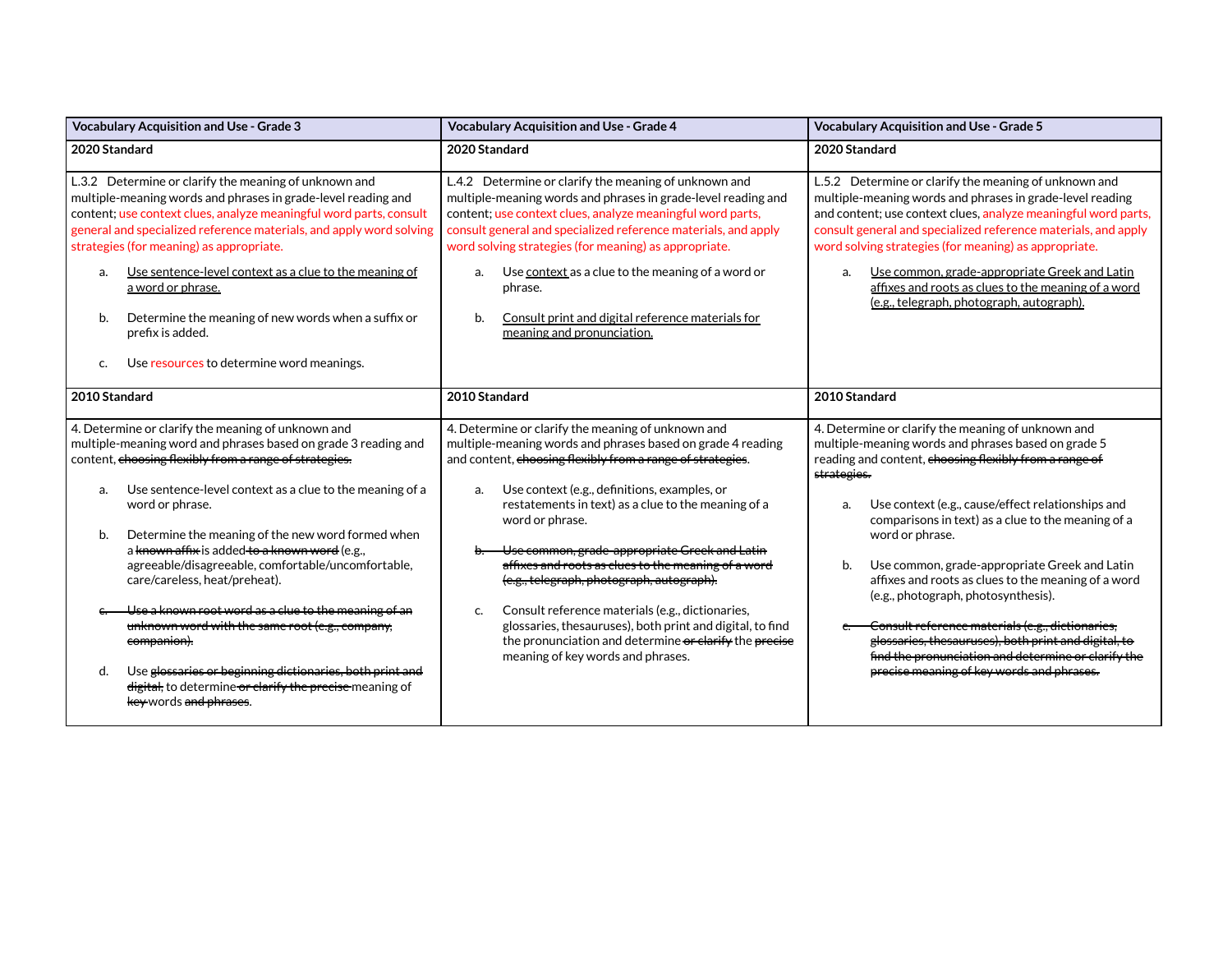| <b>Vocabulary Acquisition and Use - Grade 3</b>                                                                                                                                                                                                                                                                                                                                                                                                                                                                                                               | <b>Vocabulary Acquisition and Use - Grade 4</b>                                                                                                                                                                                                                                                                                                                                                                                                                                                                                                             | <b>Vocabulary Acquisition and Use - Grade 5</b>                                                                                                                                                                                                                                                                                                                                                                                                                                                                                                                                                                                                                                                                                   |
|---------------------------------------------------------------------------------------------------------------------------------------------------------------------------------------------------------------------------------------------------------------------------------------------------------------------------------------------------------------------------------------------------------------------------------------------------------------------------------------------------------------------------------------------------------------|-------------------------------------------------------------------------------------------------------------------------------------------------------------------------------------------------------------------------------------------------------------------------------------------------------------------------------------------------------------------------------------------------------------------------------------------------------------------------------------------------------------------------------------------------------------|-----------------------------------------------------------------------------------------------------------------------------------------------------------------------------------------------------------------------------------------------------------------------------------------------------------------------------------------------------------------------------------------------------------------------------------------------------------------------------------------------------------------------------------------------------------------------------------------------------------------------------------------------------------------------------------------------------------------------------------|
| 2020 Standard                                                                                                                                                                                                                                                                                                                                                                                                                                                                                                                                                 | 2020 Standard                                                                                                                                                                                                                                                                                                                                                                                                                                                                                                                                               | 2020 Standard                                                                                                                                                                                                                                                                                                                                                                                                                                                                                                                                                                                                                                                                                                                     |
| L.3.3 Demonstrate understanding of figurative language, word<br>relationships and nuances in word meanings.<br>Determine the meaning of words and phrases as they<br>a.<br>are used in a text, distinguishing between literal and<br>non-literal language.<br>b.<br>Distinguish shades of meaning among words<br>describing degrees of certainty (e.g., knew, believed,<br>suspected).<br>Make connections between words and how they are<br>c.<br>used in real life (i.e., help students build or add on to<br>existing schema when encountering new words). | L.4.3 Demonstrate understanding of figurative language, word<br>relationships, and nuances in word meanings.<br>Determine the meaning of words and phrases as they<br>a.<br>are used in a text, including figurative language such<br>as similes and metaphors.<br>Explain common idioms and proverbs.<br>b.<br>Understand words by relating them to synonyms and<br>c.<br>antonyms.<br>Make connections between words and how they are<br>d.<br>used in real life (i.e., help students build or add on to<br>existing schema when encountering new words). | L.5.3 Demonstrate understanding of figurative language,<br>word relationships, and nuances in word meanings.<br>Determine the meaning of words and phrases as<br>a.<br>they are used in a text, including those that allude<br>to significant characters (e.g., Herculean).<br>b.<br>Interpret similes and metaphors in context.<br>Clarify the precise meaning of words by<br>c.<br>comparing and contrasting them with related<br>words (i.e. compare and contrast words to<br>synonyms, antonyms, and homographs to better<br>understand each word).<br>Make connections between words and how they<br>d.<br>are used in real life (i.e., help students build or add<br>on to existing schema when encountering new<br>words). |
| 2010 Standard                                                                                                                                                                                                                                                                                                                                                                                                                                                                                                                                                 | 2010 Standard                                                                                                                                                                                                                                                                                                                                                                                                                                                                                                                                               | 2010 Standard                                                                                                                                                                                                                                                                                                                                                                                                                                                                                                                                                                                                                                                                                                                     |
| 5. Demonstrate understanding of word relationships and nuances<br>in word meanings.                                                                                                                                                                                                                                                                                                                                                                                                                                                                           | 5. Demonstrate understanding of figurative language, word<br>relationships, and nuances in word meanings.                                                                                                                                                                                                                                                                                                                                                                                                                                                   | 5. Demonstrate understanding of figurative language, word<br>relationships, and nuances in word meanings.                                                                                                                                                                                                                                                                                                                                                                                                                                                                                                                                                                                                                         |
| Distinguish the literal and nonliteral meanings of words<br>a.<br>and phrases in context (e.g., take steps).<br>Hentify real-life connections between words and their<br>b.<br>use (e.g., describe people who are friendly or helpful).<br>Distinguish shades of meaning among related words<br>c.<br>that describe states of mind or degrees of certainty<br>(e.g., knew, believed, suspected, heard, wondered).                                                                                                                                             | <b>Explain</b> the meaning of simple similes and metaphors<br>a.<br>(e.g., as pretty as a picture) in context.<br>Recognize and explain the meaning of common idioms,<br>b.<br>adages, and proverbs.<br>Demonstrate understanding of words by relating<br>c.<br>them to their opposites (antonyms) and to words with<br>similar but not identical meanings (synonyms).                                                                                                                                                                                      | Interpret figurative language, including similes and<br>a.<br>metaphors, in context.<br>Recognize and explain the meaning of common<br>b.<br>idioms, adages, and proverbs.<br>Use the relationship between particular words (e.g.,<br>synonyms, antonyms, homographs) to better<br>understand each of the words.                                                                                                                                                                                                                                                                                                                                                                                                                  |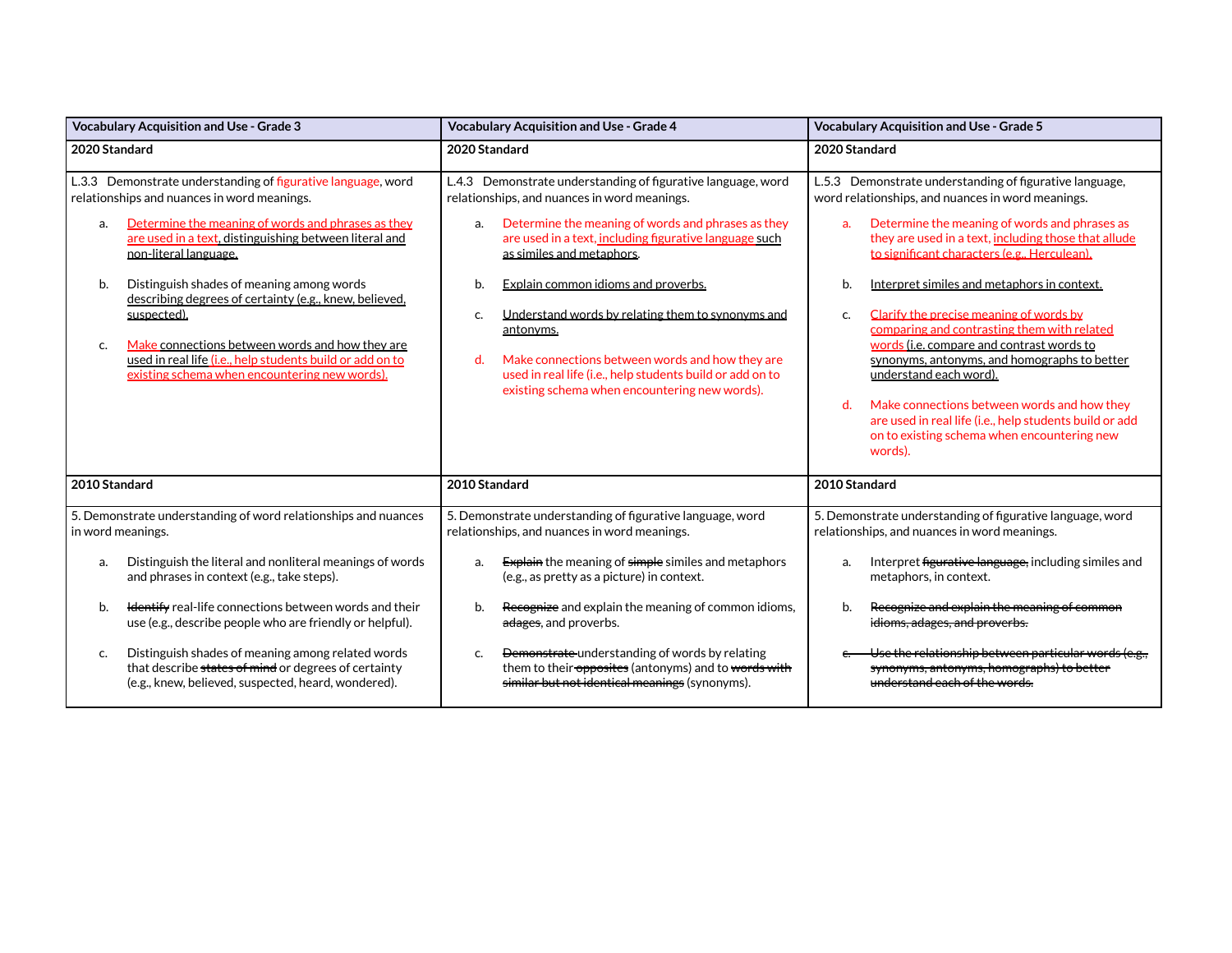| <b>Vocabulary Acquisition and Use - Grade 3</b>                                                                                                                                                                                                                                                                                                                                                                                                                                                                                                                                                                                                                                                                                                                                                                                                                                                                                                                                                      | <b>Vocabulary Acquisition and Use - Grade 4</b>                                                                                                                                                                                                                                                                                                                  | <b>Vocabulary Acquisition and Use - Grade 5</b>                                                                                                                                                                                                                                                                                                                                                                                                                            |
|------------------------------------------------------------------------------------------------------------------------------------------------------------------------------------------------------------------------------------------------------------------------------------------------------------------------------------------------------------------------------------------------------------------------------------------------------------------------------------------------------------------------------------------------------------------------------------------------------------------------------------------------------------------------------------------------------------------------------------------------------------------------------------------------------------------------------------------------------------------------------------------------------------------------------------------------------------------------------------------------------|------------------------------------------------------------------------------------------------------------------------------------------------------------------------------------------------------------------------------------------------------------------------------------------------------------------------------------------------------------------|----------------------------------------------------------------------------------------------------------------------------------------------------------------------------------------------------------------------------------------------------------------------------------------------------------------------------------------------------------------------------------------------------------------------------------------------------------------------------|
| 2020 Standard                                                                                                                                                                                                                                                                                                                                                                                                                                                                                                                                                                                                                                                                                                                                                                                                                                                                                                                                                                                        | 2020 Standard                                                                                                                                                                                                                                                                                                                                                    | 2020 Standard                                                                                                                                                                                                                                                                                                                                                                                                                                                              |
| L.3.4 Demonstrate an ability to collaboratively and independently<br>L.4.4 Demonstrate an ability to collaboratively and<br>build vocabulary knowledge when encountering unknown words<br>independently build vocabulary knowledge when encountering<br>including cultural, general academic, and discipline-specific terms<br>unknown words including cultural, general academic, and<br>and phrases; use vocabulary appropriate to the context and<br>discipline-specific terms and phrases; use vocabulary appropriate<br>to the context and situation.<br>situation.<br>Identify and use phrases that signal precise actions,<br>Identify and use phrases that signal spatial and<br>a.<br>temporal relationships (e.g., after dinner that night, we<br>emotions, or states of being (e.g., quizzed, whined,<br>went looking for them.).<br>stammered) and that are basic to a particular topic<br>(e.g., wildlife, conservation, and endangered when<br><u>discussing animal preservation).</u> |                                                                                                                                                                                                                                                                                                                                                                  | L.5.4 Demonstrate an ability to collaboratively and<br>independently build vocabulary knowledge when encountering<br>unknown words including cultural, general academic, and<br>discipline-specific terms and phrases; use vocabulary<br>appropriate to the context and situation.<br>Identify and use phrases that signal contrast.<br>addition, and other logical relationships (e.g.,<br><u>however, although, nevertheless, similarly, </u><br>moreover, in addition). |
| 2010 Standard                                                                                                                                                                                                                                                                                                                                                                                                                                                                                                                                                                                                                                                                                                                                                                                                                                                                                                                                                                                        | <b>2010 Standard</b>                                                                                                                                                                                                                                                                                                                                             | 2010 Standard                                                                                                                                                                                                                                                                                                                                                                                                                                                              |
| 6. Acquire and use accurately grade-appropriate conversational,<br>general academic, and domain specific words and phrases,<br>including those that signal spatial and temporal relationships (e.g.,<br>After dinner that night we went looking for them).                                                                                                                                                                                                                                                                                                                                                                                                                                                                                                                                                                                                                                                                                                                                           | 6. Acquire and use accurately grade appropriate general<br>academic and domain-specific words and phrases, including<br>those that signal precise actions, emotions, or states of being<br>(e.g., quizzed, whined, stammered) and that are basic to a<br>particular topic (e.g., wildlife, conservation, and endangered<br>when discussing animal preservation). | 6. Acquire and use accurately grade appropriate general<br>academic and domain-specific words and phrases, including<br>those that signal contrast, addition, and other logical<br>relationships (e.g., however, although, nevertheless, similarly,<br>moreover, in addition).                                                                                                                                                                                             |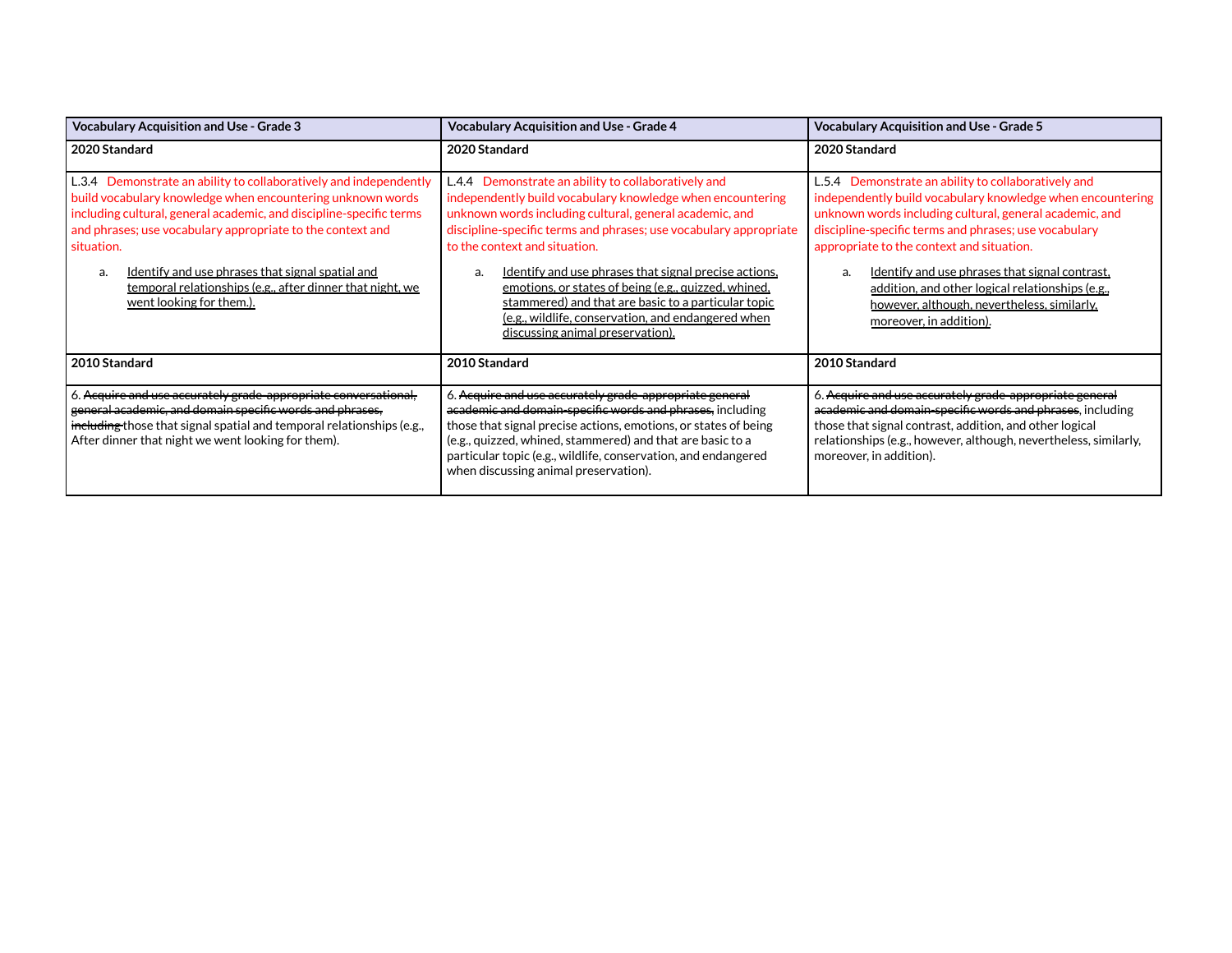| Conventions of Standardized English - Grade 3                                                                                                                                                                        | Conventions of Standardized English - Grade 4                                                                                                                                                                        | Conventions of Standardized English - Grade 5                                                                                                                                                                        |
|----------------------------------------------------------------------------------------------------------------------------------------------------------------------------------------------------------------------|----------------------------------------------------------------------------------------------------------------------------------------------------------------------------------------------------------------------|----------------------------------------------------------------------------------------------------------------------------------------------------------------------------------------------------------------------|
| 2020 Standard                                                                                                                                                                                                        | 2020 Standard                                                                                                                                                                                                        | 2020 Standard                                                                                                                                                                                                        |
| L.3.5 Demonstrate contextually appropriate use of the<br>conventions of standardized English grammar and usage when<br>writing or speaking. Discern when and where it is appropriate to<br>use standardized English. | L.4.5 Demonstrate contextually appropriate use of the<br>conventions of standardized English grammar and usage when<br>writing or speaking. Discern when and where it is appropriate to<br>use standardized English. | L.5.5 Demonstrate contextually appropriate use of the<br>conventions of standardized English grammar and usage when<br>writing or speaking. Discern when and where it is appropriate<br>to use standardized English. |
| Appropriately use and explain the intended purpose of language<br>choice with:                                                                                                                                       | Appropriately use and explain the intended purpose of language<br>choice with:                                                                                                                                       | Appropriately use and explain the intended purpose of<br>language choice with:                                                                                                                                       |
| Irregular and regular nouns and verbs.<br>a.                                                                                                                                                                         | Relative pronouns and adverbs.<br>a.                                                                                                                                                                                 | Conjunctions.<br>a.                                                                                                                                                                                                  |
| Simple verb tenses.<br>b.                                                                                                                                                                                            | Prepositional phrases.<br>b.                                                                                                                                                                                         | Verb tenses.<br>b.                                                                                                                                                                                                   |
| Subject-verb agreement.<br>c.                                                                                                                                                                                        | Order of adjectives.<br>c.                                                                                                                                                                                           | Correlative conjunctions.<br>c.                                                                                                                                                                                      |
| Simple and compound sentences.<br>d.                                                                                                                                                                                 | Adjectives, adverbs, conjunctions.<br>d.                                                                                                                                                                             | Use of "they" and "their" when referring to<br>d.<br>singular people or ideas.                                                                                                                                       |
| Easily confused words (e.g., to, too, two).<br>e.                                                                                                                                                                    | Compound and complex sentences.<br>e.                                                                                                                                                                                |                                                                                                                                                                                                                      |
|                                                                                                                                                                                                                      | Easily confused words (e.g.,. to, too, two).<br>f.                                                                                                                                                                   |                                                                                                                                                                                                                      |
|                                                                                                                                                                                                                      |                                                                                                                                                                                                                      |                                                                                                                                                                                                                      |
| 2010 Standard                                                                                                                                                                                                        | 2010 Standard                                                                                                                                                                                                        | 2010 Standard                                                                                                                                                                                                        |
| 1. Demonstrate command of the conventions of standard English<br>grammar and usage when writing or speaking.                                                                                                         | 1. Demonstrate command of the conventions of standard English<br>grammar and usage when writing or speaking.                                                                                                         | 1. Demonstrate command of the conventions of standard<br>English grammar and usage when writing or speaking.                                                                                                         |
| Explain the function of nouns, pronouns, verbs,<br>a.<br>adjectives, and adverbs in general and their functions in<br>particular sentences.                                                                          | Use relative pronouns (who, whose, whom, which, that)<br>a.<br>and relative adverbs (where, when, why).                                                                                                              | Explain the function of conjunctions, prepositions,<br>a.<br>and interjections in general and their function in<br>particularly sentences.                                                                           |
| Form and use regular and irregular plural nouns.<br>b.                                                                                                                                                               | Form and use the progressive (e.g., I was walking; I am<br>walking; I will be walking) verb tenses.                                                                                                                  | Form an use the perfect (e.g., I had walked; I have<br>walked; I will have walked) verb tenses.                                                                                                                      |
| Use abstract nouns (e.g., childhood).                                                                                                                                                                                | Use modal auxiliaries (e.g., can, may, must) to convey<br>various conditions.                                                                                                                                        | Use verb tense to convey various times, sequences,<br>c.                                                                                                                                                             |
| Form and use regular and irregular verbs.<br>d.                                                                                                                                                                      | d.<br>Order adjectives within sentences according to                                                                                                                                                                 | states, and conditions.                                                                                                                                                                                              |
| Form and use the simple (e.g., I walked; I walk; I will walk)<br>e.<br>verb tenses.                                                                                                                                  | conventional patterns (e.g,. A small red bag rather than<br>a red small bag).                                                                                                                                        | Recognize and correct inappropriate shifts in verb<br>tense.*                                                                                                                                                        |
| f.<br>Ensure subject-verb and pronoun-antecedent<br>agreement*                                                                                                                                                       | Form and use prepositional phrases.<br>e.                                                                                                                                                                            | Use correlative conjunctions (e.g., either/or,<br>e.<br>neither/nor).                                                                                                                                                |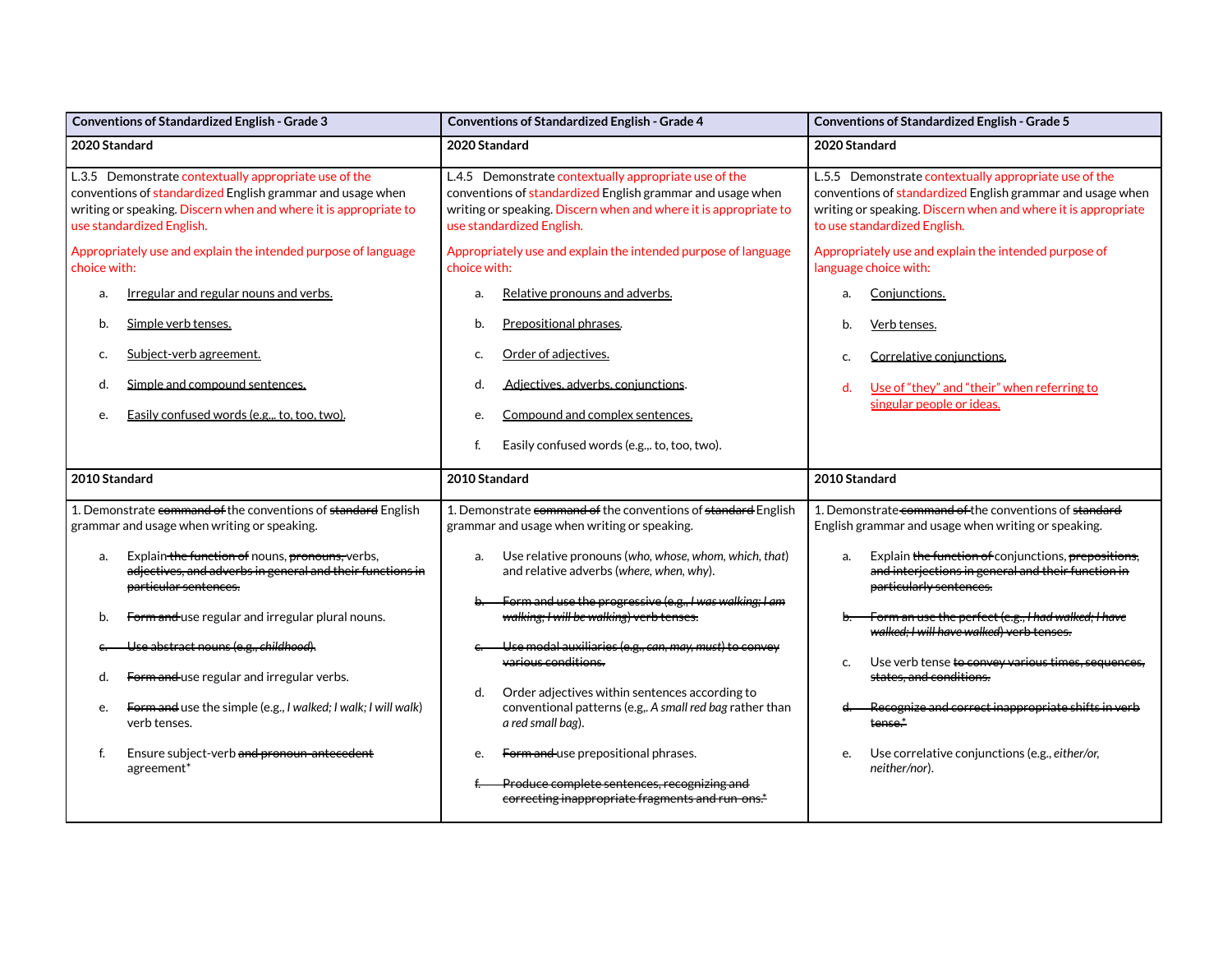| Form and use comparative and superlative adjectives<br>and adverbs, and choose between them depending on<br><del>what is to be modified.</del> | <del>Correctly</del> use frequently confused words (e.g., to, too,<br>two; there, their).* |  |
|------------------------------------------------------------------------------------------------------------------------------------------------|--------------------------------------------------------------------------------------------|--|
| Use coordinating and subordinating conjunctions.                                                                                               |                                                                                            |  |
| Produce simple, compound, and complex sentences.                                                                                               |                                                                                            |  |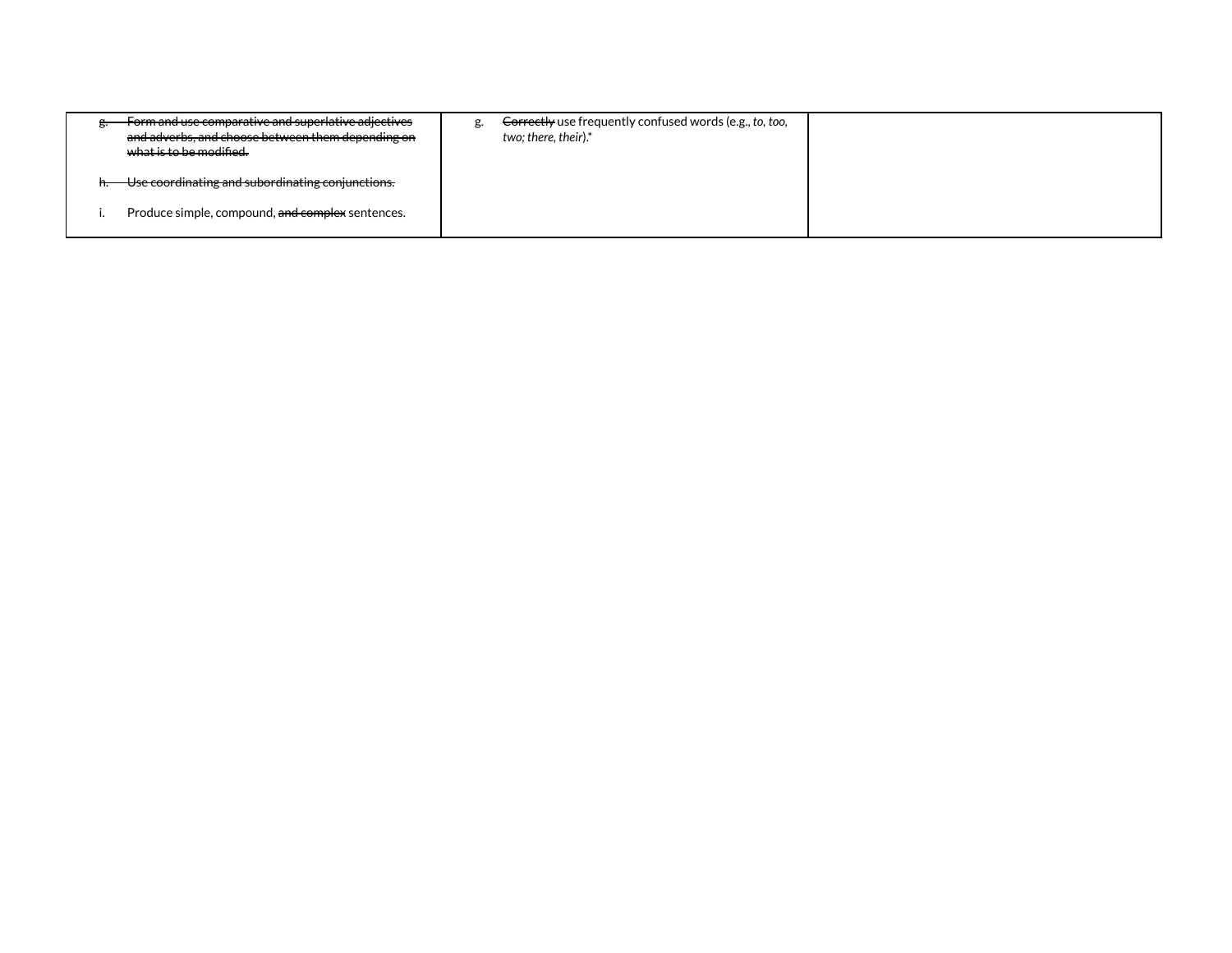| <b>Conventions of Standardized English - Grade 3</b>                                                                                                                                                                            | <b>Conventions of Standardized English - Grade 4</b>                                                                                                                                                                            | <b>Conventions of Standardized English - Grade 5</b>                                                                                                                                                                            |
|---------------------------------------------------------------------------------------------------------------------------------------------------------------------------------------------------------------------------------|---------------------------------------------------------------------------------------------------------------------------------------------------------------------------------------------------------------------------------|---------------------------------------------------------------------------------------------------------------------------------------------------------------------------------------------------------------------------------|
| 2020 Standard                                                                                                                                                                                                                   | 2020 Standard                                                                                                                                                                                                                   | 2020 Standard                                                                                                                                                                                                                   |
| L.3.6 Demonstrate contextually appropriate use of the<br>conventions of standardized English capitalization, punctuation,<br>and spelling when writing. Discern when and where it is<br>appropriate to use standardized English | L.4.6 Demonstrate contextually appropriate use of the<br>conventions of standardized English capitalization, punctuation,<br>and spelling when writing. Discern when and where it is<br>appropriate to use standardized English | L.5.6 Demonstrate contextually appropriate use of the<br>conventions of standardized English capitalization,<br>punctuation, and spelling when writing. Discern when and<br>where it is appropriate to use standardized English |
| Appropriately use and explain the intended purpose in conventions<br>with:                                                                                                                                                      | Appropriately use and explain the intended purpose in<br>conventions with:                                                                                                                                                      | Appropriately use and explain the intended purpose in<br>conventions with:                                                                                                                                                      |
| Titles.<br>a.<br>Quotation marks for speech.<br>b.                                                                                                                                                                              | Capitalization.<br>a.<br>Commas and quotation marks for quotations.<br>b.                                                                                                                                                       | Commas (introductory elements, and elements<br>a.<br>that need to be set off like a question or direct                                                                                                                          |
| Possessives.<br>c.                                                                                                                                                                                                              | Commas in compound sentences.<br>c.                                                                                                                                                                                             | address).<br>Italics, underlining, quotes with titles.<br>b.                                                                                                                                                                    |
| Use spelling patterns and generalizations (e.g., word<br>d.<br>families, position-based spellings, syllable patterns,<br>ending rules, meaningful word parts) in writing words.                                                 | Spell grade-level words correctly using reference<br>d.<br>materials to solve words as needed.                                                                                                                                  | Spell grade-level words correctly using reference<br>c.<br>materials to solve words and edit written work as<br>needed.                                                                                                         |
| Use conventional spelling for high frequency words.<br>e.                                                                                                                                                                       |                                                                                                                                                                                                                                 |                                                                                                                                                                                                                                 |
| Use conventional spelling for adding suffixes to base<br>f.<br>words.                                                                                                                                                           |                                                                                                                                                                                                                                 |                                                                                                                                                                                                                                 |
| Use learned syllable patterns and reference materials<br>g.<br>to solve and write unknown words.                                                                                                                                |                                                                                                                                                                                                                                 |                                                                                                                                                                                                                                 |
| 2010 Standard                                                                                                                                                                                                                   | 2010 Standard                                                                                                                                                                                                                   | 2010 Standard                                                                                                                                                                                                                   |
| 2. Demonstrate command of the conventions of standard English<br>capitalization, punctuation, and spelling when writing.                                                                                                        | 2. Demonstrate command of the conventions of standard English<br>capitalization, punctuation, and spelling when writing.                                                                                                        | 2. Demonstrate command of the conventions of standard<br>English capitalization, punctuation, and spelling when writing.                                                                                                        |
| Capitalize appropriate words in titles.<br>a.                                                                                                                                                                                   | Use correct capitalization.<br>a.                                                                                                                                                                                               | Use punctuation to separate items in a series. <sup>*</sup>                                                                                                                                                                     |
| <del>Use commas in addresses.</del>                                                                                                                                                                                             | Use commas and quotation marks to mark-direct<br>b.<br>speech and quotations from a text.                                                                                                                                       | Use a comma to separate an introductory element<br>b.<br>from the rest of the sentence.                                                                                                                                         |
| Use-commas and quotation marks in dialogue.<br>c.<br>Form and use possessives.<br>d.                                                                                                                                            | Use a comma before a coordinating conjunction in a<br>C.<br>compound sentence.                                                                                                                                                  | Use a comma to set off the words yes and no (e.g,<br>c.<br>Yes, thank you), to set off a tag question from the                                                                                                                  |
| Use conventional spelling for high-frequency-and-other<br>e.<br>studied words and for adding suffixes to base words<br>(e.g., sitting, smiled, cries, happiness).                                                               | Spell grade-appropriate words correctly, consulting<br>d.<br>references as needed.                                                                                                                                              | rest of the sentence (e.g., it's true, isn't it?), and to<br>indicate direct address (e.g., is that you, Steve?).                                                                                                               |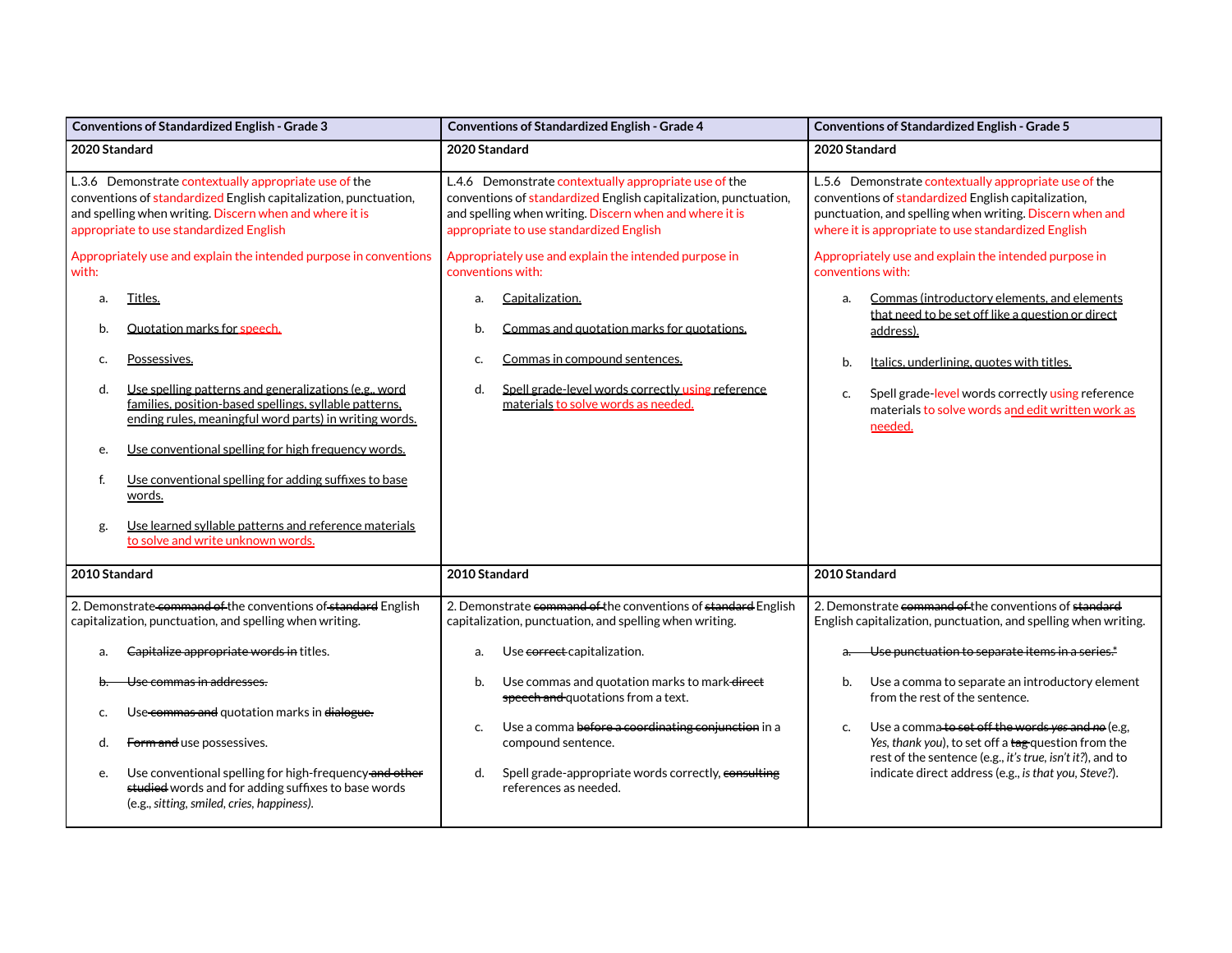| Use spelling patterns and generalizations (e.g., word      | α. | Use underlining, quotation marks, or italics to     |
|------------------------------------------------------------|----|-----------------------------------------------------|
| families, postin-based spellings, syllable patterns, eding |    | <del>indicate </del> titles of works.               |
| rules, meaningful word parts) in writing words.            |    |                                                     |
|                                                            | е. | Spell grade-appropriate words correctly, consulting |
| Consult reference materials, including beginning           |    | references as needed.                               |
| dictionaries, as needed to check and correct spellings.    |    |                                                     |
|                                                            |    |                                                     |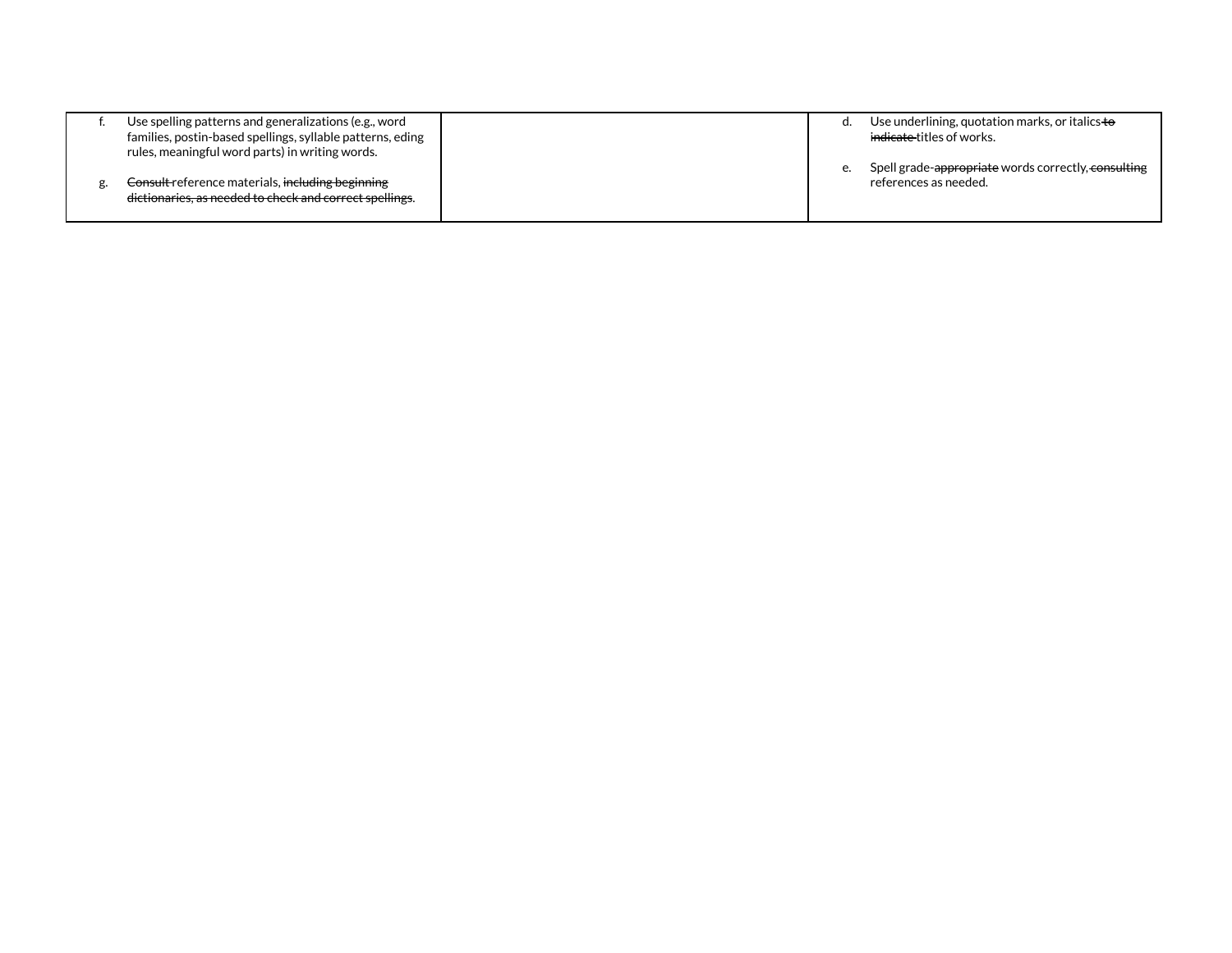| Knowledge of Language - Grade 6                                                                                                                                                                                                                                                                                                                                                                                                                                                                                                                                                                                                                                                                                                                                                                            | Knowledge of Language - Grade 7                                                                                                                                                                                                                                                                                                                                                                                                                                                                                                                                                                                                                                                                                                                                             | Knowledge of Language - Grade 8                                                                                                                                                                                                                                                                                                                                                                                                                                                                                                                                                                                                                                                                                                                                                                                                                                                                                                                                                                                                                              |
|------------------------------------------------------------------------------------------------------------------------------------------------------------------------------------------------------------------------------------------------------------------------------------------------------------------------------------------------------------------------------------------------------------------------------------------------------------------------------------------------------------------------------------------------------------------------------------------------------------------------------------------------------------------------------------------------------------------------------------------------------------------------------------------------------------|-----------------------------------------------------------------------------------------------------------------------------------------------------------------------------------------------------------------------------------------------------------------------------------------------------------------------------------------------------------------------------------------------------------------------------------------------------------------------------------------------------------------------------------------------------------------------------------------------------------------------------------------------------------------------------------------------------------------------------------------------------------------------------|--------------------------------------------------------------------------------------------------------------------------------------------------------------------------------------------------------------------------------------------------------------------------------------------------------------------------------------------------------------------------------------------------------------------------------------------------------------------------------------------------------------------------------------------------------------------------------------------------------------------------------------------------------------------------------------------------------------------------------------------------------------------------------------------------------------------------------------------------------------------------------------------------------------------------------------------------------------------------------------------------------------------------------------------------------------|
| 2020 Standard                                                                                                                                                                                                                                                                                                                                                                                                                                                                                                                                                                                                                                                                                                                                                                                              | 2020 Standard                                                                                                                                                                                                                                                                                                                                                                                                                                                                                                                                                                                                                                                                                                                                                               | 2020 Standard                                                                                                                                                                                                                                                                                                                                                                                                                                                                                                                                                                                                                                                                                                                                                                                                                                                                                                                                                                                                                                                |
| L.6.1 Demonstrate an understanding of how language functions in<br>different cultures, contexts, and disciplines; apply this knowledge<br>to comprehend more fully when reading and listening, and make<br>effective choices when composing, creating, and speaking.<br>Recognize that standardized English is only one dialect of<br>a.<br>many and has a specific history that is implicated in<br>power relationships.<br>Determine the language demands of a writing/speaking<br>b.<br>situation; respond in appropriate ways (e.g., precise and<br>concise language; extended and descriptive language;<br>incorporation of code-meshing, etc.).<br>Expand, combine, and reduce sentences for meaning,<br>c.<br>reader/listener interest, and style.<br>Maintain consistency in style and tone.<br>d. | L.7.1 Demonstrate an understanding of how language functions<br>in different cultures, contexts, and disciplines; apply this<br>knowledge to comprehend more fully when reading and listening,<br>and make effective choices when composing, creating, and<br>speaking.<br>Recognize that standardized English is only one dialect<br>a.<br>of many and has a specific history that is implicated in<br>power relationships.<br>Determine the language demands of a writing/speaking<br>b.<br>situation; respond in appropriate ways (e.g., precise and<br>concise language; extended and descriptive language;<br>incorporation of code-meshing, etc.).<br>Maintain consistency in style and tone.<br>c.<br>When appropriate, eliminate wordiness and<br>d.<br>redundancy. | L.8.1 Demonstrate an understanding of how language<br>functions in different cultures, contexts, and disciplines; apply<br>this knowledge to comprehend more fully when reading and<br>listening, and make effective choices when composing,<br>creating, and speaking.<br>Recognize that standardized English is only one<br>a <sub>r</sub><br>dialect of many and has a specific history that is<br>implicated in power relationships.<br>b.<br>Determine the language demands of a<br>writing/speaking situation; respond in appropriate<br>ways (e.g., precise and concise language; extended<br>and descriptive language; incorporation of<br>code-meshing, etc.).<br>Use verbs in the active and passive voice and in the<br>C.<br>conditional and subjunctive mood to achieve<br>particular effects (e.g., emphasizing the actor or the<br>action; expressing uncertainty or describing a state<br>contrary to fact).<br>d.<br>Begin to develop metacognitive awareness as<br>writers and speakers by explaining the reasons for<br>language choices. |
| 2010 Standard                                                                                                                                                                                                                                                                                                                                                                                                                                                                                                                                                                                                                                                                                                                                                                                              | 2010 Standard                                                                                                                                                                                                                                                                                                                                                                                                                                                                                                                                                                                                                                                                                                                                                               | 2010 Standard                                                                                                                                                                                                                                                                                                                                                                                                                                                                                                                                                                                                                                                                                                                                                                                                                                                                                                                                                                                                                                                |
| 3. Use knowledge of language and its conventions when writing.<br>speaking, reading, or listening.                                                                                                                                                                                                                                                                                                                                                                                                                                                                                                                                                                                                                                                                                                         | 3. Use knowledge of language and its conventions when writing.<br>speaking, reading, or listening.                                                                                                                                                                                                                                                                                                                                                                                                                                                                                                                                                                                                                                                                          | 3. Use knowledge of language and its conventions when<br>writing, speaking, reading, or listening.                                                                                                                                                                                                                                                                                                                                                                                                                                                                                                                                                                                                                                                                                                                                                                                                                                                                                                                                                           |
| Vary-sentence patterns for meaning, reader/listener<br>a.<br>interest, and style.*<br>Maintain consistency in style and tone.*<br>b.                                                                                                                                                                                                                                                                                                                                                                                                                                                                                                                                                                                                                                                                       | Choose language that expresses ideas precisely and<br>a.<br>concisely, recognizing and eliminating wordiness and<br>redundancy.*                                                                                                                                                                                                                                                                                                                                                                                                                                                                                                                                                                                                                                            | Use verbs in the active and passive voice and in the<br>a.<br>conditional and subjunctive mood to achieve<br>particular effects (e.g., emphasizing the actor or the<br>action; expressing uncertainty.                                                                                                                                                                                                                                                                                                                                                                                                                                                                                                                                                                                                                                                                                                                                                                                                                                                       |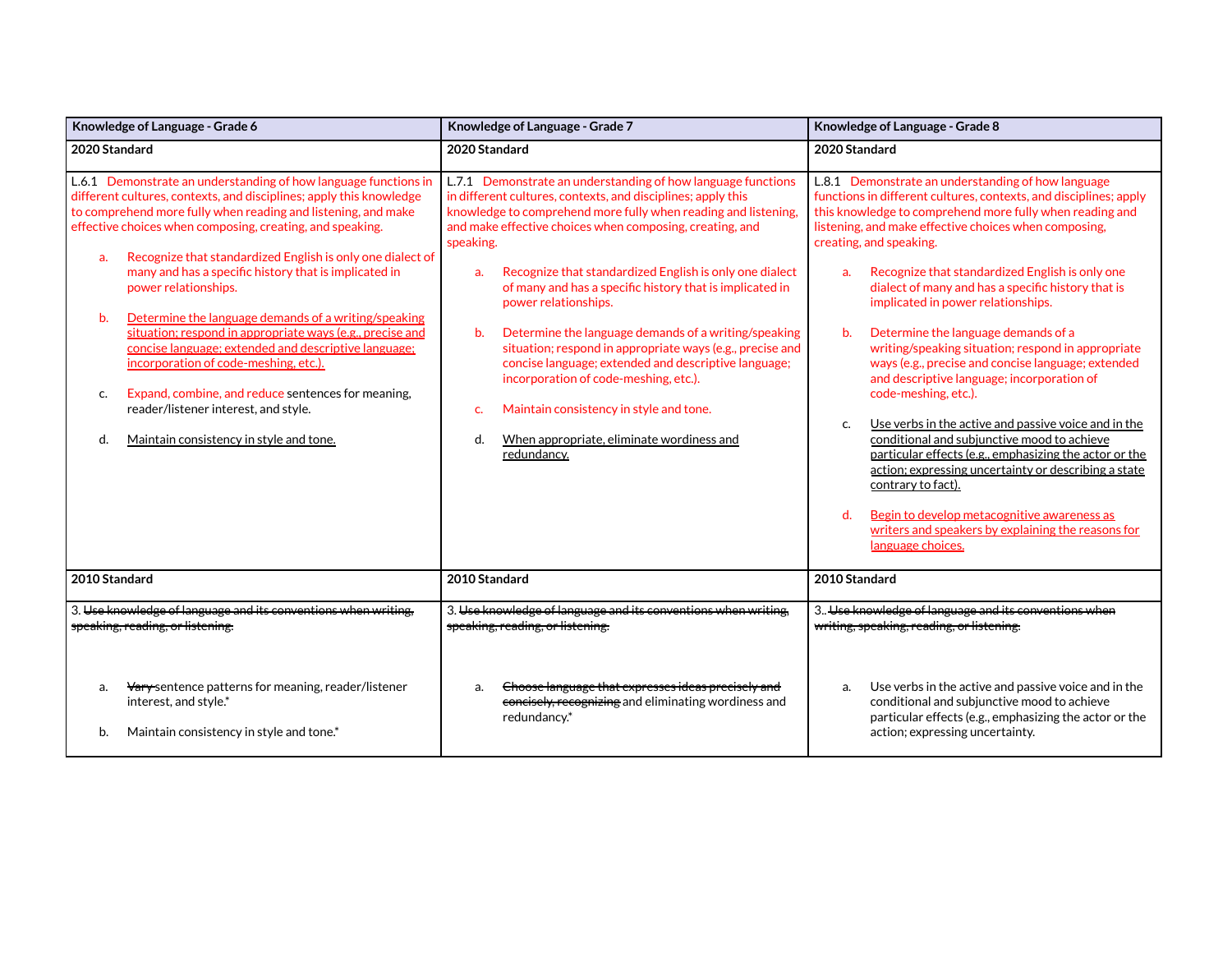| Vocabulary Acquisition and Use - Grade 6                                                                                                                                                                                                                                                                                                                                                                                                                                                                                                                                                                                                                                                                                                              | Vocabulary Acquisition and Use - Grade 7                                                                                                                                                                                                                                                                                                                                                                                                                                                                                                                                                                                                                                                                                                                                        | Vocabulary Acquisition and Use - Grade 8                                                                                                                                                                                                                                                                                                                                                                                                                                                                                                                                                                                                                                                                               |
|-------------------------------------------------------------------------------------------------------------------------------------------------------------------------------------------------------------------------------------------------------------------------------------------------------------------------------------------------------------------------------------------------------------------------------------------------------------------------------------------------------------------------------------------------------------------------------------------------------------------------------------------------------------------------------------------------------------------------------------------------------|---------------------------------------------------------------------------------------------------------------------------------------------------------------------------------------------------------------------------------------------------------------------------------------------------------------------------------------------------------------------------------------------------------------------------------------------------------------------------------------------------------------------------------------------------------------------------------------------------------------------------------------------------------------------------------------------------------------------------------------------------------------------------------|------------------------------------------------------------------------------------------------------------------------------------------------------------------------------------------------------------------------------------------------------------------------------------------------------------------------------------------------------------------------------------------------------------------------------------------------------------------------------------------------------------------------------------------------------------------------------------------------------------------------------------------------------------------------------------------------------------------------|
| 2020 Standard                                                                                                                                                                                                                                                                                                                                                                                                                                                                                                                                                                                                                                                                                                                                         | 2020 Standard                                                                                                                                                                                                                                                                                                                                                                                                                                                                                                                                                                                                                                                                                                                                                                   | 2020 Standard                                                                                                                                                                                                                                                                                                                                                                                                                                                                                                                                                                                                                                                                                                          |
| L.6.2 Determine or clarify the meaning of unknown and<br>multiple-meaning words and phrases in grade-level reading and<br>content; use context clues, analyze meaningful word parts, consult<br>general and specialized reference materials, and apply word solving<br>strategies (for meaning) as appropriate.<br>Verify the preliminary determination of the meaning<br>a.<br>of a word or phrase (e.g., by checking the inferred<br>meaning in context or in a dictionary).                                                                                                                                                                                                                                                                        | L.7.2 Determine or clarify the meaning of unknown and<br>multiple-meaning words and phrases in grade-level reading and<br>content; use context clues, analyze meaningful word parts,<br>consult general and specialized reference materials, and apply<br>word solving strategies (for meaning) as appropriate<br>Verify the preliminary determination of the meaning<br>a.<br>of a word or phrase (e.g., by checking the inferred<br>meaning in context or in a dictionary).                                                                                                                                                                                                                                                                                                   | L.8.2 Determine or clarify the meaning of unknown and<br>multiple-meaning words or phrases in grade-level reading and<br>content; use context clues, analyze meaningful word parts,<br>consult general and specialized reference materials, and apply<br>word solving strategies (for meaning) as appropriate<br>Verify the preliminary determination of the<br>a.<br>meaning of a word or phrase (e.g., by checking the<br>inferred meaning in context or in a dictionary).                                                                                                                                                                                                                                           |
| Use grade-appropriate Greek or Latin affixes and<br>b.<br>roots as clues to the meaning of a word.                                                                                                                                                                                                                                                                                                                                                                                                                                                                                                                                                                                                                                                    | Use grade-appropriate Greek or Latin affixes and<br>b.<br>roots as clues to the meaning of a word.                                                                                                                                                                                                                                                                                                                                                                                                                                                                                                                                                                                                                                                                              | Use grade-appropriate Greek or Latin affixes and<br>b.<br>roots as clues to the meaning of a word.                                                                                                                                                                                                                                                                                                                                                                                                                                                                                                                                                                                                                     |
| 2010 Standard                                                                                                                                                                                                                                                                                                                                                                                                                                                                                                                                                                                                                                                                                                                                         | 2010 Standard                                                                                                                                                                                                                                                                                                                                                                                                                                                                                                                                                                                                                                                                                                                                                                   | 2010 Standard                                                                                                                                                                                                                                                                                                                                                                                                                                                                                                                                                                                                                                                                                                          |
| 4. Determine or clarify the meaning of unknown and<br>multiple-meaning words and phrases based on grade 6 reading<br>and content, choosing flexibly from a range of strategies.<br>Use context (e.g., the overall meaning of a sentence or<br>a.<br>paragraph; a word's position or function in a sentence)<br>as a clue to the meaning of a word or phrase.<br>Use common, grade-appropriate Greek or Latin affixes<br>b.<br>and roots as clues to the meaning of a word (e.g.,<br>audience, auditory, audible).<br>Consult reference materials (e.g., dictionaries,<br>$\epsilon$<br>glossaries, thesauruses), both print and digital, to find<br>the pronunciation of a word or determine or clarify its<br>precise meaning or its part of speech. | 4. Determine or clarify the meaning of unknown and<br>multiple-meaning words and phrases based on grade 7 reading<br>and content, choosing flexibly from a range of strategies.<br>Use context (e.g., the overall meaning of a sentence or<br>a.<br>paragraph; a word's position or function in a sentence)<br>as a clue to the meaning of a word or phrase.<br>Use common, grade-appropriate Greek or Latin<br>b.<br>affixes and roots as clues to the meaning of a word<br>(e.g., belligerent, bellicose, rebel).<br>Consult general and specialized reference materials<br>(e.g., dictionaries, glossaries, thesauruses), both print<br>and digital, to find the pronunciation of a word or<br>determine or clarify its precise meaning or its part of<br><del>speech.</del> | 4. Determine or clarify the meaning of unknown and<br>multiple-meaning words or phrases based on grade 8 reading<br>and content, choosing flexibly from a range of strategies.<br>Use context (e.g., the overall meaning of a sentence<br>a.<br>or paragraph; a word's position or function in a<br>sentence) as a clue to the meaning of a word or<br>phrase.<br>Use common, grade-appropriate Greek or Latin<br>b.<br>affixes and roots as clues to the meaning of a word<br>(e.g., precede, recede, secede).<br>Consult general and specialized reference<br>materials (e.g., dictionaries, glossaries,<br>thesauruses), both print and digital, to find the<br>pronunciation of a word or determine or clarify its |
| Verify the preliminary determination of the meaning of<br>d.<br>a word or phrase (e.g., by checking the inferred meaning<br>in context or in a dictionary).                                                                                                                                                                                                                                                                                                                                                                                                                                                                                                                                                                                           | Verify the preliminary determination of the meaning<br>d.<br>of a word or phrase (e.g., by checking the inferred<br>meaning in context or in a dictionary).                                                                                                                                                                                                                                                                                                                                                                                                                                                                                                                                                                                                                     | precise meaning or its part of speech.<br>Verify the preliminary determination of the<br>d.<br>meaning of a word or phrase (e.g., by checking the<br>inferred meaning in context or in a dictionary).                                                                                                                                                                                                                                                                                                                                                                                                                                                                                                                  |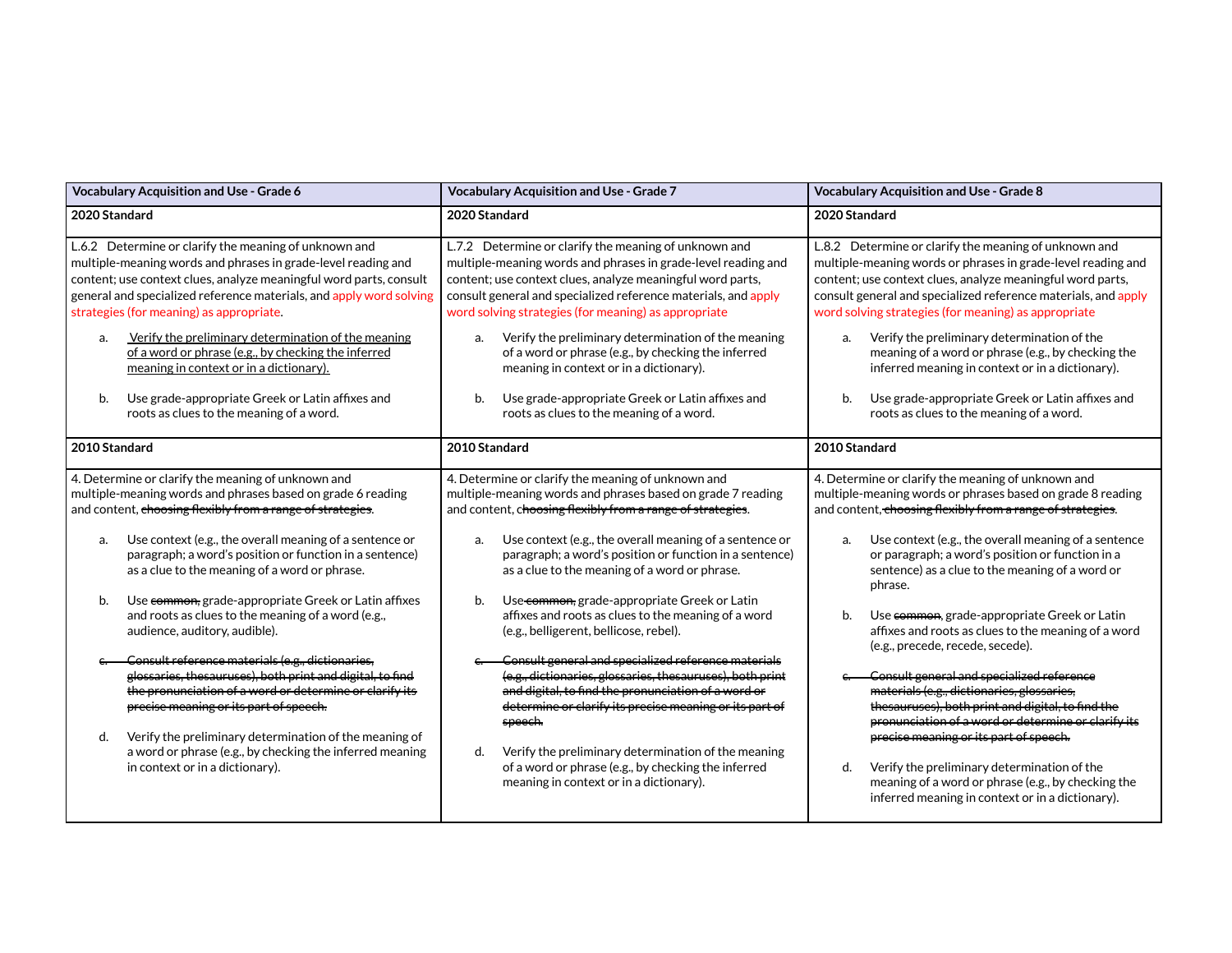|               | <b>Vocabulary Acquisition and Use - Grade 6</b>                                                                                                                                                                                          | Vocabulary Acquisition and Use - Grade 7                                                                                                                                                                                                       | Vocabulary Acquisition and Use - Grade 8                                                                                                                                                                                                       |
|---------------|------------------------------------------------------------------------------------------------------------------------------------------------------------------------------------------------------------------------------------------|------------------------------------------------------------------------------------------------------------------------------------------------------------------------------------------------------------------------------------------------|------------------------------------------------------------------------------------------------------------------------------------------------------------------------------------------------------------------------------------------------|
| 2020 Standard |                                                                                                                                                                                                                                          | 2020 Standard                                                                                                                                                                                                                                  | 2020 Standard                                                                                                                                                                                                                                  |
|               | L.6.3 Demonstrate understanding of figurative language, word<br>relationships, and nuances in word meanings.                                                                                                                             | L.7.3 Demonstrate understanding of figurative language, word<br>relationships, and nuances in word meanings.                                                                                                                                   | L.8.3 Demonstrate understanding of figurative language,<br>word relationships, and nuances in word meanings.                                                                                                                                   |
| a.            | Determine the denotative, connotative, and figurative<br>meanings of words and phrases used in texts; when<br>words have similar denotations, be able to describe<br>differences in connotation and their impact on<br>meaning and tone. | Determine the denotative, connotative, and<br>a.<br>figurative meanings of words and phrases used in<br>texts; when words have similar denotations, be able<br>to describe differences in connotation and their<br>impact on meaning and tone. | Determine the denotative, connotative, and<br>a.<br>figurative meanings of words and phrases used in<br>texts; when words have similar denotations, be<br>able to describe differences in connotation and<br>their impact on meaning and tone. |
| b.            | Interpret figures of speech (e.g., personification) in<br>context.                                                                                                                                                                       | Analyze the impact of rhyme and other repetitions<br>$\mathbf{b}$ .<br>of sound (e.g., alliteration; assonance) in varied texts<br>(e.g., poetry; drama; section of a story).                                                                  | Analyze the impact of specific word choice on<br>b.<br>meaning and tone, including analogies or allusions<br>to other texts.                                                                                                                   |
| c.            | Use the relationship between particular words (e.g.,<br>cause/effect) to better understand each of the words.                                                                                                                            |                                                                                                                                                                                                                                                |                                                                                                                                                                                                                                                |
| d.            | Distinguish between words with similar definitions<br>(e.g., stingy, scrimping, economical, unwasteful,<br>thrifty).                                                                                                                     |                                                                                                                                                                                                                                                |                                                                                                                                                                                                                                                |
| 2010 Standard |                                                                                                                                                                                                                                          | 2010 Standard                                                                                                                                                                                                                                  | 2010 Standard                                                                                                                                                                                                                                  |
|               | 5. Demonstrate understanding of figurative language, word<br>relationships, and nuances in word meanings.                                                                                                                                | 5. Demonstrate understanding of figurative language, word<br>relationships, and nuances in word meanings.                                                                                                                                      | 5. Demonstrate understanding of figurative language, word<br>relationships, and nuances in word meanings.                                                                                                                                      |
| a.            | Interpret figures of speech (e.g., personification) in<br>context.                                                                                                                                                                       | <b>Interpret-figures of speech (e.g., literary, biblical, and</b><br>a.<br>mythological allusions) in context.                                                                                                                                 | <b>Interpret</b> figures of speech (e.g. verbal irony, puns)<br>a.<br>in context.                                                                                                                                                              |
| b.            | Use the relationship between particular words (e.g.,<br>cause/effect, part/whole, item/category) to better<br>understand each of the words.                                                                                              | Use the relationship between particular words (e.g.,<br>synonym/antonym, analogy) to better understand<br>each of the words.                                                                                                                   | Use the relationship between particular words to<br>better understand each of the words<br>Distinguish among the connotations (associations)                                                                                                   |
| c.            | Distinguish among the connotations (associations) of<br>words with similar denotations (definitions) (e.g., stingy,<br>scrimping, economical, unwasteful, thrifty).                                                                      | Distinguish among the connotations (associations) of<br>c.<br>words with similar denotations (definitions) (e.g.,<br>refined, respectful, polite, diplomatic, condescending).                                                                  | c.<br>of words with similar denotations (definitions) (e.g.,<br>bullheaded, willful, firm, persistent, resolute).                                                                                                                              |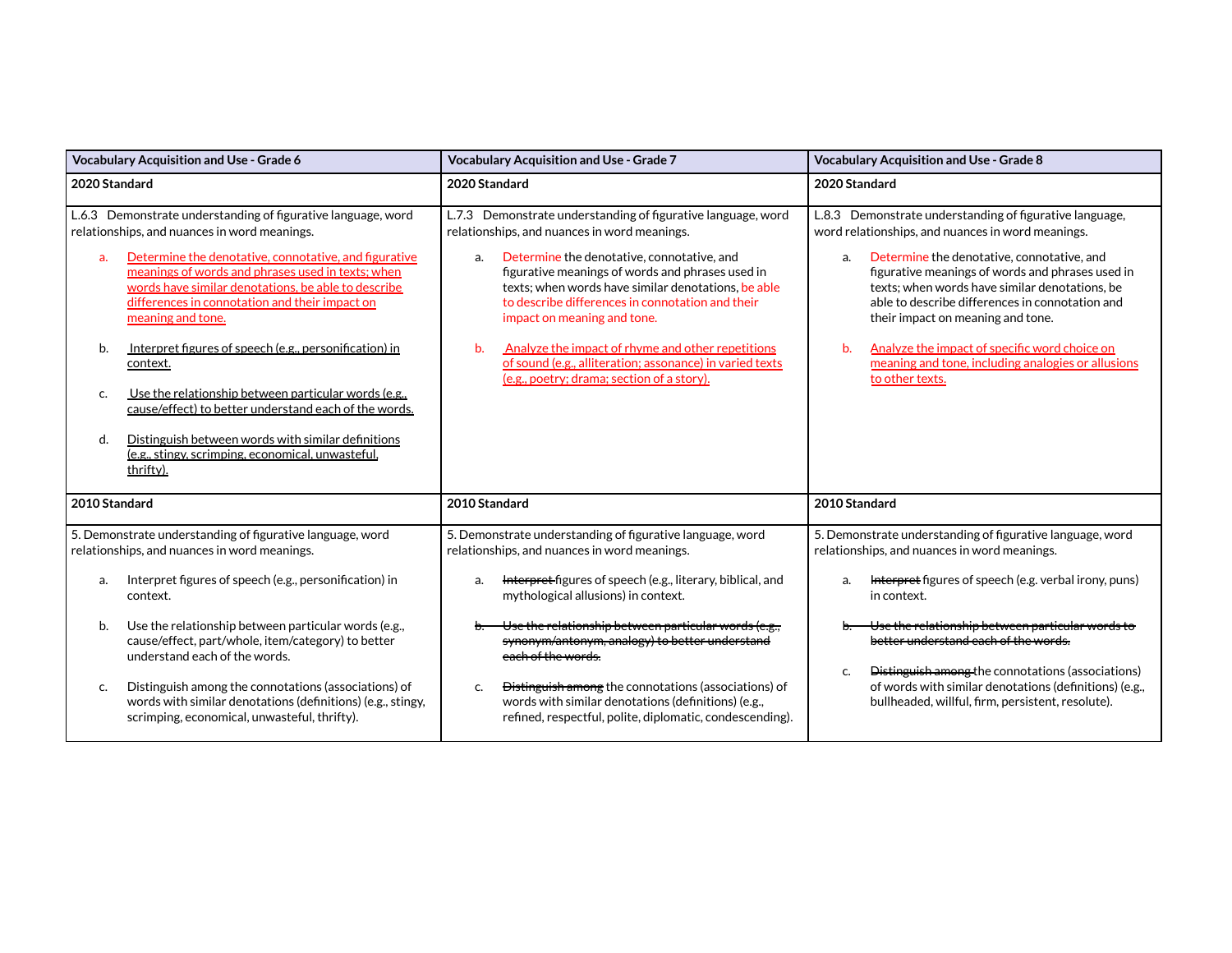| <b>Vocabulary Acquisition and Use - Grade 6</b>                                                                                                                                                                                                                                                         | <b>Vocabulary Acquisition and Use - Grade 7</b>                                                                                                                                                                                                                                                         | <b>Vocabulary Acquisition and Use - Grade 8</b>                                                                                                                                                                                                                                                         |
|---------------------------------------------------------------------------------------------------------------------------------------------------------------------------------------------------------------------------------------------------------------------------------------------------------|---------------------------------------------------------------------------------------------------------------------------------------------------------------------------------------------------------------------------------------------------------------------------------------------------------|---------------------------------------------------------------------------------------------------------------------------------------------------------------------------------------------------------------------------------------------------------------------------------------------------------|
| 2020 Standard                                                                                                                                                                                                                                                                                           | 2020 Standard                                                                                                                                                                                                                                                                                           | 2020 Standard                                                                                                                                                                                                                                                                                           |
| L.6.4 Demonstrate an ability to collaboratively and independently<br>build vocabulary knowledge when encountering unknown words<br>including cultural, general academic, and discipline-specific terms<br>and phrases; make intentional vocabulary choices appropriate to<br>the context and situation. | L.7.4 Demonstrate an ability to collaboratively and<br>independently build vocabulary knowledge when encountering<br>unknown words including cultural, general academic, and<br>discipline-specific terms and phrases; make intentional<br>vocabulary choices appropriate to the context and situation. | L.8.4 Demonstrate an ability to collaboratively and<br>independently build vocabulary knowledge when encountering<br>unknown words including cultural, general academic, and<br>discipline-specific terms and phrases; make intentional<br>vocabulary choices appropriate to the context and situation. |
| 2010 Standard                                                                                                                                                                                                                                                                                           | 2010 Standard                                                                                                                                                                                                                                                                                           | 2010 Standard                                                                                                                                                                                                                                                                                           |
| . Acquire and use accurately grade-appropriate general academic<br>and domain-specific words and phrases; gather vocabulary<br>knowledge when considering a word or phrase important to<br>comprehension or expression.                                                                                 | 6. Acquire and use accurately grade-appropriate general<br><del>academic and domain-specific words and phrases; gather</del><br>vocabulary knowledge when considering a word or phrase<br>important to comprehension or expression                                                                      | 6. Acquire and use accurately grade-appropriate general<br>academic and domain-specific words and phrases; gather<br>vocabulary knowledge when considering a word or phrase<br>important to comprehension or expression.                                                                                |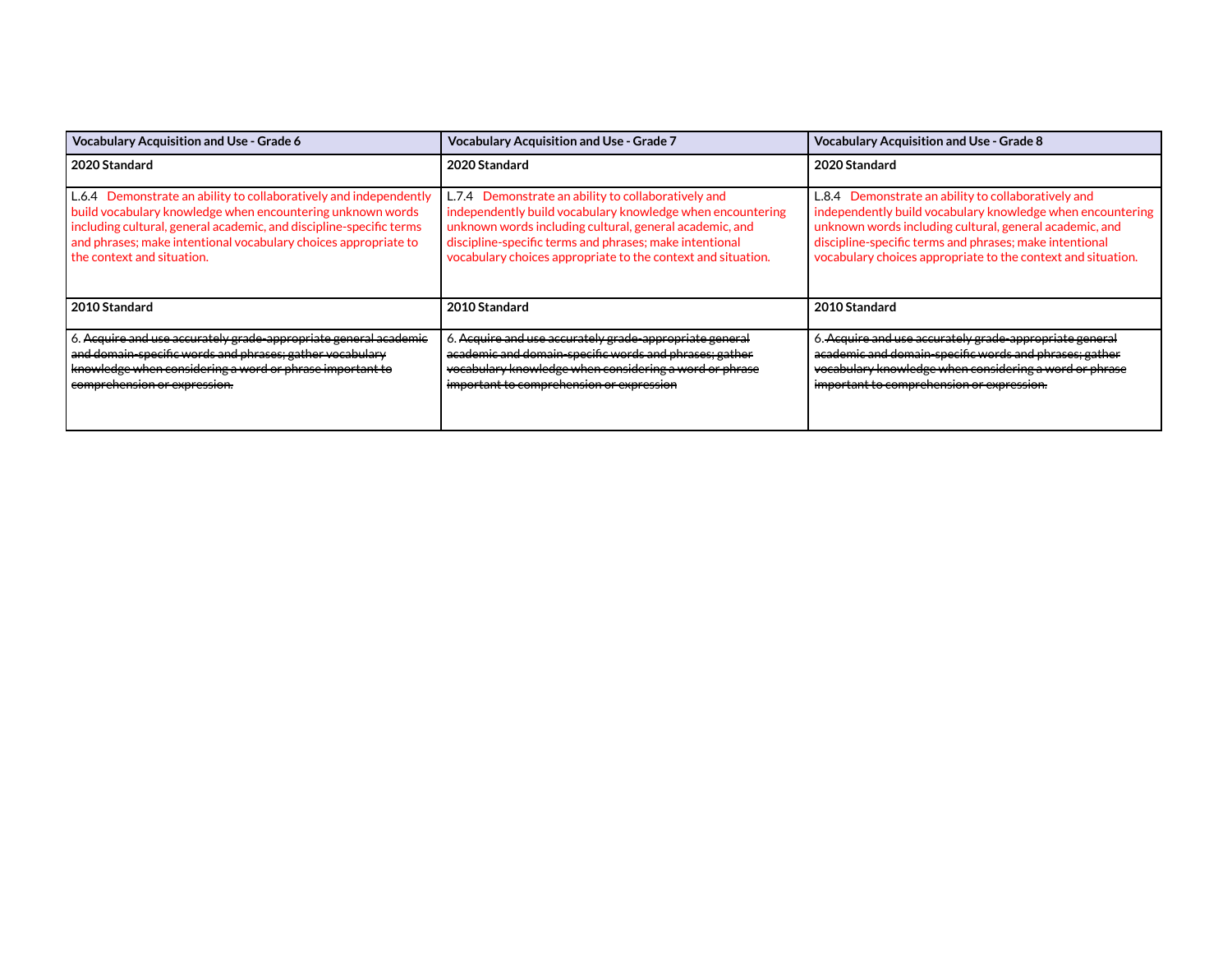| Conventions of Standardized English - Grade 6                                                                                                                                                                                                                                                                                                                                                                                                                                                                                           | Conventions of Standardized English - Grade 7                                                                                                                                                                                                                                                                                                                                                                                                                                                | Conventions of Standardized English - Grade 8                                                                                                                                                                                                                                                                                                                                                                                                                                                                  |
|-----------------------------------------------------------------------------------------------------------------------------------------------------------------------------------------------------------------------------------------------------------------------------------------------------------------------------------------------------------------------------------------------------------------------------------------------------------------------------------------------------------------------------------------|----------------------------------------------------------------------------------------------------------------------------------------------------------------------------------------------------------------------------------------------------------------------------------------------------------------------------------------------------------------------------------------------------------------------------------------------------------------------------------------------|----------------------------------------------------------------------------------------------------------------------------------------------------------------------------------------------------------------------------------------------------------------------------------------------------------------------------------------------------------------------------------------------------------------------------------------------------------------------------------------------------------------|
| 2020 Standard                                                                                                                                                                                                                                                                                                                                                                                                                                                                                                                           | 2020 Standard                                                                                                                                                                                                                                                                                                                                                                                                                                                                                | 2020 Standard                                                                                                                                                                                                                                                                                                                                                                                                                                                                                                  |
| L.6.5 Demonstrate contextually appropriate use of the<br>conventions of standardized English grammar and usage when<br>writing or speaking. Discern when and where it is appropriate to<br>use standardized English.<br>Appropriately use and explain the intended purpose of language<br>choice with:<br>Use of objective, subjective, possessive, and intensive<br>a.<br>pronouns<br>Strategies to improve expression in conventional<br>b.<br>language                                                                               | L.7.5 Demonstrate contextually appropriate use of the<br>conventions of standardized English grammar and usage when<br>writing or speaking. Discern when and where it is appropriate to<br>use standardized English.<br>Appropriately use and explain the intended purpose of language<br>choice with:<br>Phrases and clauses<br>a.<br>Simple, compound, and complex sentences signaling<br>b.<br>differing relationships among ideas<br>Recognizing and correcting dangling modifiers<br>c. | L.8.5 Demonstrate contextually appropriate use of the<br>conventions of standardized English grammar and usage when<br>writing or speaking. Discern when and where it is appropriate<br>to use standardized English.<br>Appropriately use and explain the intended purpose of<br>language choice with:<br>Active and passive voice verbs<br>a.<br>Indicative, imperative, interrogative, conditional, and<br>b.<br>subjunctive mood verbs<br>Recognizing and correcting shifts in verb voice and<br>c.<br>mood |
| 2010 Standard                                                                                                                                                                                                                                                                                                                                                                                                                                                                                                                           | 2010 Standard                                                                                                                                                                                                                                                                                                                                                                                                                                                                                | 2010 Standard                                                                                                                                                                                                                                                                                                                                                                                                                                                                                                  |
| 1. Demonstrate command of the conventions of standard English<br>grammar and usage when writing or speaking.                                                                                                                                                                                                                                                                                                                                                                                                                            | 1. Demonstrate command of the conventions of standard English<br>grammar and usage when writing or speaking.                                                                                                                                                                                                                                                                                                                                                                                 | 1. Demonstrate command of the conventions of standard<br>English grammar and usage when writing or speaking.                                                                                                                                                                                                                                                                                                                                                                                                   |
| Ensure that pronouns are in the proper case (subjective,<br>a.<br>objective, possessive).<br>Use intensive pronouns (e.g., myself, ourselves).<br>b.<br>Recognize and correct inappropriate shifts in pronoun<br>number and person.*<br>Recognize and correct vague pronouns (i.e., ones with<br>d.<br>unclear or ambiguous antecedents).*<br>Recognize variations from standard English in their own<br>e.<br>and others' writing and speaking, and identify and use<br>strategies to improve expression in conventional<br>language.* | Explain the function of phrases and clauses in general<br>a.<br>and their function in specific sentences.<br>Choose among simple, compound, complex, and<br>b.<br>compound-complex sentences to signal differing<br>relationships among ideas.<br>Place phrases and clauses within a sentence,<br>c.<br>recognizing and correcting misplaced and dangling<br>modifiers.*                                                                                                                     | Explain the function of verbals (gerunds,<br>participles, infinitives) in general and their function<br>in particular sentences.<br>Form and use verbs in the active and passive voice.<br>b.<br>Form and use verbs in the indicative, imperative,<br>c.<br>interrogative, conditional, and subjunctive mood.<br>Recognize and correct inappropriate shifts in verb<br>d.<br>voice and mood.*                                                                                                                  |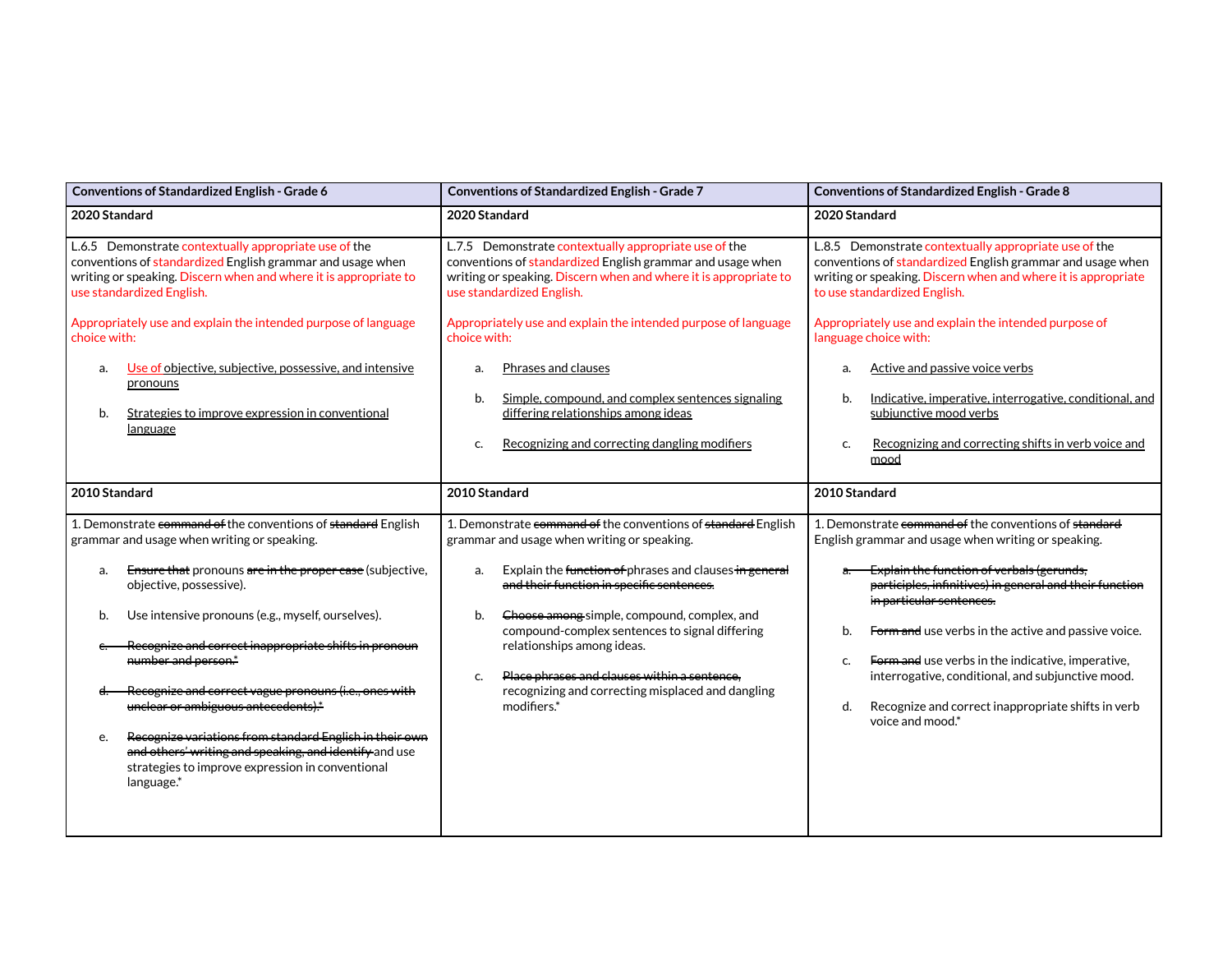| Conventions of Standardized English - Grade 6                                                                                                                                                                                                                   | Conventions of Standardized English - Grade 7                                                                                                                                                                                                                              | <b>Conventions of Standardized English - Grade 8</b>                                                                                                                                                                                                         |
|-----------------------------------------------------------------------------------------------------------------------------------------------------------------------------------------------------------------------------------------------------------------|----------------------------------------------------------------------------------------------------------------------------------------------------------------------------------------------------------------------------------------------------------------------------|--------------------------------------------------------------------------------------------------------------------------------------------------------------------------------------------------------------------------------------------------------------|
| 2020 Standard                                                                                                                                                                                                                                                   | 2020 Standard                                                                                                                                                                                                                                                              | 2020 Standard                                                                                                                                                                                                                                                |
| L.6.6 Demonstrate contextually appropriate use of the<br>conventions of standardized English capitalization, punctuation,<br>and spelling when writing. Discern when and where it is<br>appropriate to use standardized English.                                | L.7.6 Demonstrate contextually appropriate use of the<br>conventions of standardized English capitalization, punctuation,<br>and spelling when writing. Discern when and where it is<br>appropriate to use standardized English.                                           | L.8.6 Demonstrate contextually appropriate use of the<br>conventions of standardized English capitalization,<br>punctuation, and spelling when writing. Discern when and<br>where it is appropriate to use standardized English.                             |
| Appropriately use and explain the intended purpose in conventions<br>with:                                                                                                                                                                                      | Appropriately use and explain the intended purpose in<br>conventions with:                                                                                                                                                                                                 | Appropriately use and explain the intended purpose in<br>conventions with:                                                                                                                                                                                   |
| Commas, parentheses, and dashes<br>a.                                                                                                                                                                                                                           | Commas to separate coordinate adjectives                                                                                                                                                                                                                                   | Punctuation to recognize a pause or break<br>a.                                                                                                                                                                                                              |
| <b>Correct spelling</b><br>b.                                                                                                                                                                                                                                   | <b>Correct spelling</b><br>b.                                                                                                                                                                                                                                              | Ellipsis to indicate an omission<br>b.                                                                                                                                                                                                                       |
|                                                                                                                                                                                                                                                                 |                                                                                                                                                                                                                                                                            | Correct spelling<br>c.                                                                                                                                                                                                                                       |
| 2010 Standard                                                                                                                                                                                                                                                   | 2010 Standard                                                                                                                                                                                                                                                              | 2010 Standard                                                                                                                                                                                                                                                |
| 2. Demonstrate command of the conventions of standard English<br>capitalization, punctuation, and spelling when writing.<br>Use punctuation (commas, parentheses, dashes) to set<br>a.<br>off nonrestrictive/parenthetical elements.*<br>Spell correctly.<br>b. | 2. Demonstrate command of the conventions of standard English<br>capitalization, punctuation, and spelling when writing.<br>Use a comma to separate coordinate adjectives (e.g., It<br>a.<br>was a fascinating, enjoyable movie but not He wore an<br>old[,] green shirt). | 2. Demonstrate command of the conventions of standard<br>English capitalization, punctuation, and spelling when writing.<br>Use punctuation (comma, ellipsis, dash) to indicate<br>a.<br>a pause or break.<br>Use an ellipsis to indicate an omission.<br>b. |
|                                                                                                                                                                                                                                                                 | Spell correctly<br>b.                                                                                                                                                                                                                                                      | Spell correctly.<br>c.                                                                                                                                                                                                                                       |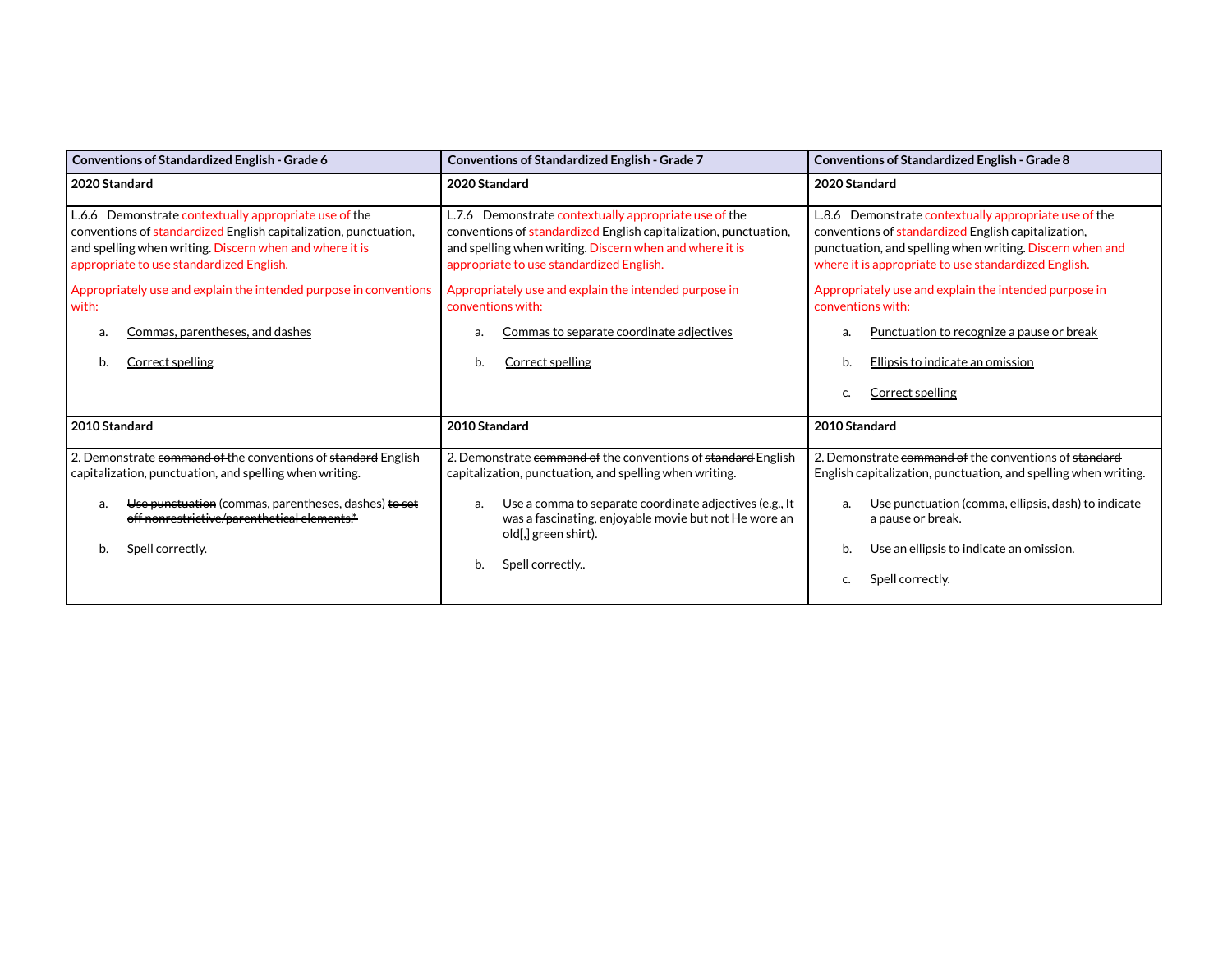| Knowledge of Language - Grades 9-10                                                                                                                                                                                                                                                                                                                              | Knowledge of Language - Grades 11-12                                                                                                                                                                                                                                                                                                                              |
|------------------------------------------------------------------------------------------------------------------------------------------------------------------------------------------------------------------------------------------------------------------------------------------------------------------------------------------------------------------|-------------------------------------------------------------------------------------------------------------------------------------------------------------------------------------------------------------------------------------------------------------------------------------------------------------------------------------------------------------------|
| 2020 Standard                                                                                                                                                                                                                                                                                                                                                    | 2020 Standard                                                                                                                                                                                                                                                                                                                                                     |
| L.9-10.1 Demonstrate an understanding of how language functions in different cultures,<br>contexts, and disciplines; apply this knowledge to comprehend more fully when reading and<br>listening, and make effective choices when composing, creating, and speaking.<br>Recognize that standardized English is only one dialect of many and has a specific<br>a. | L.11-12.1 Demonstrate an understanding of how language functions in different cultures,<br>contexts, and disciplines; apply this knowledge to comprehend more fully when reading and<br>listening, and make effective choices when composing, creating, and speaking.<br>Recognize that standardized English is only one dialect of many and has a specific<br>a. |
| history that is implicated in power relationships.                                                                                                                                                                                                                                                                                                               | history that is implicated in power relationships.                                                                                                                                                                                                                                                                                                                |
| Develop communicative competence by effectively determining and appropriately<br>b.<br>responding to the language demands of varied situations (i.e., effectively consider the<br>relationship between your intent as an author and the context, purpose, genre, and<br>audience needs of writing and speaking situations).                                      | Develop communicative competence by effectively determining and appropriately<br>b.<br>responding to the language demands of varied situations (i.e., effectively consider<br>the relationship between your intent as an author and the context, purpose, genre,<br>and audience needs when writing and speaking).                                                |
| Develop metacognitive awareness as writers and speakers, justifying and evaluating<br>c.<br>the effectiveness of language choices.                                                                                                                                                                                                                               | Develop metacognitive awareness as writers and speakers, justifying and evaluating<br>the effectiveness and appropriateness of language and genre choices.                                                                                                                                                                                                        |
| d.<br>Recognize standardized guidelines and style manuals exist for various disciplines (e.g.,<br>Modern Language Association [MLA] in English: American Psychological Association<br>[APA] in Education, Science, and Psychology); write and edit work so that it conforms<br>to the expectations of the discipline and writing situation.                      | Recognize standardized guidelines and style manuals exist for various disciplines<br>d.<br>(e.g., MLA in English; APA in Education, Science, and Psychology); write and edit work<br>so that it conforms to the expectations of the discipline and writing situation.                                                                                             |
|                                                                                                                                                                                                                                                                                                                                                                  | Apply an understanding of syntax to the study of complex texts when reading; vary<br>e.<br>syntax for effect when writing.                                                                                                                                                                                                                                        |
| 2010 Standard                                                                                                                                                                                                                                                                                                                                                    | 2010 Standard                                                                                                                                                                                                                                                                                                                                                     |
| 3. Apply knowledge of language to understand how language functions in different contexts, to<br>make effective choices for meaning or style, and to comprehend more fully when reading or<br>listening.                                                                                                                                                         | 3. Apply knowledge of language to understand how language functions in different contexts, to<br>make effective choices for meaning or style, and to comprehend more fully when reading or<br>listening.                                                                                                                                                          |
| Write and edit work so that it conforms to the guidelines in a style manual (e.g., MLA<br>a.<br>Handbook, Turabian's Manual for Writers) appropriate for the discipline and writing<br>type.                                                                                                                                                                     | Vary syntax for effect, consulting references (e.g., Tufte's Artful Sentences) for<br>a.<br>guidance as needed; apply an understanding of syntax to the study of complex texts<br>when reading.                                                                                                                                                                   |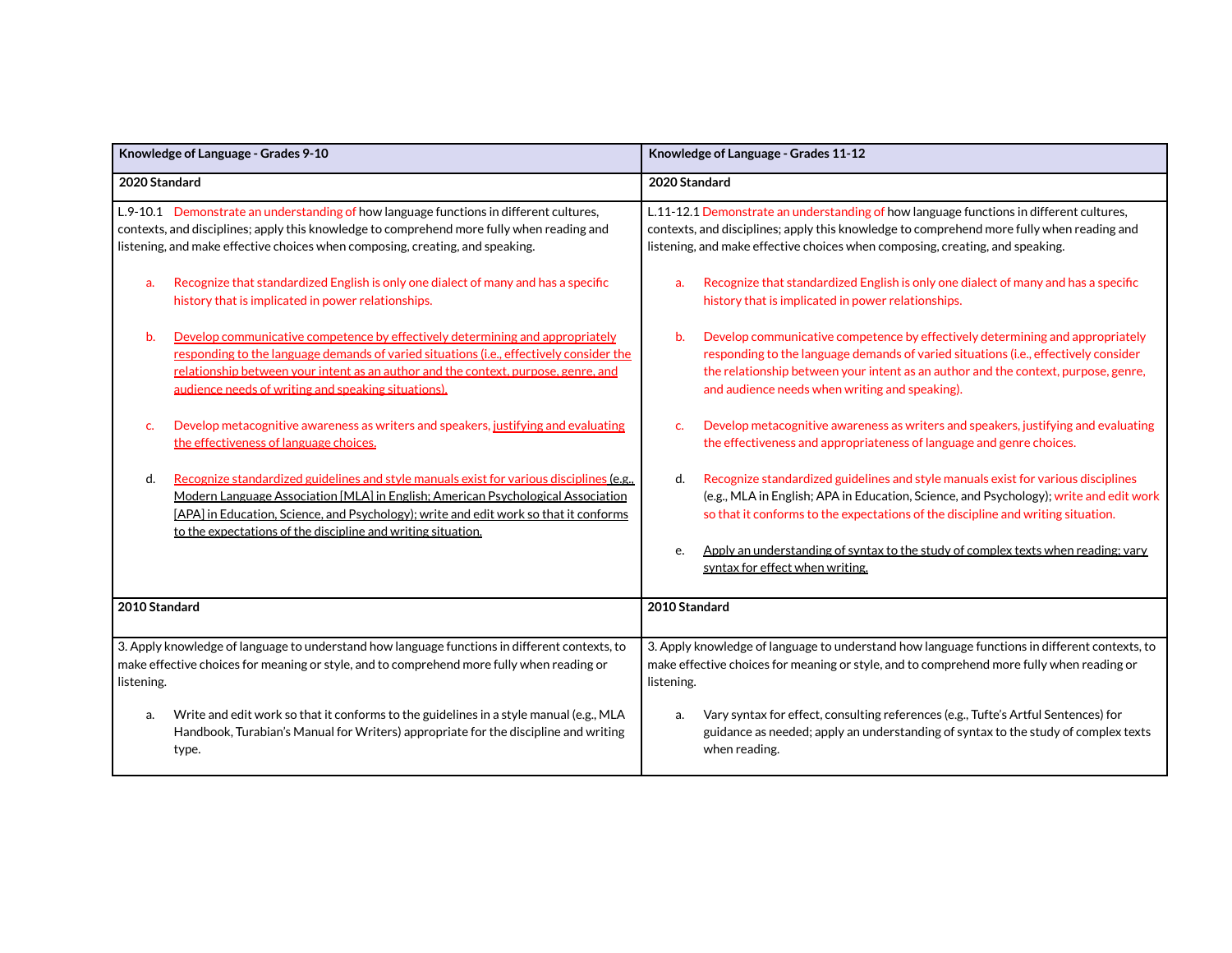|               | <b>Vocabulary Acquisition and Use - Grades 9-10</b>                                                                                                                                                                                                                                                             | <b>Vocabulary Acquisition and Use - Grades 11-12</b>                                                                                                                                                                                                                                                             |
|---------------|-----------------------------------------------------------------------------------------------------------------------------------------------------------------------------------------------------------------------------------------------------------------------------------------------------------------|------------------------------------------------------------------------------------------------------------------------------------------------------------------------------------------------------------------------------------------------------------------------------------------------------------------|
| 2020 Standard |                                                                                                                                                                                                                                                                                                                 | 2020 Standard                                                                                                                                                                                                                                                                                                    |
|               | L.9-10.2 Determine or clarify the meaning of unknown and multiple-meaning words and<br>phrases in grade-level reading and content; use context clues, analyze meaningful word parts,<br>consult general and specialized reference materials, and apply word solving strategies (for<br>meaning) as appropriate. | L.11-12.2 Determine or clarify the meaning of unknown and multiple-meaning words and<br>phrases in grade-level reading and content; use context clues, analyze meaningful word parts,<br>consult general and specialized reference materials, and apply word solving strategies (for<br>meaning) as appropriate. |
| a.            | Determine the pronunciation, precise meaning, part of speech, and etymology of<br>words; verify by consulting general and specialized print and digital reference<br>materials as appropriate.                                                                                                                  | Determine the pronunciation, precise meaning, part of speech, etymology and<br>a.<br>standardized usage of words; verify by consulting general and specialized print and<br>digital reference materials as appropriate.                                                                                          |
| b.            | Determine and correctly use patterns of word changes that indicate different<br>meanings or parts of speech (e.g., analyze, analysis, analytical; advocate, advocacy).                                                                                                                                          | Determine and correctly use patterns of word changes that indicate different<br>b.<br>meanings or parts of speech (e.g., analyze, analysis, analytical; advocate, advocacy).                                                                                                                                     |
| 2010 Standard |                                                                                                                                                                                                                                                                                                                 | 2010 Standard                                                                                                                                                                                                                                                                                                    |
|               | 4. Determine or clarify the meaning of unknown and multiple-meaning words and phrases based<br>on grades 9-10 reading and content, choosing flexibly from a range of strategies.                                                                                                                                | 4. Determine or clarify the meaning of unknown and multiple-meaning words and phrases<br>based on grades 11-12 reading and content, choosing flexibly from a range of strategies.                                                                                                                                |
| a.            | Use context (e.g., the overall meaning of a sentence, paragraph, or text; a word's<br>position or function in a sentence) as a clue to the meaning of a word or phrase.                                                                                                                                         | Use context (e.g., the overall meaning of a sentence, paragraph, or text; a word's<br>a.<br>position or function in a sentence) as a clue to the meaning of a word or phrase.                                                                                                                                    |
| b.            | Identify and correctly use patterns of word changes that indicate different meanings<br>or parts of speech (e.g., analyze, analysis, analytical; advocate, advocacy).                                                                                                                                           | <b>Hentify</b> and correctly use patterns of word changes that indicate different meanings<br>b.                                                                                                                                                                                                                 |
| c.            | Consult general and specialized reference materials (e.g., dictionaries, glossaries,<br>the sauruses), both print and digital, to find the pronunciation of a word or determine<br>or clarify its precise meaning, its part of speech, or its etymology.                                                        | or parts of speech (e.g., conceive, conception, conceivable).<br>Consult general and specialized reference materials (e.g., dictionaries, glossaries,<br>c.<br>thesauruses), both print and digital, to find the pronunciation of a word or determine                                                            |
| d.            | Verify the preliminary determination of the meaning of a word or phrase (e.g., by<br>checking the inferred meaning in context or in a dictionary).                                                                                                                                                              | or clarify its precise meaning, its part of speech, its etymology, or its standard usage.                                                                                                                                                                                                                        |
|               |                                                                                                                                                                                                                                                                                                                 | Verify the preliminary determination of the meaning of a word or phrase (e.g., by<br>d.<br>checking the inferred meaning in context or in a dictionary).                                                                                                                                                         |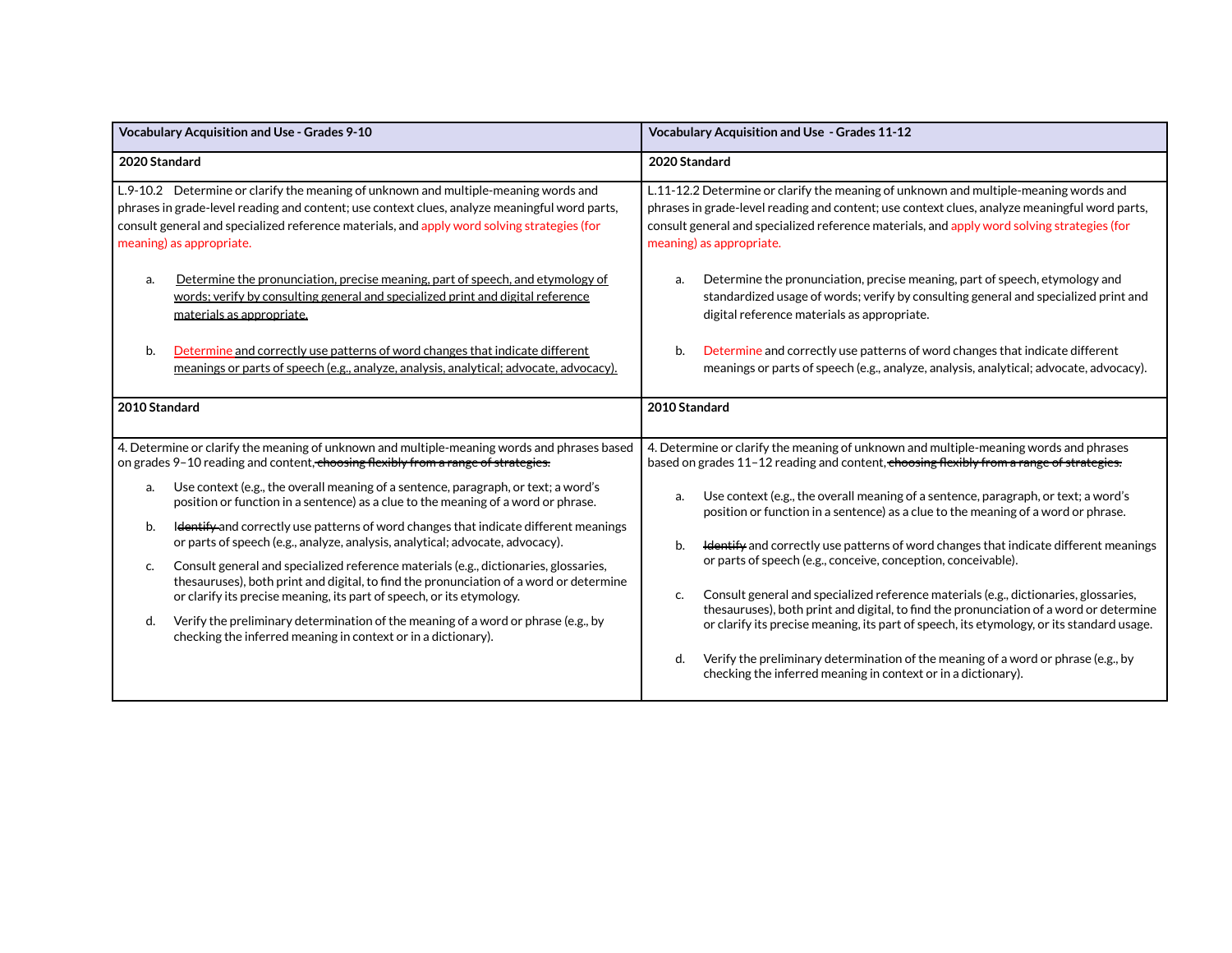| <b>Vocabulary Acquisition and Use - Grades 9-10</b>                                                                                                                                                                                                                                                                                          | Vocabulary Acquisition and Use - Grades 11-12                                                                                                                                                                                                                                                                                                |  |
|----------------------------------------------------------------------------------------------------------------------------------------------------------------------------------------------------------------------------------------------------------------------------------------------------------------------------------------------|----------------------------------------------------------------------------------------------------------------------------------------------------------------------------------------------------------------------------------------------------------------------------------------------------------------------------------------------|--|
| 2020 Standard                                                                                                                                                                                                                                                                                                                                | 2020 Standard                                                                                                                                                                                                                                                                                                                                |  |
| L.9-10.3 Demonstrate understanding of figurative language, word relationships, and nuances<br>in word meanings.                                                                                                                                                                                                                              | L.11-12.3 Demonstrate understanding of figurative language, word relationships, and nuances<br>in word meanings.                                                                                                                                                                                                                             |  |
| Determine the denotative, connotative, and figurative meanings of words and phrases<br>a.<br>used in texts; analyze nuances in the meaning of words with similar denotations.                                                                                                                                                                | Determine the denotative, connotative, and figurative meanings of words and<br>a.<br>phrases used in texts; analyze nuances in the meaning of words with similar<br>denotations.                                                                                                                                                             |  |
| Analyze the cumulative impact of specific word choices on meaning, tone, and the<br>b.<br>effectiveness of a response (e.g., how the language evokes a sense of time, place, and<br>culture; how it sets a formal or informal tone).                                                                                                         | Analyze the cumulative impact of specific word choices on the meaning, tone, and<br>b.<br>effectiveness of a response; consider words with multiple meanings, language that is<br>particularly engaging or beautiful, and reading, writing, and speaking situations that<br>seamlessly integrate linguistic diversity, ideas, and cultures.  |  |
| 2010 Standard                                                                                                                                                                                                                                                                                                                                | 2010 Standard                                                                                                                                                                                                                                                                                                                                |  |
| 5. Demonstrate understanding of figurative language, word relationships, and nuances in word<br>meanings.<br>Interpret-figures of speech (e.g., euphemism, oxymoron) in context and analyze their<br>a.                                                                                                                                      | 5. Demonstrate understanding of figurative language, word relationships, and nuances in word<br>meanings.                                                                                                                                                                                                                                    |  |
| role in the text.<br>Analyze nuances in the meaning of words with similar denotations.<br>b.                                                                                                                                                                                                                                                 | Interpret figures of speech (e.g., hyperbole, paradox) in context and analyze their role<br>in the text.<br>Analyze nuances in the meaning of words with similar denotations.<br>b.                                                                                                                                                          |  |
|                                                                                                                                                                                                                                                                                                                                              |                                                                                                                                                                                                                                                                                                                                              |  |
| 2020 Standard                                                                                                                                                                                                                                                                                                                                | 2020 Standard                                                                                                                                                                                                                                                                                                                                |  |
| L.9-10.4 Demonstrate an ability to collaboratively and independently build vocabulary<br>knowledge when encountering unknown words including cultural, general academic, and<br>discipline-specific terms and phrases; make intentional vocabulary choices appropriate to the<br>context and situation.                                      | L.11-12.4 Demonstrate an ability to collaboratively and independently build vocabulary<br>knowledge when encountering unknown words including cultural, general academic, and<br>discipline-specific terms and phrases; make intentional vocabulary choices appropriate to the<br>context and situation.                                     |  |
| 2010 Standard                                                                                                                                                                                                                                                                                                                                | 2010 Standard                                                                                                                                                                                                                                                                                                                                |  |
| 6. Acquire and use accurately general academic and domain-specific words and<br>phrases, sufficient for reading, writing, speaking, and listening at the college<br>and career readiness level; demonstrate independence in gathering vocabulary<br>knowledge when considering a word or phrase important to comprehension or<br>expression. | 6. Acquire and use accurately general academic and domain-specific words and<br>phrases, sufficient for reading, writing, speaking, and listening at the college<br>and career readiness level; demonstrate independence in gathering vocabulary<br>knowledge when considering a word or phrase important to comprehension or<br>expression. |  |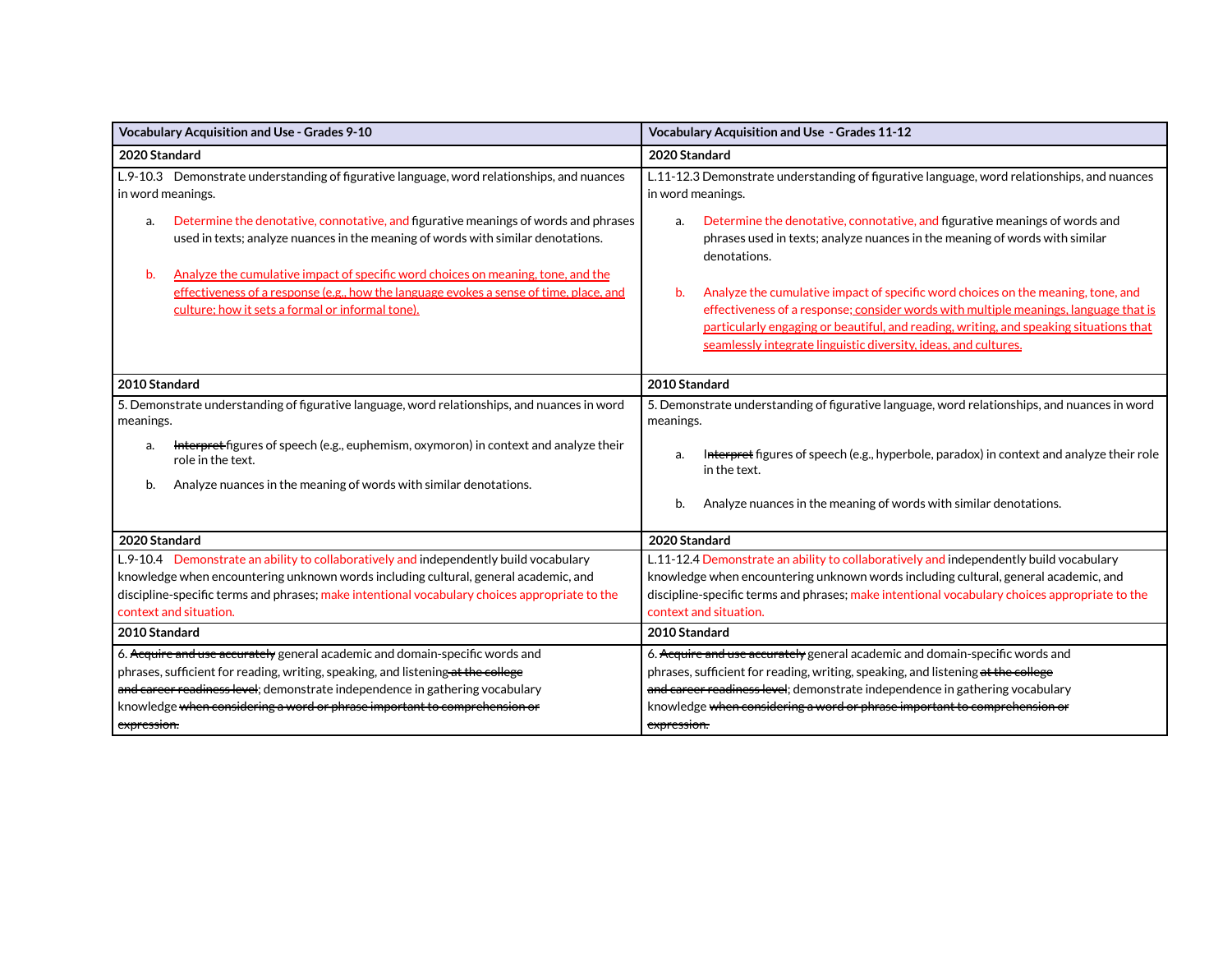| <b>Conventions of Standardized English - Grades 9-10</b>                                                                                                                                                                                                | Conventions of Standardized English - Grades 11-12                                                                                                                                                                                                                                    |  |
|---------------------------------------------------------------------------------------------------------------------------------------------------------------------------------------------------------------------------------------------------------|---------------------------------------------------------------------------------------------------------------------------------------------------------------------------------------------------------------------------------------------------------------------------------------|--|
| 2020 Standard                                                                                                                                                                                                                                           | 2020 Standard                                                                                                                                                                                                                                                                         |  |
| L.9-10.5 Demonstrate contextually appropriate use of the conventions of standardized English<br>grammar and usage when writing or speaking. Discern when and where it is appropriate to use<br>standardized English.                                    | L.11-12.5 Demonstrate contextually appropriate use of the conventions of standardized<br>English grammar and usage when writing or speaking. Discern when and where it is appropriate<br>to use standardized English.                                                                 |  |
| Appropriately use and explain the intended purpose of language choice with:                                                                                                                                                                             | Appropriately use and explain the intended purpose of language choice with:                                                                                                                                                                                                           |  |
| Use parallel structure.<br>a.                                                                                                                                                                                                                           | Recognize that conventions (i.e., aspects of punctuation, layout, and formatting<br>a.<br>within a particular genre) are the result of agreed upon usage.                                                                                                                             |  |
| Convey specific meanings and add variety and interest to writing and presentations<br>b.<br>through the use of various types of phrases (e.g., noun, verb, adjectival, and<br>prepositional) and clauses (e.g., independent, dependent, and adverbial). | Identify ways in which usage and conventions vary and are sometimes contested.<br>b.<br>Resolve issues of complex or contested usage by consulting appropriate references<br>C.<br>(e.g., Merriam-Webster's Dictionary of English Usage, Dictionary of American<br>Regional English). |  |
| 2010 Standard                                                                                                                                                                                                                                           | 2010 Standard                                                                                                                                                                                                                                                                         |  |
| 1. Demonstrate command of the conventions of standard English grammar and usage when<br>writing or speaking.                                                                                                                                            | 1. Demonstrate command of the conventions of standard English grammar and usage when<br>writing or speaking.                                                                                                                                                                          |  |
| Use parallel structure.*<br>a.<br>Use various types of phrases (noun, verb, adjectival, adverbial, participial,                                                                                                                                         | Apply the understanding that usage is a matter of convention, can change over time,<br>and is sometimes contested.                                                                                                                                                                    |  |
| b.<br>prepositional, absolute) and clauses (independent, dependent; noun, relative,<br>adverbial) to convey specific meanings and add variety and interest to writing or<br>presentations.                                                              | Resolve issues of complex or contested usage, consulting references (e.g.,<br>b.<br>Merriam-Webster's Dictionary of English Usage, Garner's Modern American Usage)<br>as needed.                                                                                                      |  |